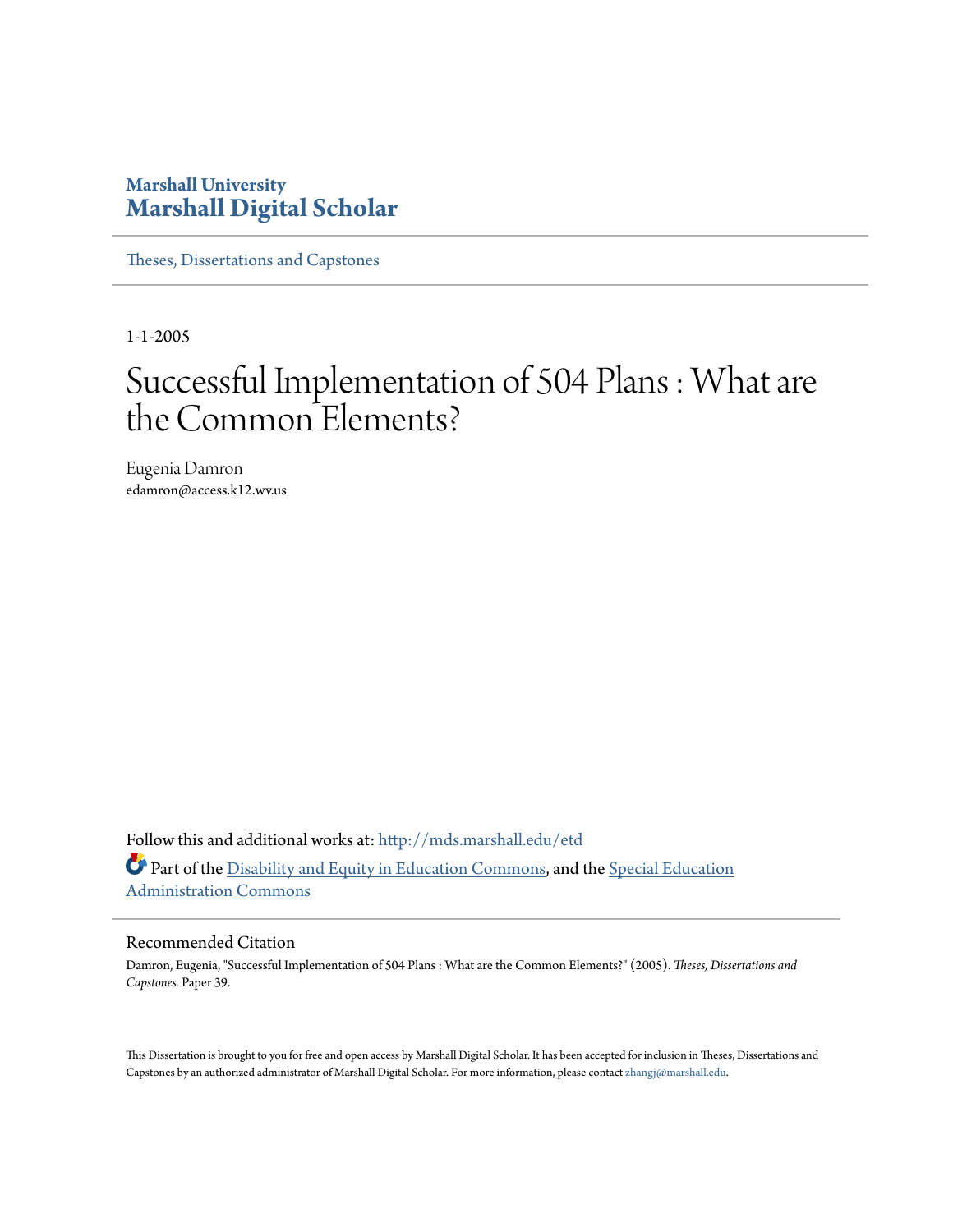# **Successful Implementation of 504 Plans**

# **What are the Common Elements?**

Eugenia Webb-Damron

Dissertation submitted to the

College of Education and Human Services at

Marshall University

in partial fulfillment of the requirements for the degree of

Doctor of Education

In

Educational Leadership

Linda Spatig, Ed. D., Chair

Teresa Eagle, Ed. D.

Bob Angel, Ph. D.

Huntington, WV

Keywords: 504 Plans, Open Communication, Adaptations and Modifications, Student Willingness to Work, Parental Involvement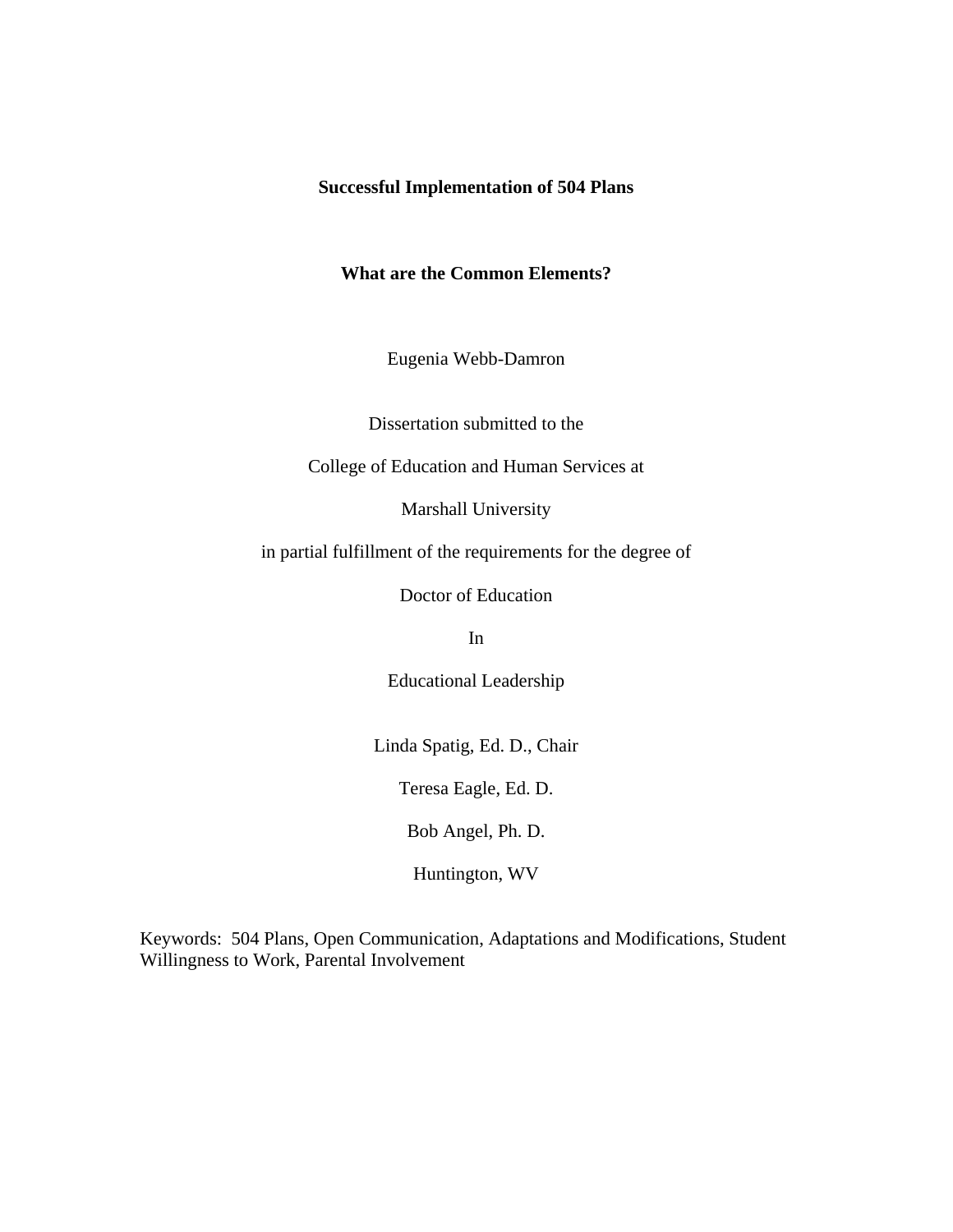# ABSTRACT

#### **Successful Implementation of 504 Plans**

# **What are the common elements?**

Eugenia Webb-Damron

The objective of this qualitative research was to study the implementation of successful 504 Plans. Five students were determined to have successful plans based on parent and teacher perceptions as well as school achievement. The parents, teachers, administrators, and five students with successful 504 Plans participated in this study. Findings determined that there were four common factors in successful 504 Plans: communication, parental involvement, necessary accommodations, and student's willingness to work. Other factors unique to some of the cases (extended family, support services, and medication) also played a role in the success some students achieved.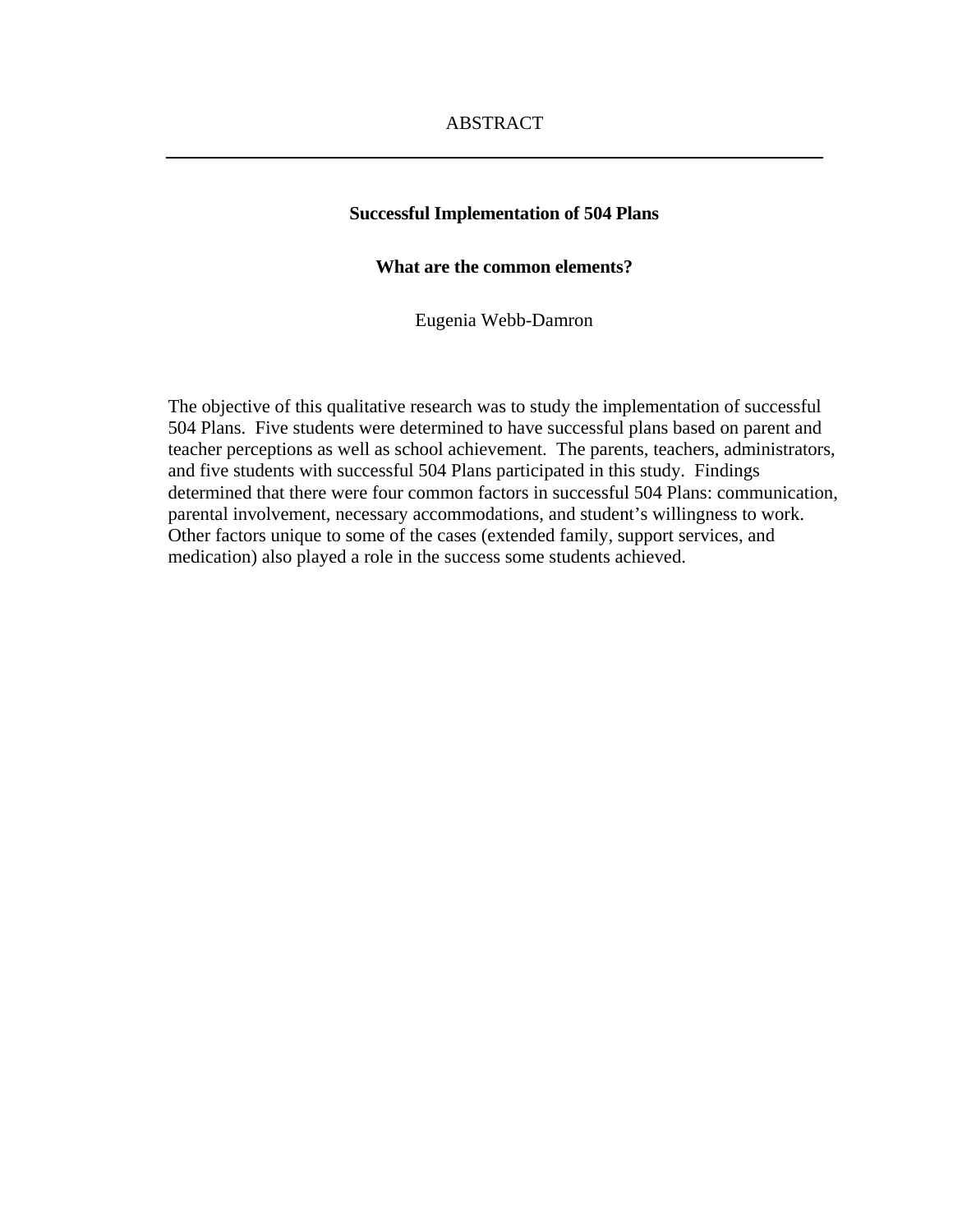# Acknowledgements

 Thank you to Dr. Linda Spatig who edited, edited some more, and then took my papers to Red Lobster to edit even more.

Thank you to Dr. Teresa Eagle for being my coach. You always knew what I needed, when I needed it, and where it was.

Thanks to Dr. Bob Angel whose teaching made me the successful teacher I was for many years.

Thank you to Dr. Terry Smith, Dr. Ernie Goeres, and Dr. Jack Yeager who started this long trip with me several years ago. I appreciate your input and your support.

Thanks to Deb Wood who took care of registration and forms almost before I asked.

Thanks to my dad, Dan Webb for helping finance this endeavor.

Thanks to my principal, Brenda Francis, for her support, and for teaching me the lessons she learned in life.

Thanks to the staff of Kellogg Elementary. Your hard work and dedication made my job easier. A special thanks to Carolyn Lane for editing, and enjoying it. Thanks to Kristi Baker for her help.

Thank you to Superintendent Gary Adkins for allowing this study.

Thank you to the parents, teachers, and students who participated in this project. I know how valuable your time is, and I'm grateful you shared it with me.

My deepest thanks to the village that helped raise my children while I was studying, doing research, typing, and trying to get some rest. Knowing my children were happy and having fun with you made it a lot easier for me to do what needed done. Thanks Tonji, Kim, Robin, Tracey, Sherri, Mary Beth and Jim, Teresa, Billie and Joe, Julie, Bev, and Kathy.

Thanks to all the people who encouraged me just by asking how it was going. Knowing I would have to answer to you made it impossible to quit.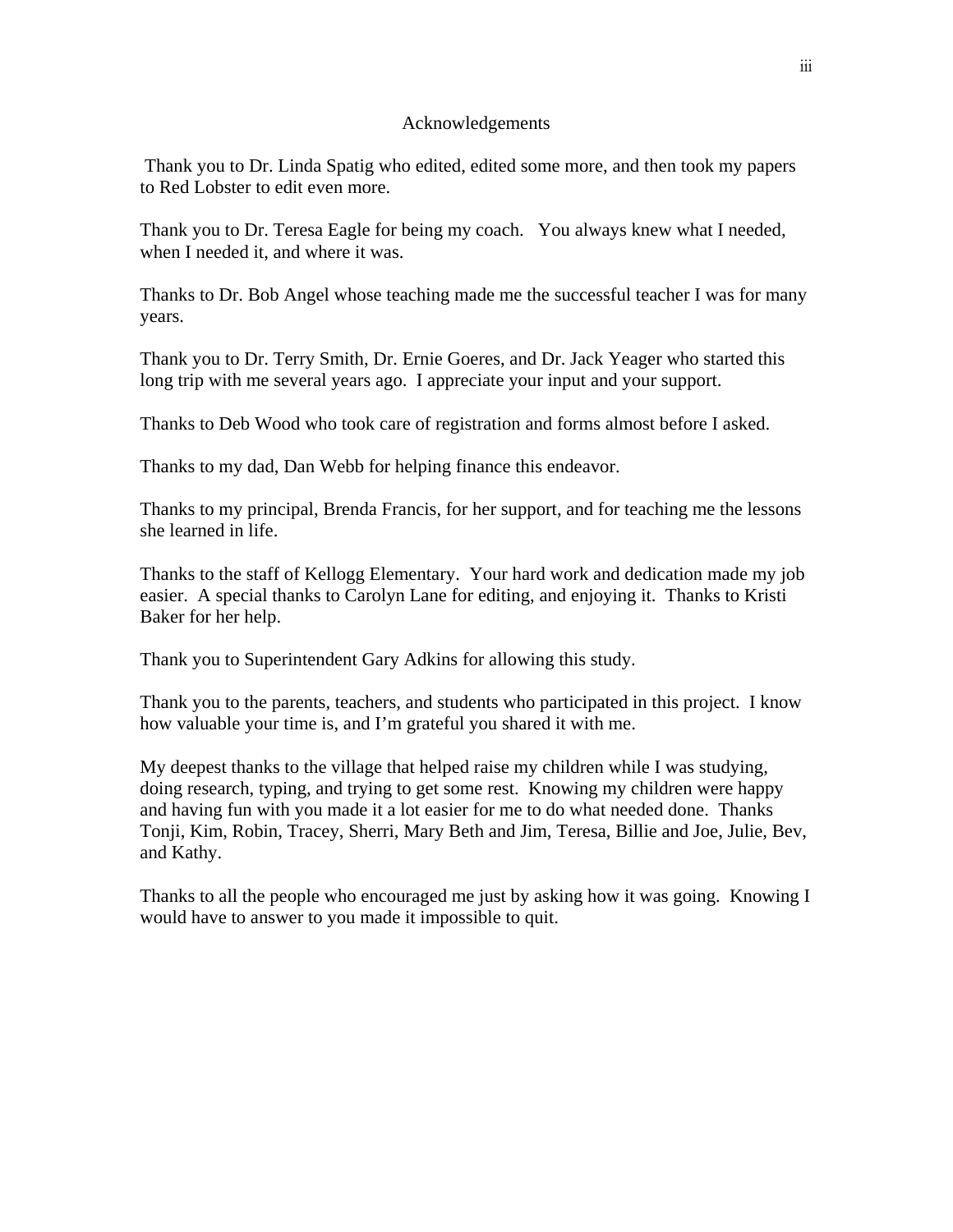# DEDICATION

This dissertation is dedicated to:

The love of my life who I miss every day. Without his love and support I would not have had the strength or time to do this, and without his companionship I would not have wanted to.

my mother who passed away long before it became a reality. She believed in me and gave me the courage to try, and try again.

my dad who gave a lot, and then gave some more.

my papa who couldn't understand what was taking me so long. .

 my kids who've never known a time I wasn't going to school. I hope that you've learned to set a goal, and then work to achieve it.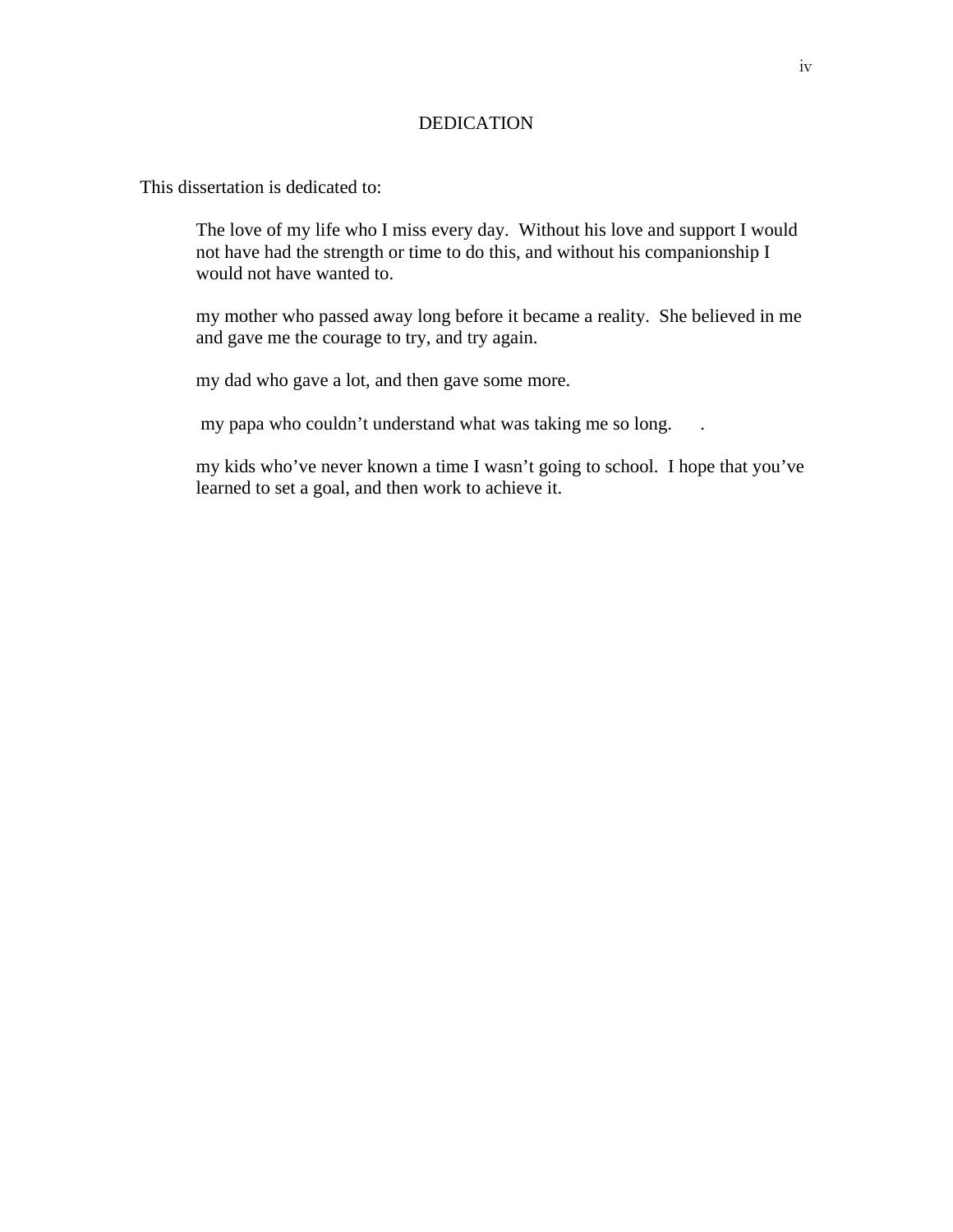# **TABLE OF CONTENTS**

| <b>CHAPTER VI Discussion, Conclusions, Implications, and Recommendations  138</b> |  |
|-----------------------------------------------------------------------------------|--|
|                                                                                   |  |
|                                                                                   |  |
|                                                                                   |  |
|                                                                                   |  |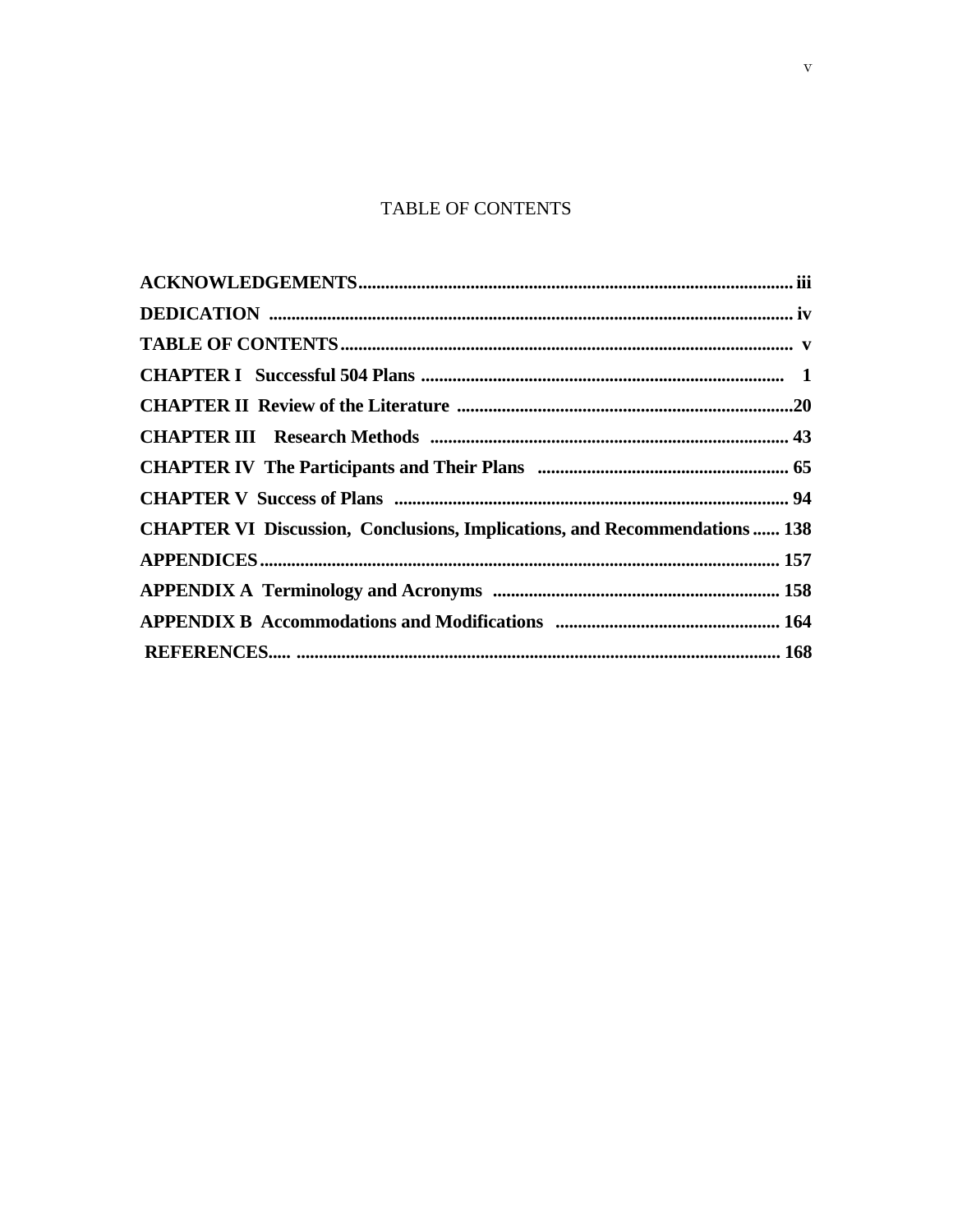# **CHAPTER I Successful 504 Plans**

Jill has an average Intelligence Quotient (IQ), but she cannot do her class work. Joe has an average IQ, but he is failing third grade. Jeremy has an above average IQ, hindered by Attention Deficit Disorder (ADD), and he is failing middle school. Andrew is a junior in high school who progressed from failing middle school to making the honor roll in high school. All four of these children have been tested for Special Education services, yet none of them qualify. What does Andrew have the other three children do not have? He has a 504 plan. This plan is designed to meet Andrew's needs through modifications and accommodations made in the classroom that provide him with an appropriate education. Schools throughout the nation are required to implement 504 Plans for students who have a diagnosed disability that prevents them from accessing the same learning opportunities as their peers (Henderson, 2001).

 Teachers and school administrators constantly face decisions about educational plans for students with disabilities, and now the federal legislation known as No Child Left Behind holds teachers and school systems accountable for students who are not learning at a verifiable rate. The Rehabilitation Act of 1973 provided certain education remedies (504 Plans) for such students. The concept and practice of "inclusion" has resulted in new challenges for teachers, administration, and parents to provide effective educational experiences for students. There are, to be sure, many opinions and practices in the development and implementation of individual 504 plans (Kizlick, 2003).

 The success of these many practices and implementations is the focus of this study. What are the steps in developing successful plans? Who is involved? What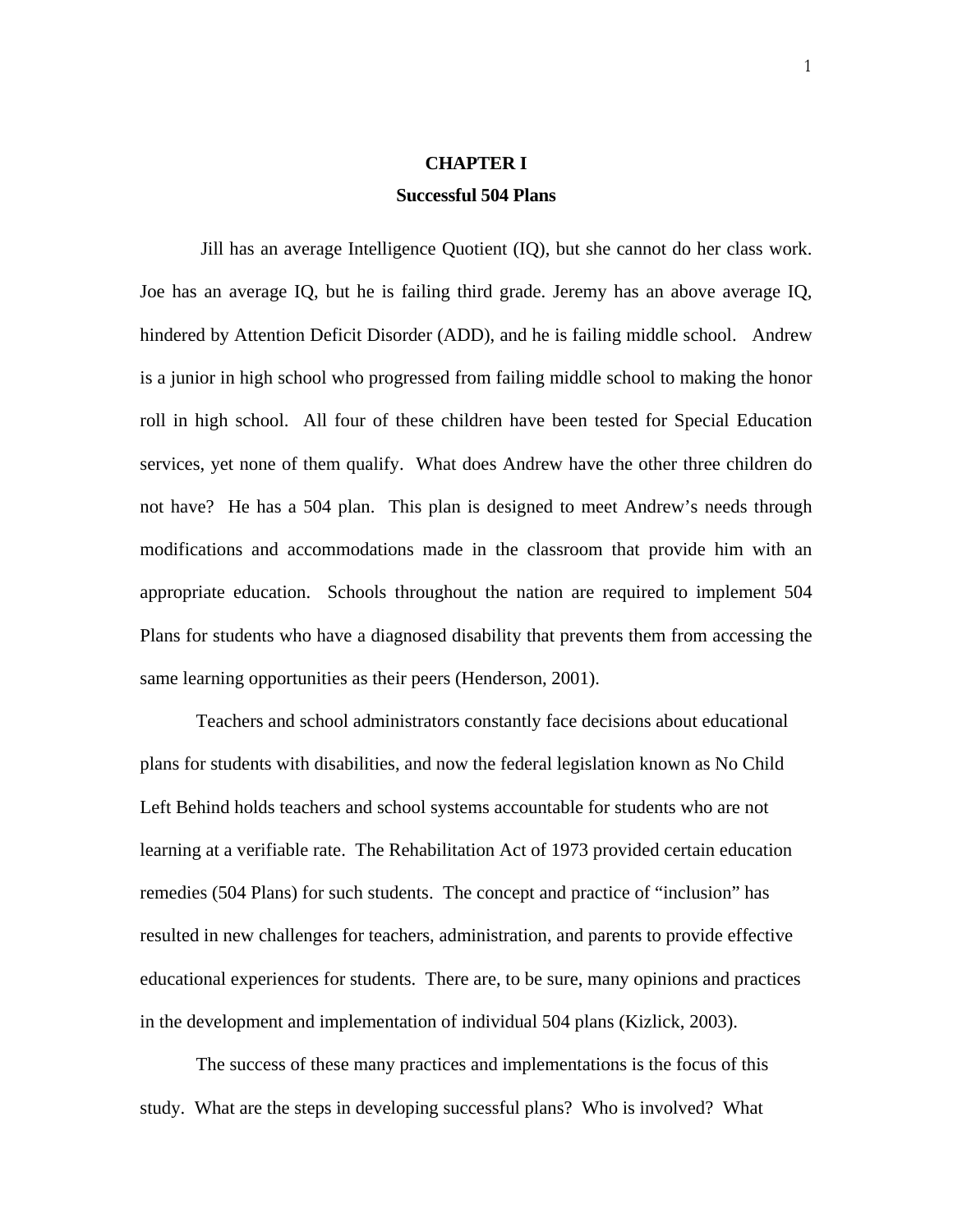courses of action are necessary to develop a successful plan? Is it the implementation of the plan that makes it successful? What commonalities do successful plans share? The literature provides a wealth of information about the mandates of the law, yet very little research about the practice and success of the mandated 504 Plans. This study examined five 504 Plans that were determined successful for students by their teachers, parents, and school records. The goal of this research was twofold; first to understand the essential elements of each successful 504 Plan as a unique case and secondly to discover and understand commonalities that existed among successful 504 Plans. This understanding was sought in order to assist school administrators and teachers in their primary mission: ensuring the educational success of all students (Haller & Kleine, 2001).

#### *Background*

 The Rehabilitation Act, PL93-112, which made provisions for persons with disabilities, was signed into law in 1973. Section 504 of this act safeguards the rights of persons with disabilities in many areas of their lives, including employment, public access to buildings, transportation, and education (Bateman, 1998; Crockett, 2002; DeBettencourt, 2002; Wright & Wright, 2002). Section 504 of the Rehabilitation Act is a civil rights provision that prohibits discrimination against the disabled, including students. The regulations set forth through this provision require identification, assessment, procedural safeguards, and the provision of appropriate educational services at every school. Yet, many educators remain unclear in their understanding of the law, thus failing to ensure the requirements are met (ACSA 504 Task Force Committee, 1994). Education requires a community approach. Parents, teachers, and administrators must all work together to provide the best education possible (Bateman & Bateman,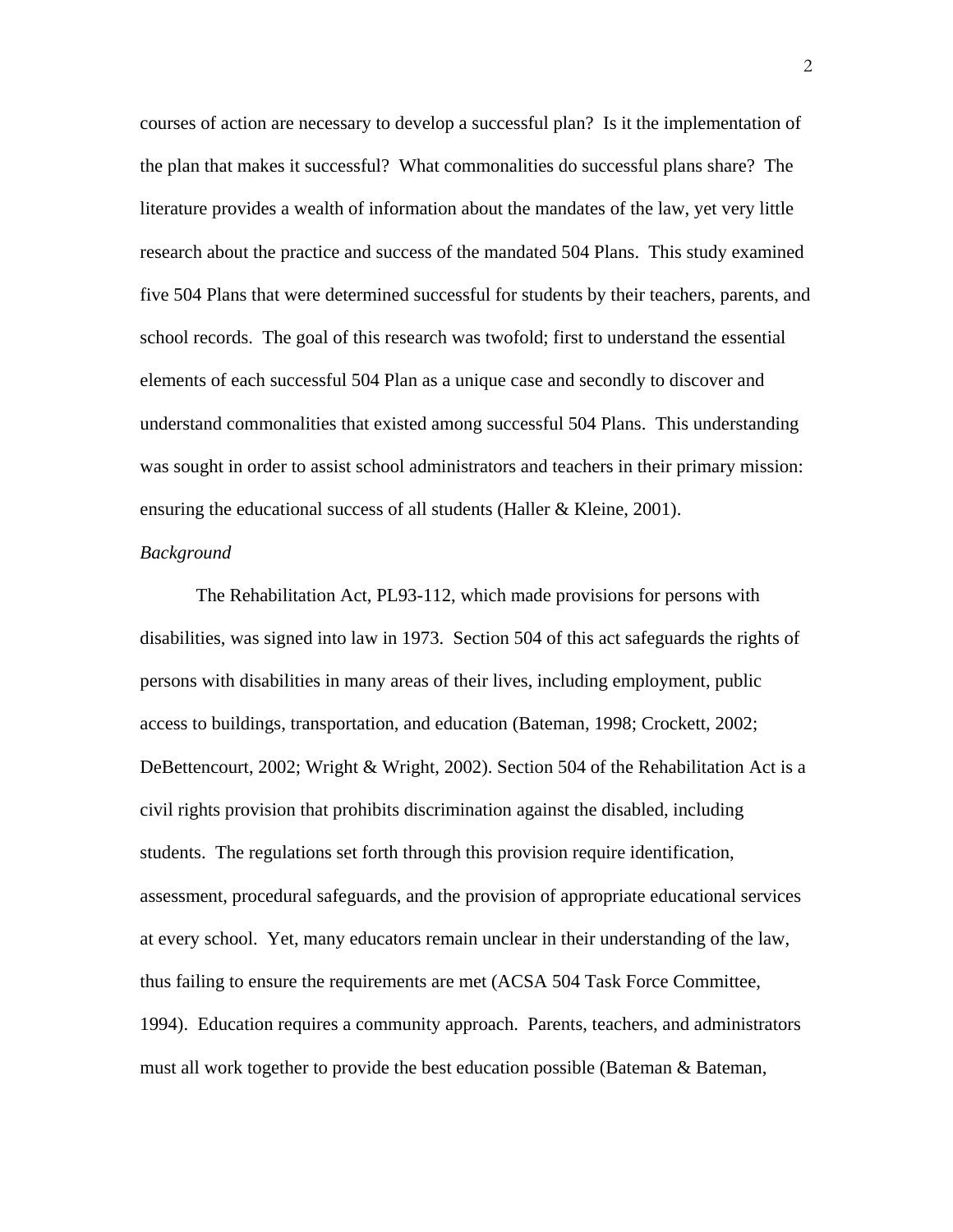2001; Wright & Wright, 2002). School administrators are recognized as the leaders in the educational community and are responsible for the education of all students by ensuring that legal mandates such as Section 504 of The Rehabilitation Act of 1973, The Americans with Disabilities Act (ADA), and the Individuals with Disabilities Education Act (IDEA) are met. This makes it necessary for administrators to not only be aware of the law, but enforcers of it as well (Wright & Wright, 2002).

 Section 504 of the Rehabilitation Act of 1973, Public Law 93-112 (PL 93-112) says

no qualified handicapped person shall, on the basis of handicap, be excluded from participation in, be denied the benefits of, or otherwise be subjected to discrimination under any program or activity which receives monies or benefits from federal financial assistance. (Wright & Wright, 2002, p. 269)

The definition for a handicapped person under this law is, "any person who has a physical or mental impairment which substantially limits one or more major life activities, has record of such impairment, or is regarded as having such impairment" (Wright & Wright, 2002, p.268). These life activities are walking, talking, seeing, hearing, speaking, breathing, learning, working, caring for oneself, and performing manual tasks (DeBettencourt, 2002; Wright & Wright, 2002). The legislation further defines a physical or mental impairment as

(1) any psychological disorder or condition, cosmetic disfigurement, or anatomical loss affecting one or more of the organs: respiratory, including speech organs, cardiovascular, reproductive, digestive, genitourinary, hemic and lymphatic, skin and endocrine (2) any mental or psychological disorder such as mental retardation organic brain syndrome, emotional and or mental illness, and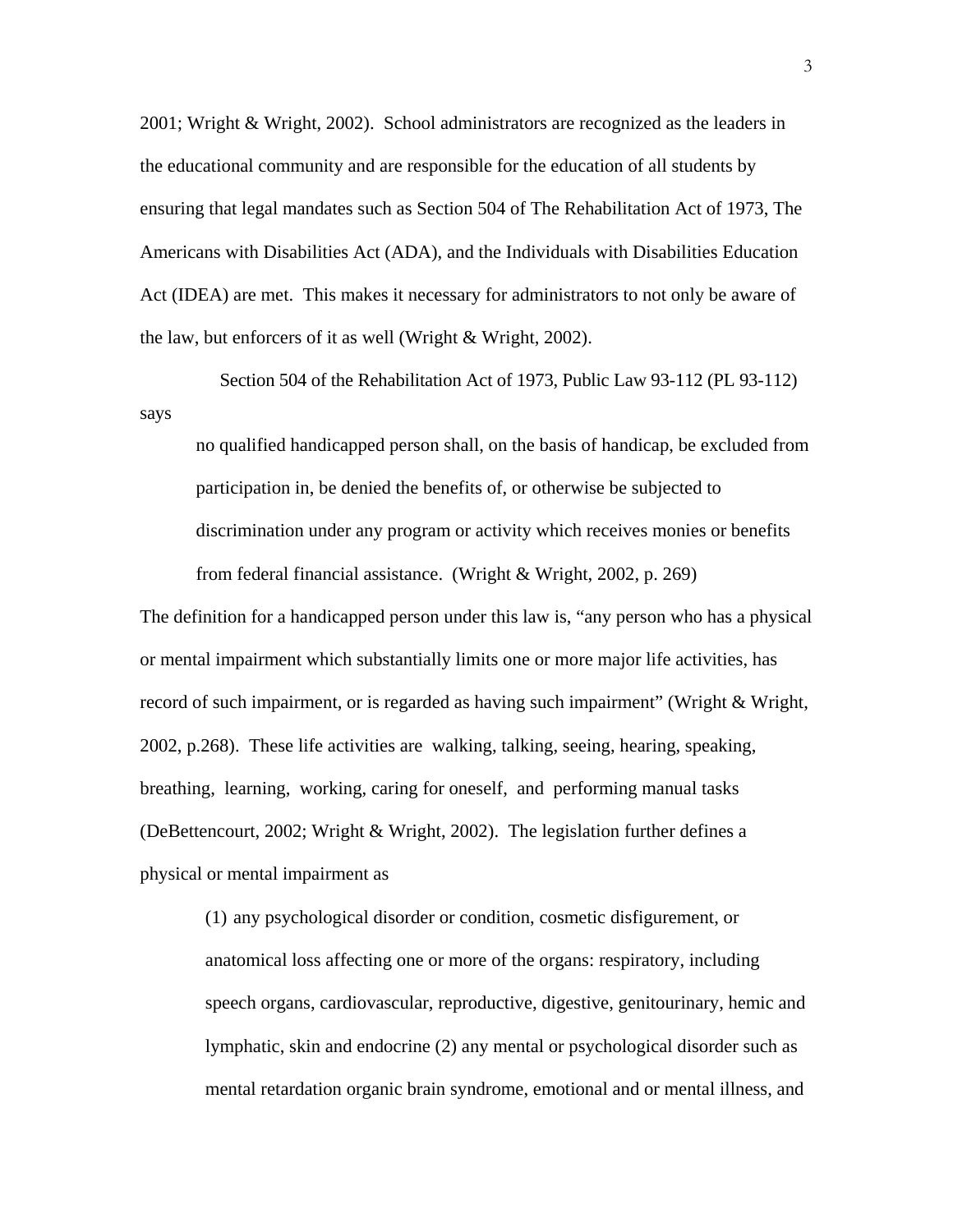specific learning disorder (U.S. Department of Education Office of Civil Rights letter to the West Virginia Board of Education).

 The definition does not set forth a list of specific diseases and conditions that constitute physical or mental impairments because of the difficulty of making any such list comprehensive. Section 504 expanded this to mandate the rights of all students with a physical or mental disability that substantially limits one or more of their life activities, students who had record of such an impairment, and those who are regarded as having such an impairment (Bateman & Bateman, 2001; Betz, 2001; Crockett, 2002; U.S. Department Office of Civil Rights letter to the West Virginia State Board of Education; Wright & Wright, 2002; Zirkel, 1996).

 In order to comply with the regulations set forth through this act, educational plans called 504 Plans were mandated. These education plans are formal agreements between the schools and the students that explicitly state how the school system will meet the students' needs and guarantee that they are receiving adequate services (Wright & Wright, 2002). These 504 Plans ensure that students with special needs are provided with an education that allows them to grow, prosper, and become productive citizens (Fosse  $\&$ Hosie, 1995).

 In 1974, Public Law 94-142, Education of Handicapped Act was passed by the United States Congress. This act promised the nondiscriminatory education of handicapped students who were diagnosed with a disability recognized by the federal government. Since that time special education law, related to the Education of the Handicapped Act, has been extensively implemented. This does not, however, automatically qualify a student for special educations services, and a student may need a

4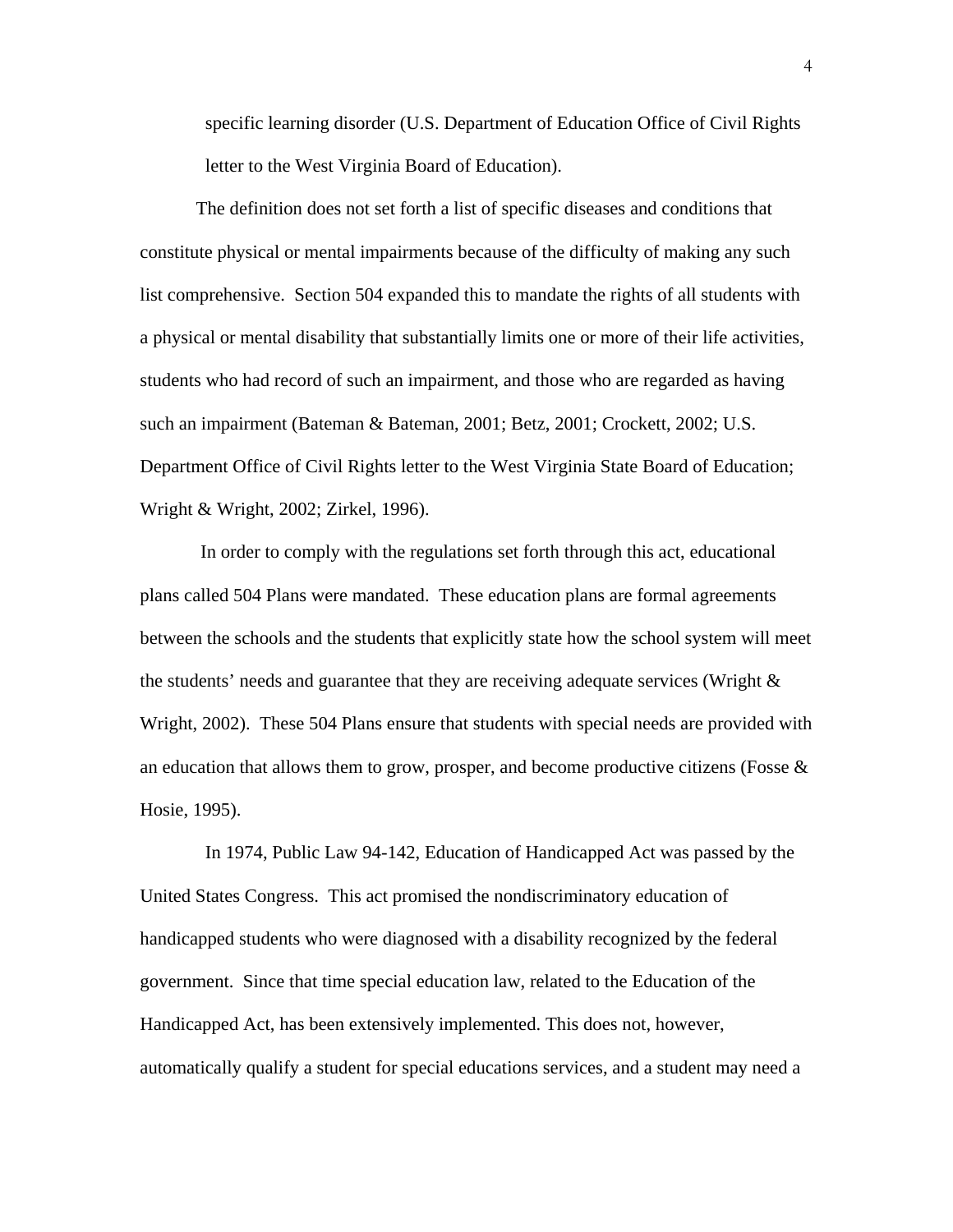504 Plan, which is derived from The Rehabilitation Act of 1973. This act, however, has languished and only recently received limited public school implementation. Some school districts under-serve, limit, under-use, and resist change necessary for successful 504 Plan implementation, while others have made significant progress (Henderson, 2001).

 In the context of No Child Left Behind legislation (Hamilton and Stetcher, 2003) and the pressure on teachers and administrators to guarantee the success of every student, the lack of required Section 504 implementation, coupled with increased public awareness of Section 504 issues, constitutes a compelling reason to identify successful 504 Plan implementation as well as to understand the phenomenon of 504 Plans (Fleischer, 1998). Smith (2001) averred that there is a resurgence of awareness of Section 504 as parents realize that their children, who do not qualify for special services under the Individual with Disabilities Education Act (IDEA) formerly known as the Education of the Handicapped Act, still need help in obtaining an appropriate education. In 1995, Fossey and Hosie reiterated Katsiyannis' 1994 findings that advocacy groups had worked to successfully increase the design and implementation of 504 Plans. This heightened awareness paralleled an increase in students diagnosed with Attention Deficit Disorder (ADD), who need assistance but do not qualify under IDEA. Section 504 has become the global vehicle for accommodating children with needs such as ADD or other health impairments. Section 504 of the Rehabilitation Act is pivotal in encouraging teachers to support students who are otherwise not eligible for special education services (Blazer, 1999).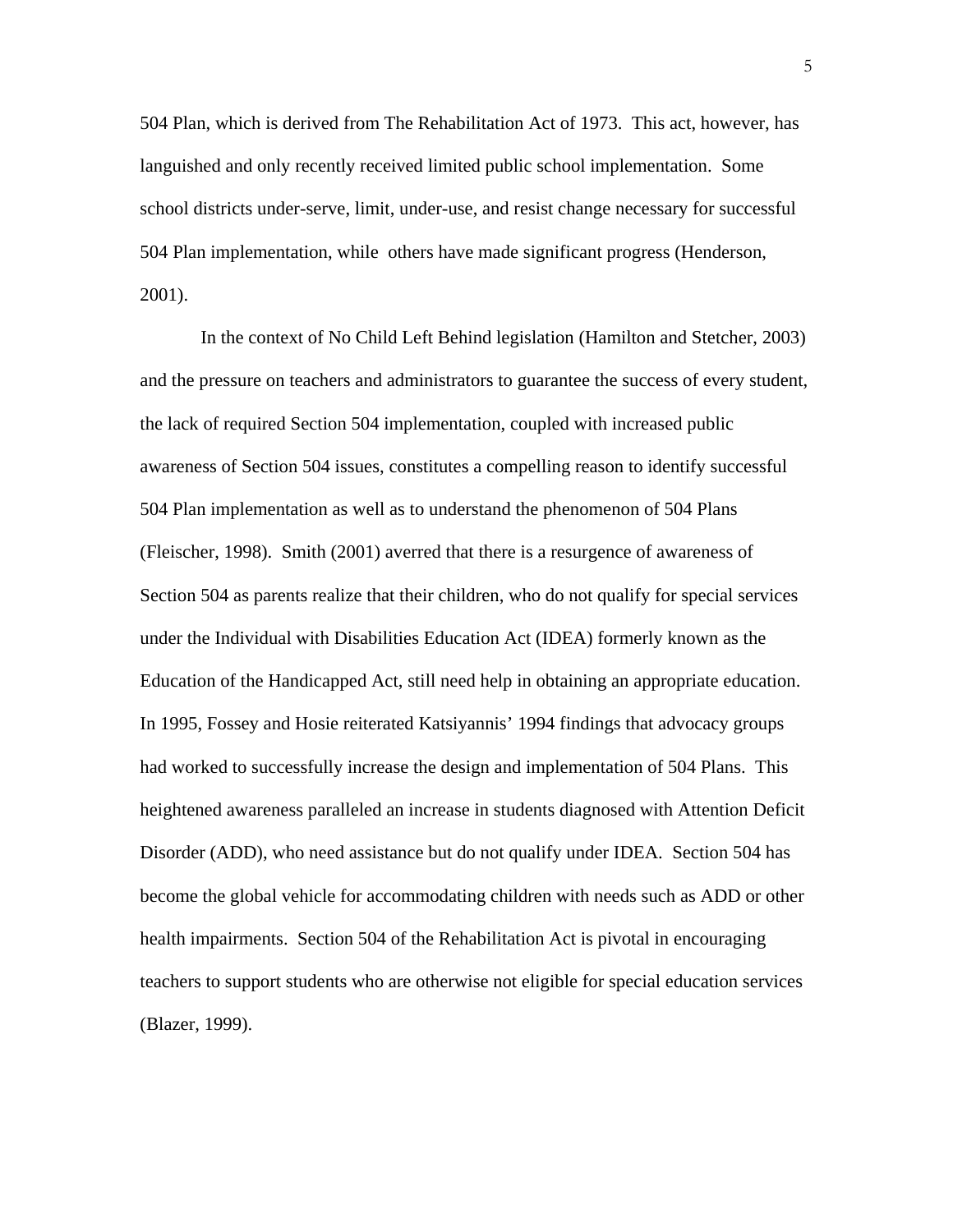#### *Statement of the Problem*

 Reid (1995) found that many parents and educators were unaware of the mandates of Section 504 of the Rehabilitation Act and that many children were not being served or were underserved. The American School Counselor's Association (ASCA) formed a task force in 1994 which researched the practice of protecting the rights of the disabled. This task force reported that administrators must look carefully at the provisions of Section 504 since they are responsible for following the law and making certain that 504 plans are properly implemented (ASCA Task Force Committee, 1994).

 The legal mandates of 504 Plans and the ways in which these mandates can be implemented were found while doing a literature search of 504 Plans. Examples of these findings are the ACSA 504 Task Force Committee report (1994), *A Principals Guide to Special Education (* Bateman & Bateman, 2001) and *Understanding the Differences between IDEA and Section 504* ( De Bettencourt, 2002). However, a thorough literature review did not find a comprehensive list of what elements made a 504 Plan successful, or even a definition of successful 504 plans. In Wayne County, West Virginia, there has not been a study performed to identify the success of 504 Plans or to identify the constraints of these plans. Such a study would enable the county to better serve students with special needs and help ensure that legal guidelines are met.

#### *Research Purposes and Objectives*

 The purpose of this study was to understand and describe effective practices in the implementation of 504 Plans and to analyze the common themes and components these successful plan share. Through a collective case study this research aimed to broaden the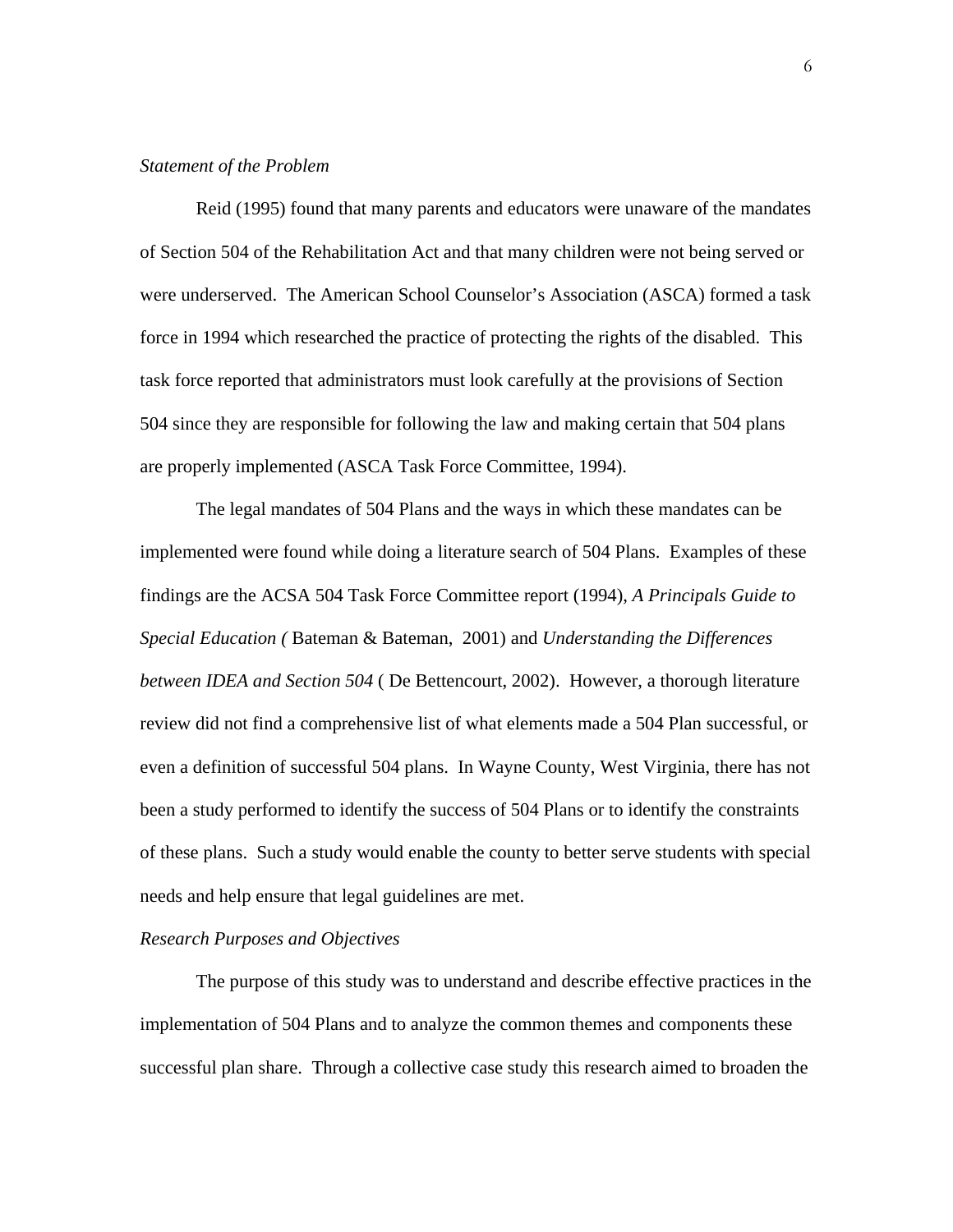knowledge base about factors that influenced successful 504 Plans (Johnson & Christensen, 2000).

 In this study the terms successful and effective were used interchangeably. Successful 504 Plans were determined through teacher and parent perceptions of the plan as well as document collection of the child's school records.

Specifically this study answered the following research questions.

- 1. How were successful 504 Plans developed and implemented?
- 2. How were these successful 504 Plans perceived by teachers, parents, administrators, and others?

#### *Significance to Administrators*

 "School principals are responsible for ensuring the appropriate education of all students, including those with disabilities. They must provide the leadership to develop the knowledge base and must have the competence to ensure compliance" (Katsiyannis, 1994, p. 6). Although IDEA was passed in 1990, many school administrators have limited knowledge about the needs of students or even of the law itself (Crockett, 2002; Wright & Wright, 2002). The Rehabilitation Act of 1973, Section 504 (from which 504 Plans are guided), is even less known to administrators (ASCA Task Force Committee, 1994; Crockett, 2002). An example of this was found in a study by Powell and Hyle in 1997. Through observations they found that administrators had varying knowledge of special education law, and their interpretations of that law were even more diverse (ASCA Task Force Committee, 1994; Powell & Hyle, 1997). The initiatives of these administrators were thus devoid of the knowledge needed to facilitate practices that were legal and supported the needs of special education students (Crockett, 2002).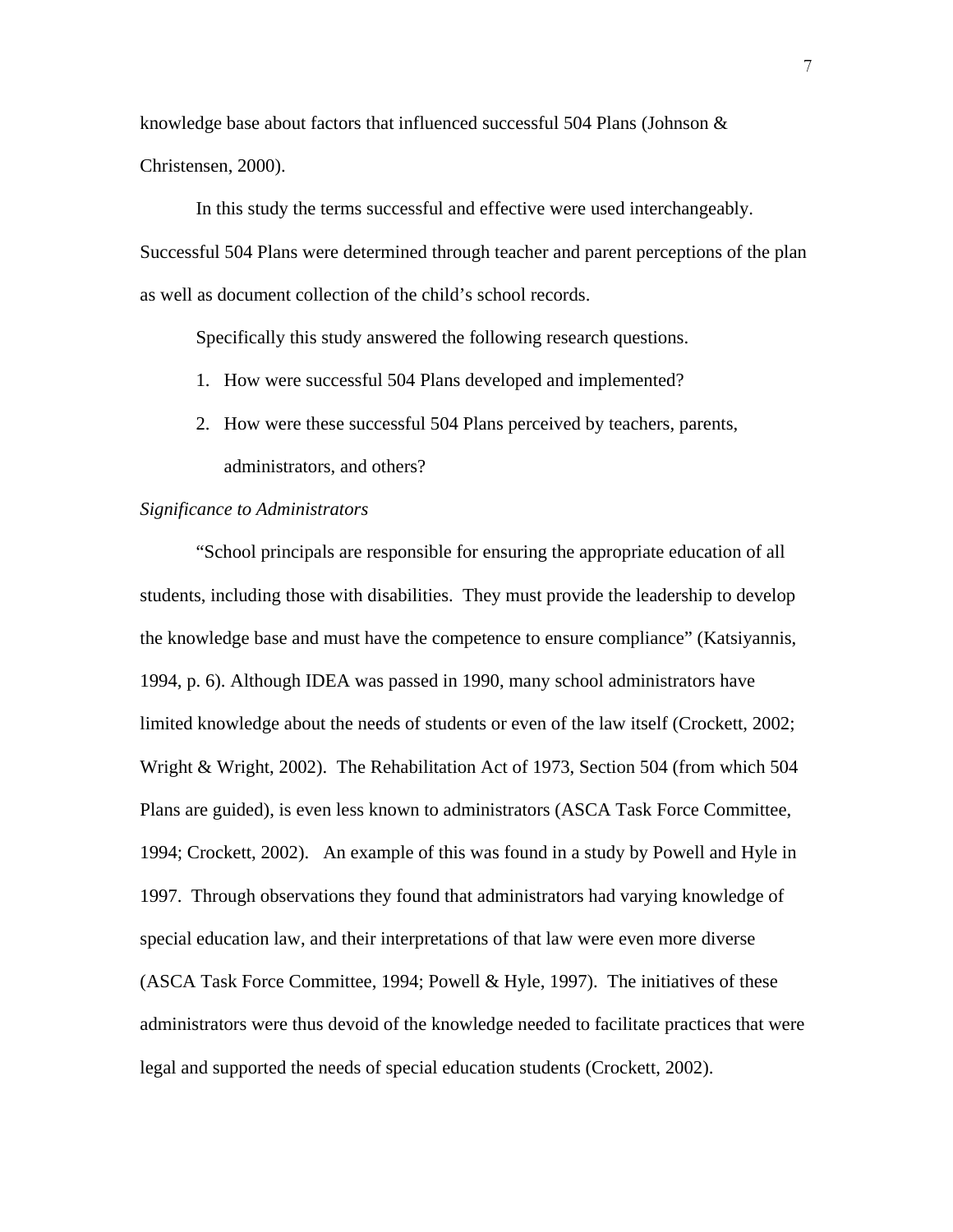In her article "Special Education's Role in Preparing Responsive Leaders for Inclusive Schools"*,* Crockett averred that special education adds value to leadership training by providing training and information about legal mandates and offering key principles in educating students with special needs, thus supporting the significance of this dissertation to educational administration (Crockett, 2002). Gall, Gall, and Borg (2003) stated that educational research develops new knowledge about teaching, learning, and educational administration, therefore strengthening the need for this study. Crockett (2002) argued that what schools needed were responsive leaders who were knowledgeable about what students needed and who were committed to ensuring these practices took place. These leaders need to be responsive, influential persons who are committed to supporting learning for all students, regardless of their needs (Crockett, 2002).

 Another factor necessary for successful education is professional development provided to the staff through the efforts of the administration. This directly affects the quality of the educational services provided; therefore, the administrators need to be aware of the laws and their mandates in order to provide necessary training to their staffs (Hubbard, 1999; Katsiyannis, 1994; Scotch, 2002).

 Additionally, knowledge about Section 504 of the Rehabilitation Act and the plans established because of this law falls into one of the four categories established by Haller and Kleine (2001) as essential general knowledge necessary for school administrators. These four types of knowledge essential to administrators for running effective schools will be addressed in this study. The first type of knowledge identified is local knowledge, the knowledge an administrator has about his or her school or the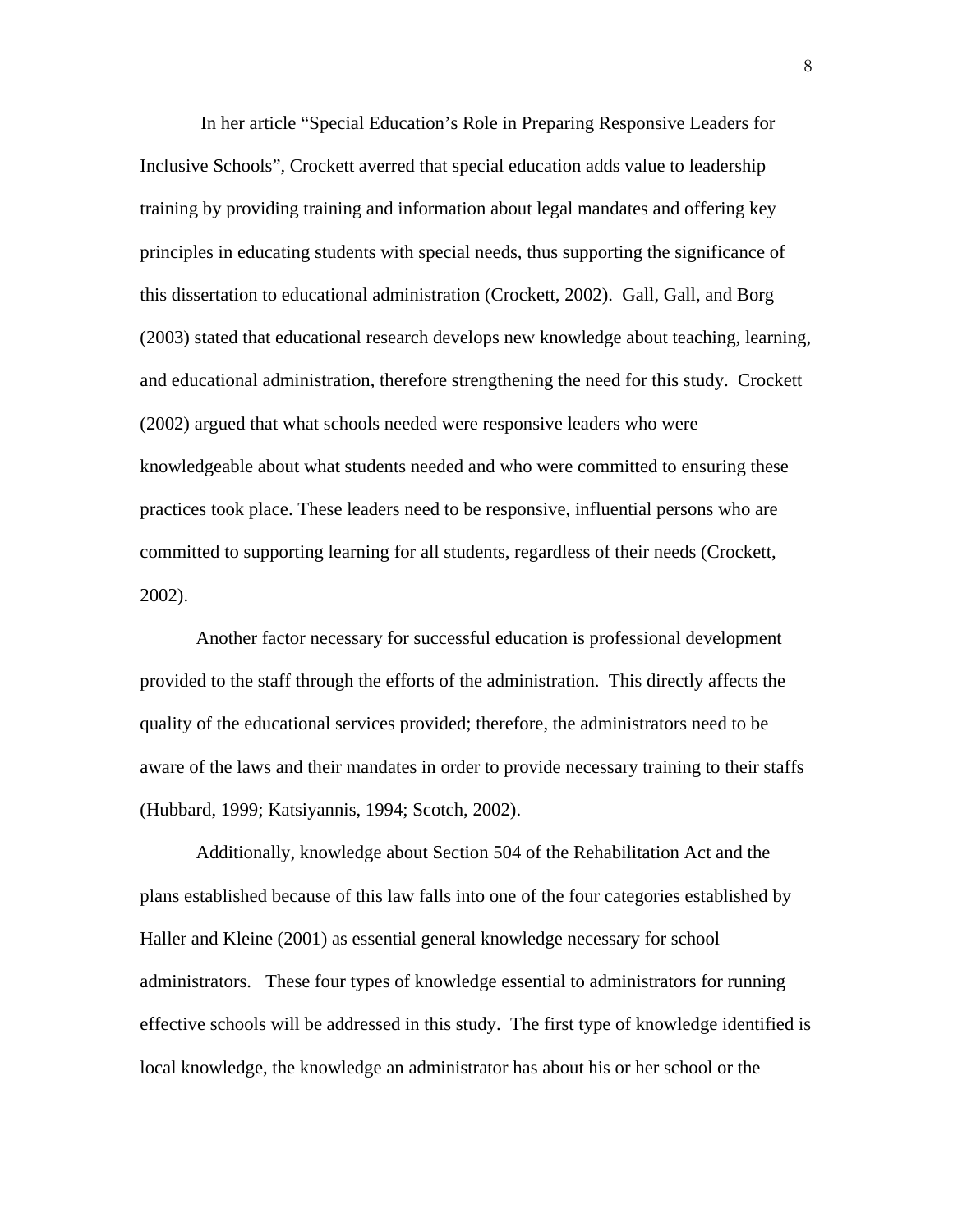school district. In this study knowledge about the customs and beliefs of a school will be gained through interviews and observations, thereby providing the local knowledge (Haller & Kleine, 2001) necessary for effective administrative practices. The purpose of this study was to further administrators' ability to serve children with 504 Plans by identifying components of successful 504 Plans and determining what factors have influenced the effectiveness of these plans.

 Even though it was not the focus of this study, legal knowledge is the second type of knowledge that Haller and Kleine (2001) regarded as important to administrators. Legal knowledge was essential in deciding what to do for students (Haller & Kleine, 2001). This study enhanced administrator's knowledge about the legal implications by providing the background knowledge essential to fulfilling the law.

 Ethical knowledge, the third type of knowledge imperative to administrators, is the knowledge that helps administrators make decisions; it aids them in knowing what the moral or right thing to do is (Haller  $&$  Kleine, 2001). Once the knowledge about successful development and implementation of 504 Plans is expanded through this study, the likelihood of the replication of successful 504 Plans will increase. Writing 504 Plans is mandated by law; going beyond the letter of the law to provide the best education possible for students is the ethical thing to do. This study gave administrators the knowledge needed to help write and implement successful 504 Plans.

 Lastly Haller and Kleine listed administrators' knowledge of consequences as essential to the success of a school. Knowledge from research such as that proposed in this study provides administrators with guidelines and similar experiences upon which to base their decisions. Haller and Kleine (2002) affirmed that the person or persons in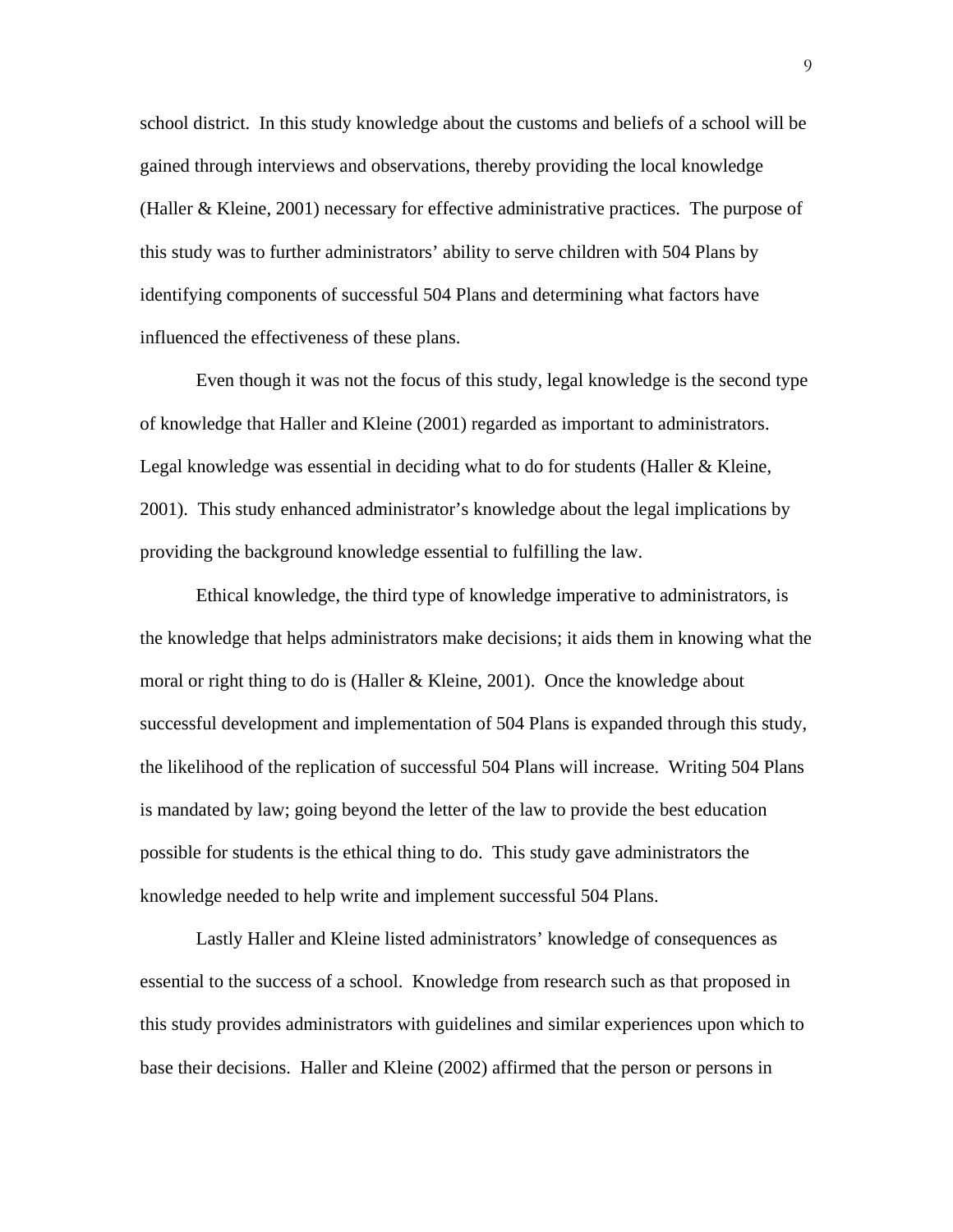charge must know that the decisions they make affect not only students but themselves as well. This study of five cases, each from different schools, expanded the knowledge base concerning how to make 504 Plans more successful and thus provided administrators information about the consequences of decisions made in similar situations.

 In a similar format Crockett (2002) developed a framework for administrators to ensure the intent of the law is met in special education. The four principles considered were ethical practice, individual consideration, equity under the law, and effective programming. This study examined five individual students' experiences with 504 Plans; the knowledge generalized from the cases enhanced school administrators' ability to provide the best possible education for all students based on these four principles.

 Ethical practice requires that principals ensure the pursuit of universal educational access for all students. This study allowed school administrators to see the ethical decisions made in successful 504 Plans. An example of an ethical implementation of a 504 Plan might be a teacher providing a copy of her written notes to a student. The student's plan may state that he have a student take notes for him in class, but the teacher knows he will learn more from her notes. The law does not mandate that she provides her notes; she does it because it is the right thing to do. An ethical practice such as this may be the difference between a student passing the class or excelling.

 Also, Crockett (2002) contended that individualization is necessary for students to achieve. Reviewing the case studies of students with successful 504 Plans will enable administrators to see how teachers are meeting the individual needs of students, and what they as leaders can do to expand this practice. School administrators who provide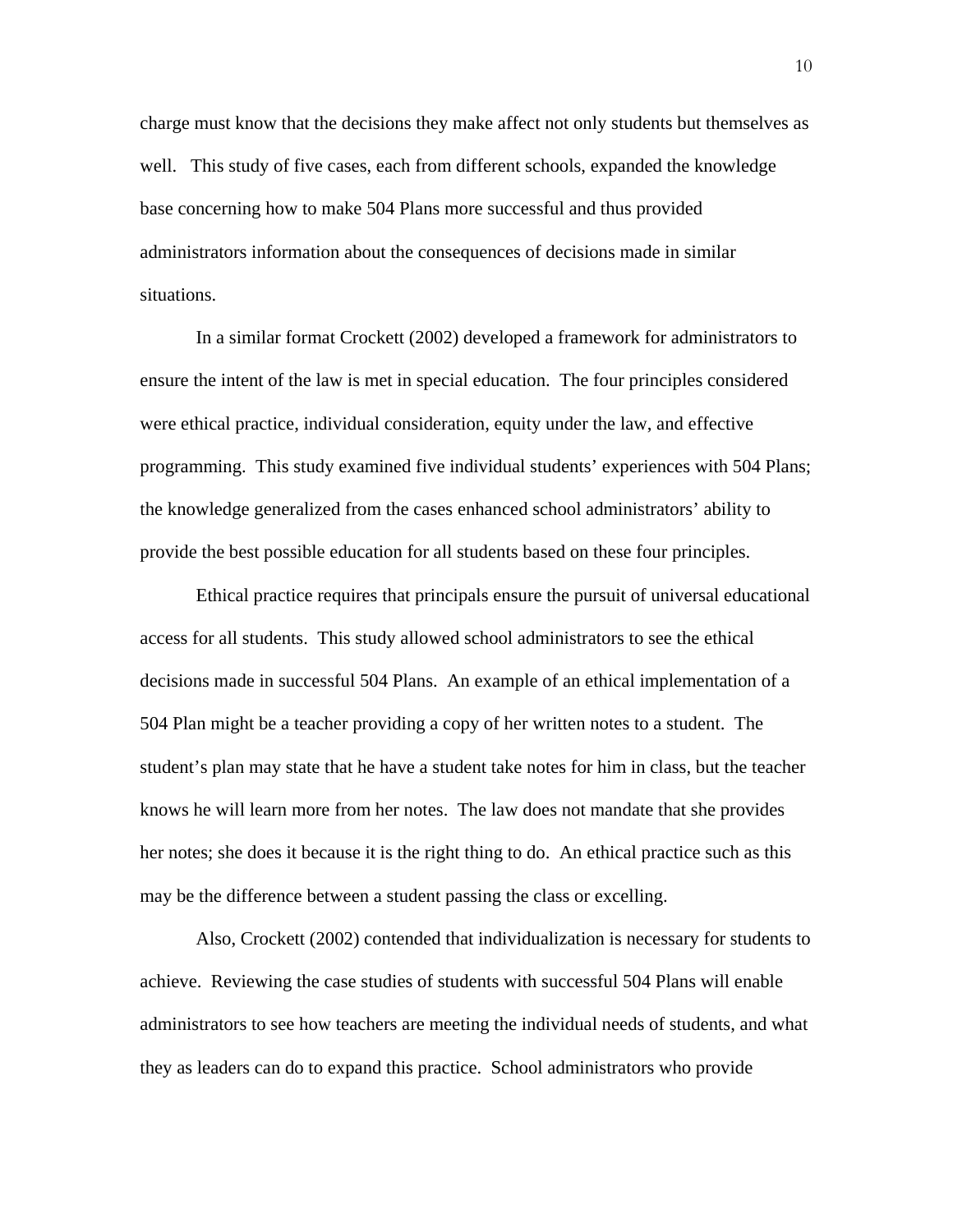training to teachers and enable them to develop skills and the ability to be attentive to the learning and behavioral needs of individual students promote successful 504 Plan experiences.

 Equity under the law mandates that principals provide an appropriate education to students based upon what the law mandates. This study showed the extent and ways in which certain school administrators with responsibility for successful 504 Plans were meeting the mandates of the law.

 Effective programming is the responsibility of principals. The study of students with successful 504 Plans looked at the implementation of these plans and the role of principals and supervisors as they empowered teachers, led skillfully, and supervised and evaluated educational programs to ensure that they met the individual needs of students both in general education and special education classes. Leaders have to set high standards for student performance, support research-based strategies, and target positive results for learners with special needs (Crockett, 2002).

 This model of administrative planning for special education is in accord with the implementation of 504 Plans. Administrators need to understand the applicability of Section 504 to daily activities at the school level. Schools are serving more and more students with attention deficits and learning disabilities; this increase in numbers requires that the principals have an understanding of the services that are to be made available to students who may qualify if their impairment affects their ability to benefit from regular education (Crockett, 2002; Zirkel, 1994). The United States Office of Civil Rights has made many rulings that have brought Section 504 of the Rehabilitation Act to the attention of school districts (Crockett, 2002; Fleischer & Zames 1998; Zirkel, 1994).

11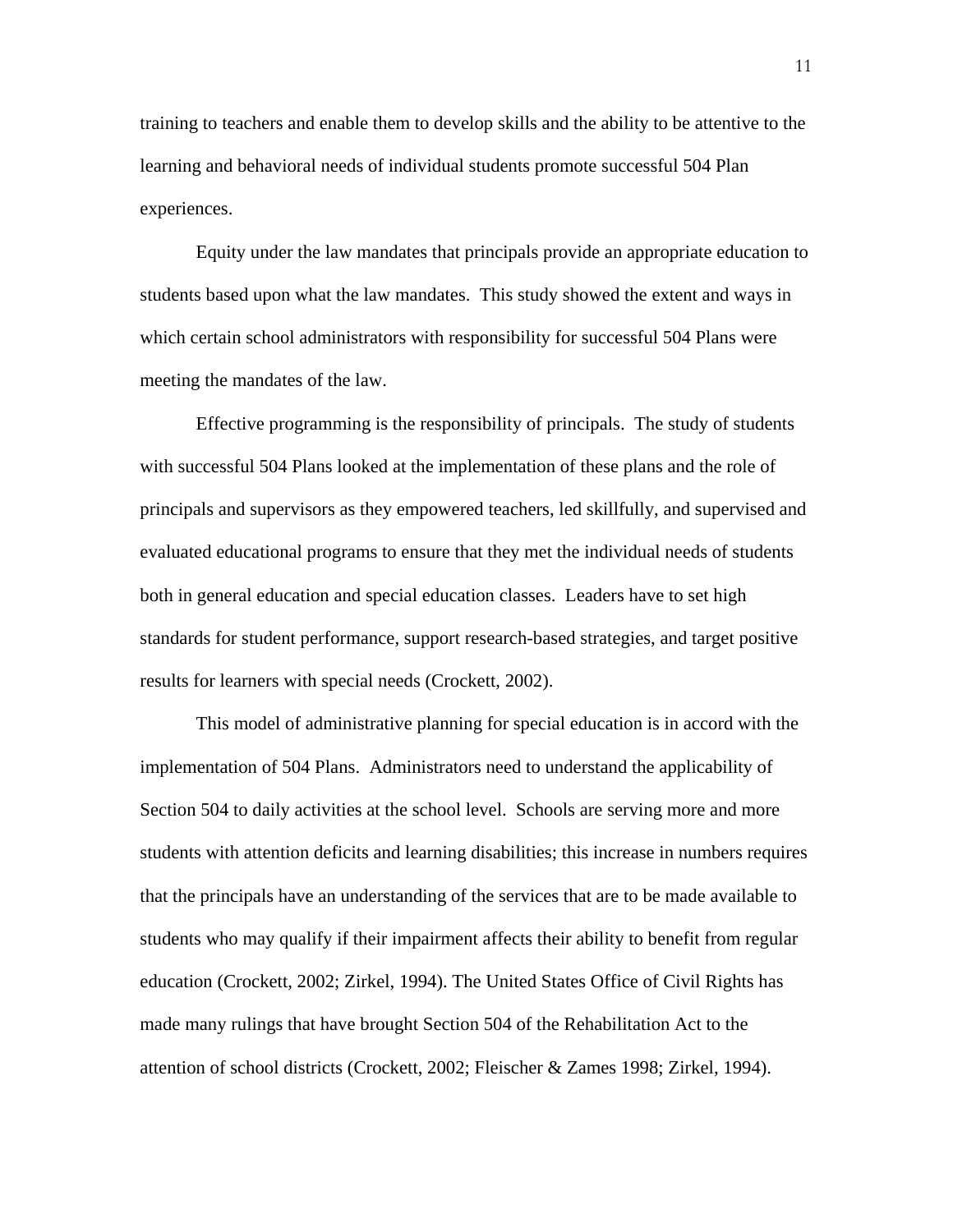An extensive literature search produced a plethora of information about the legal mandates of 504 Plans and their "new" found existence. However, the search did not result in findings about the success of such plans or what factors influence this success. The National Center on Educational Outcomes (NCEO) also reported that the results of literature review documented that there was very little empirical research on testing accommodations for students with disabilities (Thurlow, Hurley, Spicuzza, & Erickson, 1996). It is for this reason that a study of the factors that influence the effectiveness of 504 Plans was valuable to administrators. The results of this research study added to the knowledge about the successful implementation of 504 Plans and that this knowledge was of assistance to school administrators attempting to enhance the achievement of students with 504 Plans.

#### *Methods*

This research was phenomenological in its perspective. The phenomenon of the implementation of effective 504 plans was the research focus. As a phenomenological design, access was gained to the conceptual world of the participants in order to understand their experiences (Bogdan & Biklen, 1998).

 Five case studies of students with successful 504 Plans were conducted to gain the qualitative data that is necessary to identify the factors that are salient in effective 504 Plans. Pseudonyms were provided for each student and for the county in which they were schooled. The research methods proposed for this study were qualitative in nature and relied primarily on the collection of non-numerical data such as words and pictures (Johnson & Christenson, p. 312). This study was interested in the phenomenon of successful 504 Plans, which required the researcher to analyze more than one case study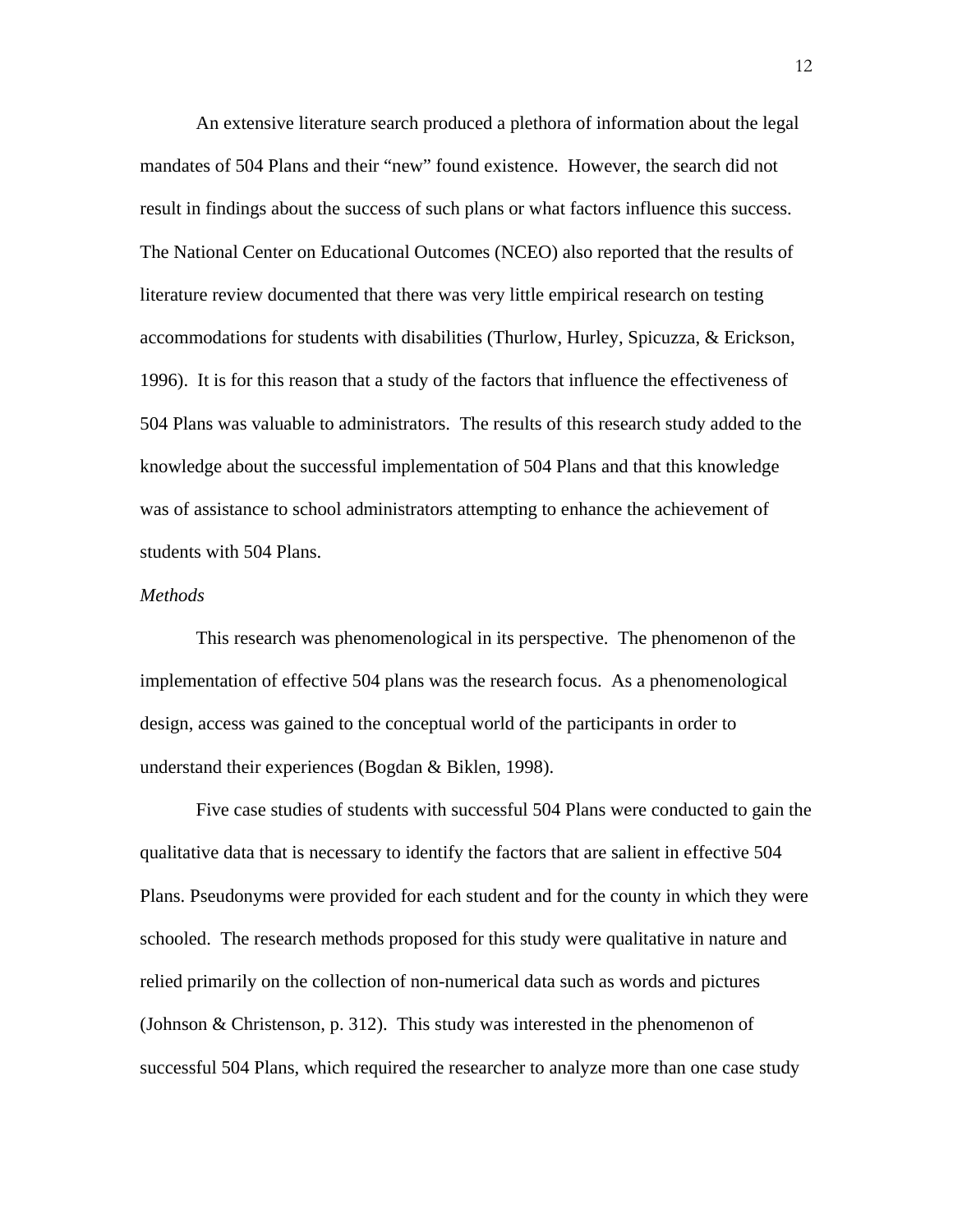to determine the commonalities among successful 504 Plans (Stake, 1998). This use of five case studies is called a collective case study (Denzin & Lincoln 1998), but coined as "multi site qualitative research" by Herriot and Firestone (1983). I simultaneously examined five successful 504 Plans during the second semester of the school year but concentrated on each study as a single case (Stake, 1998). The emphasis of this study was twofold; first I gained optimal understanding of each case or effective 504 Plan as a unique case. How were plans being implemented and what were the perceptions of the plan? Secondly, I identified the commonalities across the cases in order to understand the factors that influenced them (Denzin & Lincoln, 1998).

I selected five students, each from a different school in a rural county, with successful 504 Plans to participate in the study. I used pseudonyms when naming schools, students, and administrators. Successful was defined as the student making academic progress. This was gleaned through parent, teacher, and administrator perceptions of the plan as well as examination of the student's school records. This type of sampling is known as purposeful sampling. The goal is to select cases that are "information rich" (Patton, 2001). These cases suited the purpose of this study and were valuable in achieving an in-depth understanding of the factors that influenced successful 504 Plans (Gall, Gall & Borg, 2003). These five cases were chosen because they were perceived as successful and met the needs of the study (Stake, 1998).

 The nature of qualitative research requires the researcher to gather non-numerical data in an attempt to better understand the phenomenon being observed (Bogdan  $\&$ Biklen, 1998). Data in this study were obtained through participant observations, interviews, and document collection accomplished during the second semester of the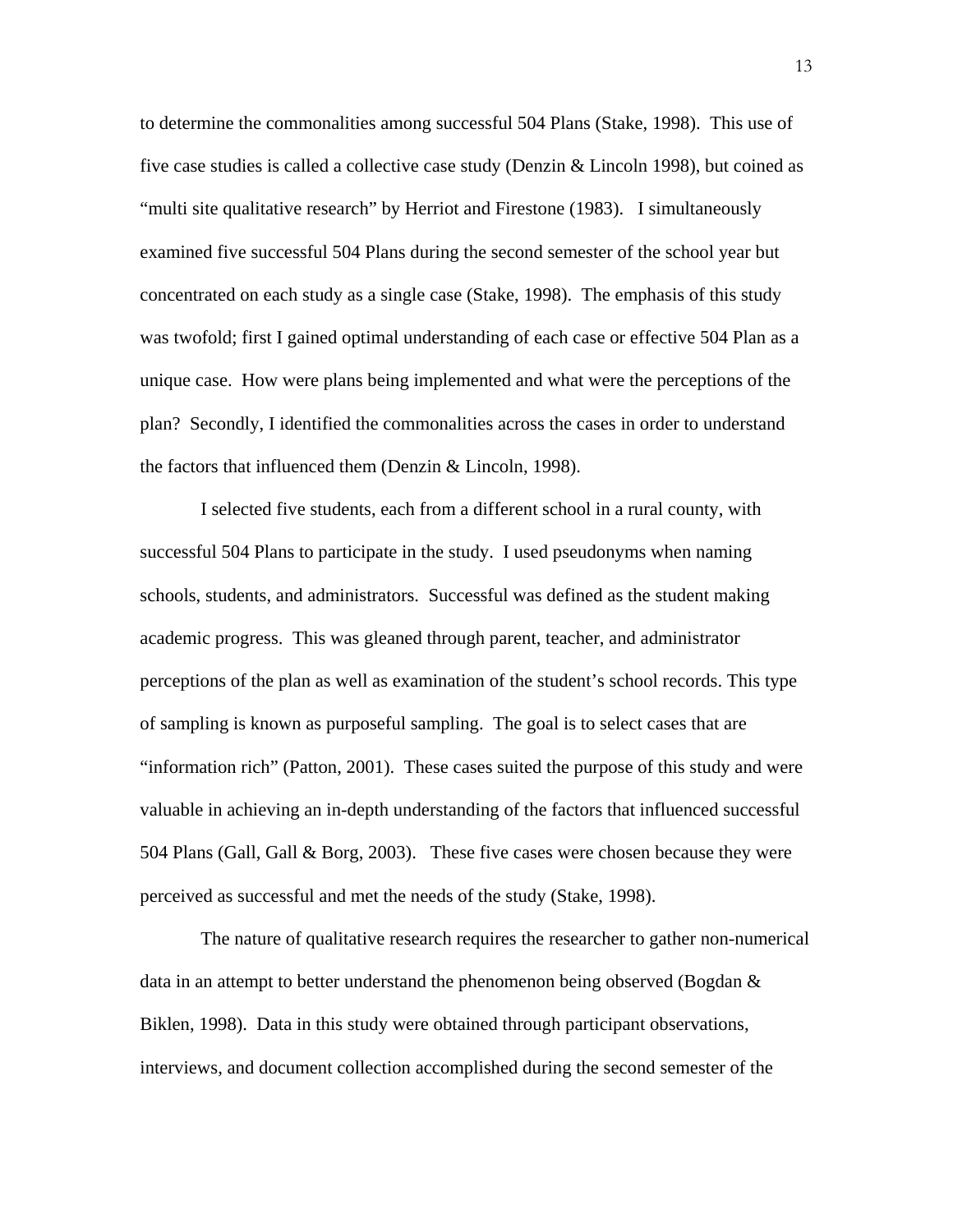2003 – 2004 school year. Producing compelling and relevant qualitative research begins with awareness, appreciation, and acceptance of the research participants and their experiences (Chenail, 1992). The case studies, with the rich descriptions gathered through interviews, observations, and documents (Johnson & Christensen, 2000), provided a holistic description of each student's experiences. The common themes across these cases were identified through a cross-case analysis (Johnson & Christensen, 2000), thus determining what factors effective 504 Plans have in common.

#### *Limitations*

Merriam, (1995), Guba and Lincoln, (1981), and Patton (1991) avowed that qualitative research typically has high levels of internal validity due to the use of multiple sources of data; peer reviews; statements of the researcher's experiences, assumptions, and biases; and the researcher's submersion into the situation while collecting data over a period of time which allows it to be comprehensive. On the other hand, the research findings of this study had limited external validity or generalizability as defined by Gall, Gall, and Borg (2003). This lack of generalizability was due to the case study design which calls for a small, purposefully chosen, sample. However, the generalizability of case studies increased with the use of more than one site. Including cases located in several different schools gave this study greater range, thus increasing what Merriam, (1995) called "reader generalizability."

A disadvantage of collective case studies is that the depth of the study of each individual case will be decreased because of the number of cases to be studied (Johnson & Christensen, 2004). The amount of time spent on each case must be shorter because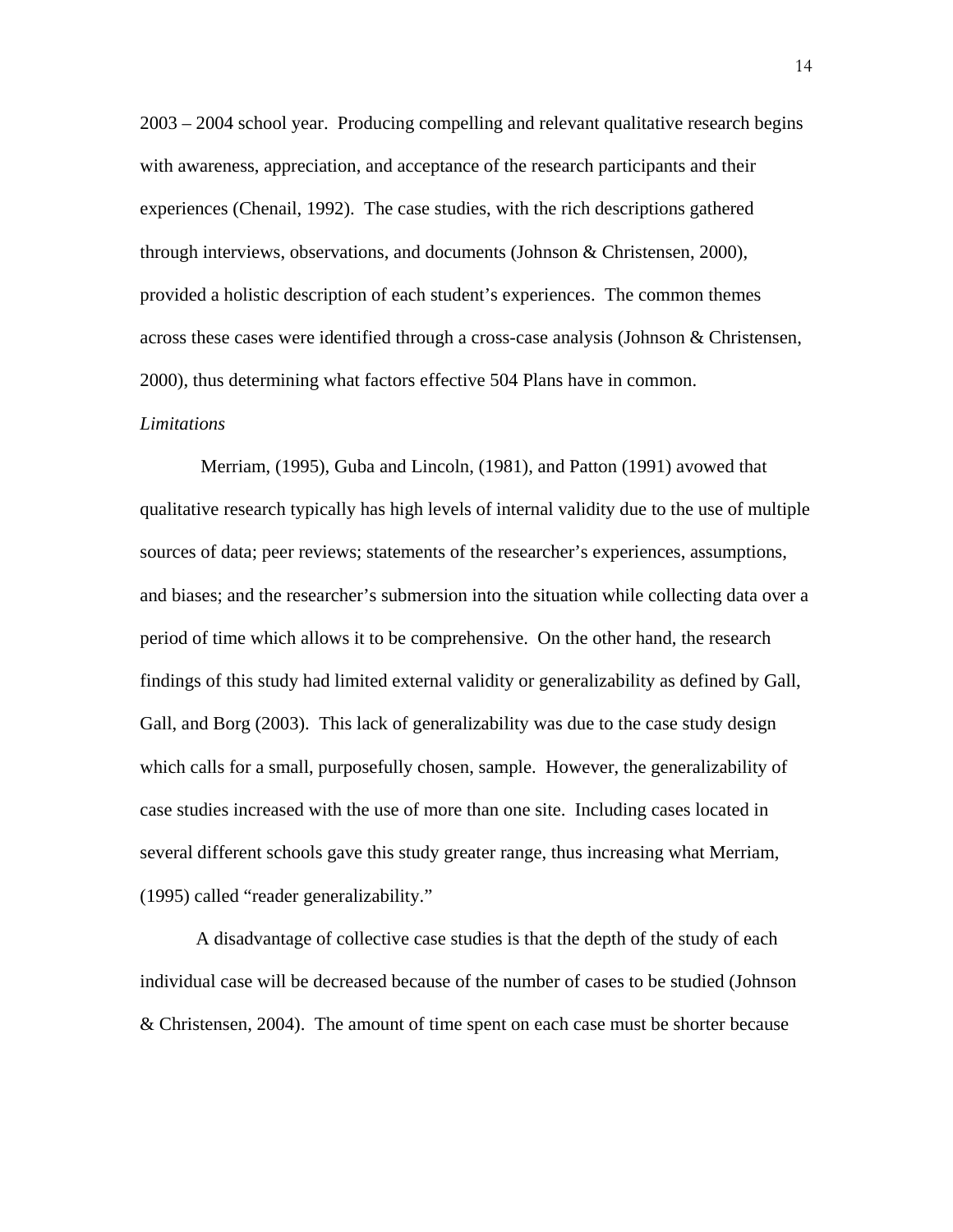there are now more cases to be studied. The choice becomes one between depth of insight and breadth of the study (Johnson & Christensen, 2004).

 Another disadvantage with a study such as this is that the research was done with an established pattern of world views and knowledge held by the researcher (Gall, Gall, & Borg, 2003). These pre-established views and prior experiences may make the researcher see what she wants to see or overlook something obvious. For example, I have a son who has a 504 Plan which has thus far been successful in his education. I have pre-existing knowledge of why I think it is successful and needed to guard against seeing those elements. I made every effort to bracket (Johnson & Christensen, 2004, p. 364) or suspend these preconceptions. Bracketing, as explained by Johnson and Christensen (2004) is the setting aside of one's feelings or experiences of the phenomenon being studied. This suspension of learned feelings allows one to see the experience as it is (Johnson & Christensen).

 Reliability, concerned with the probability that these same findings would show up again, is problematic to qualitative research because unique situations and events can not be replicated (LeCompte & Priessle, 1993). Problems of uniqueness and idiosyncrasy are bases for the claim that no qualitative study can ever be replicated. However, researchers whose goals are generation, refinement, comparison, and validation of constructs and postulates may not need to replicate situations. Moreover, because human behavior is never static, no study is replicated exactly, regardless of the methods and designs used (LeCompte & Priessle, 1993, p. 332).

 LeCompte and Preissle (1993) declared that although no study perfectly attains external reliability, it is especially more difficult with phenomenological studies.

15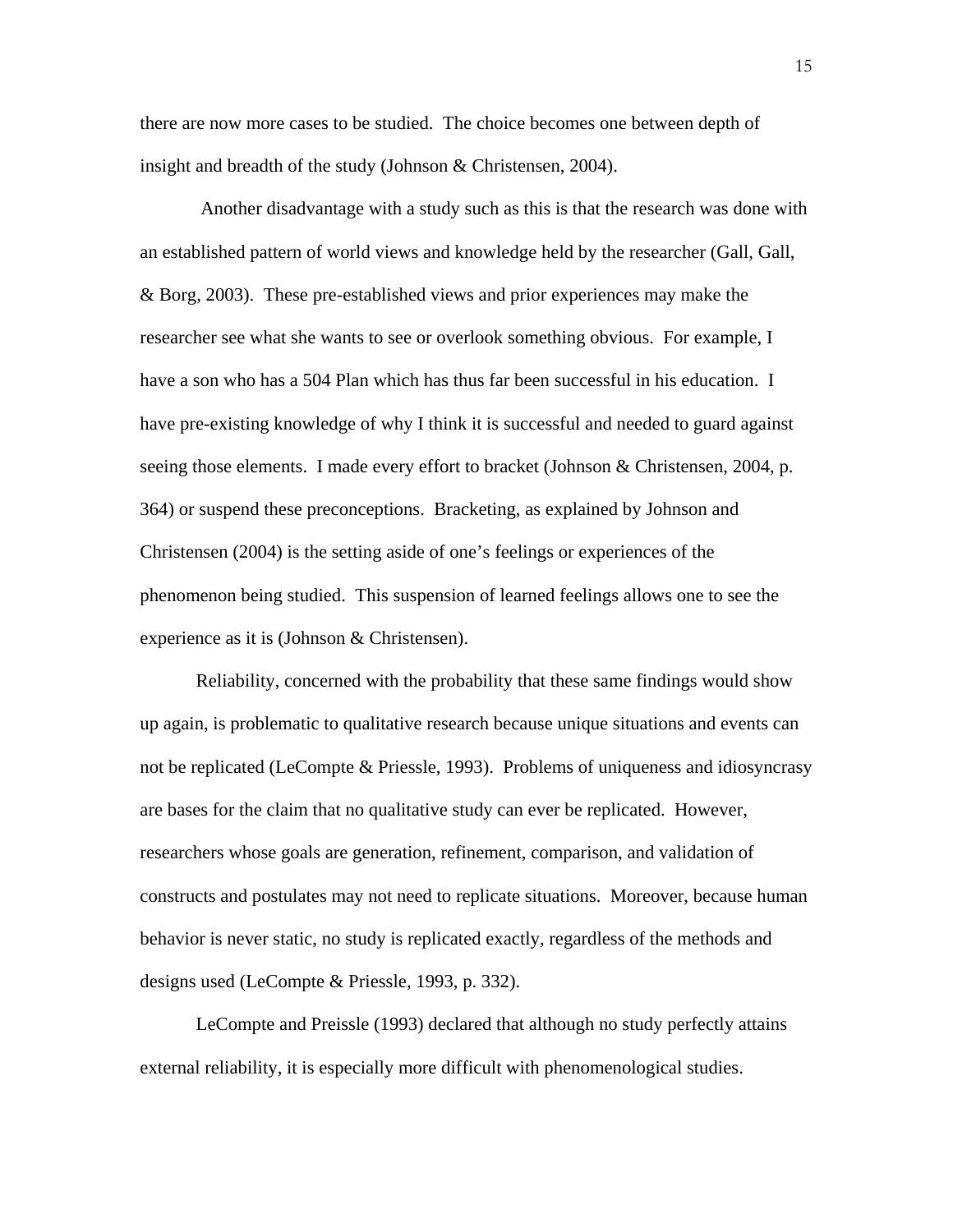"Ethnographers can enhance the external reliability of their data by recognizing and handling five problems: researcher status position, informant choices, social situations and conditions, analytic constructs and premises, and methods of data collection and analysis" (LeCompte & Preissle, 1993, p. 334).

 In efforts to maximize the external reliability of my study, I had to recognize how my position as an administrator may have caused interviewees to say what they thought I wanted to hear, or to change implementation practices when I was observing; thus only another Wayne County administrator may have the same findings. Recognizing this and explaining my purpose to interviewees helped me to lessen the deleterious effect this role had on my research. I approached the parents, teachers, and administrators with the idea that I already thought the plans were successful, and that I wanted to document this. This should lessen the likelihood that they will modify their practices during the study.

 Lincoln and Guba (1985) stated that qualitative researchers should be concerned with whether the data collected is consistent with the findings and interpretations of the researcher, and that, if it is, the findings can be considered reliable. In an effort to guarantee the findings were consistent with the data I collected, I used both data triangulation and methods triangulation, which are both described extensively in chapter three.

#### *What Makes a 504 Plan Successful?*

Whereas there are no empirical studies of effective or successful 504 plans, several factors have been reported to make school programs generally successful. One factor that is found to be evident in successful school programs is parental participation. In 1999 when Brown and Thomas studied Wheeler School in Kentucky, they found that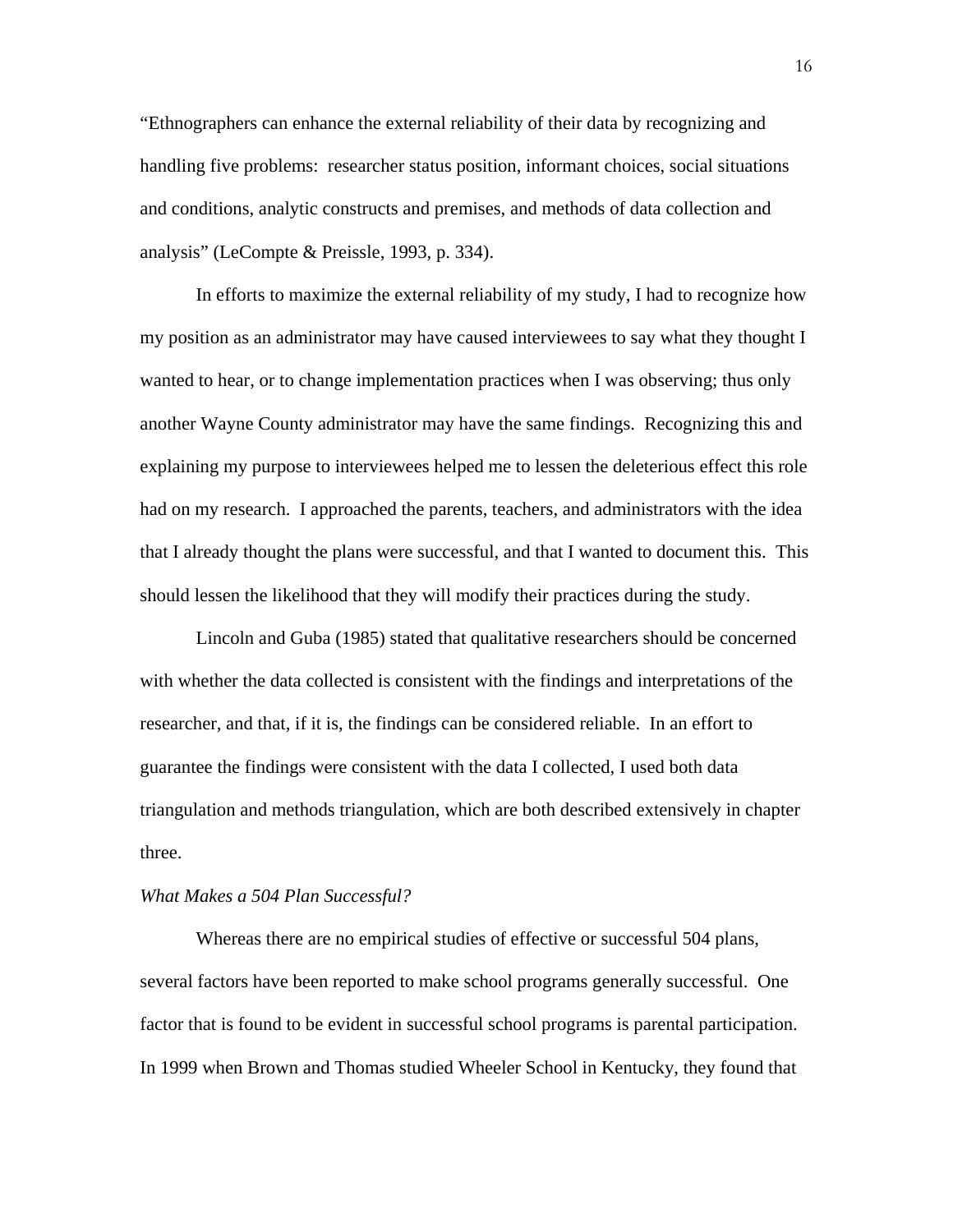parental involvement made a difference in the success of all children in the school. The faculty recognized parents' role as the child's first teacher and understood that this role continued throughout the educational process (Brown  $\&$  Thomas, 1999). A partnership was formed between the parents and the teachers to plan for the child's continuous development and learning. This partnership began with conversations between the parents and the teacher about the child's needs and strengths. Parental and professional partnerships have long been lauded as important to effective special education (Turnbull & Turnbull, 1998). Policymakers should consider parents' involvement essential to educational progress (Crockett, 2002; Wright & Wright, 2002).

Another factor in successful school programs is teacher knowledge and skills. In relation to effective 504 implementations, teachers need to have expertise about the laws of special education and Section 504 to ensure they follow the proper procedures. Also, they need to possess the skills to manage students with serious behavior problems who may be in the regular classroom and need accommodations to manage these behaviors. Teachers need to understand the intra- and inter-individual differences of learners to best teach to their learning style. Students with teachers who know how to instruct students with learning problems fare better than those without such teachers (Crockett, 2002).

 In 1998 the Council for Exceptional Children appointed a Presidential Commission on the Conditions of Special Education Teaching and Learning to identify the obstacles that might obstruct quality teaching and to develop an action agenda to ensure that students with special needs would be provided an education under optimal learning conditions (Coleman, 2001). This commission found that there were multiple

17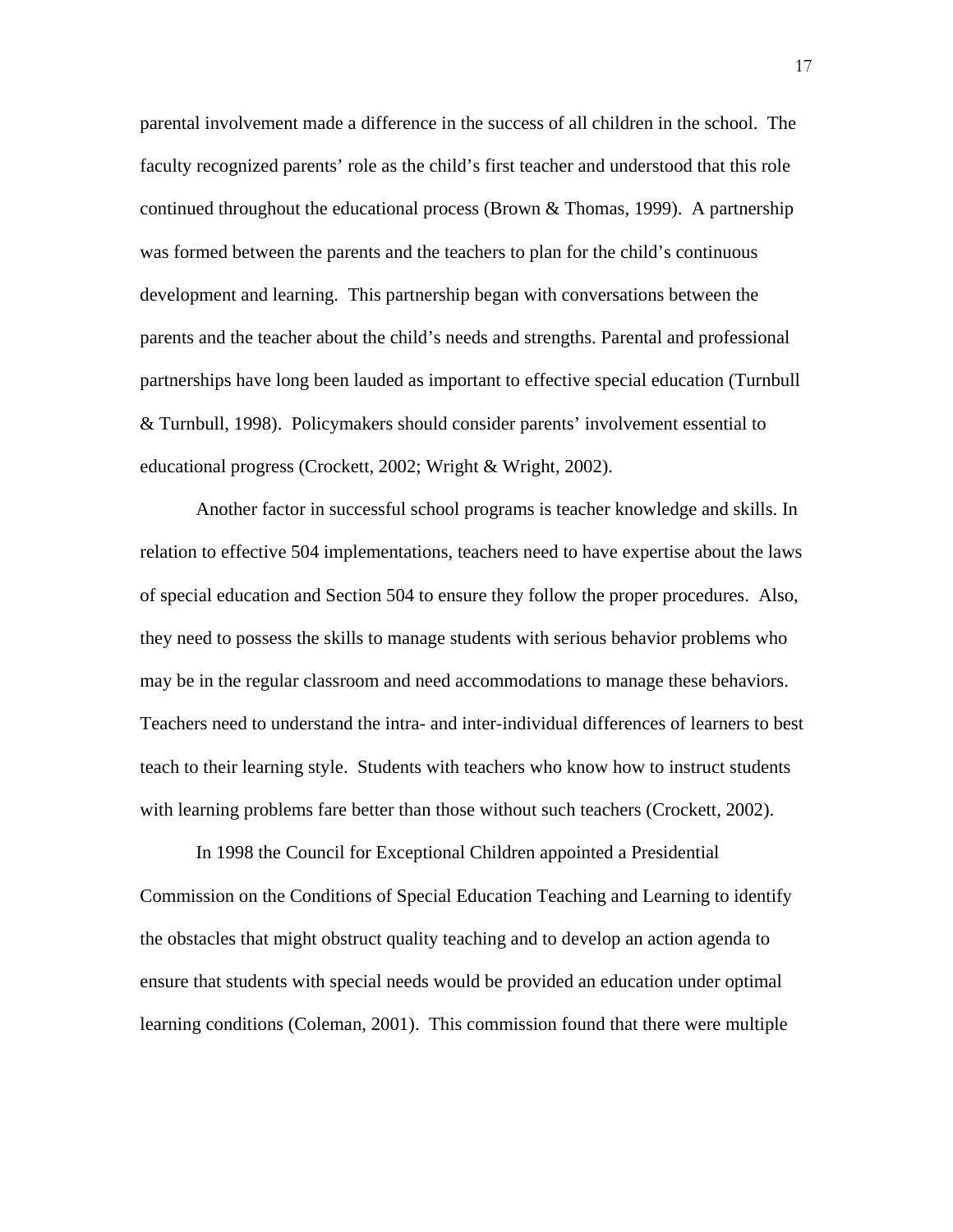variables that influenced teacher effectiveness when working with students with special needs.

 Caseload and class size was the primary concern of teachers. Teachers said a large number of students in class along with students in regular education to monitor made their job an arduous task. Paperwork was the second major concern of teachers. Individualized Education plans (IEPs), which are required under IDEA, are eight to sixteen pages long. This, plus the other paperwork involved in the process of placement creates an overwhelming task. Sufficient time for consultation and planning was the third highest ranked concern of the teachers questioned by the *Council for Exceptional Children* commission. Teachers felt they did not have time to consult with the regular education teacher in a way that would meaningfully benefit the teachers or the students. Finally, support of the administration was of significance. Teachers who reportedly had support of the administration felt they had a lighter work load, while those who did not have administrative support felt frustrated (Coleman, 2001).

 I anticipated that some of these same factors influence teachers who have students with 504 Plans in their classrooms. Time was needed for teachers to make referrals, document needs of students, be involved in the meetings with other professionals to help decide if a 504 Plan was needed, and if so, what needs should it address. After a plan was in place, teachers needed to document how the accommodations were being implemented, then evaluate the success or failure of these accommodations (Wright  $\&$ Wright, 2002). To add to this, these students are enrolled in regular education classes where teachers have not been trained to keep such detailed work. Often in the case of students with 504 plans there is no one with whom to collaborate (Hubbard, 1999).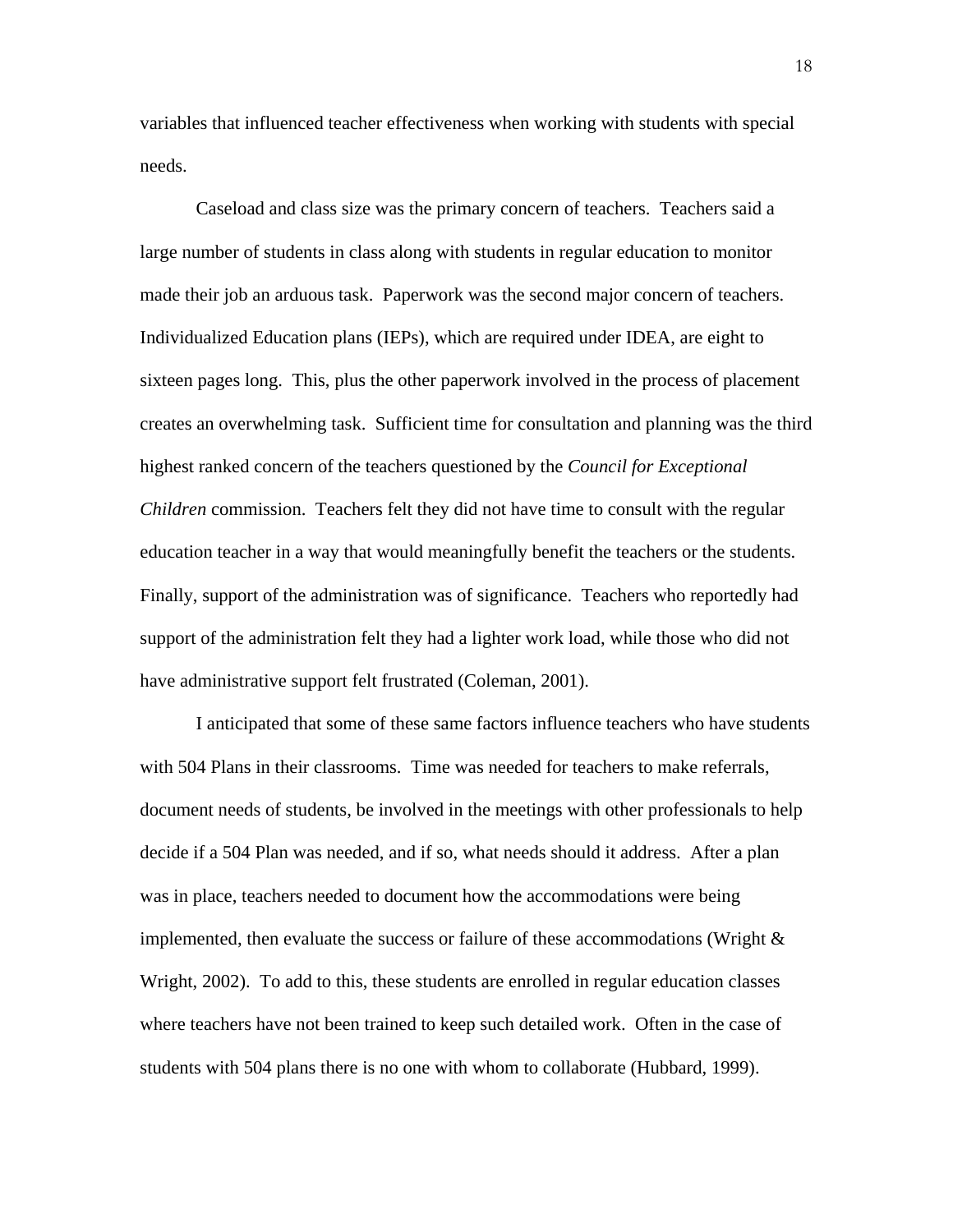Regular education teachers must learn to implement accommodations without the support of teachers who are trained to do so (Hubbard, 1999).

 This dissertation addressed Section 504 of the Rehabilitation Act of 1973, educational plans written as a result of this act, and factors that influenced the effectiveness of these plans. Ideally, it provides information that will enable administrators to deal more effectively with 504 cases in their schools. Haller and Klein (2001) claimed that research information such as this is necessary for educators to make informed decisions that enhance student achievement and learning.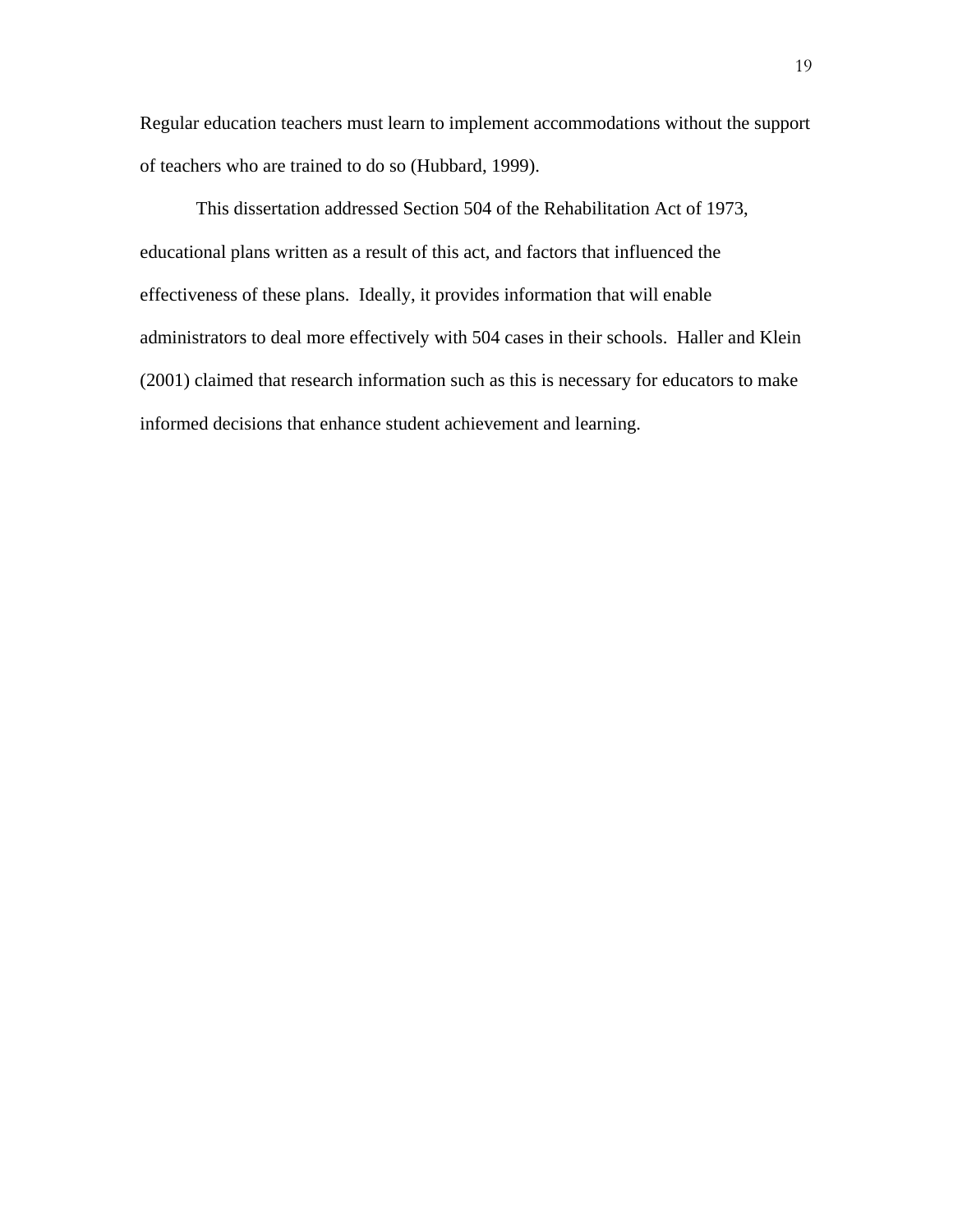# **Chapter II Review of the Literature**

 Chapter Two is a synopsis of the current educational literature relevant to the legal fundamentals of Section 504 of the Rehabilitation Act of 1973 as well as an examination of literature evaluating the success of educational mandates and programs. A review of the literature about Section 504 encompassed both the legal fundamentals of the law as well as how the mandates were implemented in schools. An overview of successful educational practices was examined in order to establish justification for this study as well as to provide direction toward those components likely to make implementation of the law successful.

 The Rehabilitation Act of 1973 requires all public facilities to provide reasonable accommodations to allow all people with a handicapping condition the opportunity to enjoy the same degree of benefits as someone with no such condition. This translates into such accommodations as ramps, Braille symbols on doors and elevators, handicap parking, and architectural modifications to buildings such as curb cuts and wheelchair access. Section 504 of this act addresses these modifications in an educational setting and mandates 504 plans for school children who have handicaps that substantially limit a major life activity (Wright & Wright, 2002). These 504 plans require school systems to meet the needs of all students regardless of learning challenge (Betz, 2001; Caruso, 2001; Katsiyannis, 1999; Conderman, 1994; Zirkel, 2000).

#### *Why 504 Plans are Developed*

Section 504 of the Rehabilitation Act mandates that all handicapped children receive an education that is comparable to their non-handicapped peers. To make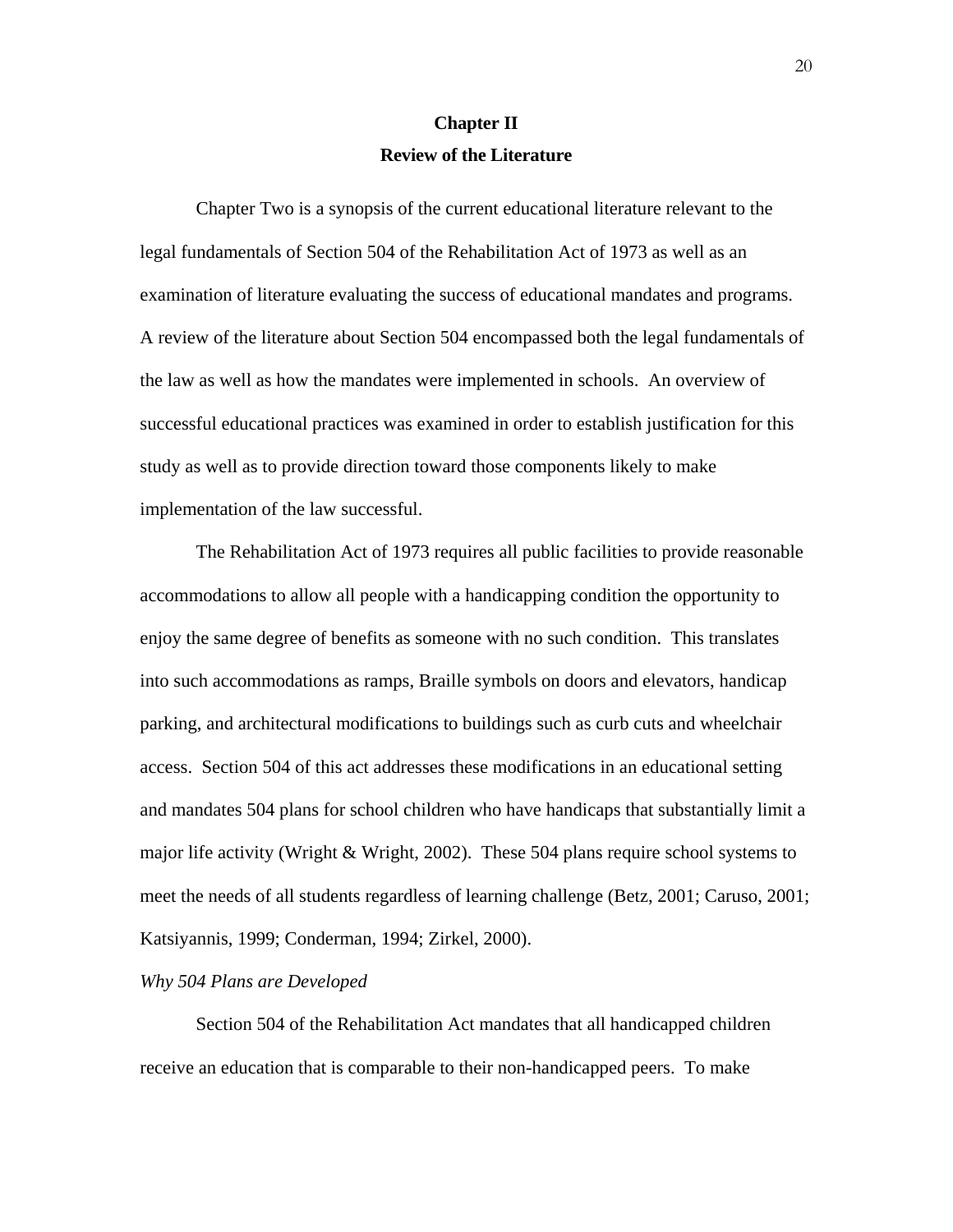education comparable, 504 plans are developed requiring modifications and adaptations that ensure the children are not being discriminated against because of their handicapping conditions (Bateman, 1998; Bateman & Bateman, 2001).

## *Who Qualifies*

Section 504 is a civil rights law that protects children who are regarded as having a handicap. These are the children who have a physical or mental impairment that affects a major life activity or who are regarded as having such a disability. These major life activities include learning, walking, hearing, speaking, breathing, writing, reading, caring for oneself, performing manual tasks, or math calculations. The major life activities addressed by academic 504 Plans are learning, reading, writing, or performing math calculations. If one of these activities is limited because of a handicap, the child qualifies for a 504 Plan (Wright & Wright, 2002). Other children who may qualify under Section 504 are children with chronic health conditions, substance abuse problems, students who have returned to school after a serious accident or illness, and students who are at risk of dropping out of school (Betz, 2001).

 Students who qualify for 504 Plans are typically students who have previously been tested for services under the Individuals with Disabilities Education Act but did not qualify. Some students are referred for 504 Plans if they have shown a pattern of not benefiting from school, are at risk of being retained, exhibit chronic health conditions, have returned to school after a serious illness or accident, or if they are considered for suspension (Betz, 2001). Students who abuse substances, who are at risk of dropping out of school, or who are suspected of having a disability are also candidates for referral for 504 plans (Luvovich, 1995). Any of these indicators provide educators with a reason to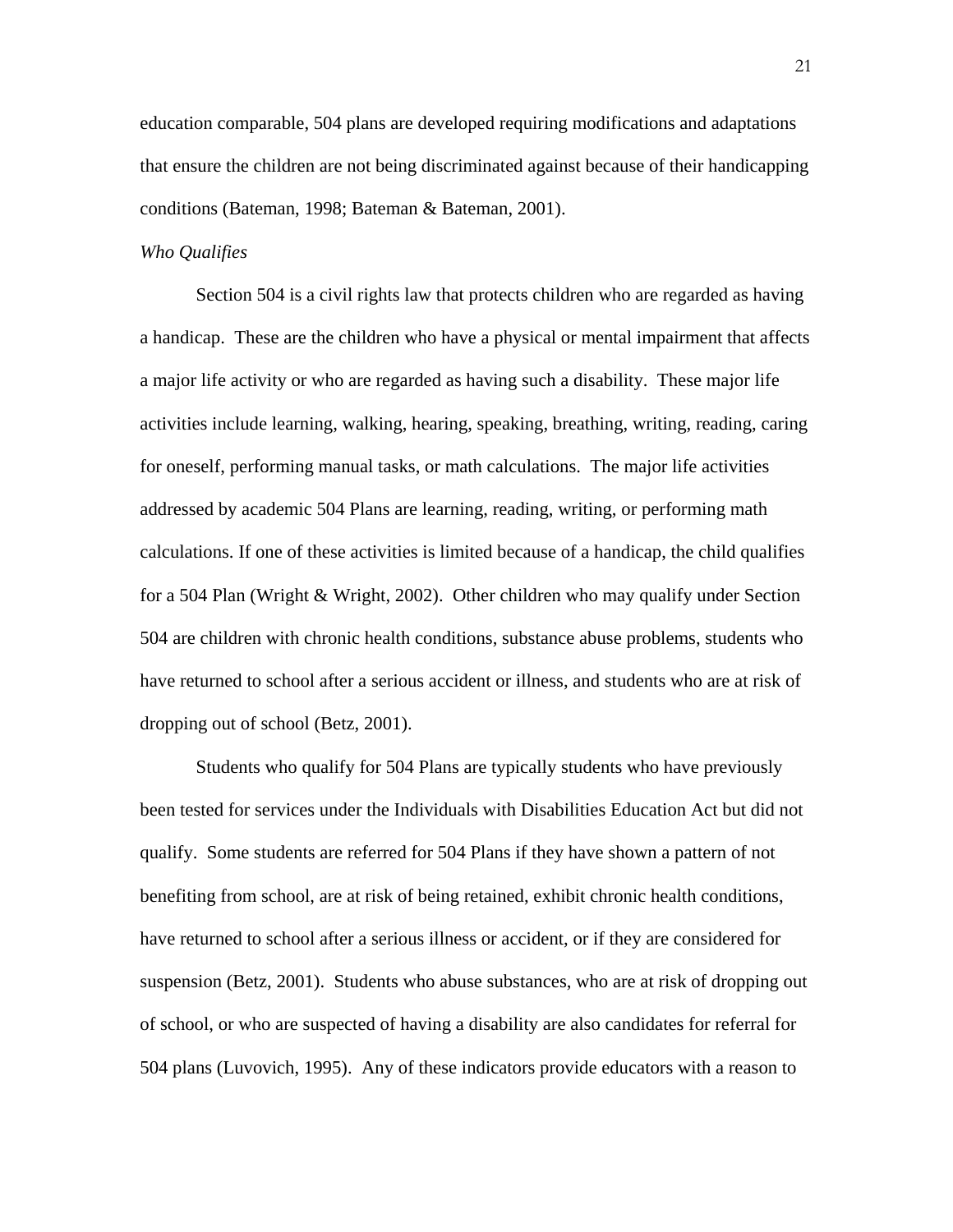refer a child for a 504 Plan, but there are other circumstances that might warrant a referral. These are students who are a problem in class, students who are always tired or depressed, students who have a drastic change in academic performance or behavior, students who regularly receive poor grades, and students whose parents express concerns about the child (Caruso, 2001).

 Children with Attention Deficit Disorder (ADD) and children with Attention Deficit Disorder with Hyperactivity (ADHD) are among those children who qualify for 504 Plans. ADHD is a "complex and chronic mental health disorder involving problems with inattention and hyperactivity-impulsivity developmentally inconsistent with the age of the child" (Edwards, 2002, p.126). These children qualify because their disability hinders their learning (Kardon, 1995). Children who are diagnosed with a medical disability such as ADD, ADHD, diabetes, or other health impairments may be referred to the county 504 coordinator on a separate referral form, deemed only for 504 Plans. It is not necessary to have these children diagnosed by a psychologist, but all of their medical records, school records, along with parent and teacher input are crucial to the decision to develop a 504 Plan (Wright & Wright, 2002).

 If a student meets any of the above criteria, or they are not successful in school, the teacher makes a referral to what in some school systems is called the School Assistance Team (SAT). The SAT consists of the child's parents, current teachers, building administrator, and evaluator. For some students the presence of the school nurse, speech and language pathologist, occupational therapist, physical therapist, or counselor may be prudent. This team meets to discuss recommendations for the student and to determine if evaluation such as an intelligence quotient test or an academic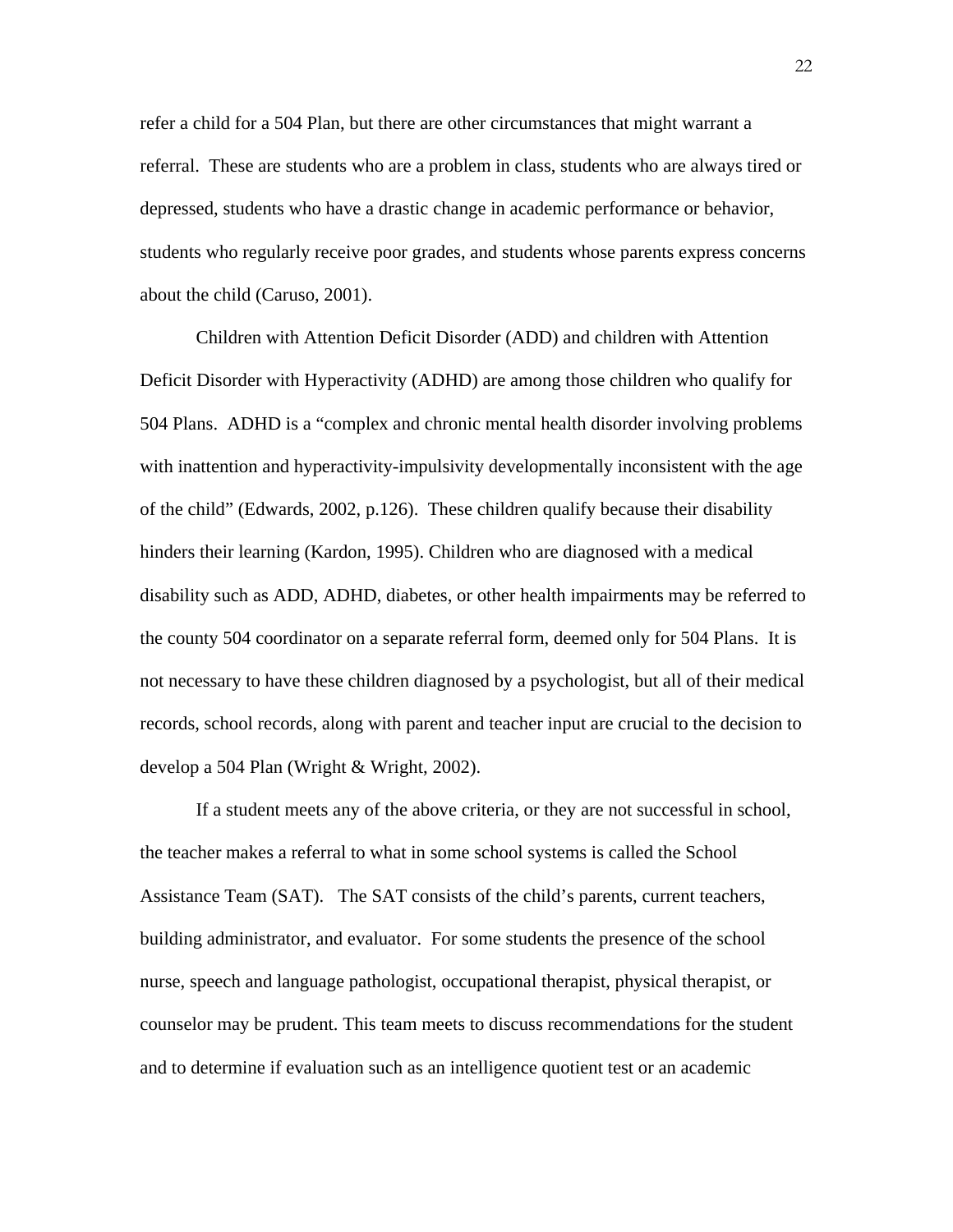achievement test is necessary (Wright & Wright, 2002). Evaluations are tailored to assess specific areas of need that a child has, and must be valid for the purpose they are given (Bateman & Bateman, 2001). These tests must be administered in ways that best guarantee that the results accurately reflect the student's academic ability (Bateman & Bateman, 2001). Evaluations may also include existing information and must be overseen by someone who is familiar with the child and his or her school performance (Livovich, 1995). It takes the consensus of all of the people involved in a student's education to determine placement or modifications for the child. If the SAT decides that a child qualifies for a 504 Plan based on the law, the SAT becomes a 504 Plan Committee and then a plan is developed (Ryan, 2003). Once a student has been evaluated, the teacher, parents, school administrator, and county 504 plan coordinator meet to discuss what the child needs to succeed in school, and if necessary, develop what is called the 504 Plan (Wright & Wright, 2002). Every three years, or more often if parents or teachers request, the 504 Plan is reviewed and the child may be re-evaluated (Bateman, 1998; Luvovich, 1995; Wright & Wright, 2002). In Wayne County this group of people is still considered the SAT; the language in the literature calls it a 504 committee. *Entitlements* 

 Individuals who meet the requirements of Section 504 are entitled to a Free Appropriate Public Education (FAPE), meaning that their parents do not have to pay for the accommodations that better enable them to learn. Under Section 504 students are guaranteed that they will not be discriminated against because of their condition. Parents or guardians are provided with procedural safeguards which tell them what the law says and what considerations they are entitled to. Students who qualify for 504 plans are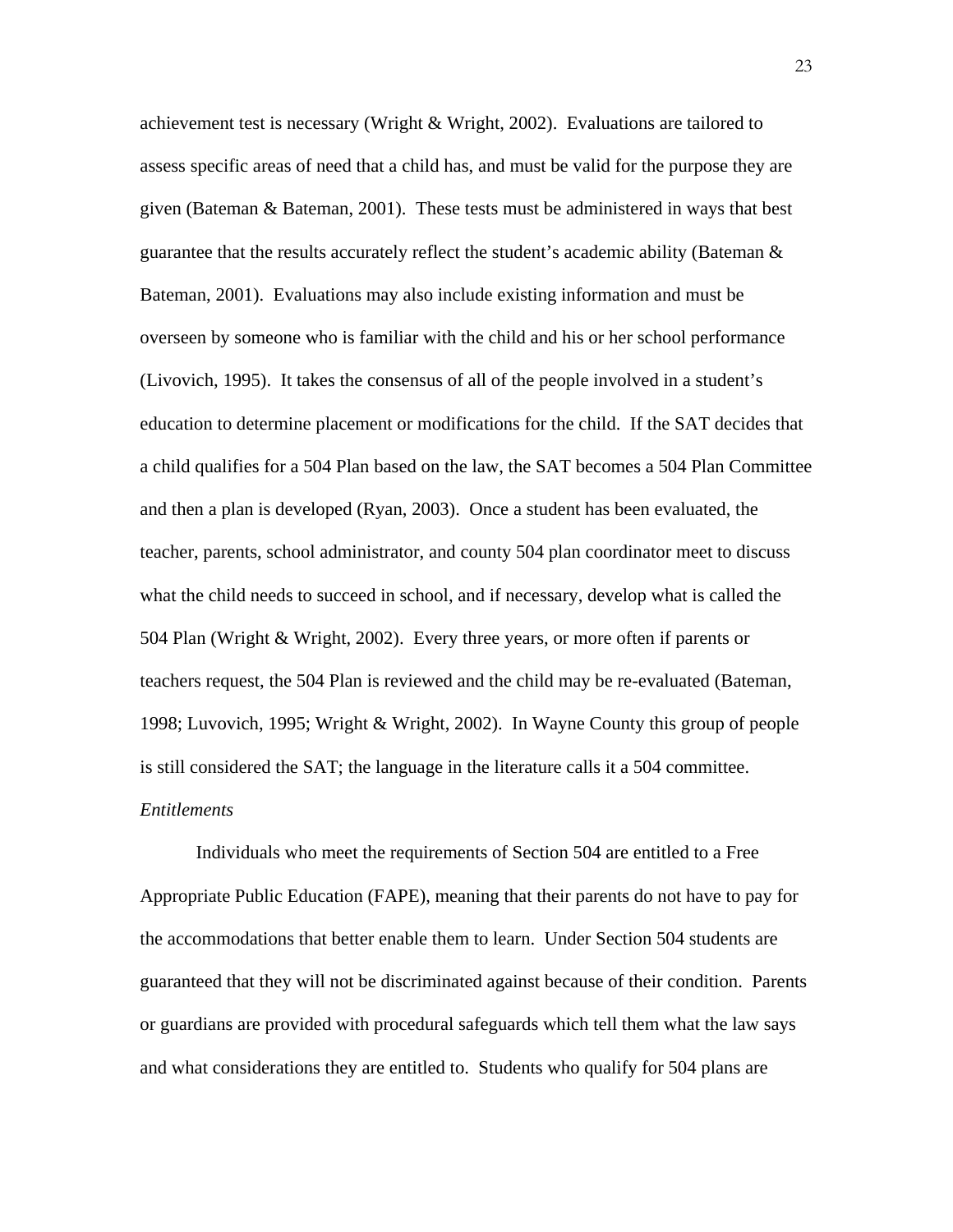assured they will have the same academic curriculum while having equal access to health care, recreational activities, athletics, student employment, clubs, specific courses, and field trips (Betz, 2001; Katsiyannis, & Conderman, 1994; Smith, 2001).

 The law requires an appropriate education, comparable to that provided students without disabilities. To provide this education, the school district personnel are responsible for developing 504 Plans. Although the written document is not mandatory, it is recommended (Betz, 2001; de Bettencourt, 2002). These are formal plans that are designed to meet the unique needs of students. The plans include modifications and accommodations that enable the children to receive the maximum benefit of their educational experience (Wright & Wright, 2002). Accommodations and modifications vary for each child and are written to reflect the child's needs. These modifications can come in the form of specialized instruction, related services, or accommodations made in the regular education class (see Appendix A).

 Reasonable accommodations must be made to ensure the education of a person with a disability under both 504 and the Americans with Disabilities Act. These accommodations include changes in policies and procedures that are necessary to provide goods and services and make facilities accessible (Cole, 1995; Crockett, 2002; Wright & Wright, 2002). Section 504 recognizes that inclusion, equality, and achievement are necessary for children to become productive members of society (LREC, 2001).

 Section 504 does not require an educational institution to lower or modify its standards in order to accommodate persons with disabilities. It mandates that reasonable accommodations must be made to ensure the education of a person with a disability as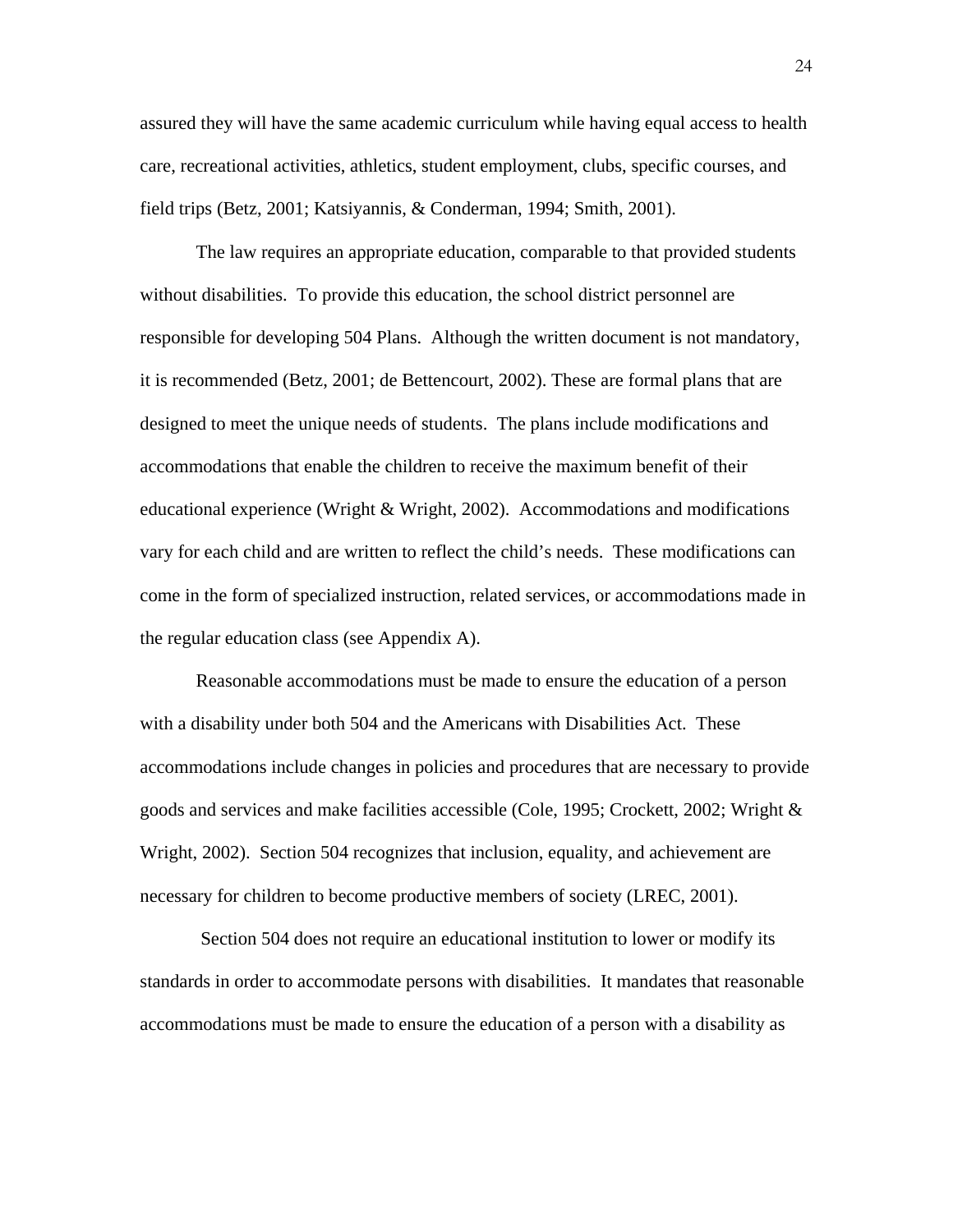defined in Section 504. Accommodate does not mean dilute, and if used correctly, 504 plans can strengthen educational programs (Cole, 1995).

#### *Developing 504 Plans*

 Once a student is identified as having a handicap that substantially limits a life activity, the same group of people involved in the evaluation process meet to develop a 504 Plan. This group of people is either called the School Assistance Team (SAT) or the 504 committee. School systems should also have a 504 coordinator to assist in writing these plans (Dagley & Evans, 1995).

 This team must determine what the students' strengths are, what their needs are, and how they can meet those needs at school. The first step in the development of a 504 Plan is to identify the resources available. The team must make decisions based on the evaluation and the input of all people involved in the child's education.

 Students with chronic illnesses need counselors and medical staff who are aware of their specific needs and who are able to generate appropriate educational, medicinal, psychological, and behavioral interventions to meet these needs (Cox, 1994). Occupational therapists, physical therapists, school nurses and behavior specialists are all service providers that may be included in a 504 Plan. If these support services are determined necessary, a schedule is agreed upon for the child to receive them (Bateman, 1998). These services are then provided in a regular education setting (Wright & Wright, 2002).

 Other students with identified disabilities need modifications made within the regular classroom. These modifications include but are not limited to preferential seating, shortened assignments, extended time for assignments, oral testing, written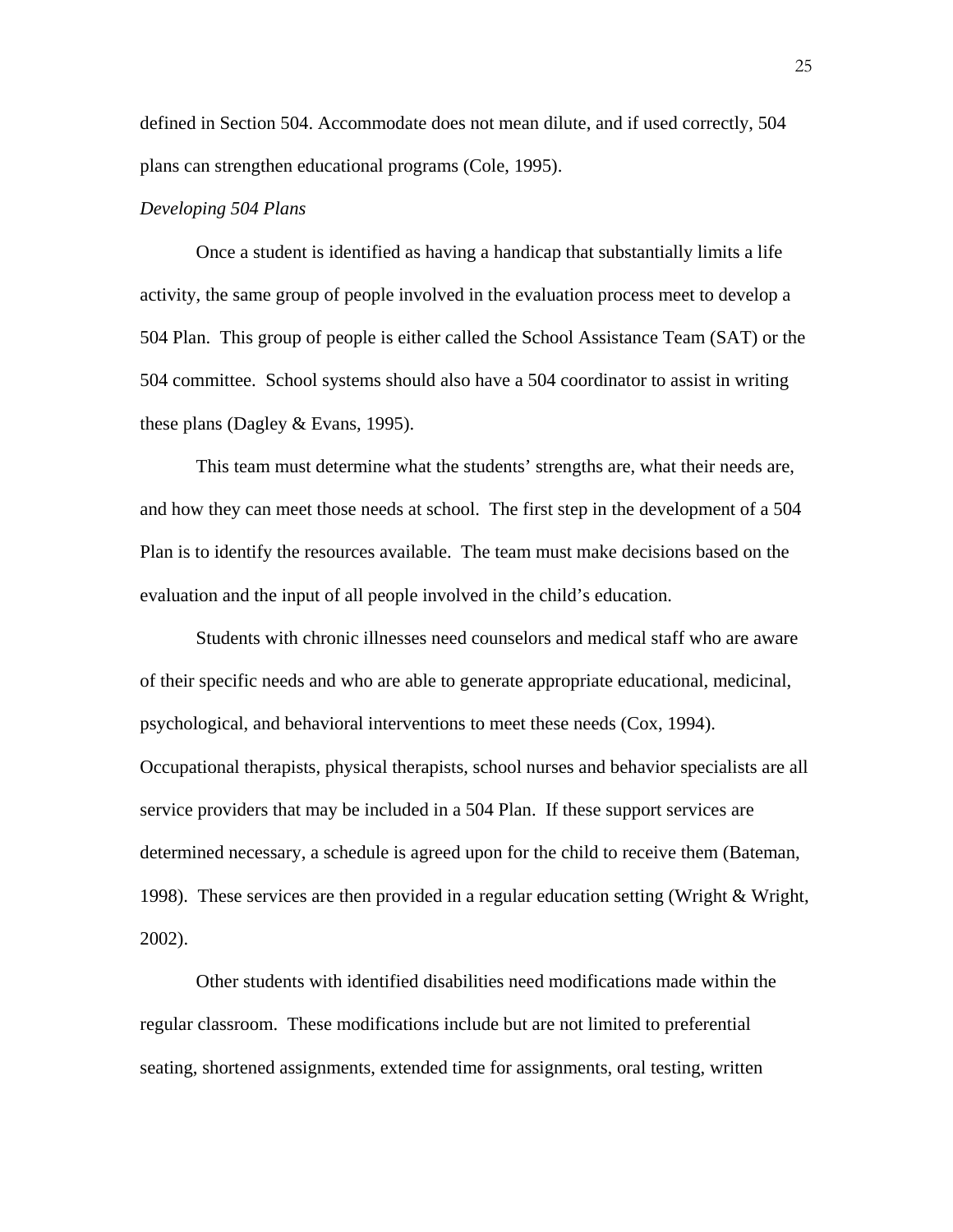directions, peer tutors, and a plethora of other accommodations listed in Appendix A. All parties who are involved in the development of the 504 Plan are accountable for the implementation of the accommodations as outlined in the plan. This plan is designed to meet the individual needs of the student. It may address curricular content, physical setting, communication, rules and consequences, medical activity, teacher expectations, and instruction (Livovich, 1995).

 Lloyd County's 504 Plans consist of eleven sections which encompass information ranging from identifying the students' needs to the team's approach to the necessary accommodations. Sections I, II, and III include background information, identification, information about the school, the student, and the plan's developmental steps. Section IV names the disabling condition that makes the plan necessary. I have previously discussed the requirements for qualifying for a plan as any student who is identified as disabled as outlined in Section 504 of the Rehabilitation Act. Lloyd County offers a computerized list of disabilities that meet the criteria for a 504 Plan. Among this computerized list are the following disabling conditions: Allergies, Autism, Cirrhosis, Panic Disorder, Asthma, Conduct Disorder, Diabetes, Hearing Impaired, Obsessive Compulsive Disorder, Language Impaired, Attention Deficit Disorder, Chrone's Disease, and a multitude of others.

 Section V of Lloyd County's 504 Plans is a checklist of what criteria were used to determine eligibility. This checklist includes an Adaptive Behavior Assessment, Audiological Evaluation, Classroom Work Samples, End-of-Course Testing, End-of-Grade Testing, Far-Point Vision Screening, Hearing Screening, Hospital Discharge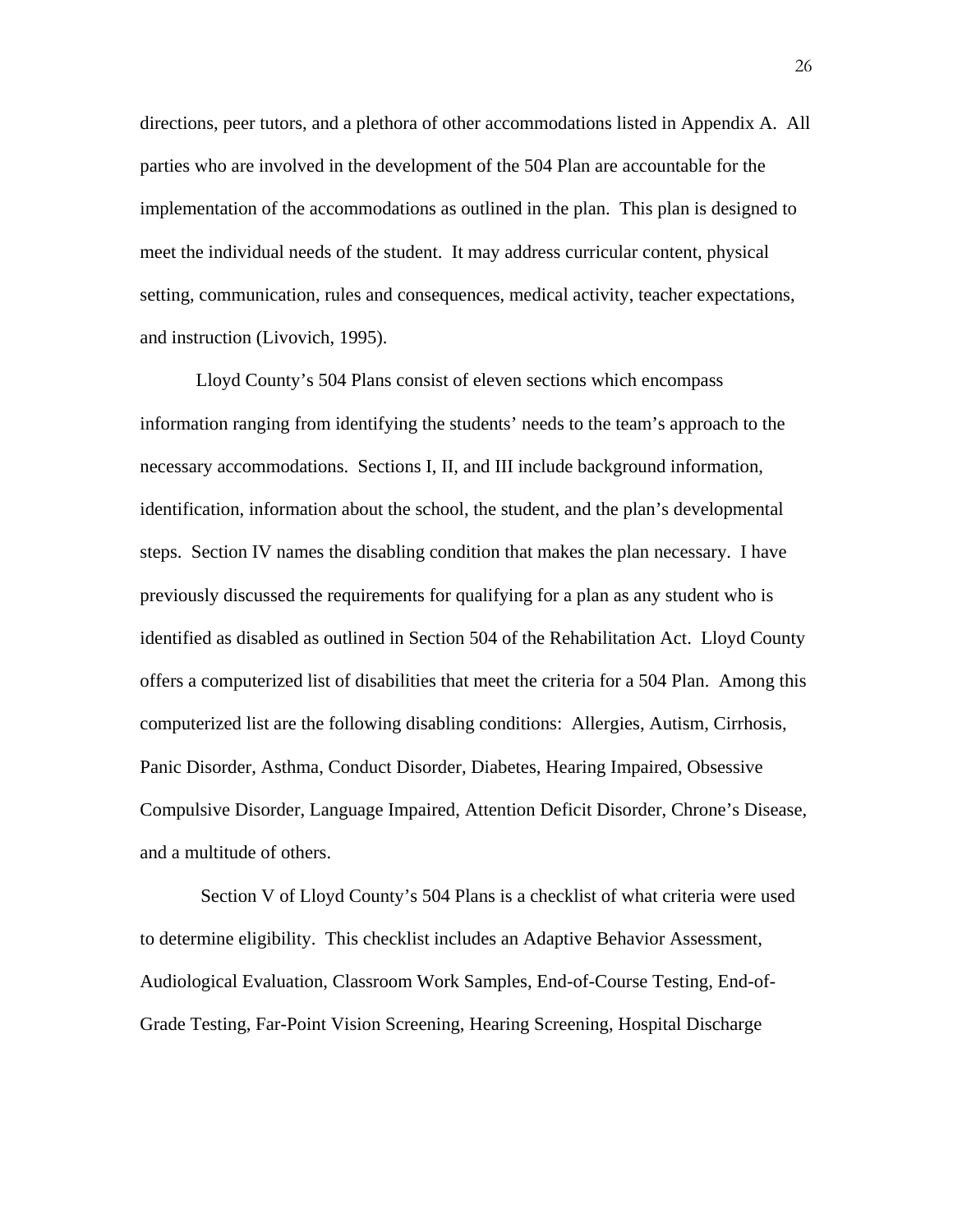Report, and Individual Educational Evaluation. The 504 Plan Committee is required to consider any and all relevant information about a child (Wright & Wright, 2002).

 Section VI of this plan lists the major life activities by the student's disability: breathing, caring for one's self, hearing, and learning, performing manual tasks, seeing, speaking, walking, and working (Ryan, 2003). Section VII of Lloyd County's 504 Plan mandates that the 504 Plan Committee identify the educational impact of the child's disability. The disability may affect whether the student loses her or his place when reading, has difficulty with addition, subtraction, multiplication, or division, has illegible hand writing, has difficulty understanding normal conversations, has involuntary motor tics, has unpredictable and explosive behavior, is not able to attend to detail (Ryan, 2003), and a profuse number of other educational implications.

 Section VIII of this plan is a list of the accommodations necessary for the student to have an education that is comparable to that of other students. Accommodations in Lloyd County's guide to 504 Plans (Ryan, 203) include, but are not limited to, such things as leaving class early to avoid the crowd, using colored paper, eating a special diet, taping recorded lessons, or access to occupational therapy. These same modifications and others are cited by Wright and Wright (2002).

 Section IX of Lloyd County's 504 Plans is a determination of the least restrictive environment (LRE). The lease restrictive environment as defined by Wright  $\&$  Wright (2002), require assurances provided by public agencies of the following:

(2) That to the maximum extent appropriate children with disabilities, including children in public or private institutions or other care facilities, are educated with children who are nondisabled, and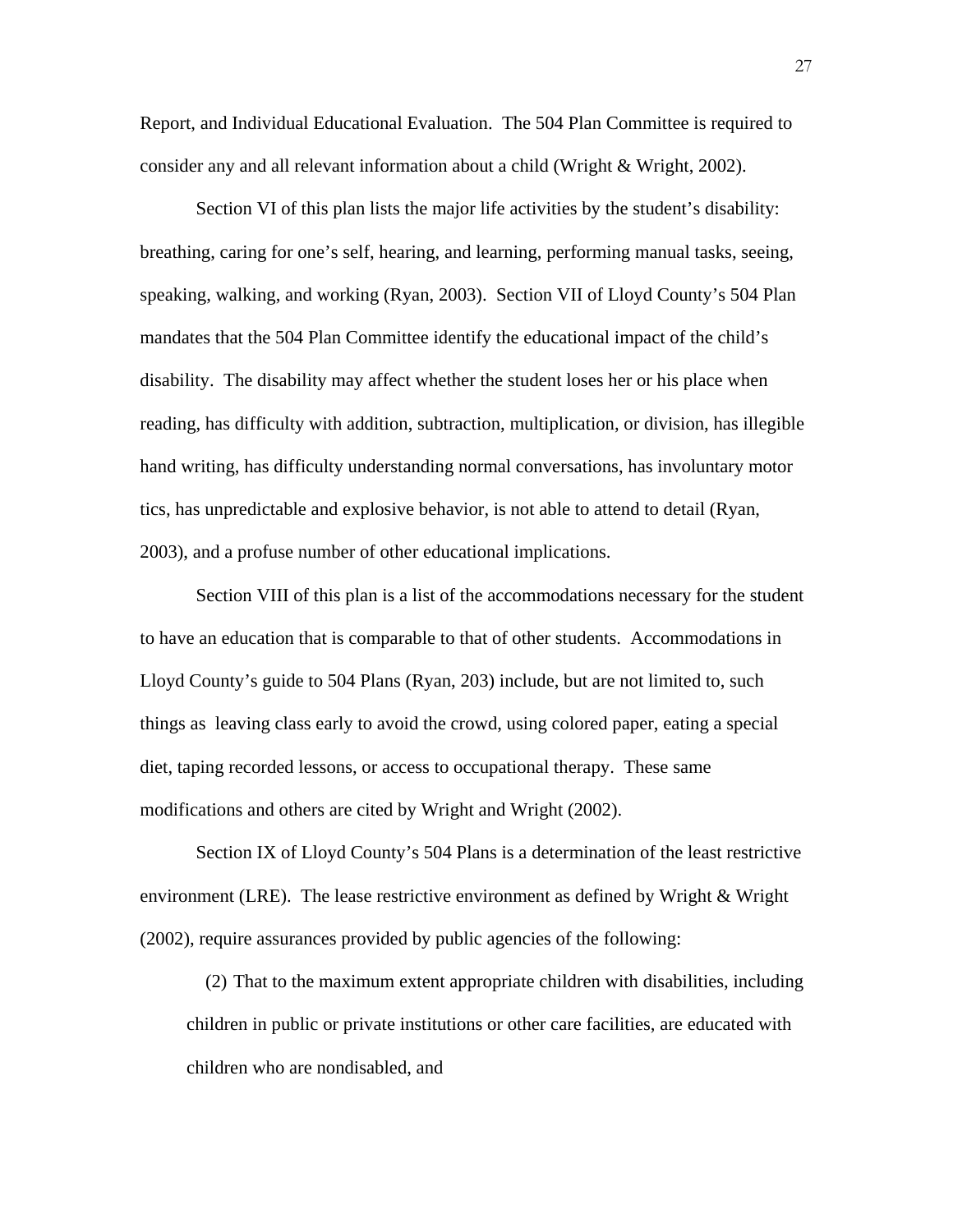(3) That special classes, separate schooling, or other removal of children with disabilities from their regular environment occurs only if the nature or severity of the disability is such that education in regular classes with the use of supplementary aids and services cannot be achieved satisfactorily (p. 192) Section X mandates the signatures of all people in attendance including the 504

Plan Committee chairperson, school administrator, teachers, nurse, counselor, or any therapist involved in the evaluation or education of the student. The last section, Section XI, is the signature page which must be signed by the parents, teacher, 504 Committee chairperson, and a school administrator.

# *Implementation of Plans*

 What does the child need to succeed? Some students need modified instruction or a curriculum that accommodates their needs. Teachers and parents agree on assignment notebooks, modified assignments, extra time to complete projects, specialized instruction, or oral testing. Some students need resources such as raised lined paper, tape recorders, tilted desks, or any number of modified materials. Some students qualify for 504 Plans because of medical needs and their plans are written to accommodate those needs. The team members decide what accommodations are necessary and design the plan to make these adaptations (Blazer, 1999).

What does the teacher need to implement this plan? Teachers value time as one of their greatest resources (Luvovich, 1995). They need time to collaborate with other teachers, time to modify assignments, time to gather resources, and time to implement the 504 plan if it mandates specialized instruction (Caruso, 2001; Coleman, 2001). Teachers also need resources and materials. If a plan requires that the teacher provide the student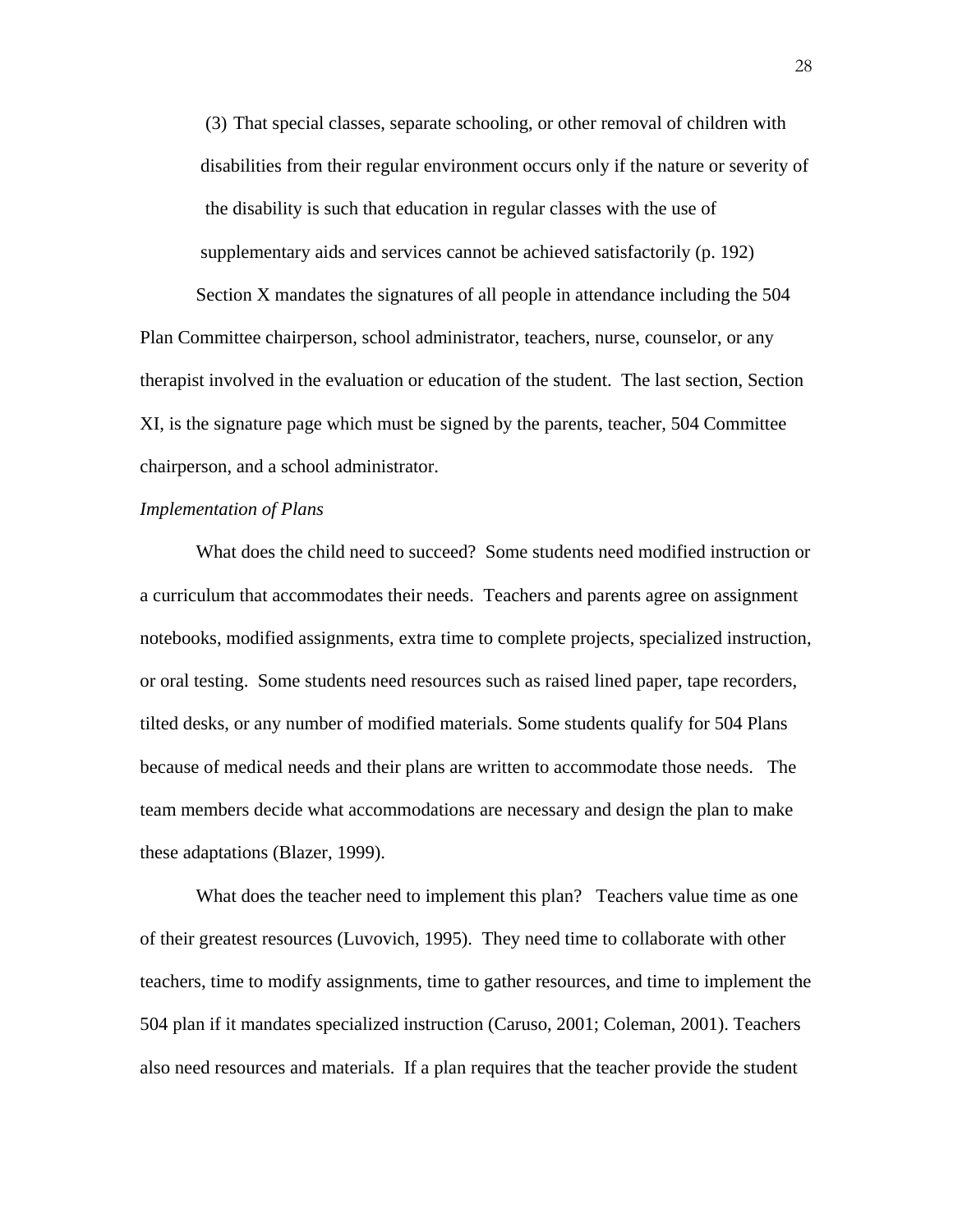with colored paper, highlighted notes, or stories on tape, they must have access to these materials (Zirkel, 2000).

 "Rarely in educational research do we have access to data that allow us to empirically explore the relationships between the practices of individual teachers and the learning of their students. This report is one of those exceptional cases" (Supovitz  $\&$ May, 2003, p. ix). When studying America's Choice Design, a school reform model, Supovitz and May (2003) found seven principles and rules to be essential in school reform: high expectations, a focus on literacy, a common core curriculum, standardsbased assessments, distributed school leadership structures, safety nets, and a commitment to teacher professionalism. Although the America's Choice Design is not directly related to 504 plans, the premise is the same. Successful school reform and successful student instruction follow the same principles and tools.

 Schools need to have high expectations for students, (Luhm, Foley, & Corcoran, 1998; Supovitz & May, 2003) and so do teachers of students with 504 plans. These plans are meant to help the child learn the curriculum, not merely make it easy for them (Cole, 1995). Teachers who answered survey items in the study by Supovitz and May (2003) with a belief that all students could learn, were more inclined to implement the reform model.

 America's Choice design requires a focus on literacy (Supovitz & May, 2003), as does the No Child Left Behind Act passed by the federal government. "The ability to read is a critical component of schools' success" (Schmidt, Rozendal, & Greenman, 2002, p. 131).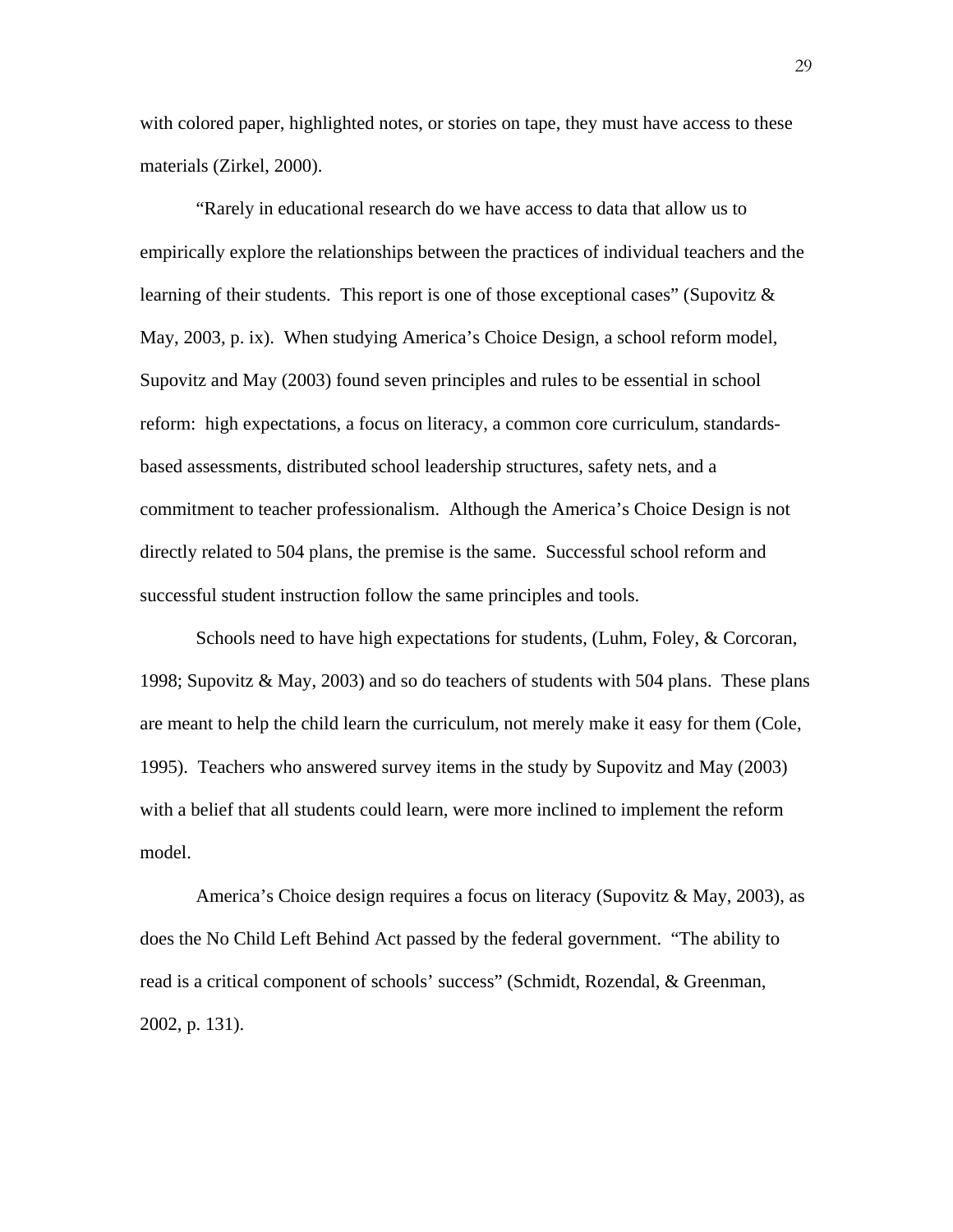The identification of effective instructional practices for teaching reading in inclusive settings is crucial for ensuring the success of students with highincidence disabilities integrated in general education classrooms. Poor reading ability is a strong predictor of school failure, and the majority of students with learning disabilities—the largest high-incidence disability group in schools experience difficulty with reading (Schmidt, Rozendal, & Greenman, 2002, p. 30)

 This focus on literacy may require the teacher of a student with a 504 Plan to provide books on tapes, a peer mentor to take notes, someone to give him or her oral tests, pencil grips for writing assignments, or raised-line writing paper (Blazer, 1999; Conderman, 1995; Conderman & Katsiyannis, 1995; Semrud-Clikeman, 1999; Zirkel, 2000).

 The third principle necessary for America's Choice Design schools was a common core curriculum that was aligned with standards (Supovitz  $\&$  May, 2003). This same core curriculum and standards must also be met by students with 504 plans. Cole (1995) reiterated that the curriculum for students with 504 Plans should be the same as that for their non-disabled peers; only the instruction of it must be modified to meet their needs.

 Supovitz and May (2003) maintained that school assessments must be standards based. These assessments must be aligned with the core curriculum and the standards that have been set for this curriculum. Students with 504 Plans would thus be required to be assessed from the same material with adaptations for test taking provided. Examples of test modifications are oral testing or extended time (Conderman & Katsiyannis, 1995; U.S. Department of Education, 1995; Zirkel, 2000).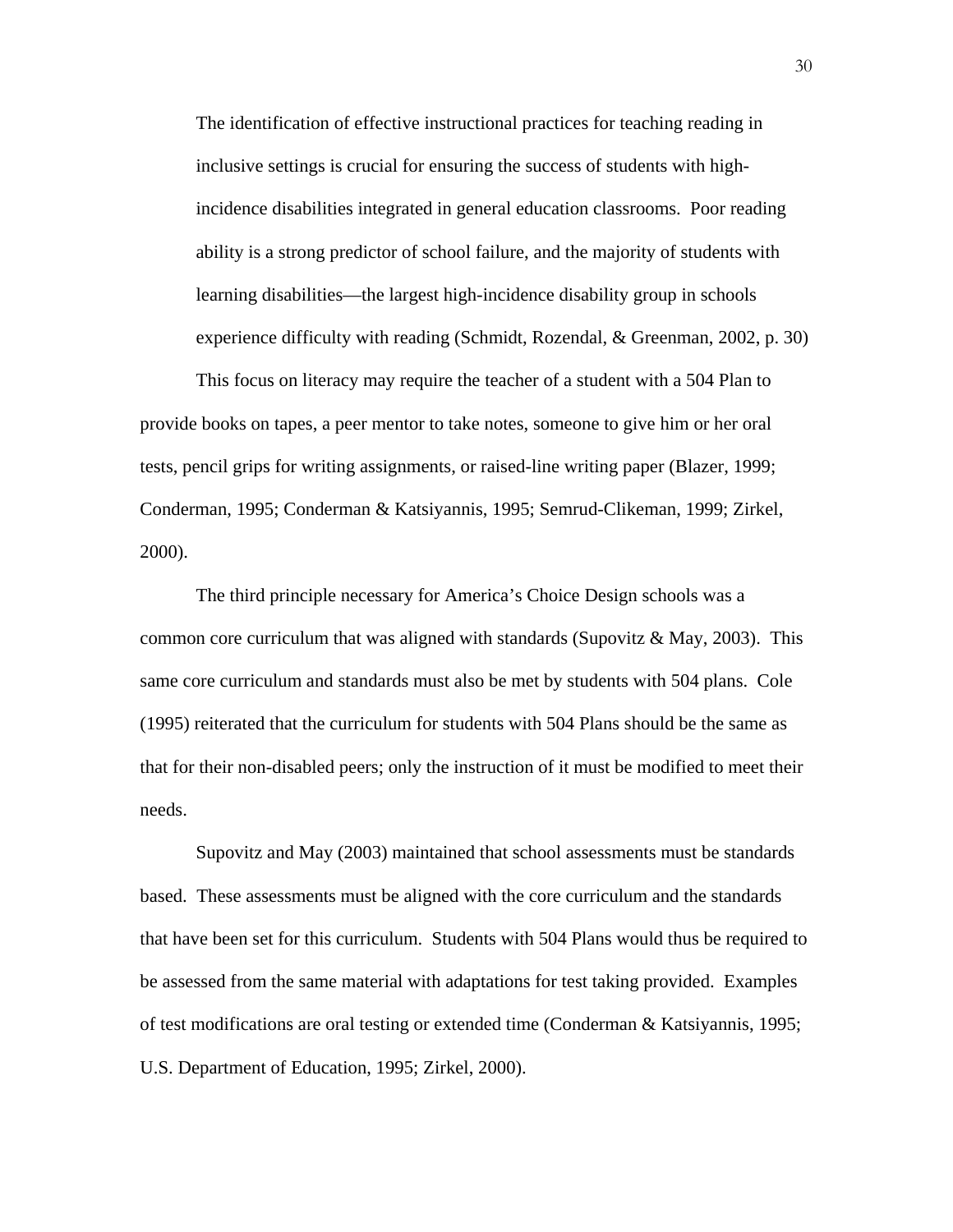The fifth principle found in America's Choice Design was that of a distributed leadership structure (Supovitz & May, 2003). This will be discussed in the role of the administrator's section of this paper.

 Supovitz and May (2003) named safety nets as the sixth factor needed in America's Choice Design. Safety nets provide extensive student support and multiple opportunities in which to achieve the standards aligned to the core curriculum. The implementation of 504 Plans coincides with this premise of safety nets. Under Section 504 of the Rehabilitation Act, 504 Plans are written to give students the support they need to meet the curriculum goals (Blazer, 1999).

 Lastly, Supovitz and May (2003) claimed that a commitment to teacher professionalism must be made by administrators. Teachers need to be provided ongoing professional development, and support for the pedagogy of the school. Teachers have an obligation to meet the needs of every student who has been identified as having a disability. In order to do this they must know how to modify their instruction and make adaptations within their classrooms (Fossey  $& Hosie, 1995$ ). In the ERIC Bright Futures report, Coleman (1999) found that teachers wanted to be better prepared to meet the needs of their students. Their roles as teachers were changing and the range and intensity of students' needs had increased, but pre-service training was not in alignment with these changes.

 Students who qualify for 504 Plans based on a diagnosis of ADD or ADHD may require multi-modal treatment. This multi-modal treatment includes parent education and training, classroom interventions and modifications, medicine when prescribed by a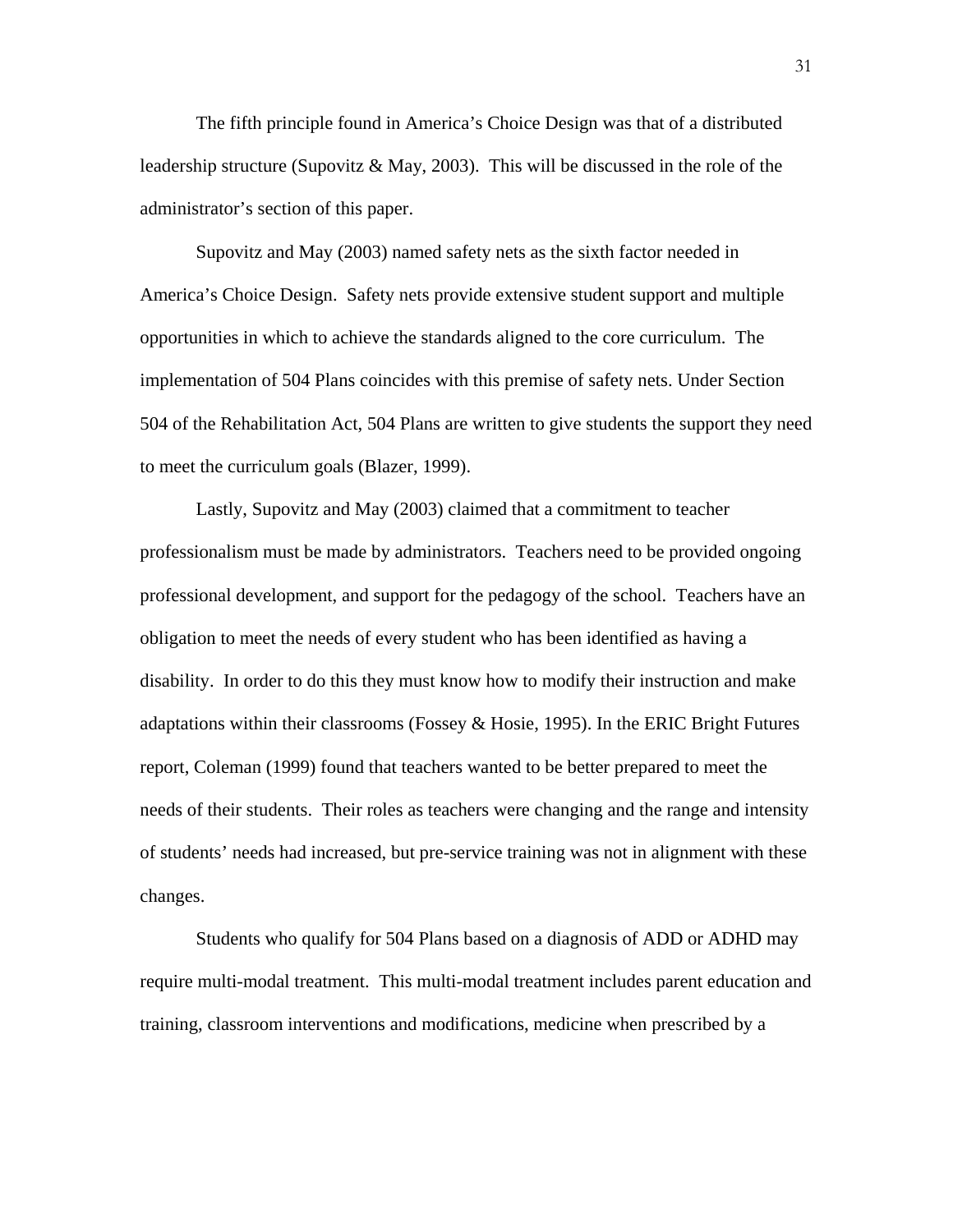doctor, and other therapies as needed. Education in anger control, social skills, problem solving, and family or individual therapy may be included in this treatment plan (Abramowitz & O'Leary, 1991; Bryan, Burstein, & Bryan, 2001). Educators need to be aware of the treatment available for students with ADD or ADHD, and their part in this treatment, if they are to successfully educate students with ADD or ADHD who are provided 504 Plans. In their study of behavioral interventions in the classroom Abramowitz and O'Leary (1991) found that classroom noise takes away from on-task behavior, children attend better when in smaller classes, and that direct instruction provides greater results than individual seat work.

 Teachers are often faced with educational reform, changes in policy, and legal mandates. The Bright Futures Report of 1999 (Coleman), commissioned by the Council for Exceptional Children, addressed five key factors which influenced special education teachers' ability to succeed; many of these factors apply to 504 Plans.

 The sense of collegiality or professionalism that teachers feel directly affects how successful they believe they are. Administrators can help teachers develop this sense of professionalism and therefore have a positive effect on a teacher's success (Coleman, 1999). Also an environment that is open and has frequent communication is mandatory for teachers to implement accommodations, understand behaviors, and better serve students. Students with exceptionalities are required to meet many of the general education curriculum guidelines, yet teachers are often not able to work together to ensure this happens (Coleman, 1999).

 Thirdly, teachers reported that if they worked in a climate of support they felt more confident and successful in their work. Creating and maintaining an environment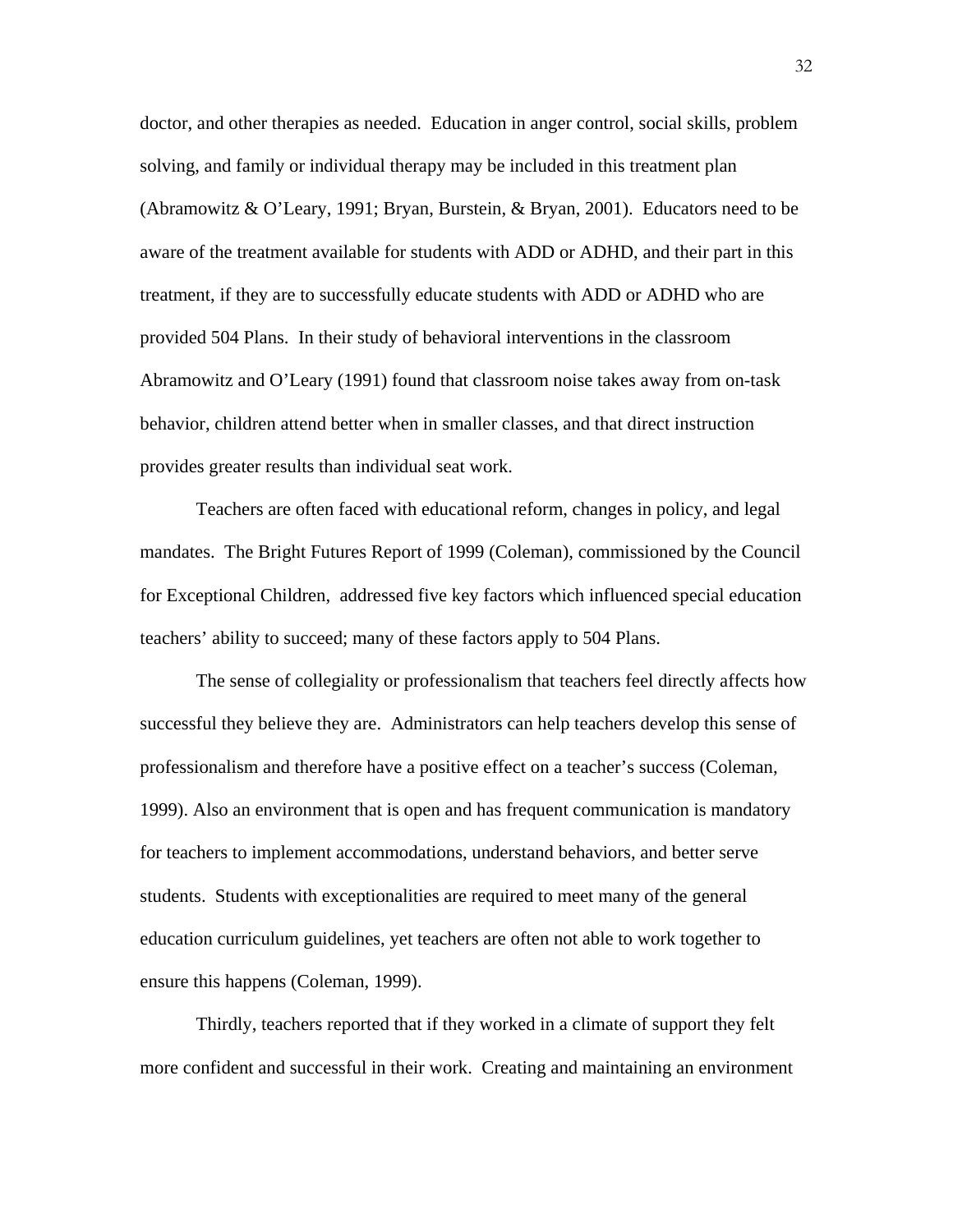such as this is the responsibility of the administrator and directly affects student achievement as well as teacher success (Coleman, 2001).

 The fourth factor that influenced the teaching conditions was resource availability (Coleman, 1999). Students with 504 Plans often require a variety of resources such as modified text books, raised-line paper, medical supplies, and technical devices such as recorders, keyboards, or touch screen computers. Having necessary resources at hand improves implementation of accommodations and motivates teachers to teach to their maximum potential (Blazer, 1999).

 Lastly, teachers reported that clarity of roles and responsibilities contributed to a sense of satisfaction. Coleman (2001) listed defining the role of the special and general education teacher relative to students with exceptionalities as a key factor in special education teachers' success. Teachers who knew their role were more likely to meet their responsibilities in a manner that promoted success.

 Students' experiences, understanding, interests, commitments, and engagements are also crucial to instructional capacity. One way to consider the matter is that the resources that students bring influence what teachers can accomplish. Students bring experience, prior knowledge, and habits of mind, and these influence how they interpret and respond to materials and teachers (Cohen & Ball, 1999, p. 3). Teachers who know, understand, and adapt to this information stand a greater chance of maximizing their students' potential.

33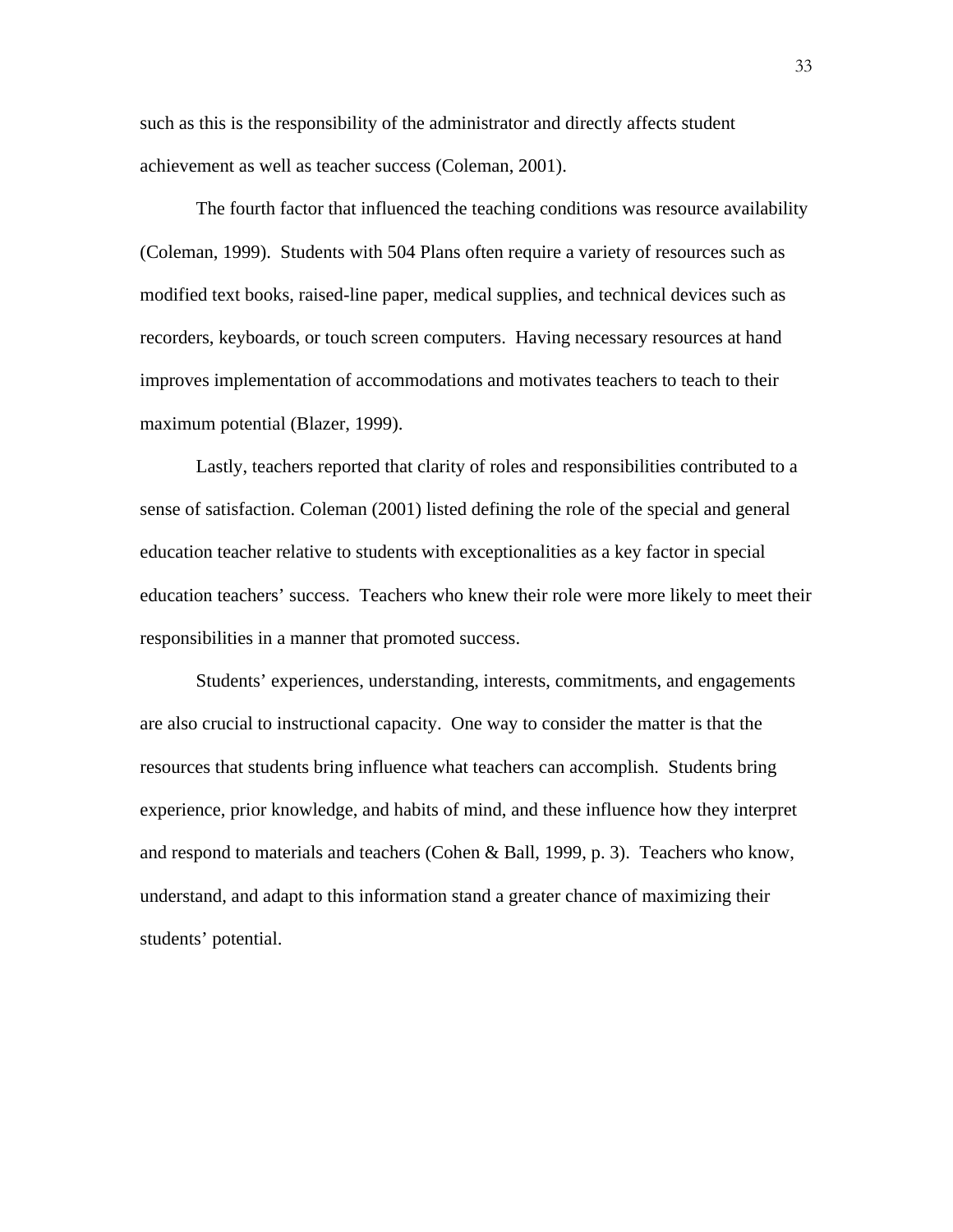# *Parental Involvement*

 A parent may refer their child to the SAT for initial testing if they feel their child has a disability that is prohibiting them from learning comparably to their peers (Wright & Wright, 2002). Parents are involved in the evaluation process if they so choose and their input is valuable to the team (Horn, 1996). There are no specific state or federal requirements under Section 504 concerning parental participation or frequency of review, yet most school districts set a standard to follow. In Lloyd County, the parent must meet with the SAT to discuss options to better enable their child to learn. Testing for special education or a 504 plan may be an option. If the SAT decides testing for some kind of placement is necessary the parents must sign permission for the child to be tested by a psychologist who will give the child an intelligence test. Once evaluation is completed, the SAT convenes again to discuss its findings and its recommendations for the child. Parents also have a right to review their child's records, ask for an impartial hearing and review process, and to be notified if the school is proposing to stop the services for their child (De Bettencourt, 2002).

 Although there are no legal mandates, it is necessary to view parents as the true experts on their child, and professionals such as teachers, pediatricians, psychologists, and others need to learn to consult with parents (Gold, Rhodes, Brown, Lytle & Waff, 2001). A respectful approach to listening to the voices of parents holds promise for a positive impact on the life of a student with a disability that deleteriously affects one or more major life activity (Muscott, 2002).

 Research and practice have shown that parental participation in education is important to student achievement (Boyer, 1991; Muscott, 2002; Turnbull & Turnbull,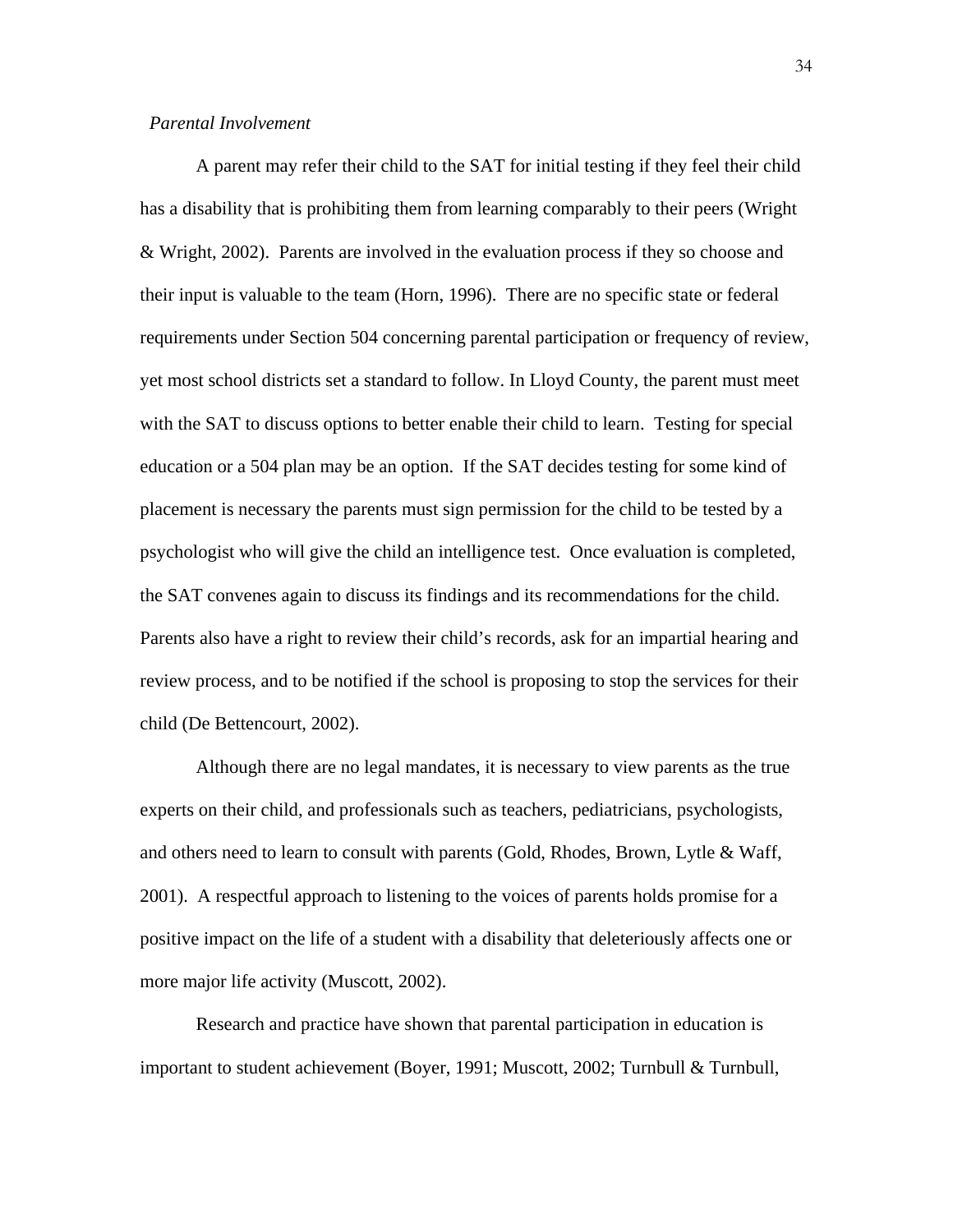1997). The Consortium of Policy Research in Education sponsored research which was later written as an occasional paper, "Clients, consumers, or collaborators? Parents and their roles in school reform during children achieving, 1995-2000." (Gold, Rhodes, Brown, Lytle, & Waff, 2001). "Children Achieving" is school reform that lasted from 1995-2000. This reform "envisioned parents as critical players in school reform, a vision that freshly emphasized the need to transform relations between local schools and parents and communities" (Gold, Rhodes, Brown, Lytle, & Waff, 2001, p. 1). One of the emphases of this reform was to increase parent engagement in schools. This effort was founded on the presumption that educational change would not occur without an alteration in the relationship between schools, communities, and the parents. Parents were asked to get involved in four key areas: creating standards and assessments, school councils, relationship building, and community service. A summary of this report avows that parents, communities, and schools did become more connected during "Children Achieving."

 "Exceptional partnerships are based on family-centered practices. Familycentered practice emphasizes families' strengths rather than deficits, family choice over resources and services, and collaborative relationships between schools and families" (Muscott, 2002, p. 67). Children will achieve more when the needs of their family are supported and when the strengths of the family are considered (Muscott, 2002) in the development and implementation of 504 plans. Professionals who work with families of children with disabilities must aspire to understand the child, family, and the culture in which they live. These partnerships, known by Muscot (2002) as "exceptional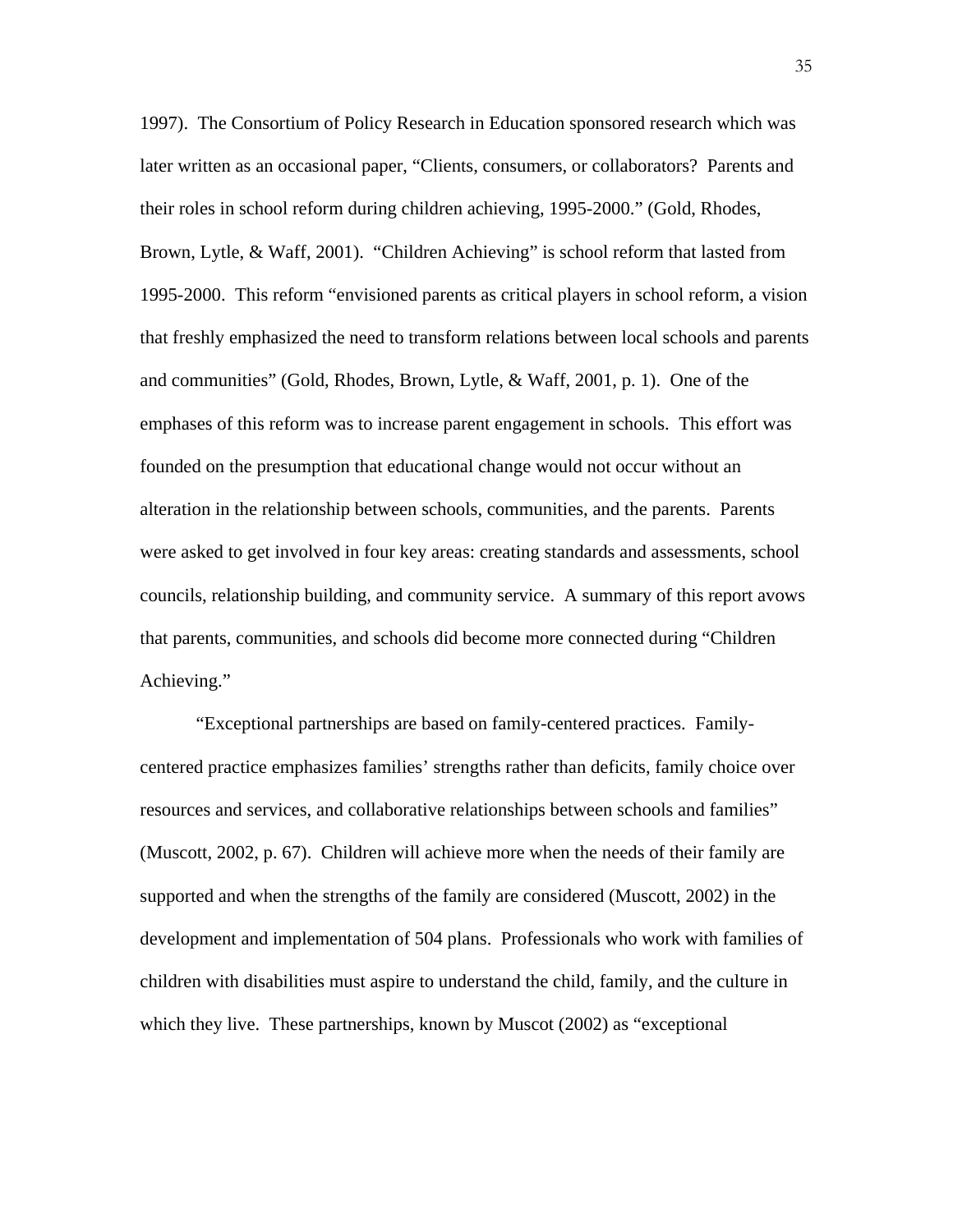partnerships," understand the importance of matching strategies of learning and resources that best meet the needs of the family and child.

 Students with disabilities not only need modifications in the classroom, but they may struggle with homework as well. Understanding assignments, accurately recording the assignments, taking the necessary materials home, managing time in which to do homework, organizing materials needed to do the work, completing the homework, keeping up with it, and remembering to take it back are all steps in receiving grades for homework. An emerging area of educational intervention research suggests that parental involvement is necessary to improve homework completion (Bryan, Burstein, & Bryan, 2001). An adverse effect occurs when students do not complete, or do not attempt, their homework. Parents can play an important part in guaranteeing homework is attempted, complete, and/or correct (Bryan, Burstein, & Bryan, 2001).

 In addition children's performance and attitudes toward school are positively associated with parental involvement (Bryan, Burstein, & Bryan, 2001). Parents who monitor their children's homework, participate in school activities, and support the values and work of the school produce students who achieve higher (Bryan, Burstein, & Bryan, 2001).

 High scholastic achievement is not the only area that parental involvement improves. It is also necessary for behavior modification and behavioral treatment. Research has shown that the most efficacious and preferred treatment for children with ADHD is a family-based, behavior oriented, multi-modal, and multi-system approach. This multi-modal, multi-system approach includes parent management training, school interventions, medication, and aspects of a summer treatment program held for the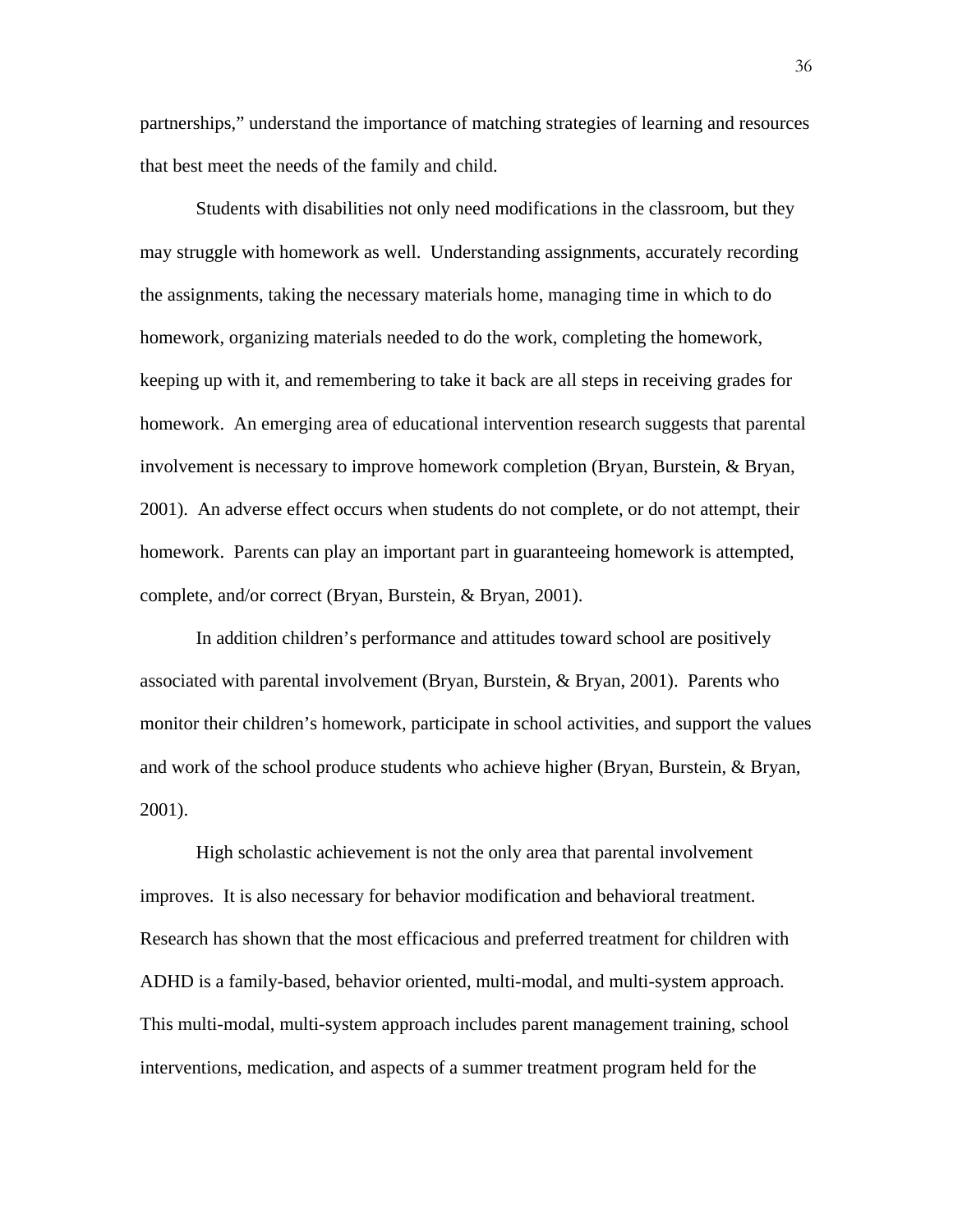purpose of the Multimodal Treatment Study of Children with ADHD (Abramowitz & O'Leary, 1991; Bryan, Burstein, & Bryan, 2001).

#### *Administrators and 504 plans*

 How can the administrator help? Administrators can facilitate the implementation of 504 Plans by providing teachers and support service personnel with time to meet and discuss the child, the plan, and how they can implement it together (Schmidt  $\&$ Greenman, 2002). This collaboration of professionals is directly related to The Bright Futures Report about successful educators (Coleman, 1999). In their study of high performing schools Miles and Darling-Hammond (1997) found that the allocation of teachers as schools' most expensive resources significantly helped schools meet the needs of their students. These nationally accredited high performing schools restructured their organizations to give teachers more time to collaborate, provide individual attention to students, and used an inclusive model for students with disabilities much like what is required for students with 504 Plans. Schools indicated that in order to perform better they needed high standards curriculum, more time for individual student attention, and an increase in the amount of time spent in teacher planning and learning (Miles & Darling-Hammond, 1997; Supovitz & May, 2003). Administrators have a role in organizing school schedules to promote teacher collaboration (Gulick & Urwick, 1936).

 Oppressive paperwork was also named as a detriment to successful education (Coleman, 1999). Filling out forms for the school system or the state department, logging telephone calls, filling out progress reports, maintaining discipline records, reporting child abuse, transition plans, 504 Plans, and IEPs, all consume teachers' time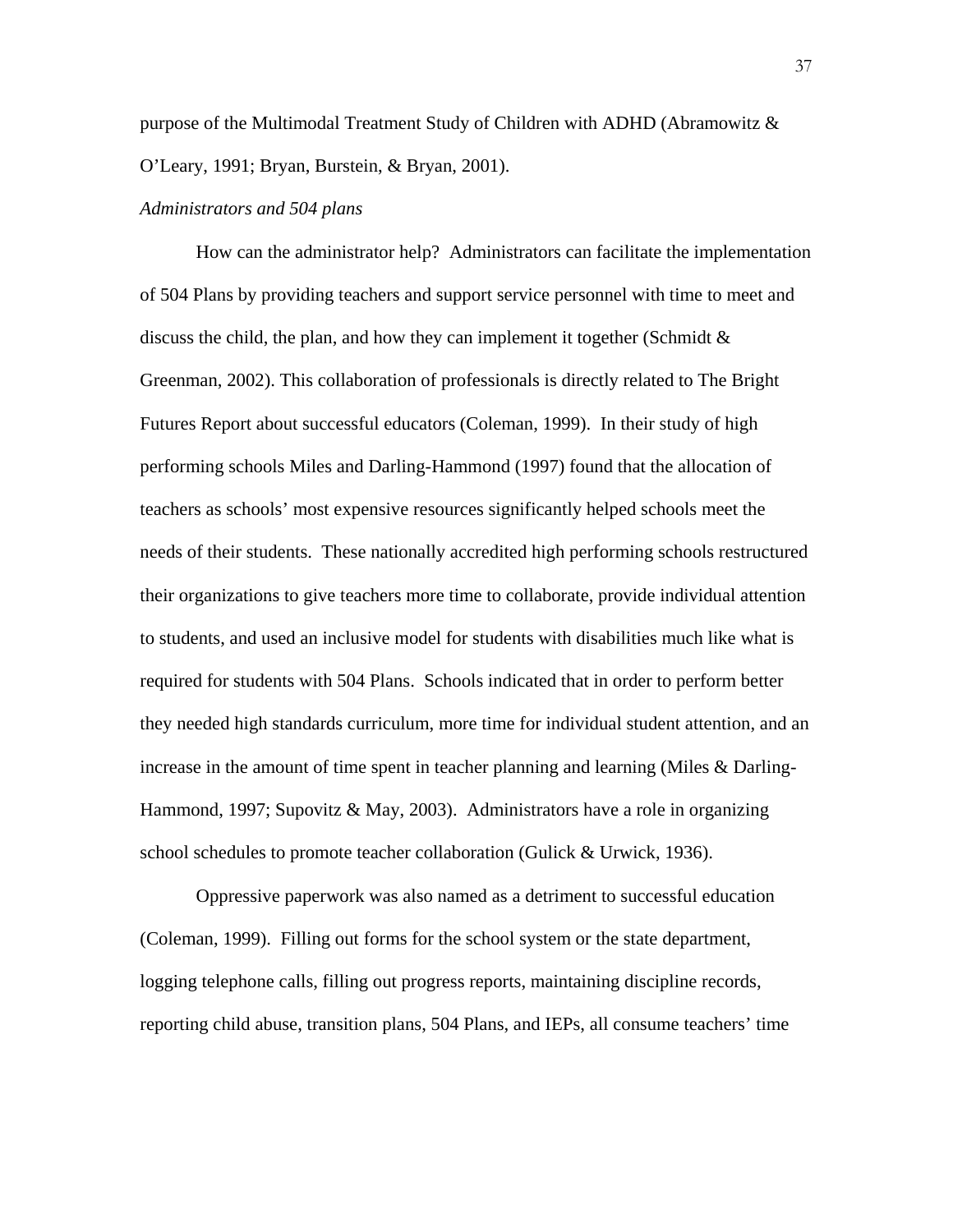and drain their energy. Administrators can lighten this burden by simplifying forms or providing time for these activities (Coleman, 1999).

 Administrators can arrange for teachers to observe the student in other situations in which they are successful or observe other teachers who are making modifications (Luvovich, 1995). In their study of America's Choice Design, Supovitz and May (2003) declared that a distributed school leadership structure was essential for successful school reform. A principal who coordinated implementation of best practices, analyzed results, set performance targets, implemented the previously mentioned safety-net system which provided students with additional instruction and resources, and aligned school activities with the implementation of America's Choice Design were the most successful.

 Administrators are ultimately responsible for what happens in their schools. Being knowledgeable of the law and how to implement it is their job (Henderson, 2001). A primary function of school administrators is that of protectors. They protect the rights of students and make sure that their needs are met (Willower, 1991). School administrators need knowledge of the law to ensure the needs of students are met, and empower teachers to develop programs that are effective for students with 504 plans (Zirkel, 2002). Crockett (2002) maintained that the laws that require the inclusion of children with special needs into the classroom have been in existence for three decades; still, many school administrators have very little knowledge of the laws and their requirements. When studying school principals in 1997, Powell and Hyle learned that commonly used terminology such as "least restrictive environment" and "inclusion" held various meanings for different principals (Crockett, 2002). However, in 2000 Condry and Brudney studied the implementation of the American with Disabilities Act and its

38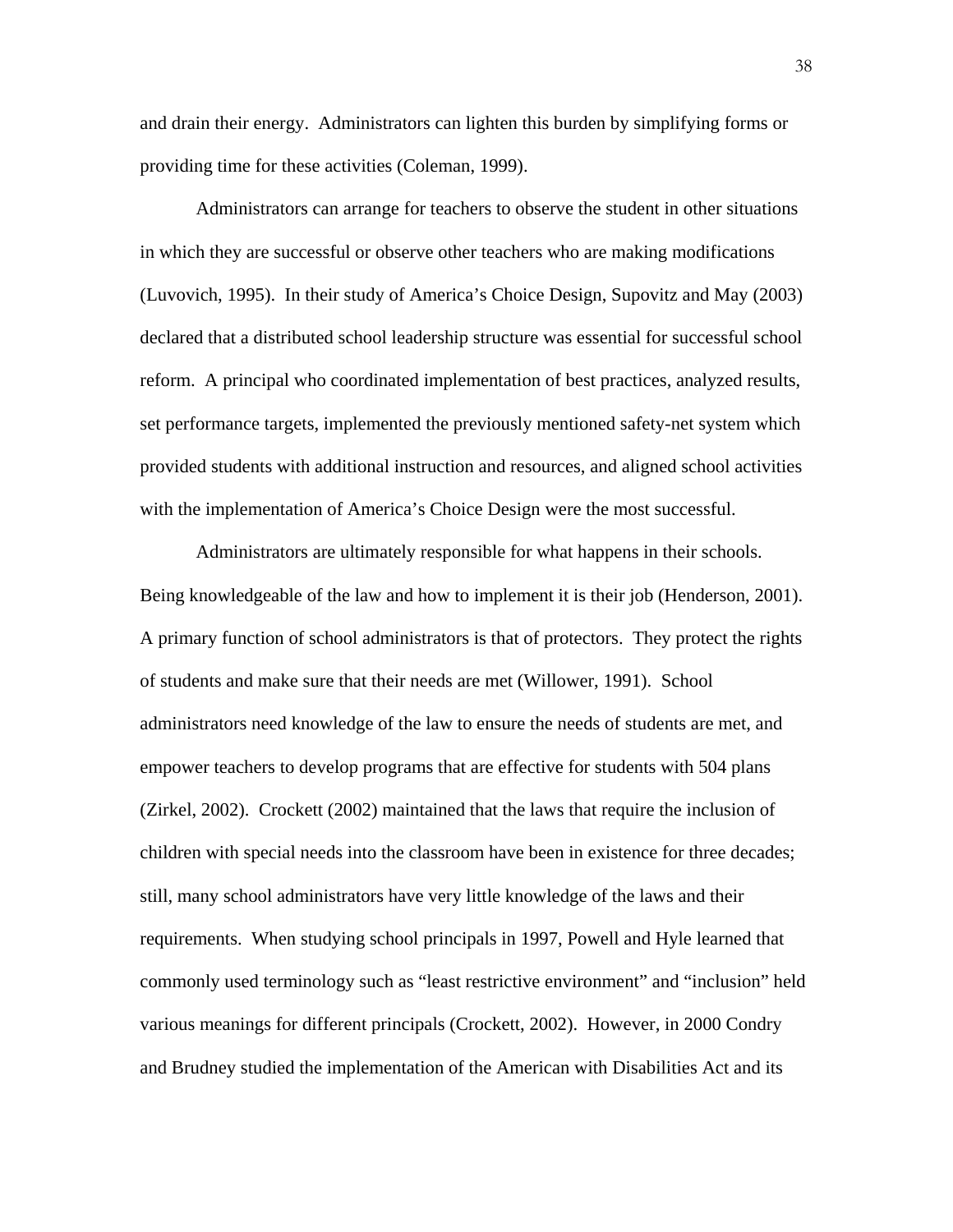implementation and found that most administrators perceived that they implemented the law and modifications. This discrepancy between what administrators know and what they do provides a basis for this study of effective 504 Plans. If administrators do, in fact, know the laws and what they have to do to meet the requirements, this study can strengthen their practices by providing research based evidence about the elements of effective 504 Plans. If they do not know the law or how to implement it, this report provides a brief overview of the law, resources for finding out what they need to know, and evidence about effective 504 Plans.

 Schools that include students with special needs require responsive, knowledgeable leaders. These leaders need to understand the demands and constraints of the law and the plethora of services included under the umbrella of special education. Even though Section 504 is not considered special education, the same needs apply (Crockett, 2002). In their study of Wheeler School in Kentucky, Brown and Thomas (1999) found that administrator's support and vision nurtured teacher's leadership and encouraged them to grow and refine their teaching practices. It is this support and vision that is needed to encourage teachers to best meet the intent of the law. Coleman (1999) reported that when administrators were knowledgeable and supportive of their efforts teachers felt that their loads had been lifted.

 The range and intensity of students' needs have increased but little has been done to help teachers prepare to meet those needs. Administrators can better serve students with special needs and their teachers by preparing the teachers involved (Horne, 1996). Teachers feel inadequately prepared to meet the needs of students with exceptionalities. They fluctuate in their ability to interpret, notice, and adapt to the differences in their

39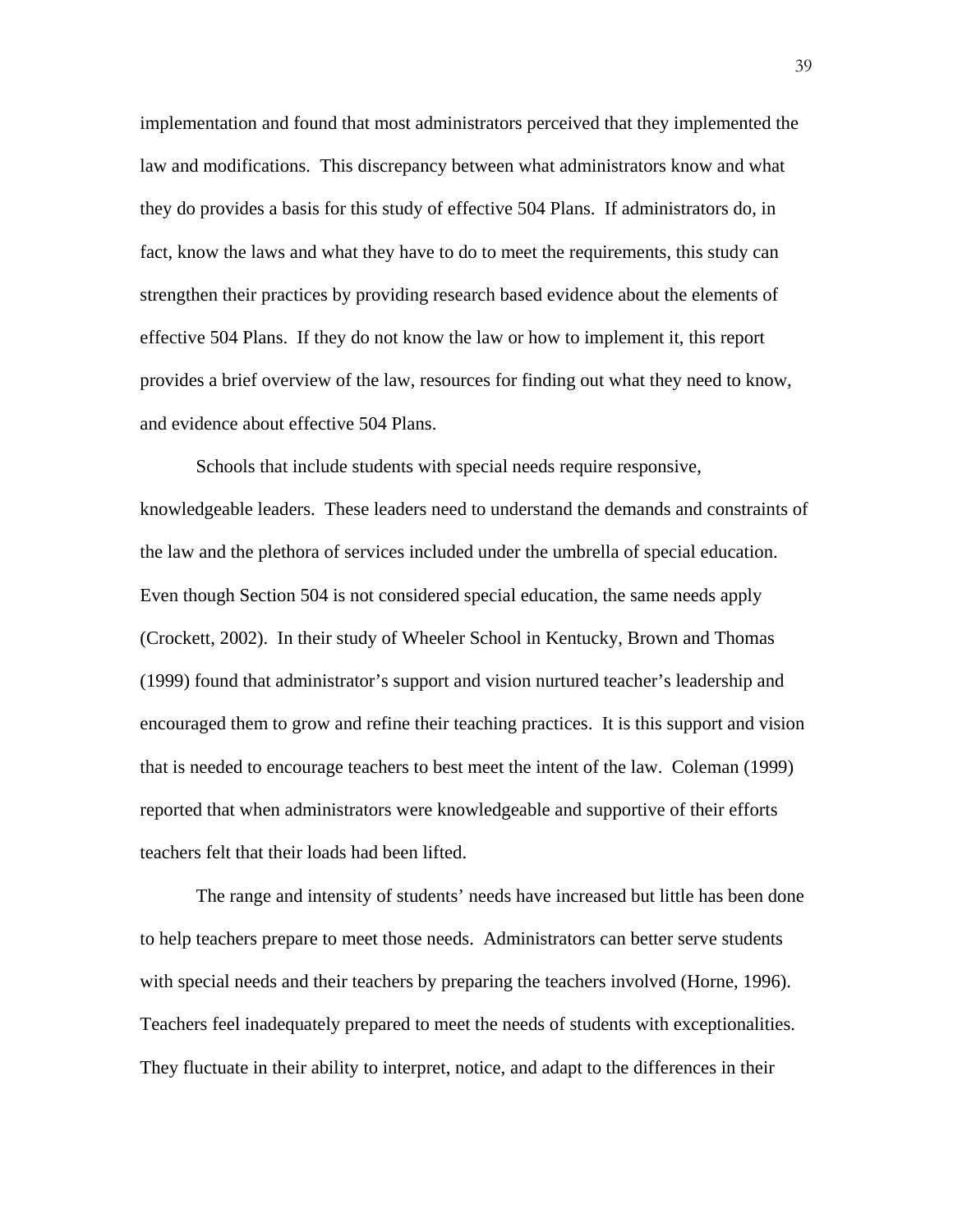students. These teachers have various conceptions of knowledge and understanding of the content material, they differ in their acquaintances with students and the skills they have in relating with students, as well as a vast span of experiences in which to relate their instruction . These factors all shape how teachers teach; thus administrators who provide teachers with opportunities to develop skills and gain knowledge through inservice, staff development, opportunities to observe other teachers, and being assigned mentor teachers can affect instruction (Cohen & Ball, 1999; Coleman, 1999).

#### *Empirical Research on Accommodations*

 The National Center on Educational Outcomes (NCEO) reported the results of a literature review documenting that there was very little empirical research on accommodations for students with disabilities (Thurlow, Hurley, Spicuzza, & Erickson, 1996). The data that I found on accommodations predates this report; a thorough review of the literature did not glean more current findings. Vaughn, Shumm, Niarhos, and Daughtery (1993) asked 93 teachers from a metropolitan school district to rate the desirability and feasibility of 30 classroom adaptations. Interestingly, ratings of desirability were significantly higher than ratings of feasibility for all 30 of the adaptations. Those modifications that required little individualization were ranked both the most desirable and the most feasible. This finding is supported in research by Gajria, Salend, and Hemrick (1994) who found that the majority of the teachers who answered their questionnaire about test design modifications were familiar with the modifications and were likely to implement modifications that could be applied to all students. These teachers were less likely to use modifications that could only be applied to individual students. Vaughn, Schumm, Niarhos, and Daughtery (1993) also stated that the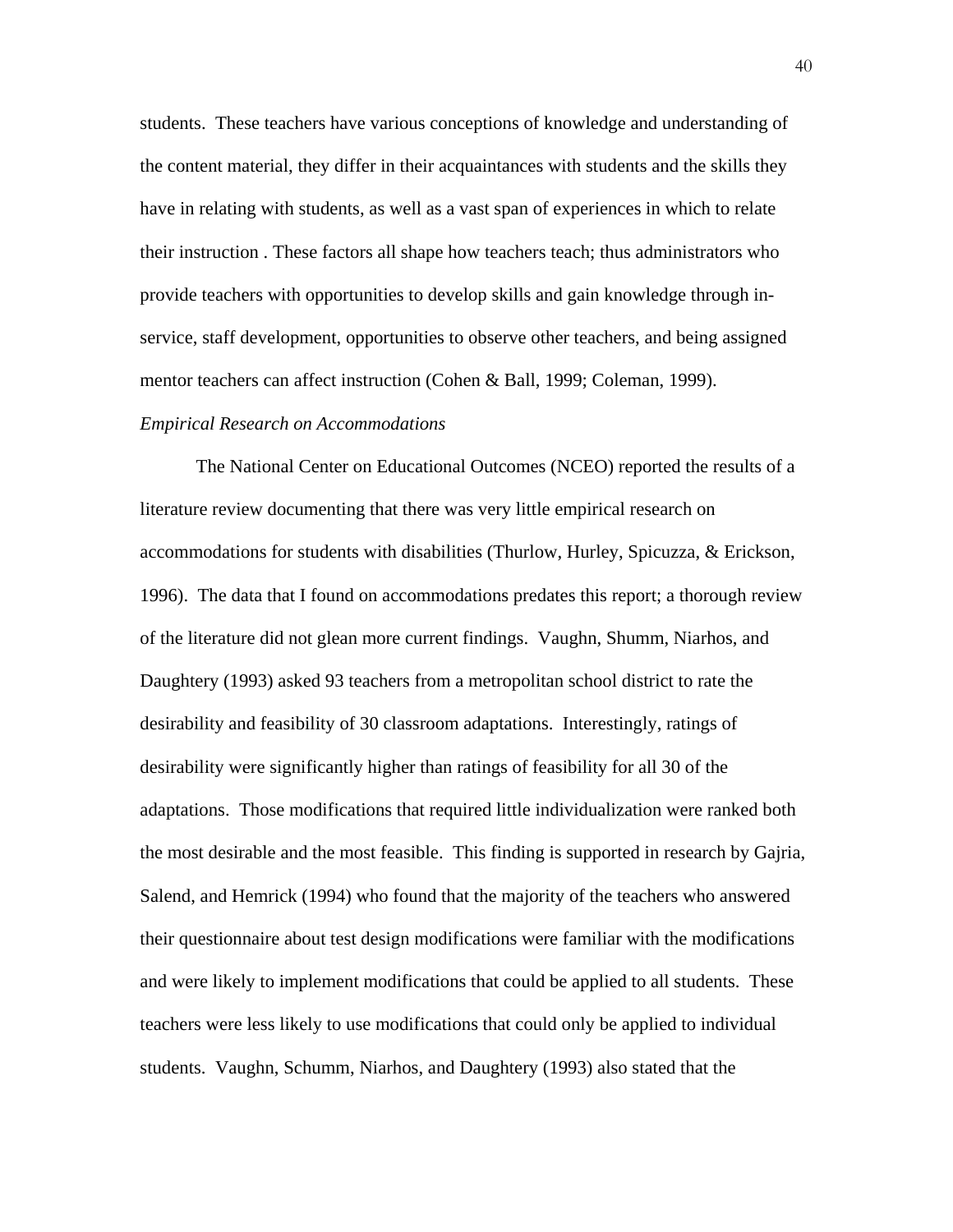modifications that teachers found least feasible were those that required changes in curriculum, planning, or evaluation policies. Teachers felt that those modifications which increased social acceptance and motivated students to learn, as well as those that did not require curricular or environmental adaptations, were the most desirable (Vaughn, Schumm, Niarhos, & Daughtery, 1993).`

 Jayanthi, Poloway, and Bursuck (1999) asked regular education teachers to indicate the accommodations they made for students with disabilities when administering tests in the classroom. They found that those accommodations that were most helpful to students were the ones that were the most difficult for educators to make, such as teaching test taking strategies and allowing students to use word processors. Gajria, Salend, and Hemrick (1994) found that modifications that pertained to changes in test design were more likely to be used than those requiring changes in administrative procedure. The 1999 findings of Jayanthi, Poloway, and Bursuck show that modifications that were not difficult to make were giving individual help with directions on a test, simplifying wording of test questions, and using black and white ink copies instead of dittos. Teachers were not likely to utilize testing modifications that they felt would endanger the integrity of the test (Gajria, Salend, & Hemrick, 1994). Such modifications would include letting a student use his notes, providing the test questions ahead of time, or giving a student more time on a timed math test.

 Jayanthi, Poloway, and Bursuck (1999) also questioned teachers about how they felt about classroom adaptations. The findings indicated that 8% of the teachers believed that adaptations were unfair because if the students were in general education they should follow those guidelines; however, 67% thought modifications should be made for all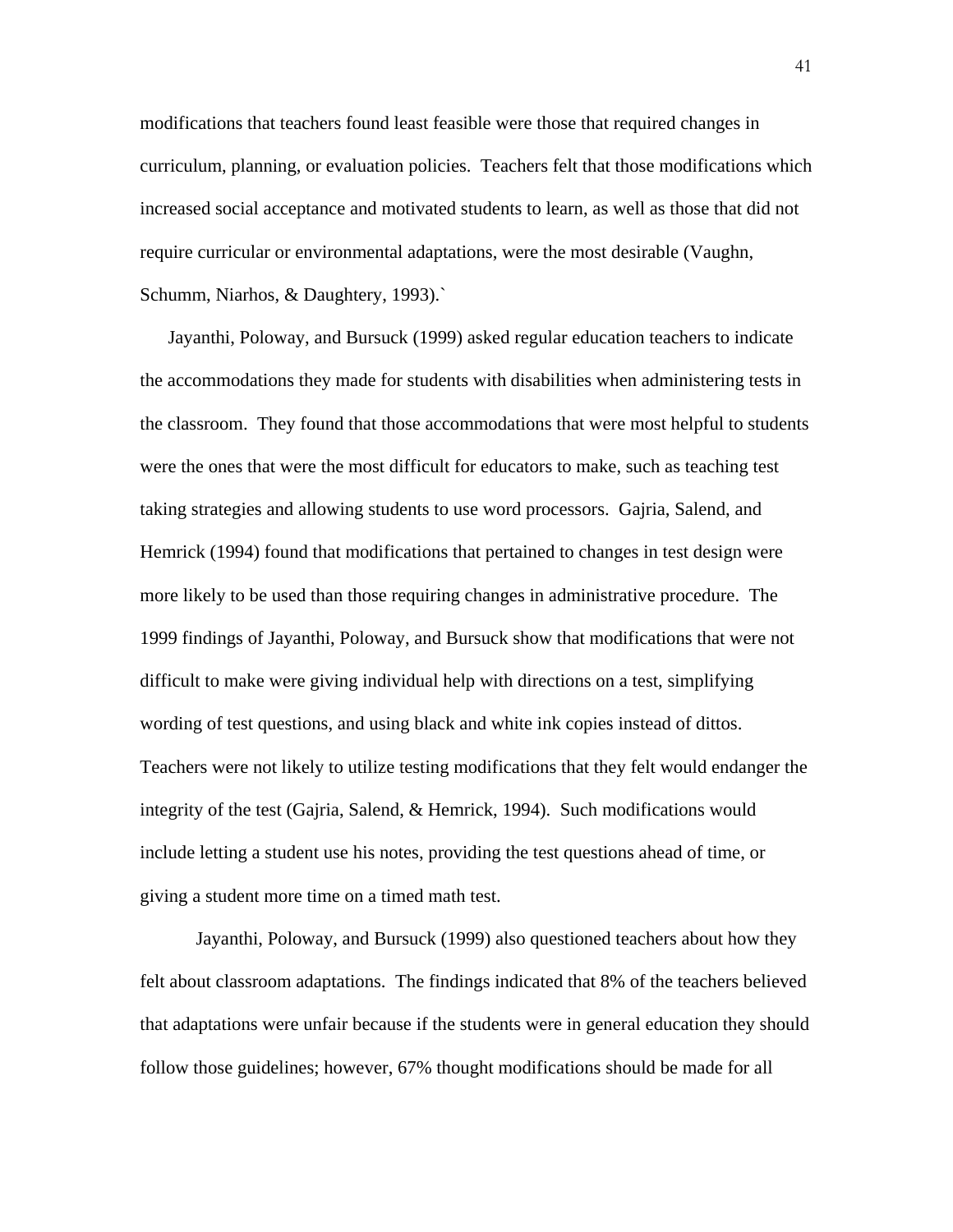students who were perceived by teachers as needing them, not just the students with diagnosed disabilities. Elementary school teachers reported greater ease in implementing adaptations than middle or high school teachers (Jayanthi, Poloway, & Bursuck, 1999).

 Whereas research indicates what successful schools have in common (Zinsmeister, 2002), we do not know what successful 504 Plans entail. This study will add to a small but growing body of knowledge about the success of 504 Plans and how to better write and implement them—knowledge that will be of assistance to administrators who are seeking to enable all children to learn.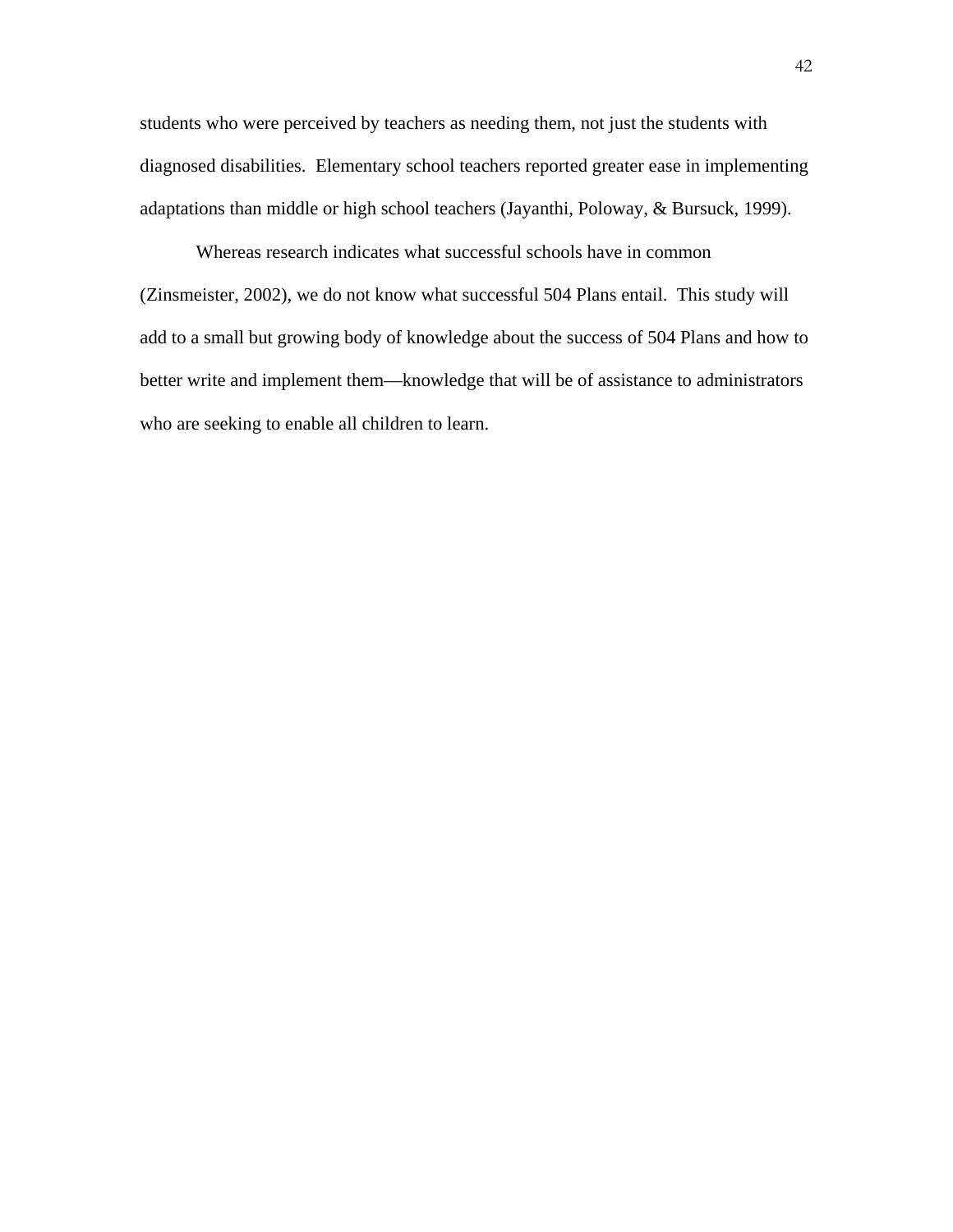#### **CHAPTER III**

#### **Research Methods**

 Chapter Three focuses on the research methods that were used in this phenomenological study of the effective elements of 504 Plans. The use of a qualitative approach, such as a phenomenological study of educational experiences, is supported by the literature (Bogdan & Biklen, 1998; Creswell, 2002; Gall, Gall & Borg, 2003; Haller & Kleine, 2001). The research design, selection sample, data collection strategies and data analysis plans are all addressed in Chapter Three. The last section of this chapter briefly discusses the validity and reliability of the methods used in this study.

 The four types of research purposes discussed by Gall, Gall, and Borg (2003) include description, prediction, improvement, and explanation. This study of 504 Plans was conducted to describe effective 504 Plans and to explain their effectiveness in relation to common elements among them. The research was concerned with the effectiveness of educational interventions, specifically 504 Plans; therefore cases were chosen based on the effectiveness of their 504 Plans. Many effective interventions for improving student's academic successes have been discovered (Walberg, 1993). Further educational research is necessary to refine the interventions found and to transfer their effectiveness to students in different settings (Walberg).

# *Qualitative Methods*

 In order to find out what makes 504 Plans effective I used qualitative research methods in the form of case studies. The research was performed in the natural setting, in this case public schools. The goal was to see implementation of successful 504 Plans in their natural contexts in un-manipulated environments (Bogdan & Biklen, 1998).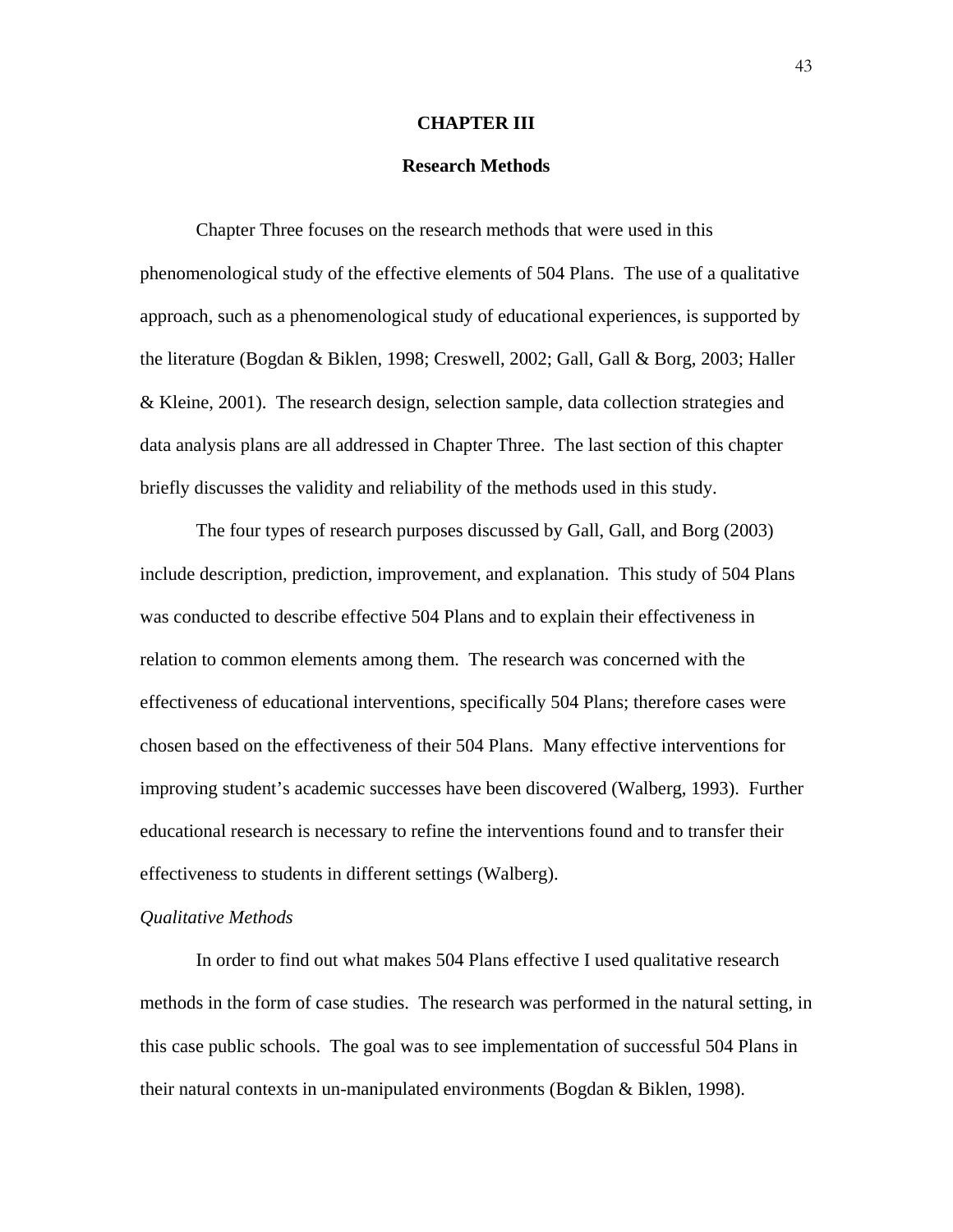Information collected through interviews with teachers, parents, and administrators, observations of students in their classrooms, and document collection in the form of the actual 504 Plans, report cards, daily assignments, and teacher notes was the descriptive data necessary for qualitative research. This descriptive data took the form of words, was anecdotal, and described the phenomenon in narrative form (Bogdan & Biklen, 1998). The study was concerned with the processes in relation to the proposed study. How the participants assigned meaning to 504 Plans and how they applied terms and labels were important processes in this study. A phenomenological approach was used to understand the meaning of events and interactions of ordinary people (Bogdan  $\&$  Biklen). In this study the goal was to understand the perceptions and experiences of teachers, administrators, parents, and others actually involved in the implementation of successful 504 Plans.

#### *Role of Researcher*

 As the principal investigator in this collective case study it is important for me to address my educational background. Before becoming an administrator in Wayne County I taught Special Education for thirteen years. My experience in Special Education provided me with an extensive knowledge of Individuals with Disabilities Education Act (IDEA) but did little to prepare me for working with Section 504 of the Rehabilitation Act of 1973 and the 504 Plans developed under this act. My practices as an administrator have allowed me to serve as the School Assistance Team (SAT) leader, be a part of the referral process, observe testing, and be a committee member when a 504 Plan was written. These experiences gave me the ability to observe and infer what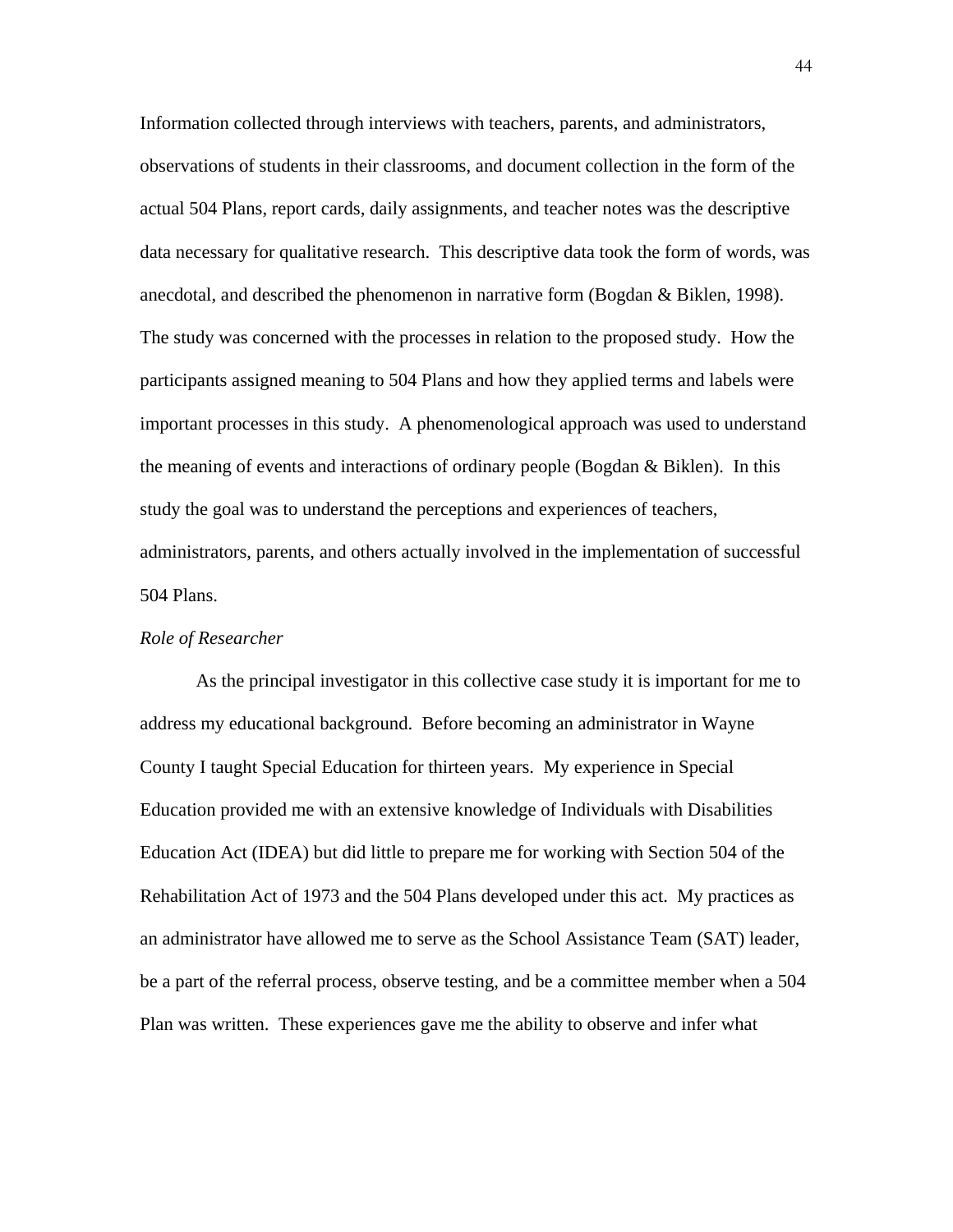teachers, administrators, and parents want from 504 Plans, and what 504 Plans actually bring about.

 Being involved with plans that met with success and those in which children still continued to struggle made me realize the importance of knowing what made plans successful, and what could be done to increase success among students with 504 Plans. It was my desire to focus on successful plans as a way to obtain this information from teachers, administrators, and parents. Knowing that I chose plans because of their success helped to alleviate any fear of criticism or repercussions that teachers or parents might feel. Choosing successful plans also kept me from becoming a trouble shooter for parents or teachers who were not satisfied with a student's success.

#### *Research Design*

 A case study design was used because the desire was to understand, be enlightened, and discover knowledge (Bogdan & Biklen, 1998; Gall, Gall & Borg, 2003; Johnson & Christenson, 2004; Patton, 1990) about effective 504 Plans and the specific instances in which they occurred. Gall, Gall, and Borg (2003) defined case study research as "The in-depth study of instances of a phenomenon in its natural context and from the perspective of the participants involved in the phenomenon" (p. 436.)

 To understand the phenomenon of successful 504 Plans, five purposefully selected cases were studied in order to acquire information and to understand the processes and implementations involved. For a 504 Plan to be determined successful or effective, the student had to be making adequate yearly progress. The student must have been able to keep up with the pace of the class, and had to be learning what was required of the other students in that class, even if it was in a different manner. Using a collective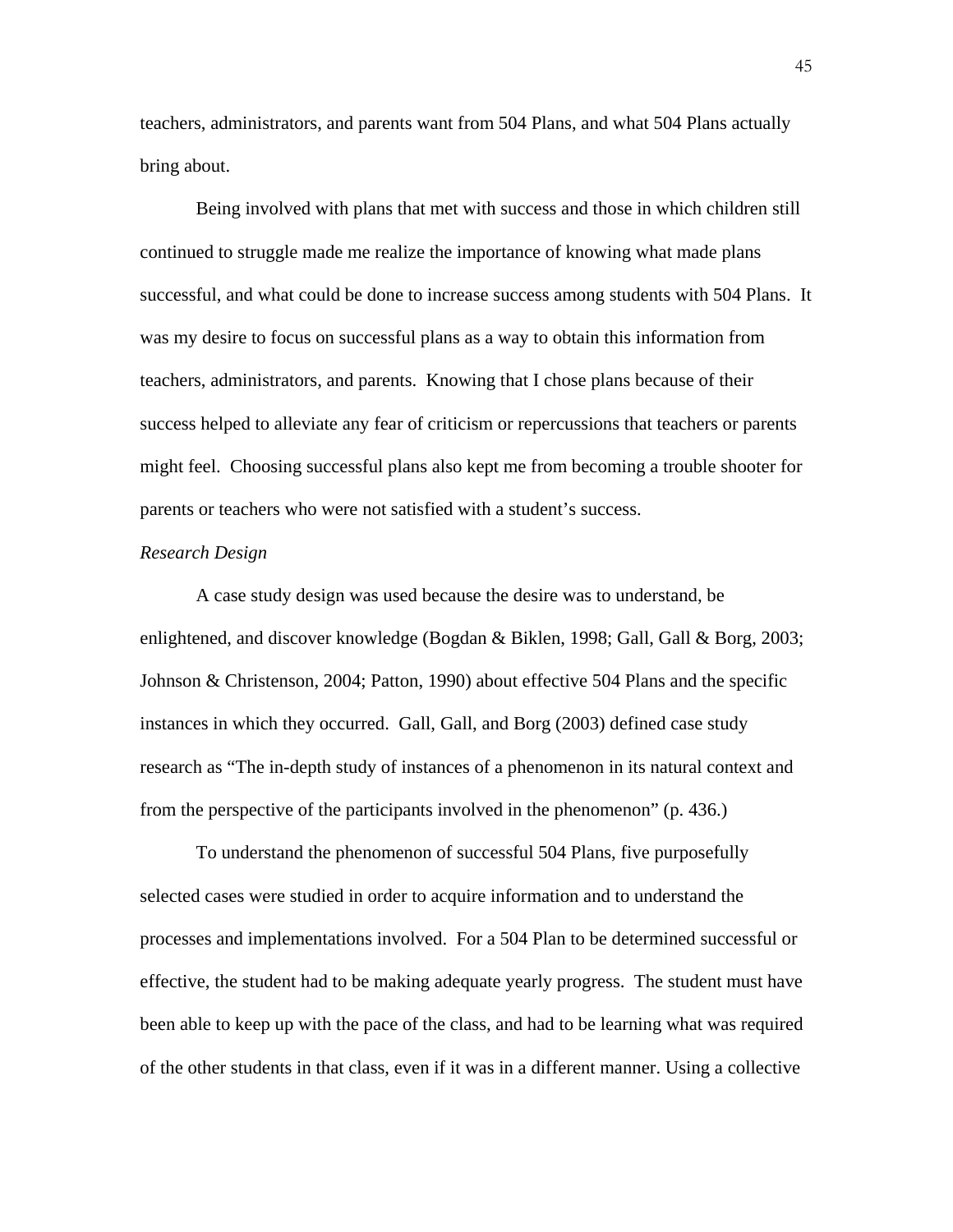case study approach, I examined the particulars of each case individually and then identified commonalities of the cases I studied. These commonalities and unique characteristics became apparent through studying the nature of the cases and how the people involved interacted (Denzin & Lincoln, 1998; Stake, 1990).

 Although I simultaneously studied several cases, each case was given careful attention as a unique case (Stake, 1990). The historical background, such as how and when the student was referred for evaluation to receive a 504 Plan, was obtained through interviews and data collection. A description of the student's physical setting helped paint a more accurate picture of the student's environment (Denzin & Lincoln, 1998). For example, I attempted to understand how classrooms were modified to meet student needs. This description enables the reader to visualize the classroom environment. I also explored contextual factors such as family economics when trying to understand each child's experiences. I specifically wanted to find out the following about each case:

- 1. Who were the participants involved in the case, and what was the nature of their involvement?
- 2. What was the historical background of the case? (Why and how was the student referred for evaluation? How was the 504 Plan developed?)
- 3. What was the physical setting? ( I wanted a description of the school, the classroom, the students and the community that surround the child being studied).
- 4. What other contextual information such as economic background was important? (A description of the child's home environment, care givers, and their out-of-school activities was given).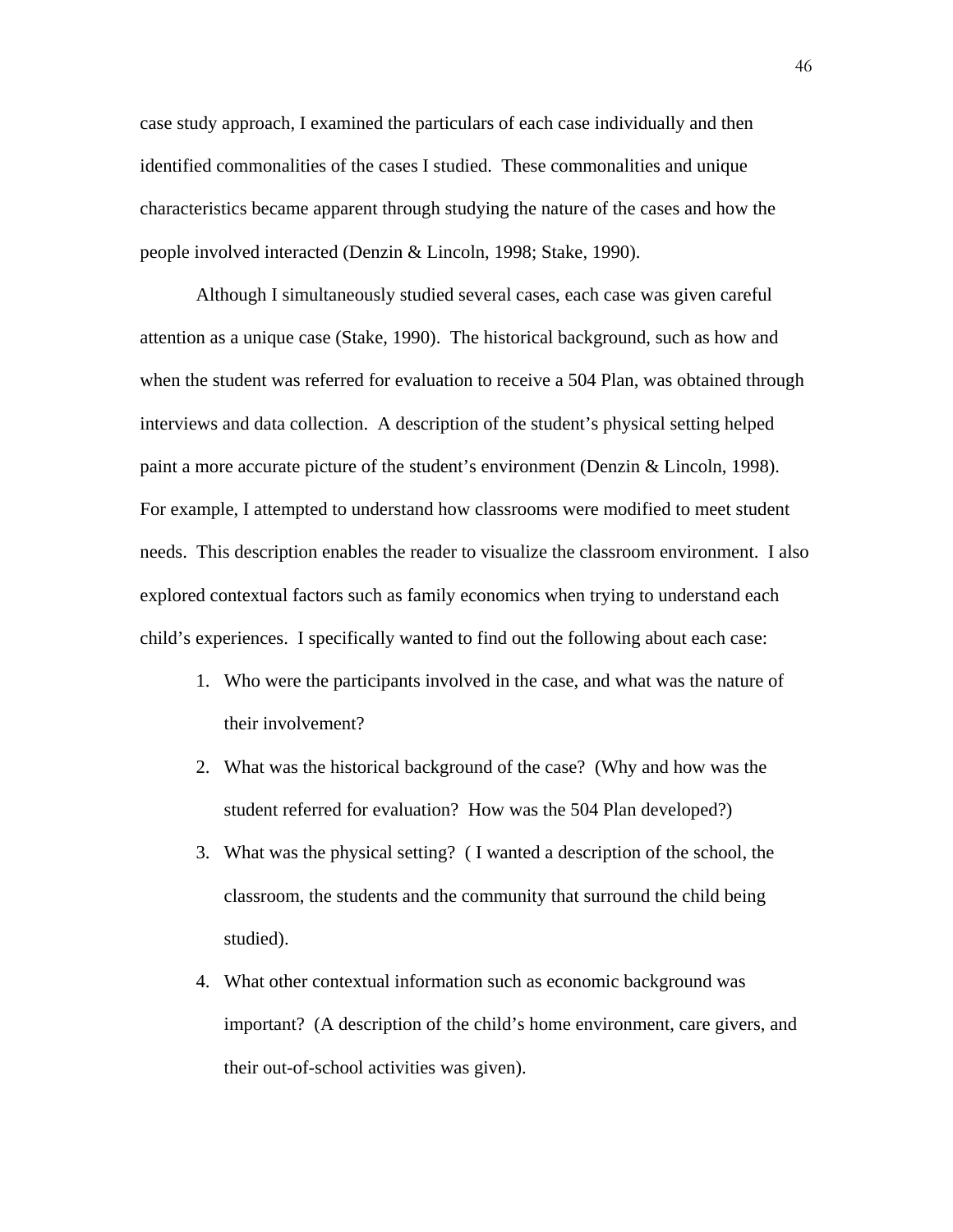- 5. What were the teachers' perceptions of the student and the 504 Plan?
- 6. What was the administrators' perception of the plan and its implementations?
- 7. How did the parents perceive the 504 Plan?
- 8. How did the student perceive his or her own 504 Plan?
- 9. How was the plan implemented?

## *Sample Selection*

 Lloyd County educates 7,439 students; of these, seventy-three have 504 Plans, which translates into less than one percent of the student population having a 504 Plan. Students who need 504 Plans often need medical adaptations such as nursing care, specialized equipment, time to change classes, and other such modifications. In cases such as these I recognized the plans as Medical 504 Plans. Students who need adaptations to succeed in the academic arena need modifications such as extended time, preferential seating, and someone to take notes for them; these are considered Academic 504 Plans and are the focus of this study. Of the 73 504 Plans that Lloyd County has, 19 are medical and 54 are academic. This translates into .73% of the student population having an Academic 504 Plan.

## Table 1

| <i>Lercent of Loparation with 30+ Lights</i> | % with 504<br>Plans | % with Medical<br>504 Plans | % with Academic<br>504 Plans |
|----------------------------------------------|---------------------|-----------------------------|------------------------------|
| <b>Entire County</b>                         | .98%                | .35%                        | .63%                         |
| Elementary                                   | .55%                | .11%                        | .43%                         |
| Middle School                                | 1.5%                | .52%                        | .99%                         |
| High School                                  | 1.18%               | .23%                        | .94%                         |

*Percent of Population with 504 Plans*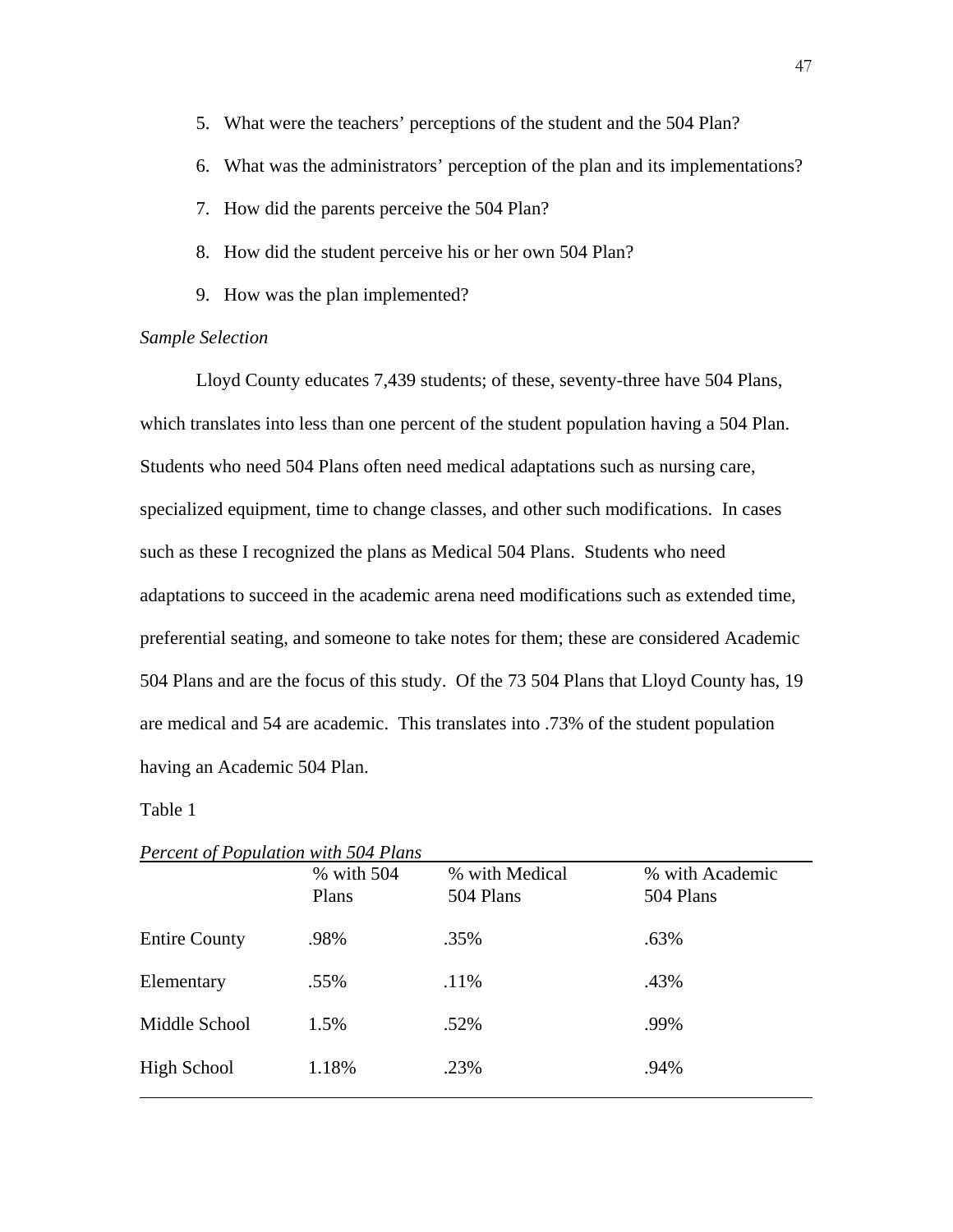Five information-rich cases were desired (Cambell & Stanley, 1963; Denzin & Lincoln, 1998; Herriot & Firestone, 1983; Patton, 2002) and were purposefully chosen as samples of effective Academic 504 Plans. In order to expedite the process of choosing participants for this study I began calling all Lloyd County principals shortly after the Institutional Review Board (IRB) indicated that my application would be approved after I made a few changes. Rather than sending out letters I personally contacted principals, some of whom knew immediately who had a 504 Plan and which ones they would consider successful. Principals with assistants put me through to them, some referred me to the SAT leader who served as a case manager, and yet others suggested I speak to the guidance counselor. Those educators who knew which children had successful 504 Plans volunteered to make the initial contact for me thinking this would alleviate any trepidation parents might feel.

 I wanted to study students from each school level and started with high school students with 504 Plans. Wayne County has three high schools in which 1.18 % of the population has a 504 Plan; of these .94 % are academic. The first high school principal with whom I spoke laughed and said there were no successful 504 Plans. He mentally went through a list of students who had 504 Plans, none of which met the criteria. The principal of the second high school I contacted had one student in mind but said there were others about which he was not sure. He referred me to the SAT leader, who gave me the name of a student, Drew, whose teachers felt he had a successful plan. When I spoke with Drew's mother I learned she did not think his plan was successful and I was unable consider him a participant in this study. The third high school principal I contacted, Mr. Chair, made arrangements for me to talk to the teachers and parents of a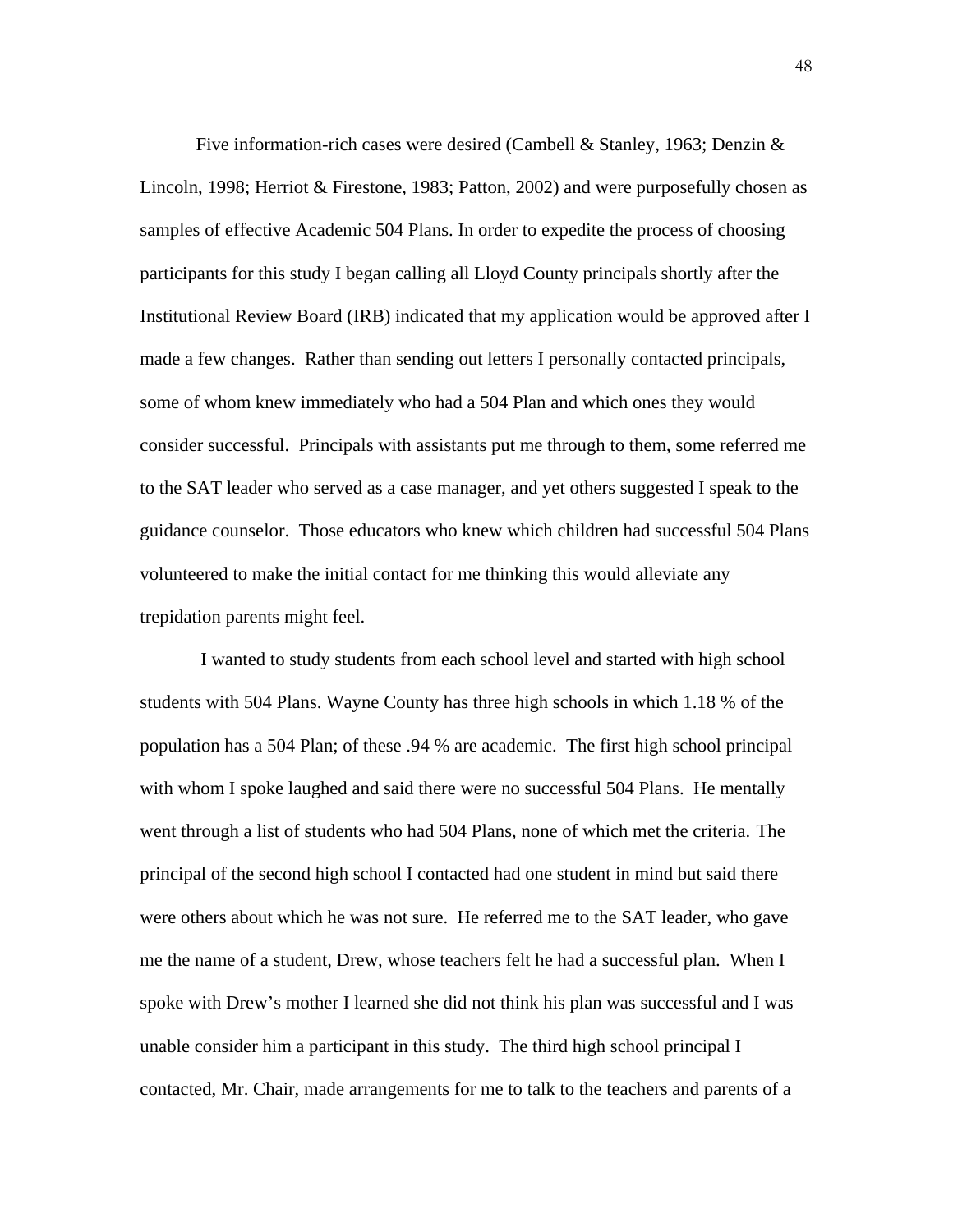student he thought I should include in the study. This student, Les, was the only high school student who participated.

 Lloyd County has six middle schools and according to county record, only four of those had students with academic 504 Plans. City Middle School was the first middle school I contacted, and the principal agreed to contact Chris' parents for permission because he felt Chris would be a successful candidate for this study. I then called Staley Middle School and the principal told me that she did not feel the four academic 504 Plans at her school were viewed as successful. The third middle school I contacted, Hayes Middle, did not want to participate in this study. Last, I called Mayor Middle where Cobe attended, and was given his name as a referral. Chris and Cobe, both boys with ADHD, were the middle school students who participated in this study.

Lloyd County has twelve elementary schools. I am the assistant principal of one of these schools, which left the pool of possible schools to use at eleven. I had already selected my two middle school participants and did not feel that I should use an elementary school that fed into one of those schools. I was trying to get a sample of the entire population of Lloyd County rather than just one area. This left me with nine elementary schools from which to choose. Of those nine, only three had students with academic 504 Plans.

The principal of the first elementary school I contacted did not think the students at her school would meet my needs. However, the principal of Malcolm Elementary identified one student, Shandra, to participate in my study. Next I contacted Nabisco Elementary in hopes of finding a student with an academic 504 Plan to study. The assistant principal told me she had a student in mind and once she had parents'

49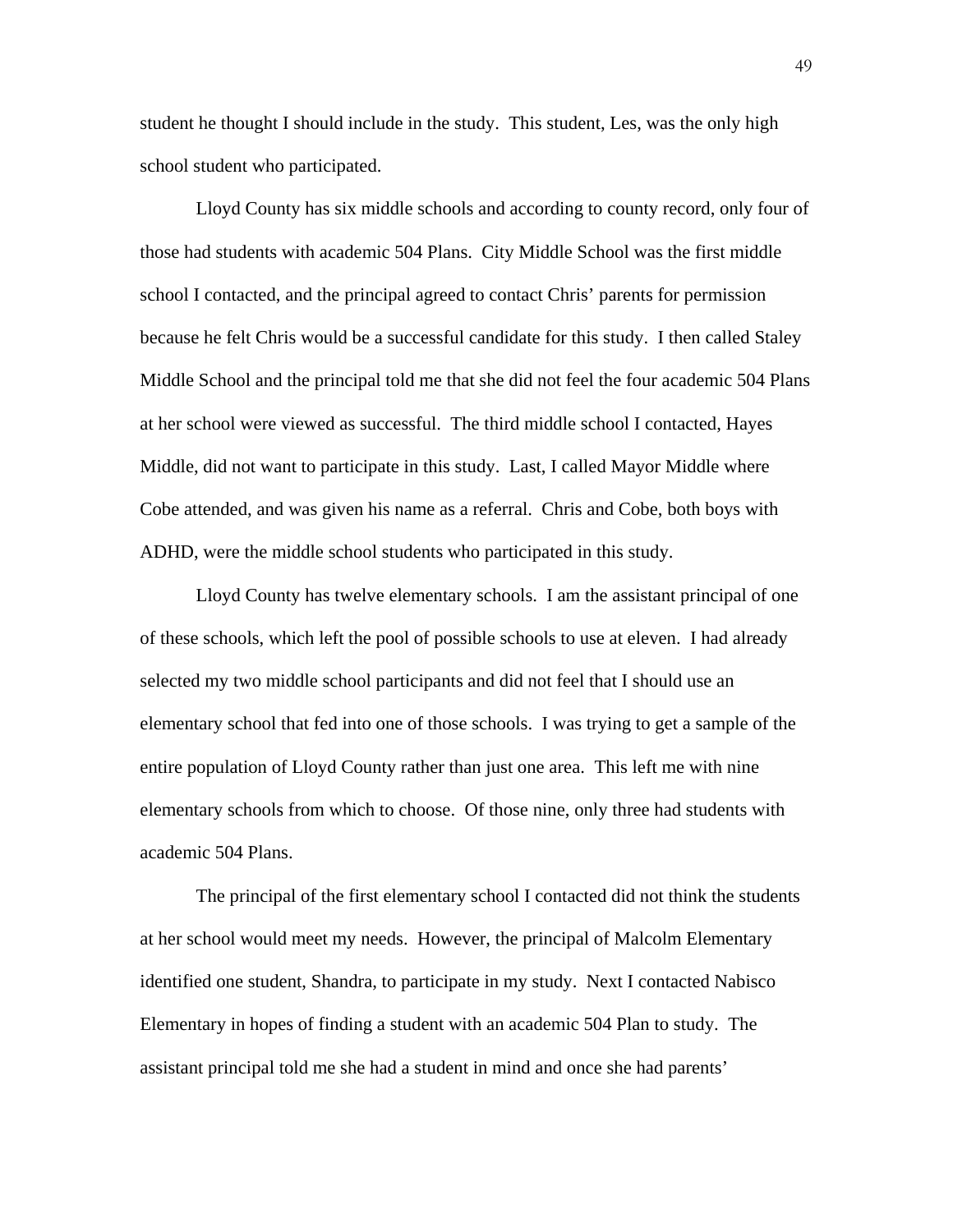permission gave me that student's name and phone number. This student, John, had a successful 504 Plan and was eligible to participate in this study.

 Choosing cases that met the needs of this study allowed me to focus on gaining insight about plans that are perceived as successful (Bogdan & Biklen, 1998). By focusing on a small sample of cases that were specifically chosen to provide the most information and enlightenment about 504 Plans I was able to understand effective 504 Plans and identify common components among them (Bogdan & Biklen, 1998; Gall, Gall, & Borg, 2003; Johnson & Christenson, 2004; Merriam, 1998).

## *Fieldwork*

 Fieldwork requires the researcher to have direct and personal contact with the people involved in the study. This involvement must take place in their environment so that one may observe the realities and minutiae of their daily lives (Bogdan & Biklen, 1998). I immersed myself in the complexity of the phenomenon and entered the world of the interacting individuals to gain descriptions and understanding of both their external observable behaviors, and even the internal states into which I glimpsed (Bogdan & Biklen).

*Observations.* Fieldwork is the primary activity involved in qualitative research (Patton, 2002). I observed all student participants in their classroom settings. Elementary students were observed in the regular classroom, at recess, and in special classes such as art, music, or physical education. Middle and high school students were observed in at least two different classes, in between classes, and either at home or at an after school activity.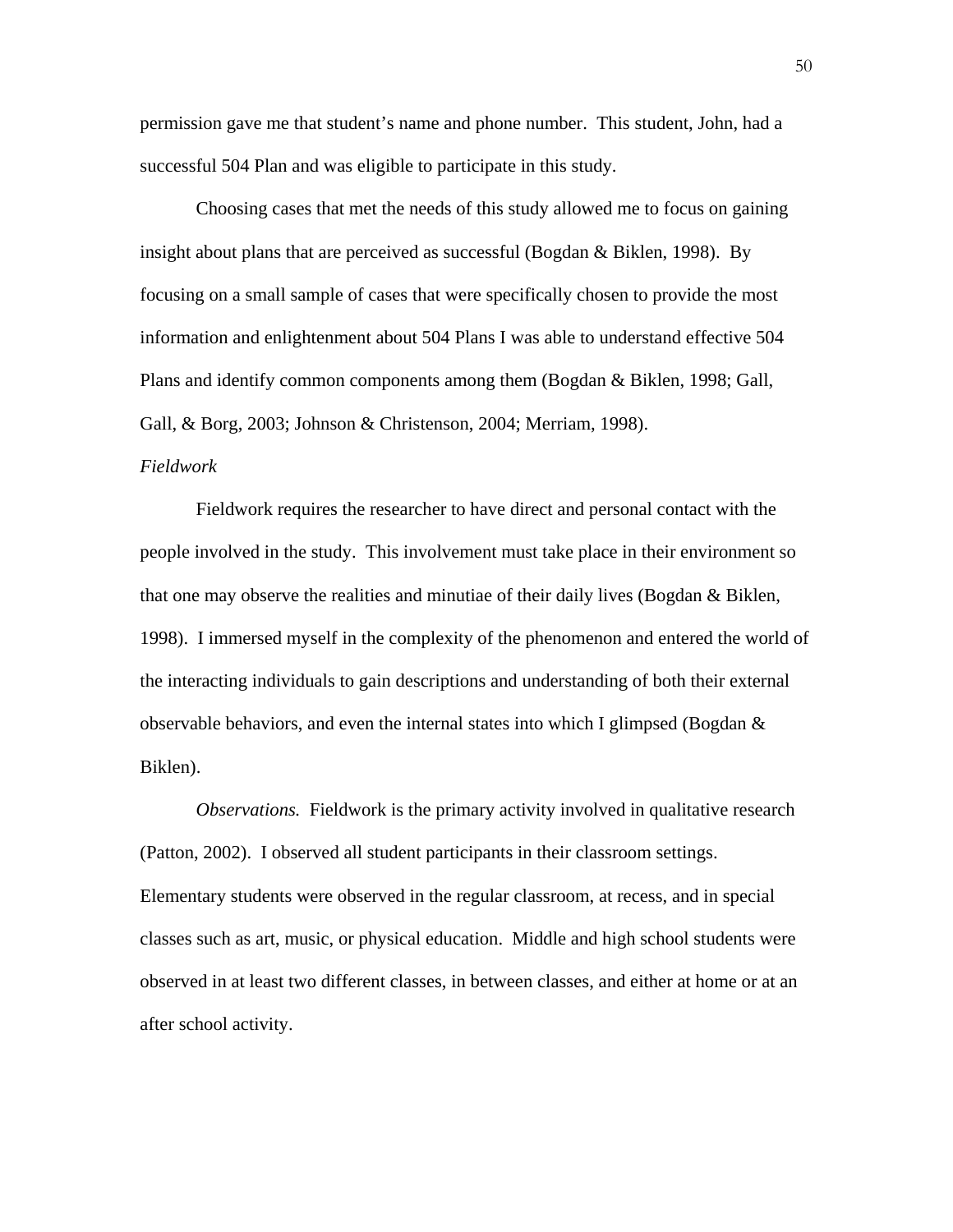It was my goal to obtain as much information as possible to gain a holistic view of each case. Gaining this holistic view required that I observe each student a minimum of three times. I observed them in the classroom two of these times, and once in a noninstructional setting or out of the school environment. I wrote field notes to document each observation. In order to ensure my notes were an accurate portrayal of the observations, I jotted abbreviated notes while I was in the field and then typed expanded notes as soon as possible after each observation session. These notes rendered a description of the people, objects, events, places, conversations, and activities observed (Bogdan & Biklen, 1998). The previously stated research questions were my guide as I looked for information that was relevant to understanding the nature of effective 504 Plans. These field notes included both descriptive and reflective components. The reflective or interpretive part of these notes addressed speculations, feelings, problems that arose, hunches, impressions, and my own prejudices that had to be accounted for when analyzing the data (Bogdan & Biklen).

 *Interviewing.* Another data collection strategy that was utilized was interviewing. Parents, teachers, school administrators, and students with effective 504 Plans were interviewed individually to glean information and perceptions of the process of obtaining and writing a 504 Plan, as well as its implementation. Interviews were both structured, based on research questions I previously formulated, and unstructured as I remained open to talking with interviewees about unforeseen issues and concerns about 504 Plans. Teacher and administrator interviews took place in classroom and administrative offices in the schools. Parent interviews took place at school or in the participants' homes. Some follow- up interviews took place by phone.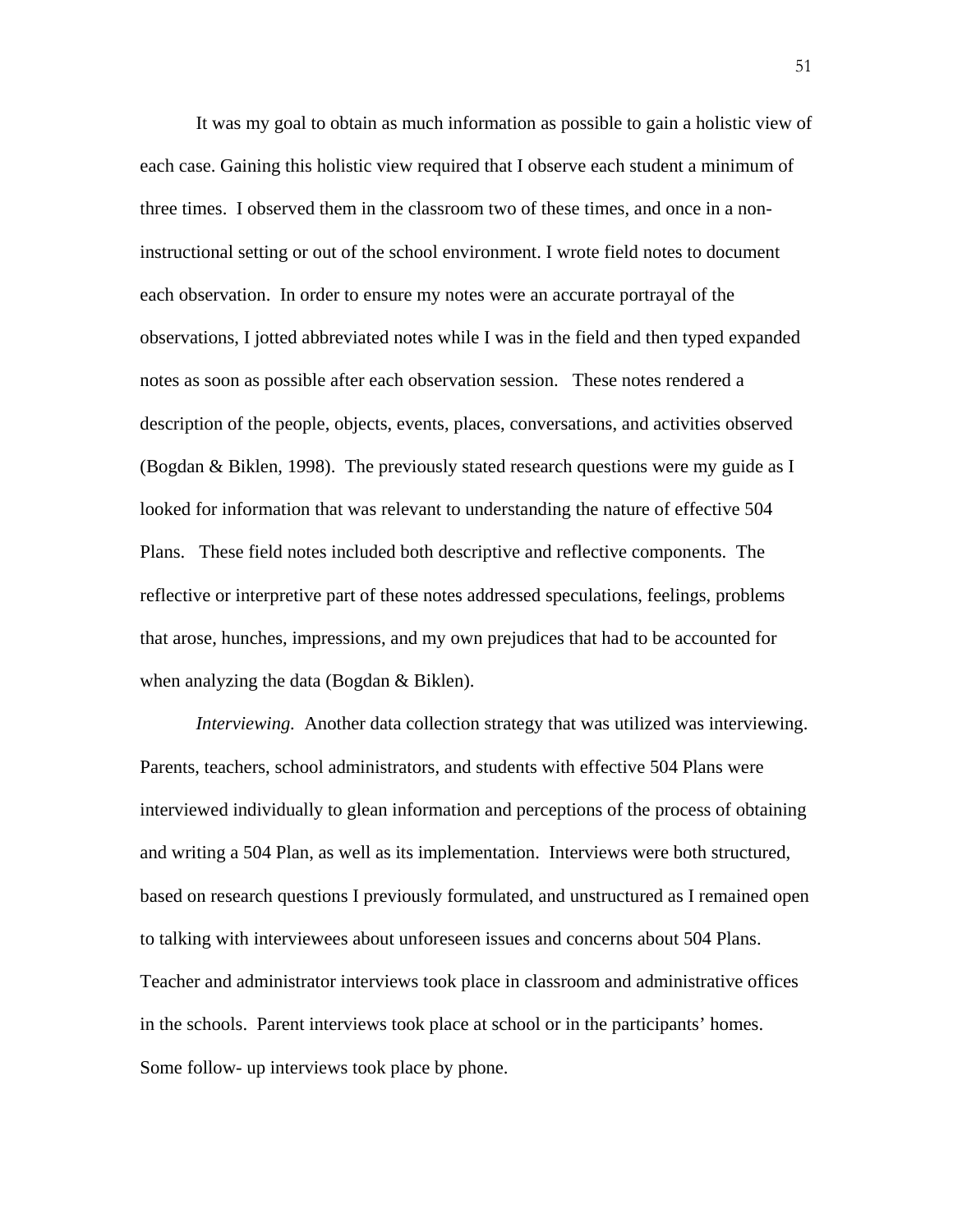The purpose of the interviews was to obtain descriptions of participants' perceptions of the educational experiences that preceded the child's receiving a 504 Plan and how those experiences changed since the child was provided with a 504 Plan. I hoped to gain specific knowledge about the events that took place rather than general knowledge (Steiner, 1996). I was focused on a particular theme (Gall, Gall, & Borg, 2003; Steiner, 1996), specifically the nature of effective 504 Plans.

 In conducting the interviews I attended not only to *what* was being said, but *how*  it was said (Steiner, 1996). I asked teachers, parents, and administrators questions about the child generally, about the testing process, and about their involvement in the child's education. These questions yielded rich descriptions of the participants' experiences with effective 504 Plans (Steiner, 1996). The introductory questions provided segue for follow up questions through direct questioning or appropriate gestures that said "tell me more" (Steiner, 1996). If the answers provided by participants did not provide the detailed description necessary to paint a word picture, probing questions such as "Can you give me a specific example ?" were asked. These probing questions allowed me to pursue information that met the needs of this study.

 In addition to introductory and probing questions, I also used specifying questions. These questions asked for precise descriptions of events (Steiner, 1996) such as "What was the process of obtaining a 504 Plan for your child?" or "Please describe the evaluation process."

 Indirect questions were used to glean further information about the phenomenon of effective 504 Plans. Indirect questions are questions that deal with the attitudes of

52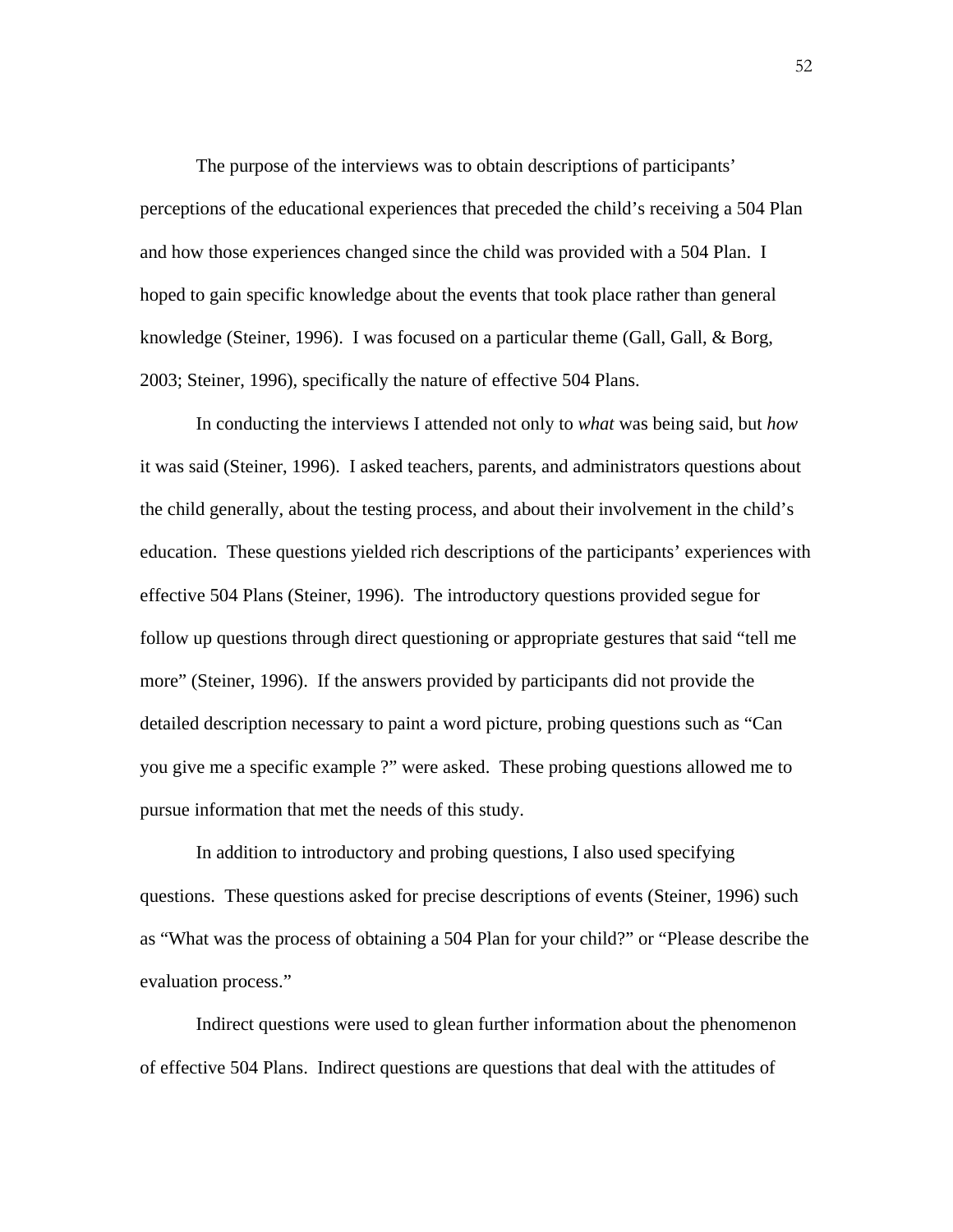others, such as "In what ways are the child's parents involved in his or her education?" or "How willing do you think the people involved are to meet the necessary accommodations?" Answers to questions such as these required careful interpretation (Steiner, 1996). After I interviewed teachers, parents, administrators, and students once, I transcribed the interviews from oral speech to written text (Steiner, 1996) and reviewed the transcriptions before I interviewed participants for a second time.

 The interviews were based upon a set of questions designed to best determine what factors contribute to successful 504 Plans. Leading questions showing personal preference or bias were carefully avoided. At the beginning of each interview each participant was reminded that all information would be kept confidential through the use of pseudonyms. Every participant agreed to being taped, but several had comments they wanted to make when the tape recorder was turned off.

 *Document Collection.* Finally, the fieldwork required document collection such as the 504 Plans themselves, teacher reports, parent notes, school records, instructional materials, and work samples of students. This provided me with information about how the child was doing in school before having a plan and what changed since the plan was put in place. Documentation of adaptations made by teachers and notes to parents gave insight into teacher attitudes and willingness to comply with the 504 Plan.

 The fieldwork for this study took place during the spring semester of 2004. It concluded after I had the opportunity to observe each participant three times, interviewed the parents, children, teachers, and administrators involved in each case, and collected documentation such as 504 Plans, work samples, lesson plans if modified, and report cards that were relevant to my study. This time range allowed for exhaustion of sources,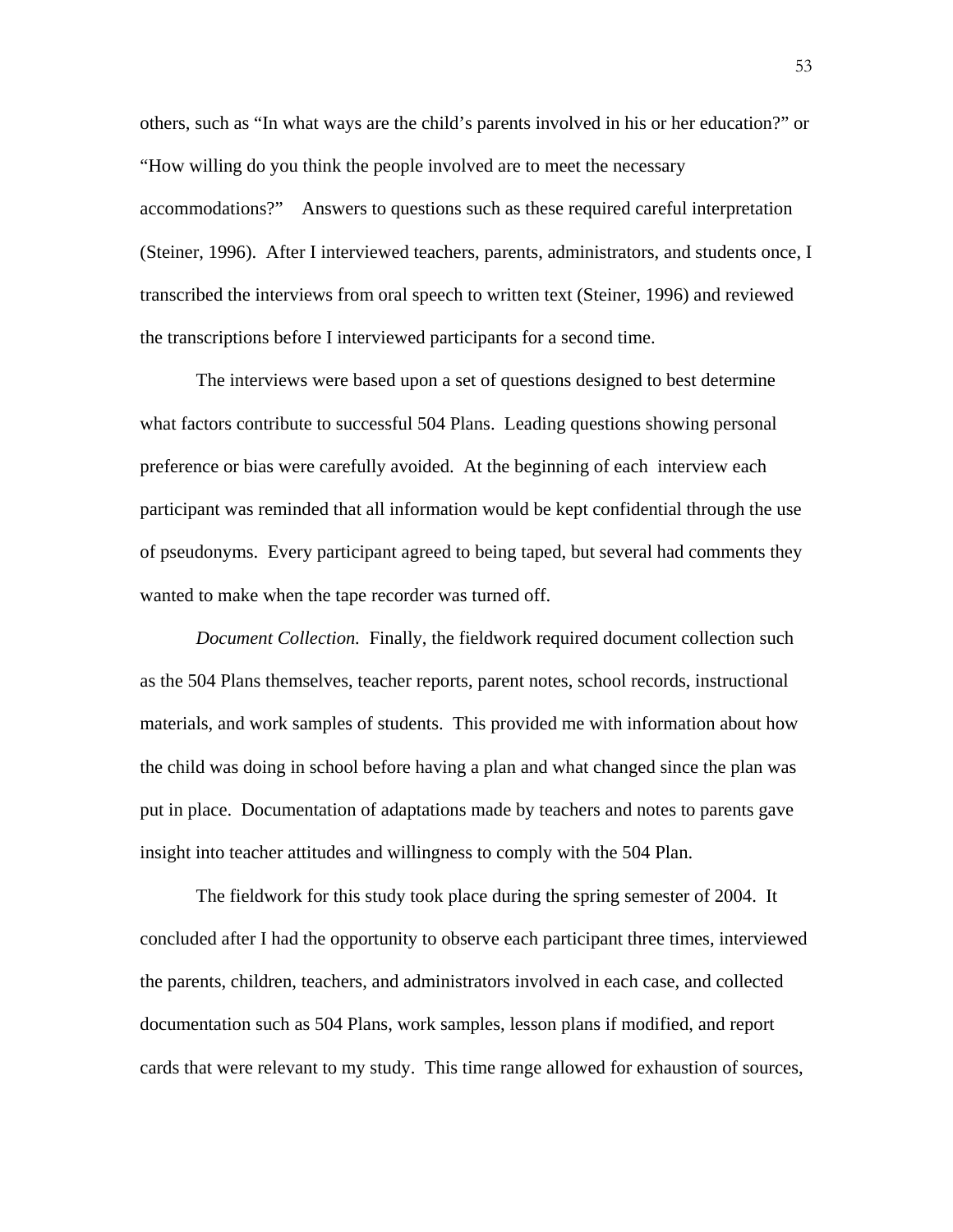saturation of categories, emergence of regularities, and overextension (Lincoln & Guba, 1985). In other words, once all of the teachers involved with a student, the school administrators, parents, and students themselves were interviewed, the student was observed in various settings, and data in the form of the actual 504 Plan, schoolwork samplings, report cards, and progress reports were collected, then the sources of information in this study were exhausted. When it was apparent that no other relevant information could be gained, I stopped observing, interviewing, and collecting data. Thorough data collection, which exhausted the sources, led to saturation of categories. Extensive data collection filled all possible categories of data coding and did not allow for more categories to be developed.

#### *Data Analysis*

 Analyzing qualitative case study data should begin early in the study with the researcher engaging in a preliminary analysis of the data by looking for key issues, or recurrent events or circumstances that become the focus of subsequent data collection (Bogdan & Biklen, 1998). I looked at many incidents and data collection documents while searching for common social processes, which were categorized and recorded while the study was being performed (Bogdan & Biklen). As I conducted observations and interviews during the spring semester of 2004, I wrote memos, reviewed literature, and made connections among the data I collected.

 The data from each case were analyzed individually. I captured the intricate details of the individual cases and treated each case with respect (Bogdan & Biklen, 1998). Subsequently, the four cases were compared to one another in a cross-case analysis in an effort to identify and understand the common elements of effective 504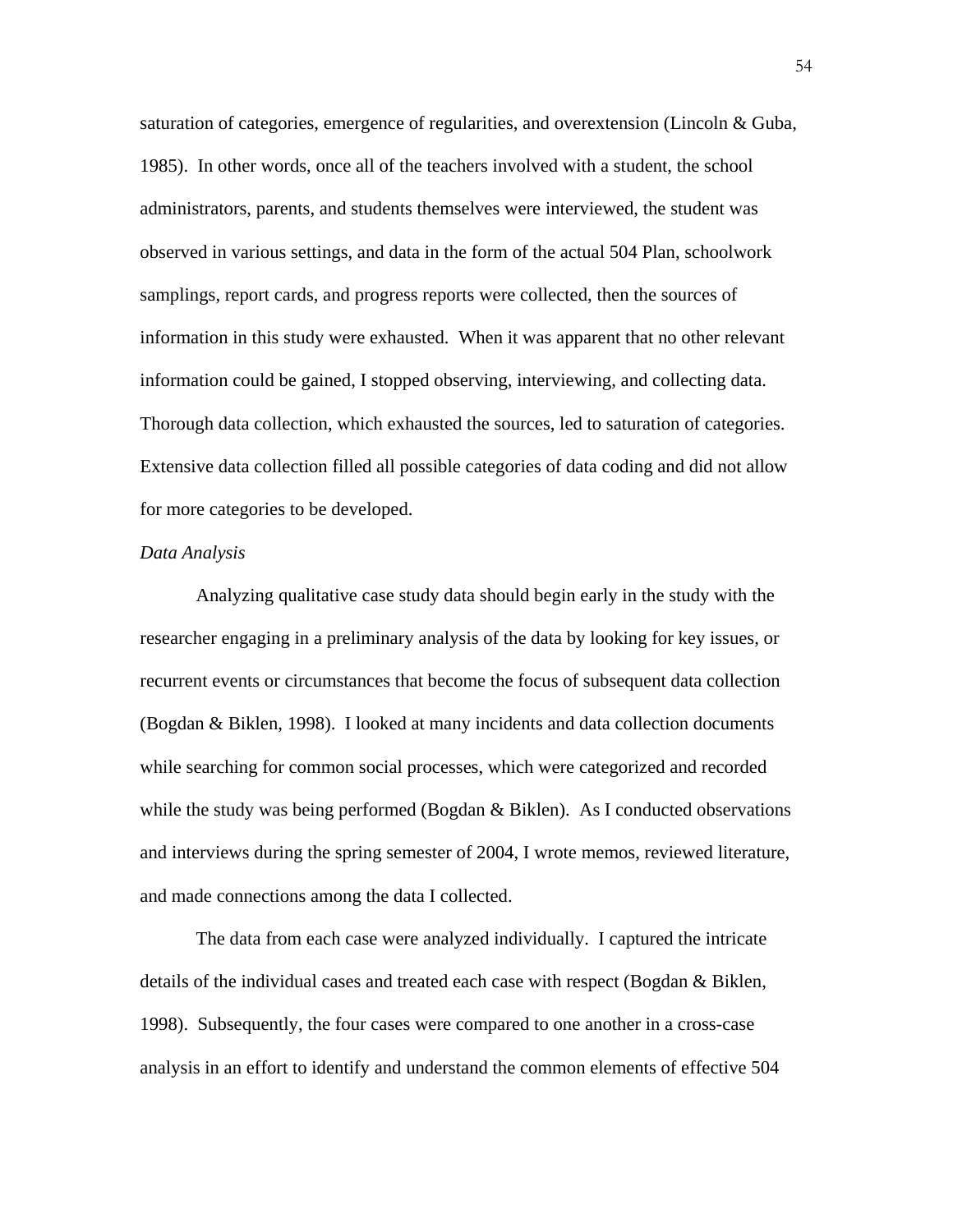Plans. The goal was to describe each case in such detail that the readers can make comparisons themselves (Denzin & Lincoln, 1998). "Interpretational analysis" is the process of examining case study data closely in order to find constructs, themes, and patterns that could be used to describe and explain the phenomenon being studied" (Gall, Gall, & Borg, 2003, p. 453). Interpretational analysis helped me achieve insight into the phenomenon of effective 504 Plans.

 A critical aspect of the interpretational analysis was categorizing the information collected into segments that encompassed that data (Gall, Gall, & Borg, 2003). After I carefully studied the data, I developed categories of the reoccurring factors involved in effective 504 Plans. Through categorizing I sought to explain and describe the phenomena that were observed (Gall, Gall, & Borg, 2003). This process of developing categories from the data was consistent with the inductive logic used in qualitative research analysis (Bogden & Biklen, 1998).

 I used strategy codes to separate units of data. "Coding is the process of marking segments of data (usually text data) with symbols, descriptive words, or category names" (Johnson & Christensen, 2004, p.502). The strategies, tactics, and instances that influenced the effectiveness of 504 Plans were examined (Bogdan & Biklen, 1998). Once a system of categories was established, it was necessary to code each segment of collected data into meaningful analytical units (Gall, Gall, & Borg, 2003; Johnson  $\&$ Christensen, 2004). Due to the inductive nature of this research, I generated codes that were grounded in the data, "which are defined as codes that are generated by the researcher by directly examining the data during the coding process" (Johnson &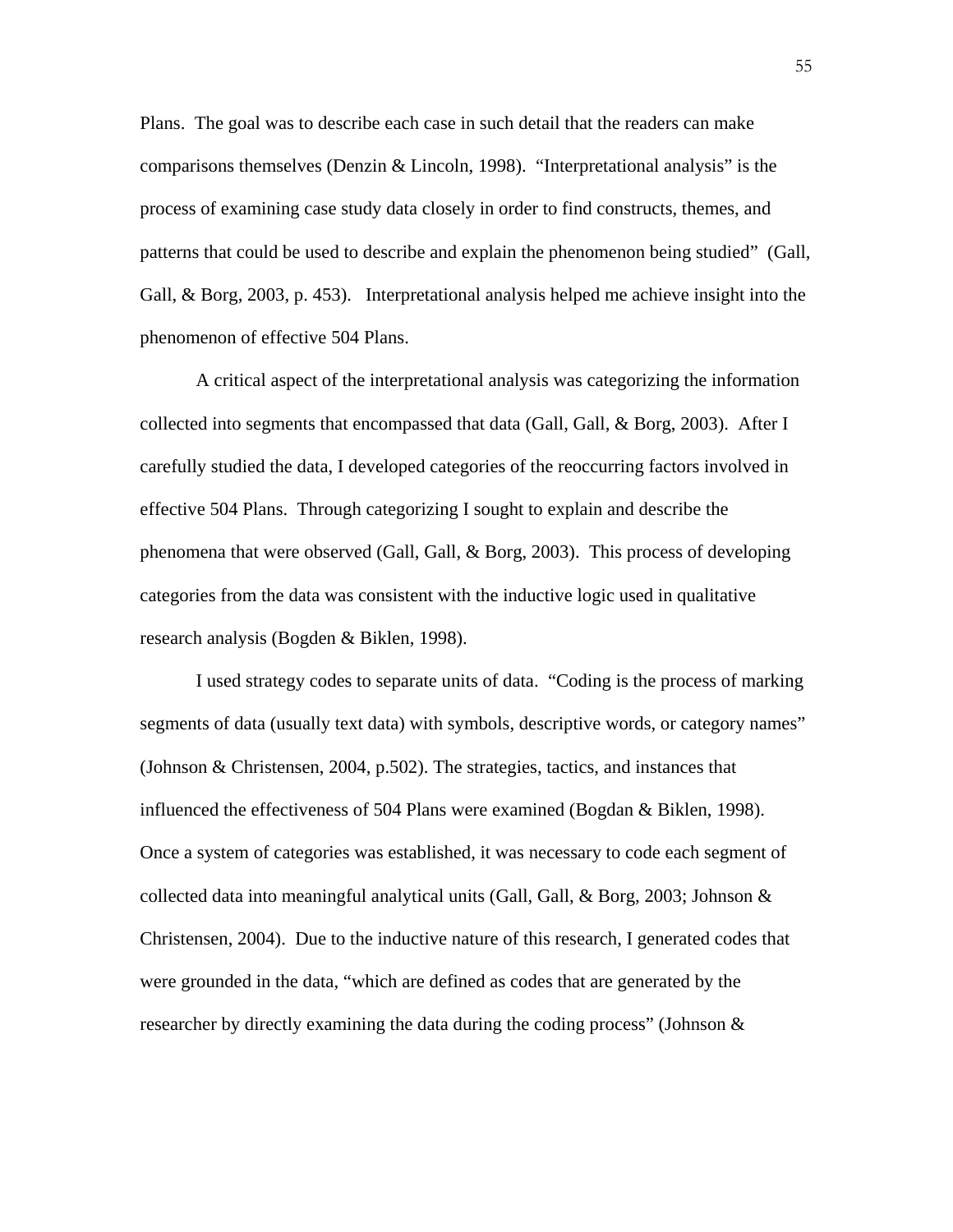Christensen, 2004, p. 502). I used emic terms (terms used by the participants of the study) when coding (Johnson & Christensen, 2004).

 Constant comparison (Strauss & Corbin, 1998) of data was performed within and across the categories (Johnson & Christensen, 2003). Categories were revised and compared until I clarified which events and experiences actually affected the success of 504 Plans.

 Once interviews were transcribed, observation notes narrated, observer comments and reflective notes written, and documents such as referrals, 504 Plans, test reports, and student work samples were read and reread, the collected data were coded into the following categories: (a) History, (b) The plan, and (c) Factors Enabling Success. This coded information was then used to write a narrative about each child. A cross-case analysis was performed in order to determine what factors successful 504 Plans had in common.

 There were several factors that were significant to the success of each plan: (a) Candid and frequent communication between parents, teachers, and administration, (b) Accommodations and modifications necessary for academic achievement, (c) Students' willingness to work and perform, and (d) Active and frequent parental involvement in child's academic work and with school experiences. The data also produced factors that were not common among all cases but were unique to just a few: (a) Support services such as therapists and counselors, (b) Medication, and (c) Extended family support and interaction.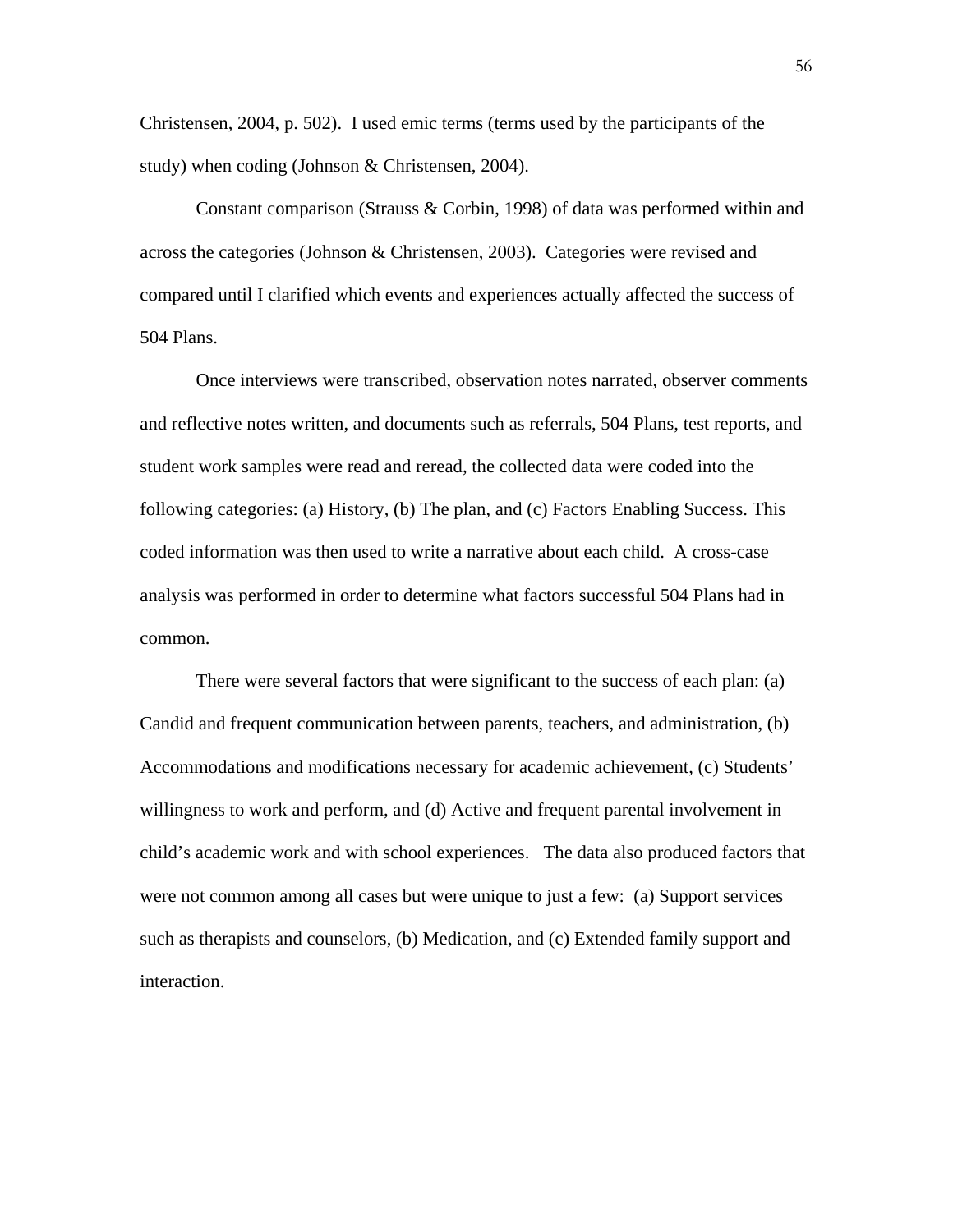## *Validity and Reliability*

 Validity in research is concerned with the extent to which the researcher measures what he or she intends to measure (Eisner & Peshkin, 1990). Johnson & Christensen (2004) noted that descriptive validity, the factual accuracy of the research , is important to qualitative research because descriptions of people, settings, events, and behaviors are a major objective in qualitative research. For example, did what is reported in the field notes actually happen? Through the use of a tape recorder, jotting down notes, and multiple visits, I provided accurate factual accounts of what I observed, thus providing descriptive validity.

 The use of observations, interviews, and document collection strengthened the validity of this research. The use of multiple investigation techniques, known as methods triangulation, provided a holistic view of the phenomenon (Johnson  $\&$ Christenson, 2004). Observing students with effective 504 Plans in their classrooms provided me with details about how the 504 Plan worked in the classroom. I had the opportunity to observe students' and teachers' behaviors which added validity to this study. By interviewing students, teachers, and parents, I had the opportunity to hear their perceptions of the events around them. I found out what were they thinking; I learned about the thought processes that occurred during these educational experiences. Interviews offered answers that were not available through observation, but I had to be cautious because of the possible discrepancy between what someone says and what he does (Johnson & Christenson, 2004). For this reason a holistic approach through methods triangulation was used.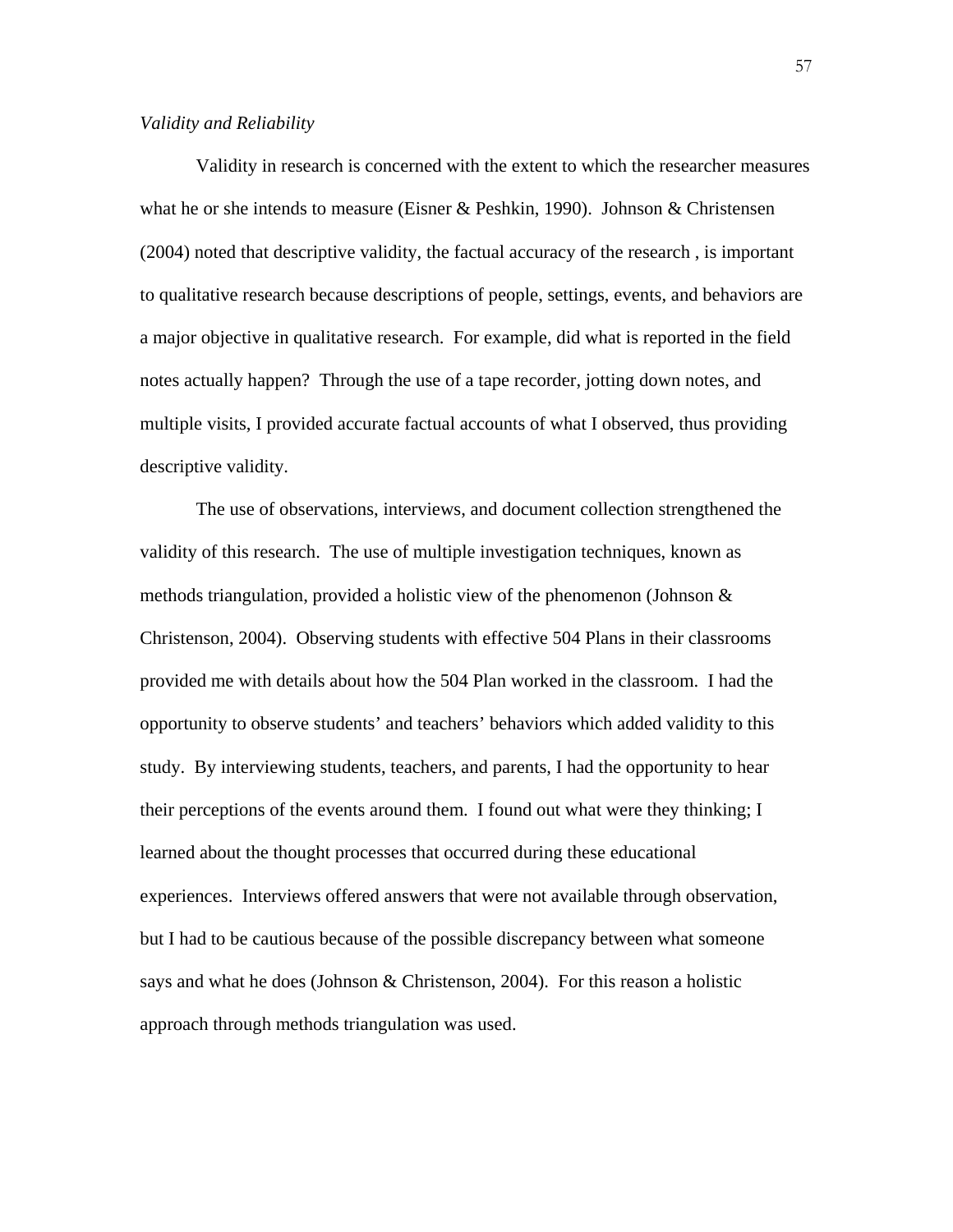For example, if the researcher hears about the phenomenon in interviews, sees it taking place in observations, and reads about it in pertinent documents, he or she can be confident that the "reality" of the situation, as perceived by those in it, is being conveyed as "truthfully" as possible (Merriam, 1995, p. 55).

 Data triangulation, which refers to the use of multiple data sources in a single research study while using the same data method (Johnson & Christenson, 2004), was used to reduce the likelihood of misinterpretation and to enhance validity during this study (Stake, in Denzin & Lincoln, 1998). The use of several observations of the same student, multiple interviews concerning the same case, and collection of data materials from the same student are examples of multiple data sources that I utilized to provide data triangulation within my study. This process of triangulation helped eliminate biases that result from focusing on only one source of data (Gall, Gall, & Borg, 2003).

 Wolcott (1990) offered nine suggestions to make qualitative research more valid. First, Wolcott suggested that researchers not be verbose. Carefully listening to participants and the people surrounding a case was of great importance. I used both observations and interviews to hear what was happening, honed listening skills that allowed me to attend to participants without talking too much. Wolcott warned against researchers who presumed they understood what was happening. I guarded against this by asking purposeful questions and carefully listening to the answers. Secondly, Wolcott asserted that recording accurately was another step in making certain that research was valid. I recorded data as soon after an observation or interview as possible to assure that my notes were accurate and that my record keeping was true to the account. Wolcott's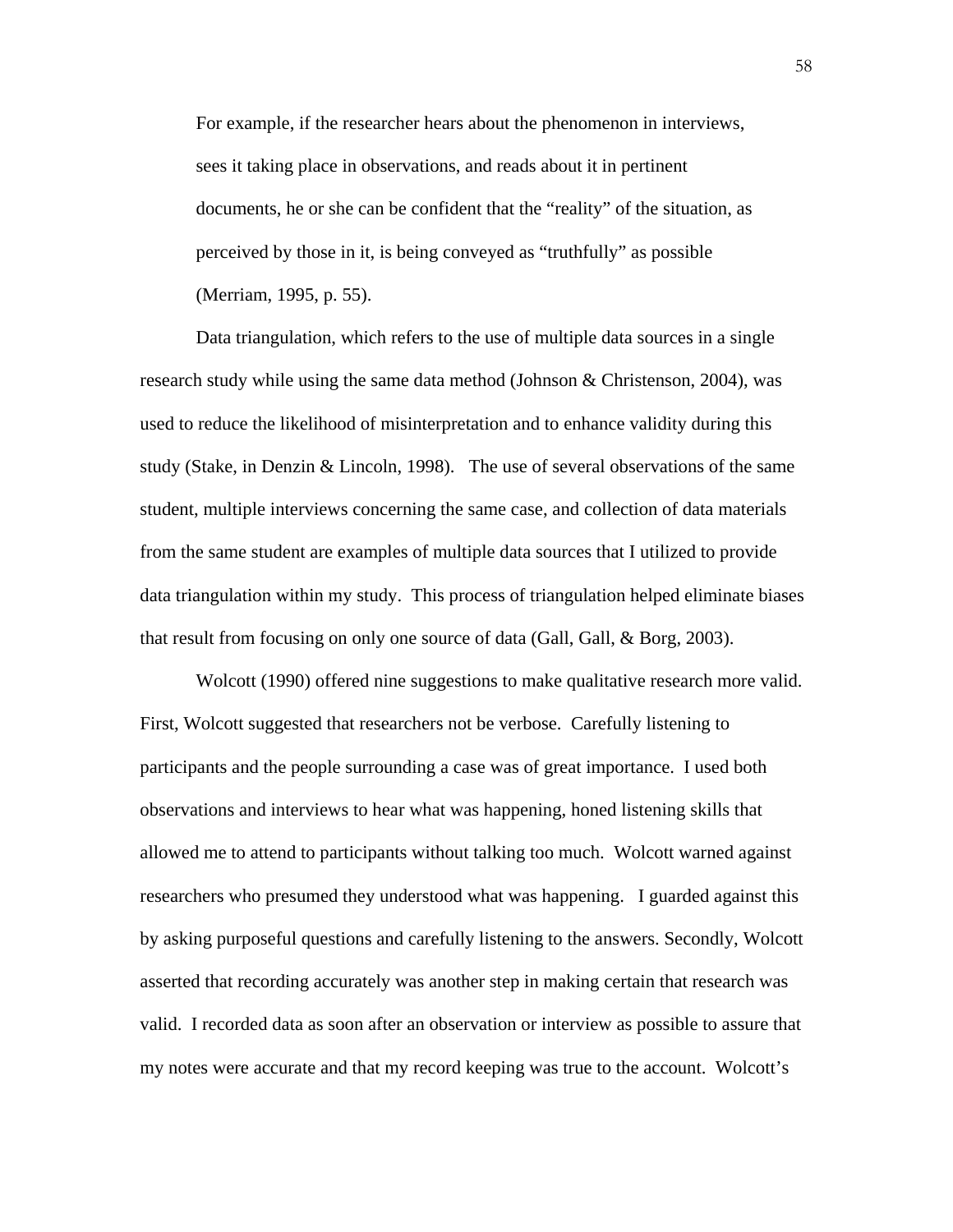third suggestion was that researchers begin writing early. I wrote a rough draft of all observations and interviews as soon after the encounter as possible.

 The fourth suggestion Wolcott offered is to let readers "see" for themselves. Through rich, thick descriptions I wrote in such a way that hopefully enables readers to see the children, parents, teachers, and administrators being studied, and to put themselves in their shoes. Wolcott's next suggestion was that researchers give a full and accurate account of the phenomenon they are studying. I attempted to do this through field notes, interview transcriptions, and copies of documents I collected. I included statements that I was unable to clarify for the purpose of allowing the readers to see what I saw, and make their own judgments. Wolcott's sixth suggestion indicated a need for subjectivity rather than objectivity in qualitative research. He explained that the researcher is a part of the study and that it was easier to admit rather than to try to write as if it were not so. Because of the emic perspective I have in relation to the focus of the proposed study, this suggestion encouraged me to give an account of what I saw from my point of view, as long as I admitted that I had biases. These biases are discussed in the limitations section of Chapter One. Also, Wolcott suggested that research writers should seek feedback. The "accuracy of reported information is one critical dimension, and readers close to the settings provide yeoman service by checking for corrections and completeness" (p. 132). I did this by asking educators who worked with 504 Plans to read my narratives; however, I did not solicit educators who were involved with the cases in this study. Most of the educators whom I asked to read and edit my narratives were surprised to learn of the success I had studied. One principal took notes so that she could

59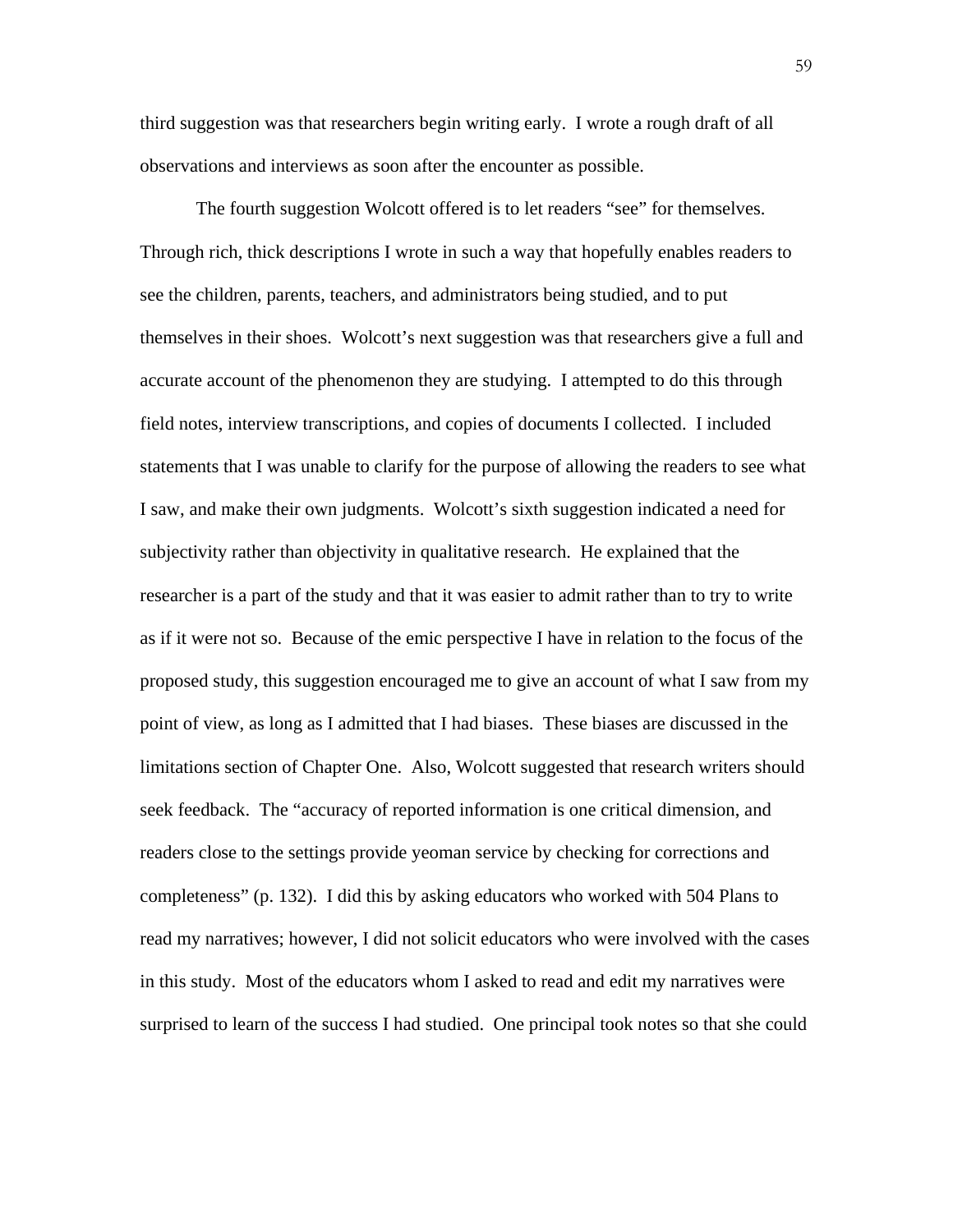implement communication skills among staff and with parents. Finally, I retained confidentiality through pseudonyms when others read my writings.

 As his eighth suggestion Wolcott stated that research reporting should be balanced. Researchers must balance what they write about; case study reporting should achieve balance, with one case not overshadowing the others. This balance should also characterize each case itself. One aspect of the case should not overshadow other aspects. I accomplished this through observing each student the same number of times, performing the same number of interviews, and collecting roughly the same types of documents for all five cases.

 Accuracy in writing was Wolcott's last hint for conducting valid research. Technical accuracy was sought after the aforementioned balance check was performed. Consistency in writing was sought and careful honing of writing skills was performed. This step differed from step two because it was an editing stage. In step two Wolcott avowed that the researcher should record accurately, thus checking all of what was written. He asked that the researcher reread what was written as a final check for accuracy, and as an editing task. My research writing was edited by an outside source, and then again by my committee chair to assure accurate writing.

 External validity, or generalizability, refers to how the results of a study can be generalized to the population. In other words, do these findings hold for other groups beyond those in the sample (Merriam, 1995)? This research study, like most qualitative research, did not lend itself to generalizability. The participants in this study were purposefully selected, and random selection is the best way to generalize from a sample

60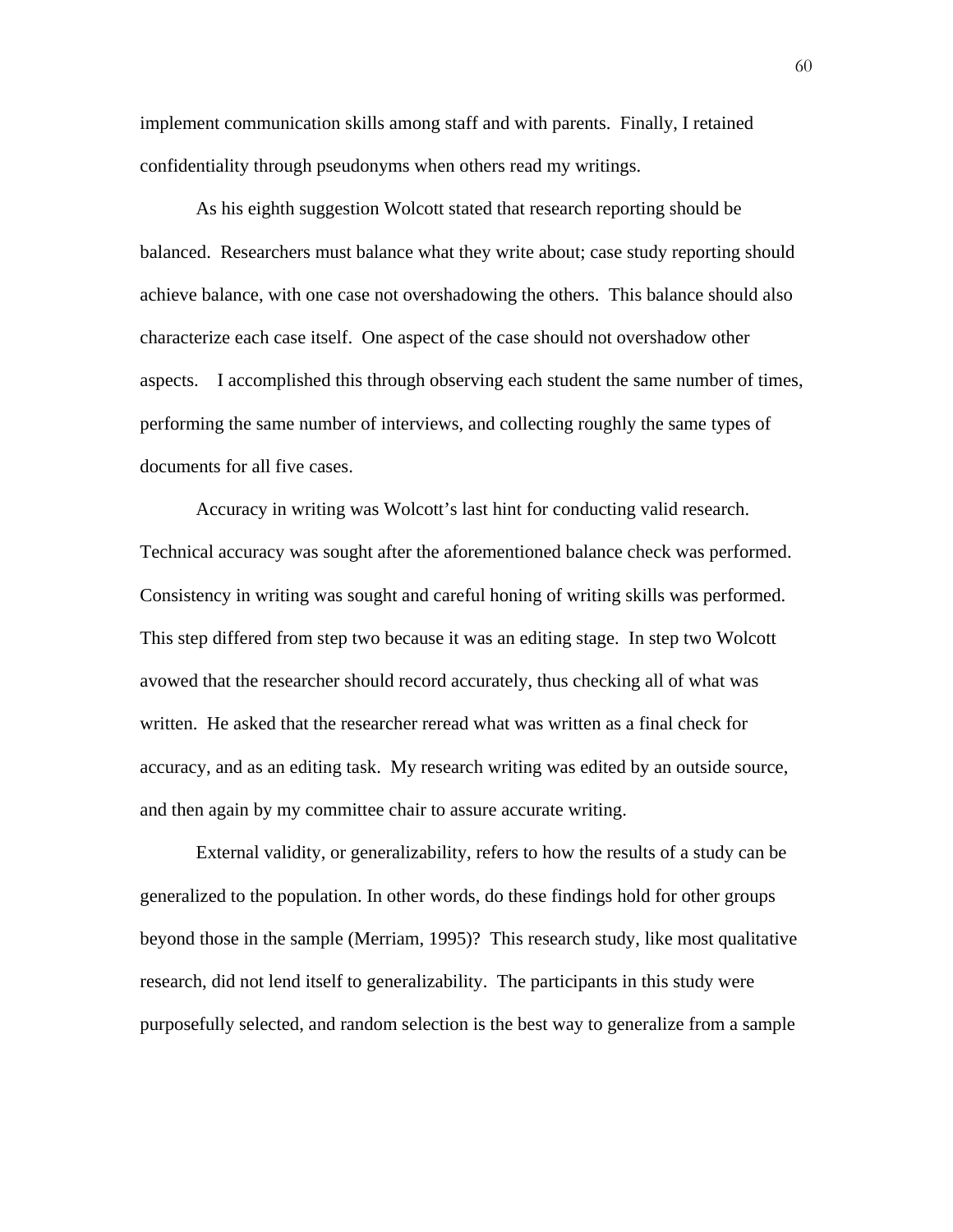to the population. Therefore, caution should be used in attempting to generalize the findings of this study (Johnson & Christenson, 2004).

 Reliability is the consistency of one's findings, or the chances that the same findings would occur in different places or times (Gall, Gall, & Borg, 2003). LeCompte and Preissle (1993) ascertained that reliability is the extent to which studies can be emulated. Reliability presumes that a researcher using the same methods could achieve the same results as those of a prior study. Because qualitative study is performed in natural settings rather than in a laboratory with controlled conditions, exact duplication is impossible. However, Le Compte and Preissle (1993) asserted that if qualitative researchers recognized and handled five problems they could enhance the external reliability of their research. The first of these problems is researcher status position. My position in this study was that of an observer, which I made clear to all participants. I did not offer suggestions and advice and did not want to be seen as evaluating how participants fulfilled their roles.

 The second problem Le Compte and Preissle (1993) warned against is that of informant choices. Through careful data collection and descriptions of the informants, I allowed for this. A third element that influenced qualitative data was the social context in which data was collected. Environment and social situations were included as factors that influenced 504 Plans and have thus been accounted for.

 The fourth problem with reliability as defined by LeCompte and Preissle (1993) was analytic constructs and premises. Even if a researcher reconstructed the relationships and duplicated the informants and social contexts of a prior study, replication might remain impossible if the constructs, definitions, or units of analysis informing the original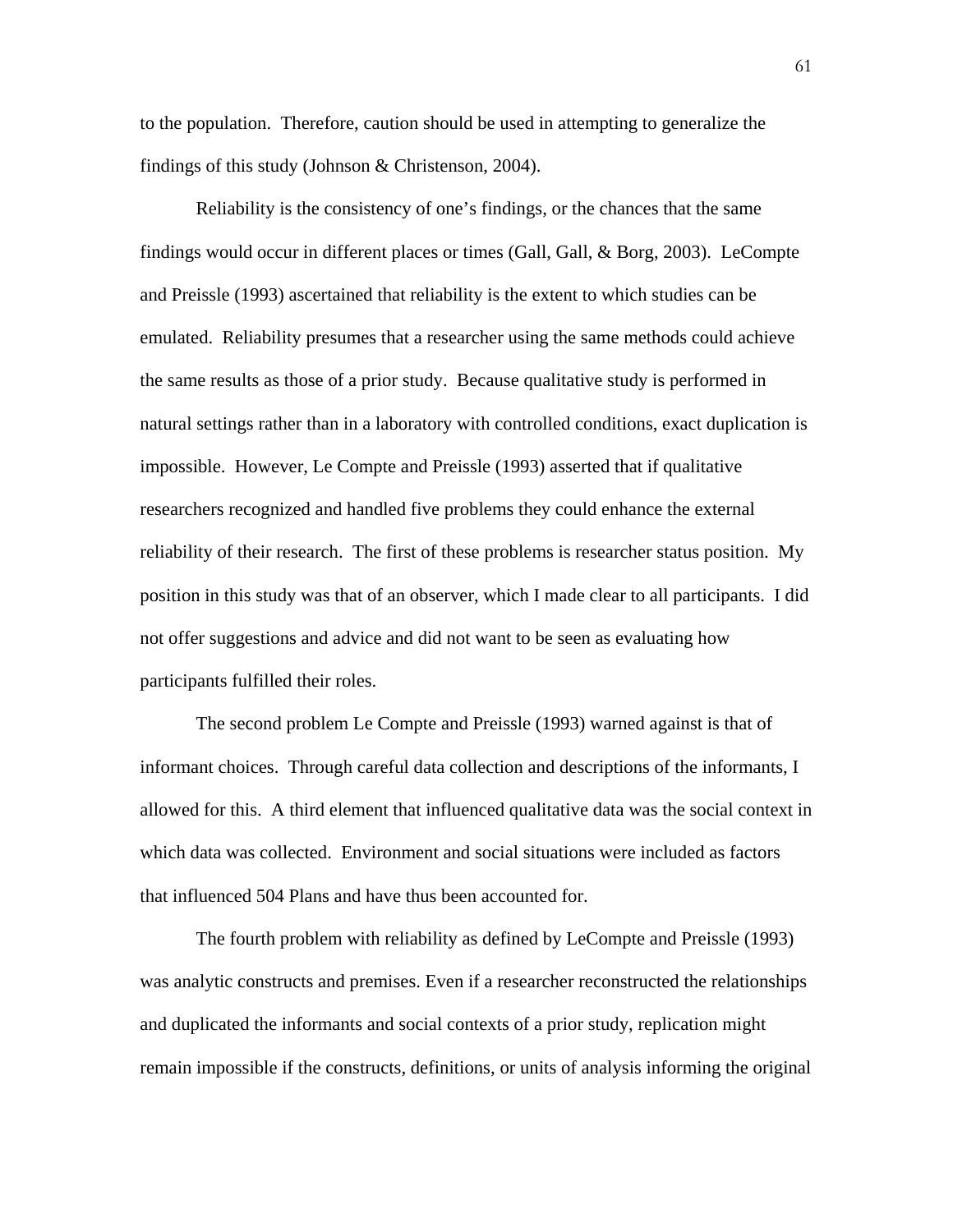research were too idiosyncratic or poorly delineated (p. 335). I have listed this as a limitation to this study because I do not believe that future researchers could duplicate this study; however, the methods and auditing of research methods I have used could serve as a guide for similar studies.

 Lastly, methods of data collection and analysis were listed as a problem with reliability. "An ideal toward which many ethnographers strive is to present their methods so clearly that other researchers can use the original report as an operating manual by which to replicate their study" (LeCompte & Preissle, 1993, p.336). By using triangulation in both methods and data collection and by providing an extensive narrative describing the data collection and data analysis that I utilized have addressed this problem.

# *Ethics*

 Professional ethics were carefully followed in every stage of this study. The ethical practices used in performing this study began with gaining written permission to study the effectiveness of 504 Plans from all parties involved in the process. Once my doctoral committee accepted my prospectus, I applied to Marshall University's Institutional Review Board to begin this study. Once my prospectus was approved I asked permission from the Superintendent of Wayne County Schools, and the Federal Programs Coordinator who oversaw 504 Plans, for written approval to begin this study. With their approval I called principals in Wayne County identifying myself and the study I proposed to conduct. I asked for their permission to conduct my study in their school; once appropriate responses were received I began contacting parents. When parents responded, I asked them to discuss this process with their child and have the student sign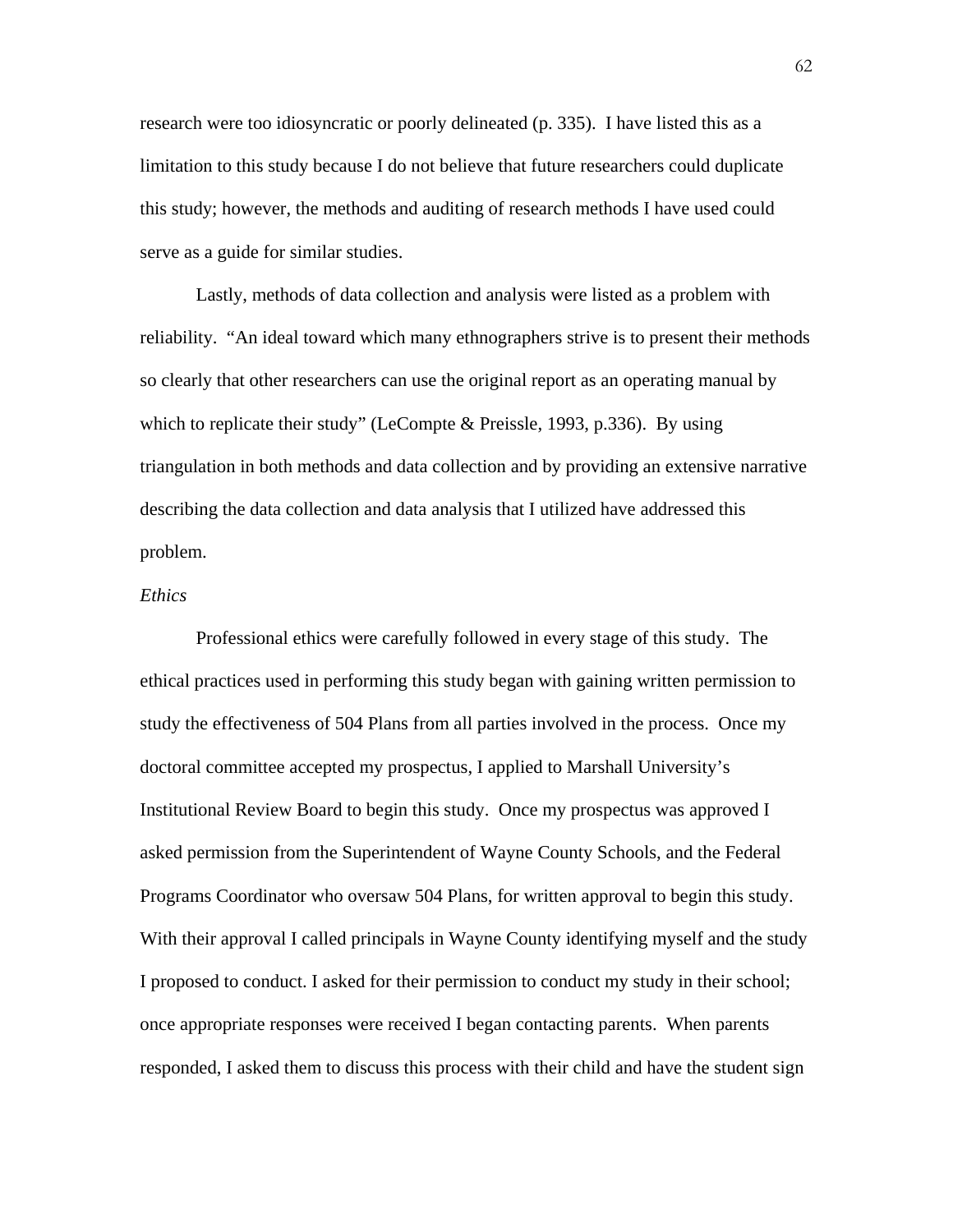willingness to participate even if he or she was not of legal age. With consent from parents and principals to observe students, it was not necessary for me to receive teacher permission, but because I also wanted to interview these teachers, and as a professional courtesy, I called to tell them what I was doing and my role in the process. I obtained written permission from Marshall's Institutional Review Board, county officials, teachers, parents, and students before I began conducting research.

 Confidentiality was protected through the use of pseudonyms for the students involved as well as all adult participants (Bogdan & Biklen, 1998). All interviews and taped observation notes were transcribed and coded without the source being identified. Only my doctoral committee members and I had access to the interview documents, and the privacy of the participants was protected. I secured and verified all information that was obtained and ensured the final written product was a true and accurate reflection of my findings (Bogdan & Biklen, 1998).

#### *Summary*

 An important outcome of research in educational leadership is to identify factors that contribute to improved administrative practices which in turn improve student learning (Haller & Klein, 2001) An analysis of the data collected in this study provides such an outcome. Knowing the factors that positively and negatively influence 504 Plans can enable administrators to write effective 504 Plans by relying on enabling factors and decreasing constraints to success as identified in this study.

 Chapter Four introduces each case, provides a narrative of each student in this collective case study, and identifies the factors that contribute to the success of that case. Each participant's history is provided as a means to give insight as to why the plan is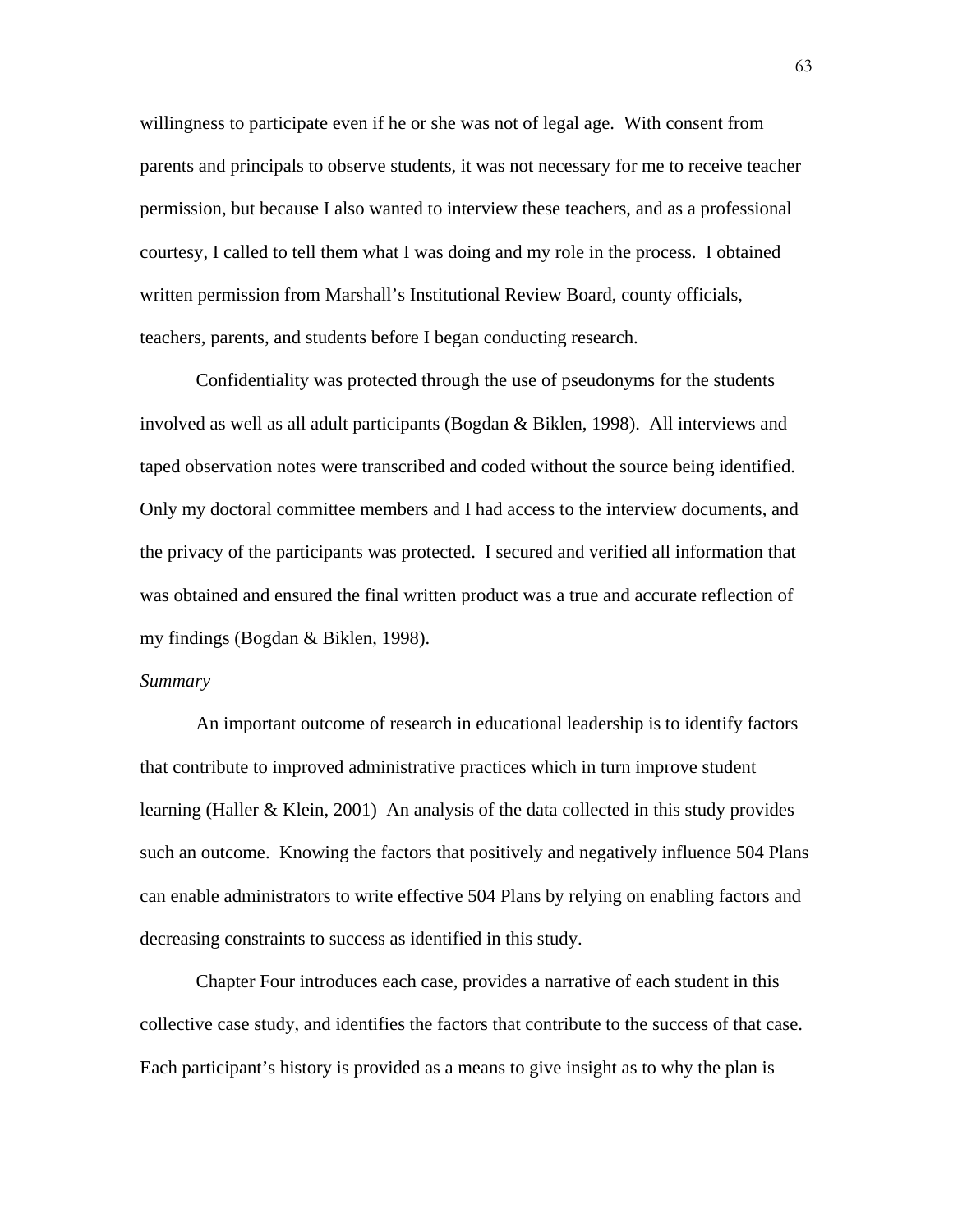important and what the student's school career was like without it. The designing of the plan and how that occurred is also narrated to give the reader a broader picture of the participant.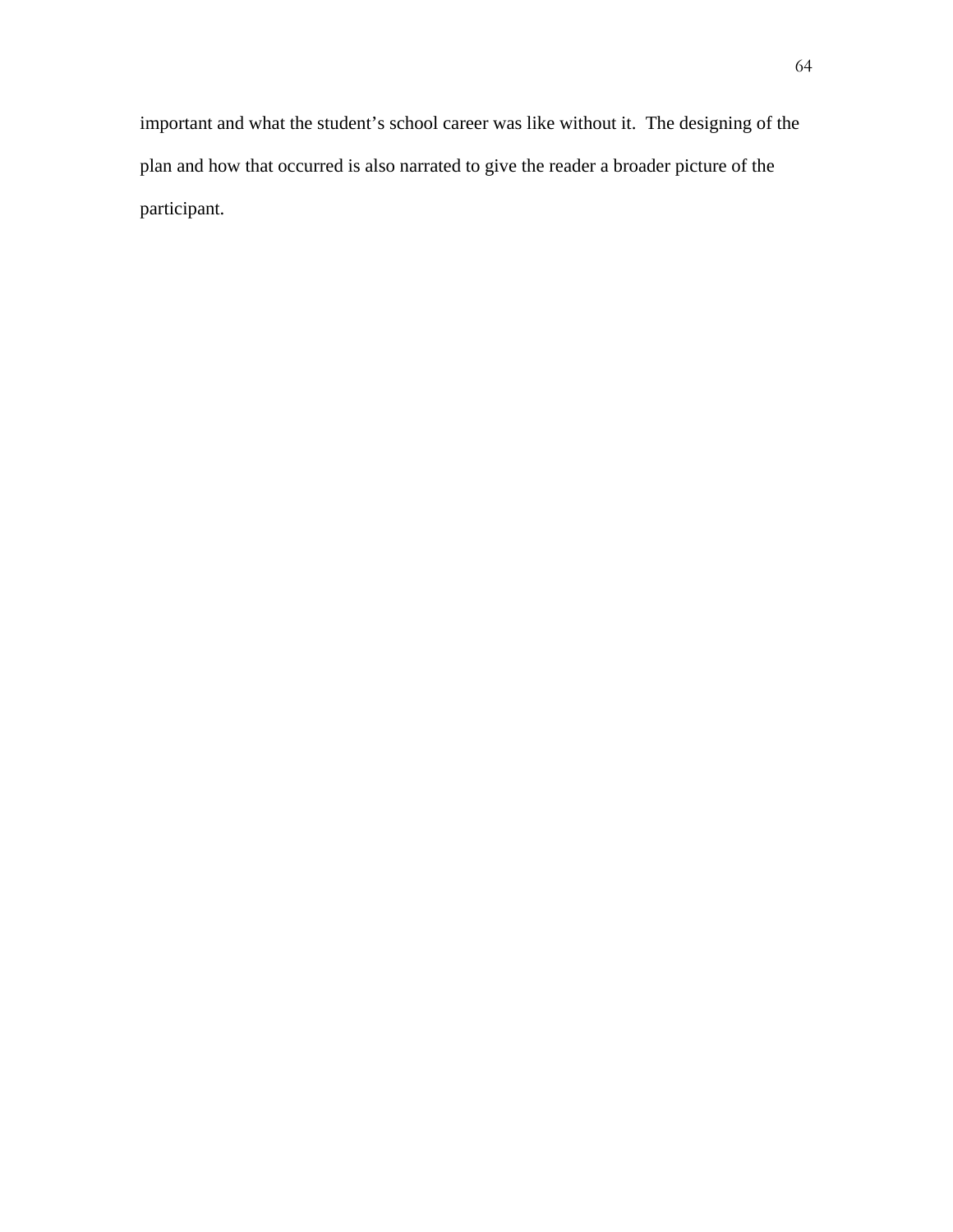# **Chapter IV The Participants and Their Plans**

This collective case study of successful 504 Plans attempts to narrate the experiences of the participants. A rich description of each participant, the process by which he or she obtained a 504 Plan and the plan itself are described in Chapter Four. The factors enabling the success of each plan are described in Chapter Five.

## The Participants

 This collective case study of the implementation of successful 504 Plans was conducted in a rural county in West Virginia during the spring and summer of 2004. There were five actual cases included in the study. Pseudonyms for individuals and schools have been used to protect the privacy of everyone who took part in this study.

The first student who participated as part of this collective case study was a junior in high school who was diagnosed with Attention Deficit Hyperactivity Disorder (ADHD). I observed Les twice in class, for a short period between classes, and at a baseball game. His mother, the assistant principal, and three of his teachers allowed me to interview them for this study. Two teachers gave me work samples and the assistant principal provided a copy of the 504 Plan

The second student in this study was Cobe, an eighth grade middle school boy who also was diagnosed with ADHD. I observed Cobe in two classes and during a study hall. Interviews with his stepmother, three of his teachers, and the principal, were conducted. The papers used in the referral process, the 504 Plan, and samples of Cobe's classroom work were all documents obtained as part of the data collection phase of this research.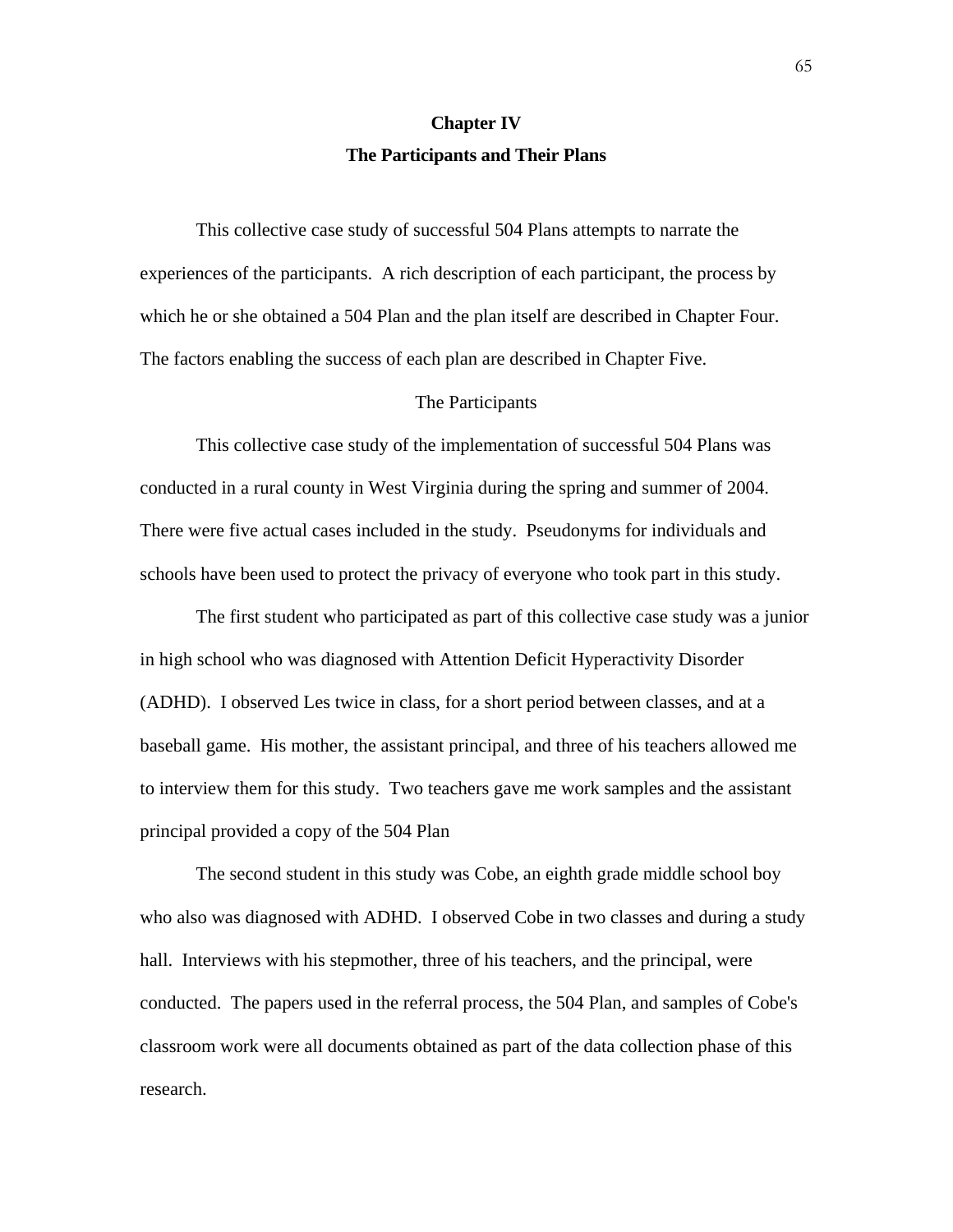The third student included in this research was Chris, another middle school boy. Chris was diagnosed with ADHD and panic disorder and thus qualified for a 504 Plan. I observed Chris in two classes, at a ball game, and at his house. Chris' mother invited me into their home to interview her and Chris. The middle school principal and both teachers I observed allowed me to interview them as well. Chris' mother and teachers shared some of his school work with me as well as a copy of the 504 Plan; these documents helped me to gain the information I needed to better understand how Chris performed in school.

 The only girl in the study, Shandra, was in first grade at Malcolm Elementary. Shandra was diagnosed by a chiropractor as having Winging Scapula Injury after her kindergarten teacher had expressed concerns to her parents. Data about Shandra were collected through observations, interviews, and obtaining written documents. Her first grade teacher, previous kindergarten teacher, mother, assistant principal, and occupational therapist were interviewed to gain a better understanding of why Shandra needed a 504 Plan and how it helped her. Shandra was observed twice in the classroom and once on the playground. Document collection consisted of samples of her schoolwork, copies of the referral papers, and a copy of her 504 Plan.

 John, a fifth grade boy diagnosed with Landau-Kleffner Syndrome, was the second elementary student who served as a participant in this collective case study. John's father, his teachers, and the principal all allowed me to interview them. I observed John in his classroom three times and in the computer lab once. His teacher and parents shared some of his work with me and the principal made his 504 Plan available to me.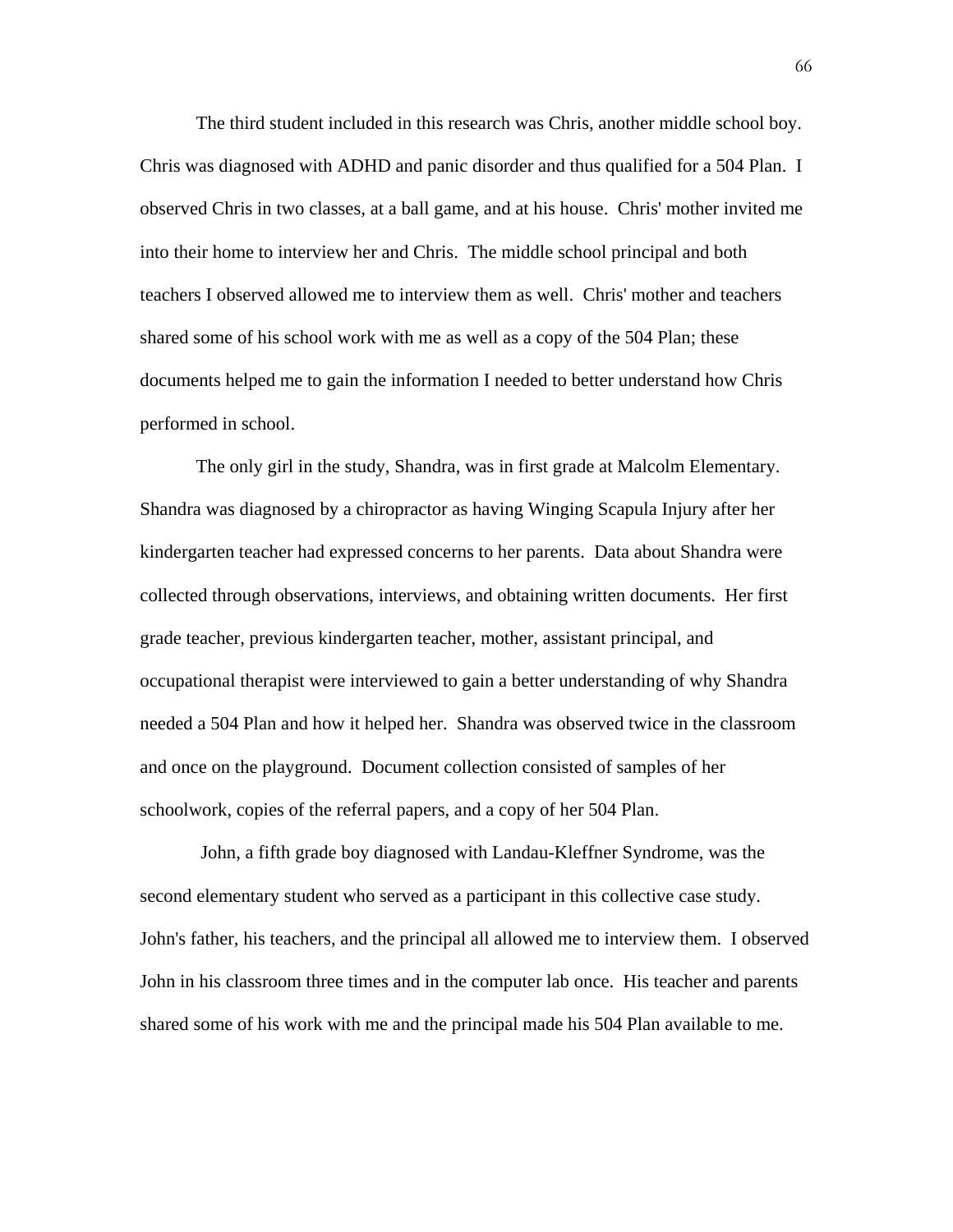### Participant Narratives

Each case in this study warrants its own story with an exploration of the history of the case and the nature and implementation of the 504 Plan. A narrative of each of the five students is provided in this chapter; a cross-case analysis of the significant factors involved in the success of these five 504 Plans will be discussed in Chapter Five. *Les* 

 Les, the only high school student to participate in this study, was a large, burly boy who played baseball and football. Les, like many of his peers, dressed in a tee shirt and shorts and wore a baseball cap both times I saw him at school. Les was quiet and to himself when I observed him and was quite reserved during our interview. Les' mother had informed him I was conducting this study, but I am not sure he knew who I was when I was in the room. In contrast to this, his teachers described him as somewhat social, as did his mother, who is a teacher at the high school Les attends. This perplexing contrast perhaps occurred because Les was aware someone was coming to observe him.

Les lives with his mother and stepfather; he has a brother playing college ball on scholarship. As an elementary age student, Les lost his father in an accident. His mother attributed his academic difficulties to this loss for several years. Les' mom admitted that she felt sorry for Les when he was younger. She thought she was helping him by justifying his behaviors and poor grades. It took the advice of the middle school principal and support from Les' stepfather for Les' mother to acknowledge there might be other problems.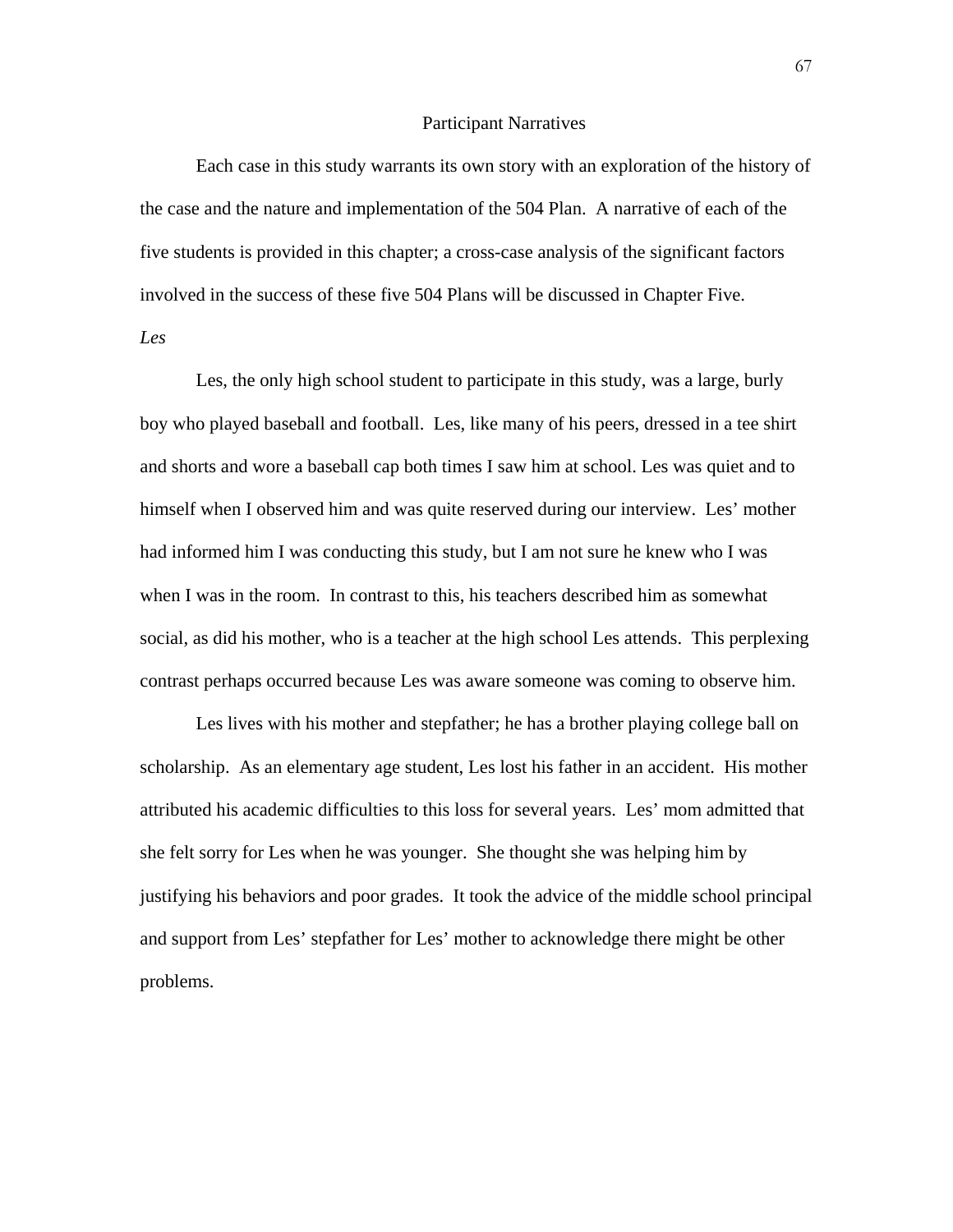*History.* Les came to the high school with his 504 Plan in place. His teachers were aware of it because his mother had already explained the plan to them. To get the history of the plan I relied on interviews and conversations with his mother. She informed me that, "Les had a horrible time in middle school. He really almost failed. He had been tested for gifted in grade school, so I knew his IQ. There was no reason for his bad grades." With further questioning I found that Les did not make stellar grades in elementary school; his parents just thought he might be gifted and had him tested. His mother went on to say it was not just his grades, but that Les was getting in trouble at school too. She had thought it was the loss of his father coupled with hormones, but was open to the principal's suggestion of counseling.

During the second semester of eighth grade the counselor diagnosed Les with ADHD, "a neurobehavioral disorder characterized by developmentally inappropriate inattention, hyperactivity, and impulsivity" (p.5, Veritas Institute, 2002) and referred him to the School Assistance Team (SAT). Les exhibited the short attention span, distractibility, and restlessness that are descriptive of a child with ADHD (Gregg, 2000). Since he had a previous psychological test the SAT determined that his problems were related to the ADHD and referred Les for a 504 Plan. The same staff, along with the Director of Special Education, who served as the 504 Plan Coordinator, then became the 504 Plan Committee. They wrote a 504 Plan for the following school year, ninth grade.

 Les' ninth grade year was filled with trial and error. He had new medication for the ADHD, was at a new school, and teachers who barely knew him were trying to implement a 504 Plan written by the teachers he had the year before. Tenth grade went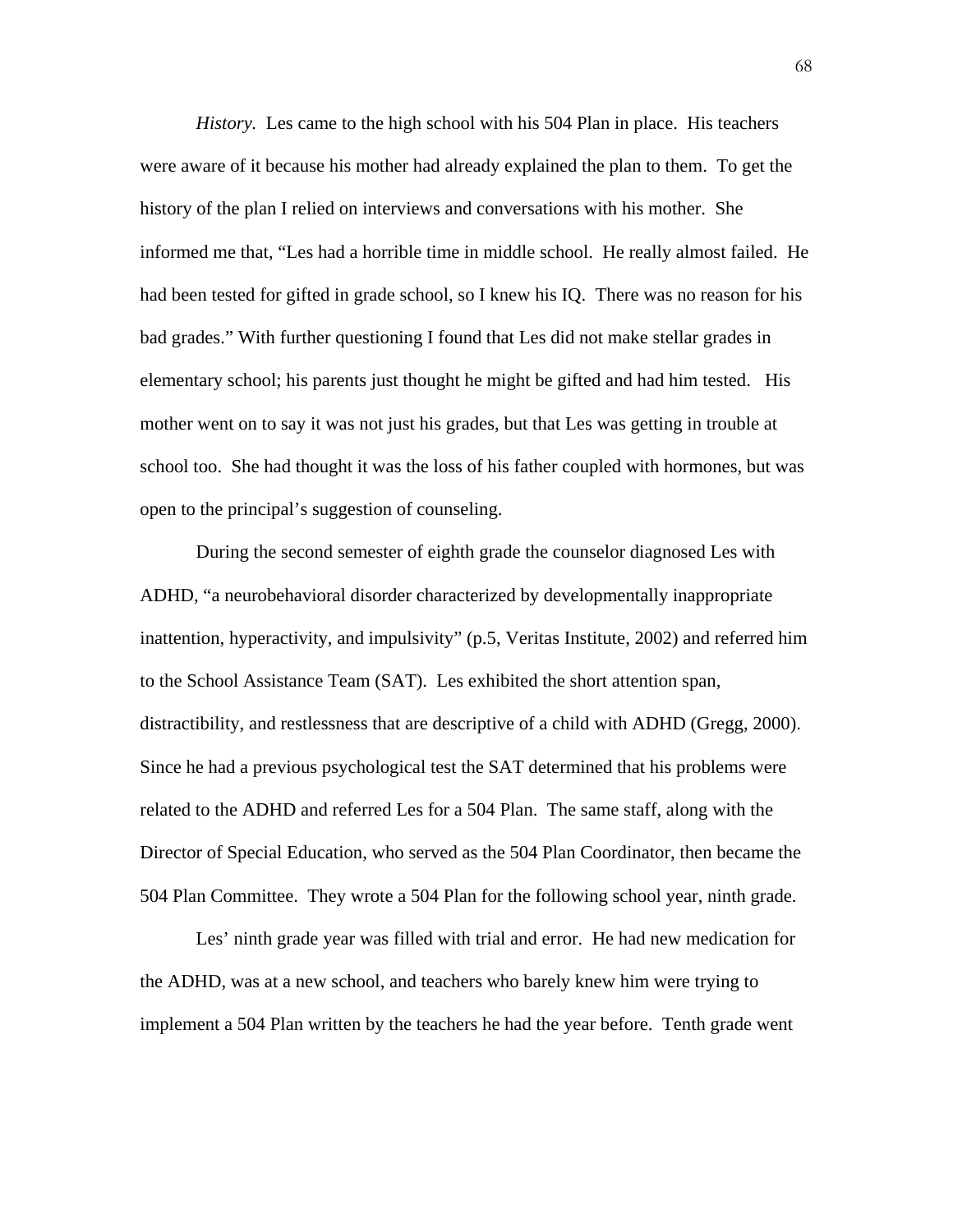relatively well and this year, his mother, the assistant principal, the teachers I spoke with, and Les all felt that his junior year was the best so far.

 Les's trigonometry teacher had Les as a ninth grader for algebra and then again this year. He averred, "Les hated school before; it was a real chore for him. This year I think he might actually be enjoying it. Well, maybe not enjoying it but having more fun than he has in the past."

 Although Les had the plan as a ninth grader, it was the consensus of the staff that it has taken time for Les to be successful in school. His trigonometry teacher attributed some of this to Les himself.

> I think it took some time for everyone to implement it, and for Les to follow it. With high school students sometimes the problem is the student rather than the plan or the teachers. Teachers can do their part; we can't make students do theirs.

His trigonometry teacher thought Les had matured, that maybe his medication had changed, but that definitely his attitude changed: "He used to have a real chip on his shoulder….This whole year is positive compared to two years ago. Last week Les had the highest score on a trigonometry test." The trigonometry teacher clarified that Les' hard work and self-responsibility had a lot to do with his success. For example, "Les sits at the front of the class like his plan says. He did that on his own; I never seated him there." On the other hand, the world cultures teacher described Les' work as

> poor compared to almost anyone else in the room. He just can't organize his writing. Students this age know how to put a paragraph in order and

69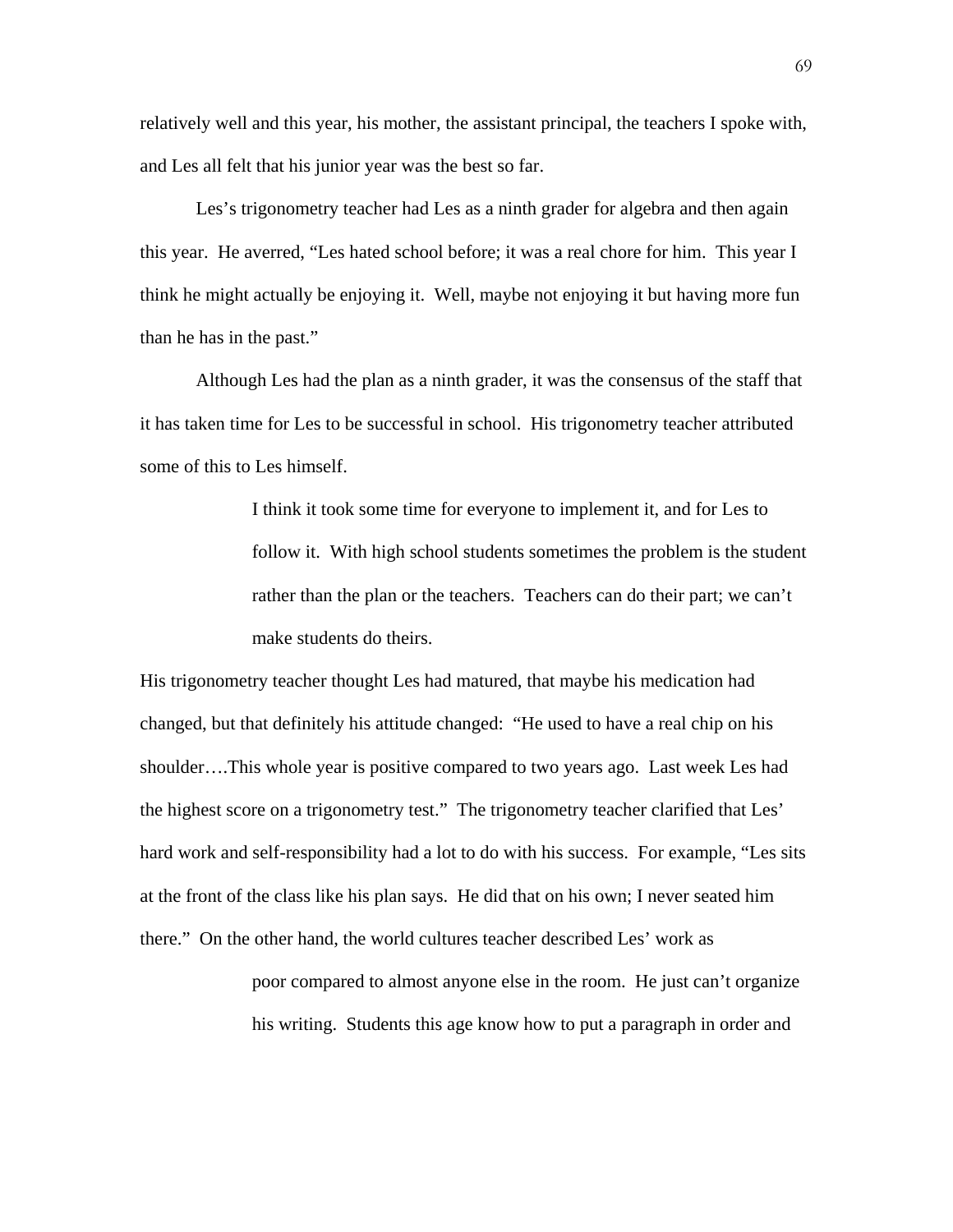how to punctuate. They are all lazy, but his is lack of ability not just laziness.

He had to help Les organize his written work by giving him an outline. He did compliment Les by saying, "He's less needy than some who are a lot brighter, or make better grades." This was what I observed too; Les always seemed to know what to do and worked by himself when other students were asking for help.

 When asked specifically about modifications, the teacher who taught trigonometry reported that he didn't think of it as following a plan. He just helped all of his students however he could. When I observed in the trigonometry class the teacher told every student what grades they needed for that four and one half weeks and gave them the opportunity to turn the work in late. The world cultures teacher informed me that Les always sat up front and that he graded his papers easier. If he could figure out what Les meant, even if it was not written perfectly, he gave him credit. This was more lenient than the plan called for, but it took the plan to make him aware of Les' disability.

*The Plan.* Once the SAT determined that a 504 Plan would best meet Les' needs, a 504 Plan Committee consisting of his teachers, the principal, and the 504 Committee Coordinator was formed. This committee met to write the 504 Plan based on previous testing, teacher input, parental input, and school records. Teachers agreed that Les performed poorly on teacher made tests that were developed from lectures. His plan addressed this by stating that he would sometimes be provided a copy of lecture notes and lesson plans at the teacher's discretion. Les was also afforded the opportunity to tape record directions or lectures, but I did not see him do this.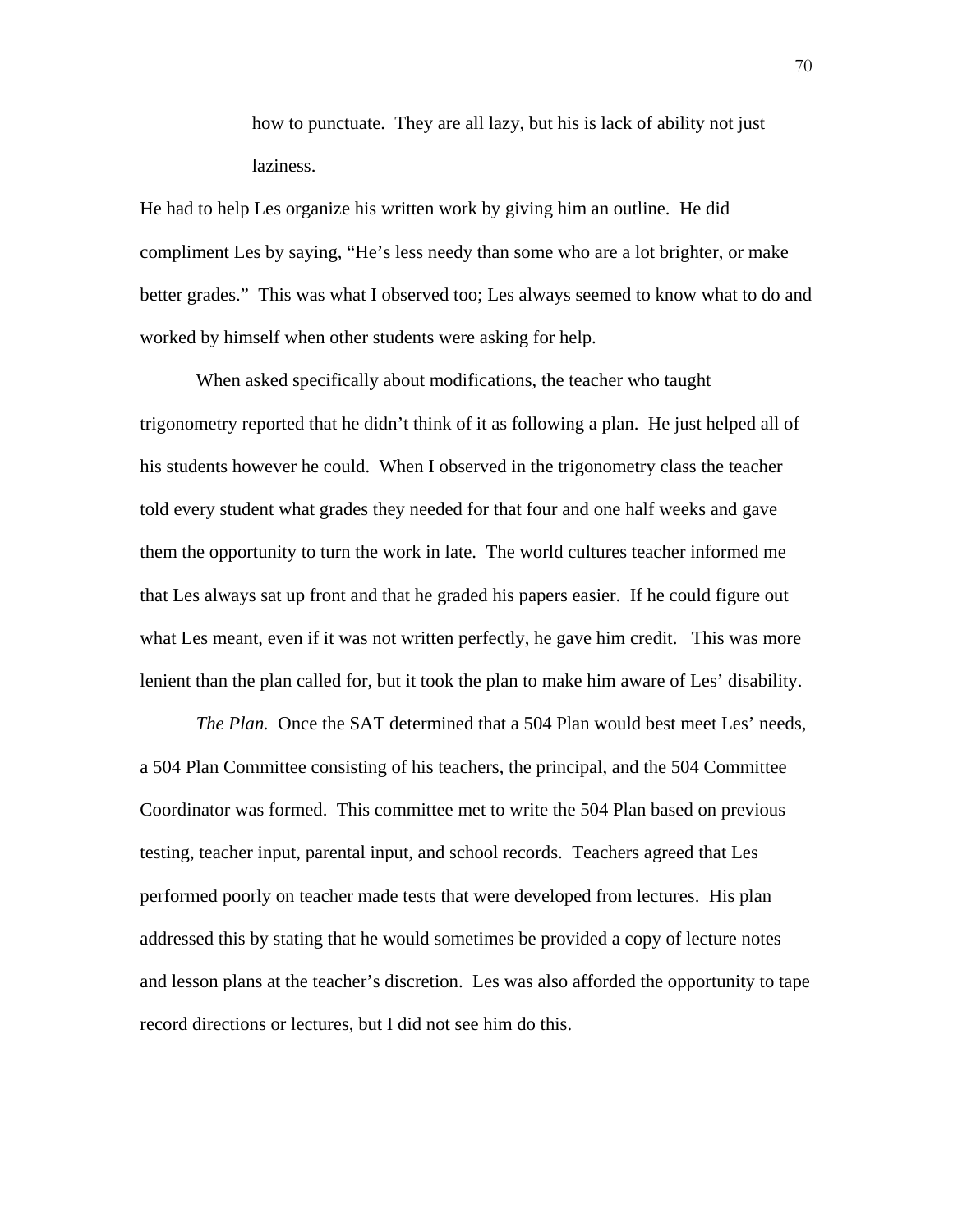Teachers concurred that Les was unable to remember facts a short while after learning them, that he forgot information from one occasion to the next; consequently he scored poorly on classroom tests. His plan accommodated for this by providing him permission to tape lectures, get copies of notes, and have a daily schedule provided to him. His teachers actually did much more than this. I observed a teacher helping him individually, averaging what work he did have, and giving him a second chance on a previously graded paper.

 Because of the ADHD Les had difficulties paying attention or staying on task. The plan specified that he would sit at the front of the class to avoid distractions. Les did this voluntarily; no teacher had to move him to the front. Les' 504 Plan did not call for extra time on assignments or the opportunity to take tests orally. The team felt that he was capable of doing the work at the same rate and in the same manner as his peers.

 His trigonometry teacher was pleasantly surprised this year at how Les worked and never disrupted class; he credited Les' success to maturity rather than the plan or medicine. The world cultures teacher however, felt the plan should be credited for Les' success. He said he would have graded him more rigidly without the plan and may not have supported or encouraged his endeavors as he did because of the plan. What I observed was that Les behaved differently than teachers described his behavior in the past. Perhaps the medicine allowed him to be more focused, thus enabling him to do better in class, but his changes seemed to be more than that. Teachers commented about his improved attitude and maturity this year, as did his mother.

 Les' plan did not recommend individual tutoring, but whenever Les needed extra help he went to a teacher with whom he felt comfortable. This teacher used his own

71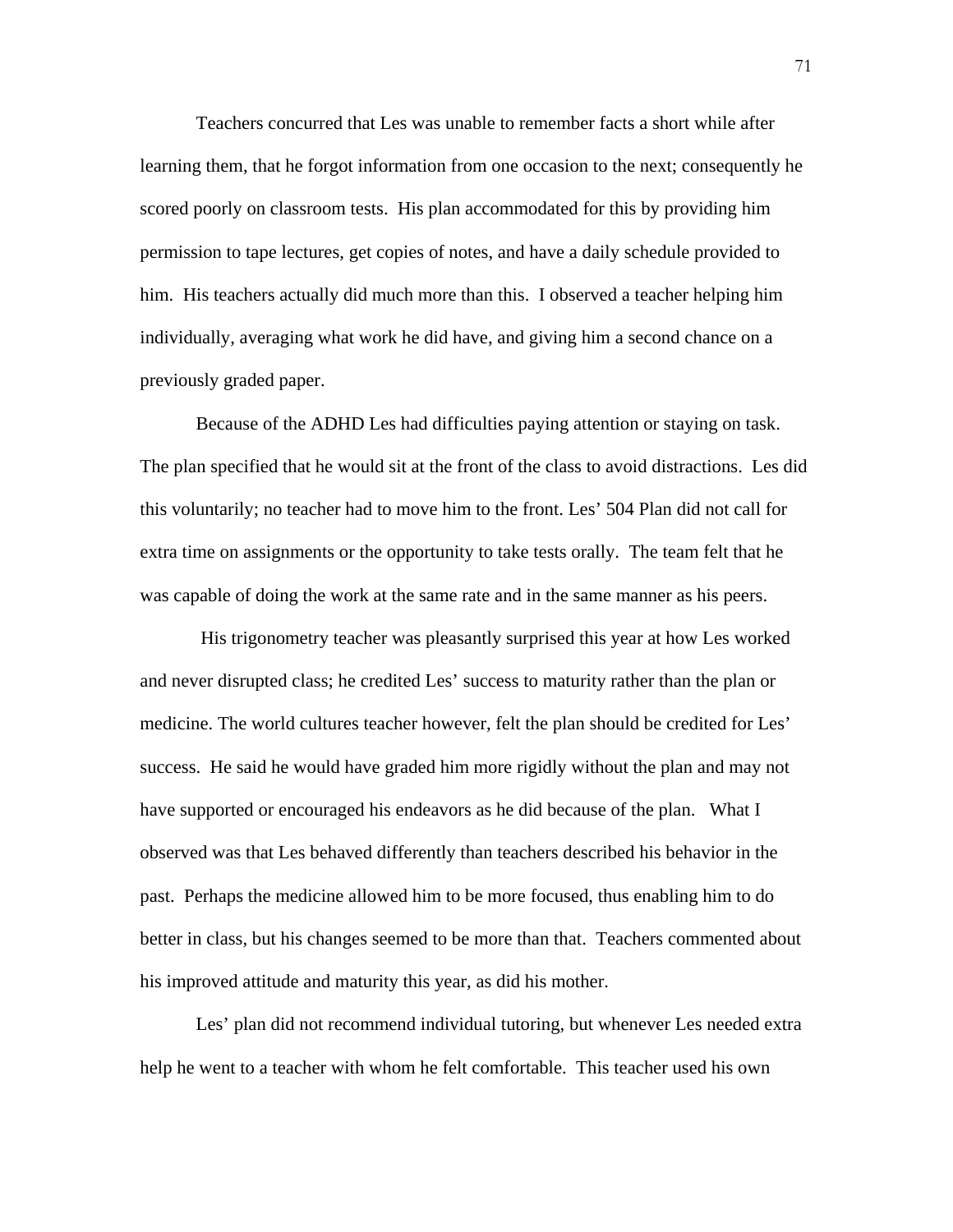planning and lunch period to help Les and other students who were having difficulties with school work.

 Les was successful in school this year, an accomplishment in which Les, his mother, and his teachers take pride. This success was a result of several factors, with the primary factor being his 504 Plan. The aspects of the 504 Plan that facilitated success are discussed in Chapter Five.

## *Cobe*

 Cobe is a middle school boy diagnosed with ADHD. He lives with his father, stepmother, and their two small children. He has lived with Leah, his stepmother, since he was eighteen months old. Leah, Cobe's father, and Cobe's grandmother, Sue, are all active participants in his education. Sue is a secretary at the school Cobe attends. Cobe plays football and is also a Boy Scout; his grandmother is the scout leader.

 Most students with ADHD have trouble completing tasks and often do not complete their homework; however, Cobe always completed his. Many students with ADHD have organizational difficulties which causes them to lose some of the homework they do complete, as was the case with Cobe. Students with this condition do not seem to listen or pay attention, which in turn results in them forgetting instructions or not knowing what to do (Henderson, 2001).

Cobe is somewhat of an enigma, with behaviors that are sometimes in contrast with his diagnosis of ADHD. The school principal and his teachers described him as a smart, quiet boy who would rather read than do anything else. When I observed Cobe I did not see him interact with any students. His library science teacher said, "He does not have many friends. He would rather read or do his own thing." Yet his mother depicted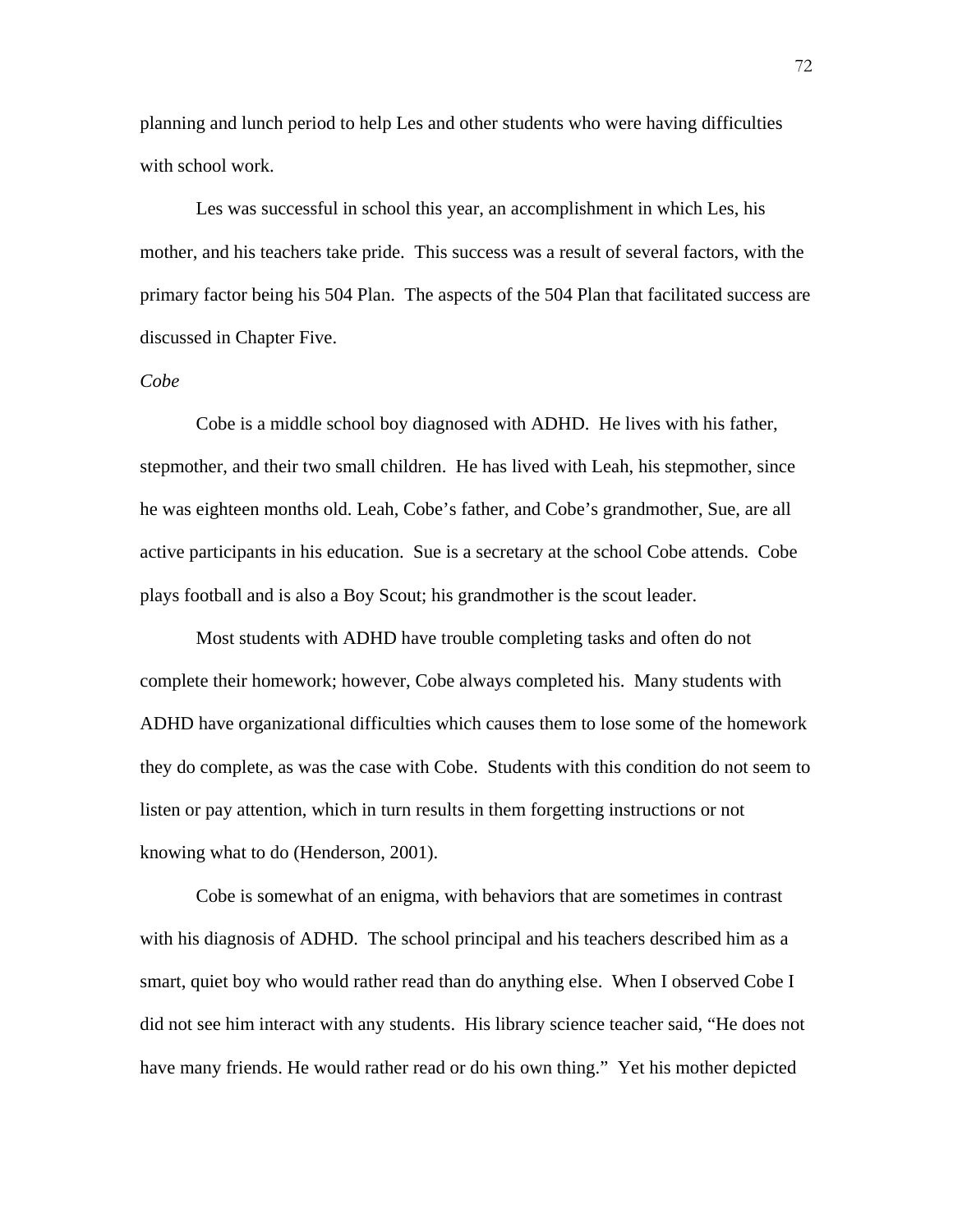Cobe as a social child who would do anything for a laugh and who spent a lot of time with his friends. When asked about extra-curricular activities, the library science teacher described Cobe as, "Not very coordinated. He has motor problems. No coordination when it comes to playing ball." However, his step-mother informed me, "He plays football….He's played ever since youth league. He's really good too."

 Although it appeared school personnel and Cobe's stepmother perceived him differently, almost everyone with whom I spoke agreed that Cobe loved to read, was intelligent, and could certainly do the work. They also agreed that Cobe was disorganized; he could not keep up with his work. When talking about his disorganization, his library science teacher exclaimed, "It is bad! Really, he is never with the class. It is like he is in his own world." The language arts teacher agreed, "He never had his work. He had a lot of zeros each grading period; no matter how high his test scores were, his grades were very poor." It was these poor (but not failing) grades earned by a bright student that brought about the 504 Plan.

*History*. To understand the history of Cobe's 504 Plan I talked with his stepmother, Leah, his grandmother, Sue, who worked at the school, and the principal. Leah stated that Cobe's problems started early in his school career, "When Cobe was in kindergarten the teacher was concerned about his fine motor delays. We took him to a pediatrician who referred him for a neuropsychological evaluation… The doctor told us it was early to diagnose ADHD but he saw some real problems." In second grade Cobe was tested but did not qualify for the gifted program. He was put on Adderall for ADHD by the third grade but according to his step-mother, "It was horrible. He had no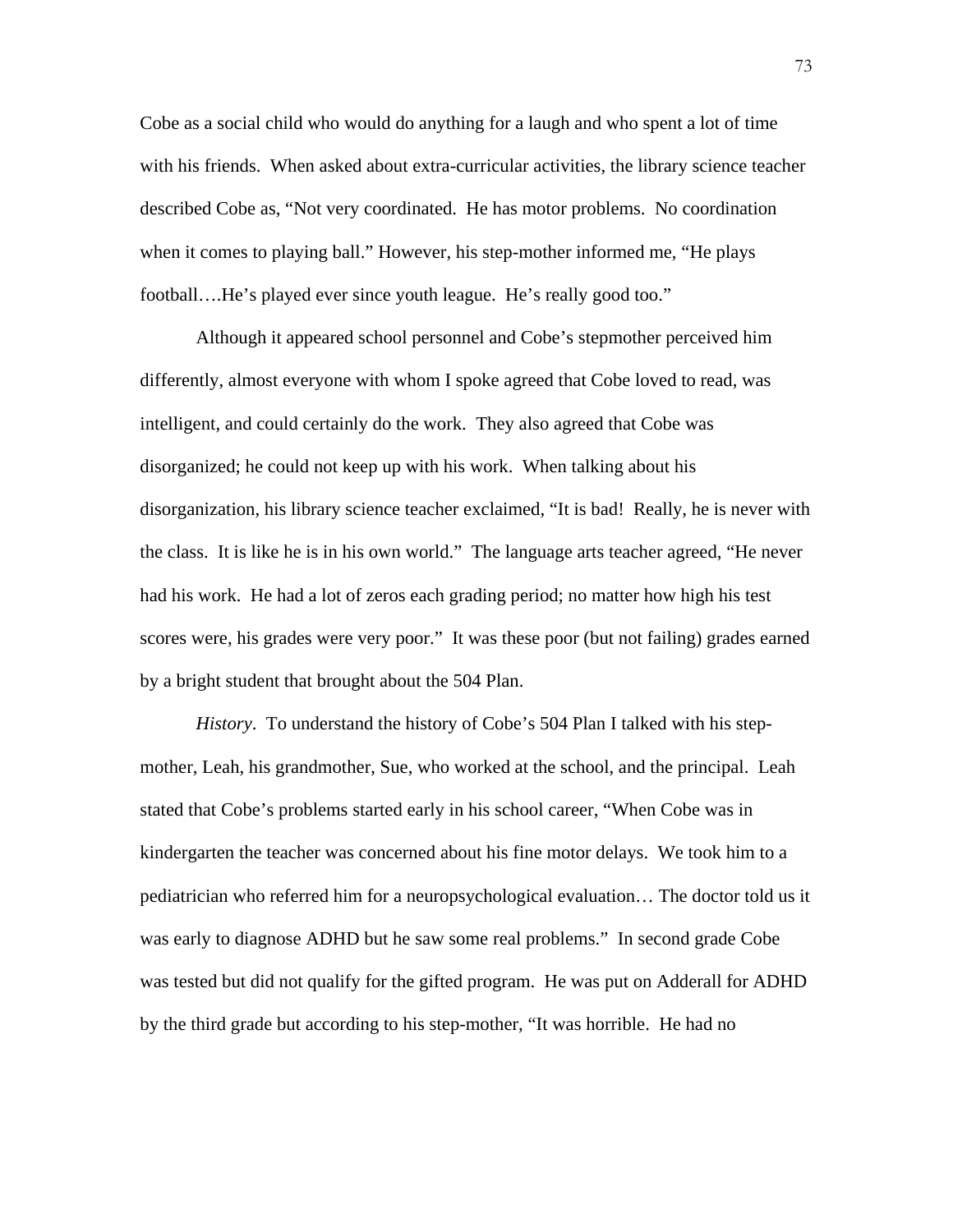emotions, not happy or sad. I just thought I would rather have him hyper so we took him off of it."

 Cobe made it through elementary school without any real problems, but sixth grade came as a big surprise. When discussing elementary school his step-mother said,

> He had wonderful teachers …I worried in fifth grade; his teacher was known for her rigidity, but she had a son with ADHD and was a dream for Cobe. The rest of elementary was superb. That is why sixth grade was so hard. It was a culture shock.

His step-mother told me that what she meant was they were so rigid that it seemed like no one wanted to help the children. When I asked the language arts teacher why she thought middle school started out so difficult for Cobe she speculated that making the transition from elementary to middle school, "Changing classes, changing teachers, having a locker, all of that was just too much for him."

In sixth grade Cobe got in trouble for not having his work and his grades were not what his parents expected. When, "The school suggested he be placed in a slow group," his step-mother knew it was time to get help. Sue, Cobe's grandmother, knew a little about 504 Plans because she had heard teachers and parents talk about them. She asked the principal what the qualifications were for a 504 Plan and whether she thought Cobe would benefit from one. The principal immediately initiated the SAT. According to the principal, "The SAT agreed Cobe qualified for a 504 Plan based on his diagnosis of ADHD coupled with his struggles in school despite his intelligence. His test scores were high, so we knew he had the ability." Because the school had documentation of his poor classroom scores and the results of his achievement tests along with a medical diagnosis,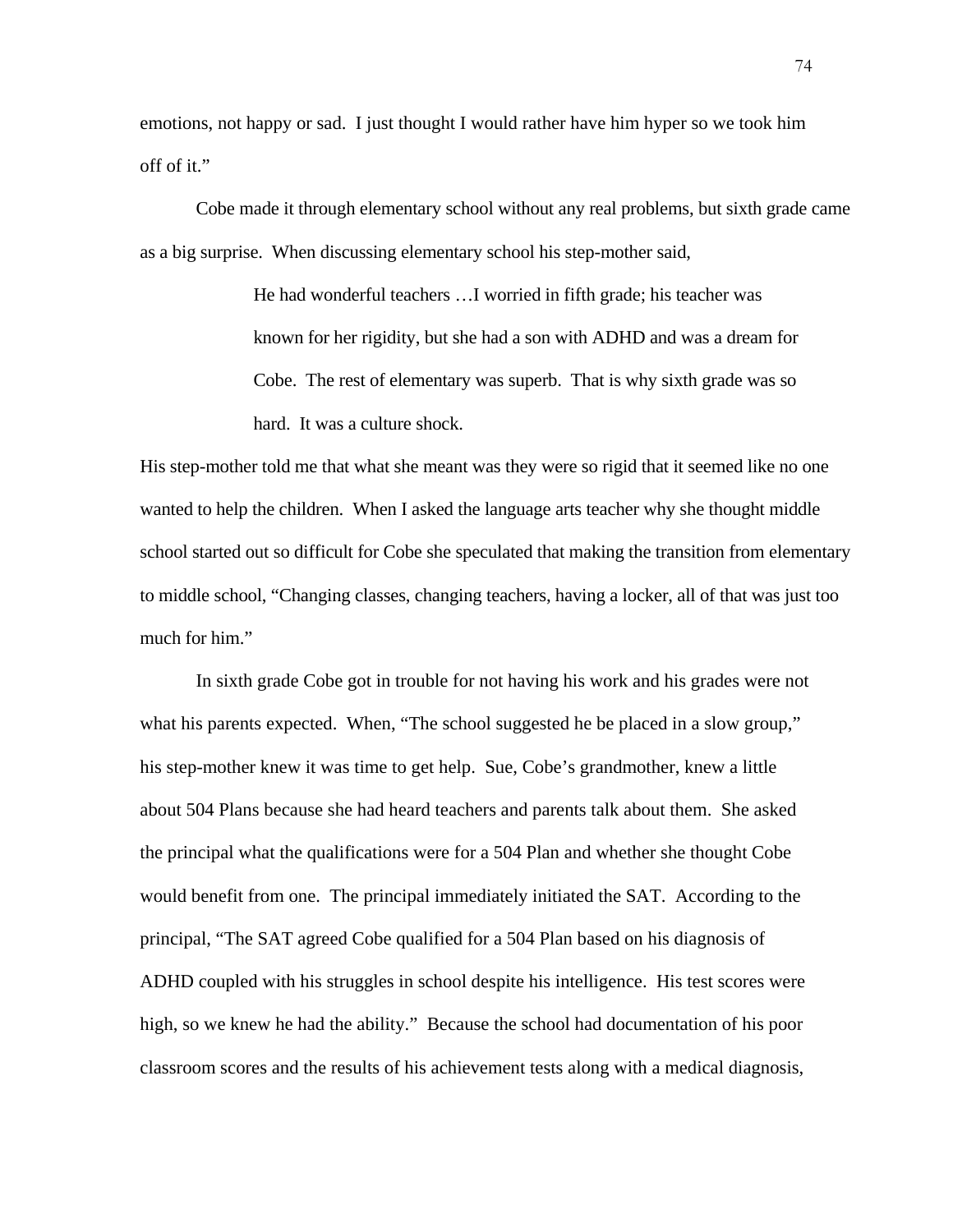the county required no other testing and a 504 Plan Committee was formed. His stepmother agreed that the process of getting a 504 Plan Committee was relatively quick; it was the writing of the plan that she worried about. The committee, which consisted of the team of sixth grade teachers Cobe had classes with, did not seem to understand his disability and his step-mother perceived that they thought she was making excuses. Once the teachers, the step-mother, and the principal met with the county 504 Coordinator, the writing of the plan was a collaborative effort by everyone.

*The Plan*. The 504 Plan Committee met to decide the educational impact of Cobe's disability and how they could best meet his needs. The impact of Cobe's disability, ADHD, was that he did not complete his work, had poor organizational skills, performed at a lower level than he was capable of, and could not do math operations without concrete manipulatives.

One accommodation specified to ameliorate these weaknesses was that Cobe was to be seated near the chalkboard or in front of the classroom in an effort to lessen the distractions around him. Also Cobe was to be given a set of text books to keep at home so that he would not have to keep track of books that needed to be transported to and from school. It was also suggested that Cobe not be given library books to take home; his mother assured the committee that she would supply Cobe with the books he would need for out of classroom reading. It was designated that Cobe would be provided a daily schedule of class activities and his assignment notebook would be utilized. Parent communication through his assignment notebook was an accommodation that his stepmother urged the committee to include. She felt that communication among educators and parents was crucial to Cobe's success. The plan also called for Cobe to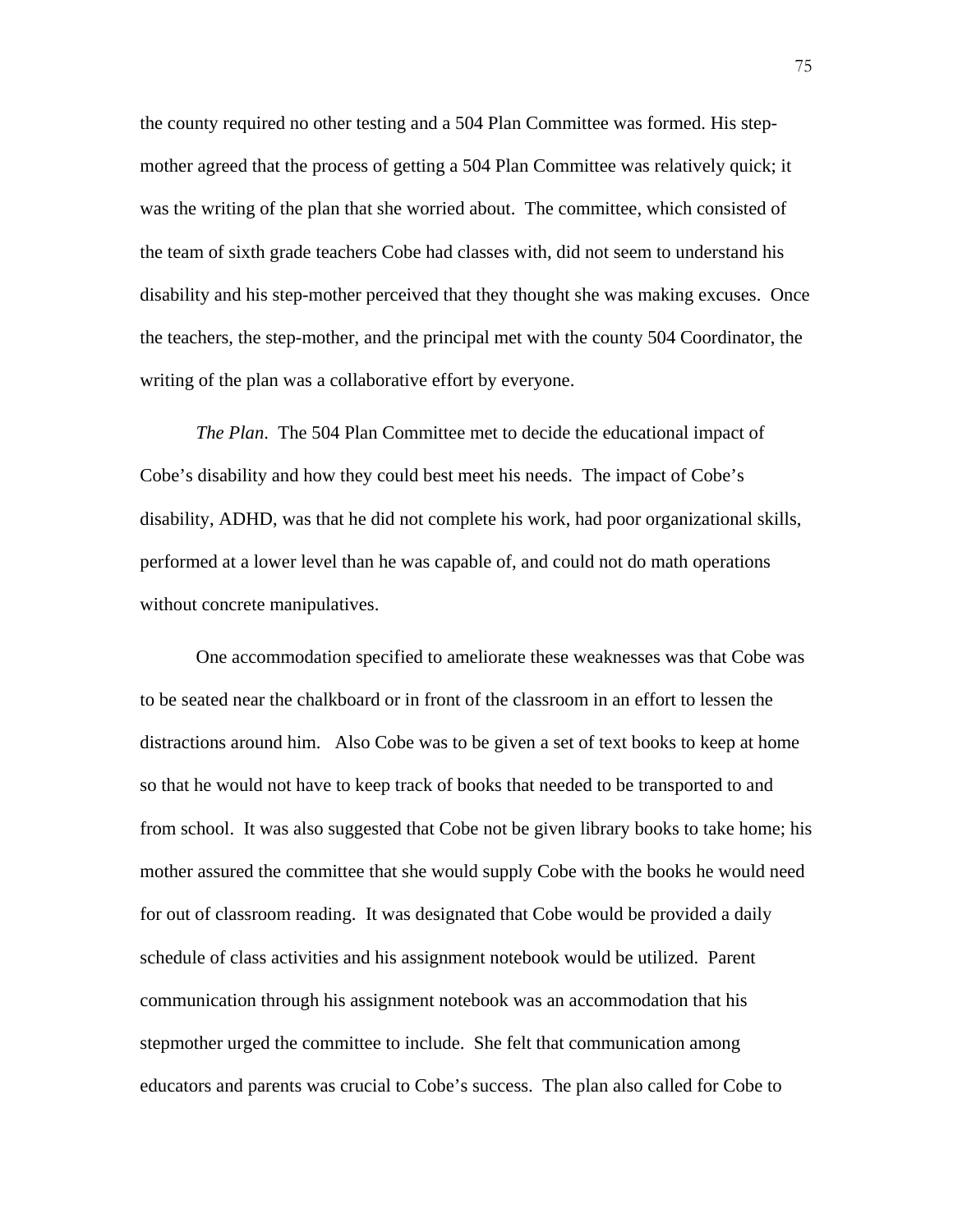have small group instruction in math. Mayor Middle was able to meet this directive because of normal class sizes; if Cobe were at another school this may not be available to him without Special Education services. The 504 Plan also included tutoring for Cobe. This tutoring is part of an after-school program that is available to all students at Mayor Middle.

One of the accommodations that probably benefited Cobe the most was that teachers took up his work as soon as he completed it. The principal explained, "We decided if we saw him doing homework in class to just take it from him when he walked out the door."

 Once the 504 Plan was implemented things did not immediately start improving. Leah felt that teachers did not particularly want to follow the plan, "The attitude was he was in regular education classes; he ought to be able to make it." I did not observe this or get this impression when talking to teachers, and as stated earlier, the principal felt the 505 Plan Committee meeting was successful. With his step-mother's insistence and the careful leadership of the principal, modifications were made and Cobe began to succeed. Teachers took his work as soon as he was finished with it, not letting him walk out of the room with it. I observed this in language arts class and the library science teacher told me she always did this. Cobe sat at the front of the classroom to avoid the distractions in the room. Cobe's teachers and step-mother used his assignment notebook as a way to stay in close contact and to ensure his step-mother knew what work Cobe was supposed to be doing in the evenings. His teachers assigned another classmate to check Cobe's agenda to make sure all assignments were written correctly. As the year proceeded Cobe made progress and ended his sixth grade year with good grades, relatively few reminders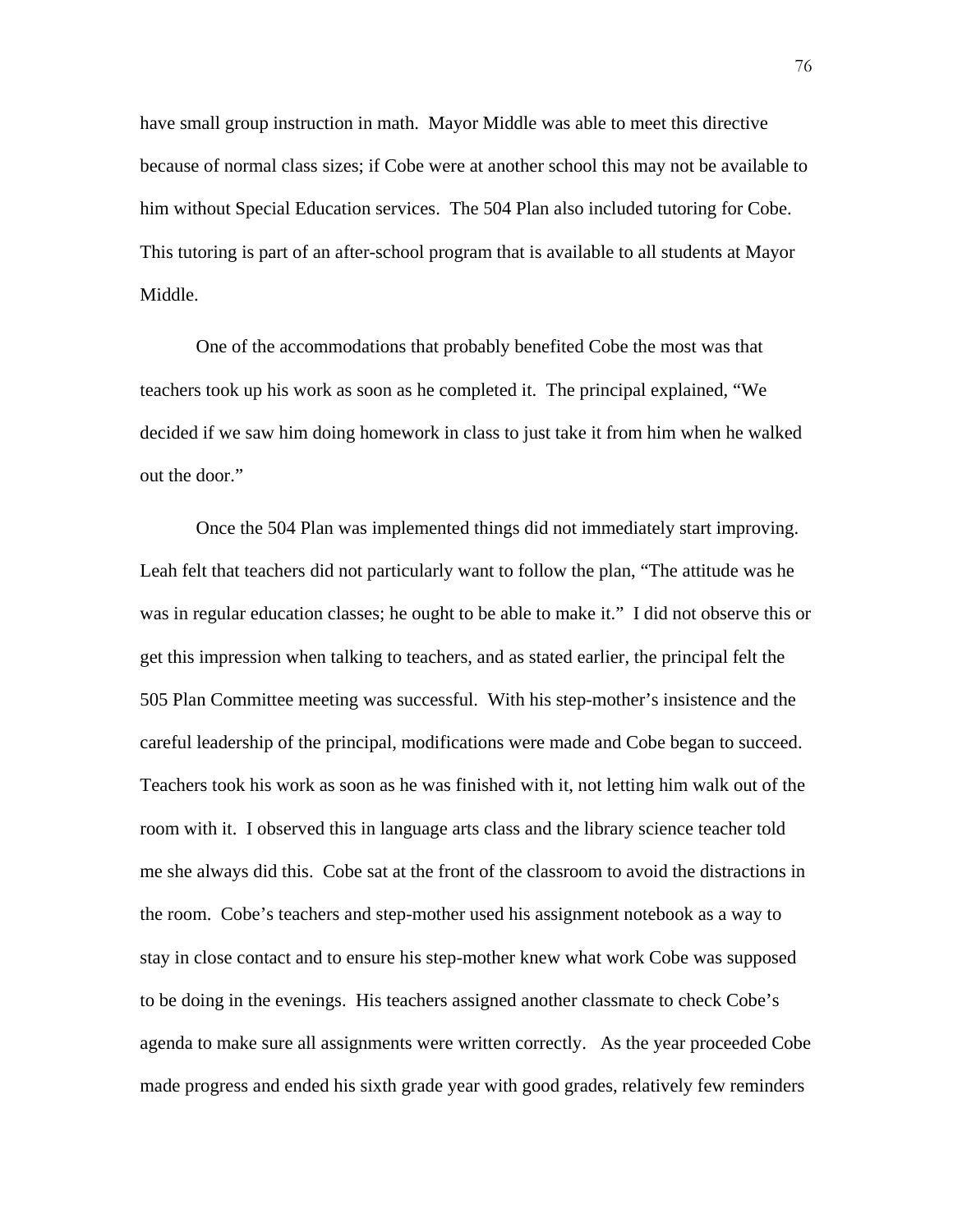for behavior, and most teachers wondering why they had not made the modifications before. The principal avowed, "The 504 Plan was successful for Cobe and really made a difference in his grades."

## *Chris*

 Chris, who finished eighth grade during this study, was a quiet boy who had been diagnosed with both ADHD and panic disorder. He lives with his stay-at-home mother, Linda, his father, and a half brother. He is active in a local church and joined the high school band the summer this research was being completed. A 504 Plan was written for Chris when he was in the fourth grade and has been in effect every year since. He is now going to be relying on it in the ninth grade. His mother and his teachers believe the plan helped him succeed in school. Chris and his mother are looking forward to the school year to come.

 Chris' description of his eighth grade year is surprisingly upbeat and his enthusiasm for high school caught me off guard. He looked forward to the new school year with curiosity and a confidence his teachers might be surprised to hear about. Chris thought that high school would be okay, and that he would be fine. In relation to band camp, his mother said, "It feels good to pull up there and drop him off and pick him up again with a smile on his face."

Conversely, Chris spent the seventh grade in and out of school. His mother home schooled him with the support of staff from the Board of Education. When I asked Chris about the time period when he was home schooled he just said, "Yeah, I was home schooled at the beginning of seventh grade and then I decided to come back towards the end of seventh grade." His mother and teachers told me that it was his decision not to go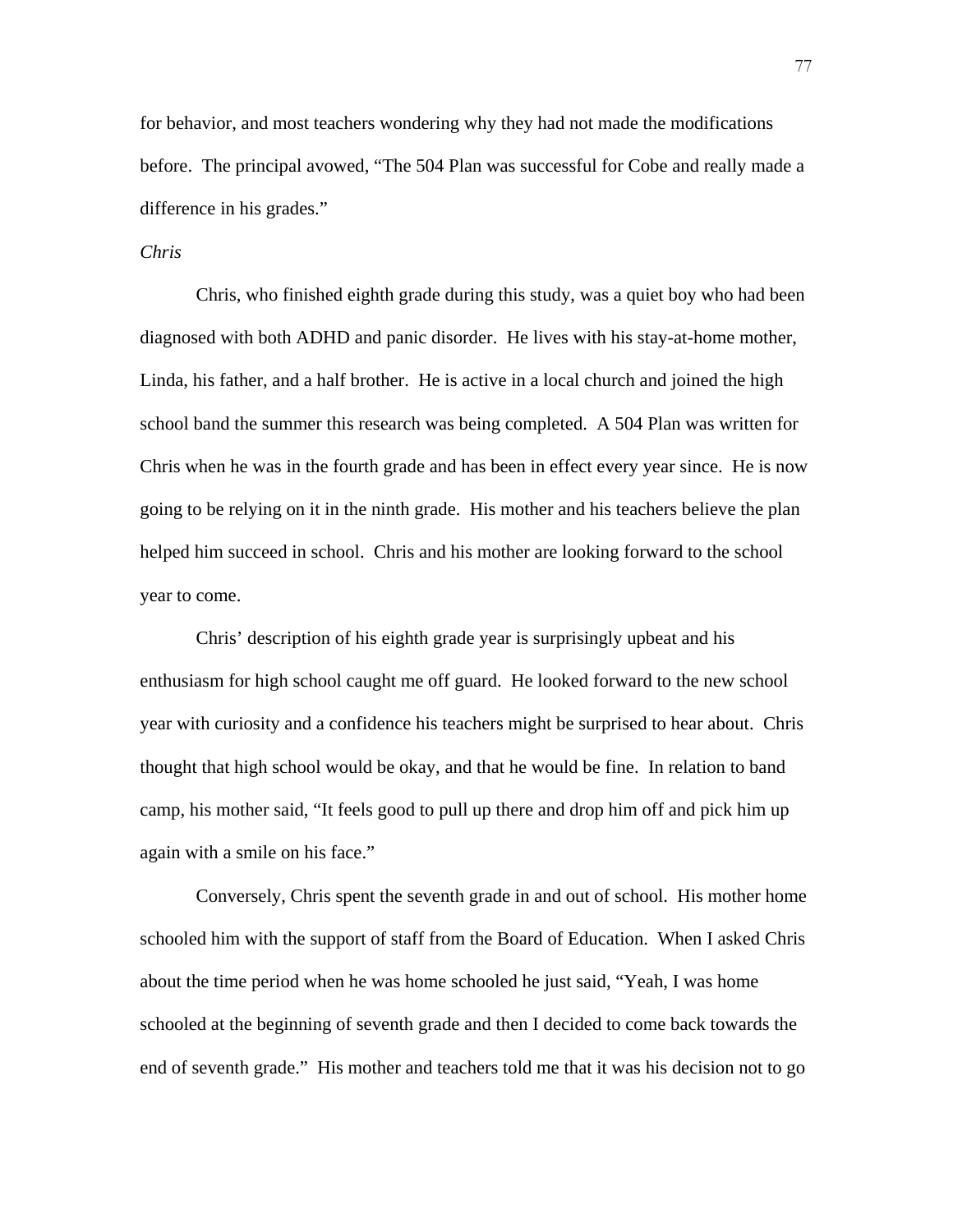to school and his decision to come back. According to his mother, this period of home schooling came about because, "He'd have to leave school because he was causing such a disruption." Eighth grade started in a similar fashion, with Chris missing school or wanting to go home.

By the second semester of eighth grade Chris' attendance had improved and his school work reflected as much. His mother and teachers thought he had matured and settled into a daily routine which helped him achieve at his potential. Chris' teachers and parents were pleased with his eighth grade year and felt that overall it was successful.

*History*. Chris' 504 Plan was written when he was a fourth grade student. When I observed Chris and interviewed school personnel I got the impression his 504 Plan was written because of his panic attacks. His teachers mentioned social issues much more than they mentioned academics, although his history teacher did tell me that Chris' test scores were low and that he needed extra time to finish class work. Upon talking to his mother, however, I learned that Chris did not have panic attacks until sixth grade. His 504 Plan was written because he was doing poorly in elementary school and was diagnosed with ADHD. His mother told me how difficult school was for him.

> It was terrible…He hated it, and we hated it for him. The schoolwork was bad because it was difficult for him. The writing and stuff took him hours. And, being at school, you know not being able to concentrate, being in the class with all the people was hard for him.

Chris was in the third grade when his mother realized he was not able to do the work and asked the teacher to have him tested. She told me that the testing process took quite some time, but the county finally administered both an academic and a

78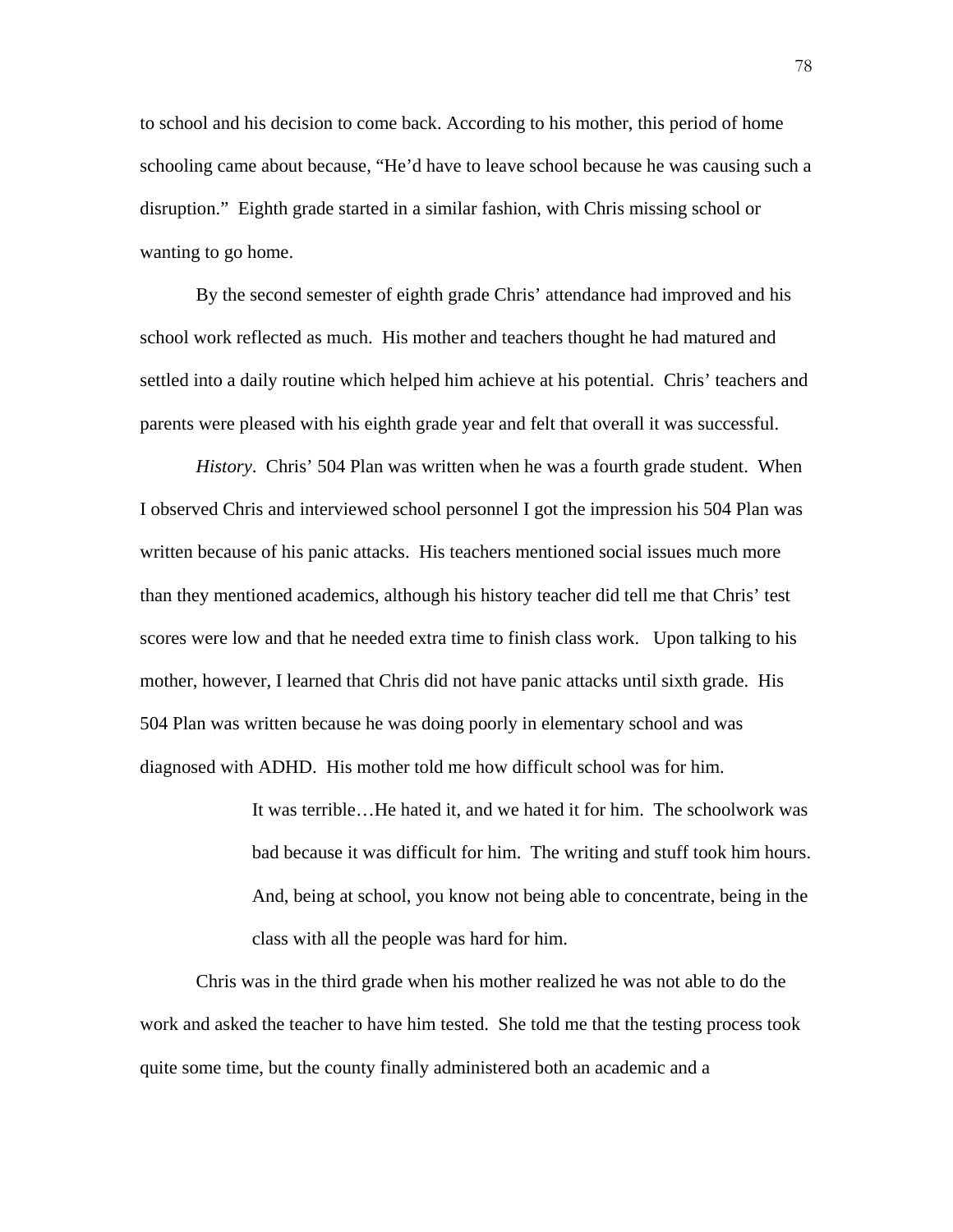psychological test to Chris. His scores were average, providing no reason for his learning deficits. It was in the SAT meeting after test completion that Chris' mom was told she should look into testing for ADHD. When he was in the fourth grade Chris was diagnosed with ADHD. As a result the SAT met as a 504 Plan Committee to write his 504 Plan. The plan worked well during fourth and fifth grades. Chris' mom explained, "Teachers lessened assignments and gave him more time," and she was pleased with fourth and fifth grade experiences. As with all 504 Plans there was a review meeting before Chris started sixth grade. The teachers with whom I spoke were not in on this meeting, but their administrator had made them aware of the plan. Mrs. Little, Chris' English teacher, and Mr. Corn, his history teacher, both had access to it, and were acutely aware of the accommodations to be made.

*The Plan*. Chris' 504 Plan acknowledged that the educational impact of ADHD on Chris was that he did not complete homework and had reading difficulties. These reading difficulties included poor word attack skills; he could not sound out words to know what they were. Math was affected because of his poor reading skills when reading problems were included in his assignments. Chris was also unable to remember things a short while after he learned them, which caused him to score poorly on classroom tests or be incapable of performing assignments after he left the classroom. Chris was unable to grasp new information without a slow, "chunked" presentation. He needed new skills broken into distinct segments of learning, something that is difficult for a regular education teacher to do considering the number of students in the room and the number of standards and objectives they must cover. Chris needed additional time to complete assignments because he tended to be distracted and unable to focus on the task at hand.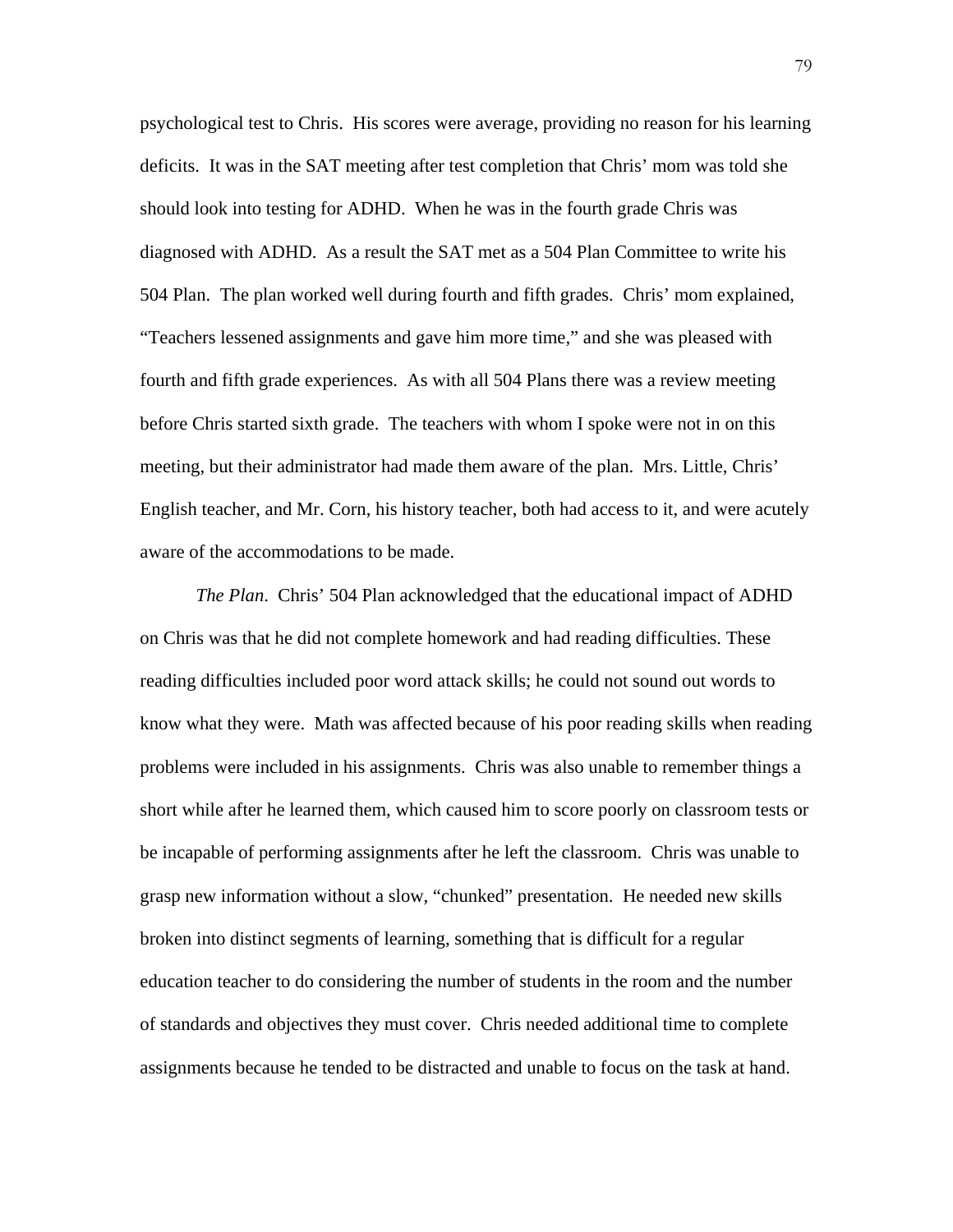The accommodations Chris needed to meet the challenges of his disability included being seated near the teacher's desk to limit distractions, a modification his teachers informed me they made for any child who could not pay attention or had problems. Chris' plan stated that he be seated away from other students but I did not observe this taking place. One of the accommodations listed for Chris was that he be provided a daily schedule of class activities and an assignment notebook. Every student in the school was given an assignment notebook. These assignment notebooks are like day planners and students are required to write down their homework or any upcoming tests. The plan also mandated that teachers write assignments on the chalkboard so that Chris would have a visual reference of what to write in his assignment notebook. The teachers I interviewed said they did that anyway. Some teachers required that students have their parents sign the book as a means of communicating with them. Chris' mother used this assignment notebook on a daily basis to make sure he was doing what needed to be done.

 Chris was given an additional set of books to keep at home so that he did not have to remember to take his books home daily. Having this set of books at home also allowed his mother to read and study what Chris was doing so that she was better informed and more capable of helping him. The plan allowed Chris to utilize a different reading series because he was not at a middle school reading level, but his reading teacher did not implement this accommodation because she felt it set him apart from the other students. She allowed him to take additional time to read, take open book tests, and partner with another student so that she could keep him in the same book as his peers.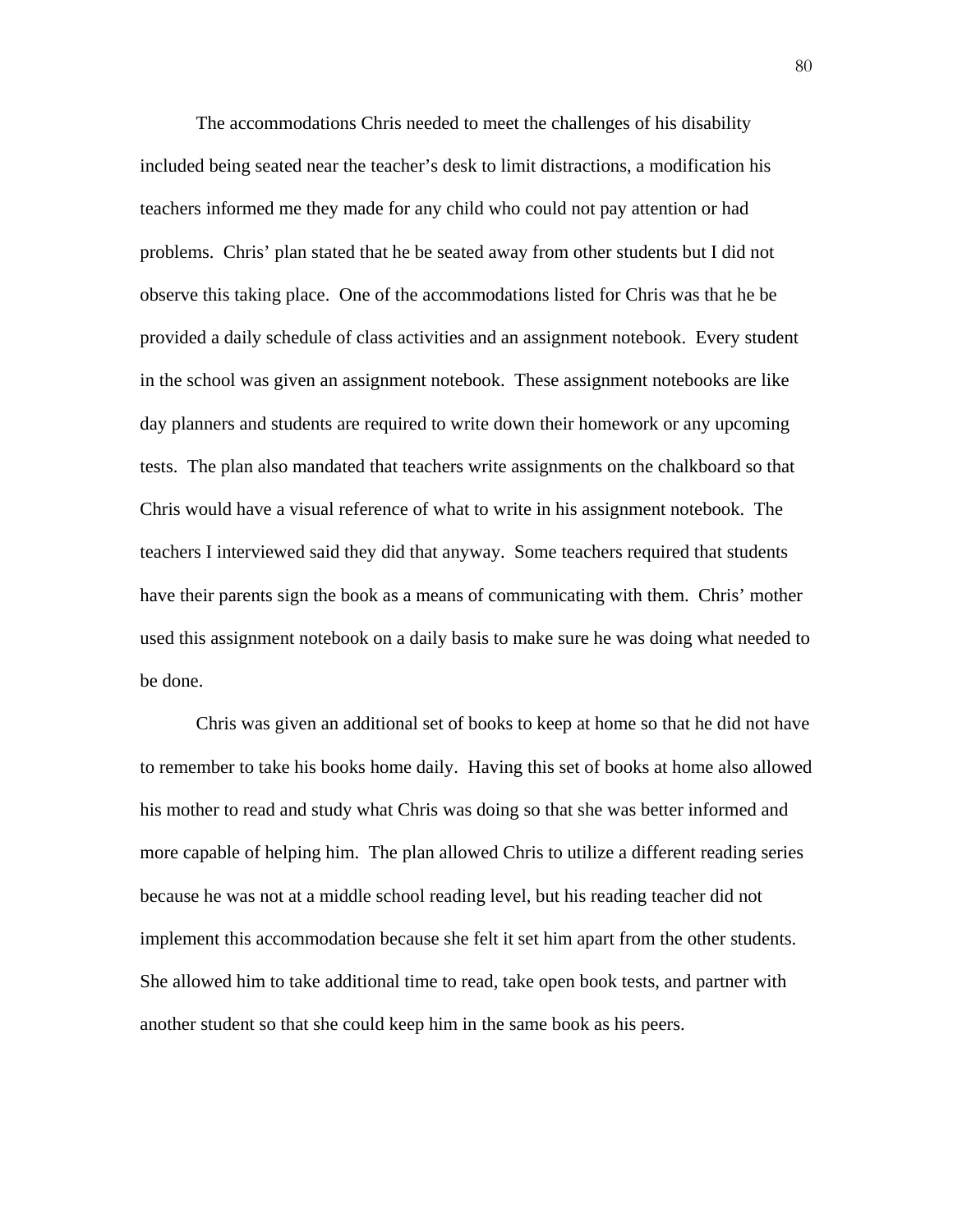A school-wide tutoring program was available at Chris' school and his plan stated that he would have access to it. The principal checked his records and found that Chris did not participate in tutoring.

 Chris' 504 Plan did not specify that he was to have extra time on assignments, have his work modified, or be given individualized attention, yet his history and English teachers both avowed this is how they ensured he was successful.

> On testing it's [extra time] an accommodation I made just because he wasn't, he couldn't pass the test. And, that was really what was keeping his grade so low. Because when we do group work he does group work and when we have partners where we do small group work he functions real well. You know there is no problem with that, it was just that he was making low scores on his tests. So, I modified how we would attack that. (History Teacher)

His English teacher explained, "I used to have to give him additional time to do all of his work. He took everything home for homework whether it was a class assignment or a homework assignment." When asked if she shortened his tests she said, "I have not in a long time; he hasn't needed me to. I would have to look to see if that's written into the plan or if it is just a modification I made." The history and English teachers agreed that they allowed Chris to come back to class to retake tests on which he scored poorly. The English teacher said she even modified them until Chris was able to keep up. These things were not in the plan; they were additional modifications teachers were willing to make.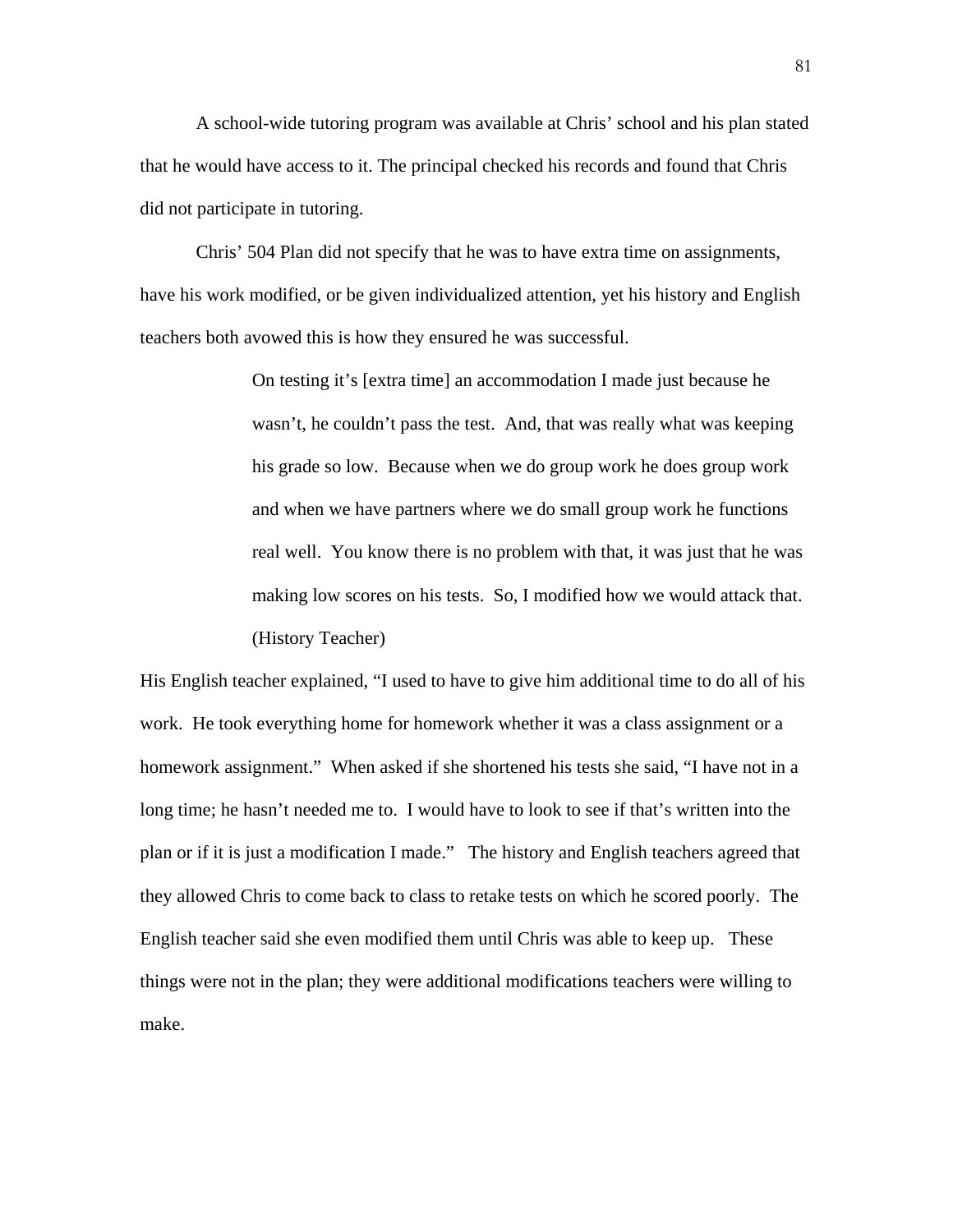Chris' successful eighth grade year and his excitement about high school are credited to his 504 Plan both by his teachers and his mother. Chris had his 504 Plan for several years, but it appeared that it was most successful during his eighth grade year and in elementary school. The plan provided confidence and security to Chris and his mother for the upcoming school year.

### *Shandra*

 At the time of the data collection, Shandra, the only girl and youngest participant in the study, was in the first grade at the school where her mother teaches special education. Shandra's dad is a full time nursing student. She lives with her parents and younger sister of whom, according to her mother, Shandra is very jealous. Shandra attended preschool before starting kindergarten and is involved in community activities such as cheering and gymnastics.

Shandra was referred for a 504 Plan as a kindergarten student and started first grade with the plan in place. The assistant principal, her first grade teacher, and her parents all felt that her plan is successful.

 Although I did not realize it when Shandra was named as a possible case study, I had prior knowledge of her. Shandra attended the day care where I once taught preschool special needs students. Shandra was not in my special needs class, but I saw her often through the collaborative agreement of the day care and special needs program. As a four year old Shandra was unlike most of her peers in that she drank from a sippy cup and wore pull-ups (a diaper material used as underwear for children who are being toilet trained). Shandra was also a messy eater; she often left the table with a ring of food or drink around her mouth. The sippy cup and late toilet training were of some concern to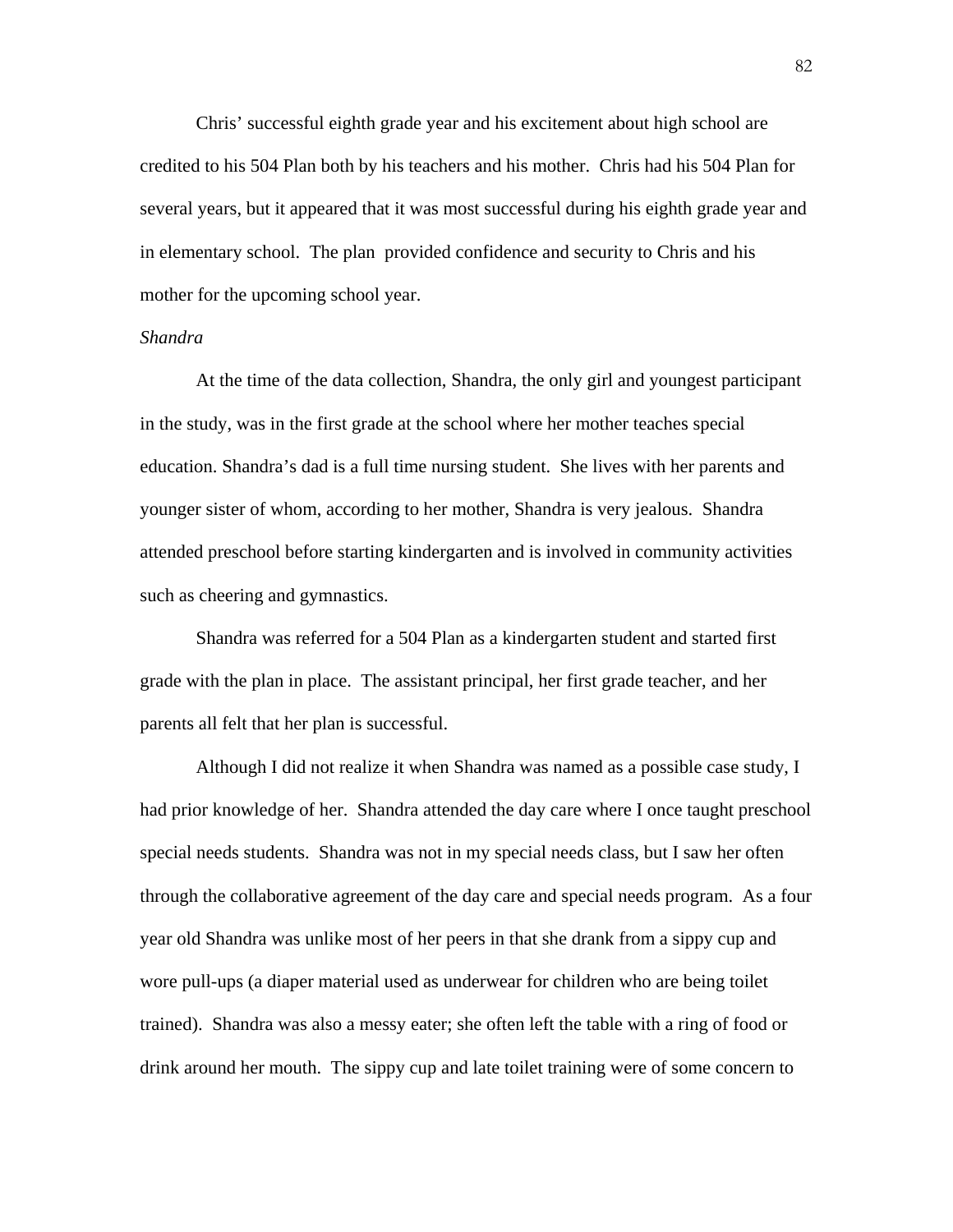me, but the day care teacher thought it was because her parents did not want her to make a mess. No referrals were made at this time; in fact, Shandra's parents informed the day care director that because of her birth date Shandra would be in preschool rather than kindergarten the next school year and they were afraid she would be bored. I left the preschool needs class the next year and did not have an opportunity to see Shandra again.

*History.* When Shandra started kindergarten her teacher noticed her fine motor delays and what appeared to be some processing problems. She told me, "She was so weak with her hands. She couldn't even hold a crayon. We kept trying to strengthen her hands." When I followed up by asking if Shandra's problems were just fine motor, the kindergarten teacher averred that she thought there were also problems with, "Learning. She had lots of trouble with math. She had problems with language expressions. She had difficulty getting her thoughts in order".

When asked how the 504 Plan came about, Shandra's kindergarten teacher told me, "The chiropractor diagnosed Shandra with Winging Scapula Injury and gave the parents some exercises to do with Shandra". Winging Scapula is due to the palsy of the long thoracic nerve. This injury or condition causes shoulder instability which contributes to poor motor skills and the tiring easily of the upper extremities (O'Toole, 1997). Shandra's poor motor skills were a result of Winging Scapula Injury, but further evaluations by therapists concluded that Shandra also suffered from motor planning delays, known as dyspraxia, and processing deficits. Dyspraxia is the inability to plan and execute motor actions and behaviors. Processing deficits result in the inability to integrate sensory and motor information in a manner that results in the proper motor movements (Deuel & Doar, 1992). An example of how these deficiencies affected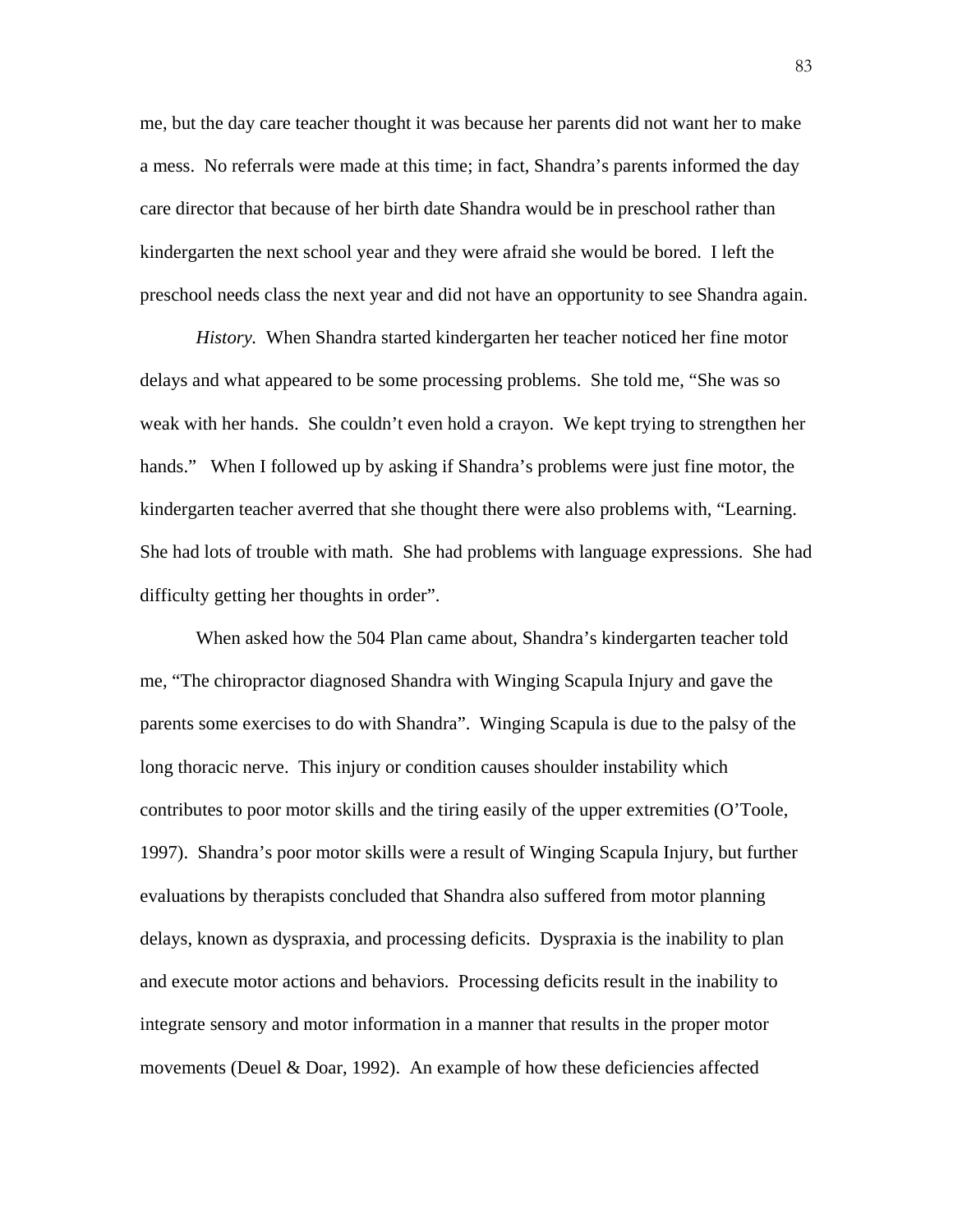Shandra is that her brain would assign too many muscles to stabilizing the pencil and too few to mobilize it, thus leaving her with an inefficient pencil grip and poor handwriting. It was the combination of these deficits that qualified Shandra for a 504 Plan.

Shandra's mom is a special education teacher, so she knew that to get further help she would have to have Shandra evaluated by an occupational therapist and a physical therapist. The chiropractor wrote the prescription for the screenings and these therapists screened Shandra. The results of both physical and occupational screenings supported the need for further evaluations. The evaluation results for both physical therapy and occupational therapy suggested that Shandra needed therapies for both. It was the persistence of her mother that brought about the screenings and evaluations that ultimately qualified Shandra for a 504 Plan.

 When I asked Shandra's mother about how and why Shandra was referred for a 504 Plan, her perceptions of Shandra's deficits were somewhat different than those of the teacher.

> Kindergarten is when it [problem] first showed up. We thought, "She is not writing like the other kids are writing". She's great at being able to read the daily news, name the letters, sound the letters, but if she has to put it on paper she is struggling. I wondered what the struggle was. Could she not perceive it correctly or not write it correctly? Is she having problems with perception, or having actual motor problems, control, and putting it on the paper? The kindergarten teacher thought it was just motor. So, we started the screening for Occupational Therapy, because I knew that was a possibility.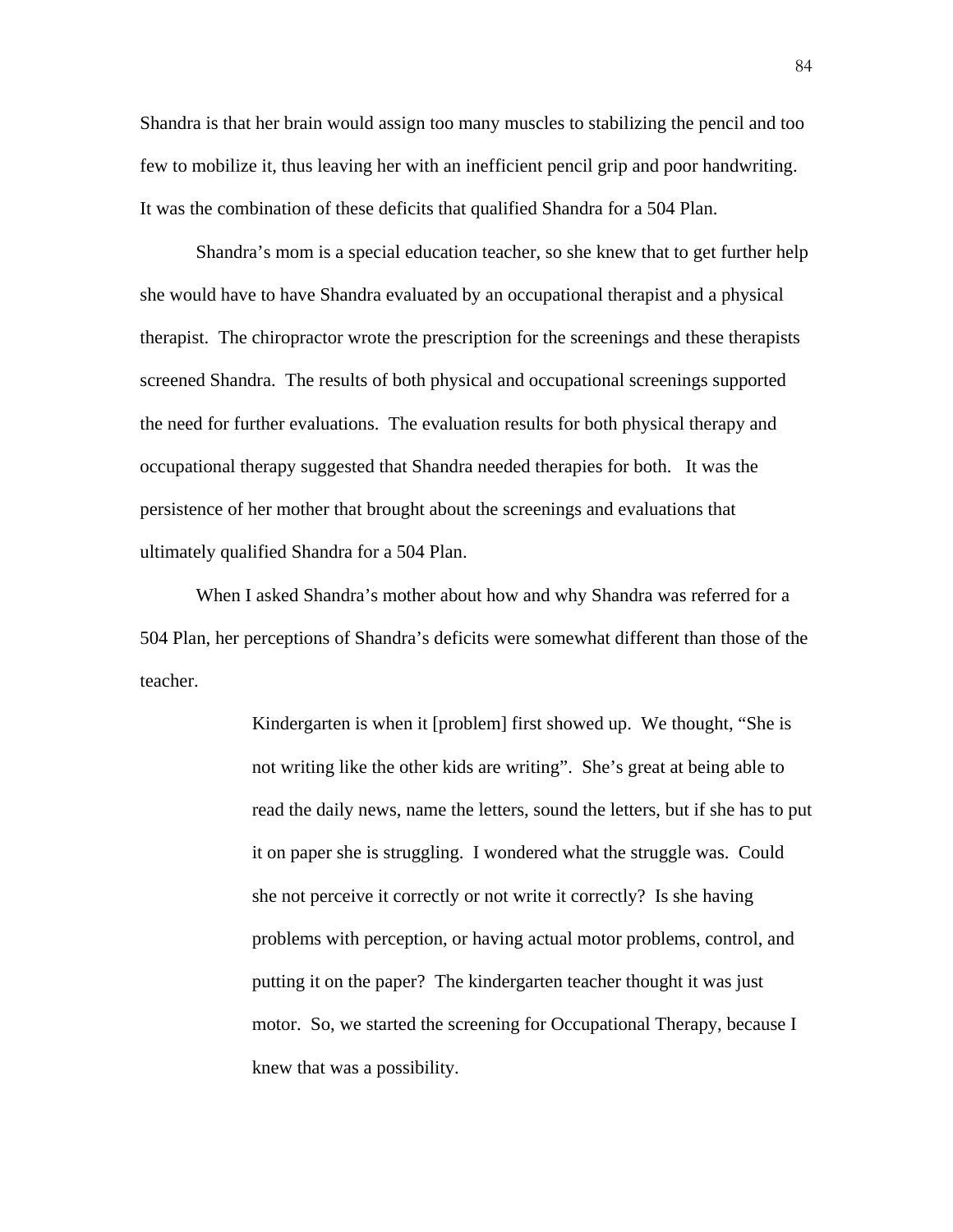Shandra's mother thought her experiences as a special education teacher (knowing the right people and what to do) expedited the process and that she was instrumental in getting Shandra tested and placed. It was at this time that she shared with me that her husband was not as agreeable to this plan as she would like. "Her dad was totally against this. He thought she wasn't supposed to be perfect, but that she would be alright." Shandra's mother seemed to think her husband was denying there was a problem, blaming it on Shandra not trying or on her looking for a problem. Shandra's mother told me, "I think she is working hard. I just think she can't. She's having trouble with spelling…It's starting to look more like a perception problem. She's having a lot more trouble now with reversals." This was referring to more trouble in the sense that it is more important to be able to make letters correctly as students get older, not that she was doing it more often. Shandra's mother's perspective on Shandra's school problems was colored by her own experience with a learning disability. School had been a horrible ordeal for her. She told of staying in at break, not getting to participate in special classes, and being miserable. She did not want that for Shandra and was willing to do whatever it took to get help for her.

 Shandra's first grade teacher recalled that, "Mrs. Bells [Shandra's mother] had suspected some things all along but wasn't real sure about it. She just kind of kept that in the back of her mind but, didn't have anything done until kindergarten." Her first grade teacher went on to say that the kindergarten teacher noticed Shandra was having problems when the students began to hold the pencils and form the letters. The plan did not start until the beginning of first grade, but the deficits were evident in kindergarten.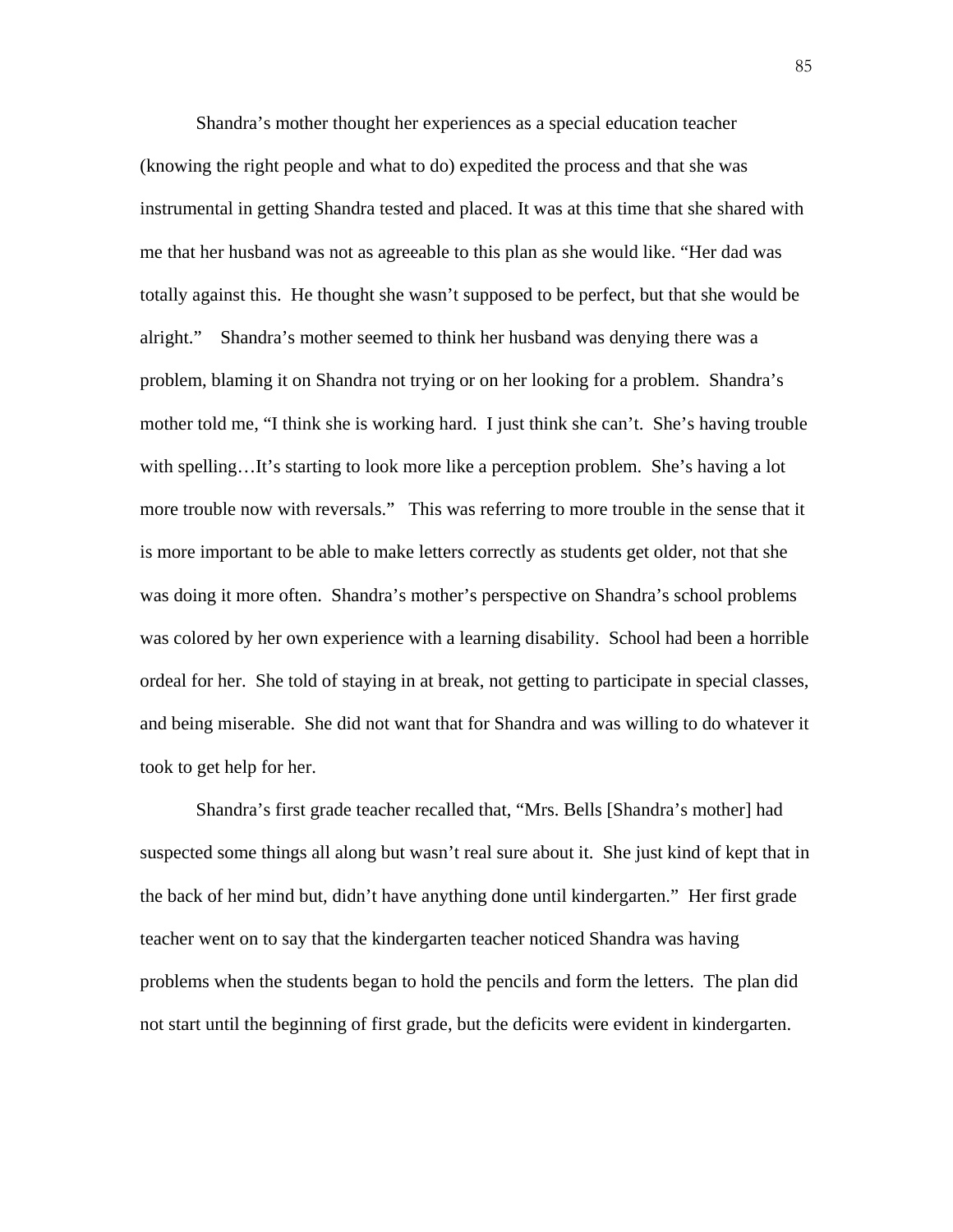To summarize the history of this case, many people who knew Shandra were concerned with her motor skills, with thoughts that her delays could be neurological. The first official step in the process was a chiropractor's diagnosis of Winging Scapula Injury and his prescription for both physical and occupational therapy screenings. When Shandra failed these screenings, full scale evaluations were warranted. The occupational therapist who evaluated Shandra told me, "She had a lot more problems than just fine motor skills." She diagnosed her with, "Motor planning difficulties and processing deficits." The physical therapist concurred with the Winging Scapula Injury diagnosed by the chiropractor, but was more concerned with her motor planning difficulties. These evaluations led to the diagnosis that warranted a 504 Plan which Shandra's mother pursued.

*The Plan.* The problems Shandra had in school that were addressed by the 504 Plan were fine motor deficits, motor planning difficulties, and decreased balance and coordination. These deficits showed up in the classroom in the form of letter reversals, illegible handwriting, and an inability to complete lengthy written assignments. The 504 Plan ameliorated Shandra's weaknesses by recommending occupational and physical therapy in addition to classroom modifications that were to be made. Therapists monitored her work and provided suggestions to her teacher to help alleviate Shandra's weaknesses.

The occupational therapist provided Shandra with writing aides and strategies, as her first grade teacher explained.

> They have given her a pencil gripper. They have given her, well actually her mom taught her to hold a Kleenex, which seemed to help more than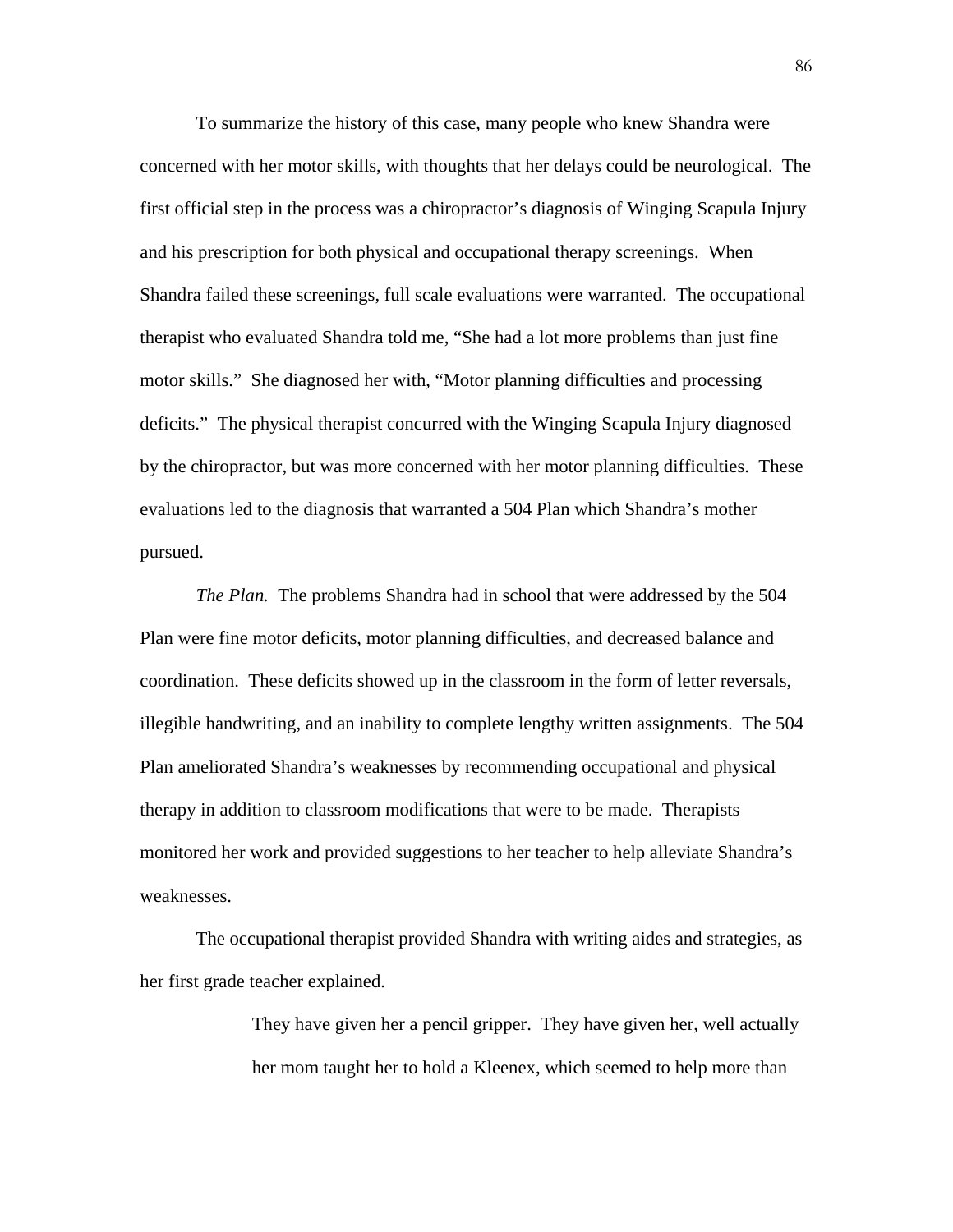anything else. She wads it up and holds it in the fist of the hand she writes with… Her mom thought of the Kleenex, and at that time of year everyone had a Kleenex. She didn't seem different. That is when I noticed her writing improve a lot.

Shandra also received occupational therapy. This therapy consisted of the therapist having Shandra complete puzzles, manipulate small objects, and practice her writing. She also used paper activities such as find the hidden picture, finger tracing mazes, and I Spy activity sheets.

 The physical therapist stated that she worked with Shandra on activities that would "strengthen her motor planning skills." Motor planning is the ability to get from point A to point B. It requires being cognitively aware of the steps involved in completing a physical task or performing an activity. Activities to improve Shandra's motor planning skills included walking through a maze, following three step directions, and exercises that included multiple body parts. The therapist used classroom furniture and physical education equipment to construct mazes for Shandra to maneuver through. She had to perform tasks such as over the table, under the chair, through the blocks, and around the ball to get from the designated starting point to the finish mark. At times Shandra was given directions to perform tasks at each of these areas to increase memory skills while working on motor deficits. According to the physical therapist, Shandra also needed strengthening exercises. The therapist collaborated with the physical education teacher to integrate those into gym classes. Coincidently, the physical education teacher at Shandra's school previously worked throughout the county with orthopedically impaired students and already knew how to do the exercises Shandra needed.

87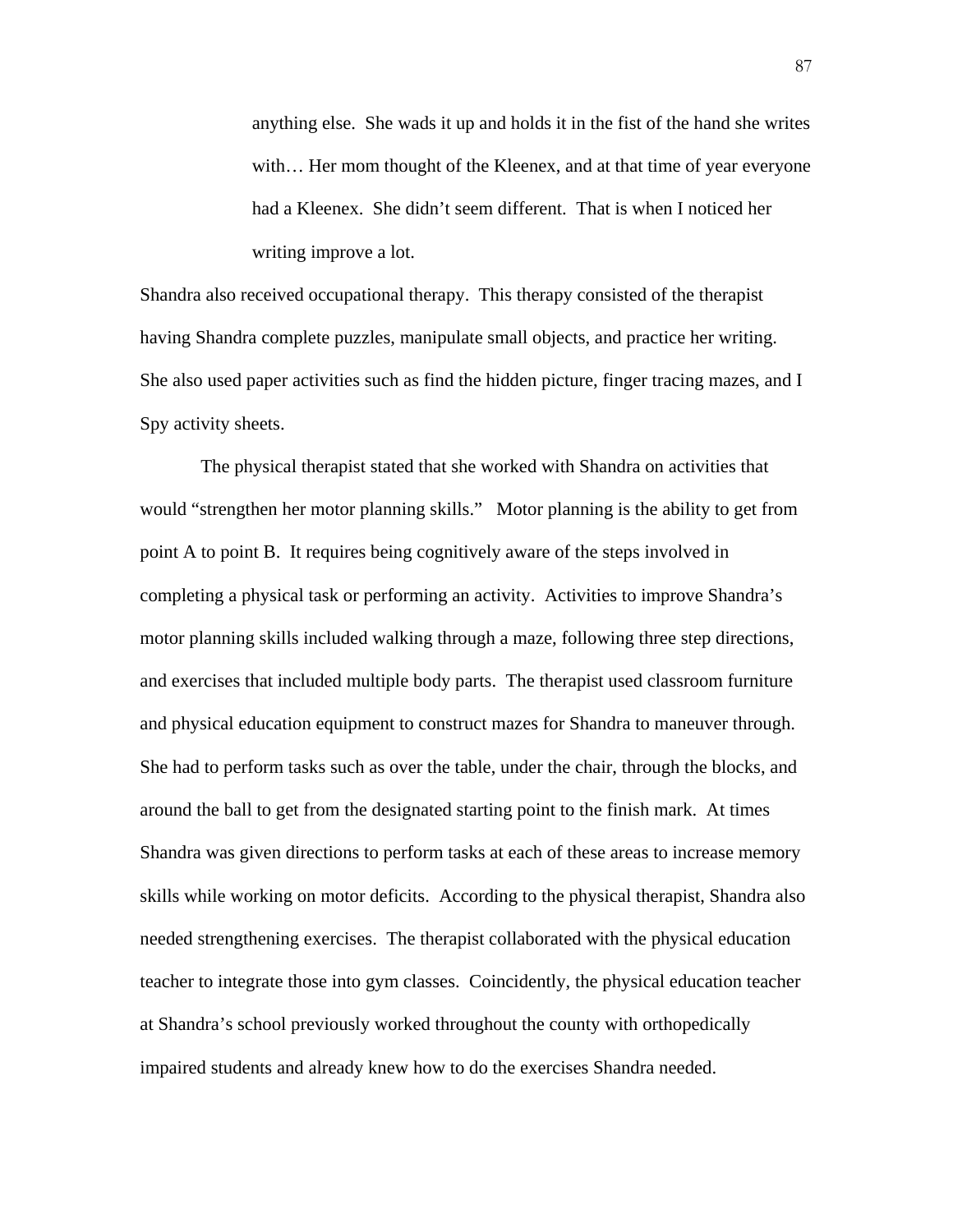The 504 Plan also ensured that classroom modifications were made for Shandra. She was given oral testing if she was unable to pass a written test, modifications for copying work from the board, and accommodations for lengthy assignments. These modifications enabled Shandra to complete her work in a satisfactory manner.

# *John*

John was a fifth grader during this study. He had a 504 Plan because he was diagnosed with Landau-Kleffner Syndrome after having a series of seizures as a young child. Landau-Kleffner Syndrome (LKS) is a form of childhood aphasia that is acquired between the ages of two and a half and six years. The condition occurs after a period of normal development. It is the same as cortical deafness in a broad use, and commonly referred to as word deafness (Makiko, 1999). John was four and a half years old at the onset of Landau-Kleffner Syndrome, a time when language had developed but vocabulary and comprehension were increasing every day. John started speech and language therapy in the school system as soon as he was diagnosed with LKS, before he even started school. It was the role of the pathologist to help John develop the necessary skills and to attain the language that his seizures were having a detrimental affect upon. Along with the language deficits, John experienced motor problems that resulted in awkward movements and a loss of coordination.

John's mother is a teacher and his father is an accountant; they live together with John and his younger brother. John's father is active in John's school experience as well as his extra-curricular activities. John plays soccer and baseball; his father coaches both teams. His perceptual delays are somewhat apparent when he plays ball; his coordination is poor and his reaction time is delayed.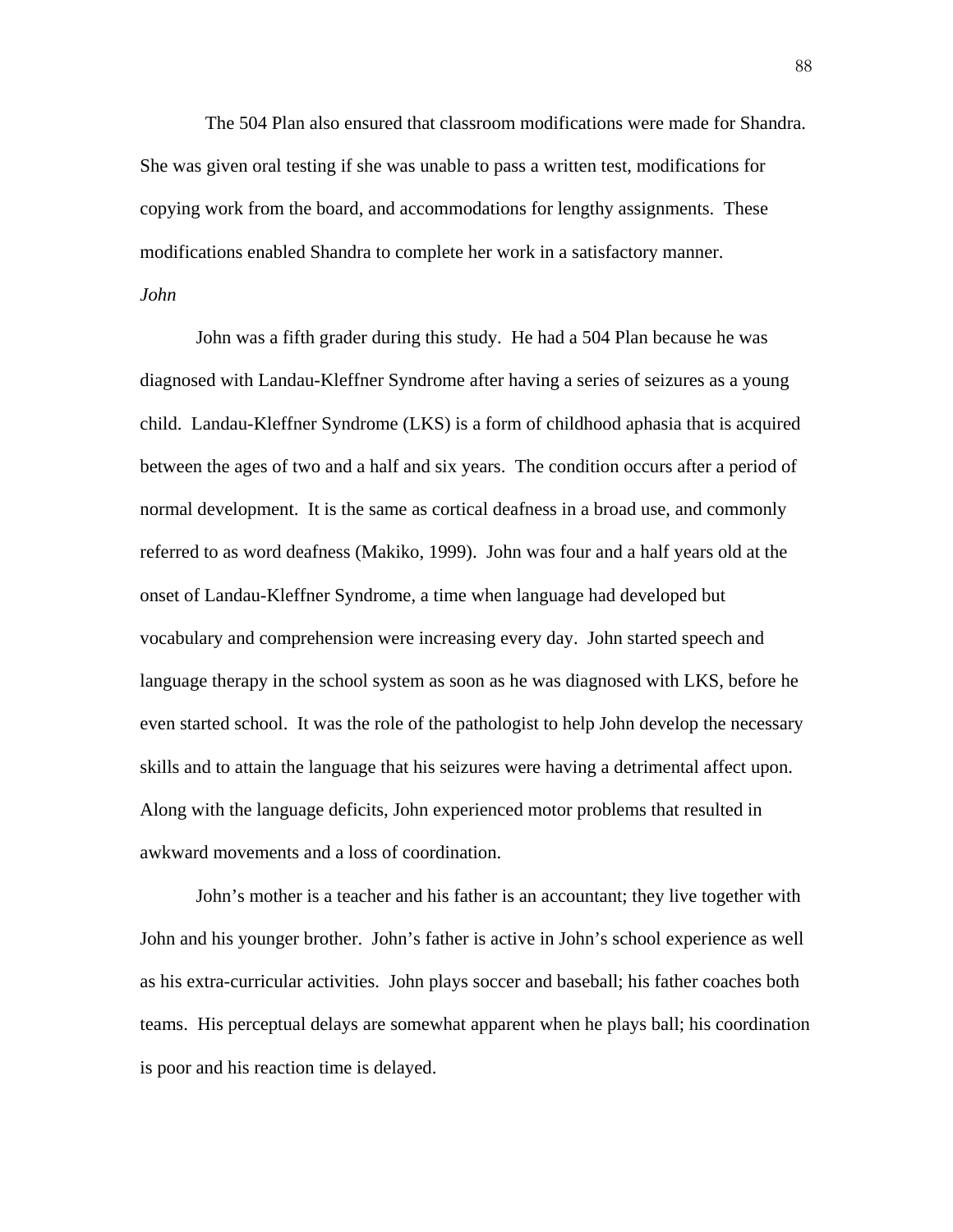John was a typically developing child until the age of four and a half when he had a seizure. This seizure was the first of several more, which left John with language difficulties, the inability to speak, and some motor regression. John's father described this time as nerve-racking. John's parents took him to several different doctors, specialists, and psychologists. They just wanted answers. Finally, John was diagnosed with Landau-Kleffner Syndrome.

*History.* After he had the first seizure John quit talking and could not recognize objects that he once knew. The doctors referred him for speech therapy. Language disorders are one of the hallmarks of this syndrome. Inappropriate connections disrupt language acquisition during crucial times of development (Van Slyke, 2002). It was this disruption in already acquired language that came to the attention of John's parents. John's poor language and verbal skills were addressed in speech and language therapy before he was school age and lasted until the end of his fourth grade year. The speech and language therapist began to work with John to re-teach him how to annunciate words, and to develop the language skills that he lost. This therapy was intense at the beginning and helped him achieve many of the skills he lost. When John started kindergarten he was receiving speech and language therapy but was still behind the other students because of the Landau-Kleffner Syndrome. His parents, however, felt sure he was capable of learning like the other children.

The speech and language therapist recalled the time she spent with John before he started school. He had articulation errors, but her main concern was language. John was not able to identify objects that he knew previously and could not understand concepts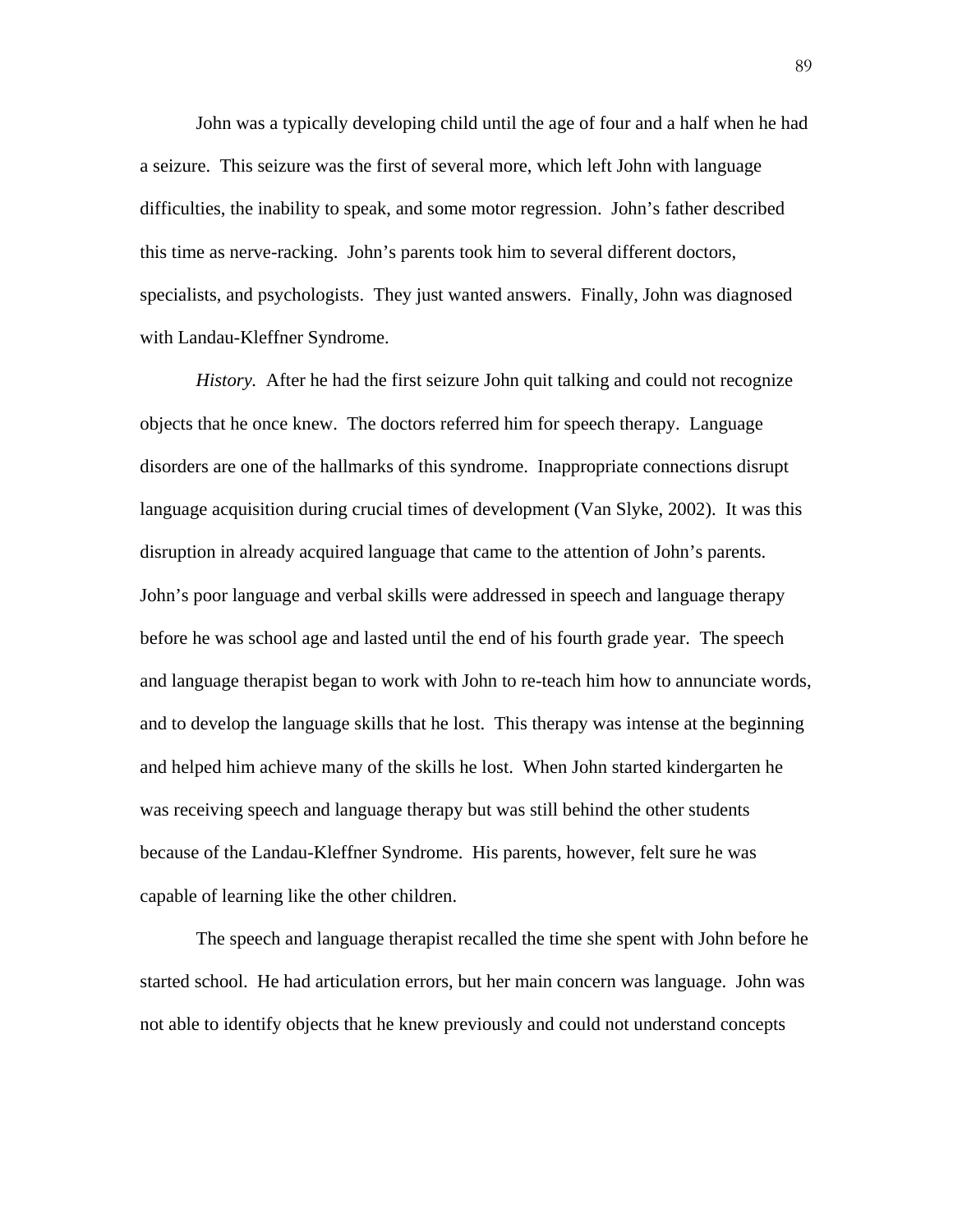that he had once mastered. Kindergarten is based on many language concepts and because of his delays and the language he had lost John was behind.

John had to repeat kindergarten and his parents became very concerned about his future education. The repetition of a second year in kindergarten was successful for John, but he was still having seizures and worries about first grade prevailed. In first grade John made minimal progress; he had a lot of trouble grasping concepts and remembering facts, as his father explained.

> He couldn't remember addition facts; he really needed concrete objects to manipulate. Reading was also very difficult. My wife explained to me that comprehension and vocabulary are based on prior knowledge; in one sense John did not have prior knowledge.

In actuality, John may have had prior knowledge but he had difficulty in recalling this knowledge. He had to learn the same things over and over.

By the time John was in second grade his teacher was very worried; she did not think he was learning what the other children were learning, and she was concerned about his language. John did not recognize things to which she was sure he had been exposed The principal recalled a story of John in speech therapy when the therapist was using plastic doll food to see if John could identify common food; he could not. At this time John's mother asked that he be referred for a 504 Plan. She knew about these plans because she was in the education system. When asked if anyone tried to help them obtain a plan, his father raised his eyebrows and replied, "No, we did it on our own." He then told me he and his wife had considered special education and the psychological and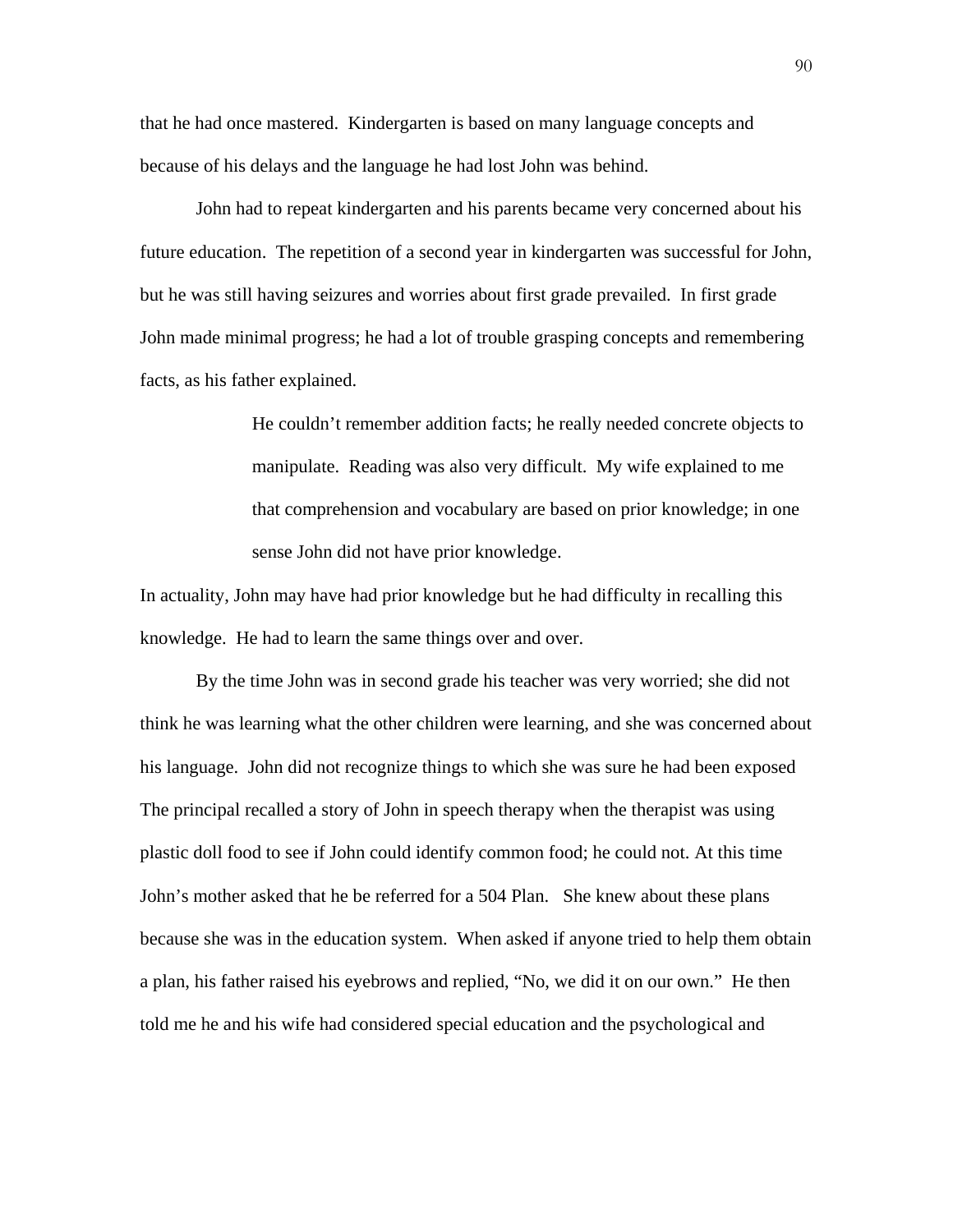academic testing that went along with that but they decided that was not the best placement for John and pursued a 504 Plan.

*The Plan.* In January of his second grade year John's plan was written. His second grade teacher, the principal, the county 504 Plan Coordinator, the parents, the speech and language pathologist, and his parents made up the 504 Plan Committee. The plan required teachers to use peer tutors when appropriate. The plan gave John the opportunity to have modified assignments and time allowances, as well as additional help and resources as necessary.

 John's plan also stated that achievement tests would be taken with modifications and additional time to complete them would be offered. John's parents felt like this would still give them an accurate account of how he was doing and wanted these modifications made. Because of the strict procedures for testing, John and other students who needed modifications were given the tests separately from the other students. The state testing has changed this year, with no time limit set. John will be able to take the test in his regular classroom.

 In addition to these modifications, an occupational therapy evaluation was specified in this plan. John qualified for occupational therapy and the therapist came to school to provide services for him once a week. The occupational therapist worked with John in a one-to-one situation as she tried to improve his handwriting skills and finger dexterity. The therapist also worked with John to increase his eye-hand coordination and make him more capable of manipulating small objects. The occupational therapist explained to me that not only did John have poor fine motor skills but that he also had trouble completing tasks that had two or three step directions. He had trouble processing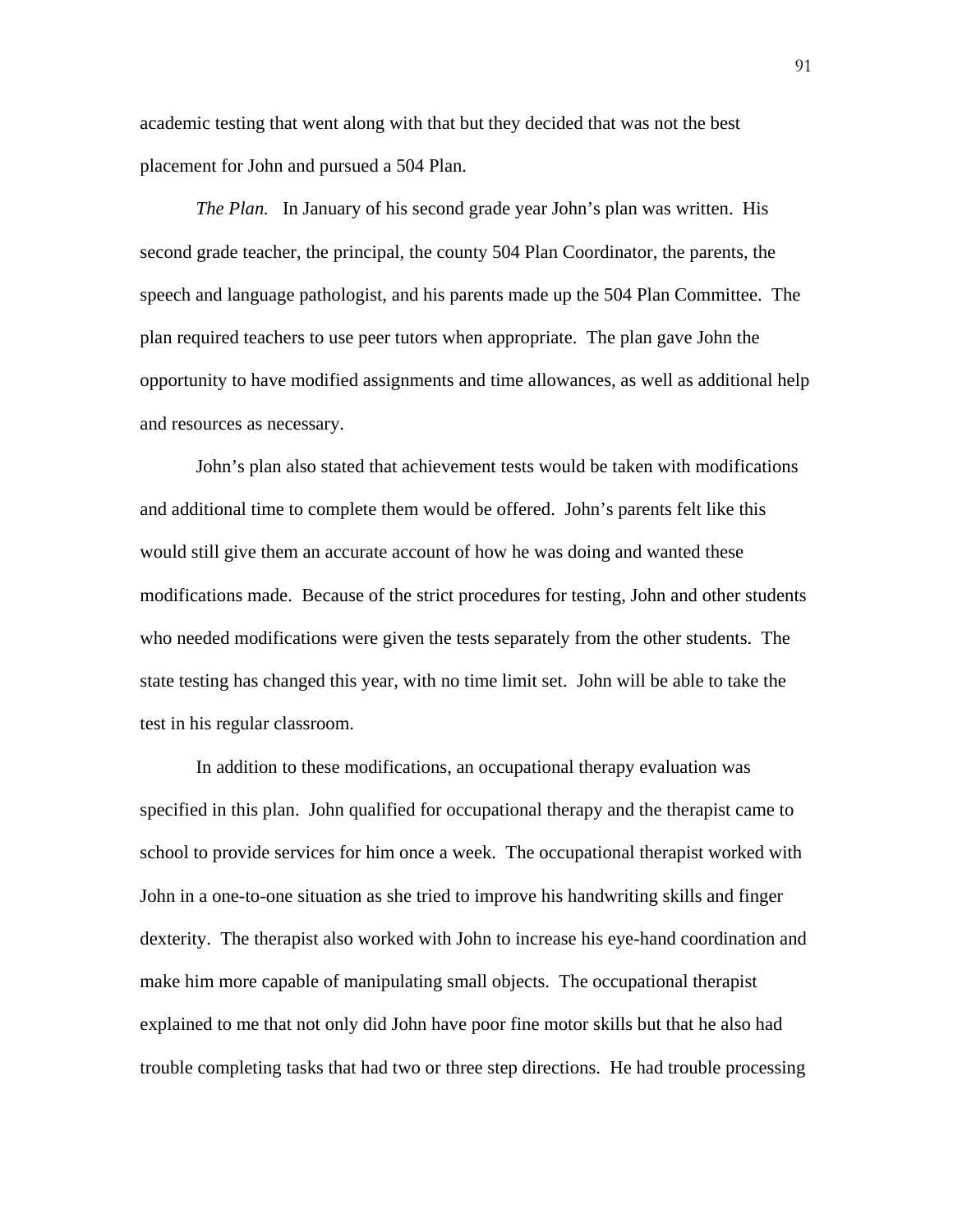the directions or remembering what came next. She gave him multiple step directions to complete at the same time she worked on the other deficiencies he had. At the end of his fourth grade year the therapist evaluated John and found that his scores were much like those of his peers and he was dismissed from services.

Because of his poor writing skills the plan gave John the opportunity to type his assignments and to take tests orally if necessary. John had the advantage of having a note-taker assigned to provide daily notes for him if needed. This note-taker wrote down his assignments and any messages in his assignment notebook as well as writing directions or explanations that John might forget when he got home. John's teacher did not report that he took advantage of being able to type his assignments, and based on his skills with the computer, she was not sure this was a viable option.

Because of the plan John finished second grade successfully. Then, in third grade he began to have difficulties. The differences in the curriculum and teaching styles proved to be troublesome for John. It took some open communication and parental intervention to keep John on the right track. John's parents considered fourth grade to be his most successful year and attribute this success to the teacher's willingness to implement his plan. Fifth grade was also successful for John, a fact for which his parents were grateful.

His fifth grade teacher reported that when the students had class work John only had to do every other problem; his fourth grade teacher used an even/odd system as well. His fifth grade teacher described response time as a factor in John's education; it took him longer to process things. John's second grade teacher described this as him "picking the right door." She thought he knew the answer, but had to search his mind to find it.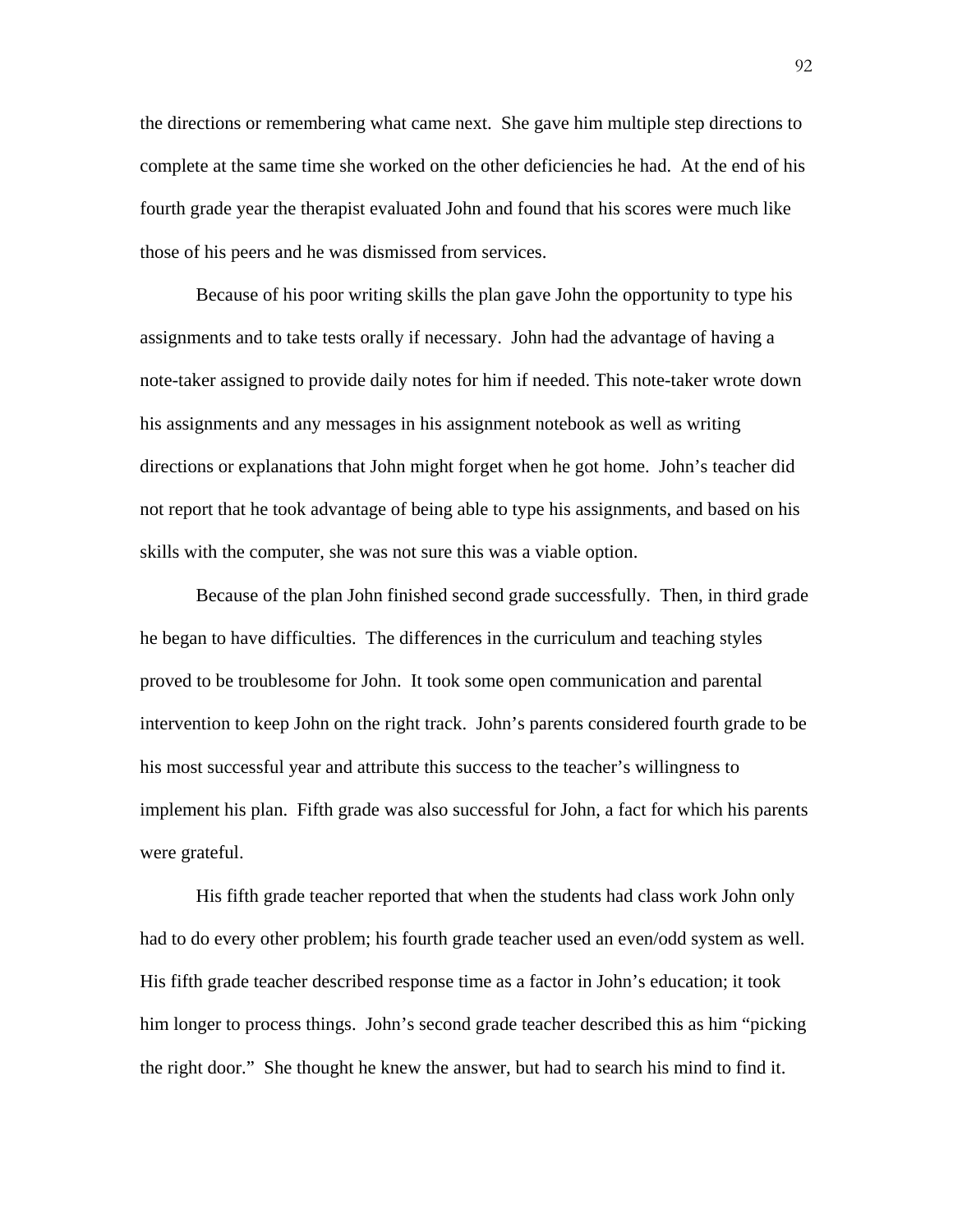This coincided with what his father told me. The teacher thought that other students noticed this, but that no one spoke out or did anything to make John uncomfortable.

 Although it was not in his plan, John saw a tutor several days a week for all subjects, to ensure that he understood the concepts being taught both in fourth and fifth grade. John typically needed the reinforcement offered by the tutor, and the additional time spent mastering concepts. Tutoring, his parent's diligence, and the modifications made by the 504 Plan allowed John to have a successful fifth grade year. The success of John's plan will be discussed further in Chapter Five.

### Summary

 The description of each student in this collective case study allows the reader to get to know all of the case study children, to learn what they are like, what their school difficulties were, and what modifications were written into their 504 Plans to address these difficulties. Their histories, followed by descriptions of the plans themselves, provides the reader with the information needed to know each child so that he or she can better understand the success the child experienced and what facilitated this success.

 Chapter Five discusses factors related to the success of each case individually as well as comparing and contrasting the factors critical to the success of all five students. In other words, factors that are found to be common among cases are discussed as well as those factors that are unique to each case with detailed explanations of each factor and how it contributes to the students' success.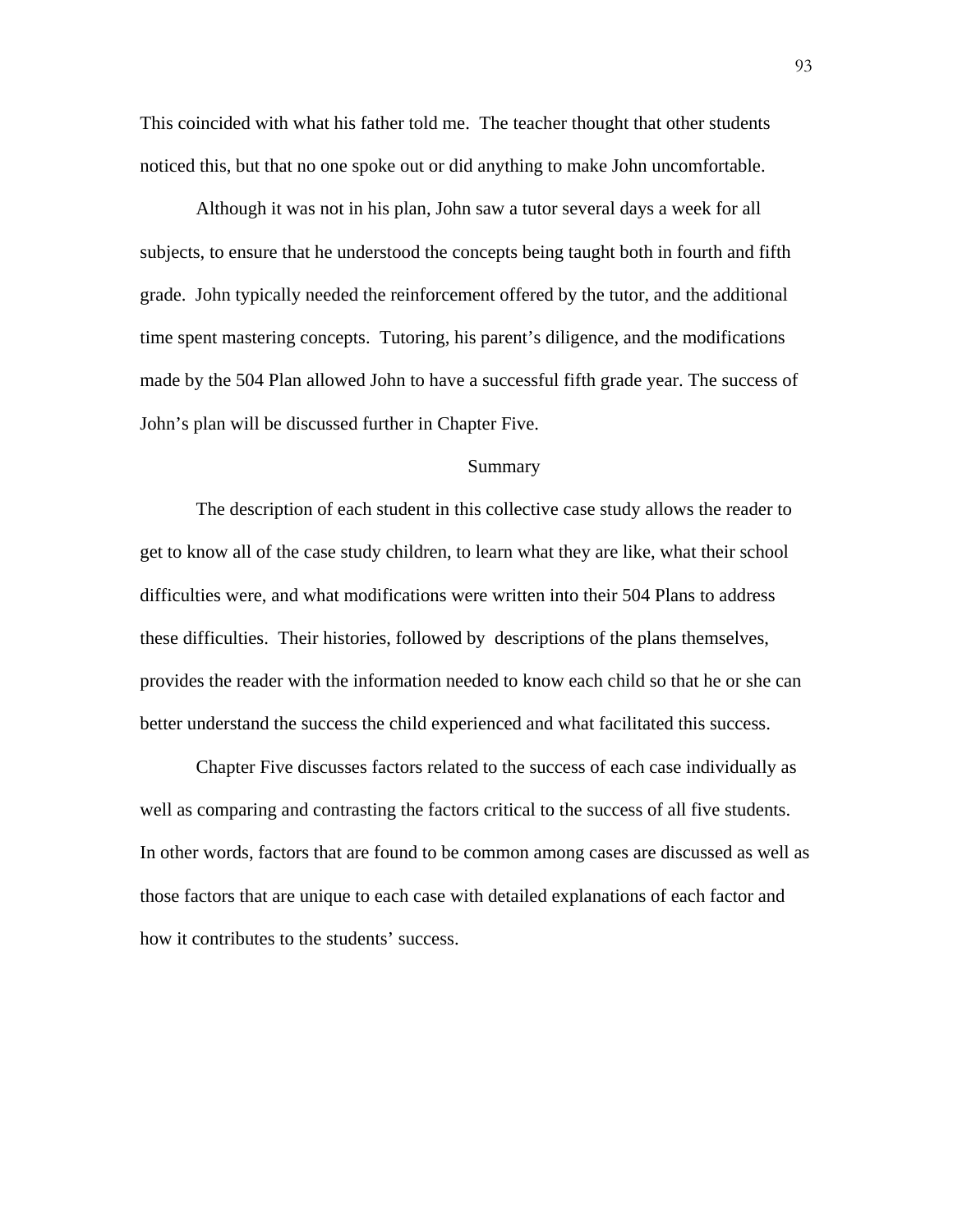### CHAPTER V

#### Success of Plans

Many educators feel that healthy schools are schools where teachers can teach to their potential and where students' learn at their potential. A learning system such as this requires the basic provision of needs (Cooper, 1999). For some students this provision of needs comes in the form of a 504 Plan. Chapter Five identifies and explains factors significant to the success of the plans of the participants in this study.

## Successful Factors

Five students who were recognized as successful by their teachers, parents, and school administration were the participants in this study. Success was identified as making adequate progress in school or making passing grades and learning the skills that would prepare them for future coursework and expectations. Success was determined by the administrators who nominated students, the parents who agreed the student was successful, and then by teachers who attested to the success each participant was having.

 A cross-case analysis of these five case studies produced four common factors that were related to the success each child achieved. These factors were (a) open communication, (b) necessary accommodations and modifications, (c) student's willingness to work, and (d) active parental involvement. Other factors that contributed to the success of one or more individual cases but are not common to all five cases are (e) extended family, (f) medication, and (g) support services. My distinction of the factors is somewhat artificial because they overlap in reality; for the purpose of discussion they will be discussed individually.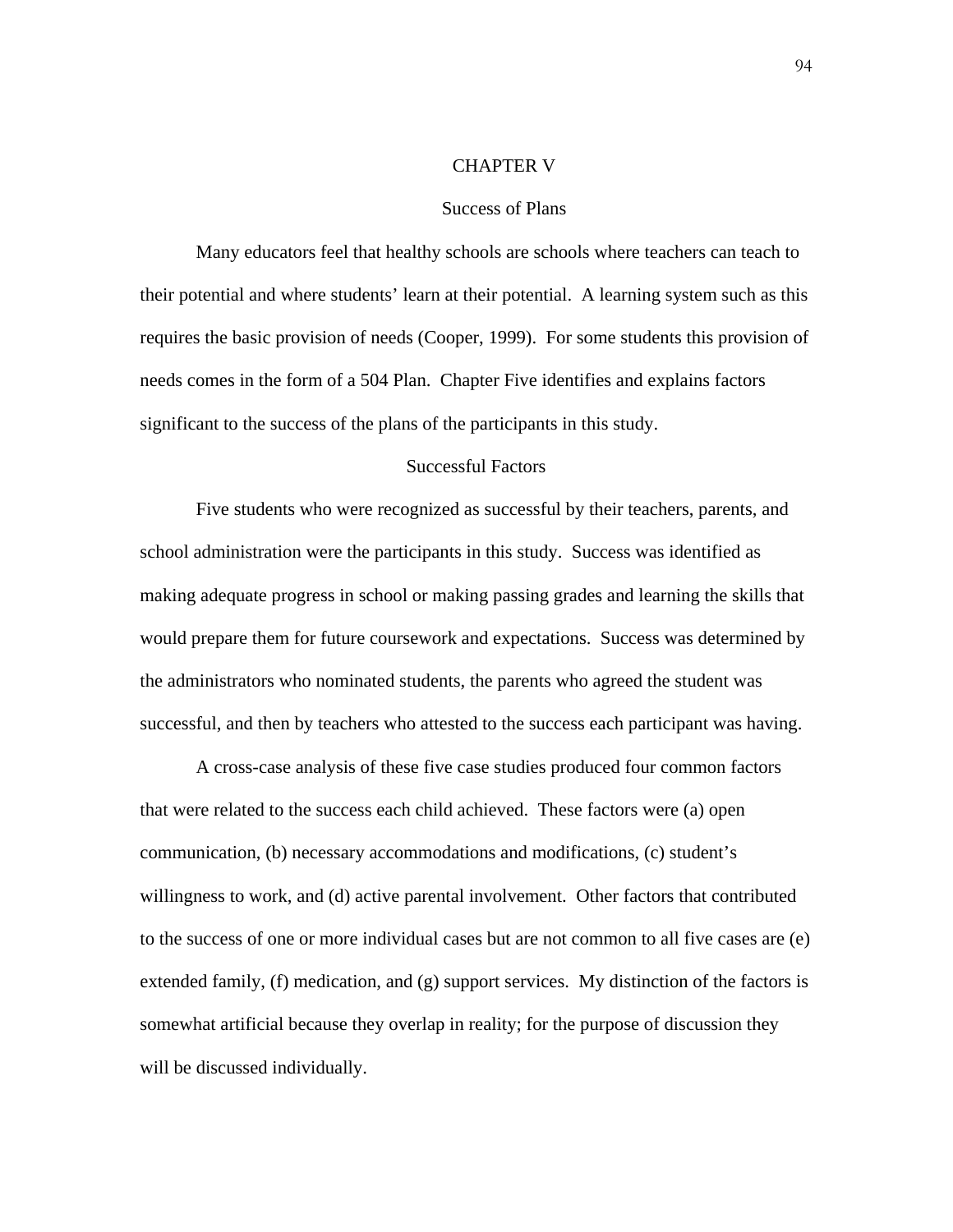The first factor, open communication, involves dialog among parents, teachers, administration, support service personnel, and in some cases the students themselves. Straightforward, frequent communication was responsible for informing parents and or teachers that a child was having difficulties, ameliorating problems a student was experiencing, and in obtaining and writing the 504 Plan. Ongoing communication thereafter was also vital to the success each child experienced.

The second factor, parental involvement, was apparent in all five cases because it was primarily parents who initiated the 504 process in these cases. Parental attendance was requested when the School Assistance Team (SAT) met to discuss each student and the difficulties they were having and again when this team reconvened as the 504 Plan Committee. Unlike some parents, the parents of the students in this study were actively involved in this process and attended all of the meetings. Permission was necessary for most evaluations that took place and parental input was valuable when writing the 504 Plans. At least two parents were educators and knew first hand of the importance of their involvement. The active involvement parents took in the realm of assisting the students and communicating with the staff promoted each student's success.

 Accommodations and modifications regulated by 504 Plans are the third common factor that successful plans share. The teachers, parents, and administrators all met to write these adaptations based on the students' needs. Interestingly the modifications written into the five plans were quite similar. It appeared that modifications were written in global terms; it was the manner in which the teachers implemented them, or devised their own adaptations, that was particularly helpful to the student.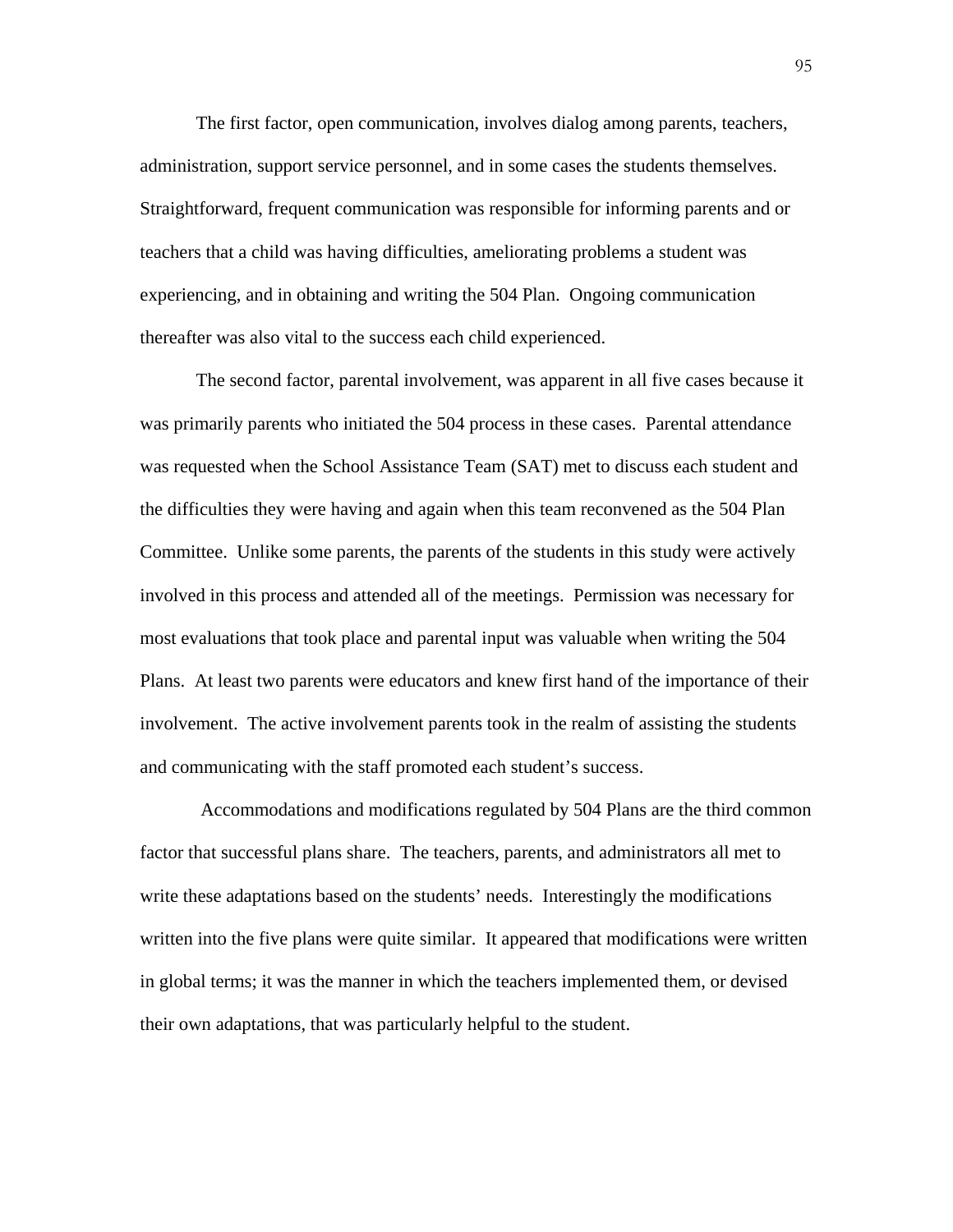The last common factor among these cases was the willingness of the participants to do their assignments and study. Students' willingness to work clearly enhanced their achievement. Teachers noticed and reacted to the extent to which students were trying to learn as opposed to not putting forth an effort.

The three factors that were shared by some but not all of the cases are extended family, support staff personnel, and medication. These will be described as part of the discussions about student successes in the following section.

## Student Success

Each of these students was successful this school year, a fact with which parents, teachers, and administrators all agreed. This success was largely credited to the students' 504 Plans. The success each student achieved is described in the following sections, and then compared and contrasted under the headings of the factors involved in the success. *Les* 

 Les' plan was successful this year and this success was the result of the four common factors: communication, parental involvement, accommodations and modifications, and Les' willingness to work. A fifth factor may possibly be his medication. Les went from being a student who struggled with school and was considered troublesome to a pleasant boy who put forth his best effort to succeed in school. This dramatic transformation appeared to have come about because of a successful 504 Plan, medication, maturation, and the collaborative efforts of his parents and school personnel.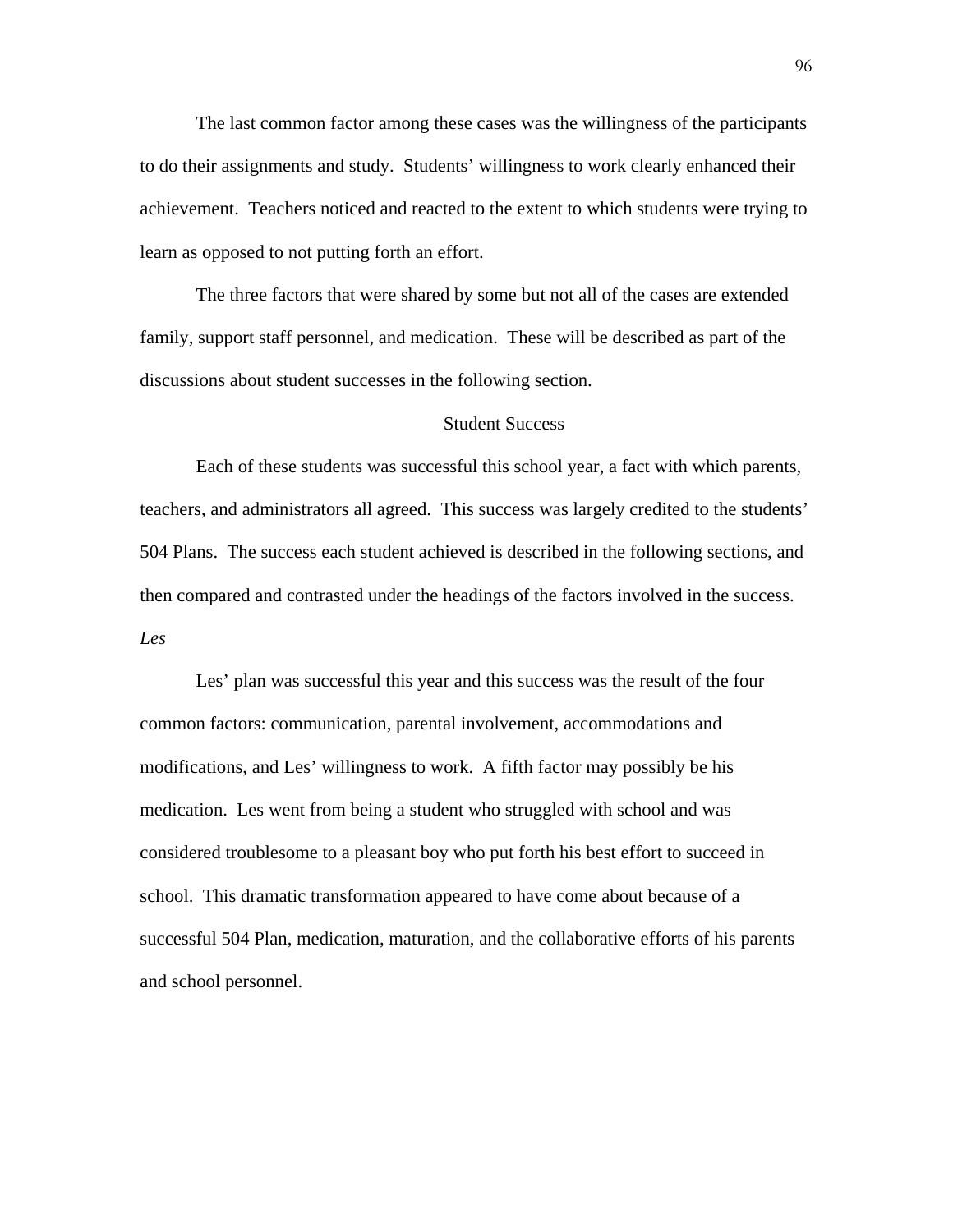*Cobe* 

Several factors are salient to the success of Cobe's plan. Communication among the teachers at Cobe's school and between his family and the school staff, including the administration, was significant in Cobe's success. His teachers and step-mother agree that the actual accommodations and modifications guaranteed by the plan helped Cobe be successful. Parental involvement is a key issue when discussing Cobe's success. His step-mother perceived that without her active involvement and monitoring the plan would not be as successful as it was. Along with this parental involvement was extended family involvement. Cobe's grandmother initiated the 504 Plan process and was instrumental in its implementation and she guided Cobe through school. Cobe's grandmother was a critical player in his education and used her knowledge and perhaps influence as a school employee to help Cobe succeed.

Common to the other cases is willingness to work. Most teachers felt that Cobe did not work particularly hard, but his stepmother felt perhaps they did not understand what a struggle staying organized and on task was for Cobe.

Another unique factor to Cobe's success is that Cobe is on medication and it could not be determined whether it influenced his success. However, because it could affect his behavior and organizational skills it is possible the medication he takes for ADHD is critical to Cobe's success.

## *Chris*

Chris was successful this year, a fact that seemed a result of five factors: communication, accommodations and modifications, parental involvement, willingness to work, and the support of other staff. Also, some credit for his success must be given to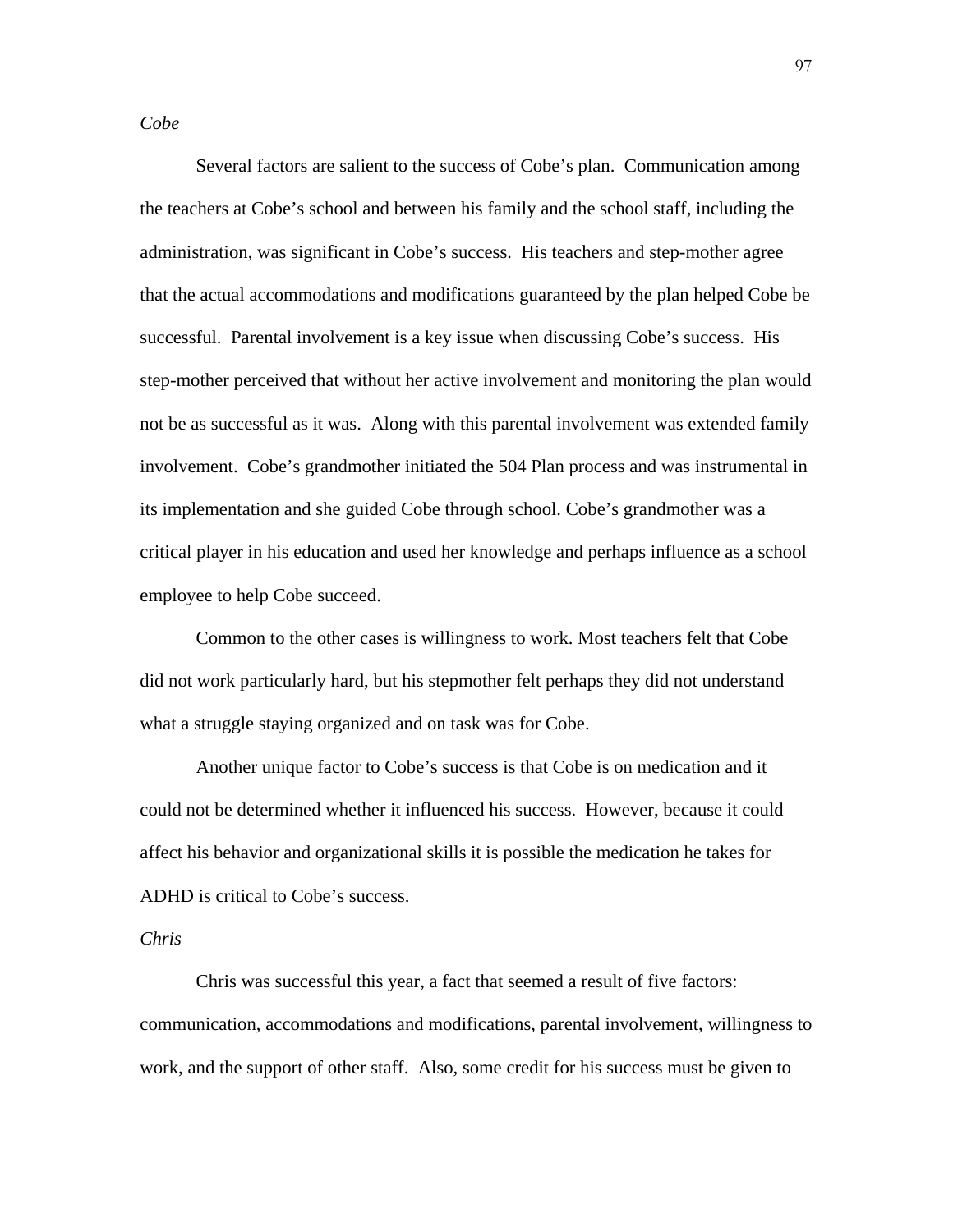the counselor who worked with Chris and made it possible for him to go back to school and then stay in school. Her involvement in his education was important to Chris.

His mother felt that his plan was successful in middle school despite his earlier panic attacks. It was the support she received and the fact that Chris was able to score well on the achievement tests and pass his classes that made her realize he might not have been successful without such a plan. To describe this year his mother stated, "He did more work like the other kids than he ever has. I want him to have it [504 Plan] to fall back on."

 Chris finished eighth grade with average grades and a new confidence in his abilities and skills. He looked forward to ninth grade and felt he would be able to communicate his needs to his teachers. His mother felt less confident than Chris, but was still anticipating a good year at high school due to the mandates of his plan and the rights Chris was guaranteed by Section 504 of the Rehabilitation Act. In anticipation of next year his mother declared, "We'll have a meeting a couple of weeks after school starts [to allow time] so that he gets to know his teachers and his schedule. Then they'll [teachers] either contact me or I'll contact them."

## *Shandra*

 Shandra's mother and first grade teacher both felt that her 504 Plan was successful. When I looked at samples of Shandra's work she made As and Bs and performed well in the school's Accelerated Reader program. Based on the interviews, observations, and documents collected from this study, factors that facilitated the success of this plan were the individual suitability of the modifications and accommodations made, Shandra's willingness to work, the frequent and open communication among her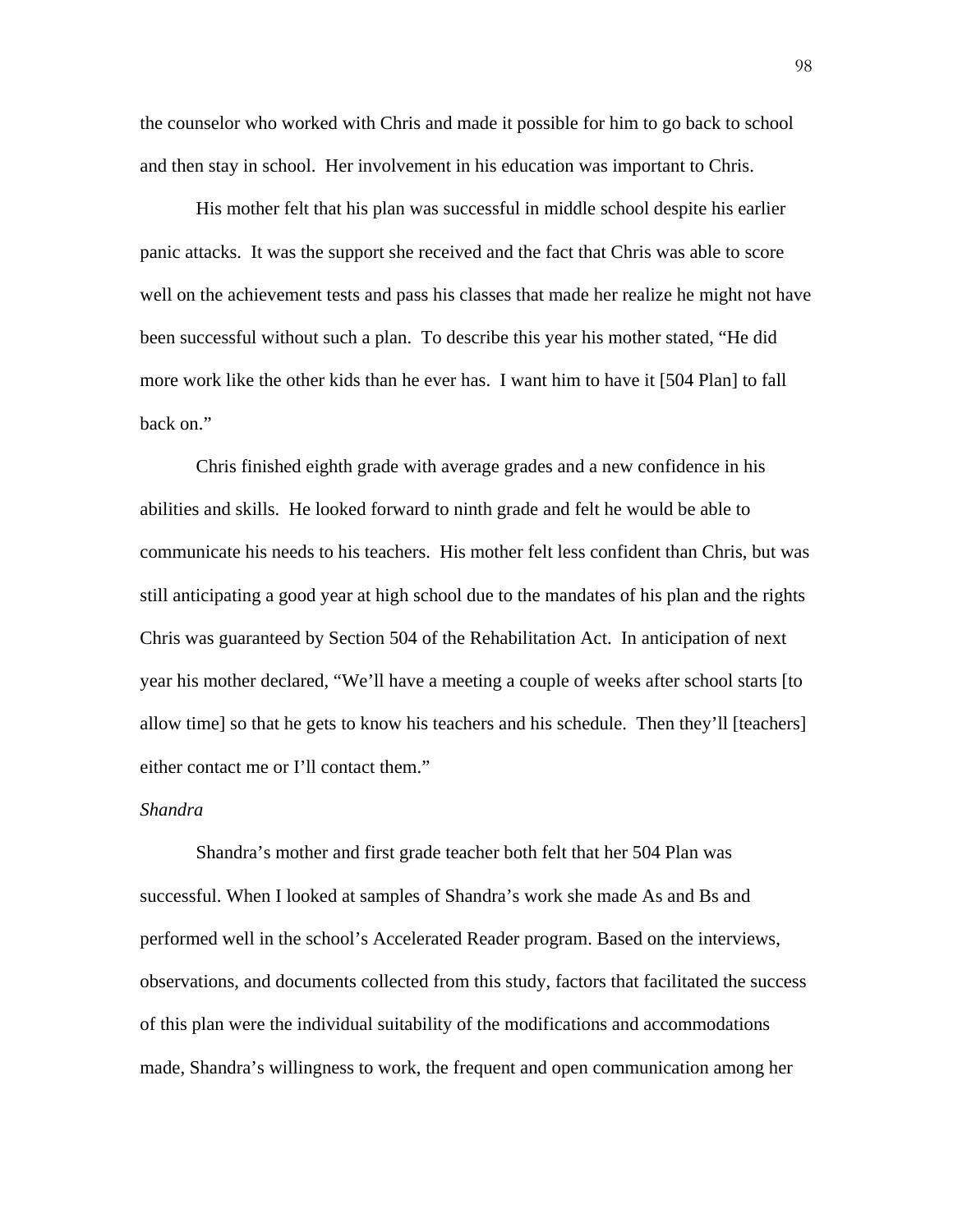parents, teachers, therapists, and administrators, her parents' active involvement in Shandra's education, and the physical and occupational therapies that she received. Although there is no way to identify which of these factors was the most important or which had the greatest impact on her success, it is evident that Shandra's success relies on these factors. Shandra will go on to second grade with a successful plan in place and parents who know how to facilitate this success.

### *John*

John has had a 504 Plan most of his school career and his parents feel comfortable requesting modifications and ensuring the plan is being implemented. His second grade year was successful, but his third was somewhat worrisome to his parents. Fourth grade came with John being placed in a class with 28 students. His parents were needlessly worried. John was successful both in fourth and fifth grades. His success was due to honest communication, necessary accommodations, parental involvement, his willingness to work, and his previous speech and language therapy.

 Although John's plan was recognized as successful, everyone involved had some trepidation about him starting middle school. It will certainly take the implementation of his plan and the continuance of the factors that made his elementary school plan successful for him to succeed in middle school.

#### Summary of Student Success

 Each of these cases was deemed successful by teachers, parents, and administrators who felt the child was achieving to his or her potential and meeting mandates for adequate yearly progress. The success of each student depended upon several factors, some which all of the cases had in common and some factors that were

99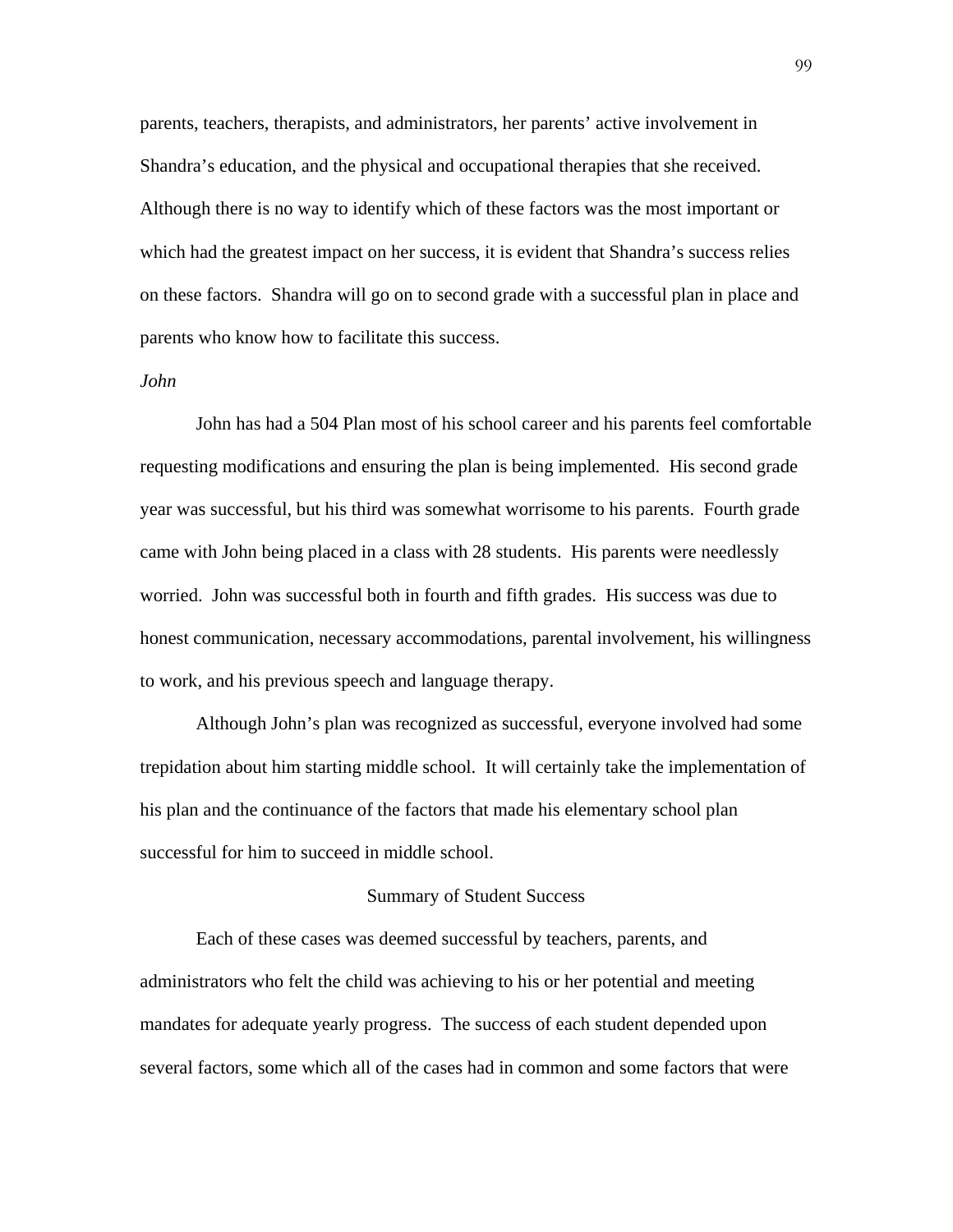relevant only to one or two cases. Those factors which were common to all five cases were: were (a) open communication, (b) necessary accommodations and modifications, (c) student's willingness to work, and (d) active parental involvement. Other factors that contributed to the success of one or more individual cases but are not common to all five cases were (e) extended family, (f) medication, and (g) support services. These support services included an occupational therapist, physical therapists, a speech and language pathologist, and a school psychologist.

## Common Successful Factors

### *Communication*

 Straightforward communication among teachers, parents, administrators, and students is important in the education of any child. This study suggests that communication is even more important for a child with a 504 Plan. Sincere communication took place in several different ways: as a manner to introduce the plan to teachers, during the implementation of the plan, among educators and administration, among educators and support staff, and in most cases a rapport developed between the teachers and the students. Each of these will be discussed drawing on examples from all five cases.

#### *Parent and Staff Communication*

*Obtaining and introducing the plan.* Frequent and open communication between teachers and parents played a major role in these students' successful experiences with 504 Plans. For example, Chris' mother and teachers felt that the candid communication they shared was paramount to his success. His mother stated, "We talked all of the time, probably three times a week or more."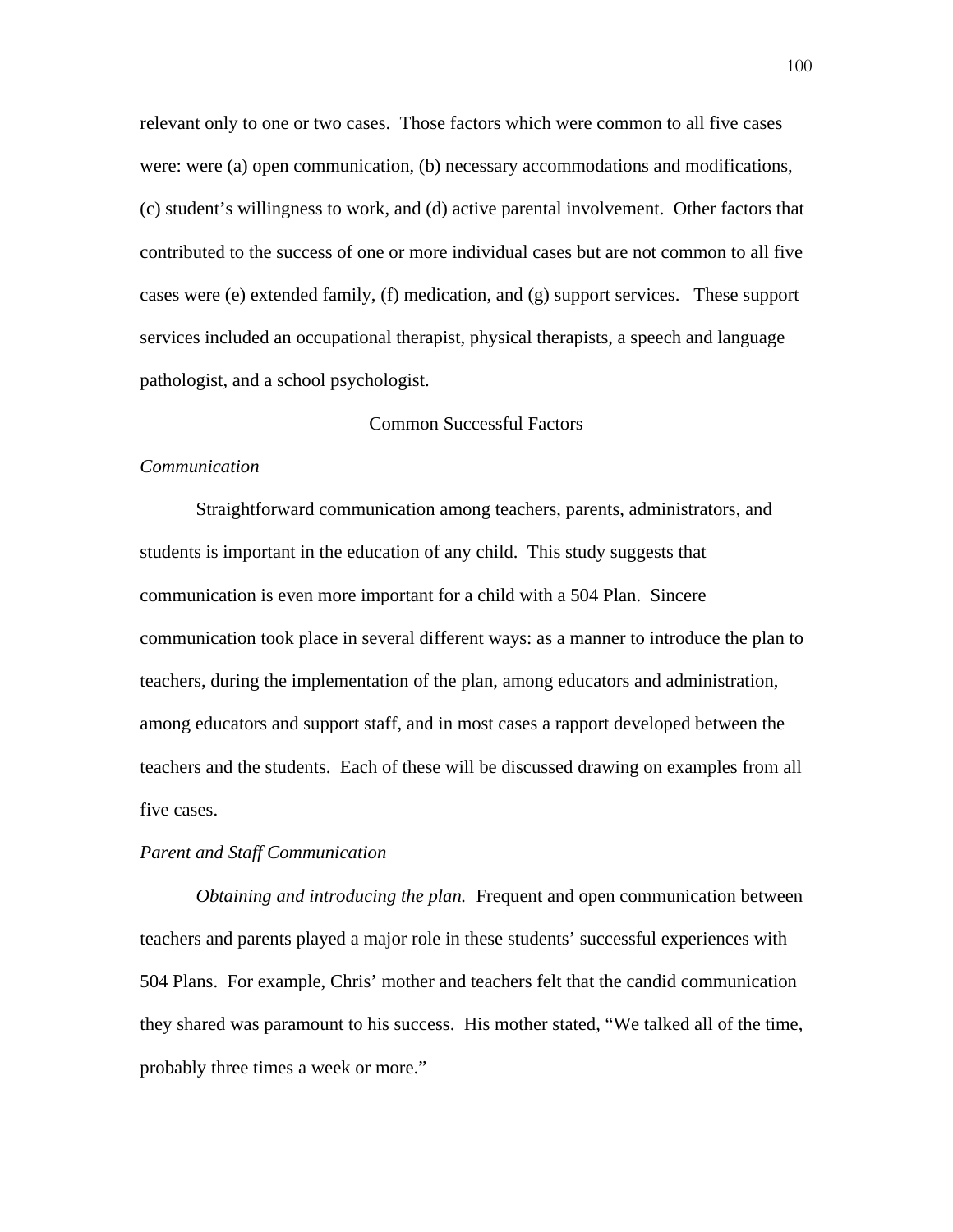Also, Shandra's kindergarten teacher informed me that Shandra's mother advocated obtaining a plan for Shandra. She was the one who took Shandra to the doctor who then made referrals for physical and occupational therapy. She started the process of getting the 504 Plan based on what she knew about the laws for students with disabilities. Shandra's first grade teacher averred that Shandra's mother had informed her about the plan before it was even written. Once a meeting was scheduled, "We [Shandra's mother and teacher] talked across the table during the meeting." They developed the plan based upon what they knew about Shandra's learning style and ability.

 Honest communication that occurred regularly played a major role in teachers' awareness of students needs. It took Les' mother informing teachers and administrators about his plan to ensure it was utilized. The frequent communication between Les' mother and Les' teacher seemed to have played a major role in the teachers' awareness of the plan and their willingness to utilize it.

Cobe's parents were also instrumental in making sure everyone involved in his education was aware of the 504 Plan. His step-mother explained, "When we had open house I took a copy of it to each teacher and told them about it. Some knew, either from last year or from the principal. I just wanted to make sure."

One of the three unique factors, extended family, is the result of a family member's involvement in the education process of a participant. Cobe's grandmother initiated the 504 Plan process and was instrumental in its implementation and she guided Cobe through school. The communication between this extended family member and Cobe's teachers also played a role in his success.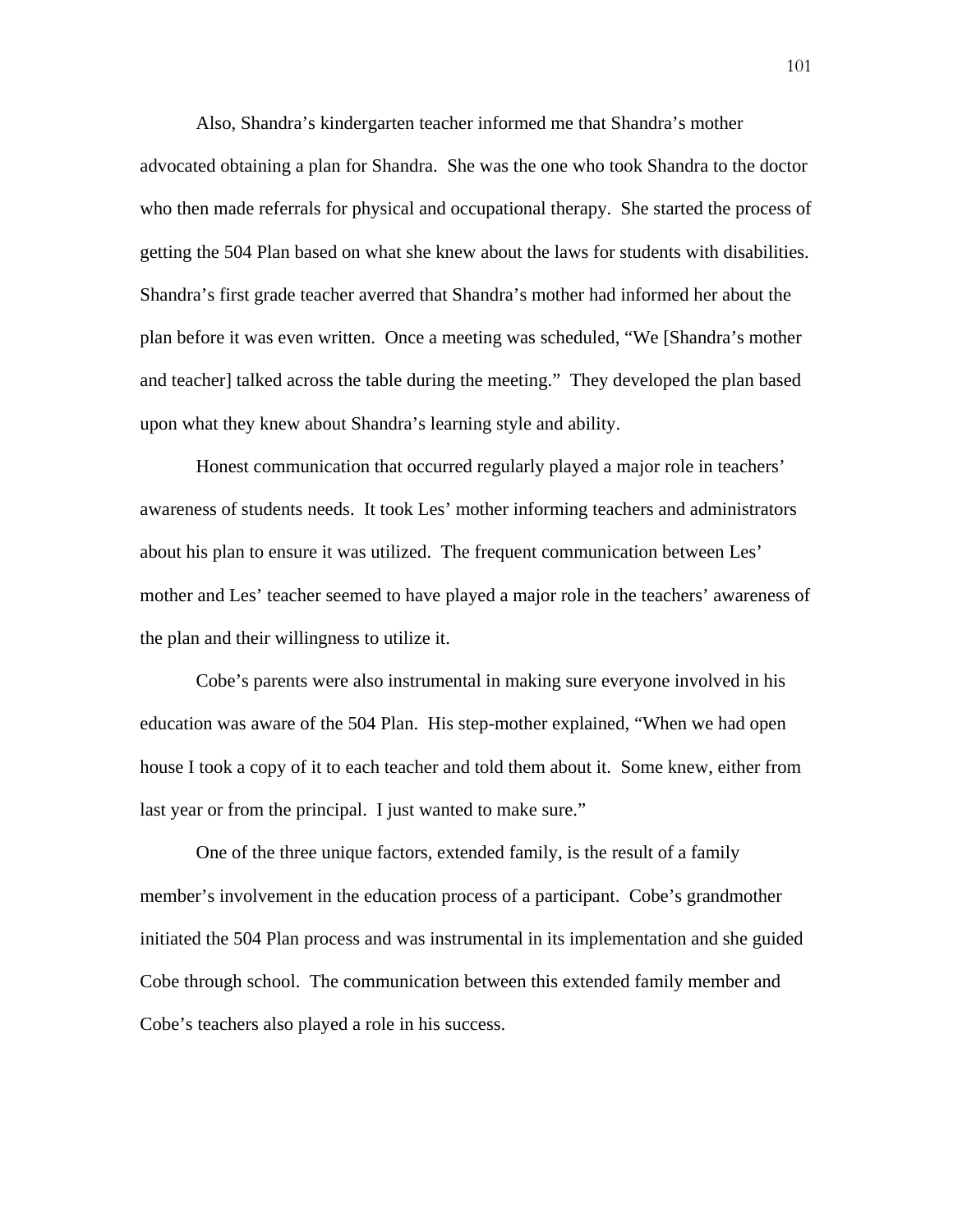*Implementation.* Not only did the forthright communication between parents and teachers facilitate the writing and introduction of each participant's 504 Plan; it reinforced and strengthened the plan throughout the year. Honest communication from the teachers helped Les' mother see that he needed modifications that were not included in his plan and that there were things he could do to make better grades. Les' history teacher explained to Les' mom that, "Les performs better when we do activities and projects; his test scores are the biggest problem." The teacher then increased the number of points he took for these projects which raised Les' class scores. His mother felt that because teachers knew her, and knew how hard she strived to help Les, they were more willing to help her. The assistant principal supported this: "Les' mother used to check on Les all the time; the teachers knew she would be there." The direct communication between Les' mother and the staff played a major role in the success of Les' plan.

 Likewise, Cobe's step-mother attributed his success to the communication she had with the staff at his school. This communication was encouraged by his grandmother, Sue, who worked there. Cobe's step-mother communicated almost daily with his teachers through his agenda. "I tell them what he's having trouble with, and they tell me whether he does his class work or not." This allowed her to know what he was and wasn't doing, which kept Cobe motivated. Teachers felt that Cobe's knowledge that his step-mother was in contact with the school increased the likelihood that he would complete his work.

 Open and frequent communication also was instrumental in Chris' success during this study, and in the years past. Teachers were able to speak candidly to Chris' mother

102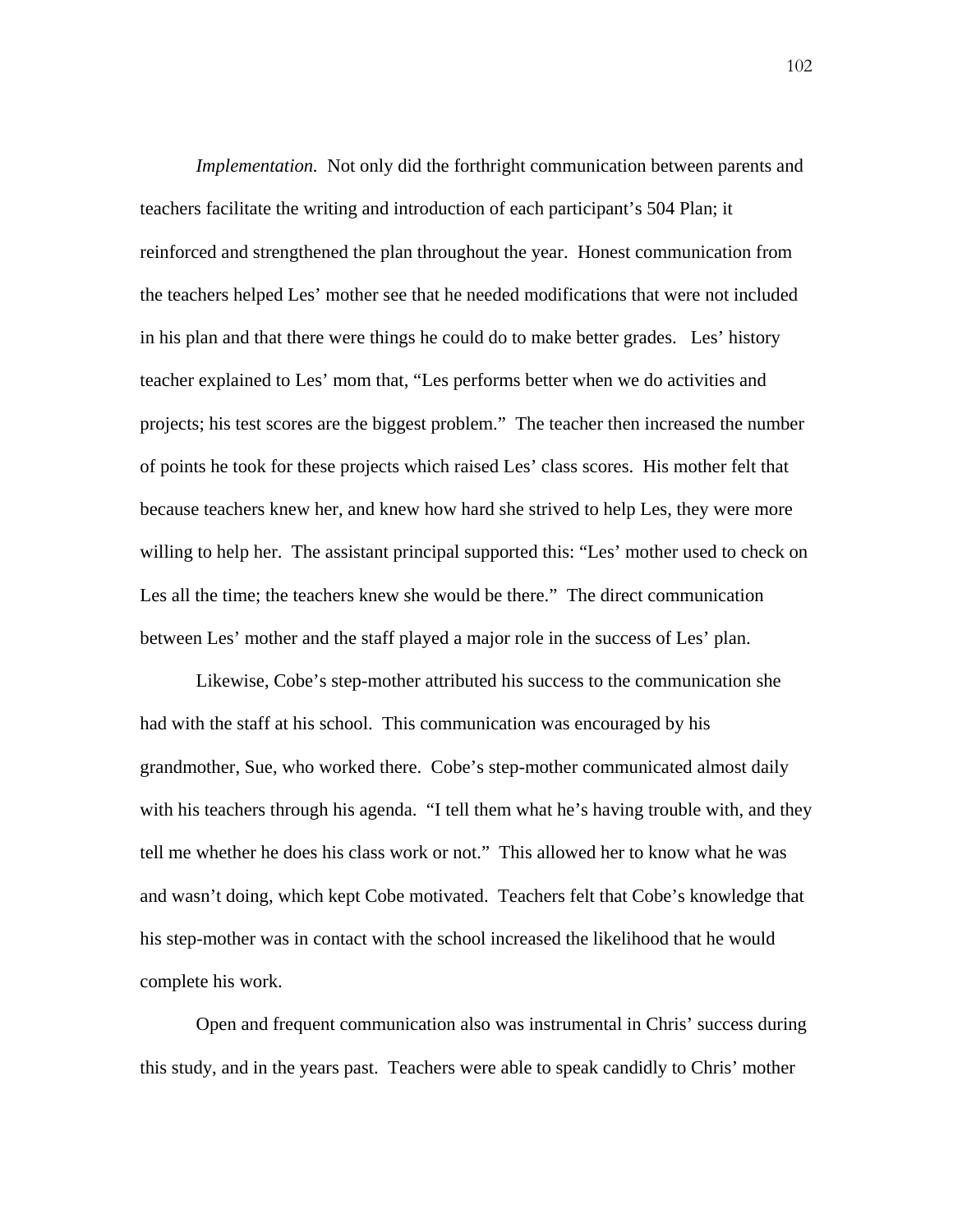and tell her what they needed; she felt the same way. For example the history teacher told her, "You're helping him to miss school and not do his work," harsh words for sure, but they helped Chris' mother see the problem more clearly. Chris' mother spoke repeatedly of all the time she used to spend at school talking to Chris' teachers: "Teachers listened to me; they cared about what I had to say. I think they appreciated my involvement." When I interviewed Chris' teachers and his mother, the communication they shared was apparent. Through a constant flow of communication, everyone involved in Chris' education was better able to meet his needs and gain insight into his strengths and weaknesses. This process of open communication and rapport allowed teachers to express their concerns to his mother and her to them.

 Unlike Chris, Les, and Cobe, Shandra and John only had one teacher each. Although candid communication was an integral part of the success of all five cases, perhaps this one-to-one communication was even stronger with these three students. Also, because she taught in the same school, Shandra's mother had the opportunity to talk to her teacher daily, "Whatever I can do to make sure that she's okay… is what I am going to do." She felt this greatly affected how Shandra's plan was implemented and the success Shandra achieved.

 John's success also was attributed to the communication between his parents and the teachers. John's father described how his wife sent notes in the assignment notebook as a way to communicate with his fifth grade teacher. The teacher sometimes made copies of her lesson plans so John's mom would know what they were working on and what the class would be doing next. The teacher stated this was very important because John needed the repetition and reinforcement from home.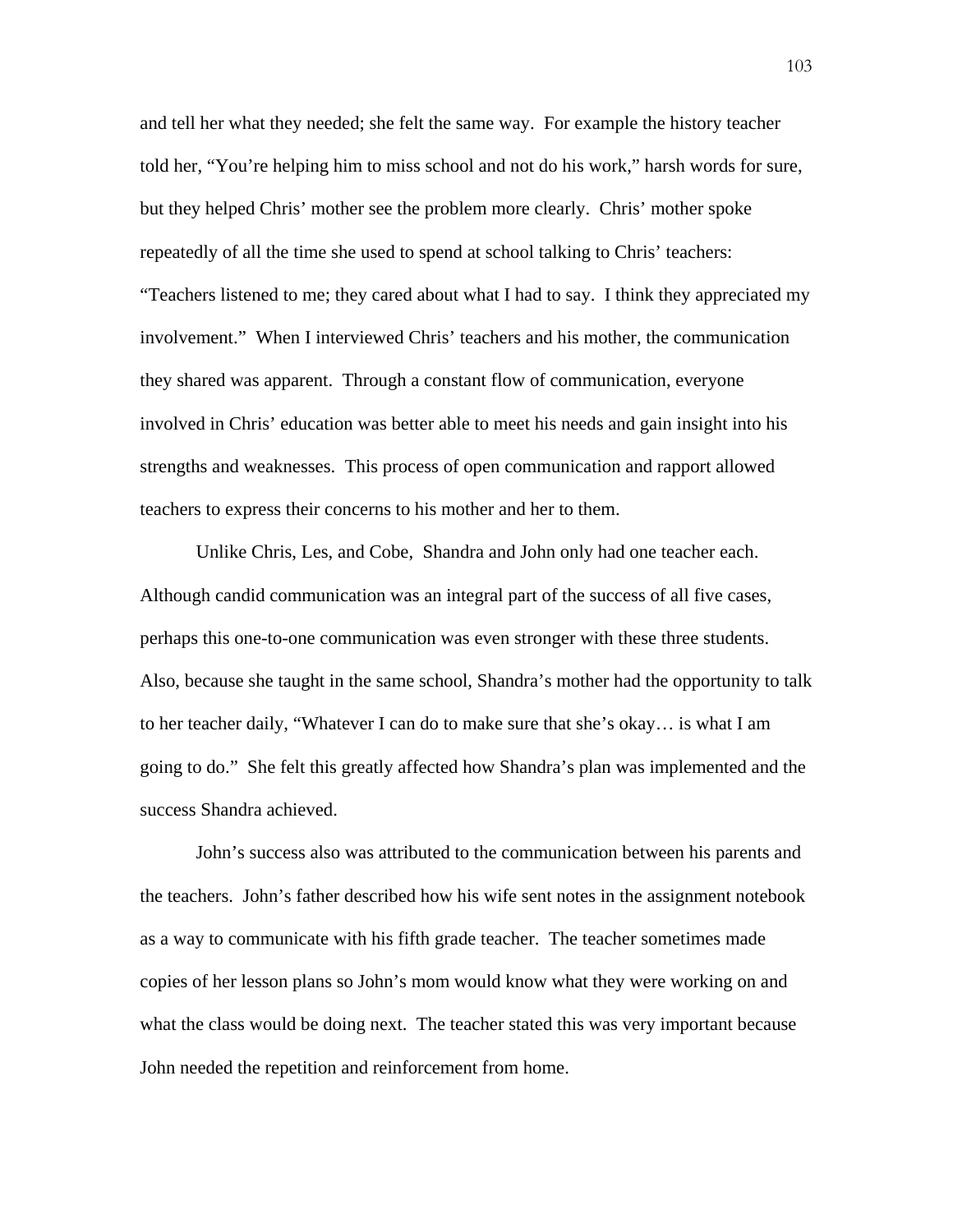John's fourth grade teacher described her frequent communication with John's mother.

> She would send notes in his planner and I would let her know if I had any problems with John and his work. We kept in touch constantly. He came a long way from the beginning of the year to the end of the year.

 The parents and teachers of all five participants felt that the frank and frequent communication they shared was significant to the child's success. Helping the child to learn and succeed was a collaborative effort on the part of the teachers and the parents.

*Administrative communication.* Although sincere communication between parents and teachers seemed to have the biggest impact on success, communication with administrators was also key. In these five cases effective principals ensured their staff knew which students had 504 Plans and how to implement them. In Chris' case, the principal who was hired during the year was not aware of the plan, nor did he know the child, however, the principal who was at the school at the beginning of the year had copied and given the plan to all of Chris' teachers.

The assistant principal at Les' school told the team of teachers who had Les in class that Les had a 504 Plan and why he needed it. "During the first week of school before students returned to school I made sure all of the teachers knew about Les' plan. I wanted to make sure they utilized the plan." He helped teachers understand how to implement the plan and offered necessary resources. This frank communication by the administrator encouraged teachers to utilize the plan and took the burden of enforcing it away from Les' mother. Les' mother remembered that the assistant principal helped her make Les' schedule based on his interests, abilities, and which teachers they felt would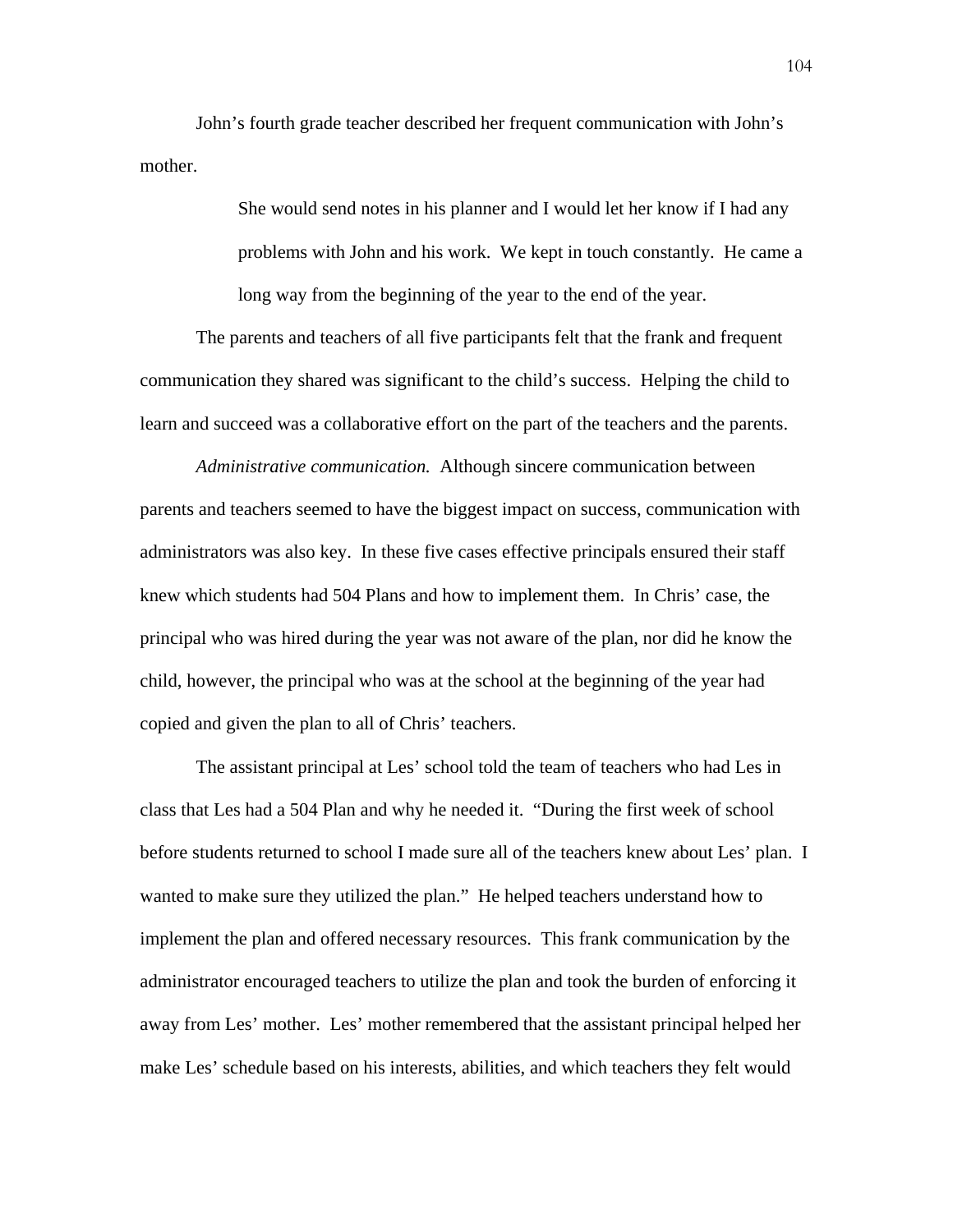work best with Les. Les' mother credited this candid communication by school administrators for making the transition from middle school to high school easier for Les. His English teacher validated this when she said, "At the beginning of the year she made sure all of the teachers who had students with 504 Plans were aware of the plans and knew how to follow them."

 The principal at Cobe's school facilitated direct communication among the staff by informing them about the 504 Plan, a role Cobe's step-mother had also assumed. Cobe's step-mother claimed, "At the beginning of the year I met with the team of teachers who had Cobe and gave them a copy of his 504 Plan. We discussed these modifications and how teachers could best meet them."

The former principal at Chris' school also engaged in this process of team meetings and introducing teachers to 504 Plans. Additionally, Chris' English teacher described the process of learning about students who have 504 Plans as helpful to her.

> We have the modifications highlighted. At the beginning of the year the principal tells us who in our classes has a 504 Plan, what modifications need to be made, makes sure we have the necessary resources to carry it out, and offers suggestions based on his experiences. It is really a wonderful way to be introduced to the plan.

Chris' English teacher and his Social Studies teacher both described seventh grade teacher meetings during which the group of teachers who taught Chris agreed upon techniques and modifications to make. They all wanted to see him succeed and were willing to listen to what other teachers were doing.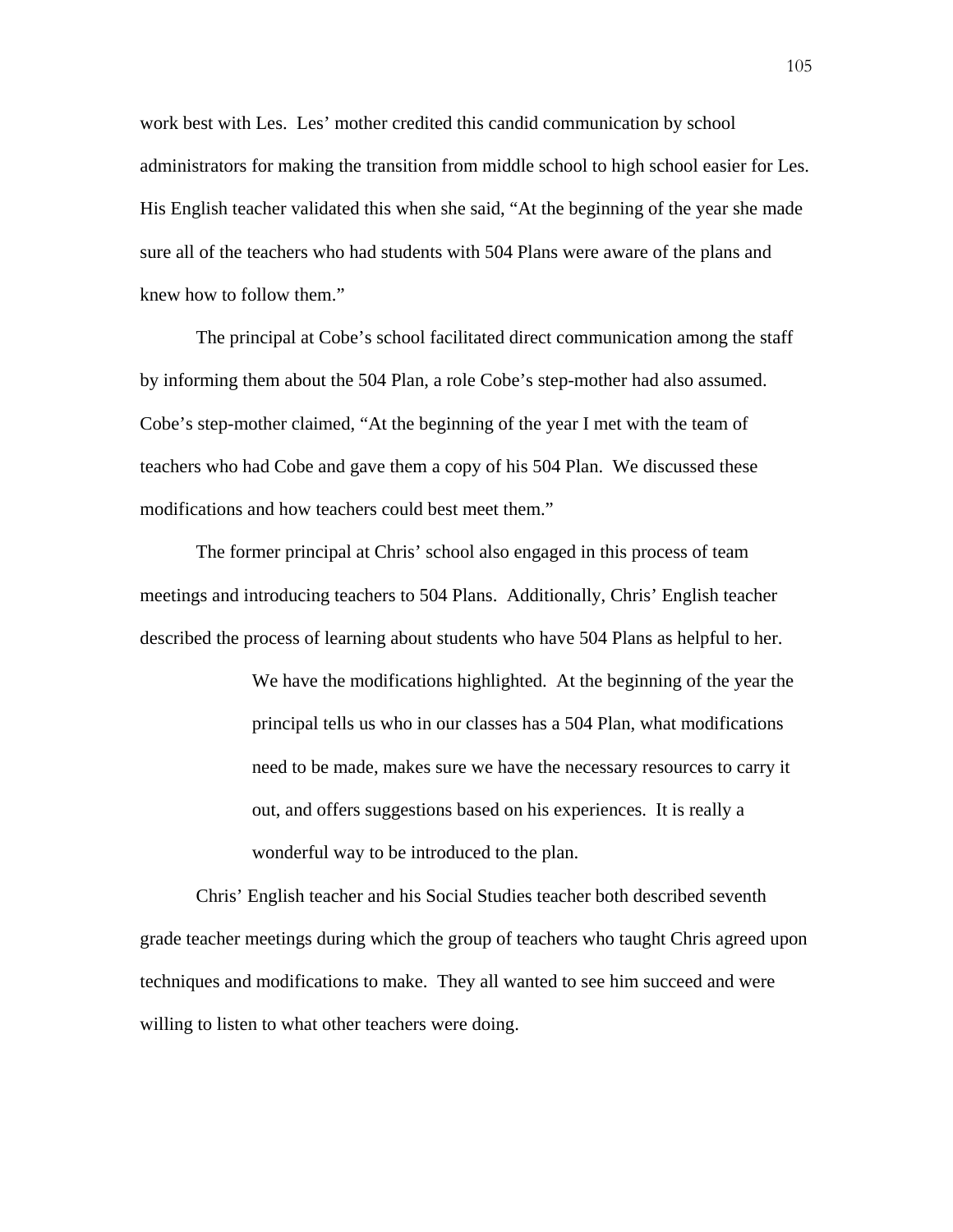For Shandra and John it appeared that the administration was involved when problems arose rather than in introducing the plan. Communication between Shandra's mother and the principal occurred because, "Shandra's mother had one concern at the beginning of the year. We told her she needed to start with Shandra's teacher and it has never come back, so I assume it [the plan] works." When asked about this incident the teacher said, "Shandra's mom and I talk all the time. I was counting off for some reversals and she didn't think I should. We worked it out; I don't count off for reversals, but I do make her aware of them." Shandra's mother confirmed this, noting that the only concern she ever had with Shandra's teacher was that she counted off for reversals, something she did not feel Shandra could help. She also confirmed that the two of them were able to work that out. It seemed the principal served only as the liaison, and that parent and teacher solved this problem.

When John was in third grade there were a couple of difficulties. For one thing, he was having some processing problems. His father said, "He picked up the concepts, but it's a matter of it took him a while to pick up the skills…It just took him longer to do that." The other problem was that John had a teacher who thought if he was in regular education classes he should be able to do the work. This attitude resulted in the administration providing the teacher with some resources and materials to enable her to better help John meet the expectations of the class.

 Direct communication between the administration and teachers was informative and allowed an opportunity to share ideas and worries. The fact that this communication broke down early in John's school career brought more attention to the plan this year. The principal said, "I wanted to make sure he had a successful year, I wanted to make

106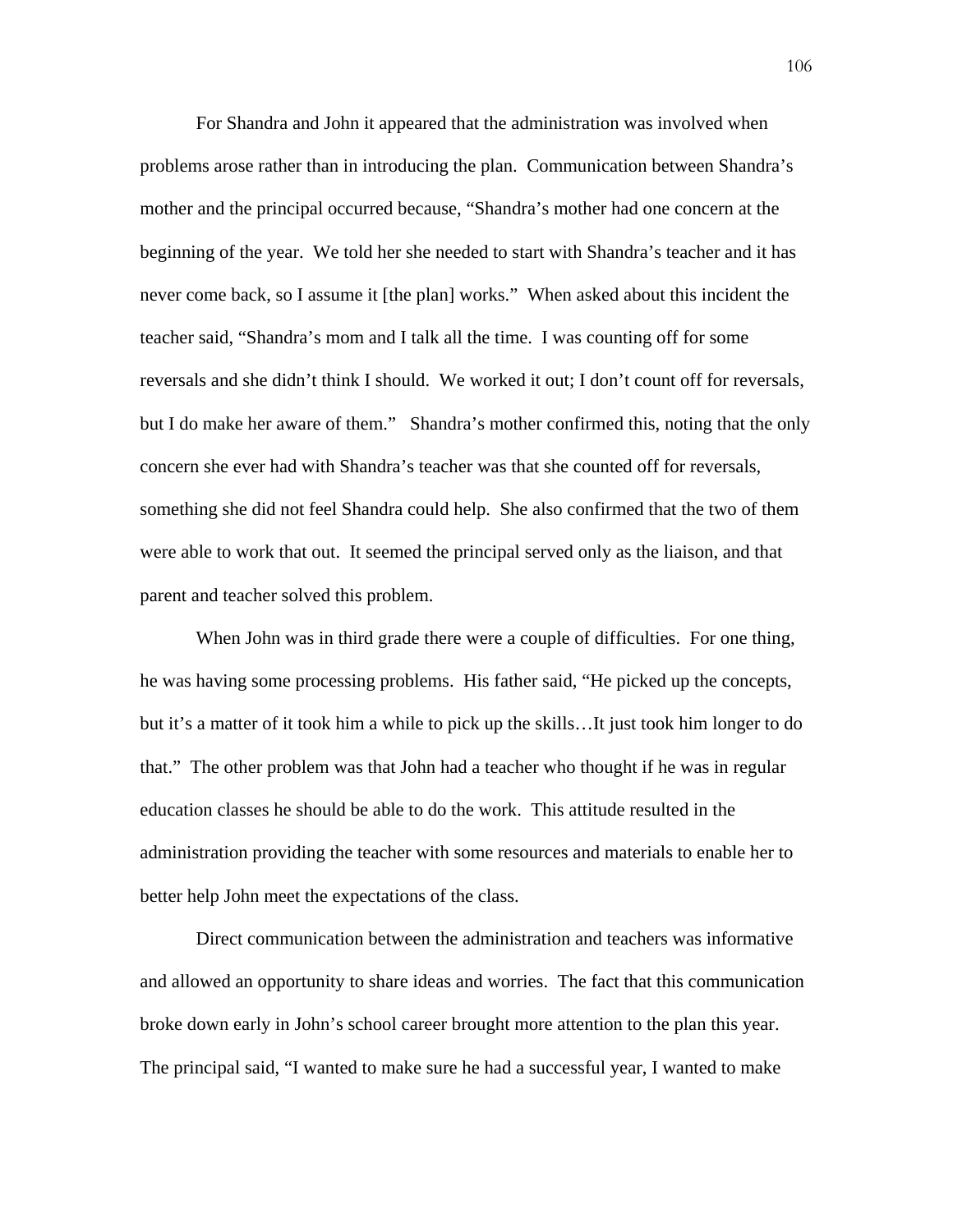sure the teacher knew what was expected and that she was going to talk with his parents." Monitoring by the administration and their unreserved communication with staff and parents ensured modifications were made and that the intent of the plan was met.

 By law, administrators face the task of guaranteeing 504 Plans are being implemented and enabling teachers to do so effectively (Wright & Wright, 2002). Data from this study suggest that the effectiveness of 504 Plans relies in part on the communication administrators have with their staff and the communication they help establish between parents and teachers.

*Communication with support services.* The individual factor that is named last is support staff. John previously saw the speech and language pathologist and the occupational therapist. Shandra received services from both the physical and occupational therapist, and Chris was in counseling. These four distinct services had an impact on the lives of each child and are discussed as factors of success.

Students with disabilities are offered a variety of support services to ameliorate the effect their disability has on their education. Students are offered speech and language therapy if they have a delay in either of those areas. Students who have fine motor delays based on educational performance are offered occupational therapy, and those with gross motor deficits which affect their education are offered physical therapy. Students who need counseling or therapy are offered this service as well. School systems employ psychologists, therapists, counselors, and a plethora of other professional service providers to ensure the needs of students are being met. Several of the cases in this study received services; Shandra from the occupational and physical therapist, John from the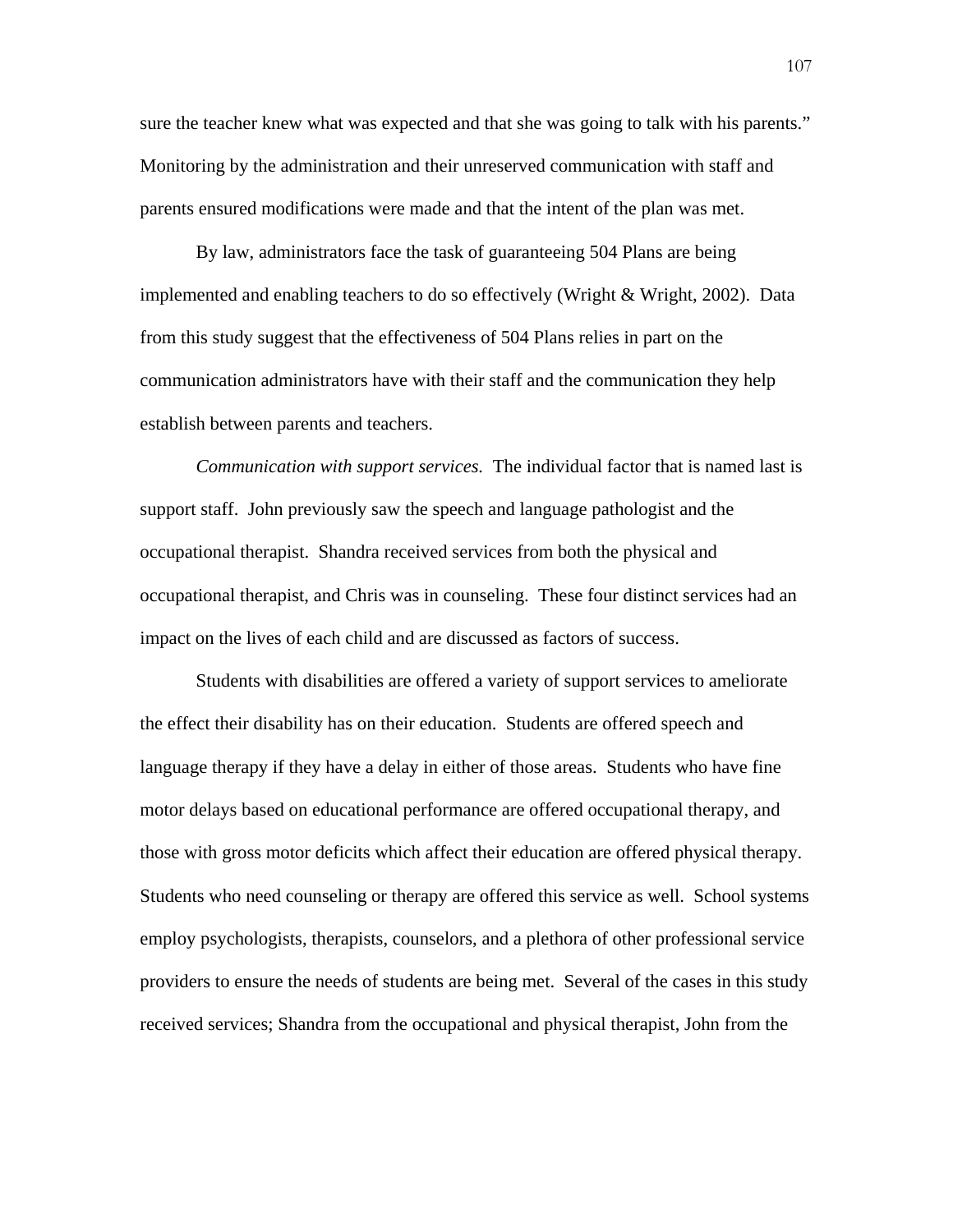speech and language pathologist and occupational therapist before this study occurred, and Chris from a counselor.

 It appeared that the occupational and physical therapists and Shandra's teacher communicated effectively about what they were doing to help Shandra. Shandra's teacher said, "I see them hopping and skipping in the hall," when I asked about physical therapy. She was also aware of the writing strategies they had tried and knew what ultimately worked. Shandra's mother also seemed to have rapport with the therapists and felt responsibility for following through at home.

 John saw the speech and language pathologist before he was school age which gave the pathologist an opportunity at every session to communicate with his parents. His sessions were primarily based on language skills which John needed to relearn. The rapport that John's parents and the speech and language therapist developed helped John's parents learn more about Landau-Kleffner Syndrome and how they could better help John. John's father claimed, "The speech therapist wasn't always concerned about our feelings; she wanted to make sure we knew John's limitations." Her version was quite similar, "I felt I had to make sure they knew just how delayed he was. We're talking about a child who could talk, and then regressed. It was hard to deal with." Once John started school the pathologist was instrumental in collaborating with John's teachers and in preparing them for the needs John had. The brutally honest communication between his parents and the pathologist ameliorated many of the obstacles that John had to overcome. John was dismissed from speech therapy at the end of his fourth grade year.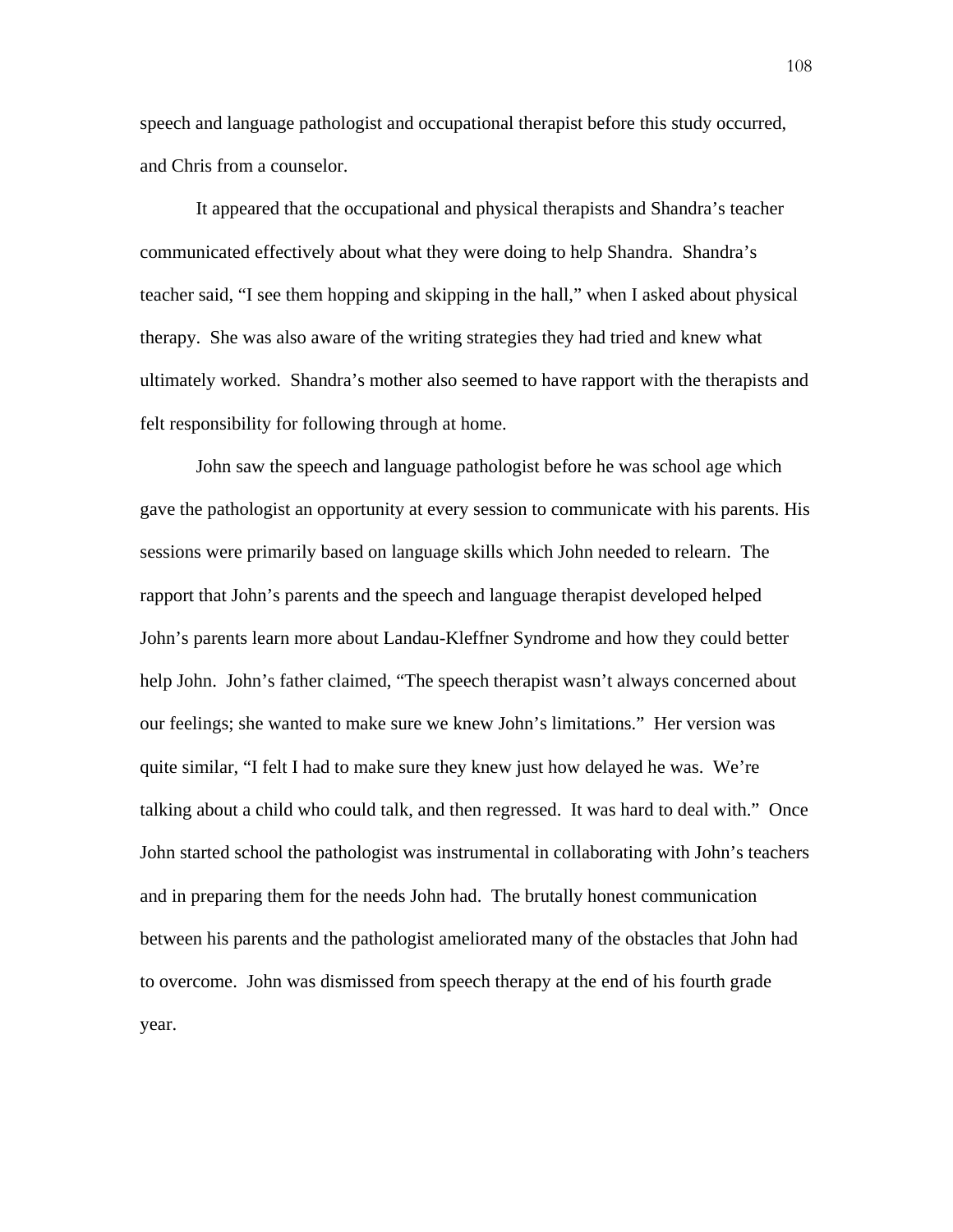The behaviors that Chris displayed and the panic attacks that arose because of school caused his parents to allow Chris to be home schooled part of his seventh grade year. His mother wanted help and support and contacted the board of education to see what they could do to help; one answer was for Chris to work with a counselor. This counselor met with Chris twice a week to talk about what was going on and why he felt the way he did. Although not part of her job, the counselor made sure Chris' mom was keeping up with his school work helping him to keep up, " She made sure I was following the schedule so that going back to school would not be so difficult."

*Communication between the student and the teacher.* Frank communication between students and teachers also played a part in the success participants achieved. Rapport between Les and his teachers helped him know what to expect and how to meet the requirements of the classroom while still receiving the accommodations and modifications he needed. Likewise, it appeared that Chris had established rapport with his teachers. He told me that if a teacher was not following the plan he would, "Just tell them. I just say, 'I need this.' They always know. I just have to remind them." This level of comfort and being able to express his needs caused me to realize just how much Chris depended on having a written plan. I did not interview the younger students because their parents were against it. I did not interview Cobe because his step-mother was afraid it would make him feel singled out. However, their parents and teachers felt that they had a positive relationship with the teachers and that if they needed help with an assignment they would go to them.

*Summary of communication.* Frequent, honest communication among teachers, parents, administrators, support services, and students was pivotal to students' success.

109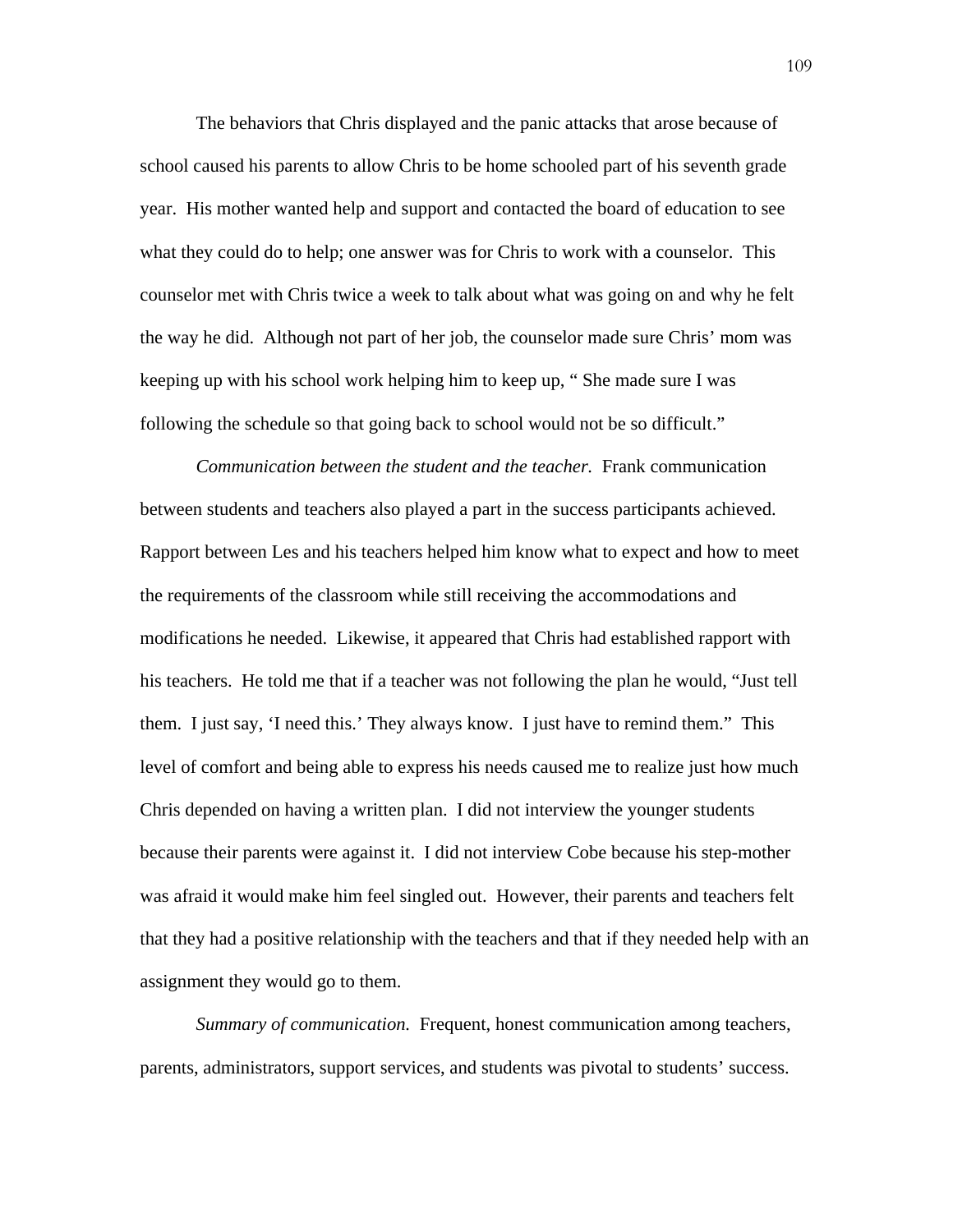The open communication among educators, parents, and the students helped these students succeed and minimized the chance of misinterpretations. Students performed better in school when their parents communicated with the staff, and the staff was better able to help students when they shared ideas and information. Communication seems to be critical to the success of 504 Plans.

#### *Necessary Accommodations and Modifications*

 A 504 Committee, which consisted of the participant's parents, teachers, administrator, support staff, and the 504 Coordinator, wrote each childs' plan based upon his or her strengths and weaknesses. The modifications that were written met the individual needs of each student, yet appeared to be very similar for all of the students. Each of these students was offered accommodations such as preferential classroom seating, extended time for tests and assignments, reduced assignments, and an extra set of text books to keep at home. It appeared that what helped students achieve were not only the modifications written into the plan, but the ways in which the teachers implemented these modifications and other learning strategies.

 The accommodations and modifications in Les' 504 Plan were written when he was in middle school. These accommodations were supposed to allow him to be successful while still learning the content he needed. It turned out that these accommodations were not specifically what Les needed after all. Les' teachers and mother were able to adapt classroom assignments and modify lessons in a way that did meet Les' needs, thus enabling him to succeed. Les' plan did not call for the modifications teachers told me they made. In fact it proposed he use an assignment notebook, tape classes or get a copy of teacher notes, and take advantage of after school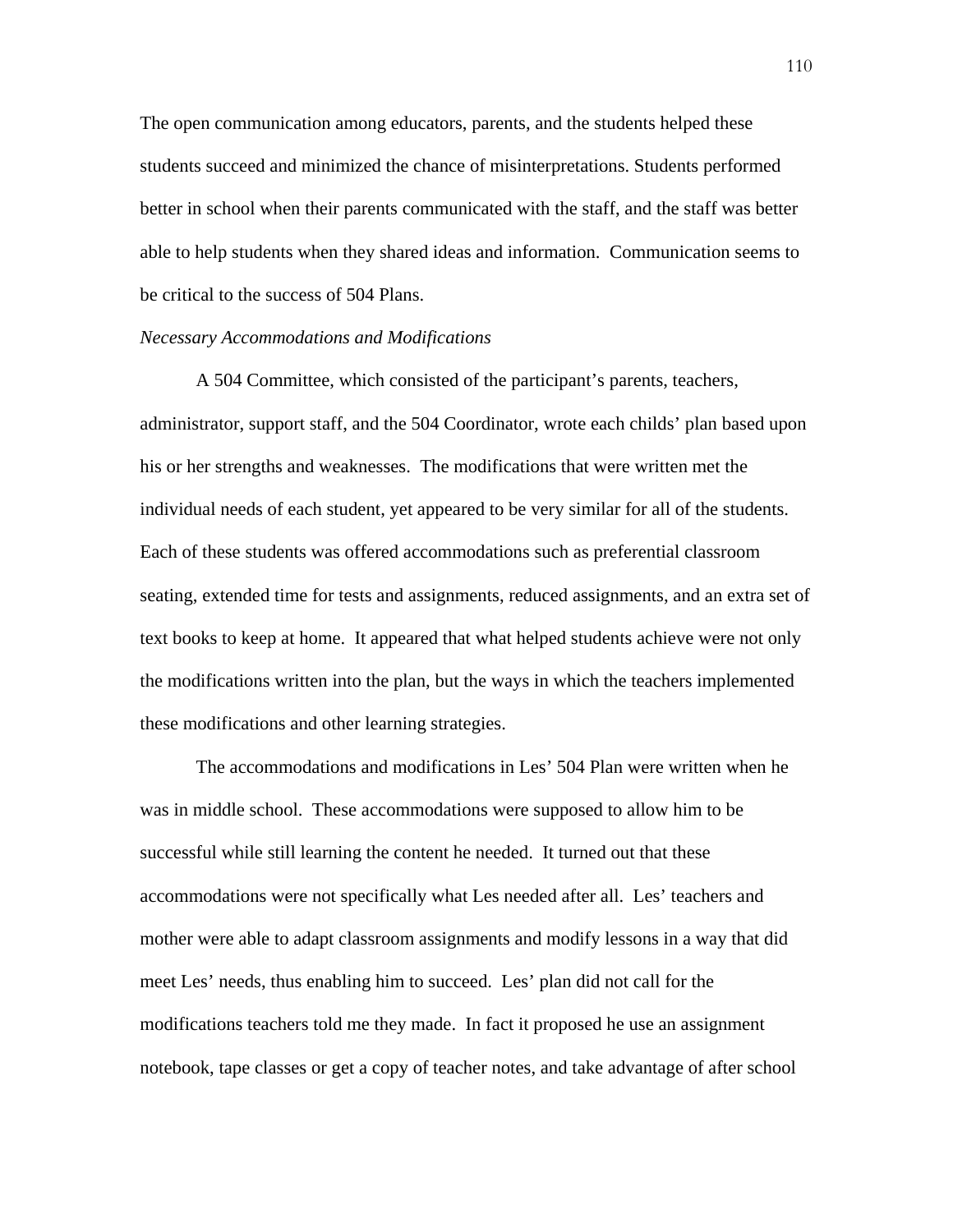tutoring. If these modifications were made, I did not observe them. Les' trigonometry teacher said, "I don't think my lessons plans would be of any use to a student." His mother said, "He's not going to tape a class; no other student does that." The modifications that I observed, and that seemed to make Les successful, such as individual attention, lenient grading or partial credit, were teacher initiated and were not a part of his 504 Plan. Les did receive tutoring, but not in the after school tutoring program; he went to the graphic arts teacher during his lunch break for individual or small group tutoring.

 His world cultures teacher attributed Les' success to the allowances he made because Les did have a 504 Plan, not to the modifications of the plan. He surmised that if he had not graded Les more leniently than he did the other students, which he did because Les had a 504 Plan, Les would have failed. He gave him this chance because he did have a 504 Plan which made him aware that Les had problems. This same teacher also commented that he modified lessons and grading for many students, not just Les. He avowed, "Teachers know what students are capable of."

The one teacher who did individual tutoring with Les was the teacher of graphic arts, which is more of an elective class than a core academic class. Les informed me about these tutoring sessions and I am not sure the other teachers knew they took place. The graphic arts teacher helped several students when they came in during lunch. He did this of his own accord and even helped them with homework and assignments from other classes.

Many of the students in this study had similar modifications; it was the way in which these modifications were implemented that helped individual students achieve. Due to his ADHD Cobe needed help in keeping focused, staying organized, and in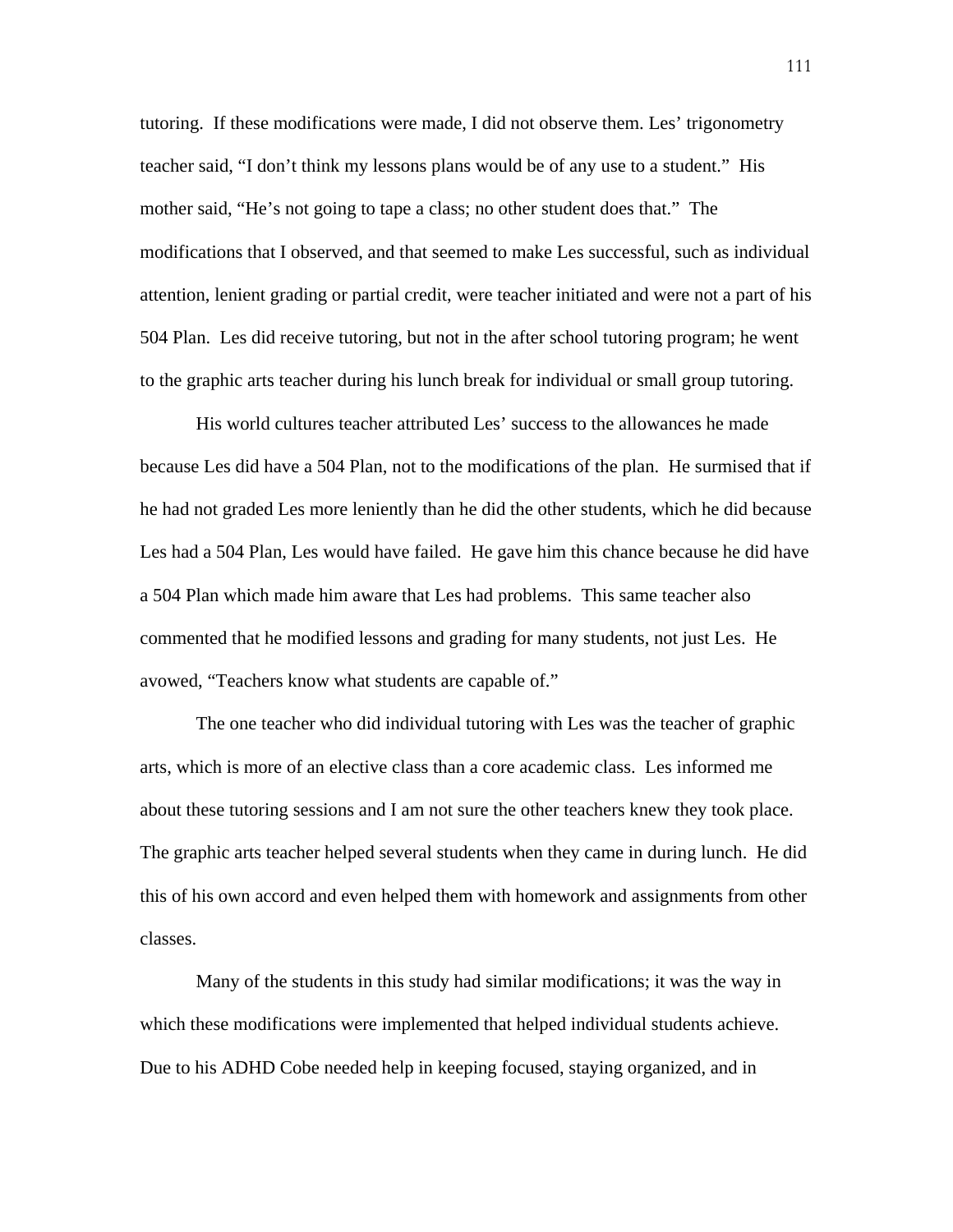developing the strengths that he had. In every class I observed Cobe he was sitting nearest the teacher, and by himself. Close proximity to the teacher was a modification stipulated in his 504 Plan. This modification was intended to diminish the distractions Cobe would encounter in the classroom.

Teachers described Cobe as a smart boy; in fact his library science teacher stated, "He is probably the smartest kid in the school." I observed his bright nature in English class when the students were discussing the symbolism of Poe's *The Raven.* Cobe was quiet for awhile, but finally answered that it symbolized the death of Poe's wife. His teachers and step-mother described Cobe as dark; they suggested the macabre was definitely his style. In this way, he is not unlike other, "young people who love this genre because it teaches them to cope with the sinister and tragic in their own lives" (Jones, 2002, p.98).

 Another modification Cobe was entitled to was that teachers would collect his work as soon as he was finished, to decrease the likelihood that he would lose it. I observed the language arts teacher collect Cobe's work as he was leaving class rather than having him wait until the next day to turn it in. The teachers I observed and interviewed all made use of the extra set of books Cobe was entitled to, and no one assigned other books to him. The consensus was that Cobe could not keep up with books outside of the classroom. Another modification that I observed was in library science class. Cobe sat closest to the teacher, which is a modification but in addition to this when the teacher asked the students to pass in their work she told Cobe not to worry, she already had his. This turning in of assignments as he finished them was an adaptation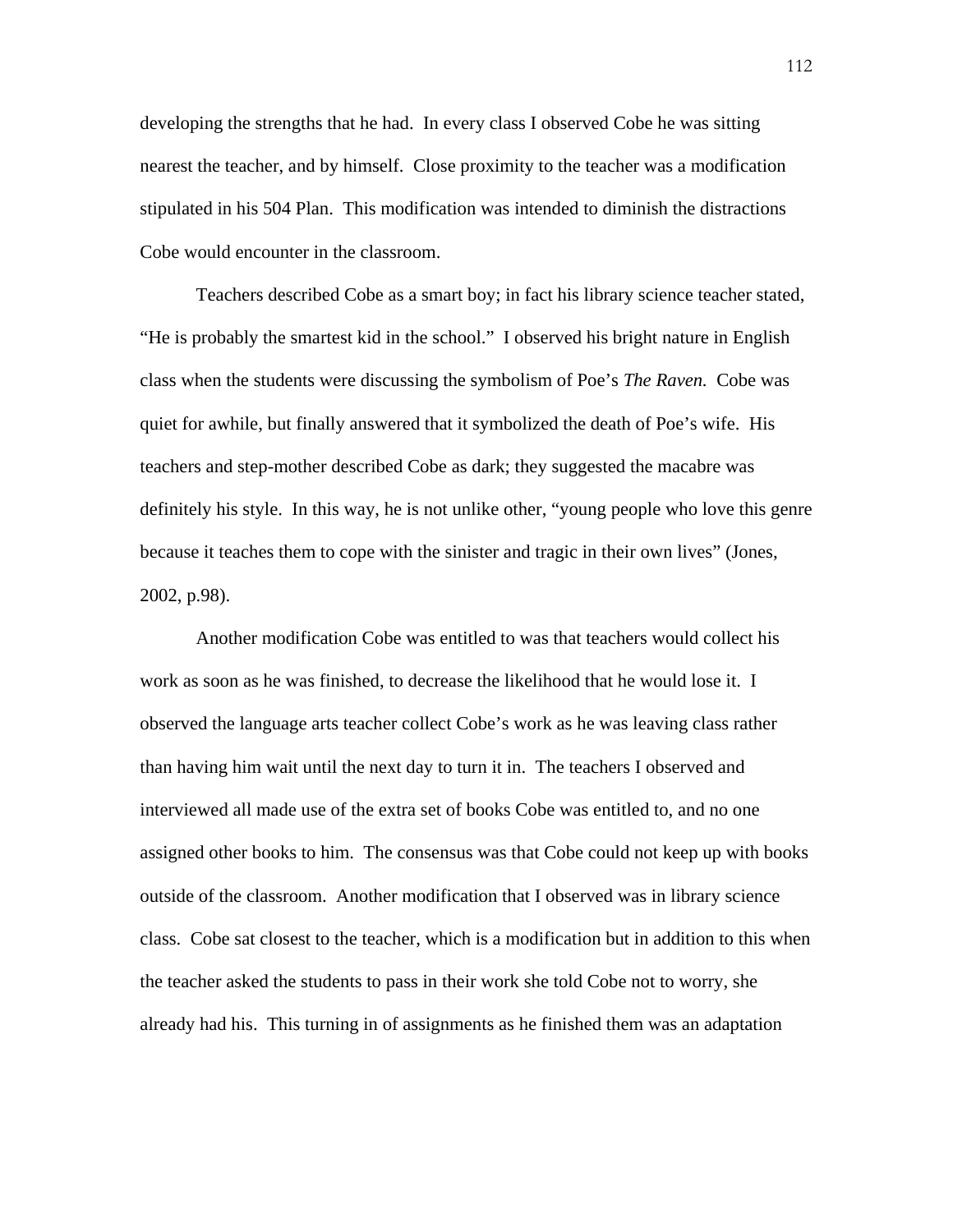stipulated in Cobe's 504 Plan. Teachers seemed to feel that the plan was reasonable and there was no reason not to follow it.

Cobe's stepmother explained how the math teacher followed Cobe's plan.

His math teacher... has students keep a math notebook of all the concepts they are doing… [Cobe] has to turn it in at the end of the nine weeks for a grade. There is no way he can keep a notebook for nine weeks. So, she takes his up a week ahead and sees what he is missing. She then assigns a buddy to help Cobe get it. This is great. His other teachers do similar things. In Library Science she just grades what he does have.

The principal agreed, noting that without a plan Cobe would not be successful in school. He would not be passing. Cobe just can not keep up with all there is to do. He really needs organization and this plan provides it. Cobe would never be able to take all of his books home and then remember to bring them back. He really needs that extra set of books at home.

His language arts teacher explained that she had Cobe as a sixth grader before he got the plan and it was terrible.

> Cobe just had no organizational skills. He could not keep up with anything. He could not find his homework, or maybe he did not remember to take the books home and do it, or he forgot to bring it back to school. It was very frustrating because it was always a series of excuses.

When I asked her what had changed she revealed that teacher expectations changed. She thought teachers understood that Cobe could not help his inattention and his lack of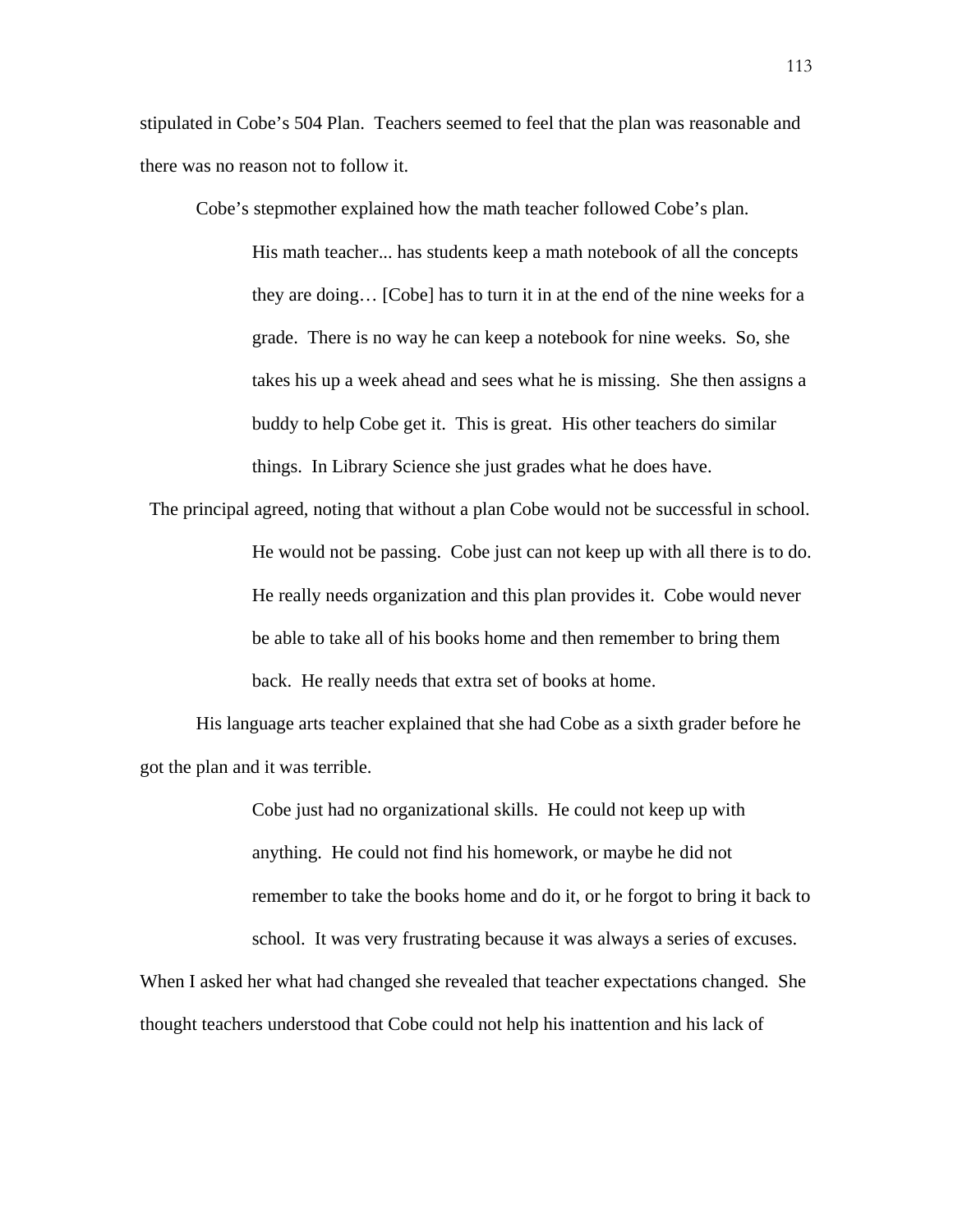organizational skills; they were more accepting and they were more able to help Cobe. The language arts teacher also credited the 504 Plan for Cobe's success.

> It is because of the extra books and the fact that he can turn his work in as soon as he is finished. He would lose it if he walked out of here with it. Cobe just can not keep up with his work. Being able to turn it in as soon as he is finished really helps him. He is so smart; you really want to see him do well.

She reiterated that the plan was successful because it met Cobe's needs. The math teacher, with whom I only spoke briefly, assured me that Cobe had to work hard at math, but that her class was small in accordance with the 504 Plan. She also averred that the 504 Plan provided availability for tutoring to Cobe, but that he only took advantage of it if he was not doing well.

 His teachers and step-mother agree that the actual accommodations and modifications guaranteed by the plan help Cobe be successful. Without modifications such as an extra set of books at home and being able to turn in his work as soon as he is finished Cobe would not be able to keep up with his assignments.

As with all of the students discussed previously, Chris' 504 Plan was written to specifically address his needs, based on the fact that he had Attention Deficit Hyperactivity Disorder. Accommodations and modifications were developed in the plan to help Chris manage the workload and get the help he needed. However, what I observed was that teachers modified lessons and assignments in ways that were not specified on his plan if they felt Chris needed them. For example, teachers were willing to spend their lunch breaks or planning periods allowing Chris to retake tests on which he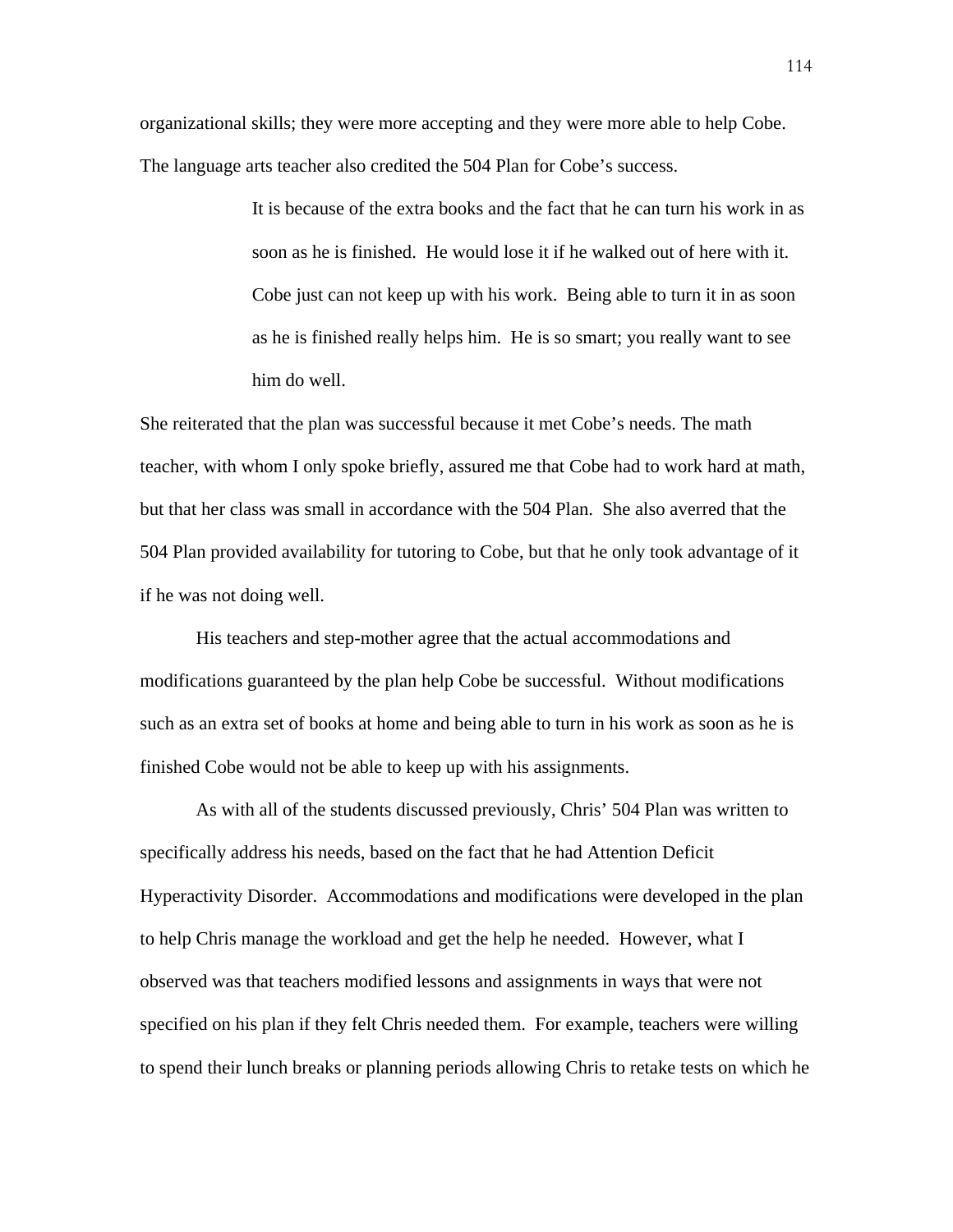had scored poorly, or give him individual attention on an assignment he did not understand. Although much credit should be given to the modifications teachers made that were not on the plan it seems likely that teachers made these modifications because Chris did have a plan. His history teacher explained to me that Chris failed many of his tests, but he allowed him to come in and take them again without the distractions of the class, and with some individual assistance. His English teacher reported similar strategies she made in order for Chris to be successful. The plan made teachers aware of Chris' disability and increased the likelihood they would accommodate him.

 Chris' plan was significant in the success he achieved this year. When asked about the success of his 504 Plan, Chris' mother raved about the plan.

> I love it. I just think it is wonderful. It has helped us manage and be able to know Chris can succeed. It's not, you know, it's not important that he does fifty similar problems, if he can do twenty five of them and does them correctly you can assume he knows how. That's what I like about the 504 Plan; he does every other one. It takes the pressure off of him. It has alleviated a lot of stress from us. Hours of homework. It was too much for all of us.

 His mother also complimented teachers on their willingness to make the necessary accommodations.

> All of them work very well with Chris. If he needs an extra day, or an extra thirty minutes, or let him come in at lunch, they all say, "whatever you need." If he needs to retake a test they allow that. If he gets an F they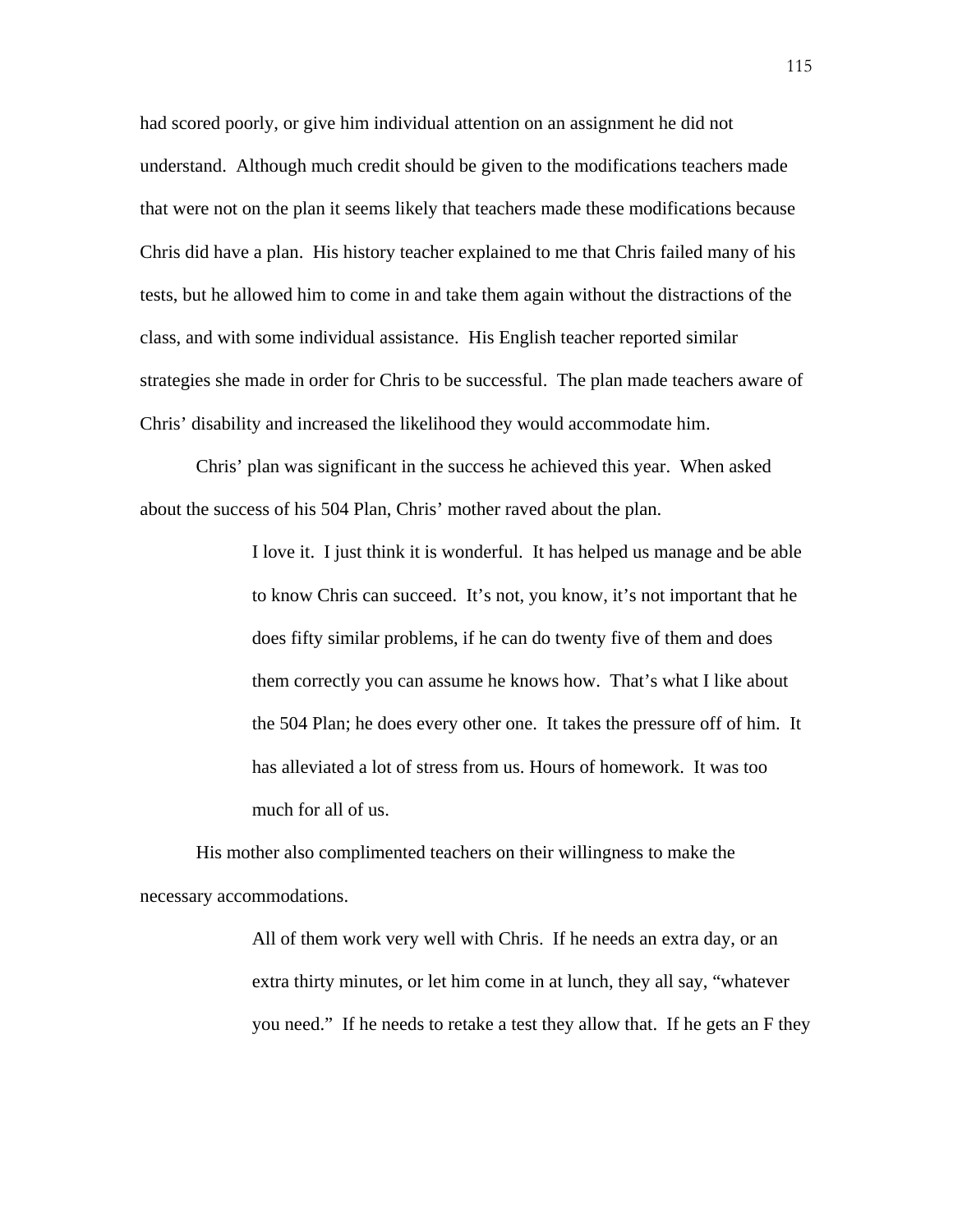just tell him to study and come in and retake it. They have all been very accommodating.

Chris seemed to think he did not need the plan very much; perhaps he did not realize that teachers made some exceptions for him. Yet when asked about what school might be like without the plan Chris said:

> Probably when I was younger it would have been a lot harder and I might not have been able to accomplish all my work that I was supposed to turn in and would not have any time in the evenings to myself and all I would always be working on [is] my homework.

 Both teachers with whom I talked mentioned modifications they made that were not part of the plan. They both allowed Chris to retake tests, to take tests individually rather than in a group setting, and they shortened his tests if they thought he needed it. These teachers also stated that as the school year progressed they tried to wean Chris from the modifications. They wanted to see him working to his potential.

 Additionally, Shandra's parents and teachers agreed that the modifications provided by the 504 Plan significantly influenced Shandra's success. Mrs. Bells felt the plan was successful because Shandra was receiving the services she needed (Occupational and Physical Therapy) to ameliorate her weaknesses and because modifications that helped her succeed were being made in the classroom.

 Likewise, Shandra's first grade teacher declared that Shandra's plan was successful because it enabled her as the teacher to better meet Shandra's needs through modifications and accommodations that she was able to implement relatively easily.

It gives us a chance. We know what we are looking for before it becomes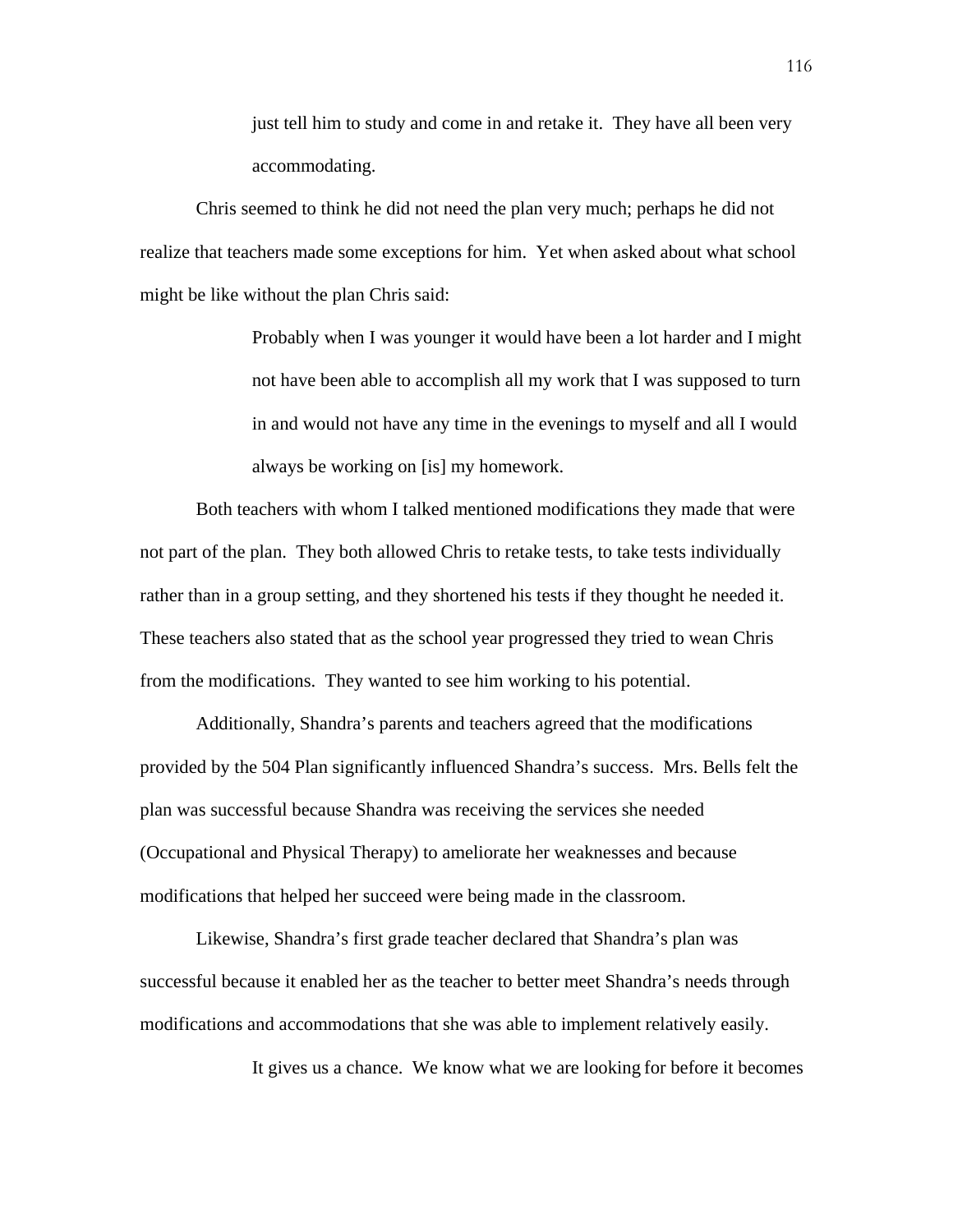a problem. It gives us something to fall back on; you know, drop back and punt. If something happens we know what we are dealing with and what we need to do. I think any good teacher is going to modify what's in this plan, because it's not an extreme plan.

When probed further about what she meant, the teacher replied that, "If Shandra starts being unsuccessful I've got something to fall back on." She mentioned modifications such as reducing Shandra's workload and conducting assessments differently than those for other students if she thought Shandra needed them.

> If I have a need to do oral testing I can. What comes to mind is spelling dictation. If she were struggling and the whole class was sitting there waiting on her we would do oral testing. It's not a real problem.

 I observed classroom modifications being made one day when Shandra was copying her spelling words from a teacher- made list of words. The other students did not have this list and I jotted a note to ask the teacher why. She later told me she had given the words to the other students orally but Shandra could not keep up, therefore she had written the list for Shandra to copy. On another day I observed Shandra writing "past" or "present" in the line beside each word. This seemed like a lot of writing and I later asked the teacher if that had been too much work for Shandra how she would modify it. She said she could always tell her to put a capital P for past and a lower case p for present. She said, and my observations confirmed, that Shandra was willing and able to do all of the writing she had assigned. Mrs. Phillips told me, "I modify work by giving Shandra only the odd problems, but she didn't need that today." She felt Shandra was capable of doing all of the work the other students in the class were doing.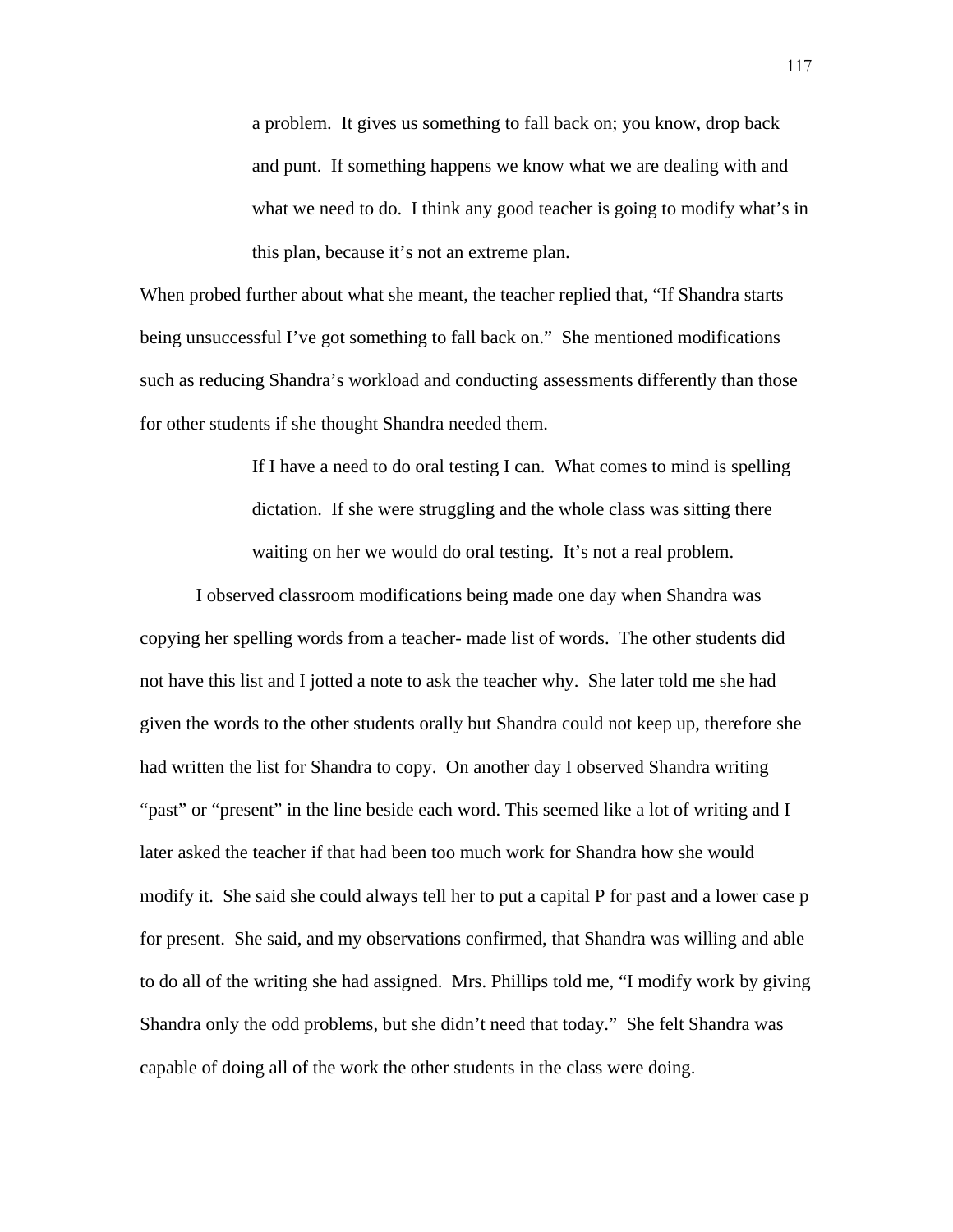I examined some of Shandra's written school work and noticed that no points were deducted from a paper that had all of the numbers reversed. Shandra had a perfect score on a paper that had both bs and ds on it, a letter she often reverses, but did not on this paper. Shandra's teacher told me that at the beginning of the year she cut Shandra's work in half because she did not want her to get frustrated; she knew that it would have been too much. However, "As she got more in control of the writing I went ahead and let her do the full length. She doesn't want to do anything different."

 Like the other participants, John's success is credited to the adaptations directed by the 504 Plan and the additional ones the teacher willingly provided. His fifth grade teacher worried that a lot of John's problems were carelessness and at one point thought there was a time issue, so she and the parents decided to extend the time he had to do assignments. The teacher also told me, "I would put five problems on the board (addition, subtraction, multiplication, division), and he would do them correctly. He knew the process, but he made careless mistakes [leave numbers out, skip problems] when he worked on assignments." It was the realization that he could do some of them that caused her to shorten assignments.

Once I observed John when an assignment had been made and the students were given a few minutes to work on it before opening their books for the next subject. When it was time for the next subject John continued to work on the map previously assigned, while all of the other students opened the appropriate text. John's teacher did not call on him during the lesson or ask him to put his map away. Later, when I asked the teacher about this, she explained that when John was focused on one activity she found it best to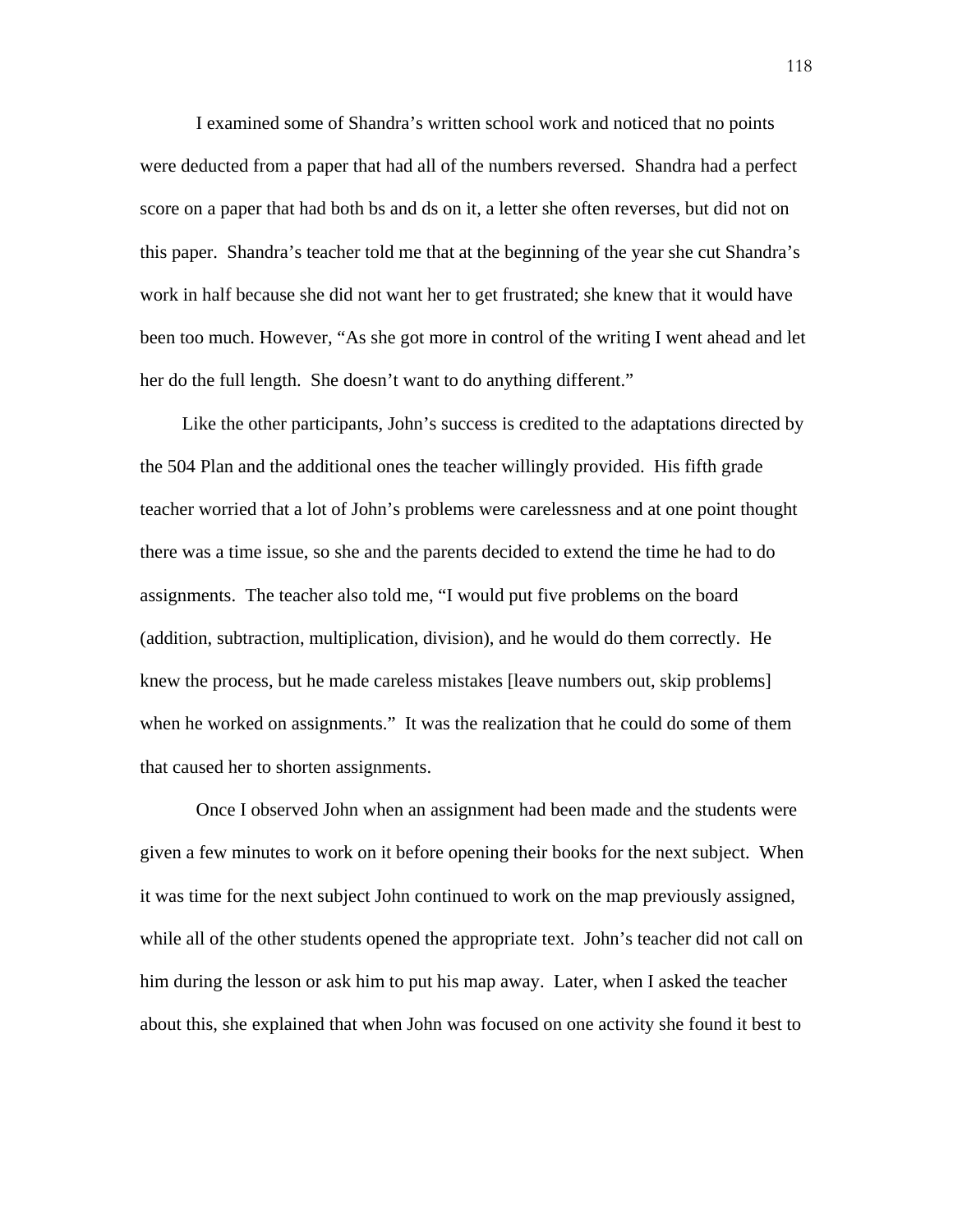let him complete it, or at least stay on task for as long as he would. It was her interpretation of providing him extended time on assignments.

 Each time I observed John in class the teacher went to him to check on his work and to see if he needed help. She explained to me that the main modifications she made were decreased assignments. She knew that his 504 Plan allowed him to type assignments, but that he had never done so. His teacher also claimed that she gave John extra time if he needed it, but felt that his parents made sure his work was turned in on time. The only accommodation made in spelling class was that he did not do the challenge words at the end of the lesson.

## *Student Willingness to Work*

 Teachers suggested the willingness of students with 504 Plans in this study to participate and try in school was important to their success. Les' willingness to work and the effort he put forth to succeed are noteworthy. His teachers all felt he made a conscious effort to stay on task, that he completed his work, and that he took the initiative to get more help if needed. These things, combined with studying and tutoring, helped make Les successful.

 If a child struggles with school he or she may become less motivated to try; this was not the case with Les. Les made every effort to do well in school and attempted to achieve at his maximum potential. He took advantage of the plan he had, his teachers' willingness to modify his work, and his mother's involvement in his education. Les was a prime example of a student who was willing to work.

The assistant principal at Les' school described Les as very hard working, a student who wanted to do well. "He is very dedicated…He works hard to do well."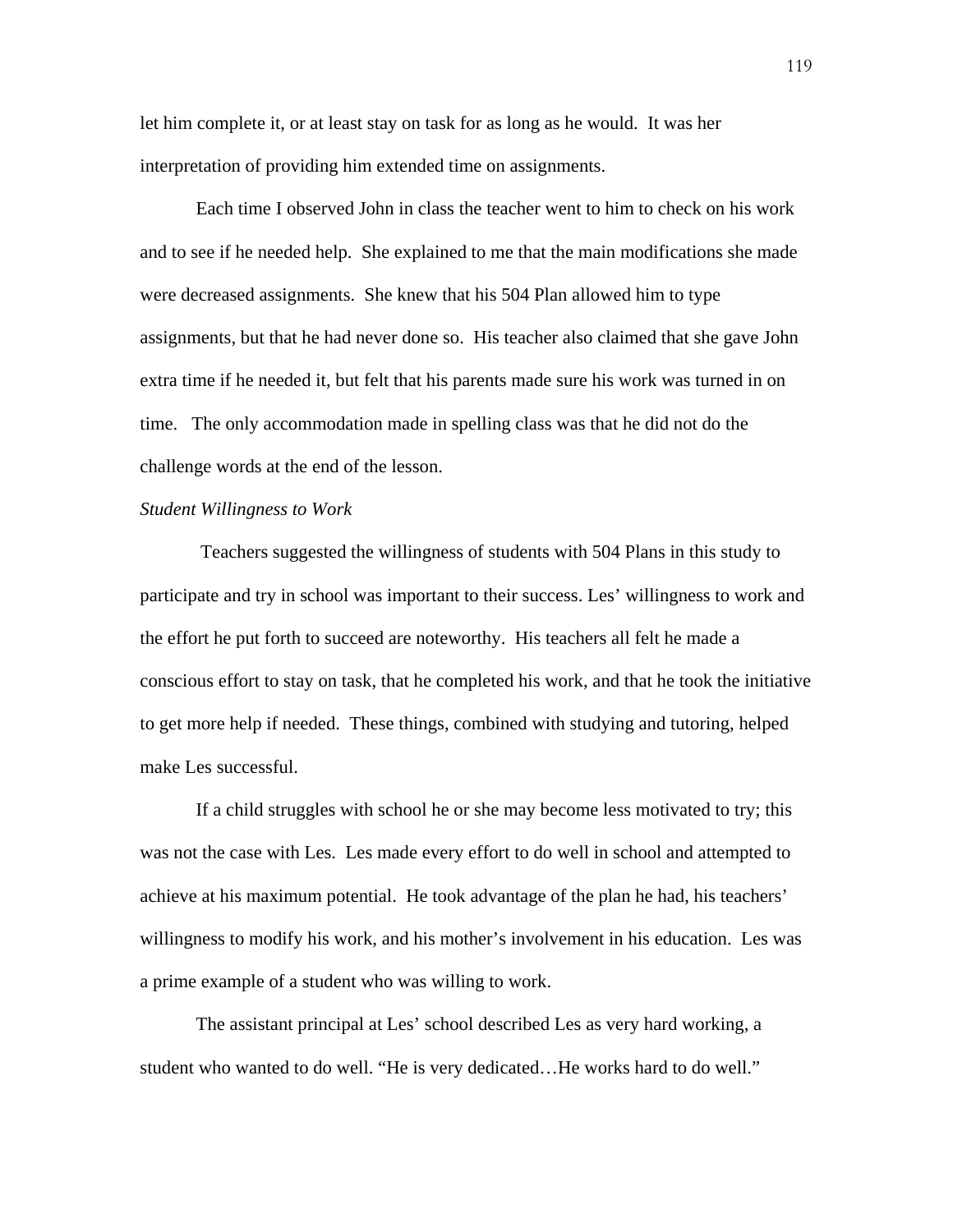When I observed Les in world cultures class he worked quietly while the other students were socializing, walking around, or working in groups. He had his textbook and some copies that he was highlighting for use in his presentation. He read for more than fifteen minutes without getting up or talking to anyone in the room. Les was more on task than any other student, quite an accomplishment for a student with ADHD.

 His mother attributed Les' endeavors in school to maturity, and partly to his stepfather. She indicated that Les' stepfather worried that she babied him too much because she felt bad for him about his father's death. His mother accepted the fact that her making excuses for Les' behavior and incomplete work was deleterious to him and the best thing she could do was to allow him to grow up.

 Les attributed his success to learning what he needed to do, saying, "I learned I just had to work harder." As a student who gives up his lunchtime to be tutored, and does not socialize between or during class so that he can work Les seems to be a highly motivated student who wants to succeed.

 In contrast to how hard teachers thought the other students worked, Cobe's teachers did not think he put for the effort that he should. Cobe's math teacher mentioned how dedicated he was, but this was actually the only comment I heard from teachers about the effort Cobe put forth. All of his teachers agreed he worked in class, that he did not goof off or cause trouble, but no one mentioned that he strived to succeed. Several teachers did mention the endeavors of his grandmother and stepmother. It was definitely the consensus of the staff that Cobe's success was important to his family. His library science teacher commented, "Well his teachers work hard to make sure he gets his work turned in. His grandmother works to check up on him." But when I asked if Cobe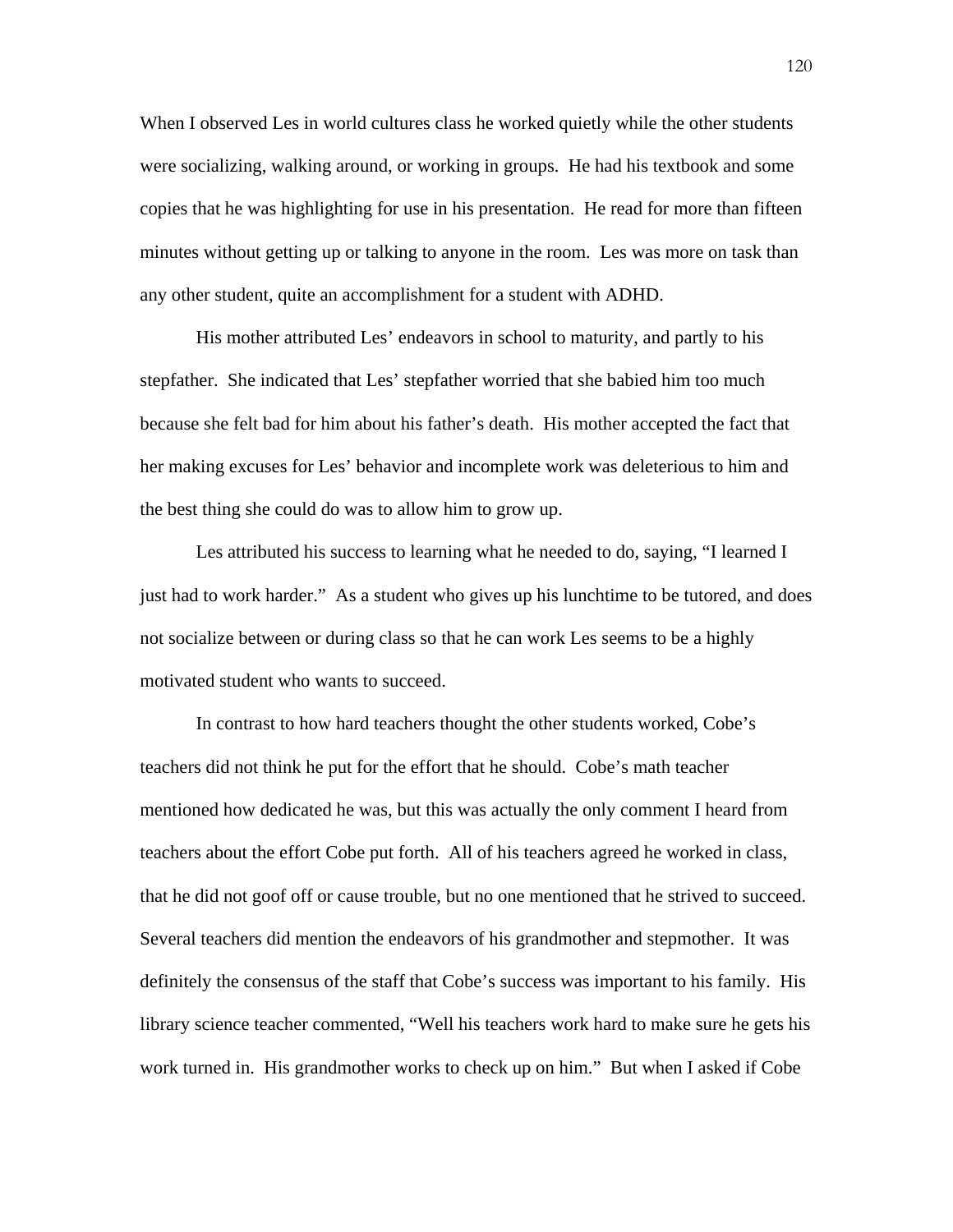works she paused and replied, "Some. He does toil, but he doesn't care like his grandmother or parents."

 Chris on the other hand, claimed to put forth a lot of effort and his mother supported this claim when questioned about his work ethics. His mother exclaimed, "We used to work for hours! It's not that bad now, but it used to be. Chris has to really struggle." His English teacher thought Chris worked hard towards the end of the year and made an extra effort to complete his work and study for tests. She thought Chris was doing the best he could do.

 Asked if he ever took advantage of having a plan, Chris replied, "No, I only use it when I desperately need it...I wanted to, but I knew it wasn't for that. I knew I just had to use it for emergencies. It wasn't for that."

When his mother was questioned about this same thing she emphatically shook her head no.

> I've been real conscious about that. At times I think he would, you know any child would if they thought they could get by with it. I have really encouraged him. He is a little on the lazy side when it comes to that. I've always said if you can do it all then I want you to always do all of your work. He had done a lot. Me and him talked about this year. He probably did more this year than he ever has since third grade. He really did not use the plan a lot. He did as much work as he could. He tried to do as much as the other children. I try to push him; it has been a constant push to try to get him to do his best. You know, I don't regret that; it's what I'm here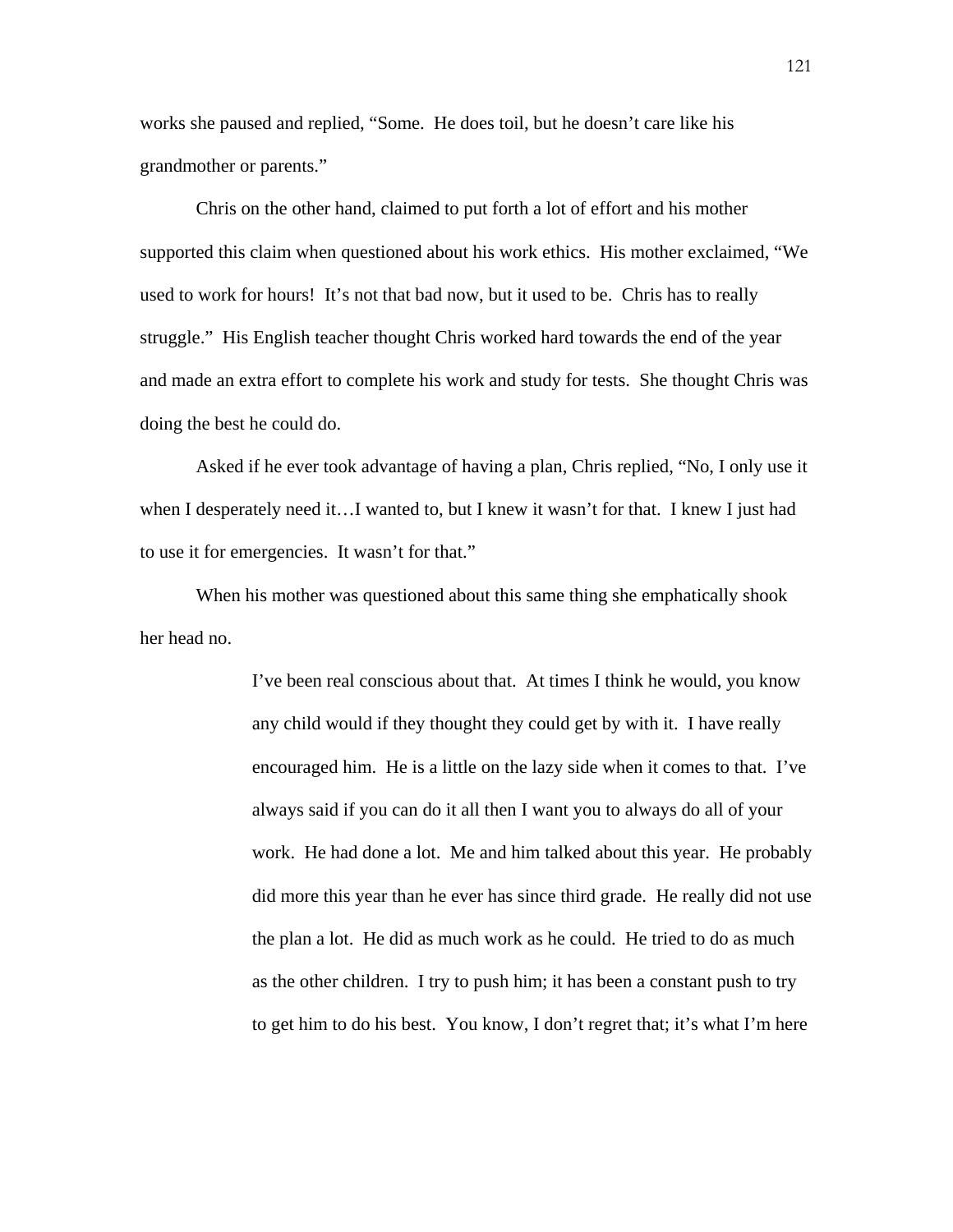for. I don't think it is strictly up to the teachers. Parents have to do that too, so I've done it.

His English teacher told me that Chris would do anything for her. She did not see him as a reluctant learner or a child who wanted special attention, but she did say if he needed help he would ask. I observed this in her class when she used proximity and physical contact to give Chris more instructions for a classroom assignment. His history teacher also thought that Chris worked to his ability, that mainly he needed more time to do classroom assignments, but that he always did them. Chris' mother told me that he worked to his potential. "When he gets low grades he gets more motivated, he works hard to get what he gets." From what I observed, and in talking to his teachers and his mother, it appears Chris works to the best of his ability.

 Willingness to work was an important factor in the success of Shandra's plan too. Her mother and teacher thought that how hard she tried and how much effort she put into completing assignments and studying for tests had a direct impact on her grades and ultimately her success. Shandra worked hard in school and seemed to feel comfortable with what she was able to do. I observed her in class doing all of the problems from the board, knowing, if necessary, the teacher would have reduced her assignment by half. When I observed Shandra in class she was working hard and doing what the other students were doing. Also, Shandra's mother described how hard she studied at home. "We spend hours on homework, and I dread it as much as she does."

 Often times students' willingness to work is directly related to how successful they feel in school, or by contrast, how frustrated they are (Wiggins & McTighe, 1998). I paid careful attention to whether or not Shandra seemed frustrated, and asked her teacher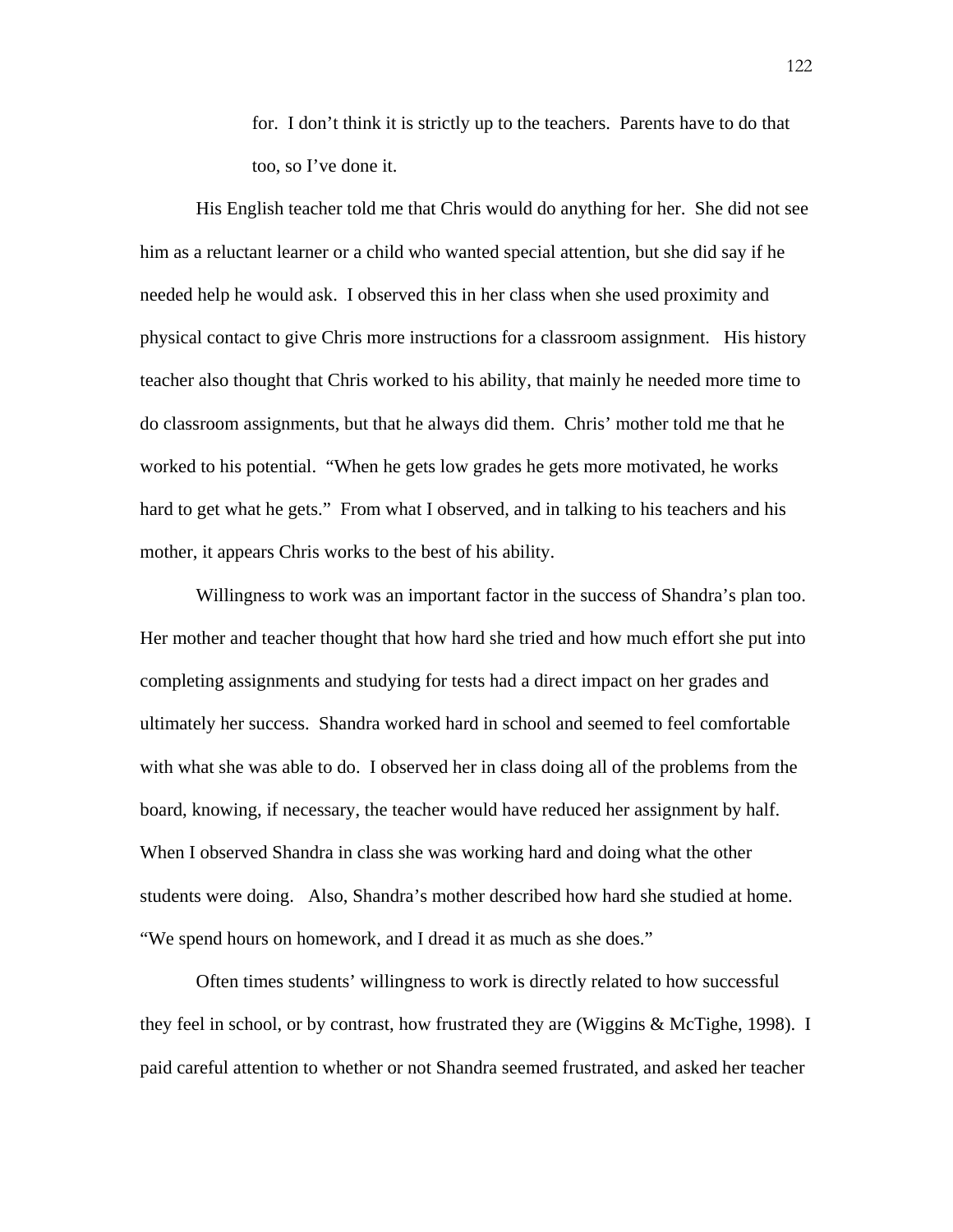and mother about this. Shandra never seemed frustrated when I observed and was always doing something similar to what the other children were doing. When questioned about Shandra's school difficulties her teacher indicated that Shandra was able to keep up when modifications were made and did not seem to feel bad about not quite being able to do it. Shandra's first grade teacher felt that Shandra wanted to do what the other students were doing and did not want modifications if she could make it without them.

 When discussing frustration with the first grade teacher another detail filtered into the conversation, Shandra's attitude. Her teacher thought Shandra had a good attitude; she put forth a lot of effort. Only once did I hear the teacher redirect her to the task at hand and even then I felt that her attitude towards working and obeying was similar to that of her classmates. The assistant principal at Shandra's school perceived her as a quiet girl who never got in trouble. When asked about Shandra's attitude toward school her teacher said, "She has a good attitude. It's really good. She's willing to work; she never complains about the tasks she's assigned. She participates in group discussions." On the other hand, Shandra's kindergarten teacher noted that Shandra had, "quite an attitude," and was sometimes unwilling to complete tasks or try new skills. Shandra's mother also saw her attitude as being a problem at times. Yet her mother also relayed a school scenario in which she felt Shandra's attitude was appropriate. It appears that her attitude is perceived differently by different individuals; some people see it as good and others think it could be better. If there was indeed a change in attitude at school, from a bad attitude in kindergarten to a good attitude in first grade, the change may be a result of her having a 504 Plan in first grade. She may have been frustrated in kindergarten, thus developing a "bad attitude."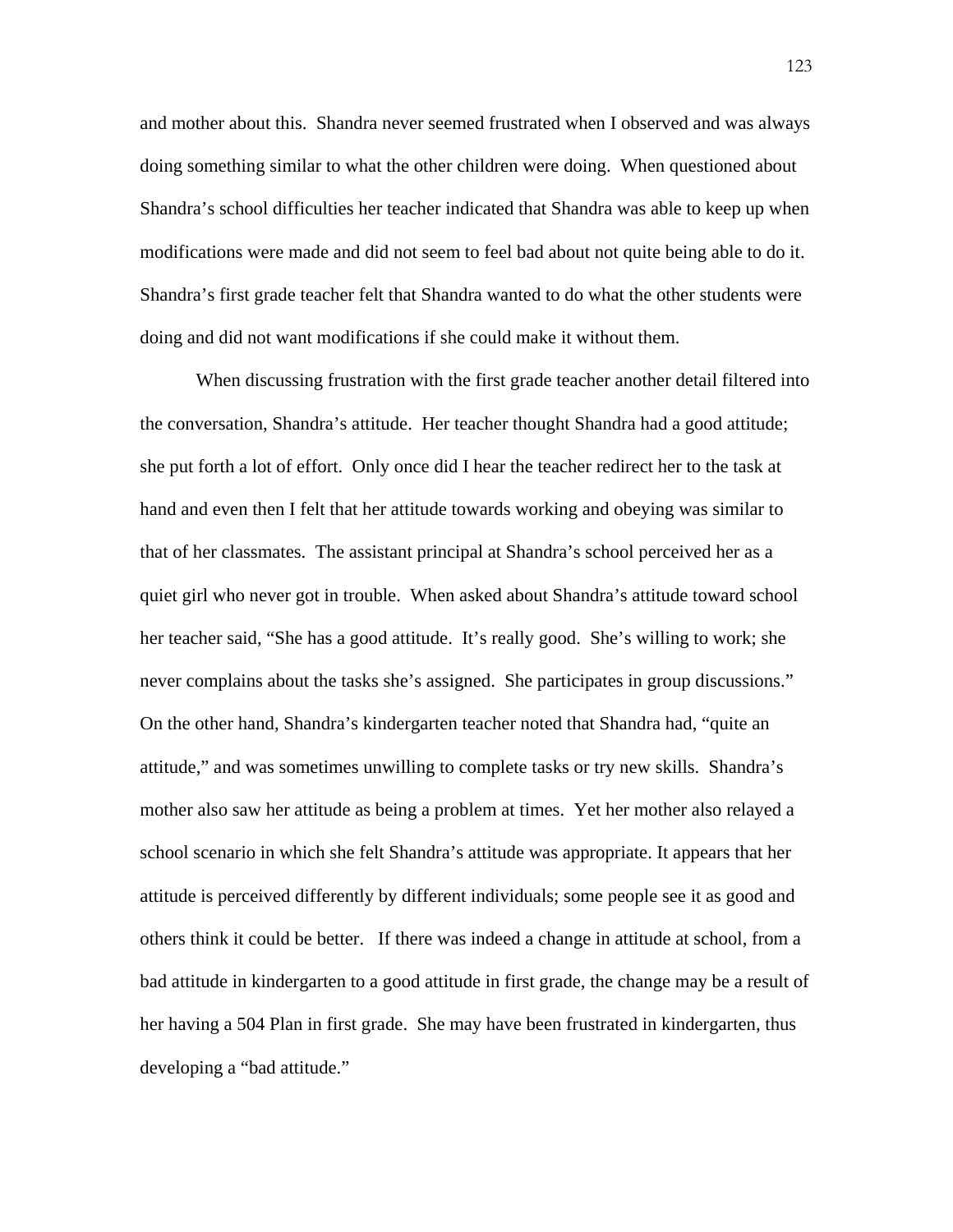In some of the cases I studied, the student's willingness to work and put forth effort were either observed or mentioned in interviews, or perhaps both. This was not the case with John. I did not observe him toiling, nor did any of the teachers I interviewed mention him putting forth a lot of effort in class, except with the material he really liked.

 The fourth grade teacher, who was very successful with John during the school year, claimed that he had changed. She tutored him a couple of days a week and reported that he grumbled, "I don't need to do this; this is a waste of my time." His fifth grade teacher averred that he tried really hard at the things he was interested in, but let the rest slide.

 John's father perceived that John worked hard at home; he thought the teachers just did not realize how long it took him to do a little bit of homework. Also he was sure they did not know how much effort his wife put into John's success. "He works hard at home. He spends probably two to two and a half hours an evening. It's repetitive in nature. We have gone to the extreme of getting copies of textbooks."

 This contrast between teacher and parent perceptions is probably due to the differences in how John acts at home and how he acts at school. It might also be because his mother provides him with the individual attention to do the work and he has to stay focused, whereas in a classroom he can daydream or not do work and the teacher does not immediately see he's not on task. When I observed John he was often daydreaming and not on task, but some of this behavior is likely due to the syndrome he has and the medication he takes to prevent seizures.

*Active Parental Involvement*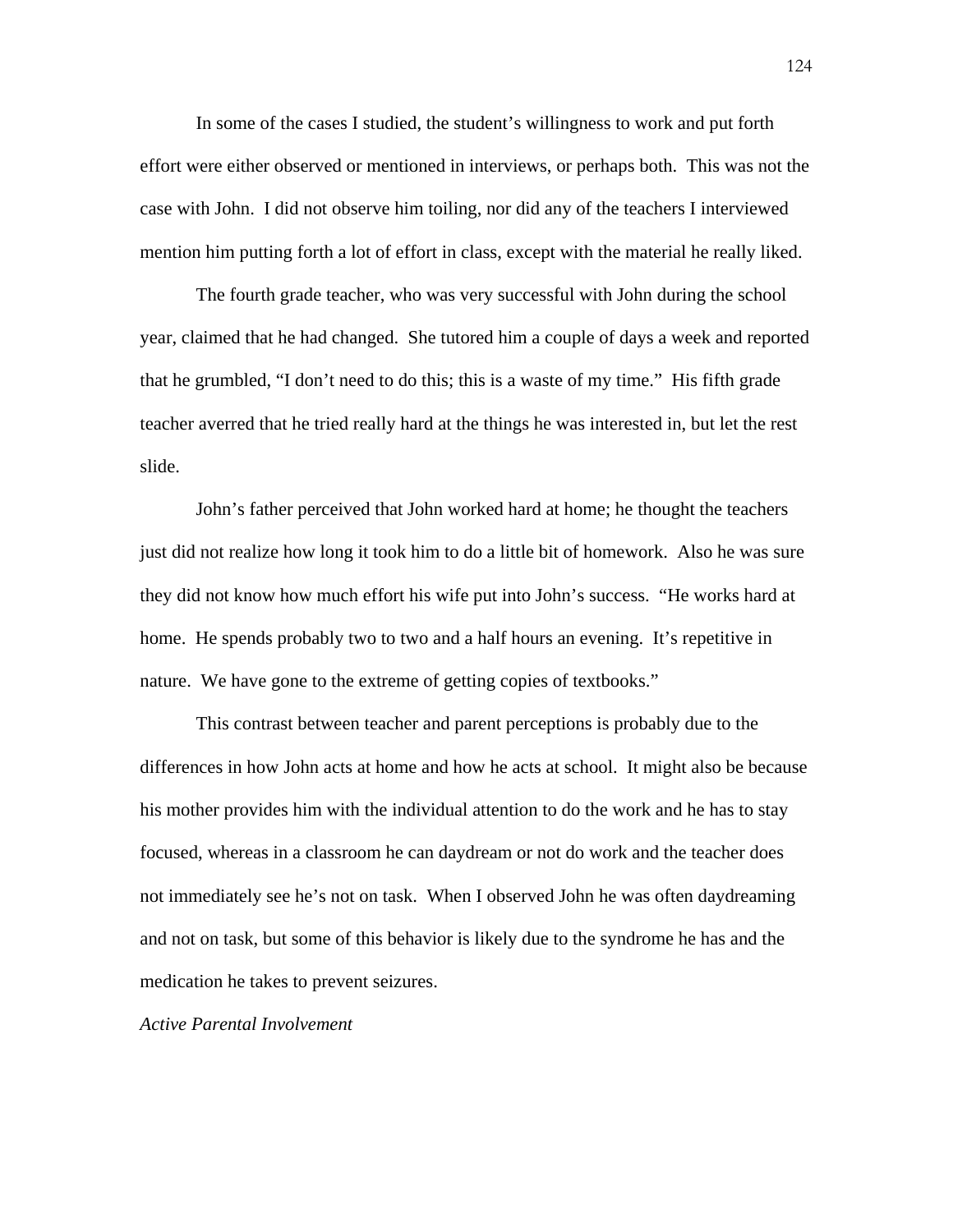Parental involvement is lauded as essential to student success in school and is necessary to provide programs such as awards recognition, elementary school libraries, and tutoring. It appeared that the fact that Les' mother was a teacher gave her more opportunities to being involved in his education. His mother had the knowledge and skills available to aid her in her endeavors to help Les succeed. Les' mother was involved in his education in three distinct ways. First she communicated frequently with all persons involved in his education. Secondly, as mentioned previously, she monitored his work and progress. Thirdly, Les' mother took an active role in making sure his needs were being met. His trigonometry teacher told me that Les' mother came to see him quite often when Les was a ninth grader, but since he had such success this year she had not been as likely to come to him. This teacher went on to say he thought the mother's involvement, and the communication between them, was quite a motivator to Les. Les knew if he did not perform, his mother would be there, "I used to talk to her everyday, she always asked questions and wanted to know what was going on." The assistant principal told me that he thought the fact that Les' mother was a teacher at the school profoundly affected Les; he knew she was there to check up on him.

> She checks to make sure he has done his work, she monitors his behavior, and she tries to stay on top of everything. His mom is dedicated to his success and really plays a part in it...He used to have a lot of problems. I talked to her everyday when I had him before [as a ninth grader; he's in eleventh grade now]. It's not near as much this year. She's let him grow up and accept more responsibility for his work and grades. His stepfather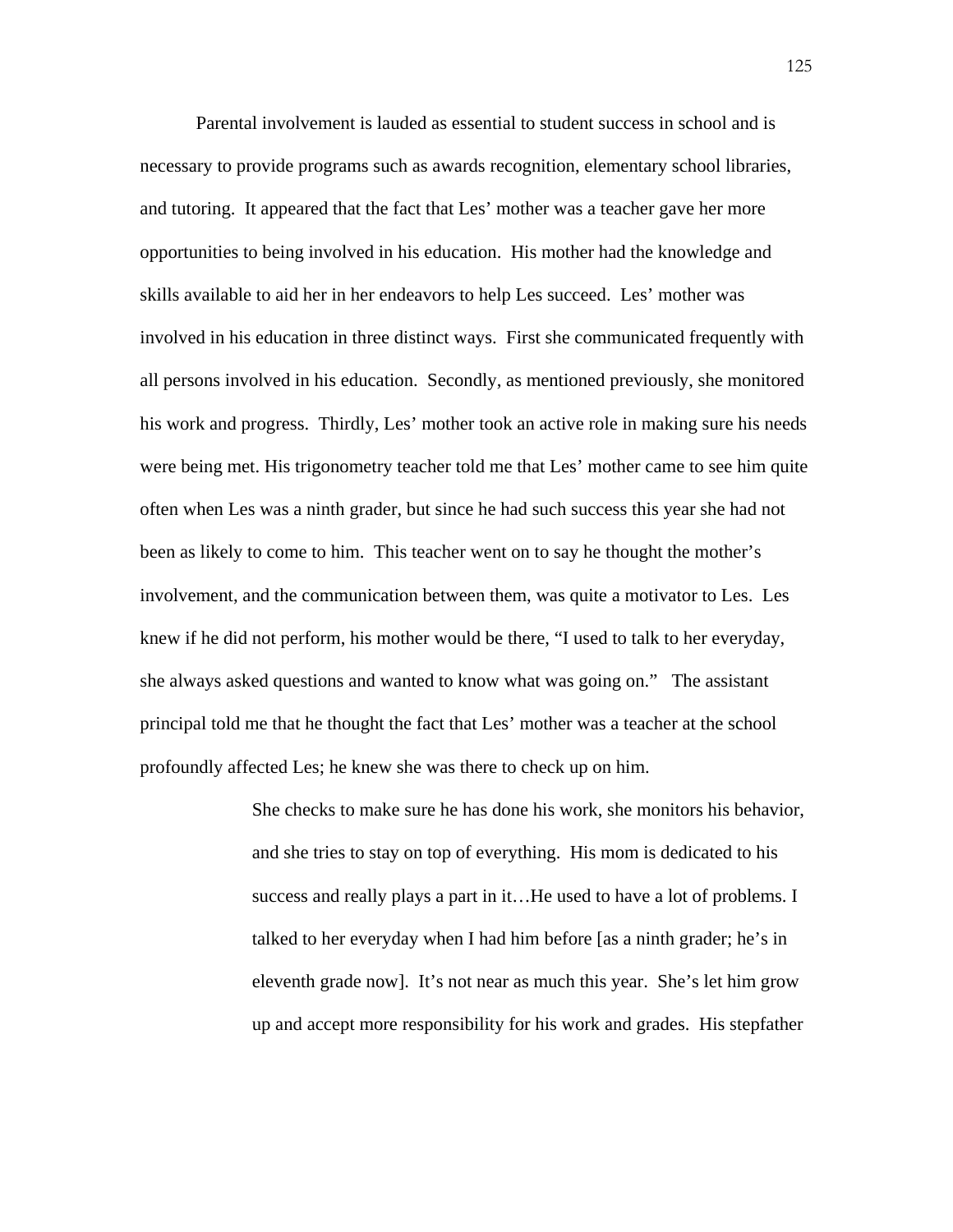is the assistant coach for the baseball team he plays for, so I'd say his parents are really involved.

 Les, who did not seem to know a lot about his 504 Plan, thought his mother took care of it. She told him what modifications he was entitled to and then stayed on him to get his work done. Les' mother was instrumental in getting a 504 Plan for Les and remained active in his education throughout his school career. His teachers felt that she had put a lot of time and effort into making sure Les was successful. It appeared that everyone concurred that Les' success and hard work were a direct result of his mother's involvement in his education. Les agreed that his mother took responsibility for making sure he had the plan, and that teachers were following it.

 Active involvement and participation in his education by his parents also was significant to Cobe's success. His parents, most often his step-mother, and his grandmother were verbose when it came to Cobe and his needs. It was this communication, which I also considered an ingredient of parental involvement, which helped Cobe obtain a 504 Plan, and then utilize it to reap the greatest benefits. Not only did the candid communication between his step-mother and the teachers facilitate the success of the plan, it was his step-mother's feeling that it took her involvement to ensure Cobe's plan was successful.

 Because I stay on top of it. I'm the one who checks the agenda to make sure it is filled out… I mean I had to tell Cobe to make sure the teacher wrote his assignment in his agenda. If he did not ask them to, they did not. And, I'm not kidding, if it wasn't written down, there was no way he could remember it. He can't remember what he ate for lunch. I was constantly telling teachers that I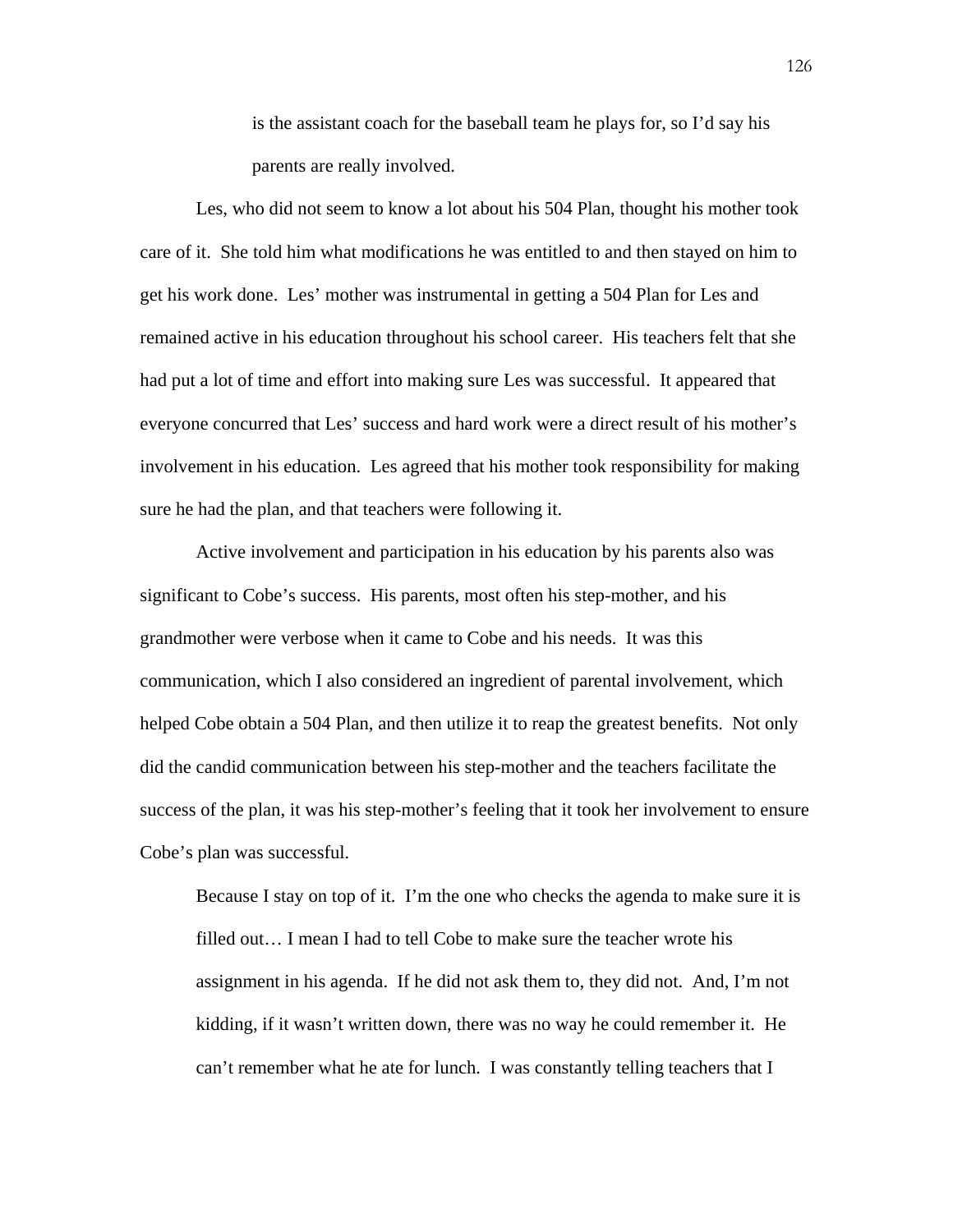couldn't make him do it if I didn't know what it was. It's working now. It started getting better last year.

 Cobe's success may be largely a result of other people making sure he had his work. Leah seemed to feel this was acceptable and wanted others to help Cobe because she attributed his lack of organization to his Attention Deficit Hyperactivity Disorder. His step-mother believed that without her active involvement and monitoring, the plan would not be as successful as it is.

Along the same lines, his mother's active involvement was critical to the success of Chris' plan. Her attention to his work and her willingness to seek help for him ensured Chris' success. Chris' mother claimed that she had always been involved in his education and considered it her job: "I've always taken part in his school activities. Chris was in Head Start, and parents have to be involved there. I always wanted to." She felt like it was her responsibility to make sure Chris succeeded, therefore, she took an active role in his education as well as other activities he was involved in. Chris' mother reported that her school participation was beneficial for Chris and that she was comfortable with her role. "I feel good about being there, I think he expects it."

 Chris's mother was the one who requested that he be tested in elementary school because he was struggling. She told me that this process actually took a long time; the teacher put off filling out the paperwork, and took more time than necessary to refer Chris to the SAT. Once the SAT met, Chris was referred for psychological testing which did not warrant any special services. The school psychologist told Chris' mother that he was fidgety and had trouble paying attention during testing; therefore, she suggested he be taken to a doctor for an evaluation to see if he had ADHD. Chris' mom immediately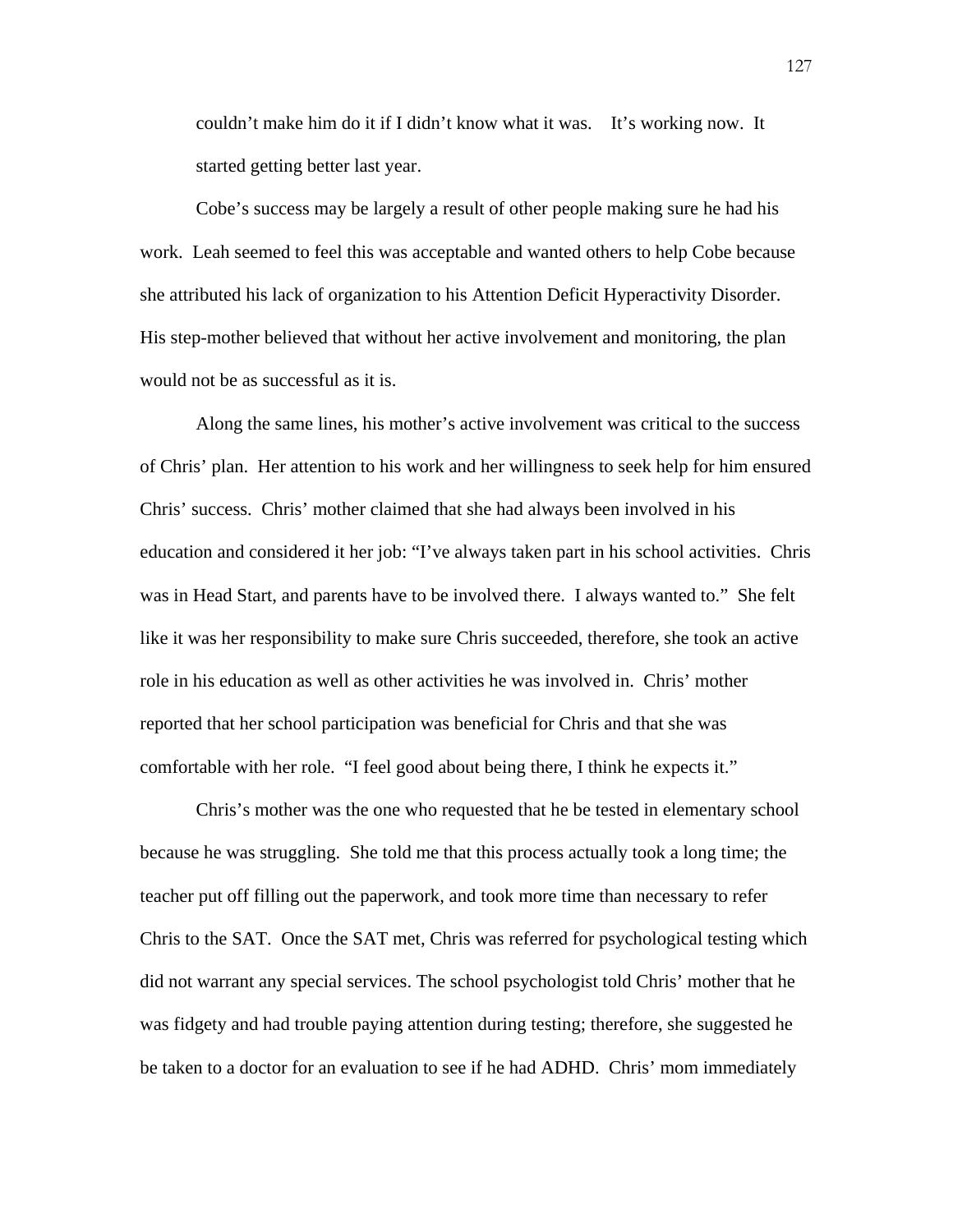took him for an evaluation because she wanted to do all that she could to help Chris succeed.

Each of Chris' teachers relayed stories about him crying and being upset at school. Chris' mother's perception of this time period was that he was bullied and harassed. The teachers with whom I spoke thought it was more than that; that Chris relied heavily on his mother coming to school. His history teacher described situations in which: "It is like the first time you took a kid to first grade or kindergarten and they cry …He wanted to go back with his mom or have her sit with him." His history teacher even suggested that Chris was able to cry and get his way; meaning his mother would feel sorry for him and take him home. His English teacher narrated the following story.

> Chris had an F at the first midterm and his mom came to talk to me about it. I told her, [that] he struggles academically and he needs to be at school all of the time. He was bombing the tests and wasn't at school to get homework grades.

When I asked how his mother reacted to this, his Social Studies teacher replied, She made excuses about his anxiety and stress. I told her that I could empathize with that, but he needed to be in school. The cold hard facts are that he will even struggle if he is here everyday. He'll sink if he is absent. I'm trying to help him, but he needs to be here. I can't help him if I don't see him. I really thought the conference was ineffective; I was very skeptical about his future attendance. Two weeks later it hit me; he had been there everyday.

128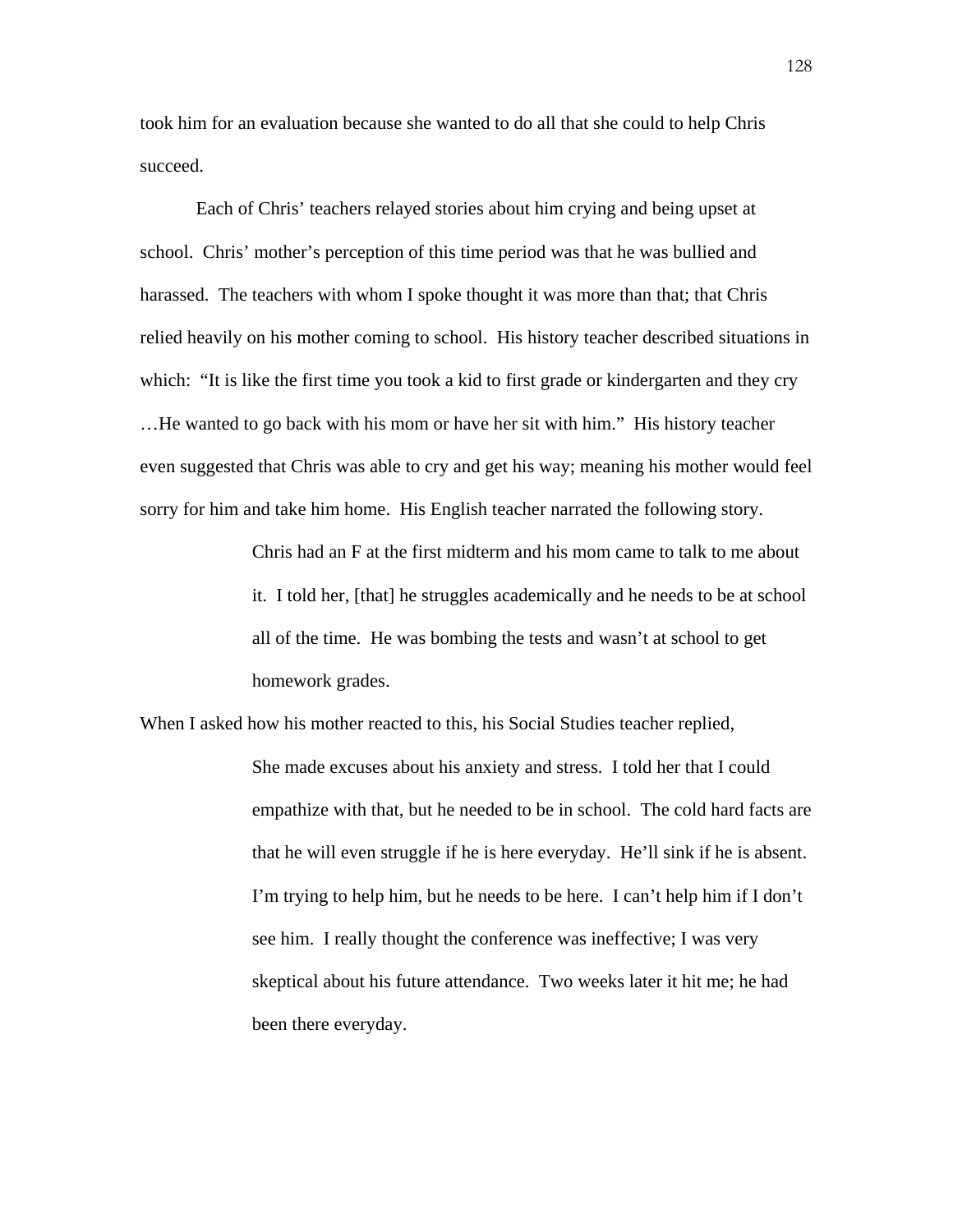Chris' history teacher also credited Chris' regular attendance the second semester of eighth grade to his mother, saying, "I think somewhere along the line she must have told him, you know, you need to try to stay in school." His social studies and English teachers agreed that Chris was not as easily upset and that he seemed to have matured socially which helped him in school. His mother attributed some of this change to his medication for ADHD and panic disorder. Chris' mother perceived her involvement as positive, and for the most part teachers did too. Even though his teachers did not always think Chris' mother made the right choices, they claimed that it was her participation in his school career that helped Chris stay on track. Without her involvement he may have never received a 504 Plan. Chris' mother thought that it took her requests for help and continued involvement and contacting the school for help to make Chris successful.

Shandra's parents' involvement in her education went beyond their frequent communication with school personnel as described previously. Shandra's mother was sure that her presence in the school gave a lot of credence to the 504 Plan. She explained to me, "I've had lots of students who were supposed to get therapy. The therapists only showed up about half of the time. They never miss with Shandra. They know I'm going to check to see if they have serviced her." Shandra's kindergarten and first grade teachers averred that because Shandra's mother knew she needed prescriptions for the therapists and how to go about getting a 504 Plan the process was expedited. Her first grade teacher said, "Shandra's mother wanted the plan and knew how to go about getting it."

 Shandra's mother spoke of Shandra's homework and what an ordeal it was. She avowed that they worked with Shandra every day. Shandra's mother stressed how hard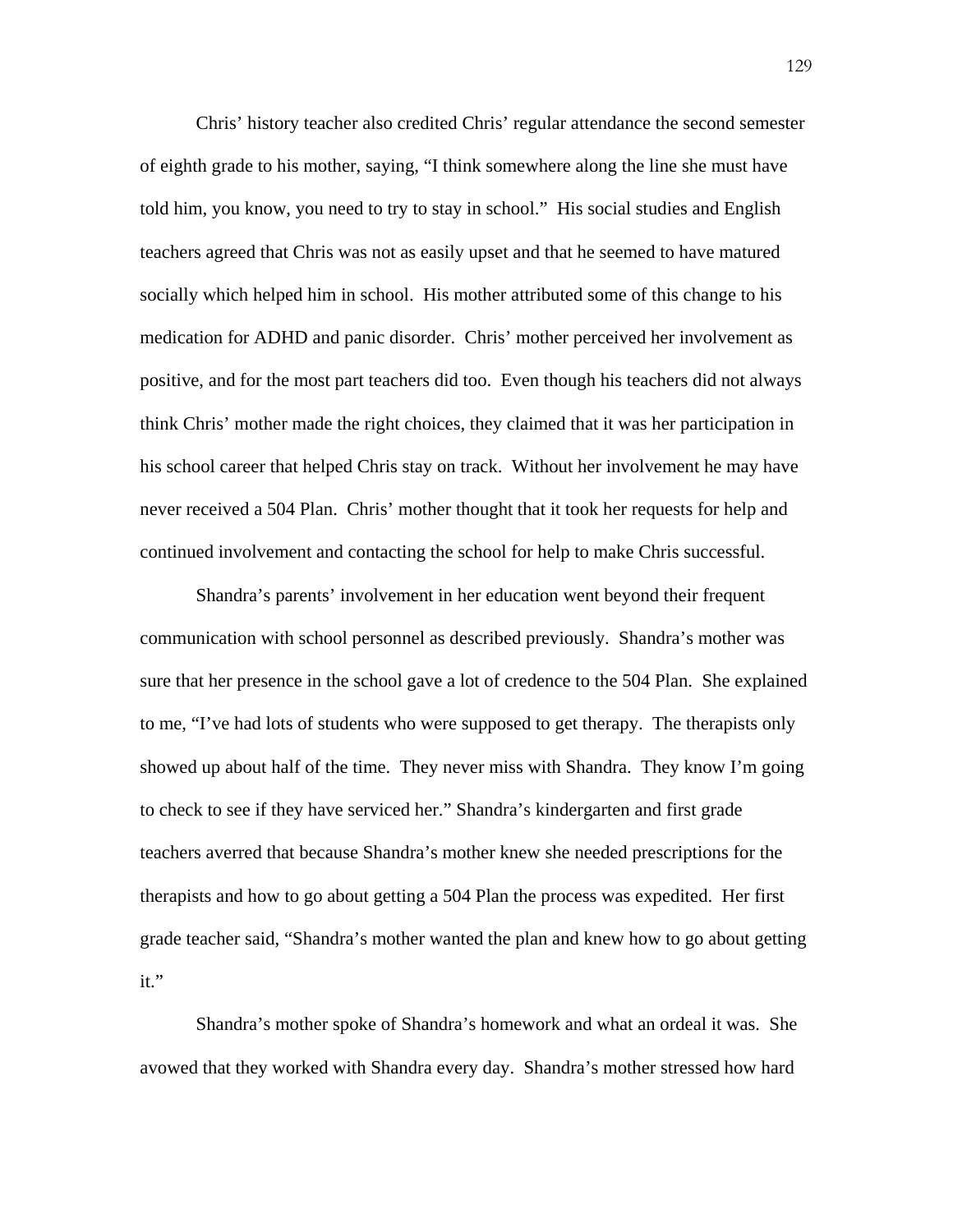she and Shandra's father both worked to make sure she succeeded: "Her dad and I both do homework with her all of the time. We make sure it is correct." Those hours of homework, the therapy sessions, and suggested exercises were all their responsibility. Shandra's mother felt it was this active involvement that increased Shandra's success in school.

 As noted earlier, Shandra's parents were involved in getting a 504 Plan. Her mother played a major role in writing the plan and was instrumental in making sure it was implemented. Also, Shandra's mother communicated with the teacher and administrator to ensure Shandra's success, and facilitated some changes. Her parents' involvement significantly affected Shandra's success and is intertwined in the other three identified factors: modifications and accommodations, communication, and indirectly willingness to work. The parents and teacher felt that the plan was successful because Shandra was making good grades and they all thought she was learning. Her mother averred that, "She makes good grades. It's a lot of work…She makes the best grade in math."

 The success of John's plan also was dependent upon his parents being involved in his education. His fifth grade teacher claimed, "His parents are the reason he is as successful as he is. They spend hours daily helping him with his homework. They really push him to be successful." John's mother worked for hours every evening with John and bought educational toys and games to try to increase his skills. His dad agreed that John's mom put in a full day's teaching after John got home.

 In third grade John was not doing well and the principal told me that she did not realize there was a problem until the parents brought it to her attention. She then called for a School Assistance Team meeting, and the teacher was made aware of the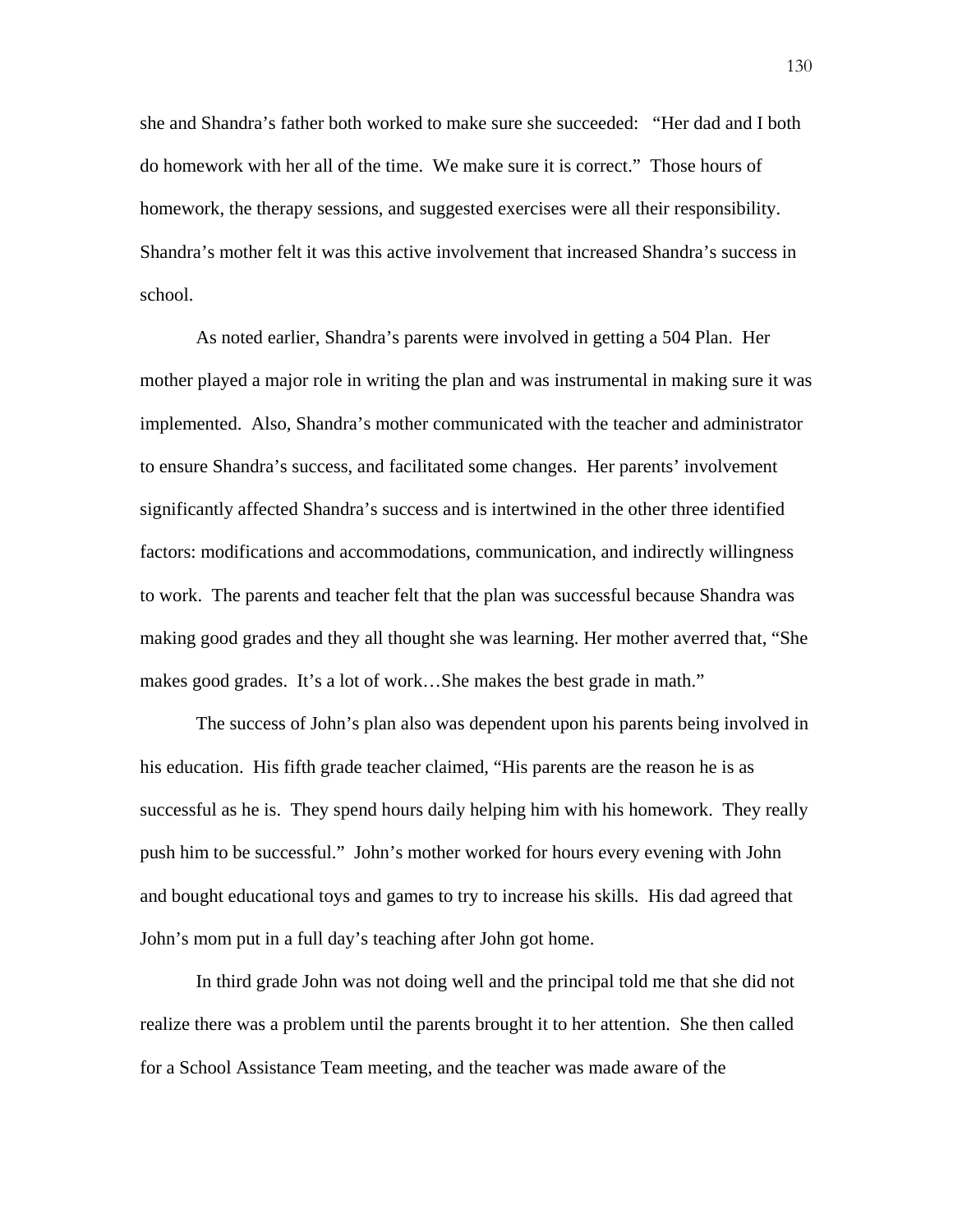accommodations she had to make. The principal claimed, "We got it worked out. She made adaptations and he got through third grade." The principal seemed to think the teacher felt the parents just wanted him to make passing grades, but what they told the principal and me was that they really wanted him to learn the skills he would have to have the next year. It was this parental presence and involvement that influenced John's achievements in school. This comment from John's father illustrates how involved his parents were in John's education and how important it was to them.

> The 504 Plan has significantly changed the amount of homework and if he's able to get the concept and only do half the work that's what the 504 specifies. We've had to do some alternative things in order to get him to pick up the concept. We might step out of the box to try to teach him. If it means purchasing the materials ourselves we do. We try to stay one step ahead of the teacher. We're not trying to give him the test or anything, but we've created study guides to try to help him. I'm not a teacher by any stretch, but apparently you learn one of two ways. You learn from memory, rote memory, or you know like reading is phonics. I don't know what you call that. It seems like everything in education today is phonics. But John learns by memorization.

 The parents of these five students were all active in their child's education. They played a key role in the identification of the disability which enabled the student to qualify for a 504 Plan. These parents also participated in writing the plans and ensured they were being implemented. The communication these parents helped establish with their child's teachers and school personnel seemed to be a critical component of their

131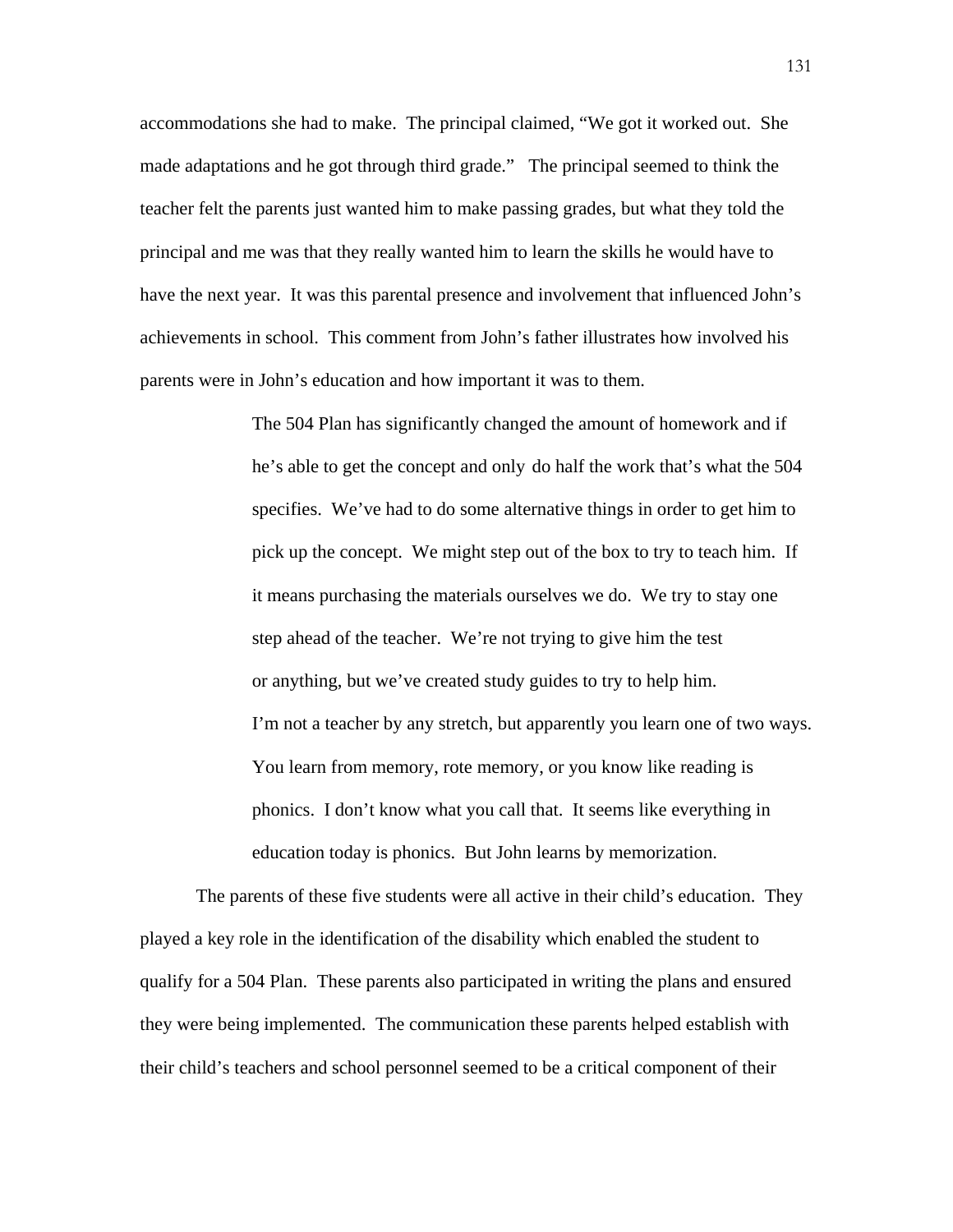involvement. Parents took an active role in making sure students did their work and engaged themselves in the teaching process when necessary. This parental involvement and obvious concern for their education helped these participants to be successful.

# *Extended Family Involvement*

There is a Chinese proverb that says "It takes a village to raise a child". In this era of hectic schedules, single parent homes, and working mothers, this proverb may become a truism. Along with the importance of parental involvement is the involvement of this "village". In Cobe's case, it was an extended family member who played this role. Cobe's grandmother Sue has been a critical player in his education and has used her knowledge and perhaps influence as a school employee to help Cobe succeed.

The principal of the school told me that it was Sue who asked her if she thought Cobe would qualify for a 504 Plan and then suggested that they start the process. Sue also interceded on Cobe's behalf many times before the 504 Plan was written. She checked up on him and asked teachers how he was doing. The principal told me, "Teachers felt like Sue expected teachers to give Cobe special treatment." The principal thought Sue just wanted teachers to know how badly she wanted Cobe to succeed and how willing she was to help him. Sue kept track of Cobe's schedule, school activities, and knew if he needed to bring anything to school. Having this extra help was reassuring to Cobe's step-mother and helpful to teachers.

#### *Medication*

 Four of these students were taking prescription medicine. Two of the students took medication for health reasons, John to prevent seizures and Chris to keep him from having panic attacks. Two of the students, Les and Cobe, were on medication for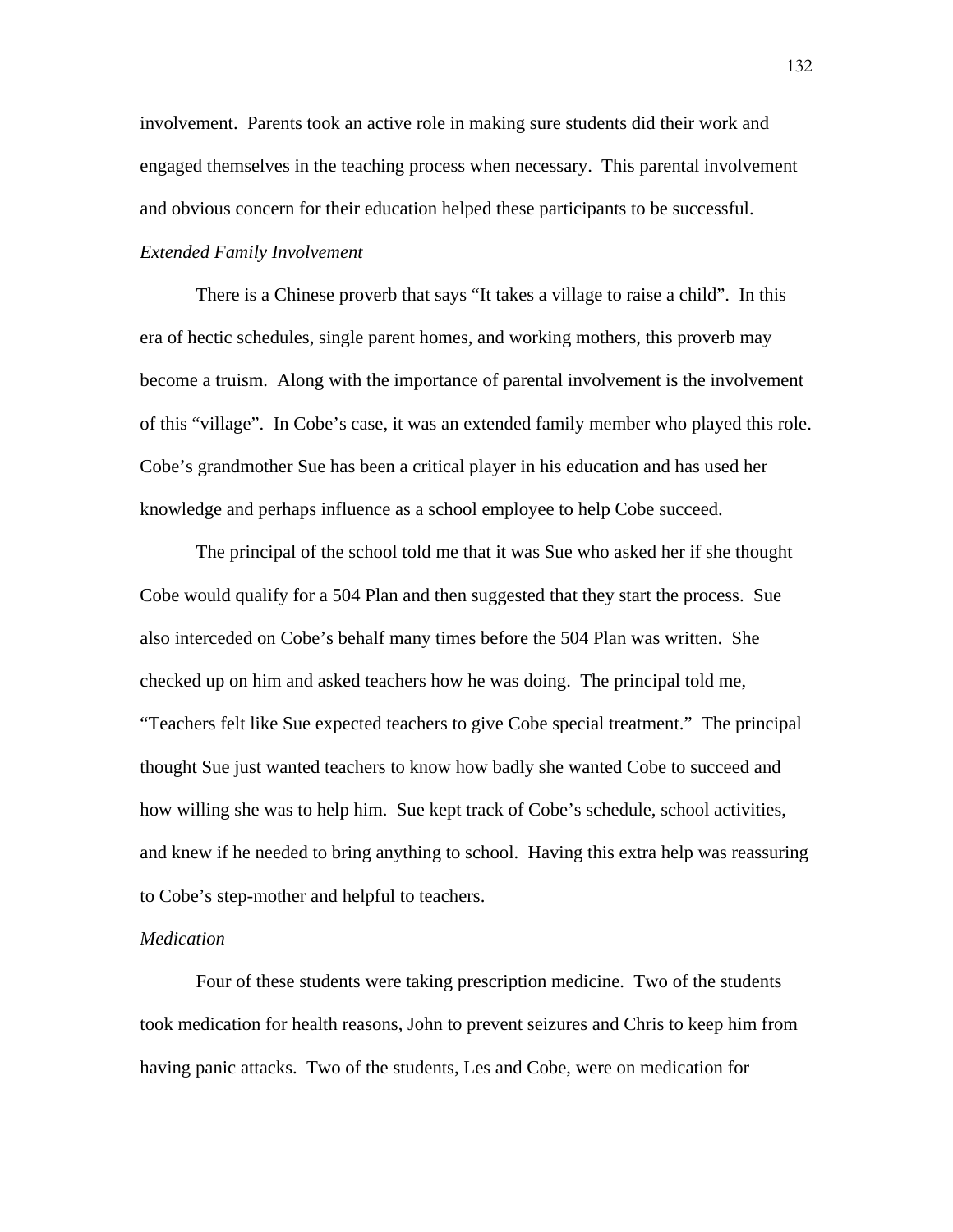Attention Deficit Hyperactivity Disorder (ADHD) and this medicine was specifically prescribed to help them function better at school.

 Les was prescribed a new medication for ADHD the summer before starting ninth grade. Les' teachers did not know what his behavior was like without that medication so it was hard for them to tell if it was helping, but the general consensus was that it was not. However, by his junior year the medication had been regulated and there were improvements in his behavior and his ability to stay on task. His trigonometry and world cultures teachers agreed that he was as likely to be on task as any student in the room, certainly not distracted like other students with ADHD.

 Cobe was also taking medication for ADHD for the second time in his school career. His stepmother, Leah, did not like the effect medication had on him when he was in third grade and was resistant to his sixth grade teachers suggesting he needed it. She felt they were pressuring her to put him on medication and that if she did not they would not do their part. Teachers assured me this was not the case; they knew how Cobe struggled and had seen how medication helped other students. With some encouragement from teachers, and from Cobe's grandmother who saw the difference it made in other students, Leah allowed Cobe to be put on medication when he was in seventh grade. Because he had finished sixth grade successfully it was hard to determine if being on medication in seventh grade made an impact on Cobe's grades. Leah felt that the medicine helped him stay focused more, but was not sure it helped him stay organized.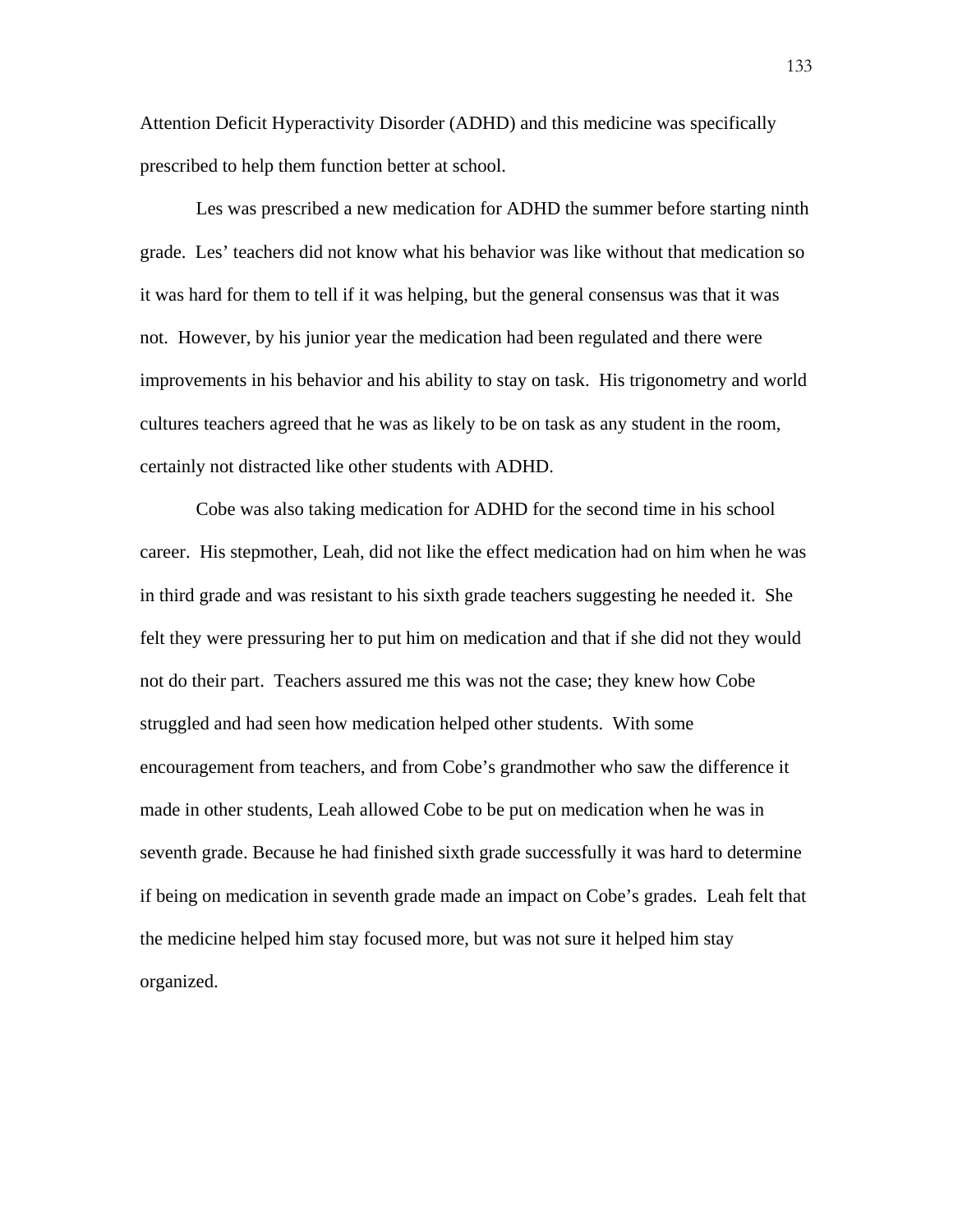## *Support Staff*

School systems hire and contract with many different services in an effort to better meet the needs of children. These services include those of psychologists, counselors, occupational and physical therapists, and speech and language pathologists. Three of the students in this study received services from these individuals.

*Psychologist.* School systems hire and contract with psychologists to administer intelligence tests and in some cases provide counseling or therapy. All but one of the students in this study were given intelligence tests and the results of these tests were explained to the parents by the psychologist who administered them.

 Psychologists also offer counseling to students. When Chris was in seventh grade he missed enough days of school to be considered truant, and then his parents applied for a waiver to home school him. They were not sure this was what was academically best for Chris, but they could not bear to send him to school where he would scream and cry. His uncontrollable outbursts were disruptive to other students and ultimately embarrassing to Chris. Once Chris was approved for home-schooling his mother hired a tutor. She did not think she had the knowledge or skills to keep Chris abreast of the new strategies and techniques used in teaching. She also felt that the relationship she had with Chris was suffering from trying to be his parent and his teacher. His mother told me, "I just couldn't do it. It was emotionally draining for both of us." Because he had a 504 Plan a school psychologist was offered as support personnel for Chris by the county. This psychologist worked with Chris once a week while he was out of school, providing counseling and situation management techniques. She encouraged Chris to get back in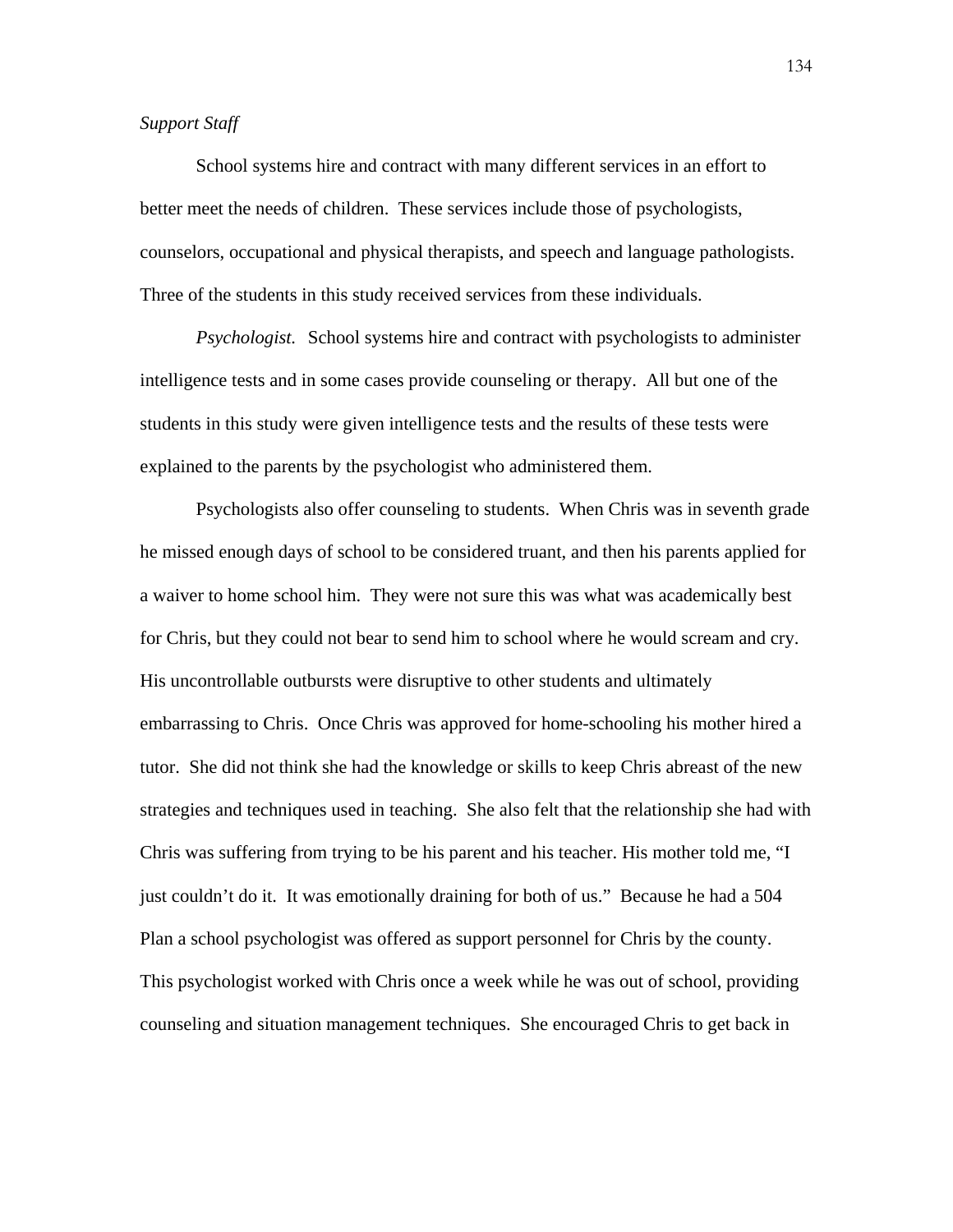school and worked with him routinely. It was ultimately the impact that therapy and learning coping skills had on him that helped Chris return to school.

*Physical and Occupational Therapists*. Shandra had gross motor delays and thus received the services of the physical therapist who primarily concentrated on large muscle groups. Exercises and activities which strengthened muscles and increased gross motor skills were employed during these therapy sessions. The physical therapist evaluated Shandra at the end of this school year and dismissed her from services because she was able to perform skills appropriate to her age level.

 Shandra's dismissal from physical therapy may be a result of large muscle groups developing faster than small muscles. The occupational therapist who screened Shandra explained to me that Shandra was involved in gymnastics last year and that an extra curricular activity such as that would help her develop large muscles. The occupational therapist also thought that Shandra was able to ambulate through the hallways and stairs at school and navigate on the playground without any difficulties. If she did not have any visible gross motor problems at school she would not qualify for school-based physical therapy.

 On the other hand, Shandra's occupational therapy sessions dealt specifically with, "Motor planning, sequencing, and sensory integration," all things that helped her achieve in the classroom. Thus, according to the therapist, she still warranted occupational therapy. Shandra and John both saw an occupational therapist because they had fine motor delays and motor planning problems. The occupational therapist helped them to learn how to do small motor activities such as manipulating small objects or writing. In Shandra's case the therapist also worked on motor planning skills. The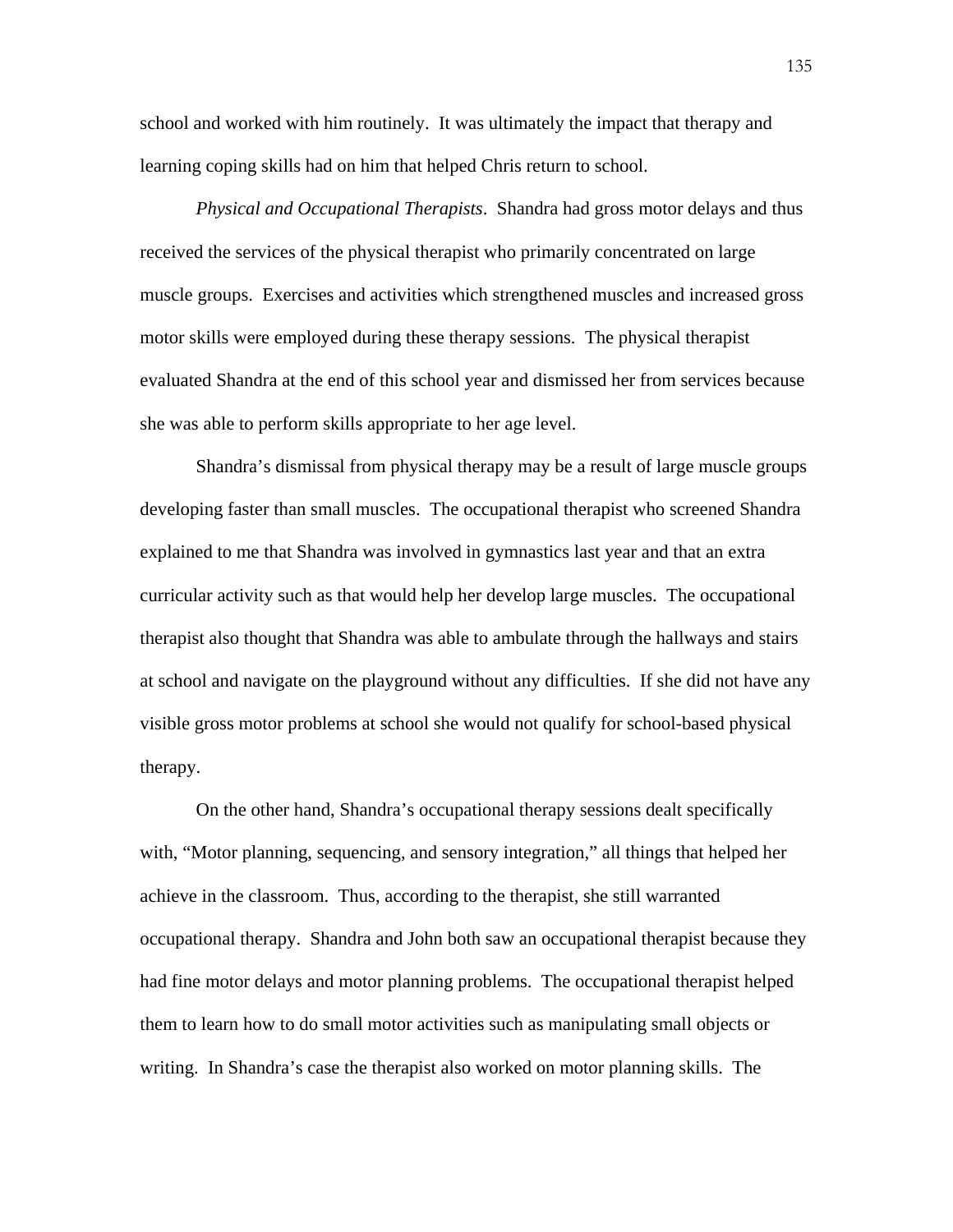occupational therapist told me, "She has a lot of motor planning, maybe perceptual problems. There's a lot of work to be done." John received therapy for several years and was able to relearn some of the skills he lost due to the seizures he had as a young child. John made such progress since beginning that the therapist dismissed him from occupational therapy at the end of this school term.

*Speech and Language Pathologist.* John started speech well before he began school, and continued to go to speech therapy from the time he started kindergarten until he was dismissed from services in the fifth grade. The speech and language pathologist provided therapy to John because he had language delays, fluency deficits, voice problems, and articulation errors. The pathologists taught and retrained John to pronounce sounds correctly, develop language, and to compensate for or repair voice problems.

Once John started school, the speech and language pathologist used visual planning strips to help John establish a routine. She collaborated with his classroom teachers to increase his ability to decode words and develop phonemic awareness skills. The speech and language pathologist helped teachers implement the 504 Plan by providing them with information about his disability and guiding them in the use of strategies that would best meet John's needs. She had the materials and resources that helped make classroom experiences more successful for John, such as cars and a house for naming and recognizing objects. John's parents think that his success in school is largely due to her strategies for teaching John language and her dedication to helping him learn.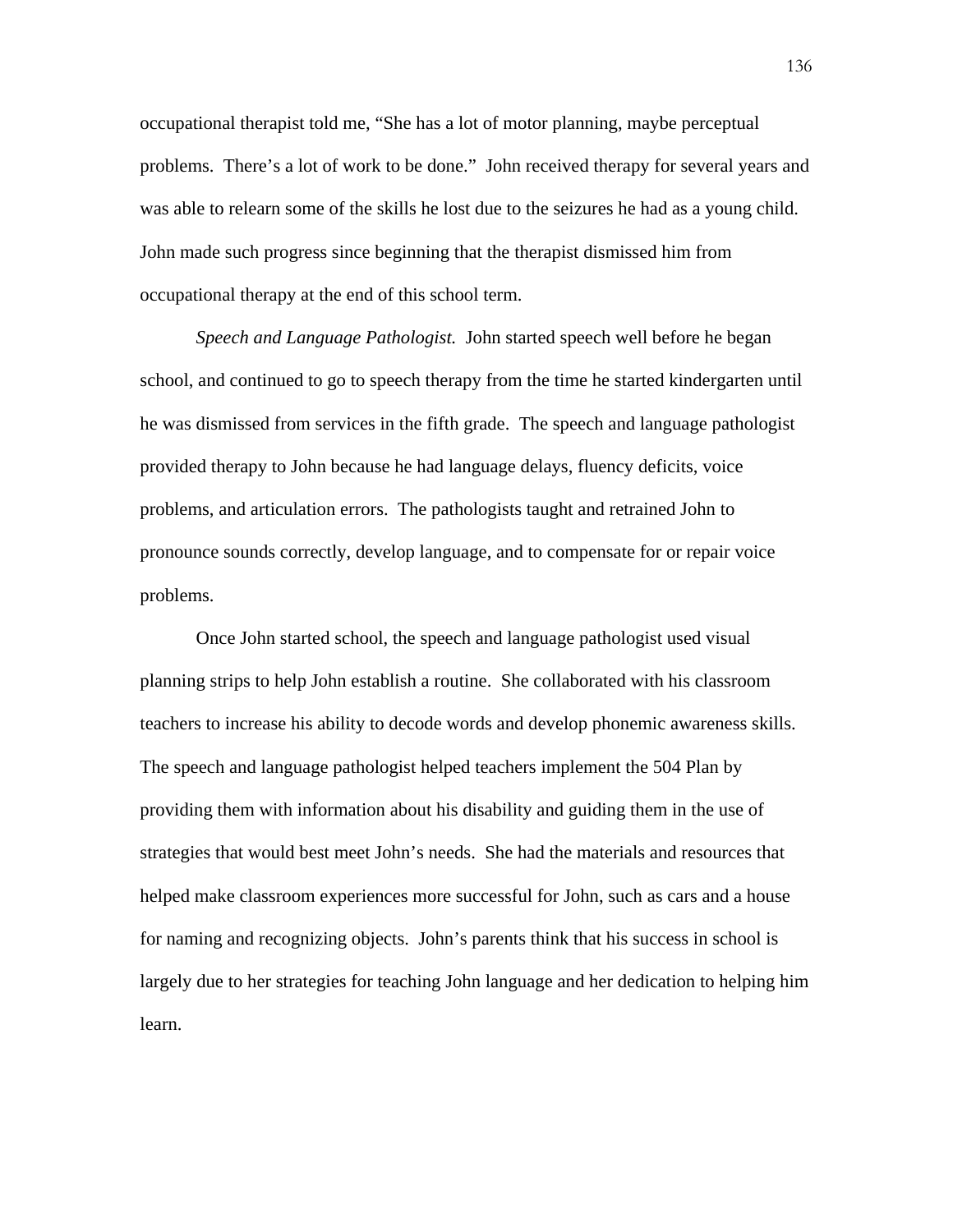### Summary of Common Successful Factors

The success of these five cases was attributed to the four common factors that enabled students to achieve: (a) open communication, (b) necessary accommodations and modifications, (c) student's willingness to work and (d) active parental involvement,. Other factors unique to some of the cases (e) extended family, (f) medication, and (g) support services also played a role in the success some students achieved.

Chapter Six summarizes the findings of this study and discusses ways that administrators can facilitate the emulation of these factors in an effort to ensure the success of all students with 504 Plans. The factors identified as significant to success will be compared and contrasted to the literature in an effort to add to the body of knowledge available.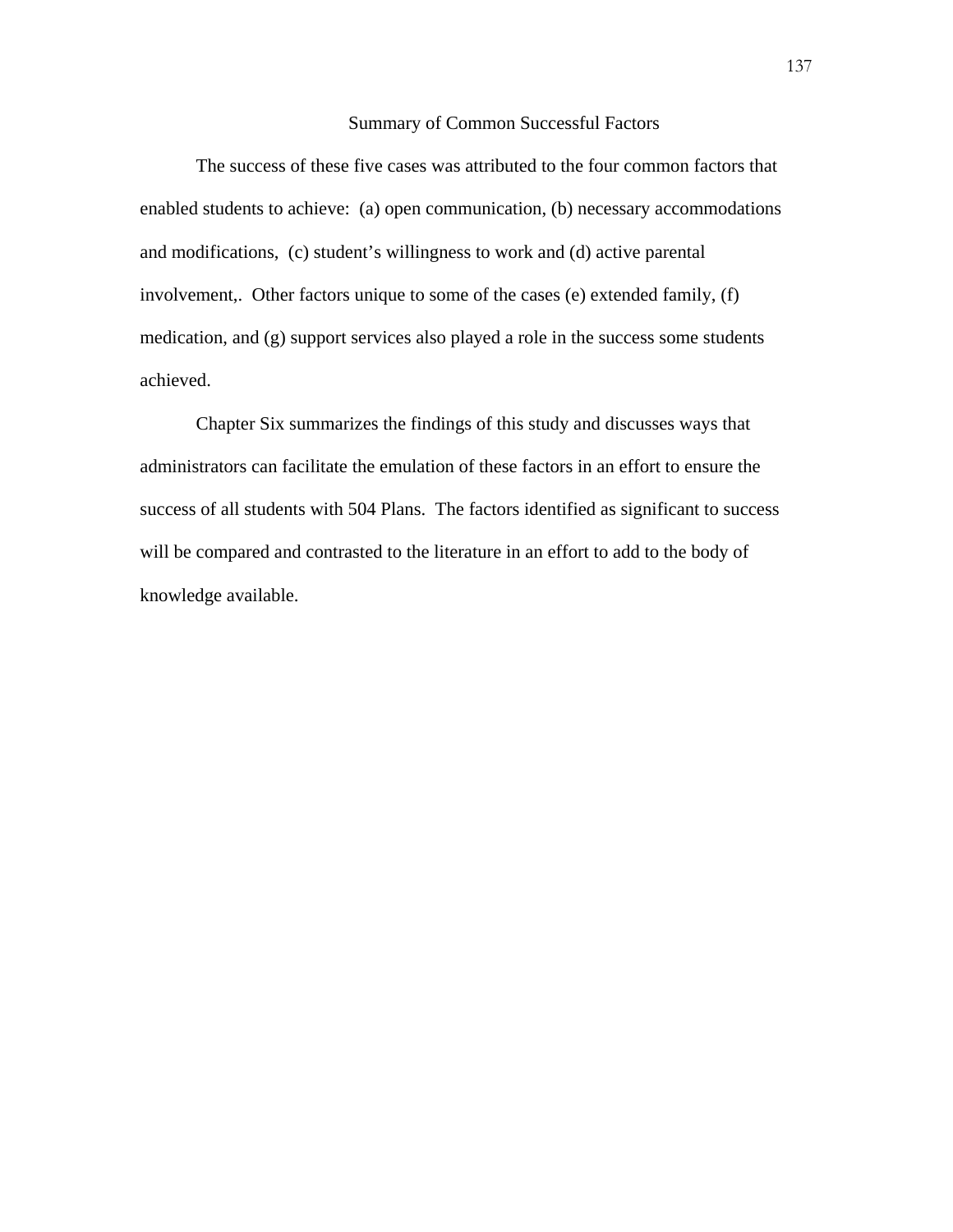#### **CHAPTER VI**

#### **Findings, Conclusions, Implications, and Recommendations**

 Chapter Six is written as an impetus for the emulation of the factors which were found to significantly impact the success of 504 Plans. Through coding individual case data and performing cross-case analysis I was able to find regularities and commonalities among these effective 504 Plans. It is the commonalities identified and described by this study which I hope can be used in a manner that is beneficial to administrators by adding to the body of knowledge discussed in Chapter Two. Although there is a plethora of information about factors that make schools successful, there is little information about the success of 504 Plans, and I found no literature that designated successful factors of 504 Plans.

 The four common factors shared among the successful 504 Plans examined in this study and the three factors unique to cases that impacted success were identified and discussed in Chapter Five. Chapter Six compares the findings of this study to the research that was discussed in Chapter Two of this document. This comparison and contrast of the findings of this study to the available literature adds to the body of knowledge about successful 504 Plans.

### Factors that Influenced Success

#### *Communication*

 The first factor, open and frequent communication, was discussed in Chapter Five in relation to individual cases and in relation to the cases collectively. Communication was crucial to the success of the students in this study in several different ways.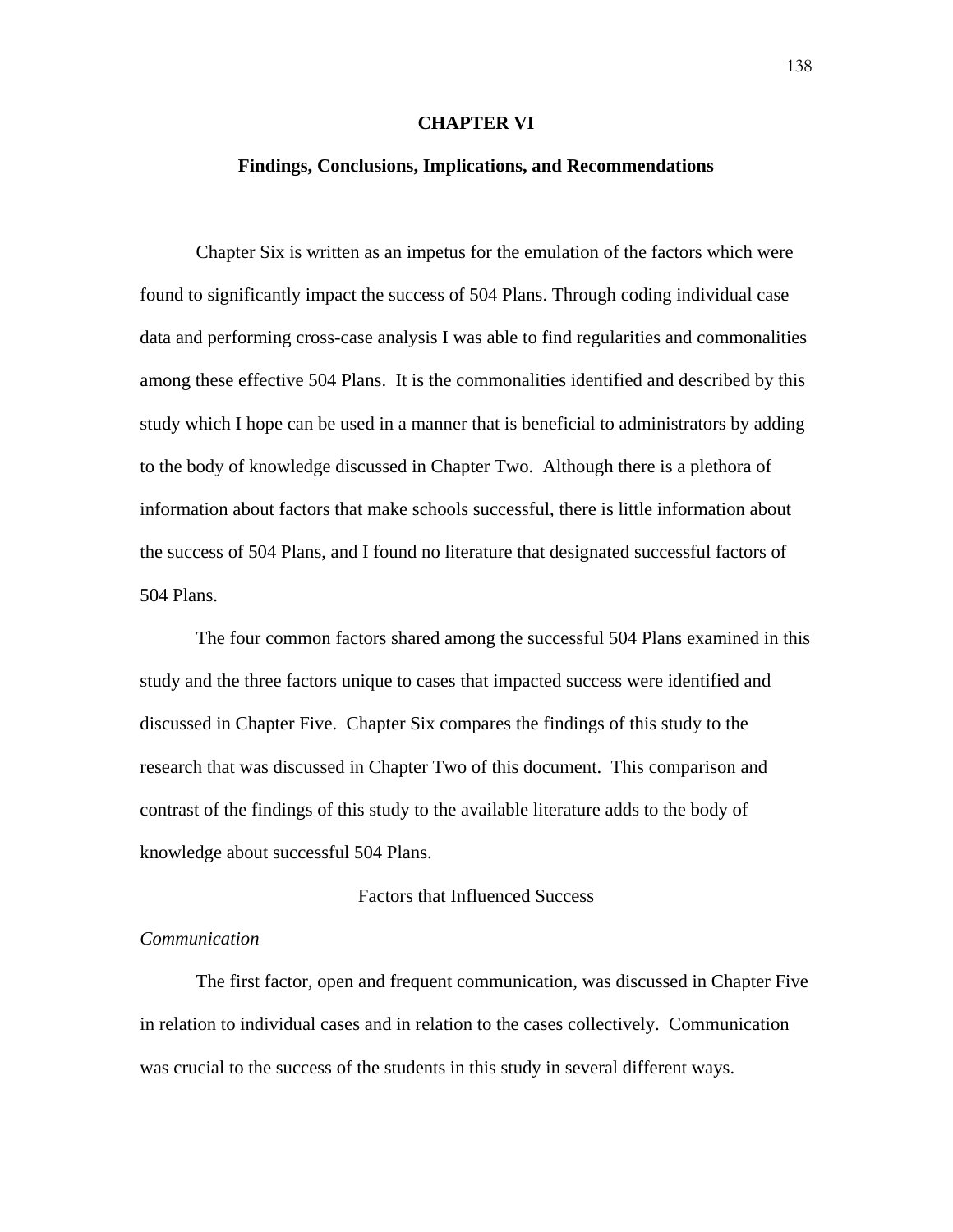Communication between teachers and students, communication among professionals working with students, communication between teachers and administrators, communication between the school staff and parents, and liaisons that aided communication all played a part in the success students experienced.

Two cases in this study contribute to the body of knowledge on communication between teachers and students by showing the importance of communication between Les and his trigonometry teacher, and Chris and his teachers. Les was able to find out what he needed to make up and ask for extra help if he needed it. Chris also mentioned that he felt comfortable telling different teachers if he needed modifications. Miles and Darling-Hammond, who studied high performing schools in 1997, found that teachers at a successful high school were only assigned 76 students a day, had those students for more than seventy minutes per day, and led small advisory groups weekly to discuss social, personal, and academic issues with students. Similar to this, Les found a teacher with whom he connected to help him and other students with homework. Les and his mother felt like this teacher really helped him achieve.

 In this study, frequent communication among professionals who worked with students, such as teachers, therapists, and any other support staff was important in collaboration and the establishment of an educational program that met the students' needs. Having a liaison such as the one mentioned in Zirkle (2002) ensured this communication took place. The use of a liaison is discussed later in this section on communication. The occupational therapist who saw Shandra talked with her teacher to find out what kinds of problems she had with fine motor, specifically writing; and then developed a plan to help her learn to write more legibly. John's speech pathologist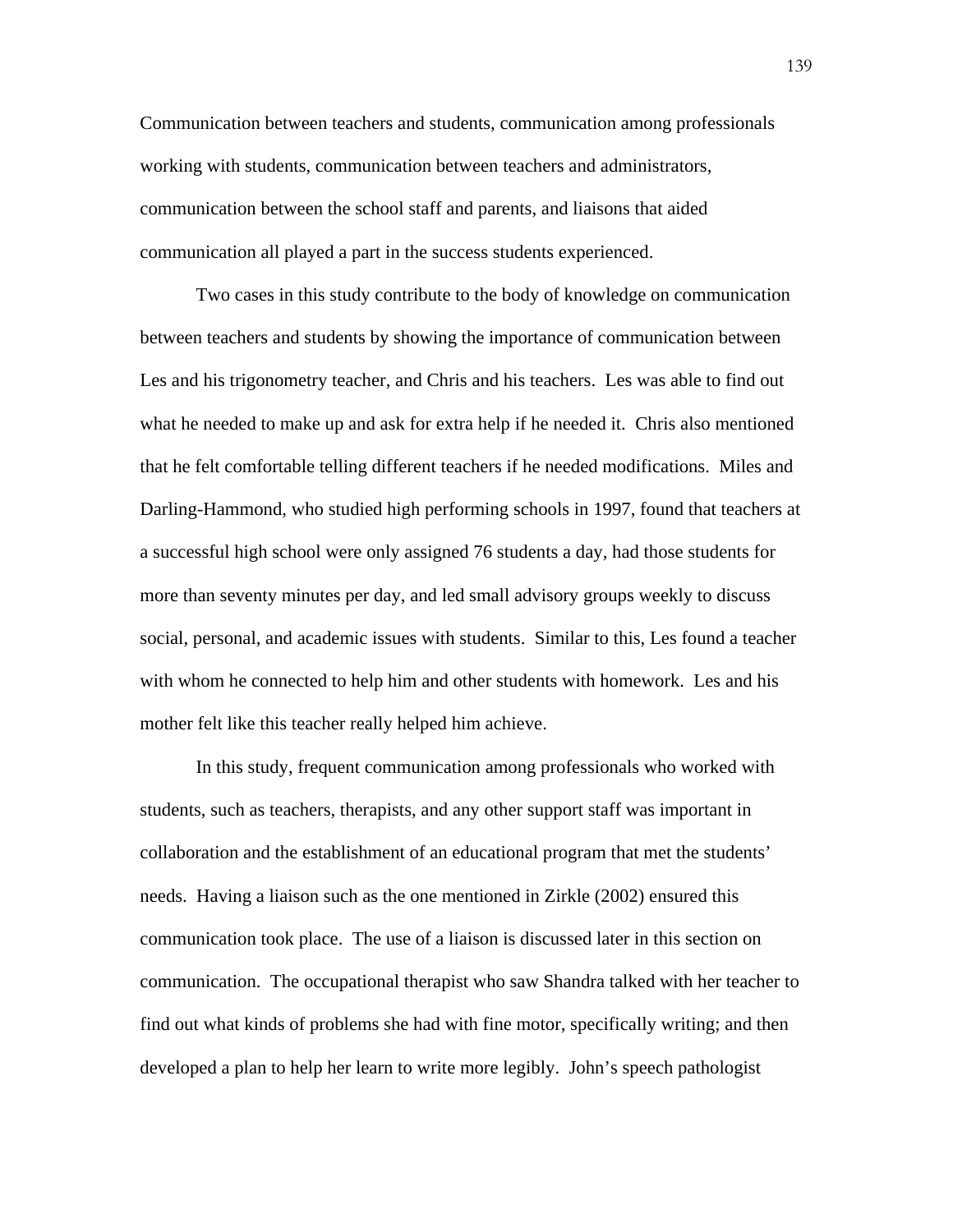researched his syndrome, learned how to better serve John, and then shared this information with his teachers. Her efforts were extremely instrumental in the success John achieved. This confirms Coleman's (2002) findings that regular education teachers wanted to collaborate and communicate with special education teachers. They did not always know what to do for a student with special needs and wanted to ask or observe special education teachers to learn. The high performing schools that Miles and Darling-Hammond (1997) studied employed this strategy too; they allowed time for special educators and regular education teachers to discuss students and events. In her article about counseling students with 504 Plans, Cox (1994) agreed that counselors and educators had to work together to provide the best education to students with special needs.

In the current study, forthright communication between the administration and teachers was also essential to establishing programs that were successful. This is not surprising in light of prior research indicating that teachers believe an environment of frequent and open communication with administration and other teachers is a key variable in their ability to successfully teach students (Coleman, 2002; Crockett, 2002; Finkenbinder, 2001). In Les' case the administrator was a liaison between his mother and the teachers; later he helped communicate Les' needs to teachers before assigning him to their classrooms. Likewise, Suppovitz and May (2003) found that collaboration and communication between the administration and the teacher increased the quantity and quality of success for students with disabilities. The findings of Schmidt, Rozenwal, and Greenman (2002) were also consistent with this. At Chris' school there was a new principal, but the teachers I interviewed mentioned the habits of their previous principal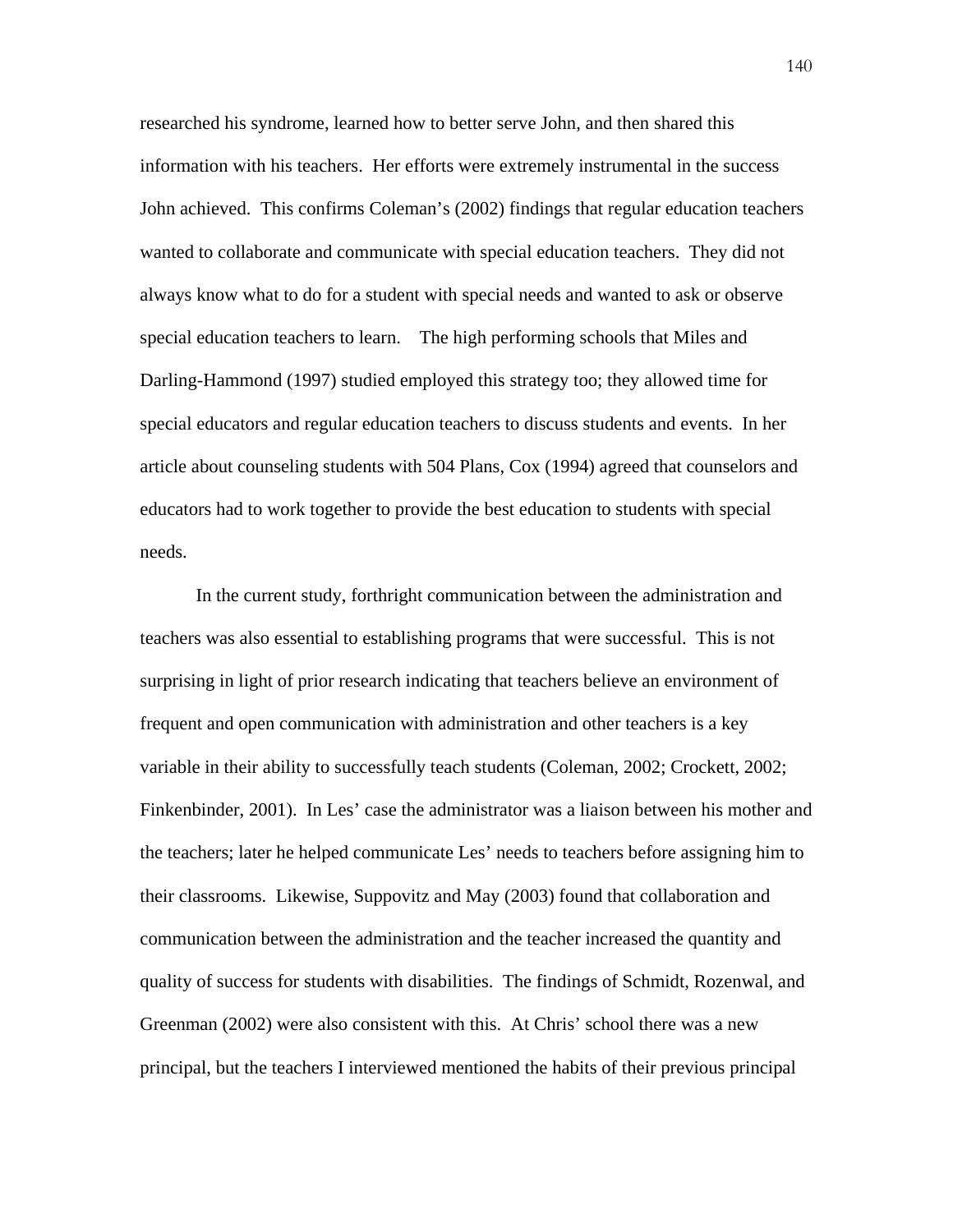and felt that he communicated Chris' needs to them as well as collaborated with them to best meet Chris' needs. Likewise, in Cobe's case the principal played the role of facilitator in meeting Cobe's needs and monitored how teachers were working toward that goal. According to Coleman (2001), teachers avowed that administrative support was essential to their ability to meet the needs of students with disabilities. Les' teachers claimed they had this needed support; they believed the assistant principal was knowledgeable and willing to help. Teachers repeatedly claimed that an environment of frequent and open communication with administrators and other teachers was essential to their successes with students with 504 Plans.

Also, open communication between the parents and school personnel made it possible to better serve students and ensure that needs were met. The parents of all five students in this collective case study communicated regularly with their child's teachers. They all communicated that their child had problems and that they were looking for help. In addition to this they provided teachers with information and talked with them concerning their child on a regular basis.

Zirkle (2000) wrote about the trials of obtaining a 504 Plan and the success it helped one child achieve. For this child, one of the accommodations was a mentor who met with him weekly and acted as a liaison between him and his teachers. The fact that a liaison was written into the plan demonstrates the value of communicating. In Chris' case the counselor who worked with him and his family so that he could overcome his anxiety and perform better at school served as a liaison among the professionals who worked with Chris and between these professionals and his parents. This counselor was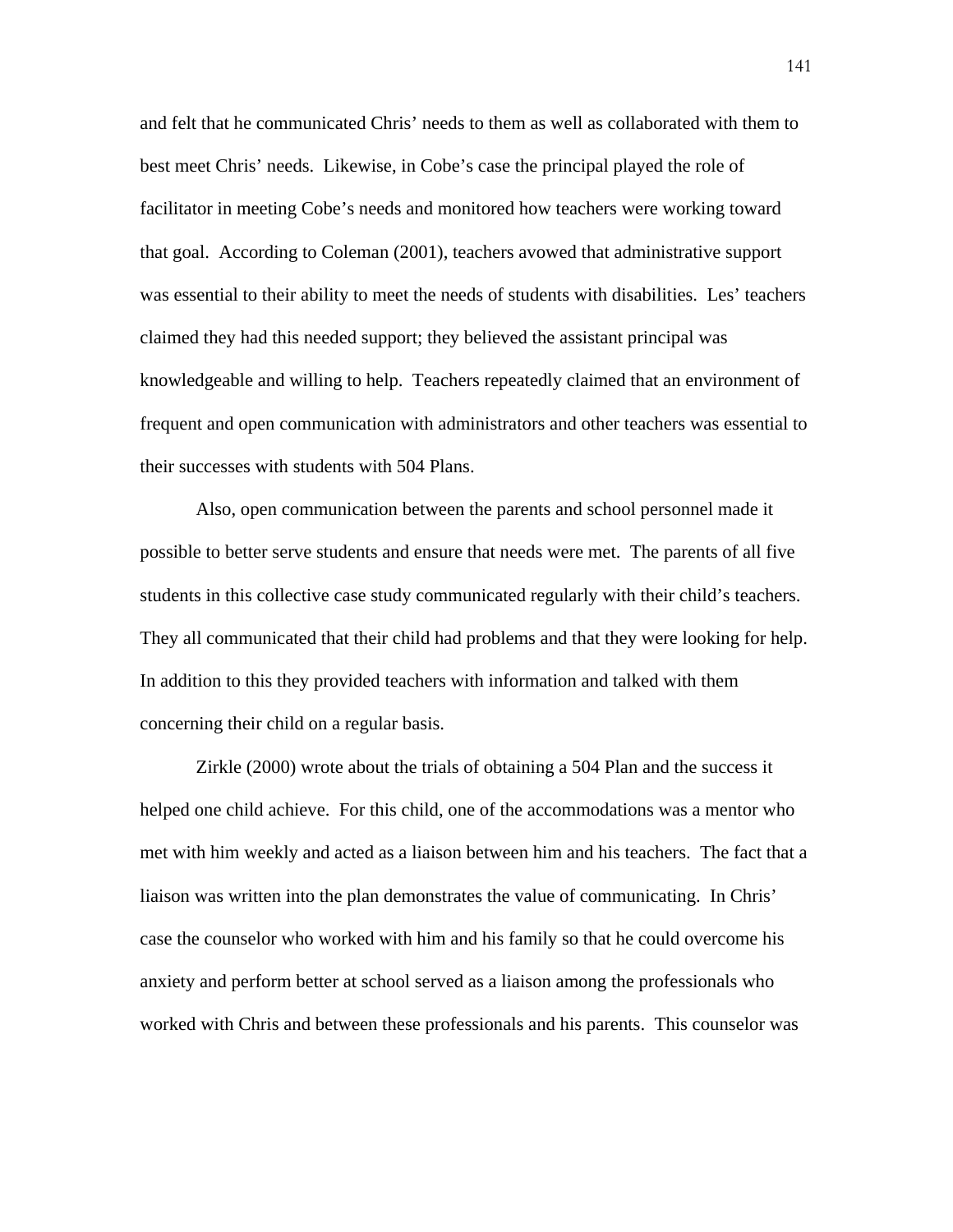provided to Chris because he had a 504 Plan. Also, as previously mentioned an administrator served as a liaison between Les' teachers and his mother.

#### *Accommodations and Modifications*

When observing participants and interviewing teachers I consistently found that teachers made accommodations for not only the students participating in this study but for students who did not have 504 Plans or Individualized Education Plans (IEPs). Teachers reported to me that they accommodated all students because they wanted them to succeed. This was consistent with Schumm and Vaughn's (1991) study reporting that regular education teachers believed that modifications should be made for all students not just students who were diagnosed with a disability. Teachers were less likely to use modifications that pertained only to individual students (Schumm & Vaughn, 1991; Gayria, Salend, & Hemrick, 1994). I did not find this to be true; I saw teachers making accommodations to fit the individual needs of the students in their classes. Gayria, Salend, and Hemrick (1994) also stated that elementary teachers claimed implementing adaptations was easier than middle or high school teachers, but I saw no evidence of this. Only two of the five participants in my research were elementary students and I did not find any evidence that teachers in middle or high school were less likely to implement modifications or any sign that they thought modifications were difficult to make.

 Schumm and Vaughn (1991) reported that teachers thought that adaptations which increased social acceptance and motivated students to learn were the most desirable. I did not observe accommodations in order to make students more socially accepted. However, the parents of several of the participants in this study expressed to me that they had made it clear to the teachers that accommodations that drew attention to the child or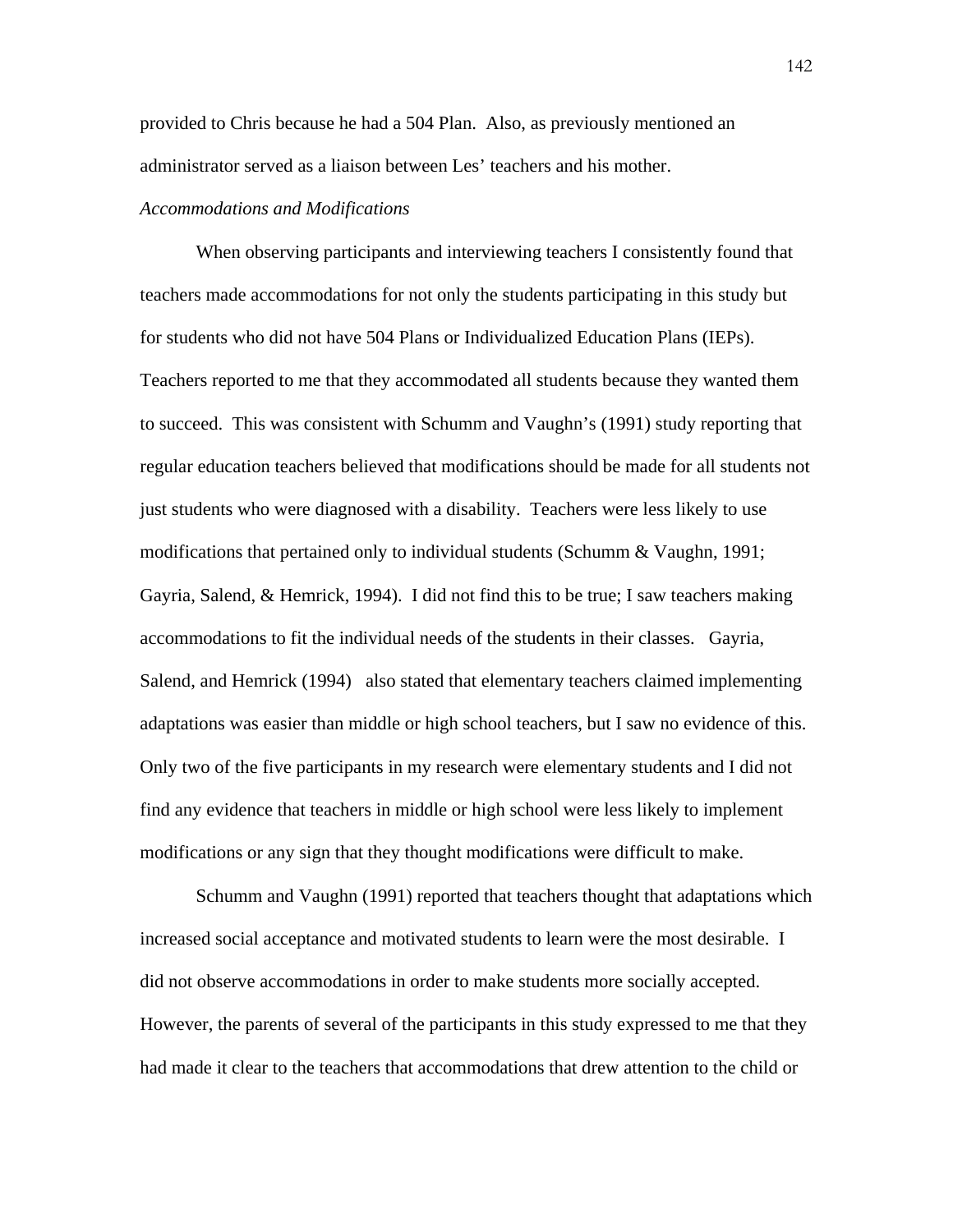made him or her less socially acceptable were probably as deleterious to their emotional well being as they would be beneficial to learning. These parents did not want such accommodations to occur.

 Schmidt, Rozenwal, and Greenman (2002) noted that teachers employed strategies that benefited the majority of the students and required little accommodation. They were less likely to implement accommodations that were more specific or time consuming. What I found in this study was a direct contrast to this. Teachers allowed participants to retake tests, take them orally, turn work in late, and a plethora of other adaptations that only benefited the participants. The findings in this study might contradict the research because of the demographics of the schools I visited. The two elementary schools and one of the middles schools participants in this study attended are nestled in small, close-knit communities wherein the schools are key focus areas. These schools laud their parental involvement and strive to involve the parents of all children. The fact that two of the parents of participants in this study are teachers and one student has extended family in the school system may also skew the research results. Teachers may have treated these students differently because of the ties that their family had with the school system. I did not observe this or hear it said, but it is certainly a possibility. However, accommodations were not made only for students with 504 Plans; they were made for any student who needed them. The fact that these findings are different complicates the literature and identifies how modifications can enhance children's success, especially in relatively small schools and communities such as the ones involved in this study.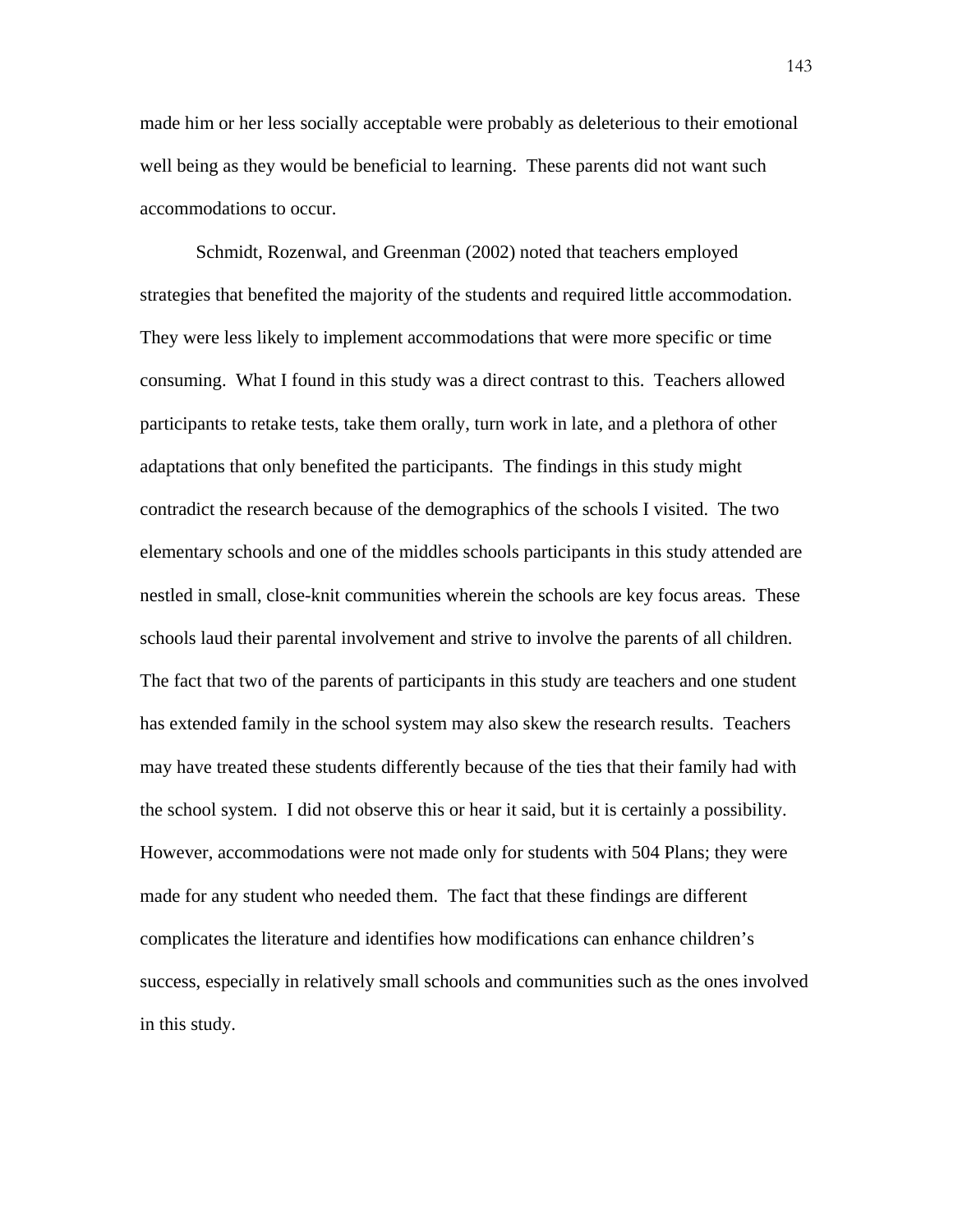#### *Student Willingness to Work*

The last common factor, students' willingness to put an effort into their studies, work with tutors and therapists, and spend numerous hours working at home affected how students in this study achieved in school. It also affected teachers' perceptions. Teachers were pleased with students they perceived to be working hard and reacted positively to the accommodations they were asked to make for them.

 With the exception of a study of adult learners, literature does not identify students' willingness to work as a factor affecting achievement. When studying adult learners, Pietersen (2002) found that personal engagement in learning encouraged learner confidence and increased motivation. I found this to be true with participants as well. Cobe enjoyed library skills because it required group participation and activity. Les did better with projects than with pencil paper tasks, and Shandra felt responsible for and motivated to read when she was able to use the Reading Counts program. Pietersen noted that if the participants in his study were able to get involved in learning they were more motivated to do so; my findings were similar. This willingness to work seemed to be directly related to how teachers implemented lessons and accommodated students' abilities and learning styles.

#### *Parental Involvement*

All of the parents in this study felt that they enhanced their child's success by taking an active role in their education. Many students with 504 Plans have them because they have been diagnosed with Attention Deficit Hyperactivity Disorder (ADHD), as was the case with three of these students. When writing about children with ADHD, Edwards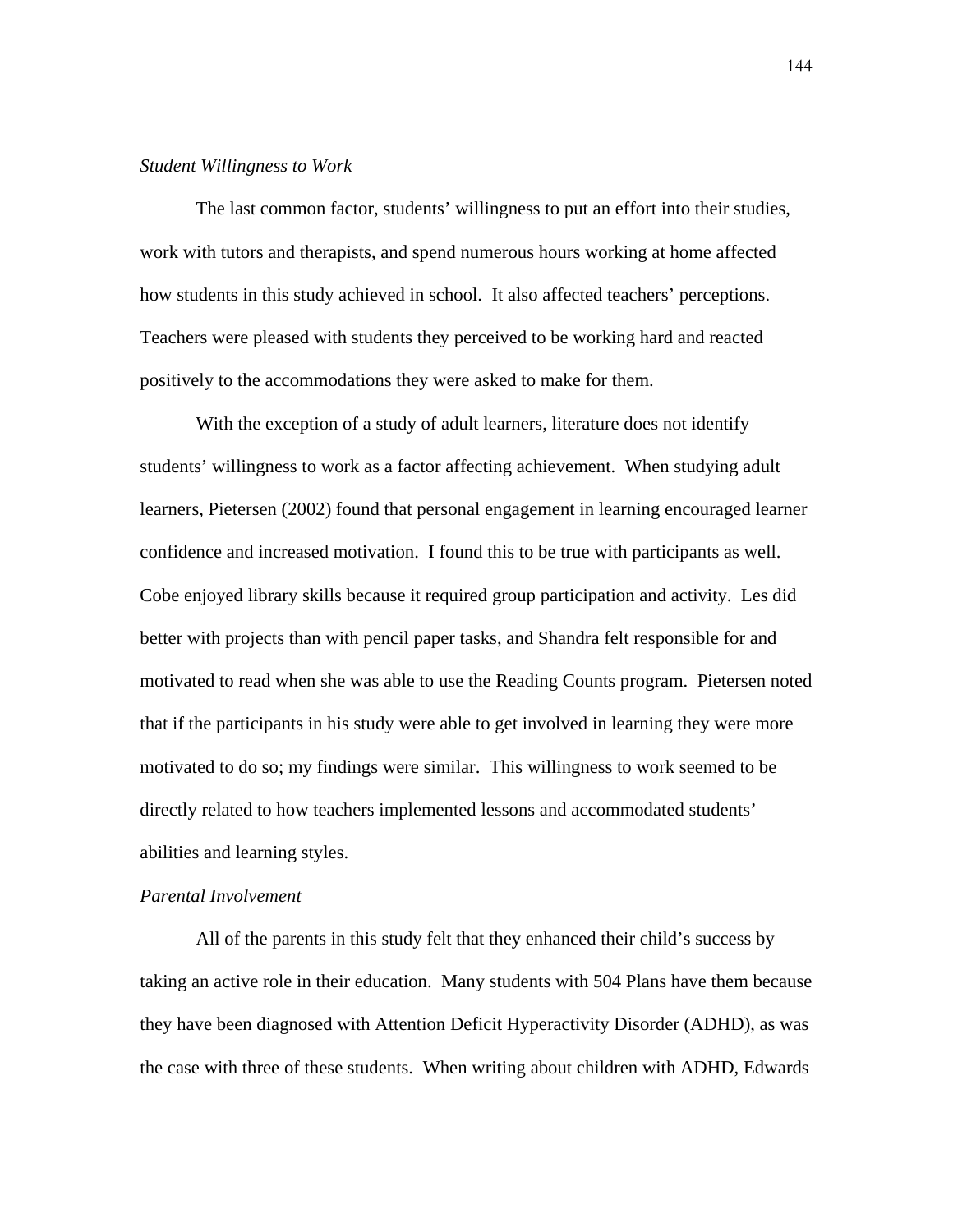(2002) averred that the most efficacious and preferred treatment was an approach that included the family, the school, and medication. The importance of this multi-system approach was supported by Cobe's mother who made practical use of his agenda notebook by writing to the teacher several times a week. Les and Shandra's mothers were both teachers at the schools they attended and were able to communicate frequently, again supporting the literature, even though Shandra did not have ADHD. Parents of children with any disability, or no disability may find it beneficial to know that the same procedures that positively influence students with ADHD may have a positive impact on their child as well. Communication was pivotal in starting the plan and in sustaining it, a fact the parents and teachers in this study claimed as did the literature (Brown & Thomas, 1999; Bryan, Burstein, & Bryan, 2001; Gold, Rhodes, Brown, Lytle, & Waff, 2001).

Parent involvement is important to all student achievement and positive classroom behavior (Muscott, 2002). In terms of children with 504 Plans, this involvement takes place in several different ways. Parents have knowledge about their child and the law to share with educators, especially during the 504 Plan process; they can be active participants in their child's school experiences; they can monitor or help with homework; and they can communicate with teachers as discussed in the previous section.

According to Muscott (2002) parents must be recognized as true experts on children and all professionals must learn to be consultants to them. In the current study, Shandra's mother felt that she knew Shandra's strengths and weaknesses better than anyone else, and that this information was necessary for writing a successful 504 Plan; she wanted to be an active participant in planning for Shandra. Likewise, Cobe's stepmother and grandmother both worked diligently with Cobe and Cobe's stepmother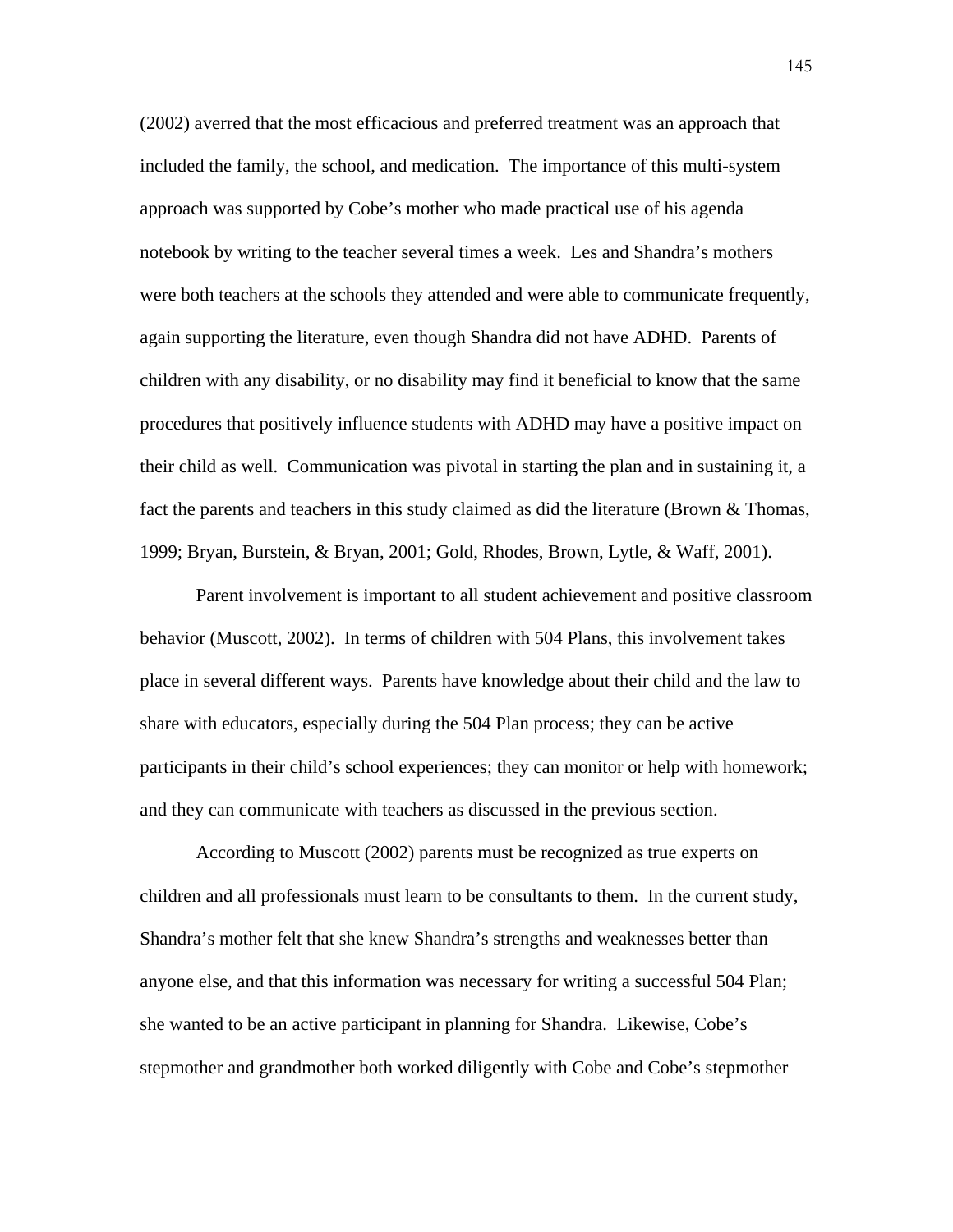felt it was important that teachers recognized their efforts. Muscott (2002) supported the importance of this kind of involvement and the knowledge that parents hold, mentioning that parents know how their children learn and know children's experiences and prior knowledge. Muscott also found that parents' involvement positively affected student achievement. The parents of the students in this study were not passive recipients of information; they were empowered and active in their child's education. In all five cases in this study the parents were involved in obtaining a 504 Plan and in several cases were the ones who instigated the process. Shandra's mother was also aware of the other services such as physical and occupational therapy that should be provided for Shandra. John's parents performed research and were the ones to start the process of him getting a 504 Plan. Because his grandmother worked at the school, Cobe's stepmother was knowledgeable of what was available and pursued getting help for Cobe. Extended family support and involvement, as Cobe had with his grandmother, is supported by research as important to the success of students with disabilities (Bryan, Burstein,  $\&$ Bryan, 2001; Gold, Rhodes, Brown, Lytle, & Waff, 2001; Muscott, 2002).

 Educators must approach parents respectfully in order to have a positive impact on the education of students (Muscott, 2002). John's most successful year, fourth grade, was a product of such respect. His parents and fourth grade teacher respected each other and understood that their collaboration was critical to John's success.

 Research and practice have shown that the active involvement of parents and their continued participation in their child's education are essential to student achievement (Boyer, 1991). Wheeler Elementary, a Professional Development School in Kentucky, touts its parental involvement program and claims that by educating the parents about the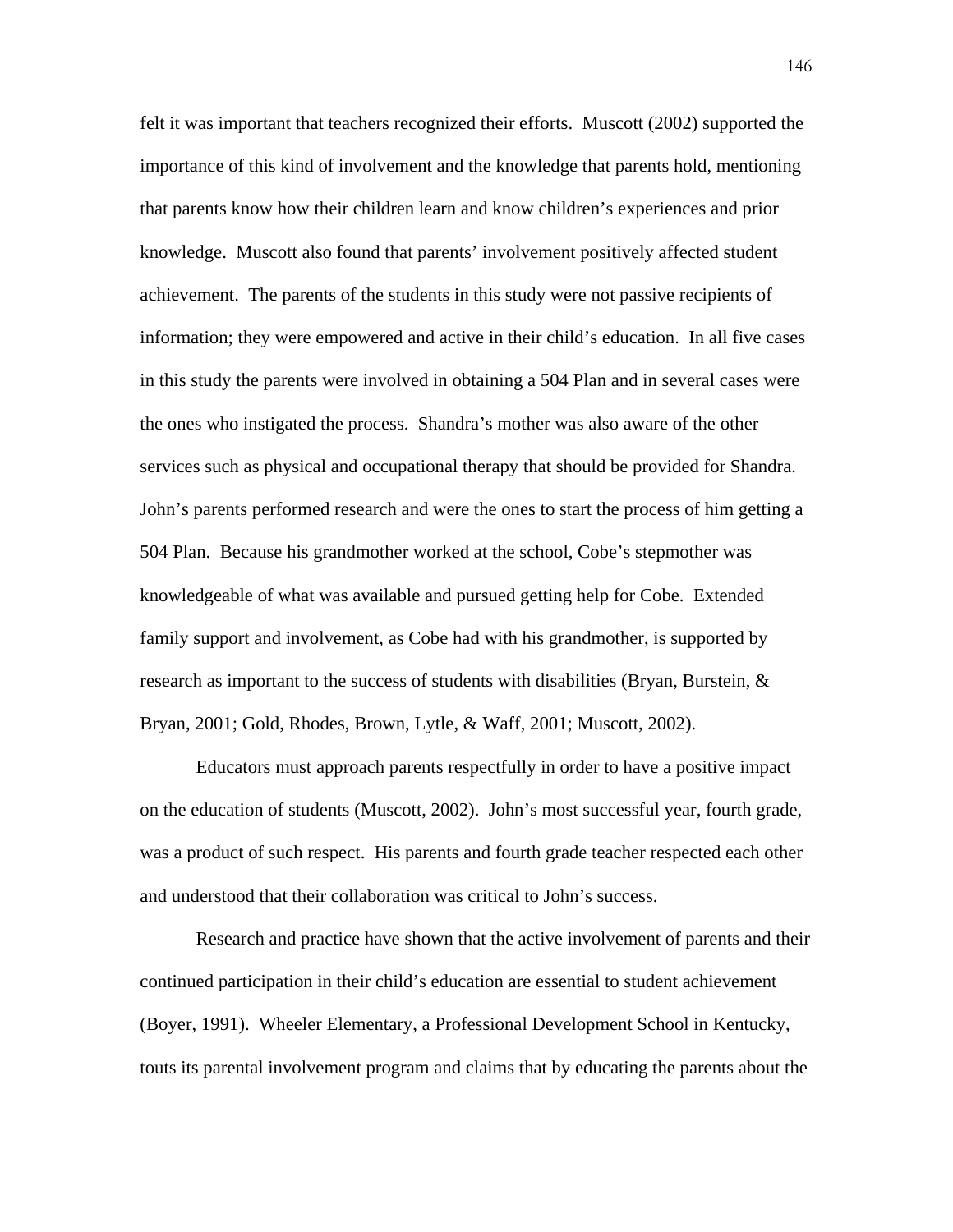school they are more capable of aiding the children (Brown & Thomas, 1999). This participation not only affects academic achievement but positively influences behaviors as well. In the current study, for example, Chris' mother was able to spend time at school with him, walk him to class, and even eat lunch with him. His teachers knew he needed this kind of support, at least for a while. Les' teachers and the assistant principal all mentioned that his behavior in high school was much better than it had been in middle school. They felt this positive change in behavior was directly related to his mother working at the school. When looking at his report cards and talking to his mother I also found that his grades had gone up and his academic record had improved.

 The directors and participants in Children Achieving, a school reform model in Pittsburgh, envisioned parents as crucial participants at every level of school reform. This vision emphasized the transformation of school and community relations, with parents as the primary stakeholders. Seeing parent engagement as critical to school reform, this reform established a leadership role for parents in order to transform the relationship they had with the school. Parents were encouraged to be actively involved at every level (Gold, Rhodes, Brown, Lytle, & Waft 2001). Likewise, it was the parental involvement at every level that helped the participants in this study achieve success. Parents were involved in referrals, testing, meetings, and in the writing of the 504 Plans for the participants of this study. In Children Achieving there was a true partnership between the parents and educators; parents had a voice (2001). This same kind of parental voice, in each step of the process, was necessary for the success of the students in this study.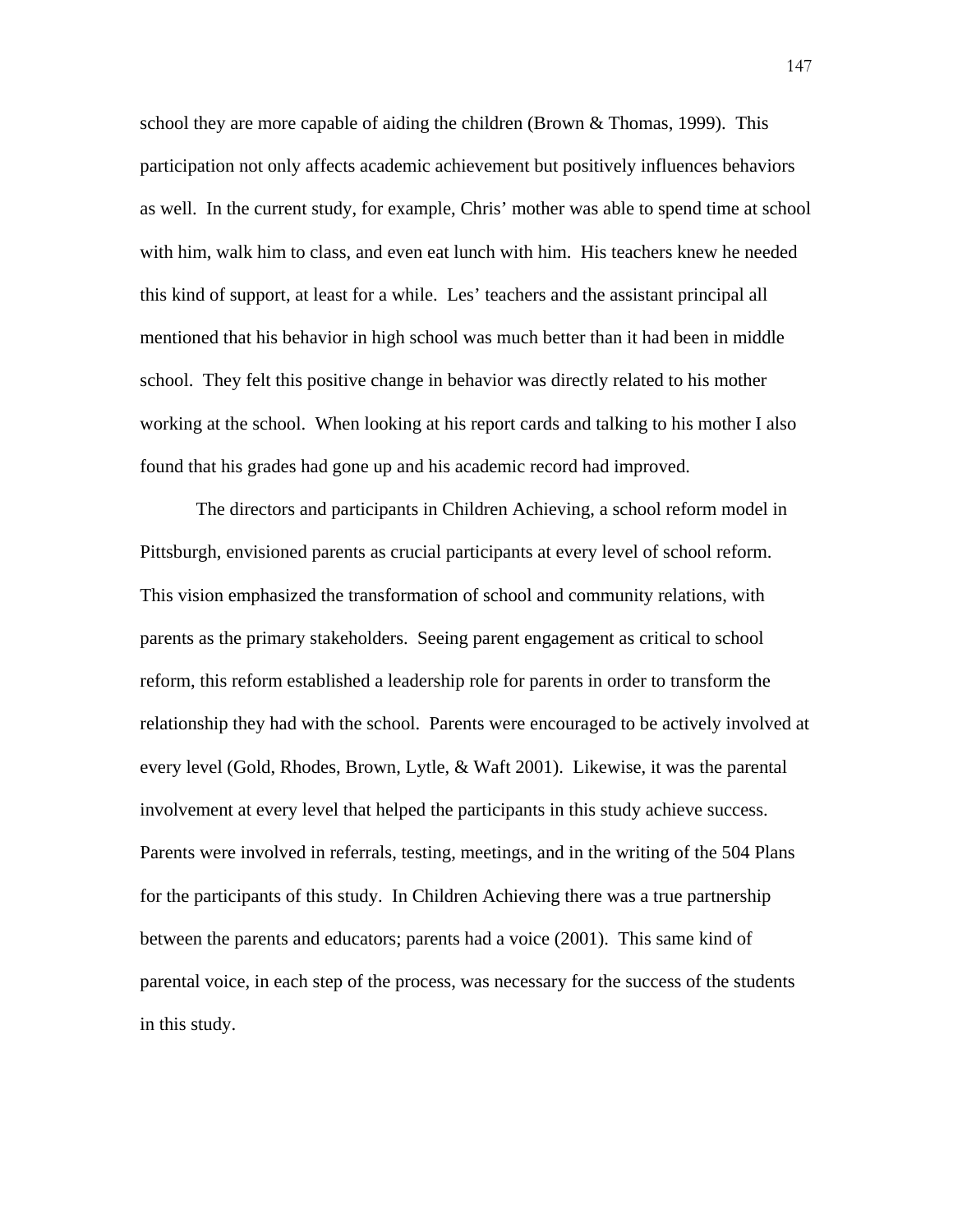Students achieve at higher levels when parents are involved in the homework process and support school activities (Muscott, 2002; Bryan, Burstein, & Bryan, 2001). Cobe's stepmother exemplified this; she could make sure Cobe did his homework and get it organized for him to turn in if she knew what was assigned. John's father averred that his wife did John's homework with him every night. One of the reasons their parents had to take such an active role in getting homework complete was the frustration John and Shandra both felt. Bryan, Burstein and Bryan (2002) supported this claim in their study of homework practices claiming that students with disabilities found homework frustrating either because they did not remember how to do it, did not remember the exact assignment, or because they had trouble staying on task to finish it. In all five cases in the current study the parents took part in the child's education and all but Les' mom mentioned how much they had to help them with homework. Parents and teachers believed this type of participation enhanced the success the students in this study achieved.

#### *Extended Family*

Extended family is considered in this research as an extension of parental involvement and has been written in to each discussion directly following parental involvement to strengthen this idea. In the case of Cobe, it was the involvement of his grandmother that helped him achieve success. Cobe's grandmother worked at the school and knew what was available to him. She was also able to intercede on his part, and helped teachers either understand his disability or help him make better choices. This kind of extended family involvement is supported by literature that lauds family involvement in education and deems it critical to success.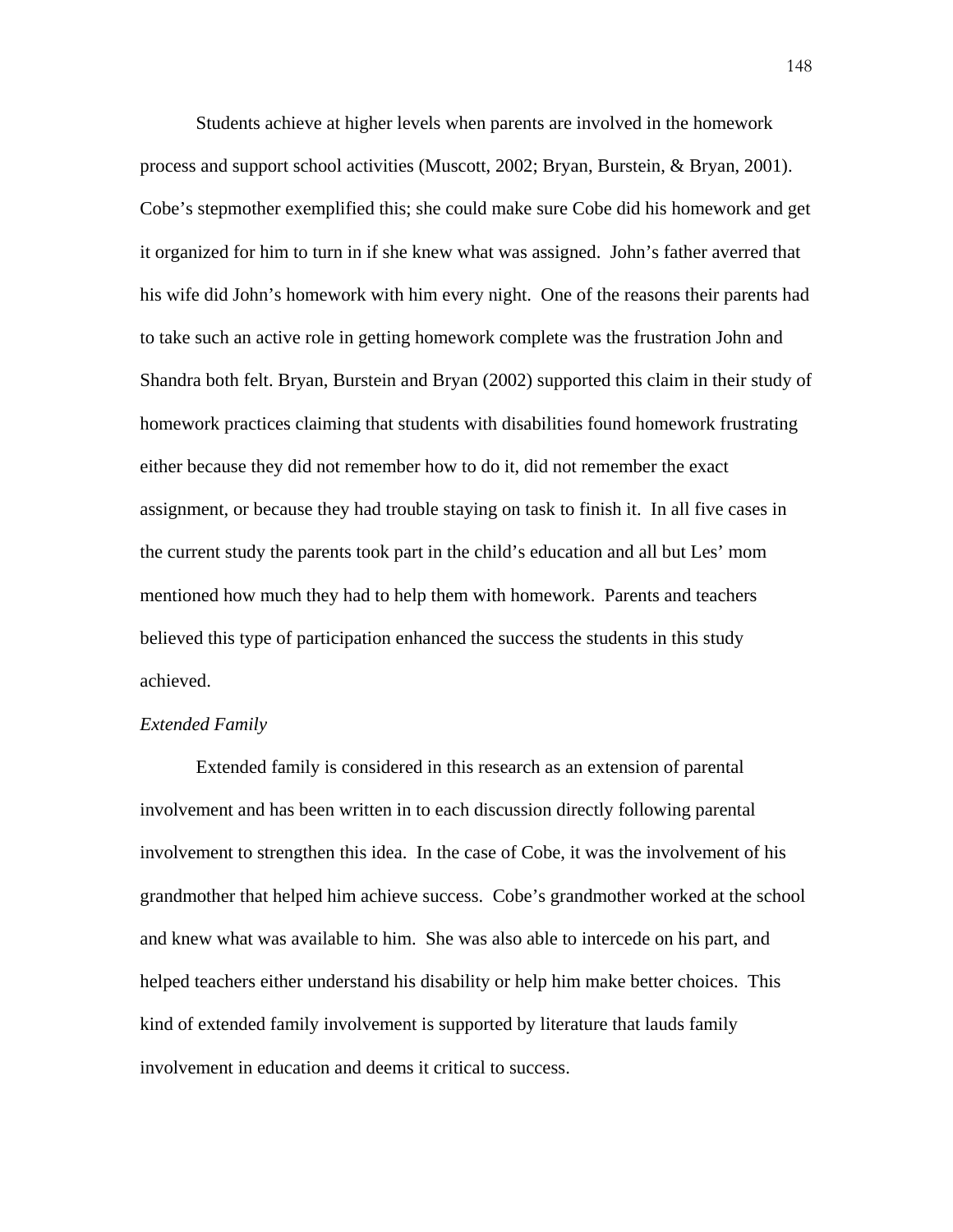The success a child achieves when given support and enrichment from an adult, in many cases an extended family member, is discussed in the literature. Research shows that students who have an adult involved in their education, whether it be to help them, or just to check up on them, have higher achievement (Boyer, 1991; Brown & Thomas, 1999; Bryan, Burstein, & Bryan, 2001; Gold, Rhodes, Brown, Lytle, & Waff, 2001). Muscott (2002) wrote that families were not just traditional two-parent homes and that non-traditional families as well as extensions of these families must be valued as well. Cobe did not live with his grandmother, but because of her job assignment in the school and her close relationship with Cobe she was instrumental in his success. This study confirms the importance of support and involvement of an available adult, in this case an extended family member.

The findings of this study are consistent with the body of knowledge about the benefits of parental involvement generally. In all of the cases I studied the parents were actively involved in the education of the child. In the case of Cobe, his extended family support is included in this summary. Parents and teachers agreed that this involvement positively affected student achievement. Also, this study adds something new to the literature about parental involvement with children with 504 Plans. The literature does not mention how parental involvement affected children with 504 Plans even though it touched upon students with disabilities and students with IEPs. The findings from the current study show the importance of parental involvement for children with 504 Plans. *Medication* 

A significant issue in the renewed awareness of Section 504 is the great number of children who have been diagnosed with ADHD or ADD (Kardon, 1995). Children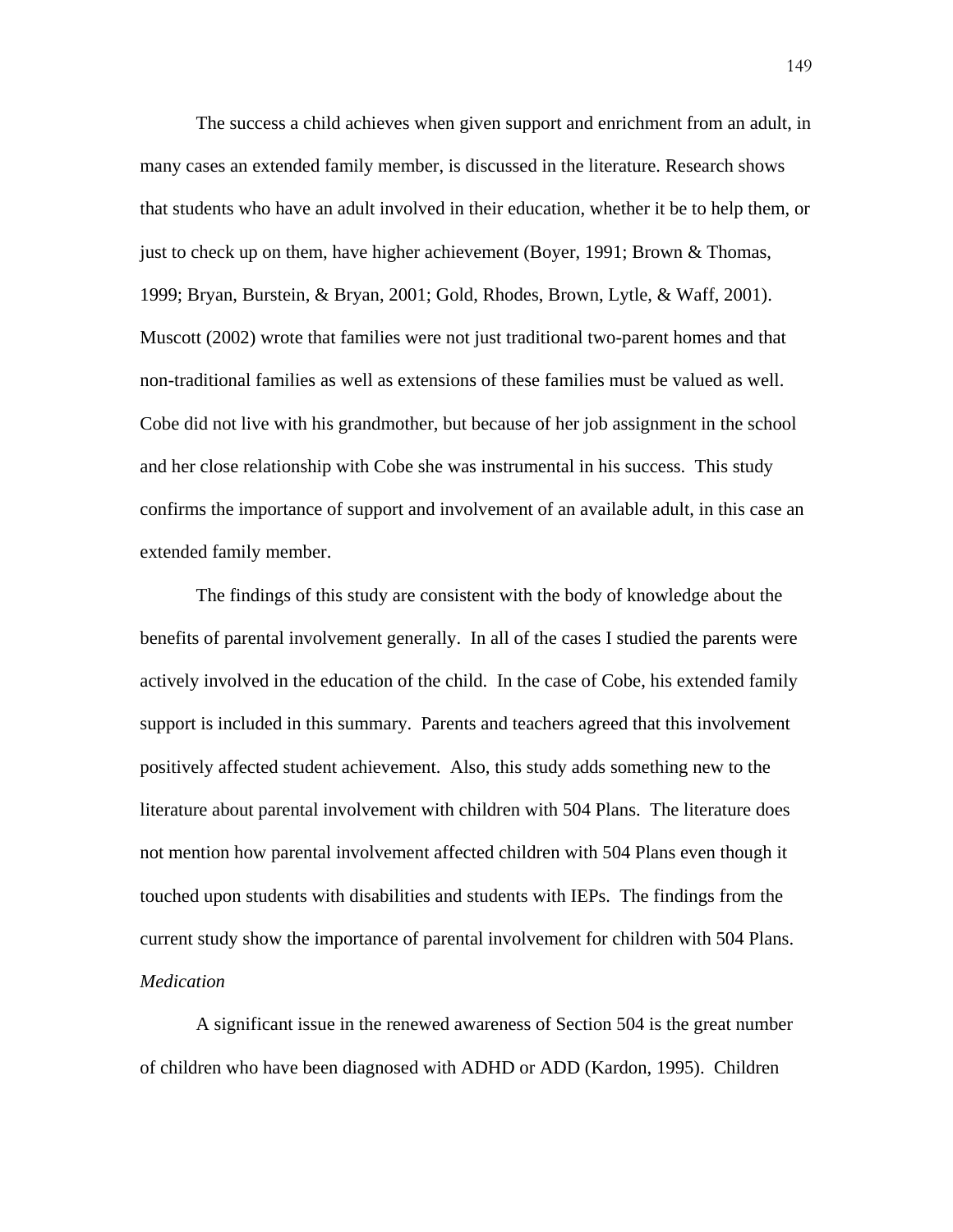with either of these disorders exhibit problems with inattention, impulsivity, and over activity (Semruc-Clikeman, 1999). These characteristics affect learning, a major life activity, thus qualifying the student for a 504 Plan (Reide, 1995).

 Medication, especially methylphenidate is helpful for people who experience ADD or ADHD. This medication addresses the core symptoms such as inattentiveness and impulsivity (Edwards, 2002). During the time of this study, Les and Cobe were on medication for their ADHD and Chris was taking medication for his panic disorder. In all three cases the parents attributed changes in their behavior to the medication.

## *Support Staff*

Students have a variety of educational needs. These needs are not only met by teachers but by occupational therapists, physical therapists, counselors, speech and language pathologists, and psychologists. The students in this research were tested by a psychologist who then conveyed the results of the test to their parents. One student saw a counselor, two received occupational therapy, one participated in physical therapy, and one participant saw the speech and language pathologist. This support staff collaborated with the regular education teacher and the families of these students to ensure an educational program that met their needs.

 The literature identifies the aforementioned support staff as well as others. The importance of these people and the roles they play in the education of all students is identified by educational research as well as medical and psychological research. For example, Cox (1994) found that counselors needed to be aware of the specific needs of students and be able to generate the appropriate support. In Chris' case the counselor was

150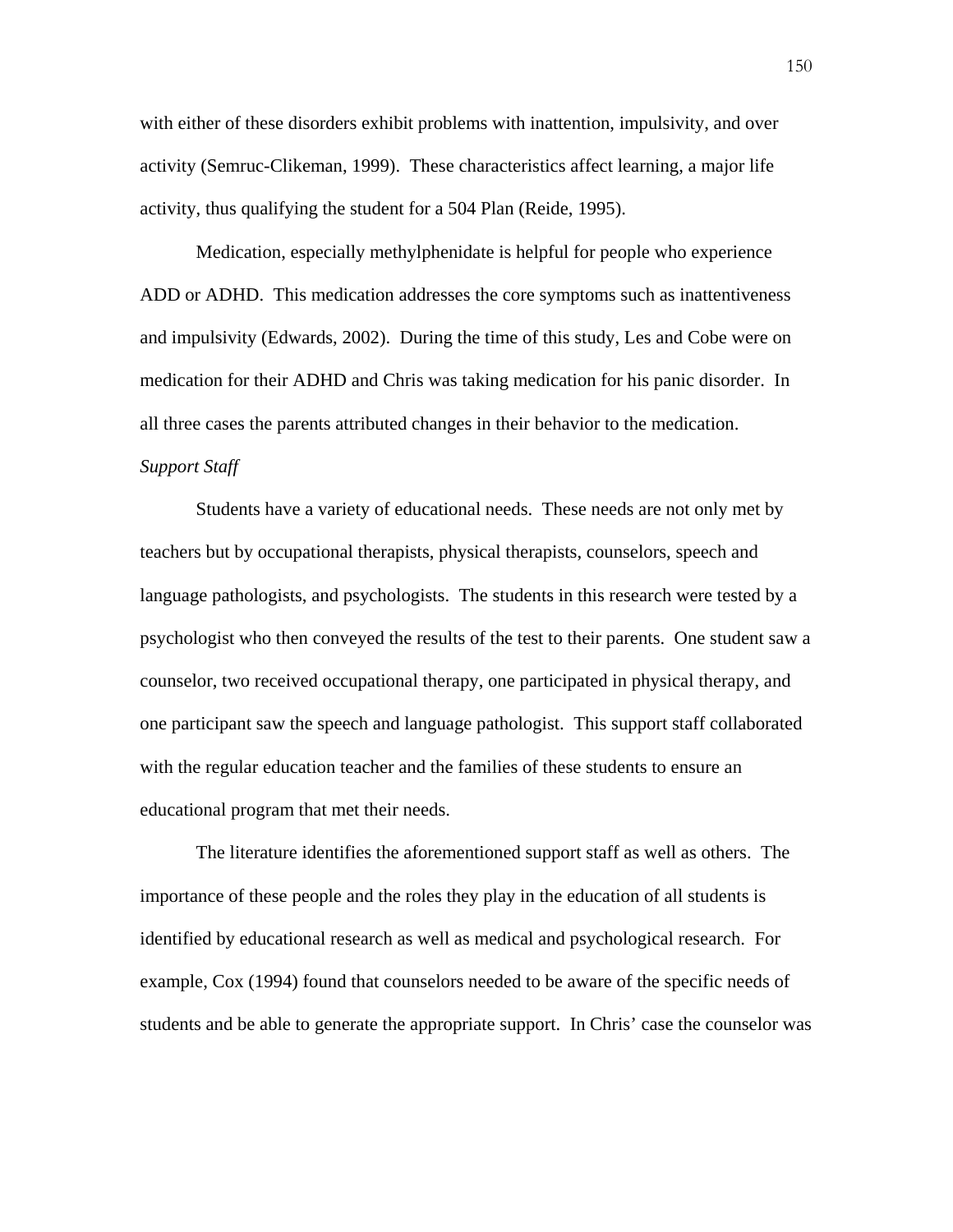able to help him control his fears and come back to school. According to his teachers, this regular attendance certainly improved Chris' achievement.

 Students with Attention Deficit Hyperactivity Disorder (ADHD) or Attention Deficit Disorder (ADD) may require modifications and interventions within the classroom and still need other services. Social skills training, anger management, and problem solving skills are just a few of the skills these students may have difficulty with. Support staff may need to work with students in these areas and such intervention needs to be written in the 504 Plan (Abramowitz  $\& O'$  Leary, 1991). In the current study, Chris is a case in point. He had ADHD combined with Panic Disorder, thus it was necessary for a counselor to help him control his fears and better manage his emotions, as was directed on his 504 Plan. His mother praised the efforts and intervention this therapist provided.

 Shandra and John both benefited from the services of an occupational therapist who integrated motor activities with handwriting and educational achievement. Their experiences are consistent with prior research on the importance of the therapists and their roles in helping children succeed. For example, Luhm, Foley, and Corcoran (1998) studied the accountability schools held for the education of their students; they found that services and supports made a difference to the success of students. Similarly, in their study of high performing schools Miles and Darling-Hammond (1997) found that the allocation of resources, and support staff was considered a resource, played an important role in student achievement.

 In addition to seeing an occupational therapist Shandra worked with a physical therapist who provided instruction for gross motor exercises and strengthening exercises

151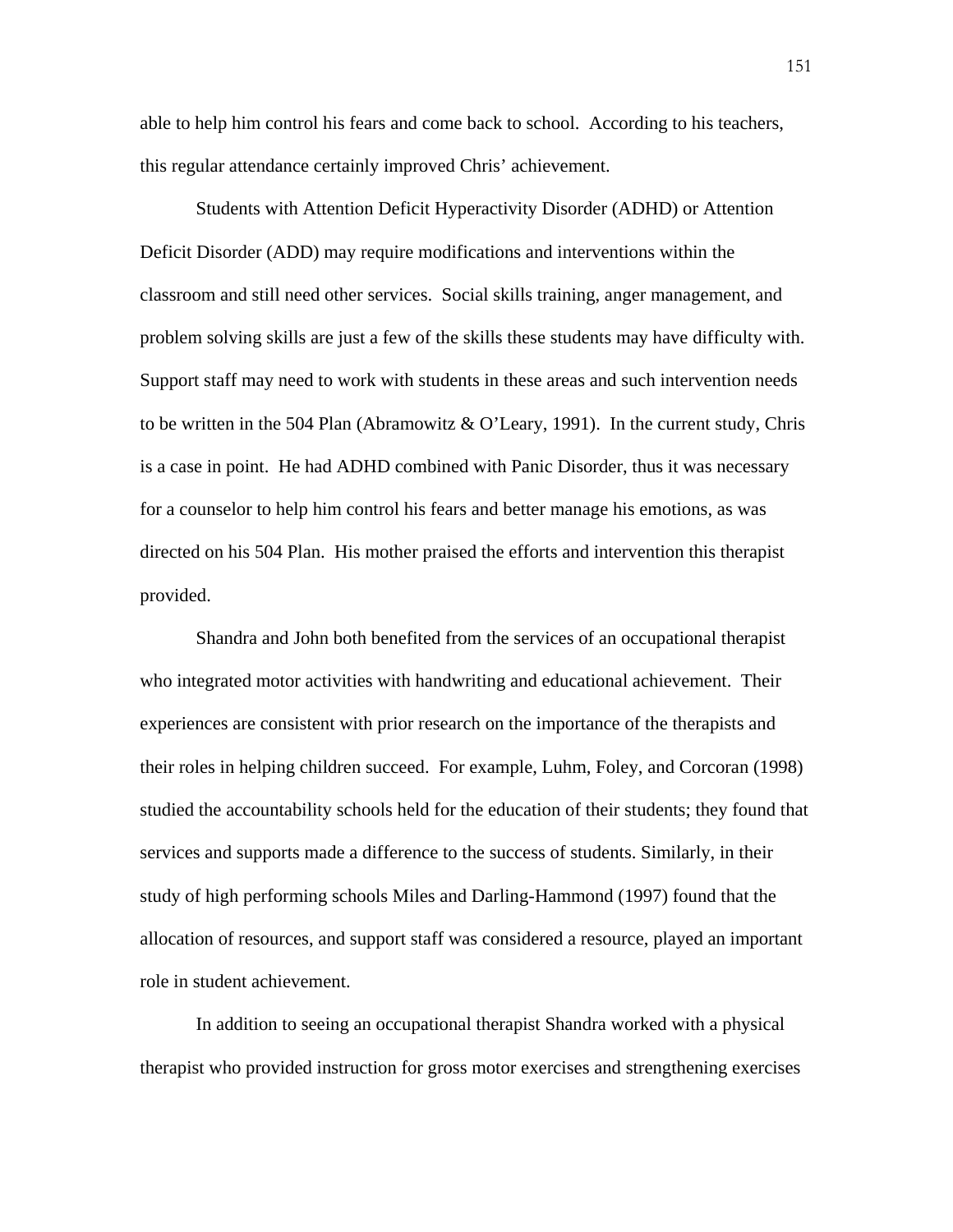to decrease the clumsiness and coordination problems Shandra had. Shandra met all of the goals the physical therapist had for her and was dismissed from services this school year. One of the reasons Shandra was so successful in physical therapy was because her physical education teacher had once worked with orthopedically impaired students and was able to adapt all physical education experiences to better meet Shandra's needs. Her classroom teacher was also aware of what the physical therapist was trying to do; she observed them at times. Again, the literature supports the involvement of therapists and other professionals in the education of all students; Abramowitz and O'Leary (1991) suggested that schools must work with therapists to fulfill the educational needs of students, not leave it up to the therapist.

 One of the most influential people in John's school career was his speech pathologist. She not only taught him speech and language skills he lost due to seizures, she also helped him learn new vocabulary and speech sounds as he aged. The speech pathologist was also vital to John's success in school because she researched his syndrome (Landau-Kleffner Syndrome) and then explained to his parents and teachers how it affected John. Her support seems to have been critical to his success. She first created a design for intervention, decided upon the specifications, developed materials and processes for improvement, and acted on them. The approach that this therapist took matches the research that Cohen and Ball (1999) conducted when looking at instruction, capacity, and improvement. Cohen and Ball agreed that a systematic design for instruction must be developed first. Once this design is implemented then teachers need to evaluate the capacity the students have for learning, and then to find how to improve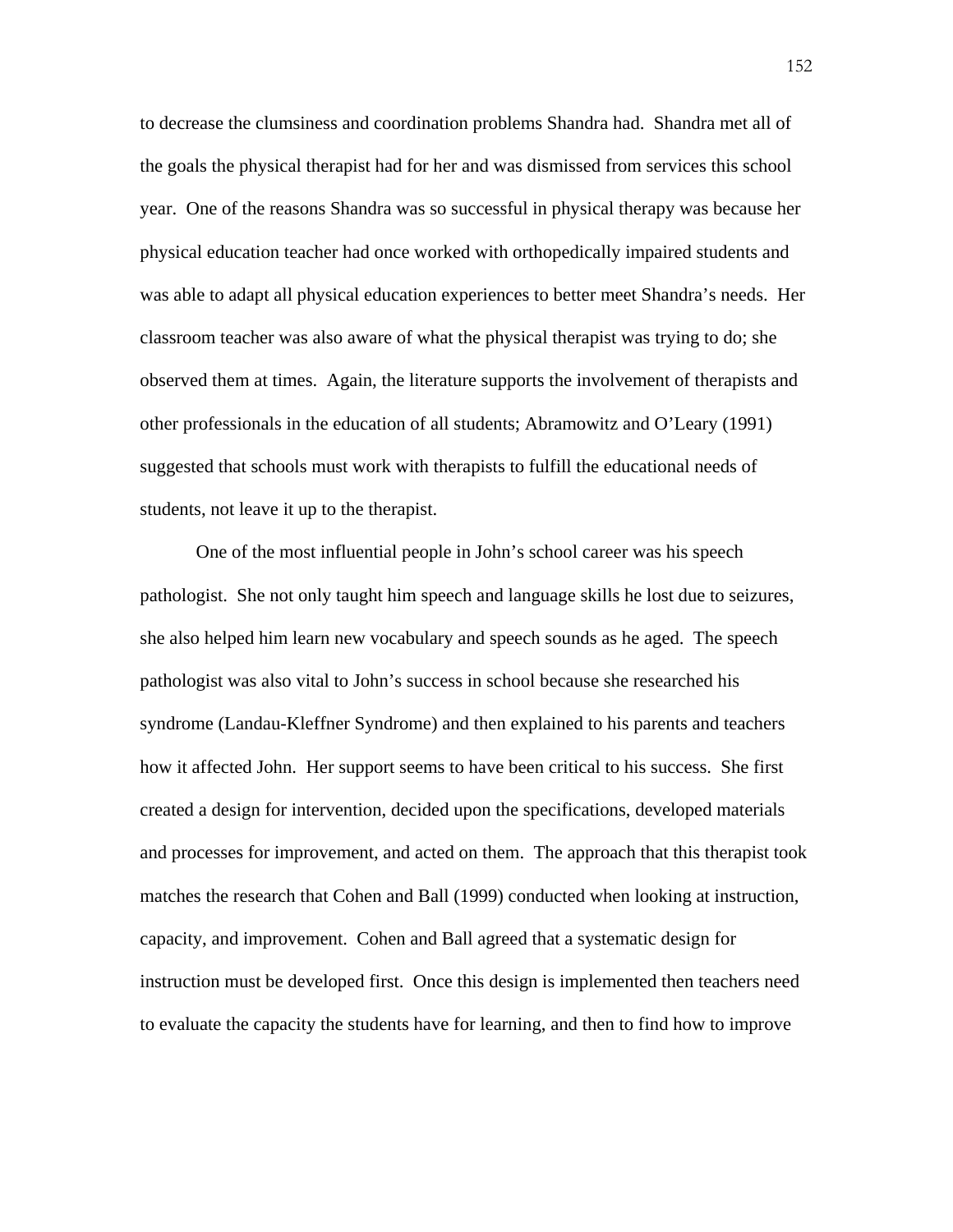instruction so that this capacity for learning is met. It is this intervention that Cohen and Ball idealized when writing about educational improvement.

#### Implications for School Administrators

 The America's Choice School Design, a school reform model developed by the National Center on Education and the Economy, named several essential principles of successful schools, one of which was a distributed school leadership structure. A principal who led and coordinated the implementation of best practices and ensured that the resources necessary to do this were provided was a principal who modeled the practices of America's Choice School Design (Suppovitz & May, 2003). Finkenbinder (2001) reported that administrators who were reliable sources of information for regular educators when planning the education of students with disabilities helped ensure success. Crockett (2002) proclaimed that leaders must be prepared to manage schools that included a variety of special needs students. Administrators must know how to foster the successful education of all students (Crockett, 2002). Without any previous studies administrators have no empirical study to guide their practices in implementing 504 Plans.

Findings from the current study suggest that administrators should communicate with parents, staff, and support staff to provide the best education for students. They must be willing to listen to parents and to educators, serve as liaisons, and be aware of the 504 Plan and the accommodations it guarantees.

According to this study, administrators must also provide resources and time to teachers so that they can successfully implement 504 Plans. Teachers need time to collaborate with other educators and time to implement some of the individual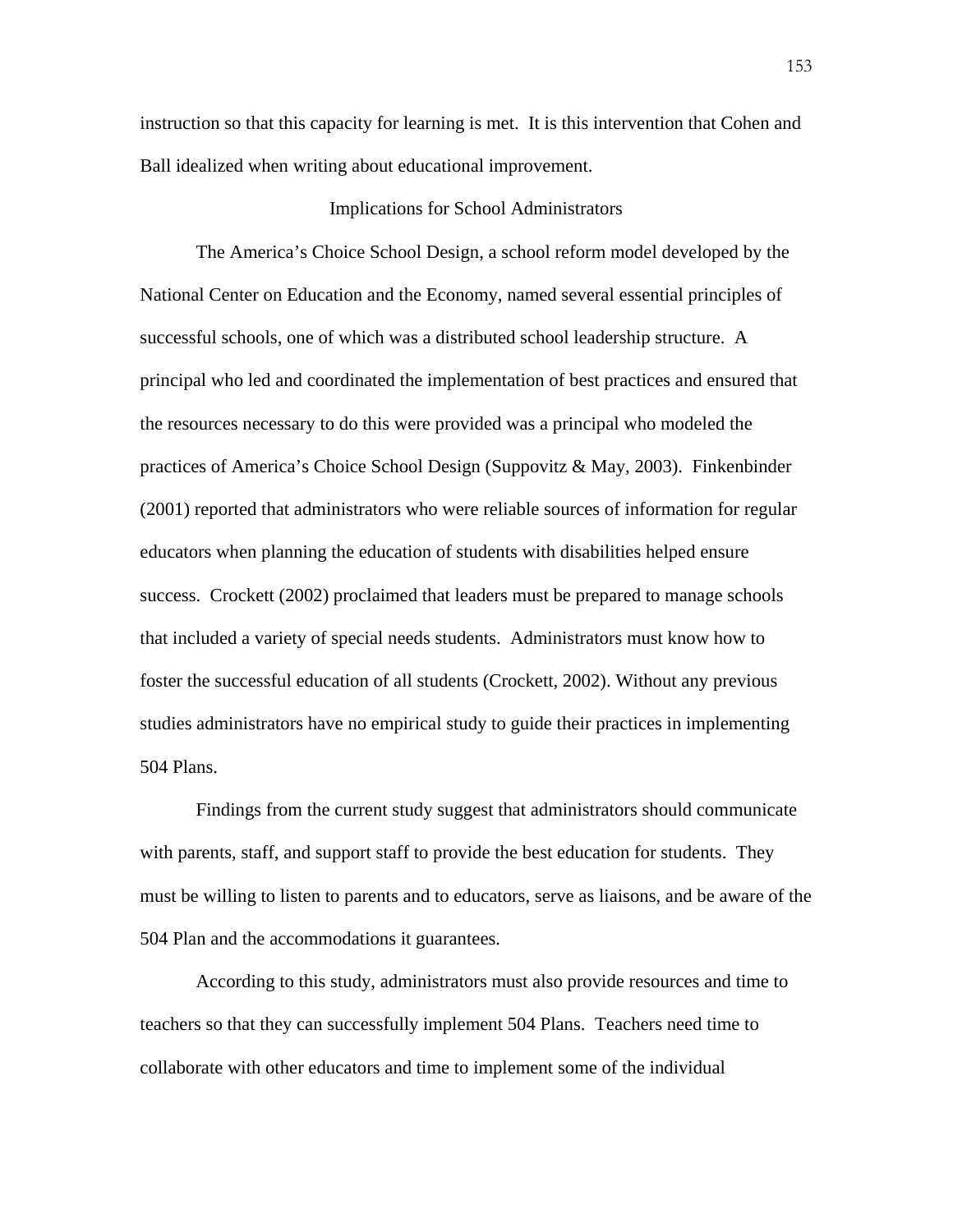accommodations such as oral testing. Teachers also need resources such as the pencil grips for Shandra or the tape recorder for Les.

When talking with parents I found that they wanted administrators to be more knowledgeable of the law and the requirements it guaranteed their child. There was an underlying tone when talking to Cobe's mother and perhaps John's father that the administration was not as aware of their child's rights as they should be.

 The research in Children Achieving, a school reform initiative, concluded that administrative leadership was pivotal in allowing, providing, and promoting parental involvement (Gold, Rhodes, Brown, Lytle, & Waff, 2001). Parental involvement also was apparent in the success of each of the students in this study. Therefore, principals should attempt to increase parental involvement in their school and utilize the many skills parents of students with 504 Plans have to offer. For example, Shandra and Les' mothers were school teachers so they had access to information that empowered them. An administrator who provided this same kind of information might have expedited the process for Chris and perhaps gotten him the attention he needed much quicker. Chris' mother was involved in his education and she was often seen at the school Chris attended. Again, a school principal could have tapped into this resource and used her presence constructively, perhaps as an office helper or library assistant. Cobe's stepmother was involved in obtaining the 504 Plan with the help of the school administration and she took an active role in making sure he stayed on track. She also communicated frequently with his teachers in an effort to help him succeed, a practice that was encouraged by the school administrator. John's mother was also a teacher, but not at the school he attended. This allowed her to be involved but not to usurp John's teachers. In all cases, the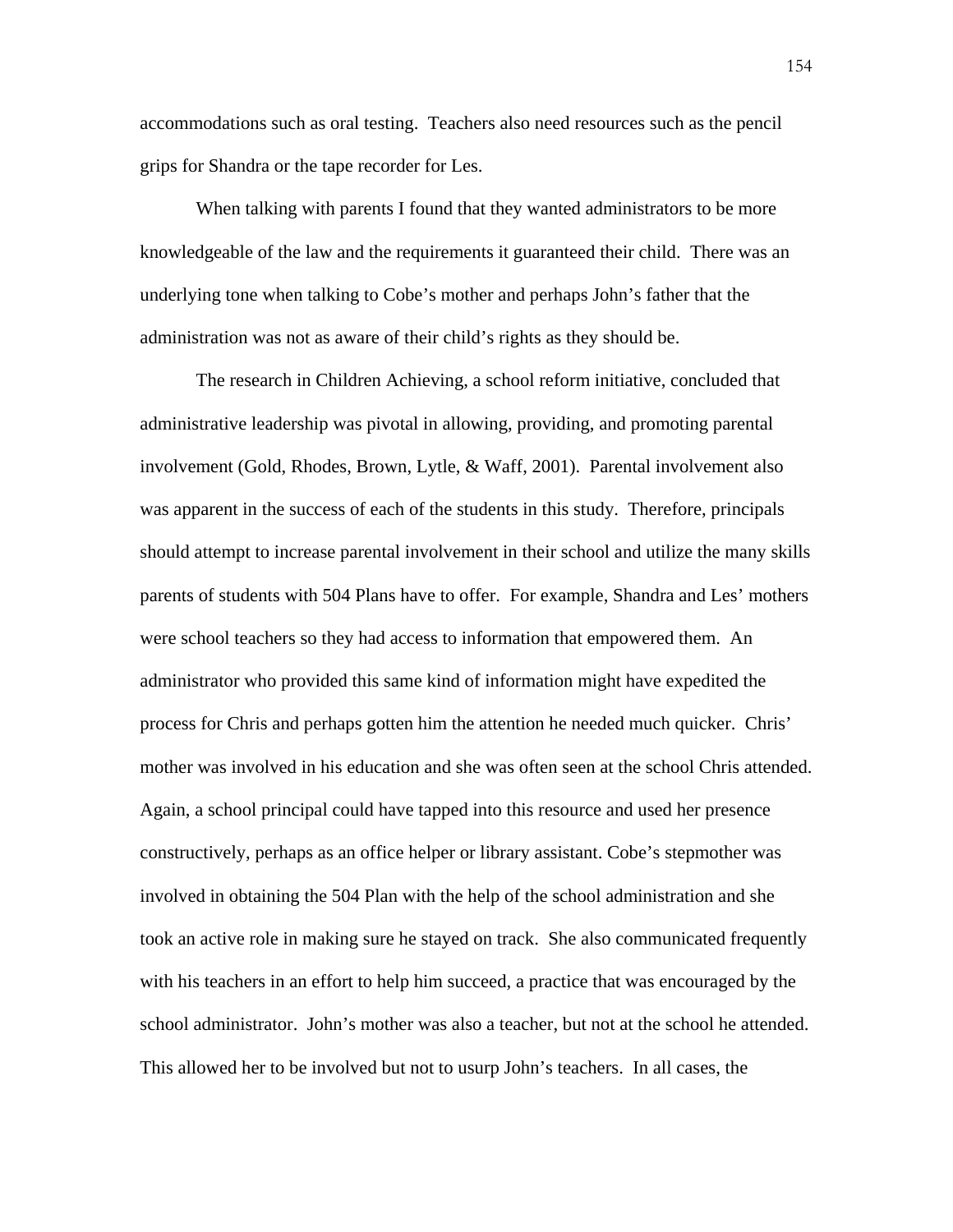parents' involvement helped the child achieve and this involvement should be pursued by administrators.

 Teachers vary in their ability to interpret and adapt to student differences (Cohen & Ball, 1999). Administrators may find it necessary in their role to encourage teachers to become more willing to offer help as was the case with Shandra at one time. In order to encourage teachers, administrators must first know how to accommodate students and how to implement the modifications necessary. According to Thurlow (2002), administrators should facilitate accommodations for all students who qualify when it comes to school wide testing. Administrators need to know how to accommodate students, how to implement these modifications before test taking, align the curriculum accommodations with the assessment accommodations and then analyze the data to determine if appropriate modifications were made. This knowledge allows administrators to encourage and support teachers who must meet the demands of a 504 Plan. Based on my findings, administrators who know how to make accommodations and stay abreast of new findings and materials available to help teachers make accommodations are instrumental to the success of students with 504 Plans. For example, administrators may need to purchase raised lined writing paper to help a student who has trouble spacing his words or letters or teachers may need access to assistive technology that they do not currently have.

 School administrators have many roles; ensuring student success is perhaps the main one of these. Helping teachers learn to make modifications and giving them the access to the help they need to do this is critical to the success of students with 504 Plans. A leader must know why it is advisable to pursue accommodations and be informed

155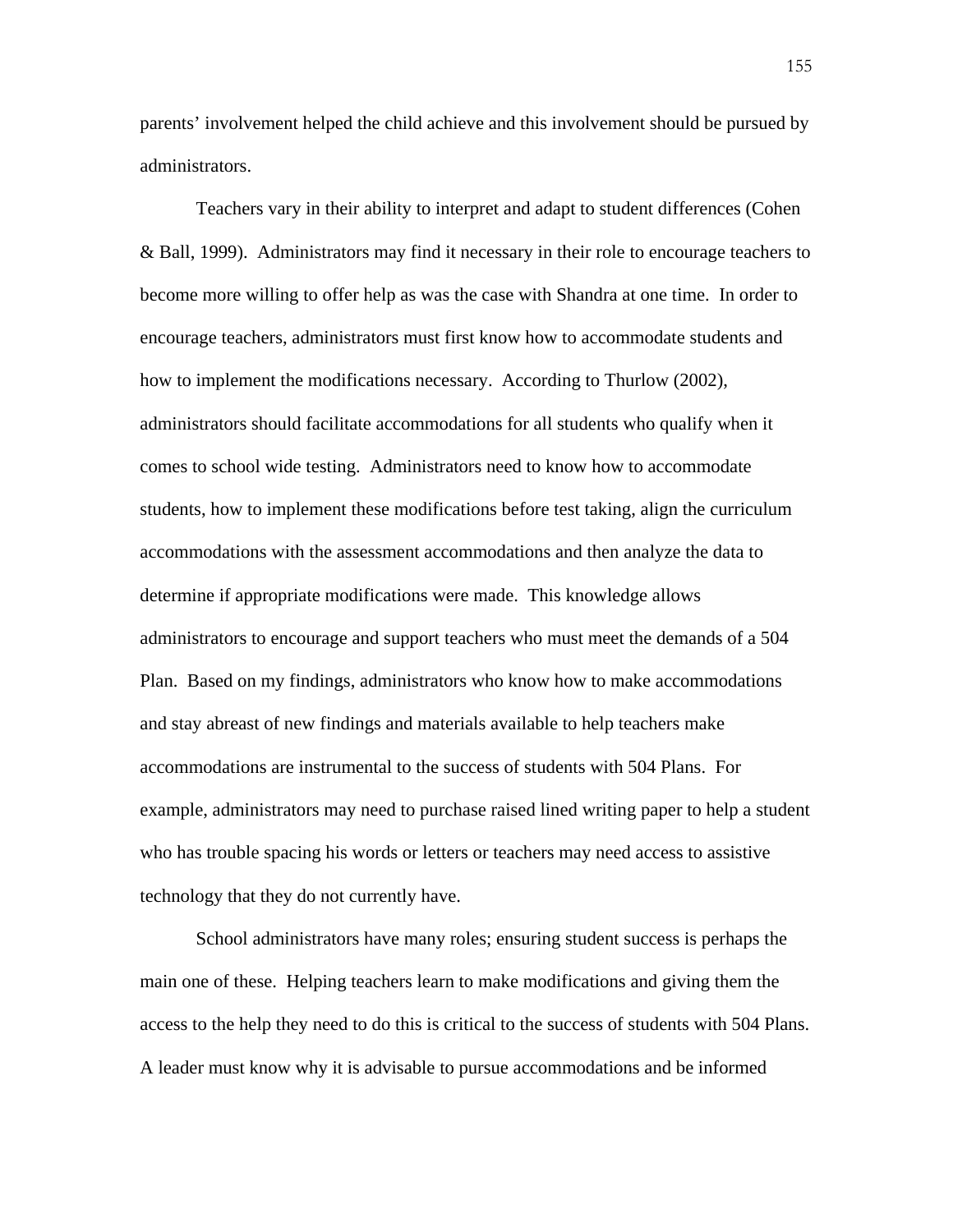about exceptionalities (Crockett, 2002). This study provides school leaders with new knowledge about working with students with 504 Plans. First, it is essential that administrators know the law and understand the entitlements and rights of students as described in Chapter One. Secondly, administrators must actively seek parents' involvement; they must create a climate where parents feel comfortable and accepted. In addition to these tasks, administrators must lead teachers in the direction of educational progress for all students, including those with 504 Plans. They must provide them the resources and materials as well as the time and knowledge to implement necessary modifications. Having the information provided by this study will assist administrators in doing these things.

Cooper (1999, p. 201) said, "For the education slogan 'success for all' to be meaningful, all children have to be included…" With this in mind, administrators may want to consider the findings of this study as they plan for school experiences to meet the needs of students with disabilities particularly those who qualify for 504 Plans.

 The common elements of these successful 504 Plans were (a) open communication, (b) necessary accommodations and modifications, (c) student willingness to work and (d) active parental involvement. Also unique to some cases were (e) extended family, (f) medication, and (g) support services. By considering these findings administrators may be better able to facilitate and model the practices that help students with 504 Plans to be successful.

#### Recommendations for Further Research

 This study or one similar to it could be strengthened by using a longitudinal approach. Finding out if the same students were successful for the remainder of their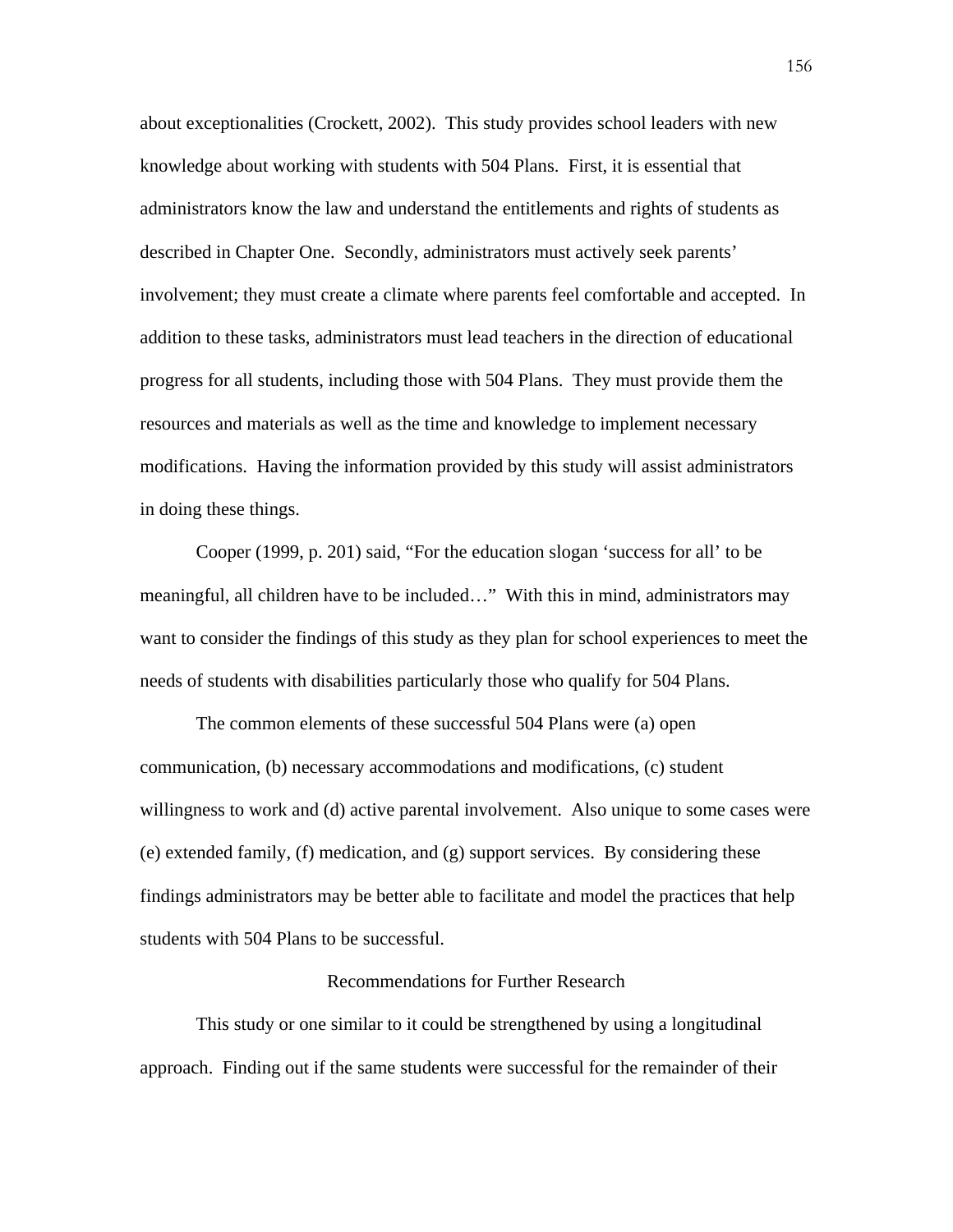school careers and whether or not these factors affected that success would be a recommended study. In addition to this, finding out if the factors did not change whether the child was still successful would add to the generalizability of this study. Further research could look for these factors listed as essential to success of the implementation of 504 Plans in plans that were not considered to be successful to see if they existed there as well.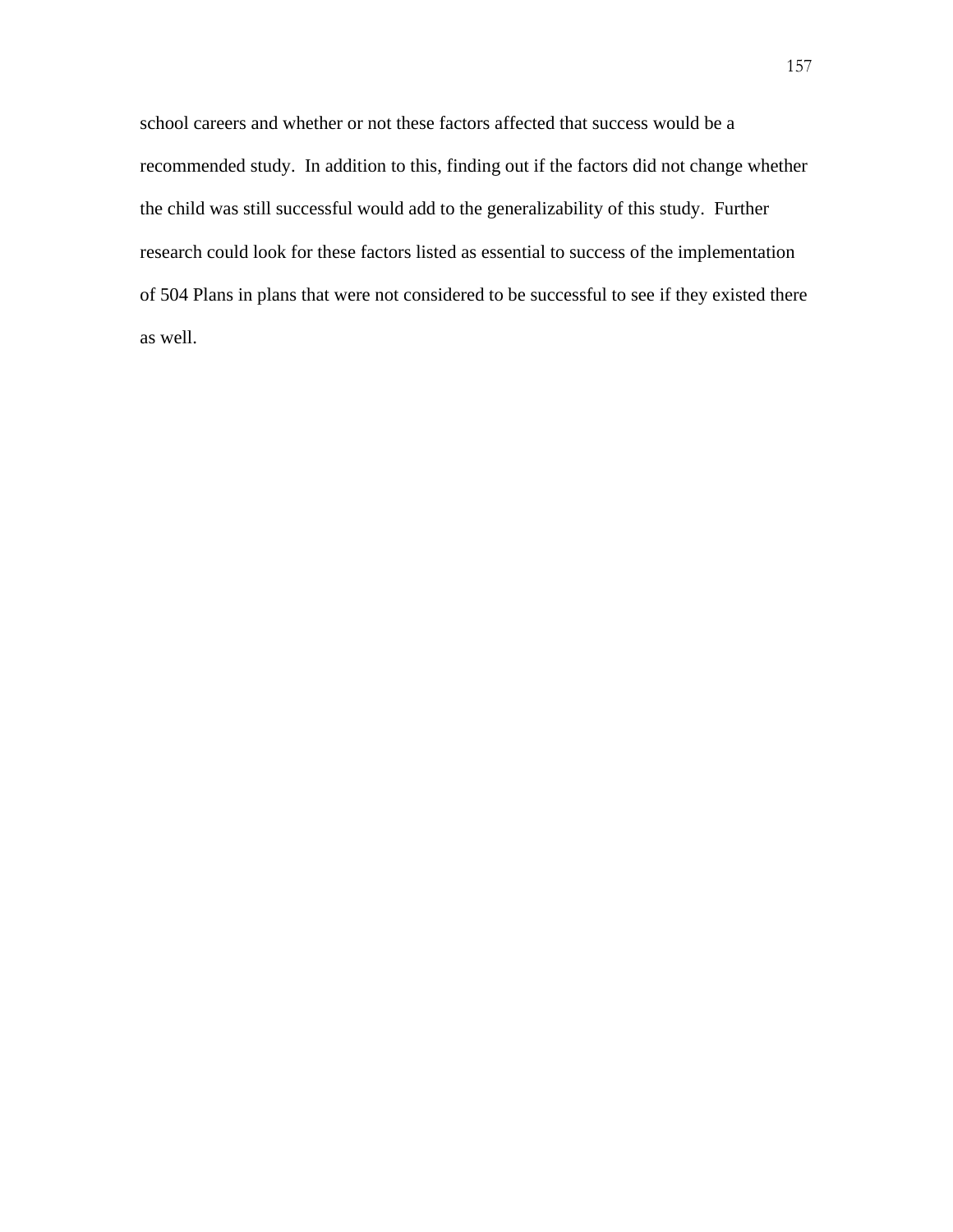# APPENDIX A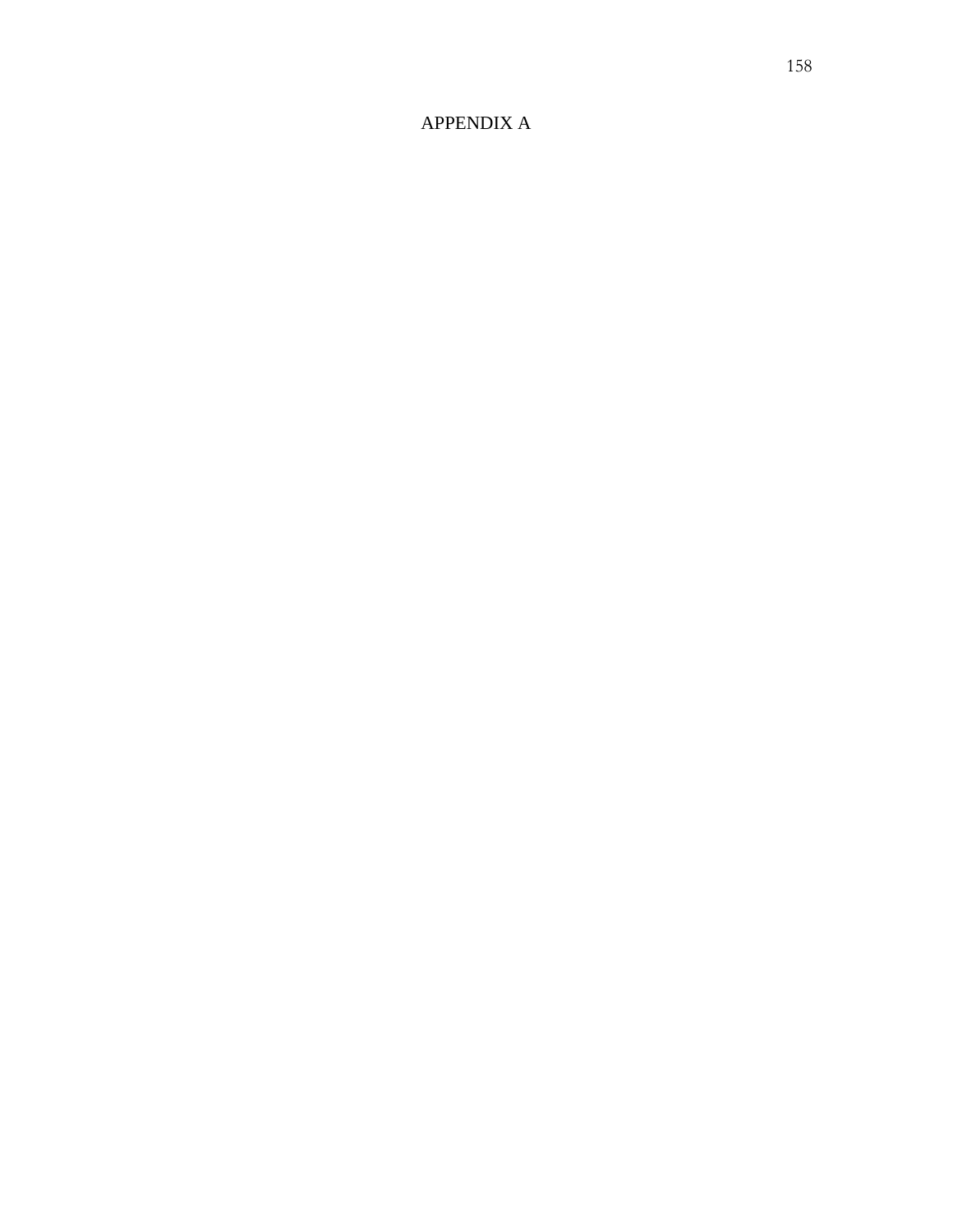## TERMINOLOGY AND ACRONYMS

| Appalachian Education Library                                           |
|-------------------------------------------------------------------------|
| This is an online resource agency that performs                         |
| research and completes evaluations. This                                |
| organization also provides consultation and integrates                  |
| project management, system thinking, and                                |
| educational expertise.                                                  |
| Americans with Disabilities Act                                         |
| This law gives citizens with disabilities the right to be               |
| employed and receive services from all public                           |
| programs.                                                               |
| <b>Attention Deficit Disorder</b>                                       |
| A neuro-biological disorder which limits the attention span of an       |
| individual.                                                             |
| Attention Deficit Disorder with Hyperactivity                           |
| A brain dysfunction that limits the attention span of a person who also |
| is affected by hyperactivity.                                           |
| <b>Behavioral Disorders</b>                                             |
| Problems with behavior that impede the learning of the student or his   |
| classmates. These problems must be documented and identified in         |
| order to be addressed on the IEP. Strategies to decrease troublesome    |
| behaviors must be implemented.                                          |
|                                                                         |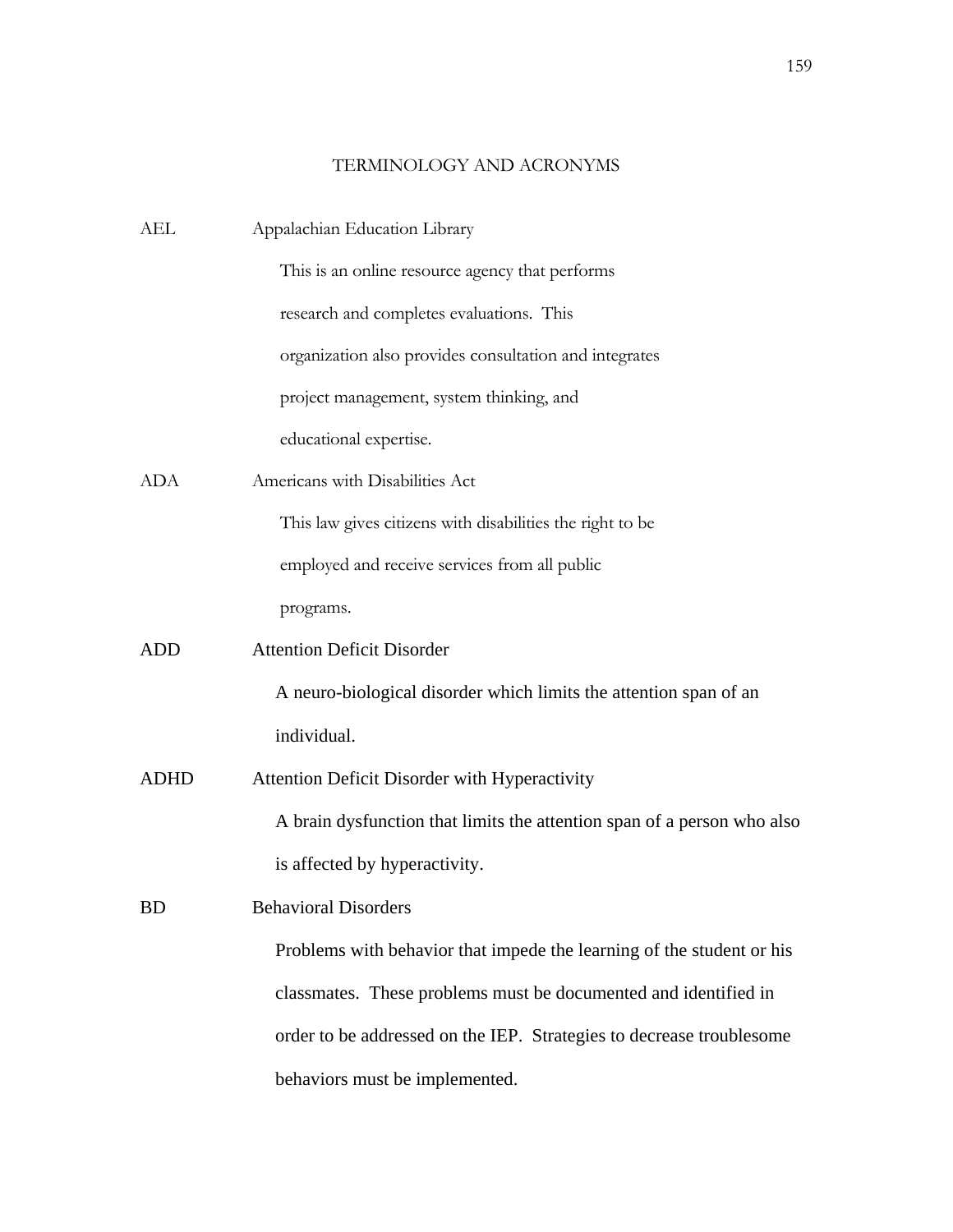## COTA Certified Occupational Therapist Assistant

A health care professional who works under the direction of an occupational therapist in the implementation of therapy to restore or teach self-care, work, and leisure skills of students or clients (O'Toole, 1997).

## ED Emotionally Disturbed

This is a condition that occurs over a long period of time and to a significant degree in a manner that adversely affects the child's educational performance (Bateman & Bateman, 2001). Characteristics of this condition are:

- Child cannot build or sustain interpersonal relationships with peers or teachers.
- **Physical symptoms or fears that are associated with school** problems appear.
- **Depression or unhappiness.**
- Behaviors that are either abnormal or inappropriate under normal circumstances occur.
- Learning problems that can not be explained by intellect, sensory, or health deficits (Bateman & Bateman, 2001).

## FAPE Free Appropriate Education

The education that all students are guaranteed under the IDEA. It guarantees related services and accommodations that help students gain an education at no cost to the parents.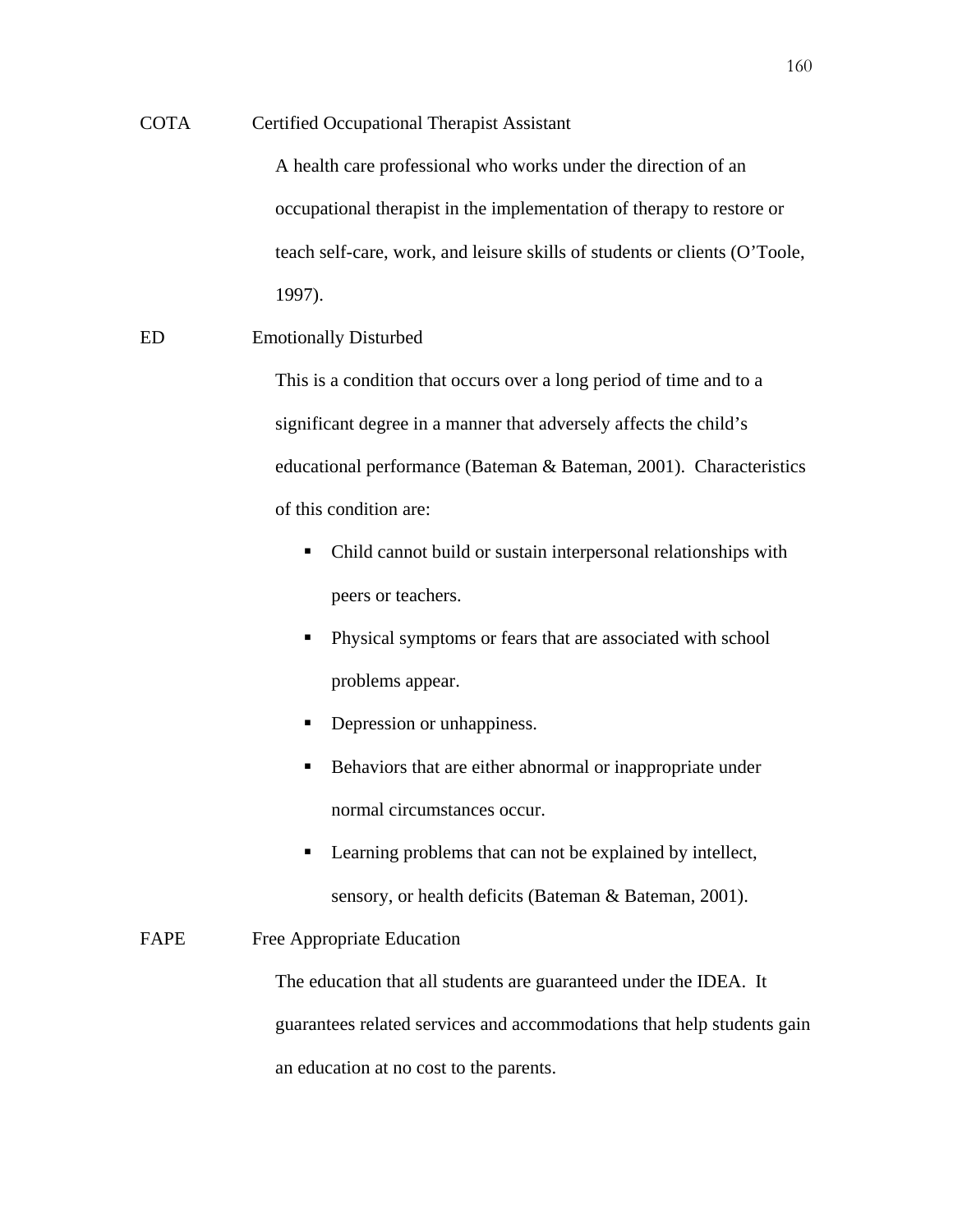- IDEA Individuals with Disabilities Education Act of 1997 This act requires public schools to search for and to identify students with disabilities who may need the assistance of special education. These students will have a FAPE available to them. To ensure their rights are met their parents are entitle to be informed of testing, ask for testing, be notified of eligibility, and be a part of the IEP team (Wright & Wright, 2002).
- IEP Individualized Education Plan

The IEP formalizes the student's educational needs and specifically states the goals and objectives necessary to meet those needs (Bateman & Bateman, 2001).

LRE Least Restrictive Environment

Students with disabilities must be educated with their like peers to the maximum extent possible and appropriate for them. This may be an inclusive setting or it may be a self-contained classroom.

(de Bettencourt, 2002).

OCR Office of Civil Rights

 The federal government office that interprets statutes and laws that are based upon a person's civil rights. School systems must comply with the findings of this office.

OHI Other Health Impaired Chronic or acute health problems that are deleterious to a student's functioning (Bateman & Bateman, 2001).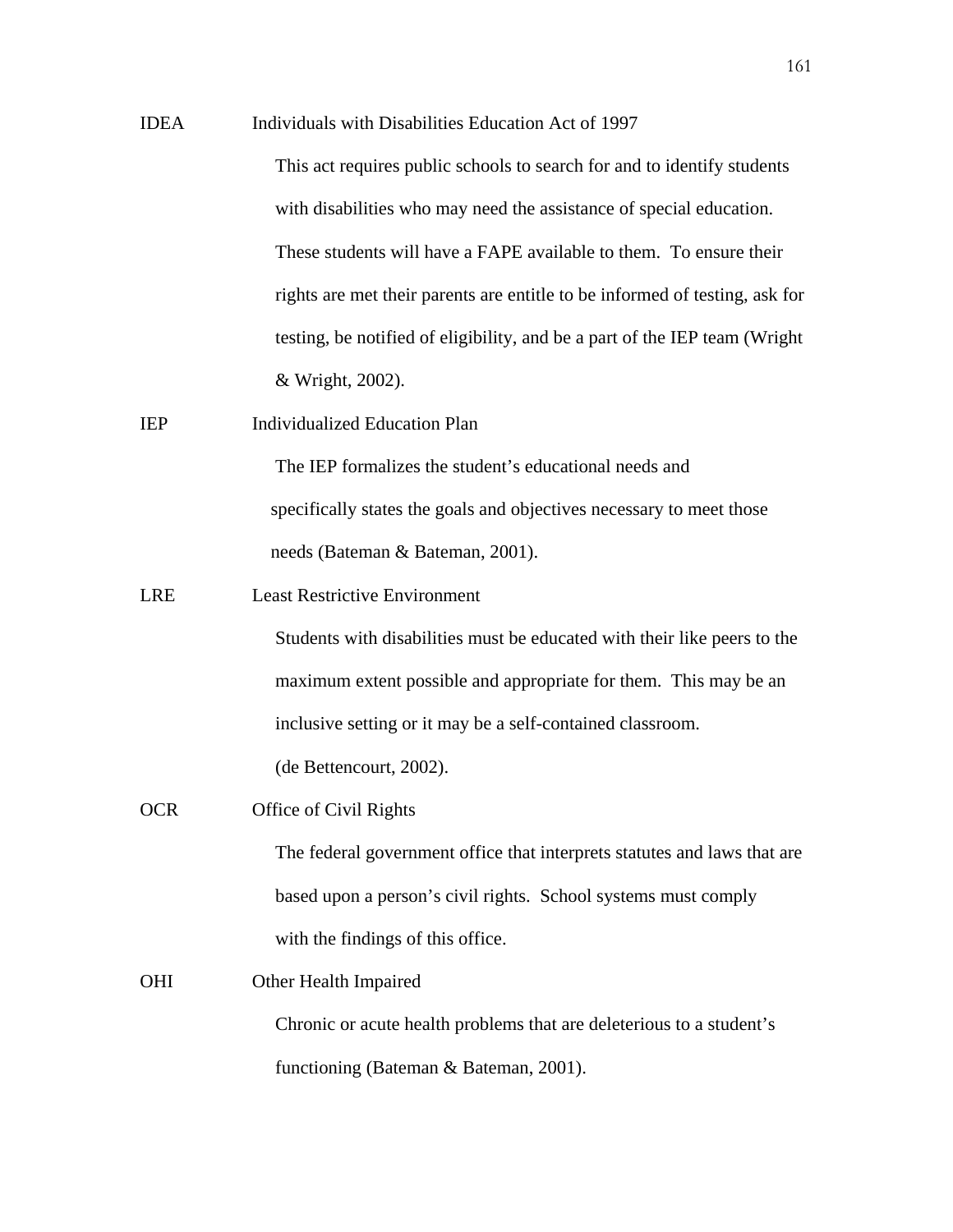### OT Occupational Therapist

 A health care professional who provides services to students or clients in order to restore or teach self-care work, and leisure skills. The OT evaluates and treats problems that arise from developmental delays, physical disabilities, emotional disorders, the aging process, and psychological or social disabilities (O'Toole, 1997).

## PT Physical Therapist

A professional that works to rehabilitate individuals so that they gain their optimal health and functional independence. The professionals do this through assessment, correction, or alleviation of movement dysfunction (O'Toole, 1997).

### PTA Physical Therapy Assistant

Work under the direction and supervision of licensed physical therapists to implement the programs that help clients or students to gain their optimal health functioning (O'Toole, 1997).

#### SBAT School Based Assistance Team

This student assistance team carries out a school-based, systematic, and professional process of early identification, screening, referral, and support for students with identified needs which may affect school performance and healthy development. This process utilizes concrete observable data such as the student's grades, attendance, behavior, and social skills to help identify needs. Student assistance must be available to, and understood by, all school staff, parents, and students. Effective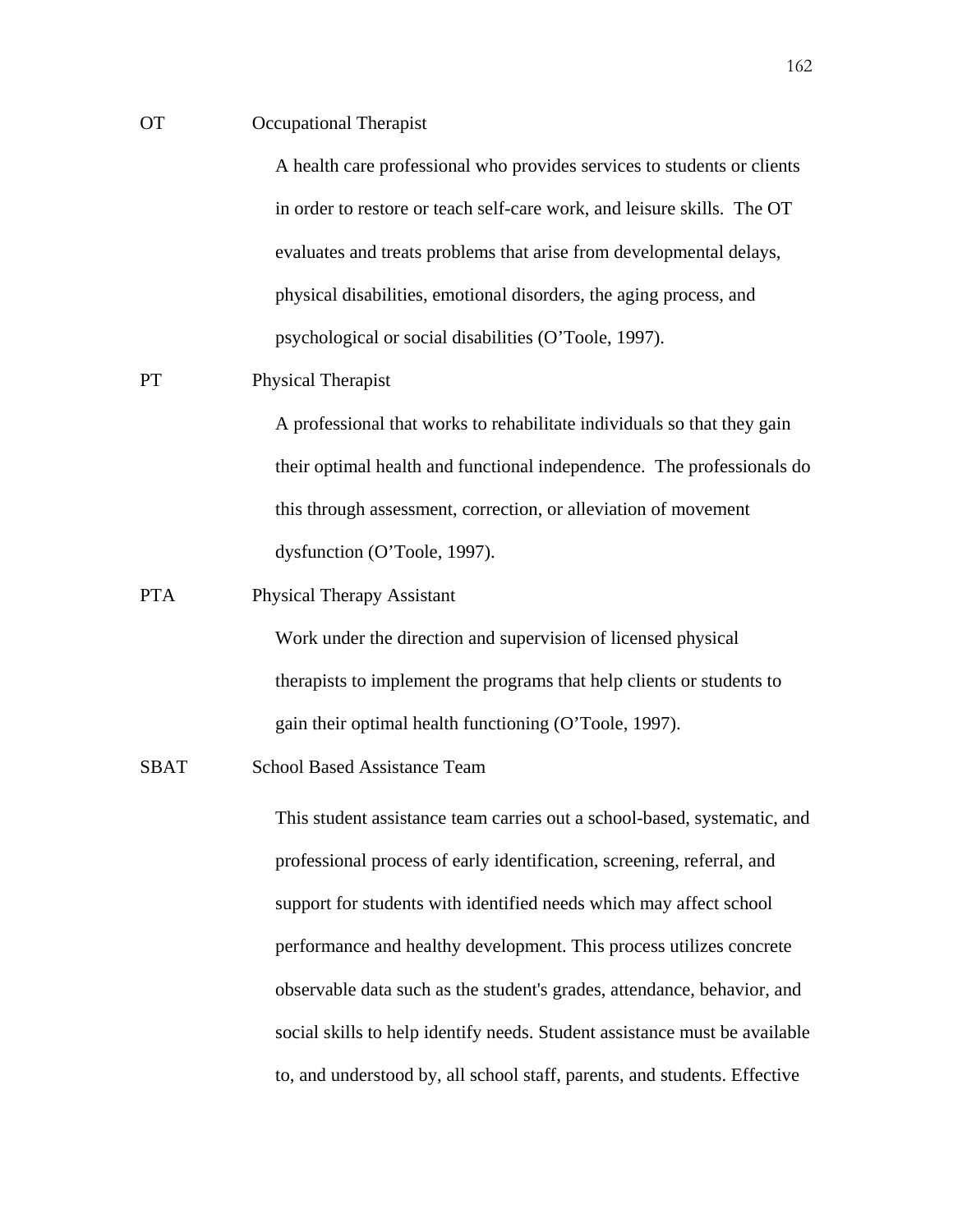student assistance is an integral part of the school system and should be embedded in school change efforts. Administrators and school boards must support, understand, and recognize the need for student assistance so they can establish clear, concise, and enforceable policies as a foundation for the student assistance process (Wright & Wright, 2002).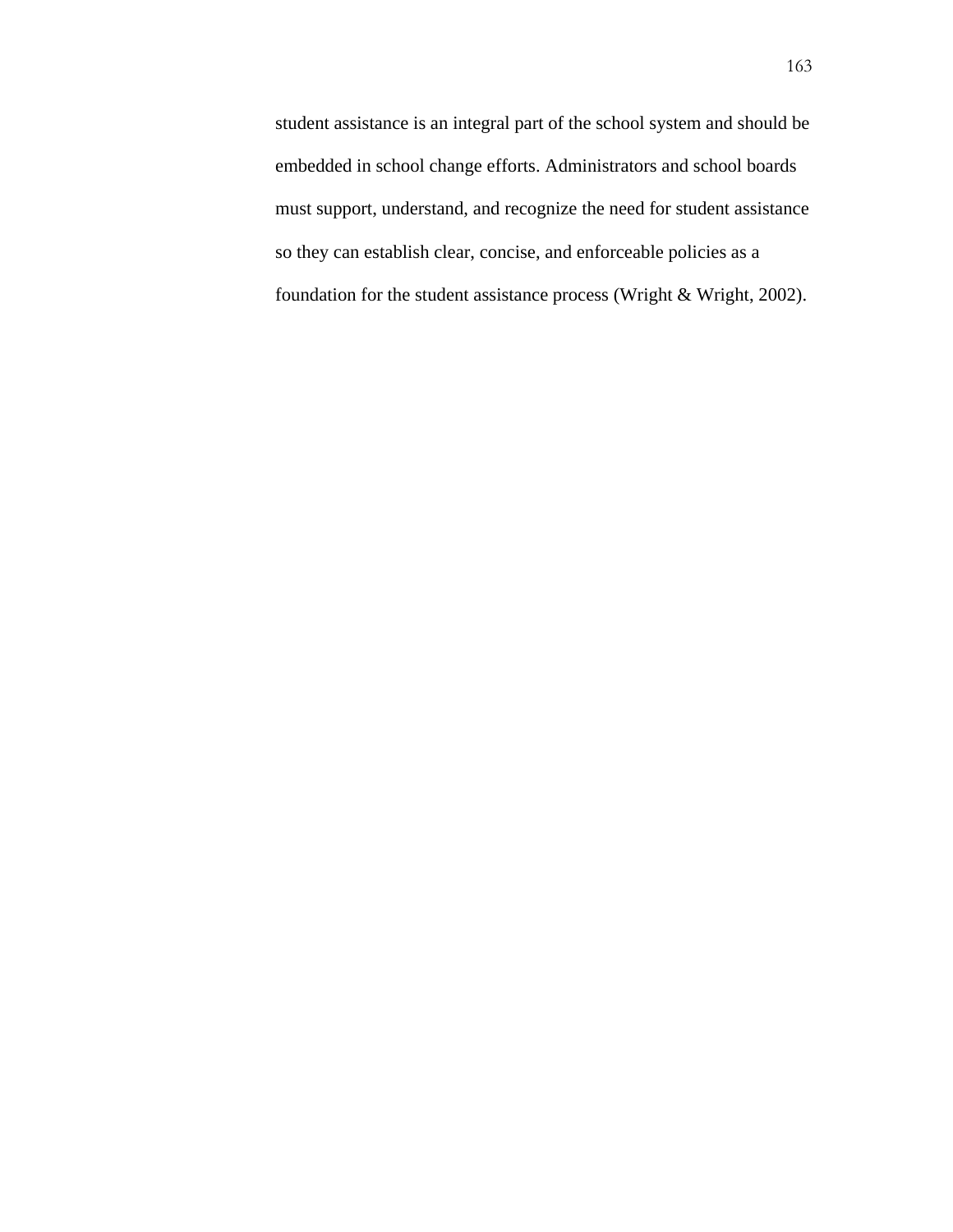# APPENDIX B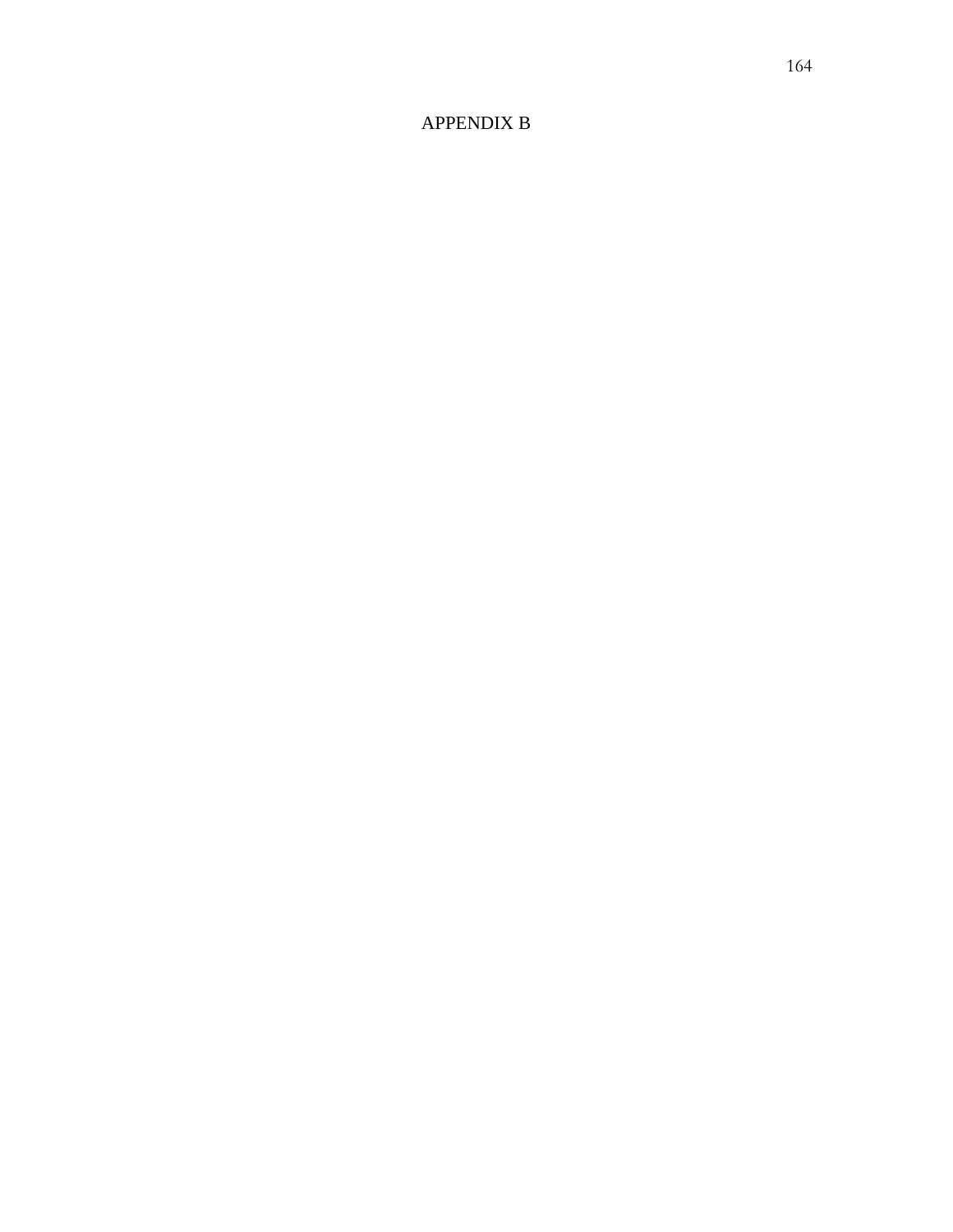## ACCOMODATIONS AND MODIFICATIONS

Modifications that were specific to certain disabilities were previously mentioned in the body of this document. This list specifies others that were not put into the narrative form.

- (1) Preferential seating
- (2) Study buddy
- (3) Peer helpers (Conderman, 1995).
- (4) Peer mediated consequences with students who have ADD or ADHD (Semrud-

Clikeman, 1999).

- (5)Posted schedules on the board
- (6) Posted classroom rules
- (7) Organized workspace
- (8) Color codes
- (9) Private work space such as a reading center, listening center, and a hands on area

(Blazer, 1999).

- (10) Modified text books or workbooks
- (11) Tailored homework assignments
- (12) One to one tutors (Adults)
- (13) Classroom aides and note takers
- (14) Simplified directions
- (15) Examples
- (16) Oral feedback from student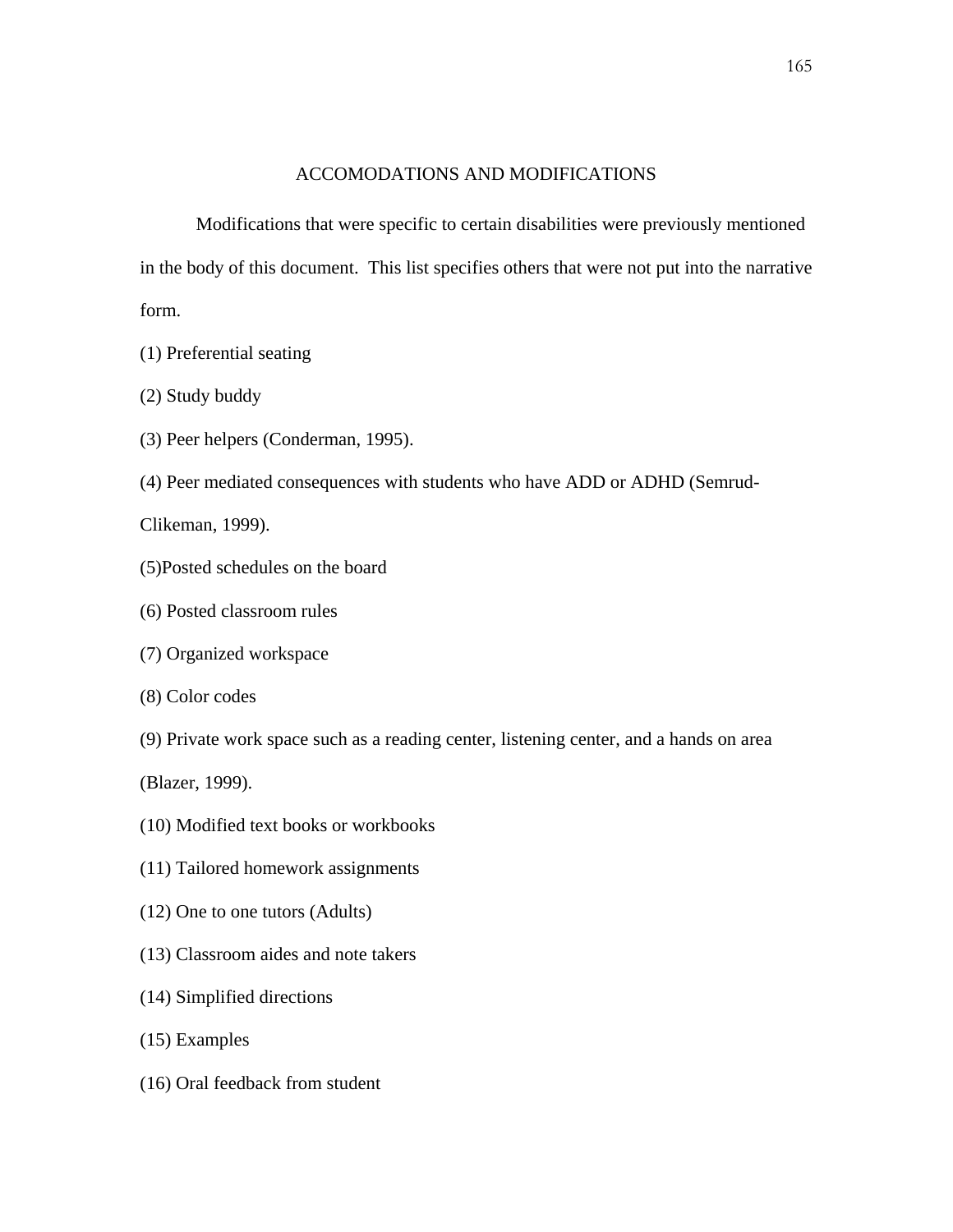## (17) Make eye contact

- (18) Demonstrations
- (19) Directions provided in written form
	- (a) On board
	- (b) On worksheet
	- (c) Copied in assignment notebook by student and initialized by teacher
- (20) Individualized homework assignments
- (21) Reduced volume of homework
- (22) Manageable tasks
- (23) Extended time without penalty
- (24) High interest low vocabulary supplemental texts
- (25) Visual cues
- (26) Cue cards
- (27) Study guides with page numbers or other clues included
- (28) Highlighted or underlined key terms
- (29) Preprinted lecture notes (Conderman & Katsyannis, 1995).
- (30) Technological learning aides
- (31) Tape recorder use for lectures, prerecorded lectures, or stories on tape
	- (Conderman & Katsyannis, 1995; Blazer, 1999).
- (32) Computers
- (33) Multi-sensory teaching materials
- (34) Calculators (Conderman & Katsyannis, 1995).
- (35) Modified testing or testing delivery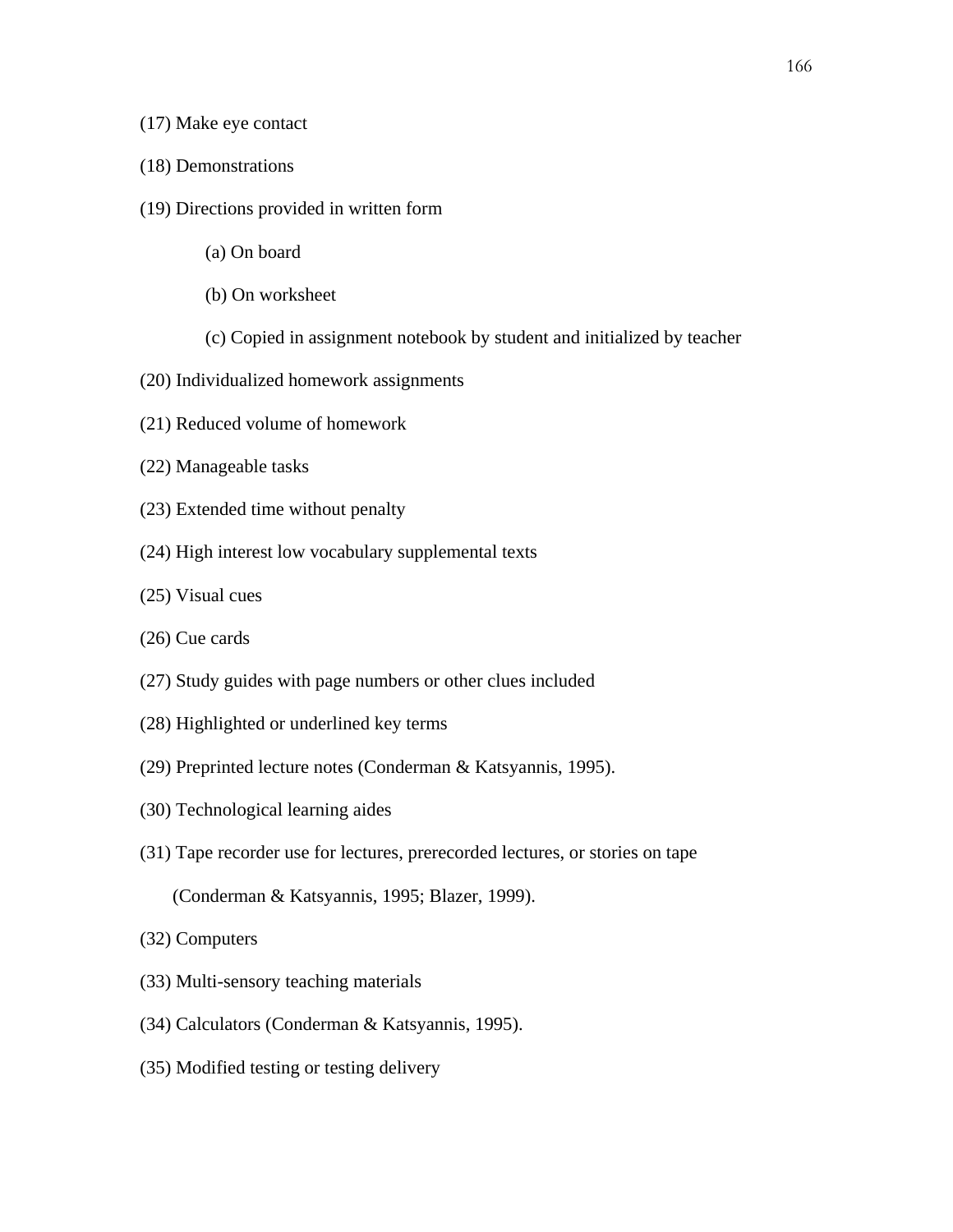- (36) Distraction free area
- (37) Possible adjustment of nonacademic times such as lunchroom, recess, and physical education (US Department of Education, 1995).
- (38) Supplementary materials
- (39) Administration of medication as per school policy (US Department of Education, 1995).
- (40) Structured learning environment (Reid, Katsiyannis, 1995).
- (41) Counseling and therapy (US Department of Education, 1995).
- (42) Modified physical education program (US Department of Education, 1995).
- (43) Collaboration with the special education teacher (Katsiyannis & Reid, 1999).
- (44) Social skills training (Katsiyannis& Reid, 1999).
- (45) Student participation in meetings (Blazer, 1999).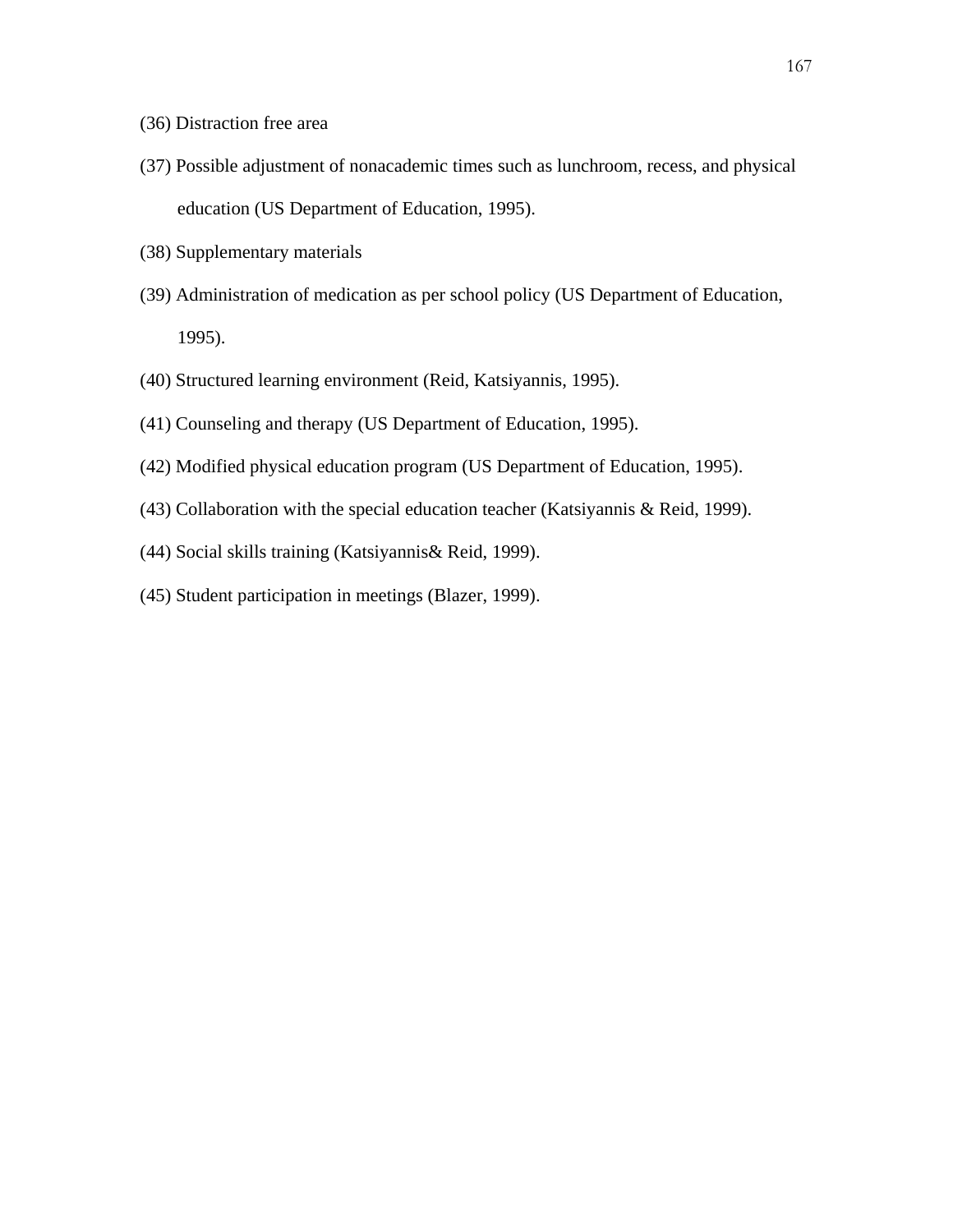#### REFERENCES

- Abramowitz, A., & O'Leary, S. (1991). Behavioral interventions for the classroom: Implications for students with ADHD. *School Psychology Review,* 20 (2), 220- 235.
- ACSA 504 Task Force Committee. (1994). Protecting the civil rights of the disabled.  *Thrust for Educational Leadership*, 23 (7), 43-47.
- Adkins, W. (2001). *Accommodating student teachers with special needs*. Georgia Association of Teacher Educators, ED459575.
- Allinder, R.M., & Oats, R.G. (1997). Effects of acceptability on teacher's implementation of curriculum based measurement and student achievement in mathematics computation. *Remedial and Special Education, 18* (2), 113-120.
- Axelrod, S. (1996). What's wrong with behavior analysis? *Journal of Behavioral Education*, *6,* 247-256.
	- Bateman, D.F. (1998, February). A national survey of state requirements relating to special education for prospective principals. Paper presented at the meeting of the Eastern Educational Research Association, Tampa FL.
- Bateman, D., & Bateman, C. F. (2001). *A principal's guide to special education.* Arlington, VA; Council for Exceptional Children.
- Betz, C. L. (2001). Use of 504 plans for children and youth with disabilities: Nursing application*. Pediatric Nursing. 27*(4), 347-353.
- Bishop, D. V. M. (2000). *Speech and language impairments in children.*  Philadelphia, PA: Psychology Press Ltd.

Blazer, B. (1999). Developing 504 classroom accommodation plans: A collaborative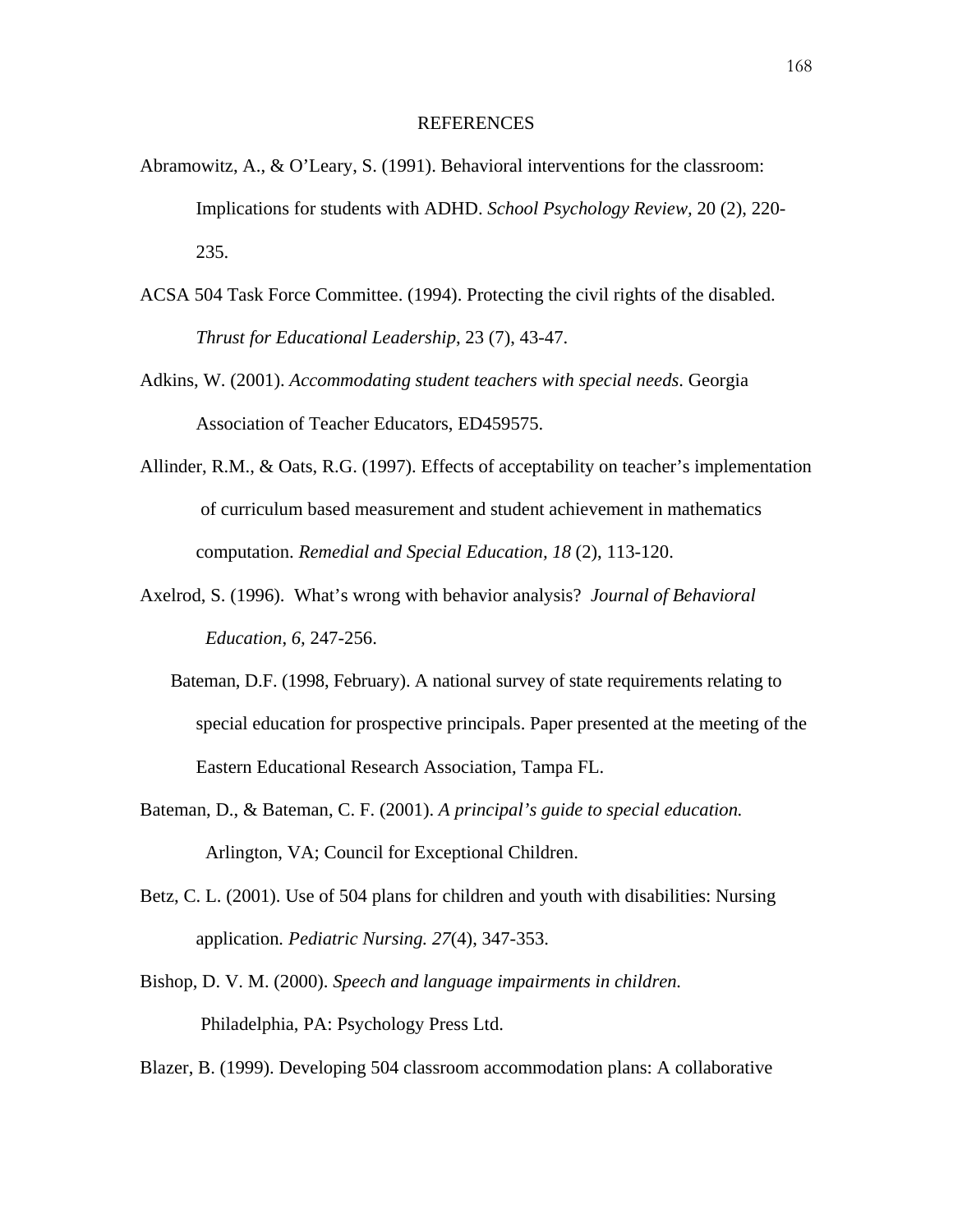systematic parent-student-teacher approach. *Teaching Exceptional Children, 32* (2), 1-9.

- Bogdan, R.C., & Biklen, S.K. (1998). *Qualitative research for education*. Needham Heights, MA: Viacom Company.
- Boyer, E.L. (1991). Ready to learn: A mandate for the nation. Princeton, NJ: The Carnegie Foundation for the Advancement of Teaching.
- Brown, E.T., & Thomas, J.A. (1999). Expecting the best, producing success. *PJE: Peabody Journal of Education,* 74, 3 / 4.
- Campbell D.T., & Stanley, J.C. (1963). *Experimental and quasi-experimental designs for research.* Chicago: Rand McNally.
- Caruso, B., Ed. (2001). Who's eligible for section 504: A quick reference guide for proper placement. *LRP Publications Handicapped and Gifted Children,* 41.
- Chenail, R.J. (1992). Qualitative research: Central tendencies and ranges. *The Qualitative Report,* 1(4), 19-23.
- Cohen, D., & Ball, D. (1999). *Instruction, Capacity, and Improvement*. CPRE Research Report Series RR-43. Consortium for Policy Research in Education. University of Pennsylvania, Graduate School of Education.
- Cole, B., & Christ, C. (1995). Social work education and students with disabilities: Implication of section 504 and the ADA. *Journal of Social Work Education, 31* (2), 261-269.
- Coleman, M.R. (2001). Conditions of teaching children with exceptional learning needs: *The Bright Futures Report*. ERIC Digest E613.

Conderman, G., & Katsiyannis, A. (1995). Section 504 Accommodation Plans.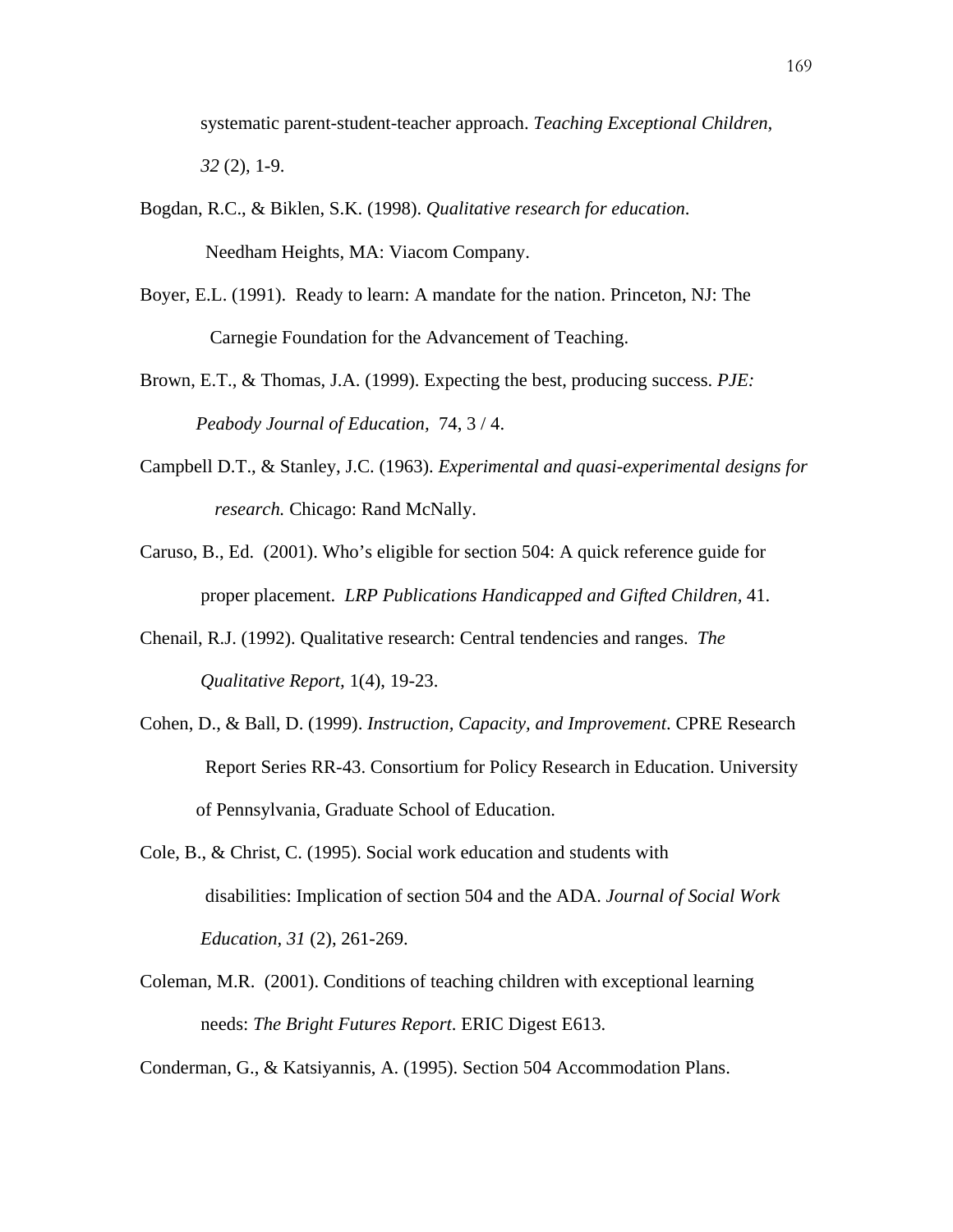*Intervention in School and Clinic*, *31*(1), 42-46.

- Conderman, G., & Katsiyannis, A. (1995). Section 504 Accommodation Plans. *Intervention in School and Clinic*, *31*(1), 42-46.
- Condrey, S. E., & Brudney, J. L. (1998) The Americans with Disabilities Act of 1990: Assessing Its Implementation in America's Largest Cities. *American Review of Public Administration,* 28 (1), 26-28.
- Cooper, P. (1999). Demographic and social backdrop: How changes in society support the need for services integration perspective to service delivery in schools and communities. *Journal of Educational & Psychological Consultation*, 10 (3), 201- 215.
- Cox, J. E. (1994). Self-care in the classroom for children with chronic- illness: A case study of a student with cystic fibrosis. *Elementary School Guidance and Counseling*, 29 (2), 121-129.
- Creswell, J. (2002). *Educational research: Planning, conducting, and evaluating quantitative and qualitative research.* University of Nebraska-Lincoln: Merrill Prentice Hall.
- Crockett, J. B. (2002). Special education's role in preparing responsive leaders for inclusive schools. *Remedial and Special Education*, 23 (3), 157-169.
- Dagley, D. L., & Evans, C. W. (1995). The reasonable accommodation standard for Section 504-eligible students. *West's Education Law Quarterly,* 4(3), 370- 382.
- DeBettencourt, L. U. (2002). Understanding differences between IDEA and Section 504. *Council for Exceptional Children, 34* (3), 16-23.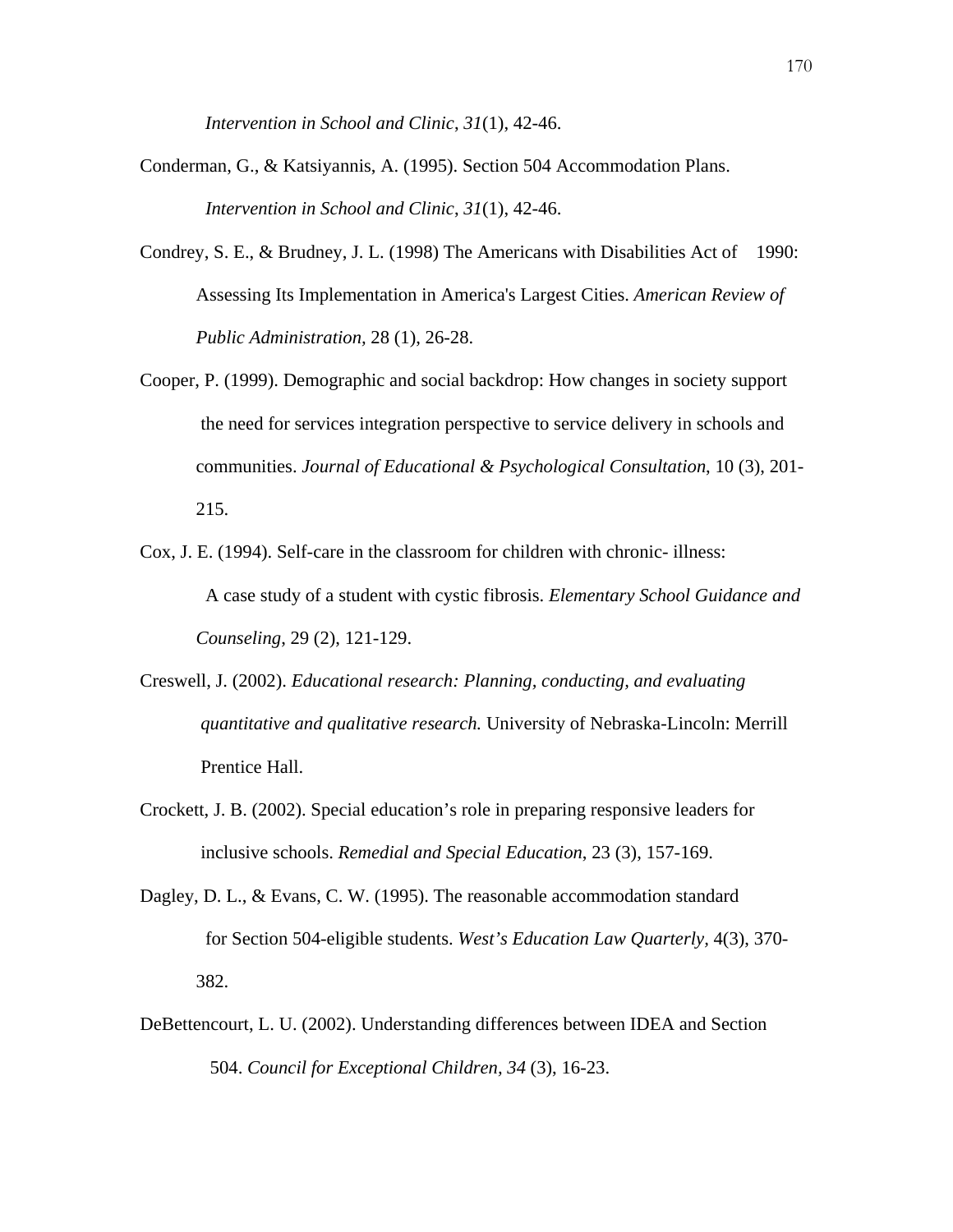Denzin, N. K., & Lincoln, Y. S. (1998). *Strategies of qualitative inquiry.* Thousand Oaks, California: Sage Publications.

- Department of Education. Office for Civil Rights. (1995). The civil rights of students with hidden disabilities under Section 504 of the Rehabilitation act of 1973. Washington D.C. 20202-1328.
- Deuel, R.K., & Doar, B.P. (1992). Developmental manual dyspraxia: A lesson in mind and brain. *Journal of Child Neurology*, 7, 99-103.
- Dunlap, G., Foster-Johnson, L., Clarke, S., Kern, L., & Childs, K.E. (1995). Modifying activities to produce functional outcomes: Effects on the problem behaviors of students with disabilities. *Journal of the Association for Persons with Severe Handicaps*, *20* (4), 248-258.
- Edwards, J. (2002). Evidence-based treatment for child ADHD: 'Real-world' practice implications. *Journal of Mental Health Counseling,* 24 (2), 126-140.
- Eisner, E., & Peshkin, A. (1990). *Qualitative inquiry in education.* New York: Teachers College Press.
- Elliott, S., Kratochwill, T., & McKevitt, B. (2001). Experimental analysis of the effects of testing accommodations on the scores of students with and without disabilities. *Journal of School Psychology*, 39, 3-24.
- Erk, R. (1999). Attention Deficit Hyperactivity Disorder: Counselors, laws, and implications for practice. *Professional School Counseling*, *2* (4), 318-327.
- Finkenbinder, R. (2001). Special education administration and supervision: The state of the art. *Journal of Special Education, 15* (4), 485-496.
- Fiore, T., Becker, E., & Nero, R. (1993).Educational interventions for students with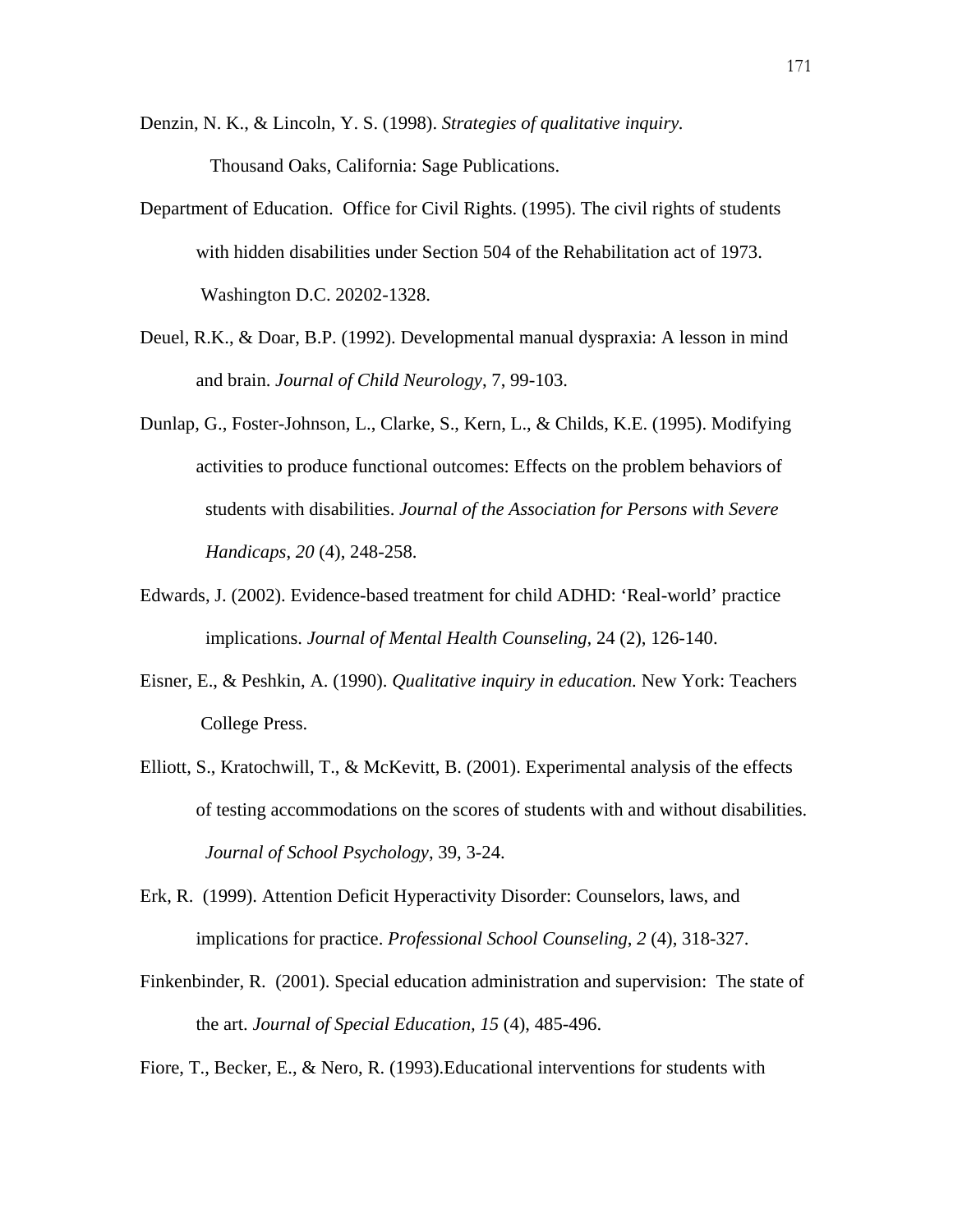attention deficit disorder. *Exceptional Children, 60,* 163-173.

Fitchen, C.S., Barile, M., Asuncion, J.V., & Fossey, M.E. (2000). What government, agencies, and organizations can do to improve access to computers for postsecondary students with disabilities: Recommendations based on Canadian empirical data. *International Journal of Rehabilitation Research*, *23* (3), 191-199.

Fleischer, D. Z., & Zames, F. (1998). Disability Rights. *Social Policy,* 28 (3), 52-56.

- Fonosch, G. G. (1980). Three years later: The impact of Section 504 regulations on higher education. *Rehabilitation Literature*, *41* (7-8), 162-168.
- Fossey, R., & Hosie, T. (1995). Section 504 and 'front line" educators: An expanded obligation to serve children with disabilities. *Preventing School Failure, 39* (2), 10-15.
- Franke, A. H. (1994). The academic accommodation of disabled students. *Academe, 80* (5), 96.
- French, R., & Henderson, H. (1998). Revisiting Section 504 physical education, and sport. *The Journal of Physical Education, Recreation, and Dance, 69* (7), 57-65.
- Fuchs, L., Fuchs, D., Eaton, S., Hamlett, C., Binkley, E., & Crouch, R. (2000). Using objective data sources to enhance teacher judgments about test accommodations.  *Exceptional Children*, 67 (1), 67-81.
- Gajria, M., Salend, S.J., & Hemrick, M.A. (1994). Teacher acceptability of testing modifications for mainstreamed students. *Learning Disabilities Research and Practice, 9* (4), 236-243.
- Gall, M. D., Gall, J. P., & Borg, Walter R. (2003). *Educational research: An introduction.* Boston: Pearson Education, Inc.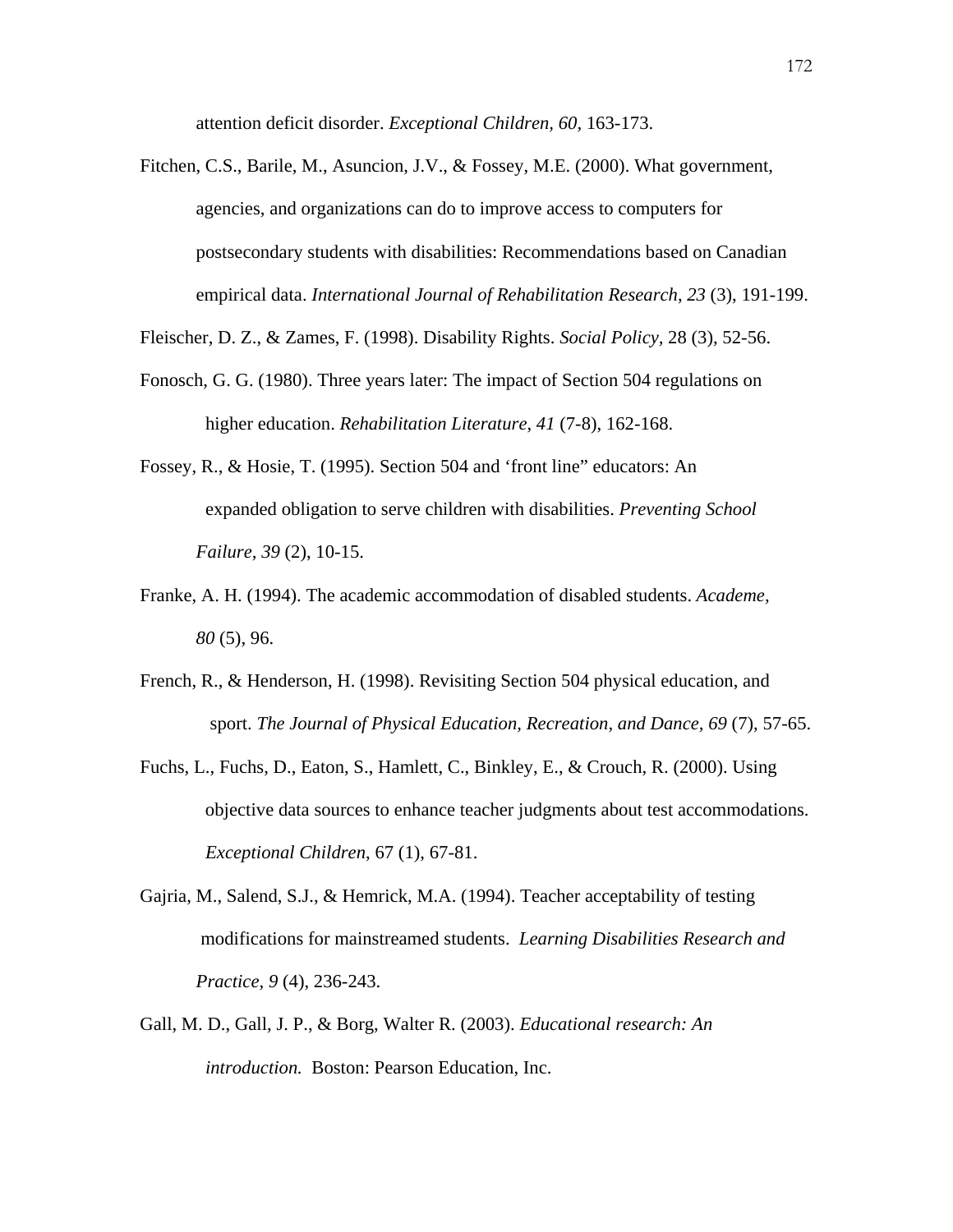- Gold, E., Rhodes, A., Brown, S., Lytle, S., & Waff, D. (2001). *Clients, consumers, or collaborators? Parents and their roles in school reform during Children Achieving, 1995-2000.* Occasional Paper. Consortium for Policy Research in Education.
- Gordon, L. M. (1999). The LD label for relatively well-functioning students: A critical analysis. *Journal of Learning Disabilities, 32* ( 6), 485-494.
- Gordon , N. (1997). The Landau-Kleffner syndrome: increased understanding. *Brain and Development, 19* (5), 311-316.
- Greenbaum, A., & Shearer, J. (1982). Meeting the intent of Section 504. *Educational Record*, *63* (2), 35-37.
- Gregg, S. (2000). *ADHD and School Law*. Appalachia Educational Lab, Office of Educational Research and Improvement, ED449597.
- Gulick, L. & Urwick, L. F. (1936). *Papers on the science of administration.* Concord, NH: The Rumfod Press.
- Halasz, G. (2002). An ethical perspective. *Australian and New Zealand Journal* of  *Psychiatry*, *36* (4), 472-475.
- Haller, E. J., & Kleine, P. F. (2001). *Using educational research: A school administrator's guide*. New York: Longman.
- Hamilton, L., and Stecher, B. (2003). *Working Smarter to Leave No Child Behind: Practical insights for school leaders.* Santa Monica CA: Rand.
- Henderson, K. (2001). Overview of ADA, IDEA, and Section 504. Eric Clearinghouse on Disabilities and Gifted Education, Arlington, VA. ED452627.

Herriot, R.E., & Firestone, W.A. (1983). Multisite qualitative policy research: Optimizing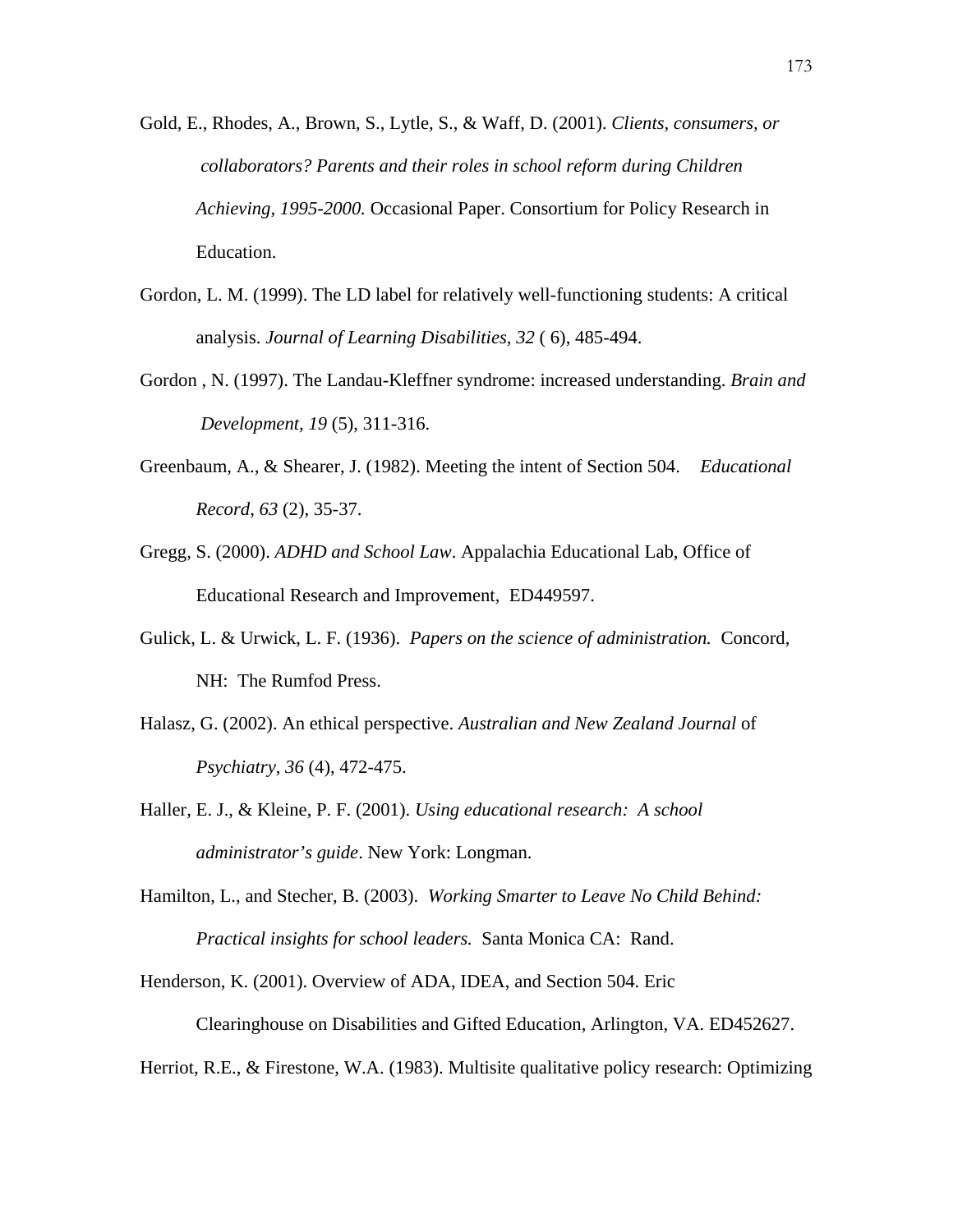description and generalizability. *Educational Researcher, 12* (2), 14-19.

- Horne, R. (1996). The education of children and youth with special needs: What do the laws say? NICHCY Digest. Academy for Educational Development, Washington, D.D. Special Education Programs.
- Hubbard, K. (1999). Bringing Section 504 into the classroom. CH.A.D.D. 9-14.
- Hurley, V. M. (1998). Establishing the level playing field: Implementation of Section 504, Rehabilitation Act of 1973. Ed. D. dissertation, Fordham University, New York.
- Jacob-Timm, S., & Hartsborne, T. S. (1994). Section 504 and school psychology. *Psychology in Schools*, *31* (1), 26-39.
- Johnson, B., & Christenson, L. (2004). *Educational research: Quantitative, qualitative, and mixed approaches.* Boston: Pearson Education, Inc.
- Johnson, B., & Christenson, L. (2000). *Educational research: Quantitative, qualitative, approaches.* Needham Heights, MA: Allyn and Bacon.
- Kardon, S. D. (1995). Section 504: Developing a social work perspective in schools. *Social Work in Education*, *17* (1), 48-55.
- Katsiyannis, A. (1994) Individuals with disabilities: The school principal and section 504. *NASSP Bulletin, 78* (565), 6-10.
- Katsiyannis, A., & Conderman, G. (1994). Section 504 policies and procedures. *Remedial and Special Education*, *15* (5).
- Katsiyannis, A., & Reid, R. (1999). Autism and Section 504: Rights and responsibilities. *Focus on Autism and Other Developmental Disabilities, 14* (2), 66-76.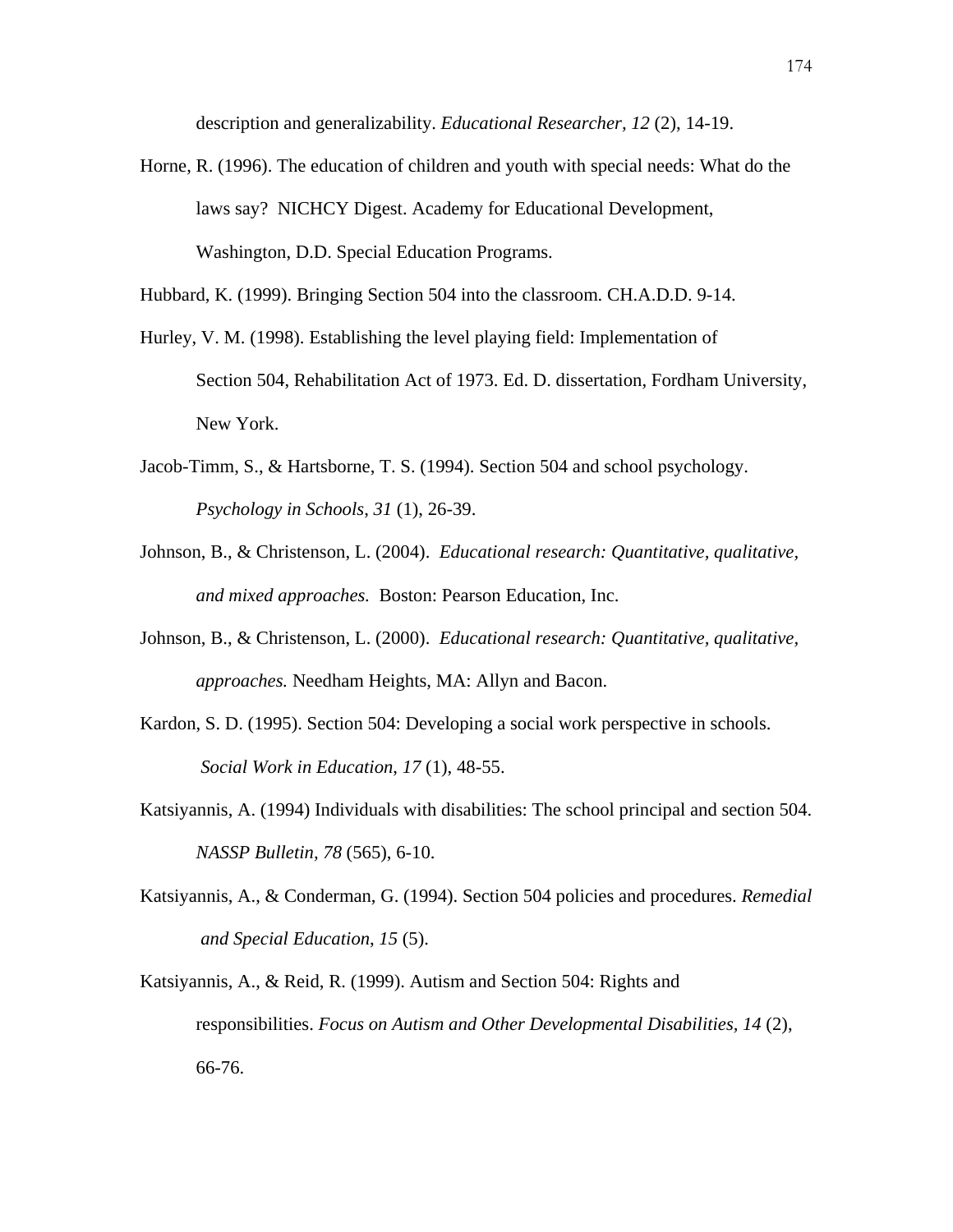- Kellough, J.E. (2000). The Americans with Disabilities Act. *Public Personnel Management, 29* (2), 211-225.
- Kerlinger, F. (1986). *Foundations of behavioral research*. Fort Worth, Texas: Harcourt Brace Jovanovich College Publishers.
- Kizlick, R. 504 plan and IDEA information and links. *Adprima.* Retrieved on 8-23- 2003 from http://www.adprima.com/specialed.htm
- Konecky, J., & Wolinsky, S. (2000). Through the maze: Legal issues and disability rights. *Learning Disabilities*, *10* (2), 73-96.
- Koretz, D., & Hamilton, L. (2000). *Assessment of students with disabilities in Kentucky: Inclusion, student performance, and validity.* Educational Evaluation and Policy Analysis, 22 (3) 255-272.
- LeCompte, M.D., & Preissle, J. (1993). *Ethnograpy and qualitative design in educational research.* New York: Academic Press Inc.
- Locke, L. F., Spirduso, W. W., & Silverman, S.J. (1999). *Proposals that work* (4<sup>th</sup> edition). Thousand Oaks, CA: Sage.
- Luhm, T., Foley, E.,& Corcoran, T. (1998). *The accountability system: Defining responsibilities for student achievement.* Consortium for Policy Research in Education: University of Pennsylvania.
- McMillan, J. H., & Wergin, J.F. (2002). *Understanding and evaluating educational research.* Columbus, OH: Merrill Prentice Hall.
- Magruder, L. (2001). Asthma inhalers in the classroom, or not? *Journal of Law and Education, 30* (1), 171-179.

Makiko, K. MD, PhD. (1999). Language disorders in Landau-Kleffner Syndrome.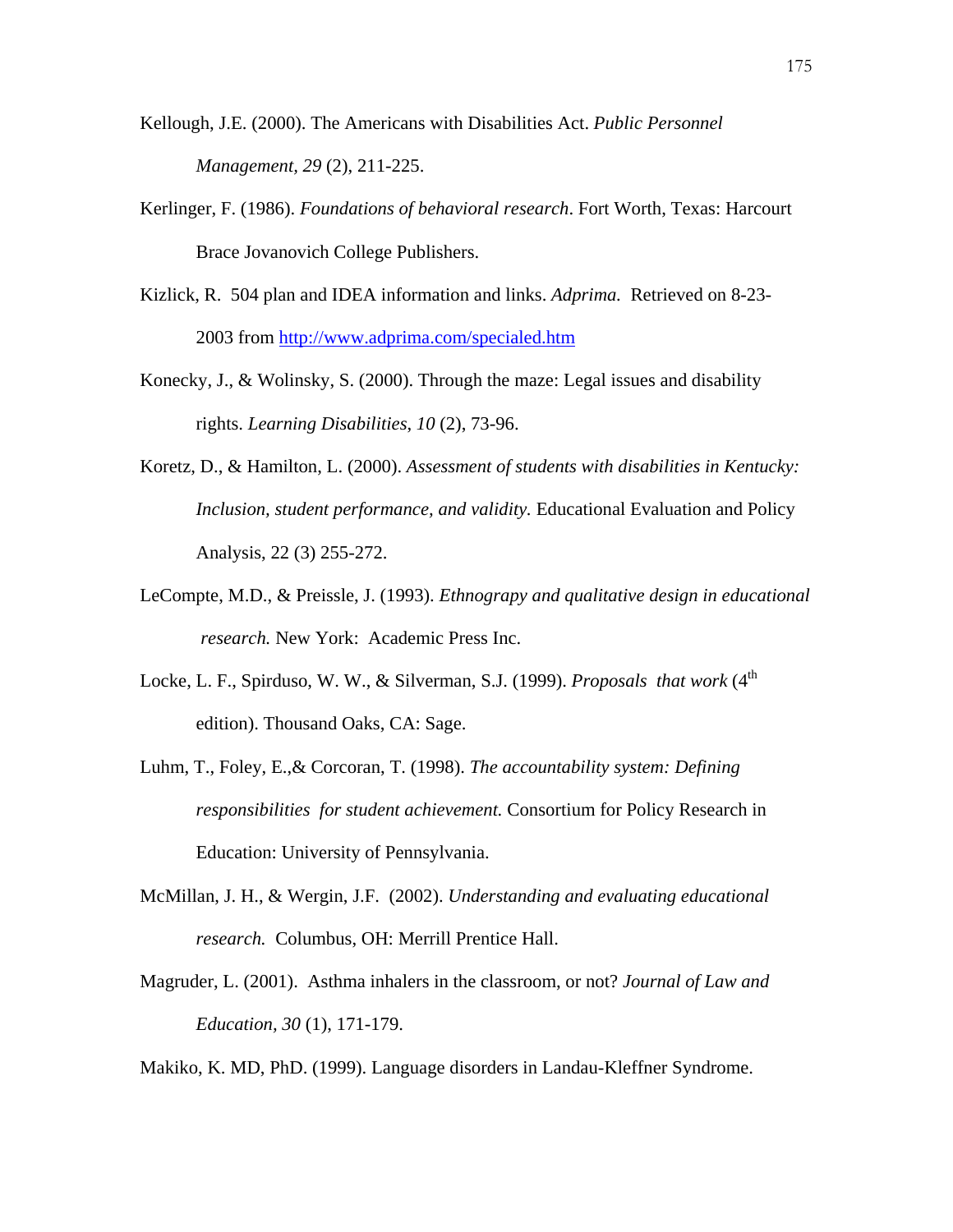*Journal of Child Neurology*, *14* (2),118-122.

- Merriam, S. B. (1995). What can you tell from an n of 1?: Issues of validity and reliability in qualitative research. *Journal of Lifelong Learning*, 4, 51-60.
- Merriam, S. B. (1998). *Qualitative research and case study applications in education.*  San Francisco, CA: Jossey-Bass Inc.

Midwest Regional Center for Drug-Free Schools and Communities. (1994). *Student assistance for the 21st century.* Oak Brook, IL: North Central Regional Educational Laboratory.

- Miller, L., & Newbill, C. (1998). Section 504 in the classroom. Texas: PRO-ED an international publisher.
- Miles, K., & Darling-Hammond, L. (1997). *Rethinking the allocation of teaching resources: Some lessons from high performing schools.* CPRE Research Report Series RR-38. Consortium for Policy Research in Education. University of Pennsylvania, Graduate School of Education.
- Morauer, K. (2001). How do we provide the vision? *Techniques: Connecting education and careers. 76* (5), 39- 40.
- Muscott, H., (2002). Exceptional partnerships: Listening to the voices of families.  *Preventing School Failure,* 46 (2), 66-50.

New York City Public Schools. (2001). Still waiting, after all these years…Inclusion of children with special needs in New York City Public Schools. *Report of the Least Restrictive Environment Coalition.* New York, New York.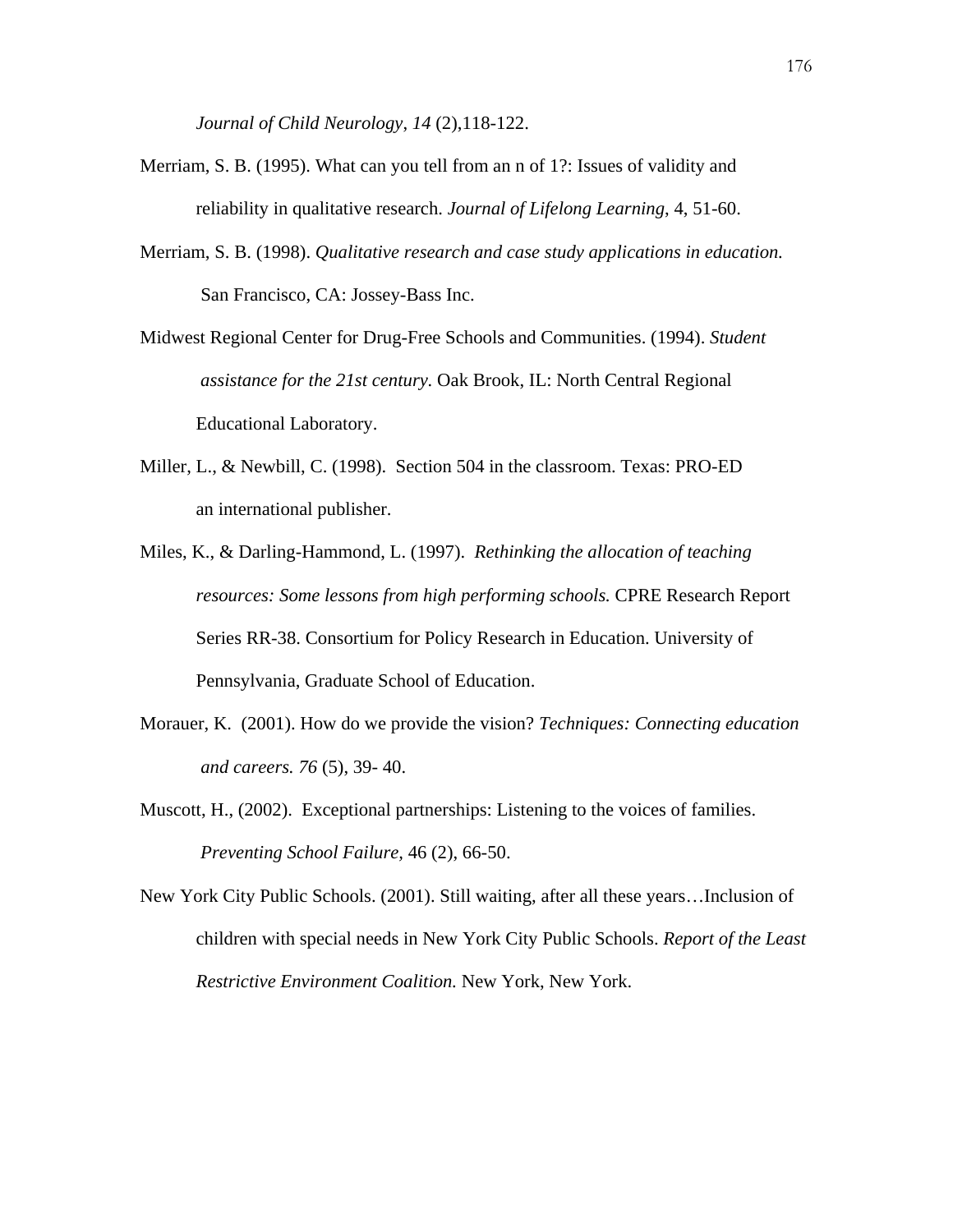- O'Toole, M. (1997). Miller-Keane Encyclopedia & Dictionary of Medicine, *Nursing, & Allied Health.* Philadelphia: Harcourt Brace &Company.
- Osborne, A. G. Jr., & Russon, C. J. (2001). Damages under the IDEA: A legal dilemma. *School Business Affairs*, *67* (1), 12-14.
- Otto, R. G. (1998). Keeping compliant with 504, ADA, and IDEA. *School Business Affairs, 64* (12), 14-16.
- Patton, M. Q. (2002). *Qualitative research & evaluation methods*. California: Sage Publications.
- Peetsman,T. (2001). Inclusion in education: Comparing pupil's development in special and regular education. *Educational Administration Abstracts*, *36* (4), 411-568.
- Perfman, C., Borger, J., Collins, C., Elenbogen, J., & Wood, J. (1996). The effect of extended time limits on learning disabled students' scores on standardized reading tests. Paper presented at the annual meeting of the National Council on Measurement in Education, New York, New York.
- Pietersen, C. (2002). Research as a learning experience: A phenomenological explanation. *The Qualitative Report*, 7,2. Retrieved 09/10/02, from http://www.nova.edu/ssss/QR/QR7-2/pietersen.html.
- Quenemoen, R., Lehr, C., Thurlow, M., & Massanari, C. (2001). Students with disabilities in standards-based assessment and accountability systems: Emerging issues, strategies, and recommendations *(*Synthesis Report 37). Minneapolis, MN: University of Minnesota, National Center on Educational Outcomes. Retrieved 08/06/03, from theWorld Wide Web:

http://education.umn.edu/NCEO/OnlinePubs/Synthesis37.html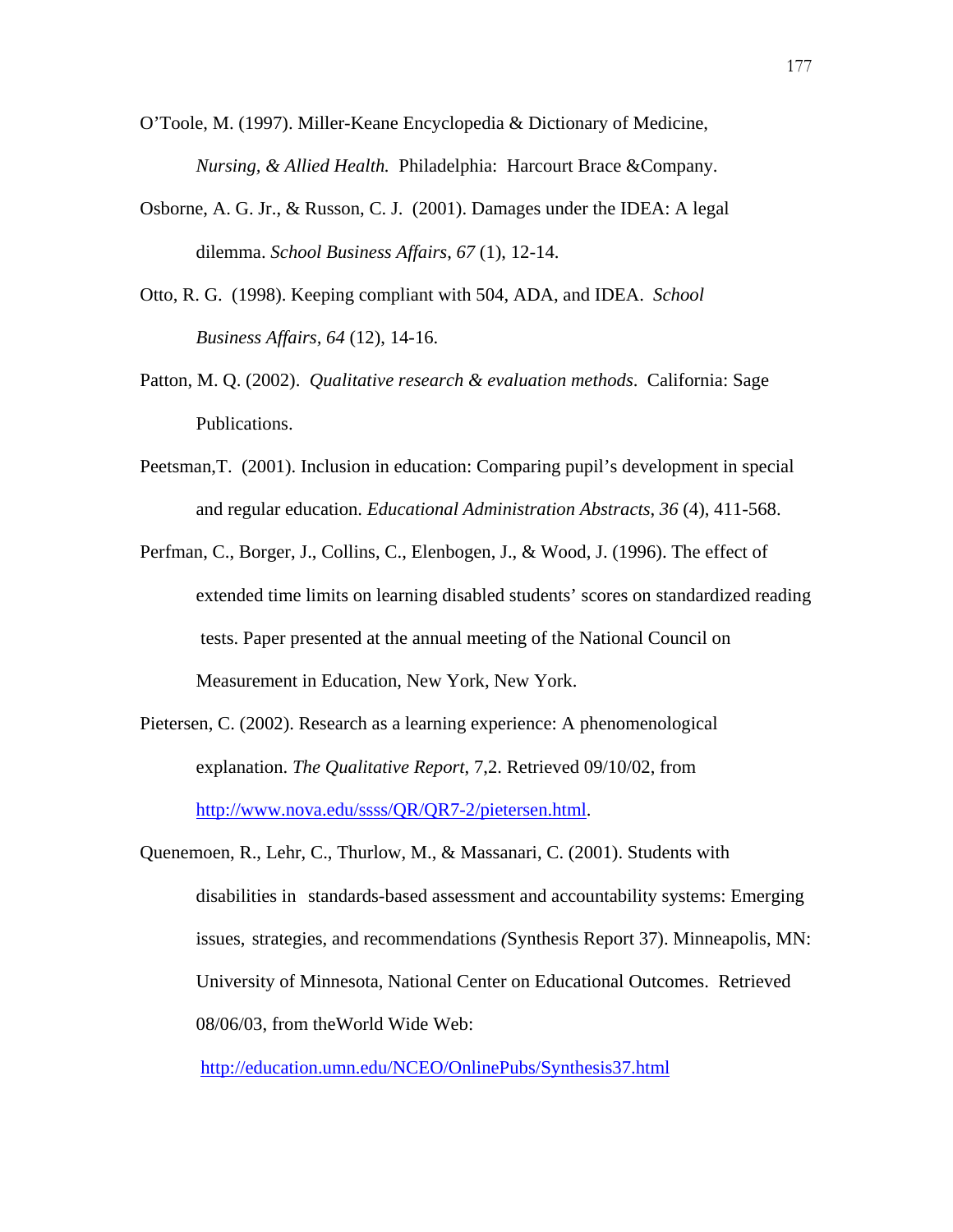- Reed, M. J.D. Special *Education Legal Rights Strategies and Resource Letter to Zirkel,* www.reedmartin.com/zirkel.html U.S. Department of Education Office for Civil Rights, 01/01/95 Answer to question from Reed.
- Reid, R. & Katsiyannis, A. (1995). Attention-Deficit/hyperactivity disorder and section 504. *Remedial and Special Education*, *16* (1), 44-53.
- Richards, D.M. (2000). An overview of Section 504. Presented by David M. Richards, Attorney at Law, Richards Lindsay & Martin, L.LP. Austin Texas, 1- 15.
- Russon, C. J., & Morse, T. E. (1999). Update of Section 504: How much will schools pay for compliance? *School Business Affairs*, *65* ( 5), 50-53.
- Ryan, D. (2003). *Wayne County Section 504 Compliance Procedures,* Wayne County: West Virginia.
- Schmidt, R. Rozendal, M.S., Greenman, & Gretchen G. (2002). Reading instruction in the inclusion Classroom*. Remedial and Special* Education, 23 ( 3), 130-141.
- Schulzinger, R. (2000). Youth with disabilities in transition: Health insurance options and obstacles. Healthy and Ready to Work Policy Paper. Gainesville Florida.
- Schumm, J.S., & Vaughn, S. (1991). Making adaptations for mainstreamed students: General classroom teachers' perspectives. *Remedial and Special Education*, *12 (4)*, 18-27.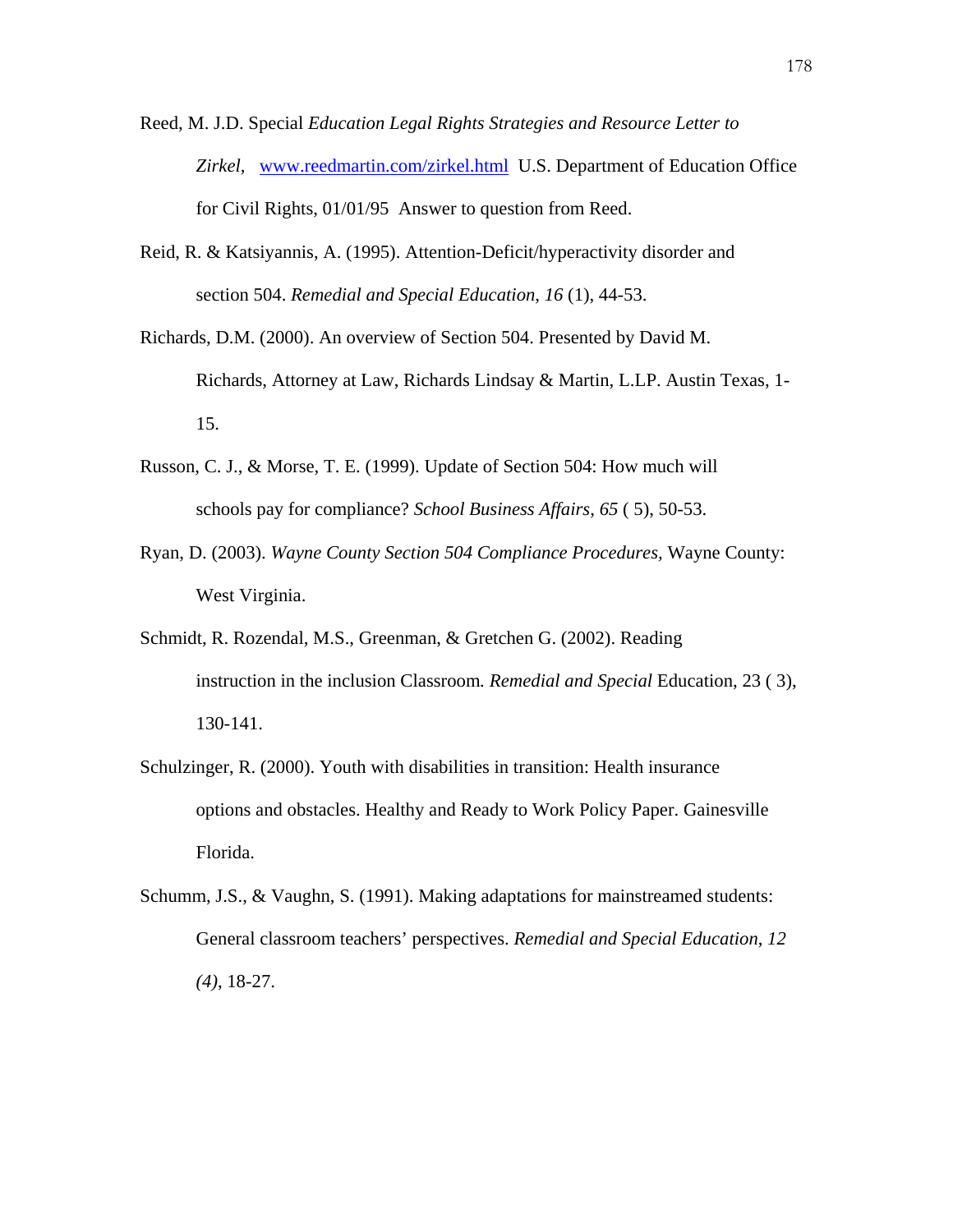- Scott, B. J., & Vitale, M. R. (1998). Implementing instructional adaptations for Students with disabilities in inclusive classrooms. *Remedial and Special Education*, *19* (2), 106-131.
- Scott Dunn, P. E. (1992). Barriers to compliance with Section 504 of the Rehabilitation Act of 1973. Ed.D dissertation, Wayne State University, Michigan.
- Scotch, R. K. Ph.D. (2002). Paradigms of American social research on disability: What's new? *Disability Studies Quarterly*, *22*, (2), 23-34.
- Scott, S. S. (1990). Coming to terms with the otherwise qualified student with a learning disability. *Journal of Learning Disabilities , 23* (7) ,398-405.
- Semrud-Clikeman, N. M. (1999). An intervention approach for children with teacher and parent identified attention difficulties. *Journal of Learning Disabilities, 32* (6), 581-591.
- Shaftel, J., Belton-Kocher, E., Glasnapp, D. & Poggio, J. (2003). *The differential impact of accommodations in statewide assessment: Research summary.* Minneapolis, MN: University of Minnesota, National Center on Educational Outcomes. Retrieved 08/06/03, from the World Wide Web:

http://education.umn.edu./NCEO/TopicAreas/Accommodations/Kansas.html

 Shinnar, S., MD, PhD; Rapin, I. MD; Arnold, S., MD; Tuchman, R. F., MD; Shulman, L., MD; Ballaban-Gil, MD; Maw, M., MD, MPh; Deuel, R. K, MD; & Volkmar, F. R. MD. (2001). Language regression in childhood. *Pediatric Neurolo*gy, *24*  (3), 183-189.

Simpson, R.L. (1995). Children and youth with autism in an age of reform: A perspective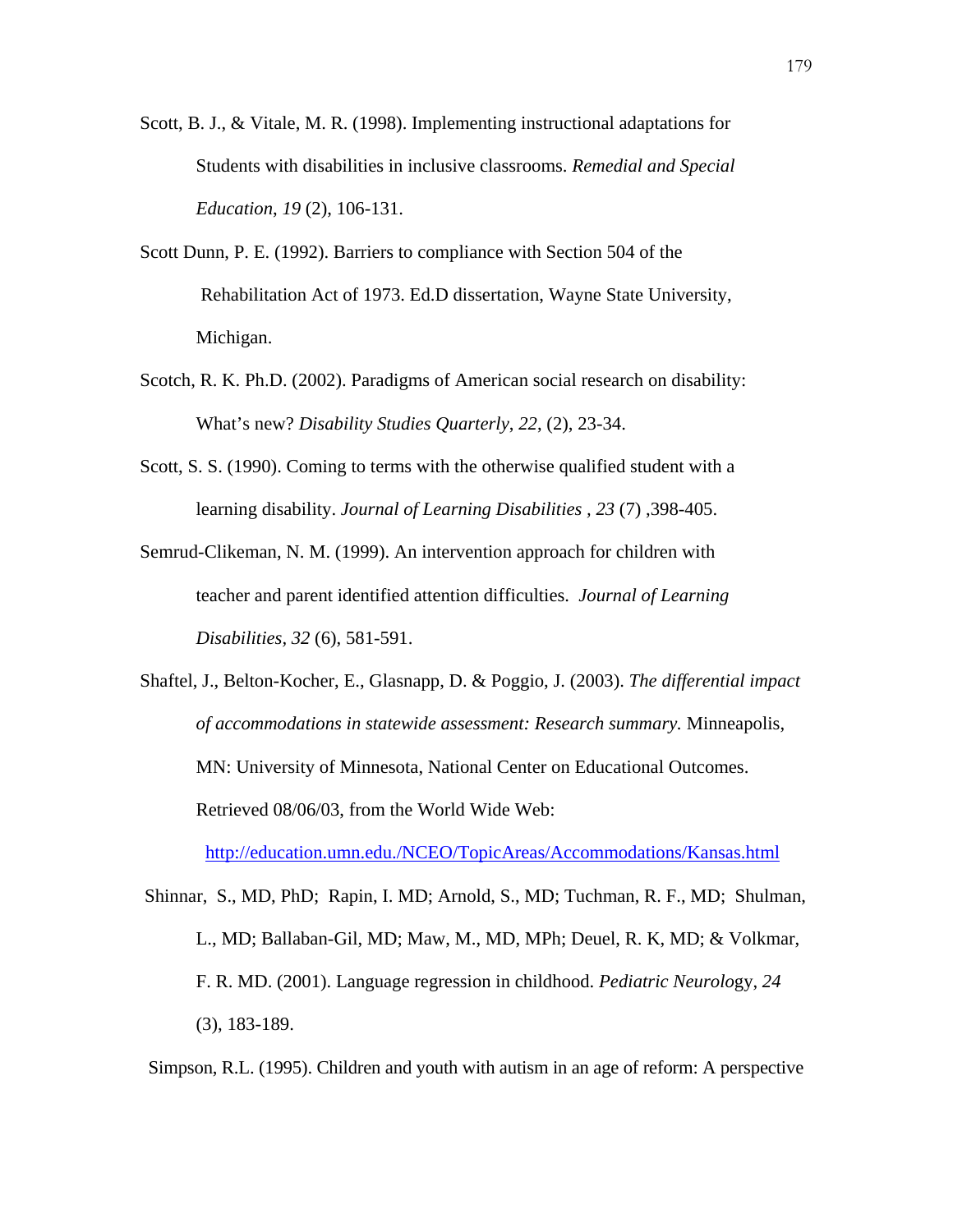on current issues. *Behavioral Disorders, 21,* 7-20.

- Siskind, T. (1993). Teacher's knowledge about test modifications for students with disabilities*. Diagnostique*, 18 (2), 145-157.
- Smith, T. E.C. (2002). Section 504: What teachers need to know*. Intervention in School and Clinic*, *37* (5), 259-268.
- Smith, T. E.C. (2001). Section 504 the ADA, and public schools. *Remedial and Special Education, 22* (6), 335-349.
- Sparks, R. L., & Javorsky, J. (2000). Section 504 and the Americans with Disabilities Act: Accommodating the learning disabled student in the foreign language curriculum. *Foreign Language Annals, 33* (6), 645-654.
- Stage, F. K., & Milne, N. V. (1996). Invisible scholars: Students with learning disabilities. *Journal of Higher Education*, *67* (4), 426-445.
- Stake, R. (1978). The case study method in a social inquiry. *Educational Reseracher.*
- Stake, R. (1994) Case studies. In N .Denzin & Y. Lincoln (Eds.), *Handbook of qualitative research.* Thousand Oaks, CA: Sage, pp.236-246.
- Steiner, K. (1996). *InterViews.* Eastern Mennonite University: Sage Publications.
- Strauss, A. & Corbin, J. (1998). *Basics of qualitative research: Techniques and procedures for developing grounded theory (2<sup>nd</sup> ed.). Thousand Oaks. CA: Sage.*
- Sultanik, J. (1999). Services for diabetic students likely required under Section 504. Section 504. *Compliance Advisor, 3* (2), 3-5.
- Sullivan, K. A., Lantz, P.J., & Zirkel, P. A. (2000). Leveling the playing field. *Journal of Special Education*, *33* (4), 258-268.

Supovitz, J., & May, H. (2003). *The relationship between teacher implementation of*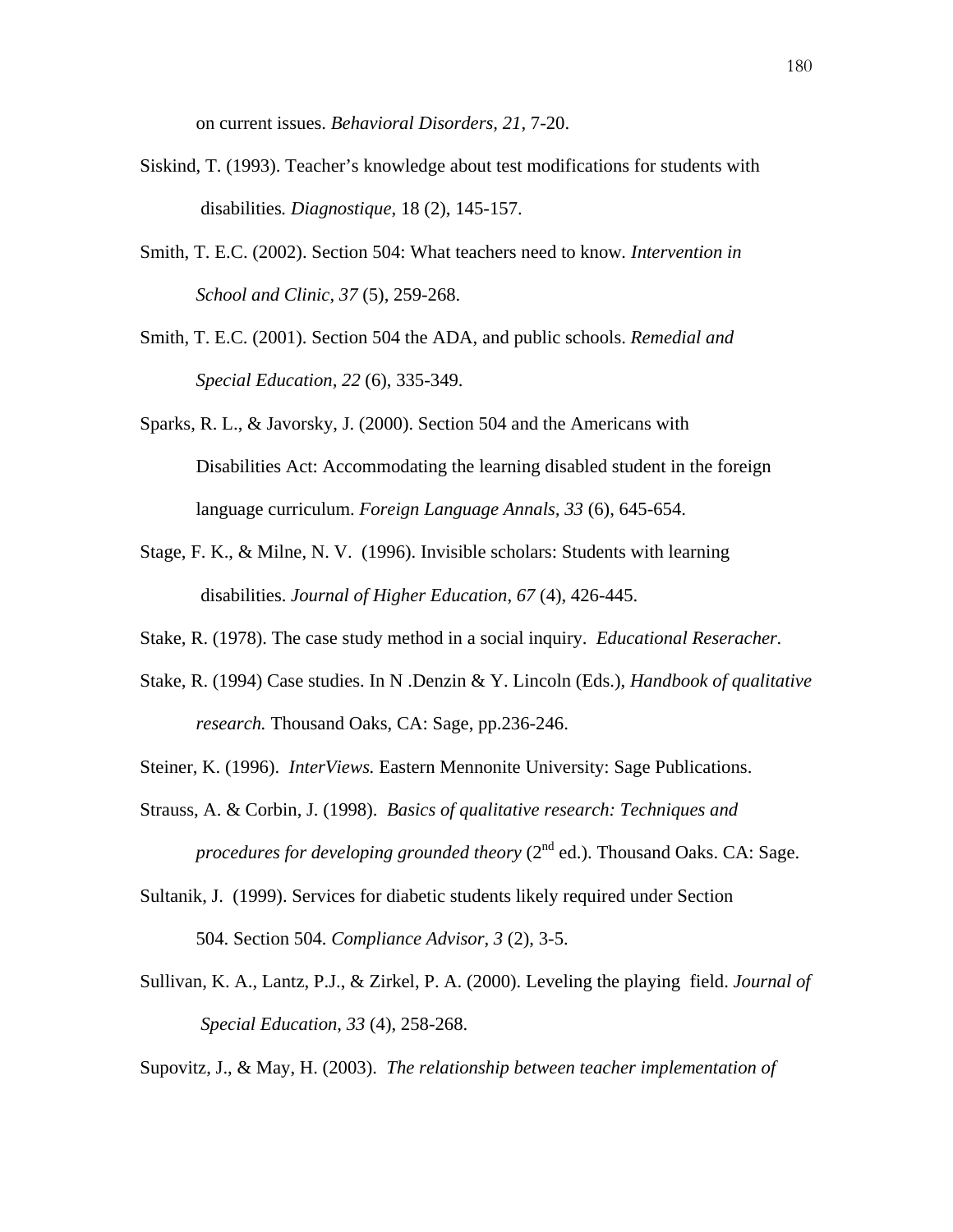*America's Choice and student learning in Plainfield, New Jersey.* The Consortium for Policy Research in Education.

- Thomas, S. B., & Hawke, C. (1999). Health-care services for children with disabilities: *Emerging Standards and Implications*, 32 (4),226-245.
- Thompson, R.(2002) Reporting the results of computer-assisted analysis of qualitative research data. *Forum: Qualitative Research,* 3 (2).

Thompson, R. (2002, May). Reporting the Results of Computer-assisted Analysis of Qualitative Research Data. [42 paragraphs]. Forum: *Qualitative Social Research*  [On-line Journal], 3 (2). Available at

http://www.qualitative-reserach.net/fqs-eng.htm [10-10-02].

- Thompson, S., Thurlow, M., & Walz, L. (2000). *Student perspectives on the use of accommodations on large-scale assessments* (Minnesota Report No.35). Minneapolis, MN: University of Minnesota, National Center on Educational Outcomes. Retrieved 08/-6/03, from the World Wide Web: http://education.umn.edu/NCEO/OnlinePUbs/MnReport 35.html
- Thompson, S., Thurlow, M., & Walz, L. (2000). *Student perspectives on the use of accommodations on large-scale assessments* (Minnesota Report No. 35). Minneapolis, MN: University of Minnesota, National Center on Educational Outcomes. Retrieved November 11, 2002, from the World Wide Web: http://education.umn.edu/NCEO/OnlinePubs/MnReport35.html
- Thompson, S., Blount, A., &Thurlow, M. (2002). *A summary of research on the effects of test accommodations: 1999 through 2001* (Technical Report 34). Minneapolis,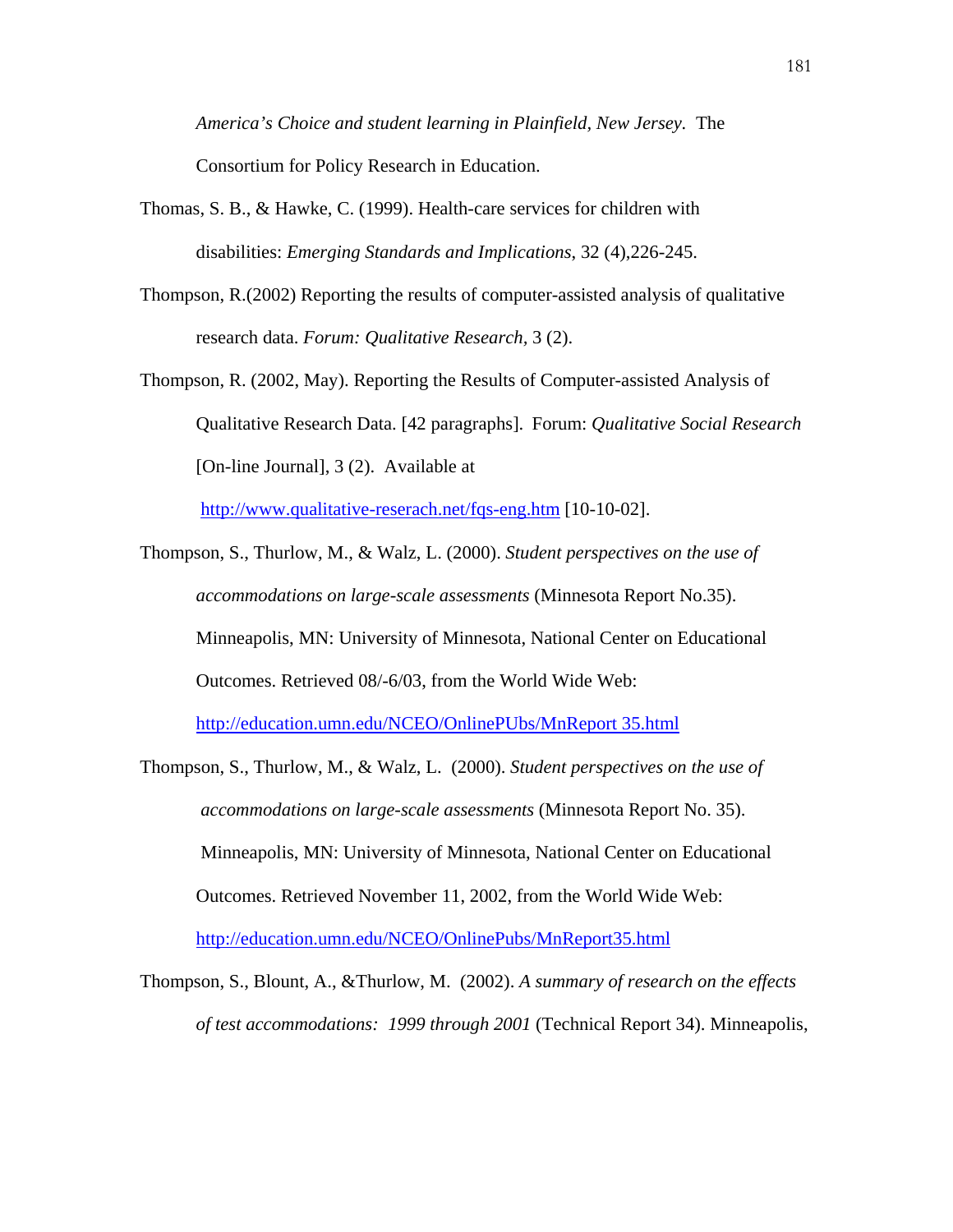MN: University of Minnesota, National Center on Educational Outcomes.

Retrieved 08/06/03, from the World Wide Web:

http://education.umn.edu/NCEO/OnlinePubs/Techinical34.html

Thurlow, M., & Bolt, S. (2001). Empirical support for accommodations most often allowed in state policy (Synthesis Report 41). Minneapolis, MN: University of Minnesota, National Center on Educational Outcomes. Retrieved 08/06/03, from the World Wide Web:

http://education.umn.edu/NCEO/OnlinePubs/Synthesis41.html

- Thurlow, M. (2002). Positive educational results for all students. *Remedial and Special Education, 23* (4), 195-207.
- Thurlow, M., Hurley, C., Spiccuzza, R., & Erickson, R. (1996). Resources: Students with disabilities in national and statewide assessment (Minnesota Report No. (7).Minneapolis, MN: University of Minnesota, National Center on Educational Outcomes. Retrieved 11-11-02 from the World Wide Web: htttp://education.umn.edu/NCEO/OnlinePubs/MnReport7.html
- Tonnessen, F. E. (1999). Options and limitations of the cognitive psychological approach to the treatment of Dyslexia. *Journal of Learning Disabilities*, *32* (5), 386-394.
- Torres, A. (1984). Section 504: A workable alternative. *Journal of College Student Personnel, 25* (4), 365-366.
- Turnbull, H.R. III, & Turnbull, A.P. (1998). Free appropriate public education: The law and children with disabilities  $(5<sup>th</sup>$  ed). Denver: Love Publishing Company.
- U.S. Department of Education. (2000). Nondiscrimination on the basis of handicap in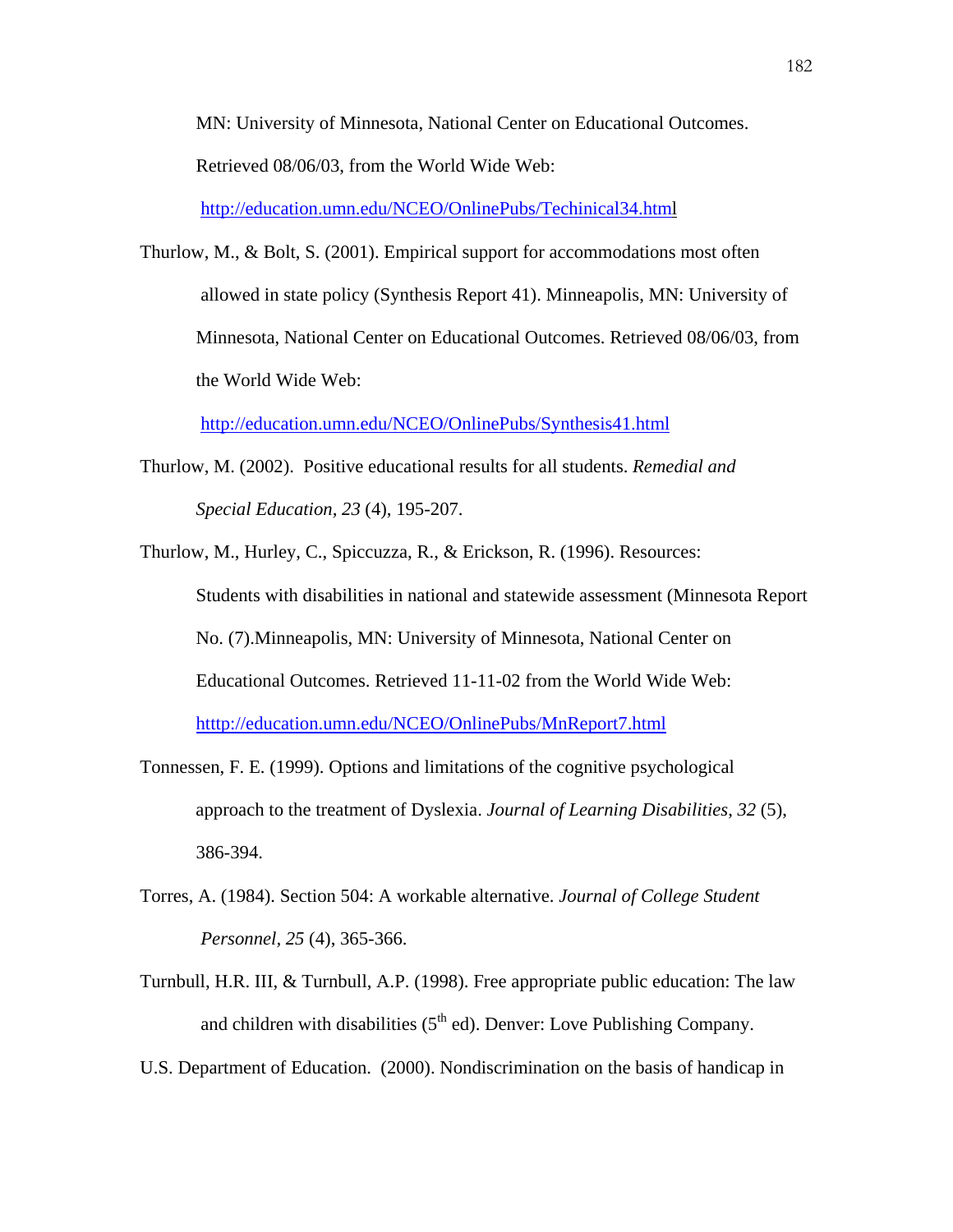programs or activities receiving federal financial assistance. Titel 34, Code of Federal Regulations, Part 104. ED450498.

- Van Slyke, P. A. (2002). Classroom instruction for children with Landau-Kleffner Syndrome. *Child Language Teaching & Therapy, 18* (1), 24-43.
- Van Zant, B., Brown, S., Denham, R., Evans, P., Garland, B., Napier, S. Hart, W.S., Rhuenette, M., & Summers, K. (1994). Protecting the civil rights of the disabled*. Thrust for Educational Leadership*, *23* (7), 43-47.
- Vaughn, S., Schumm, J.S., Niarhos, F.J. & Daughtery, T. (1993) What do students think when teachers make adaptations? *Teaching and Teacher Education,* 9 (1), 107- 118.
- Weaver, R., & Landers, M. F. (1998). The educational implications of ADD/ADHD. *School Business Affairs, 64* (8), 25-28.
- Wehmeyer, M.L. (1998). Student involvement in transition planning and transition program implementation. In R. Rusch & J. Chadsey (Eds.). *Beyond high school: Transition from school to work.* Belmont, CA: Wadsworth Publishing Company.
- West, M., Kregel, J., Getzel, E., Ming, Z., Ipsen, S., & Martin, E. (1993). Beyond Section 504: Satisfaction and empowerment of students with disabilities in higher education. *Exceptional Children, 59* (5), 456-467.
- West Virginia Department of Education. (2003) *West Virginia Department of Education SAT-9 and testing conditions: Research Summary*. Minneapolis, MN: University of Minnesota, National Center on Educational Outcomes. Retrieved 08/06/03, from the World Wide Web:

http://education.umn.edu/NEO/TopicAreas/Accommodations/WestVirginia..htm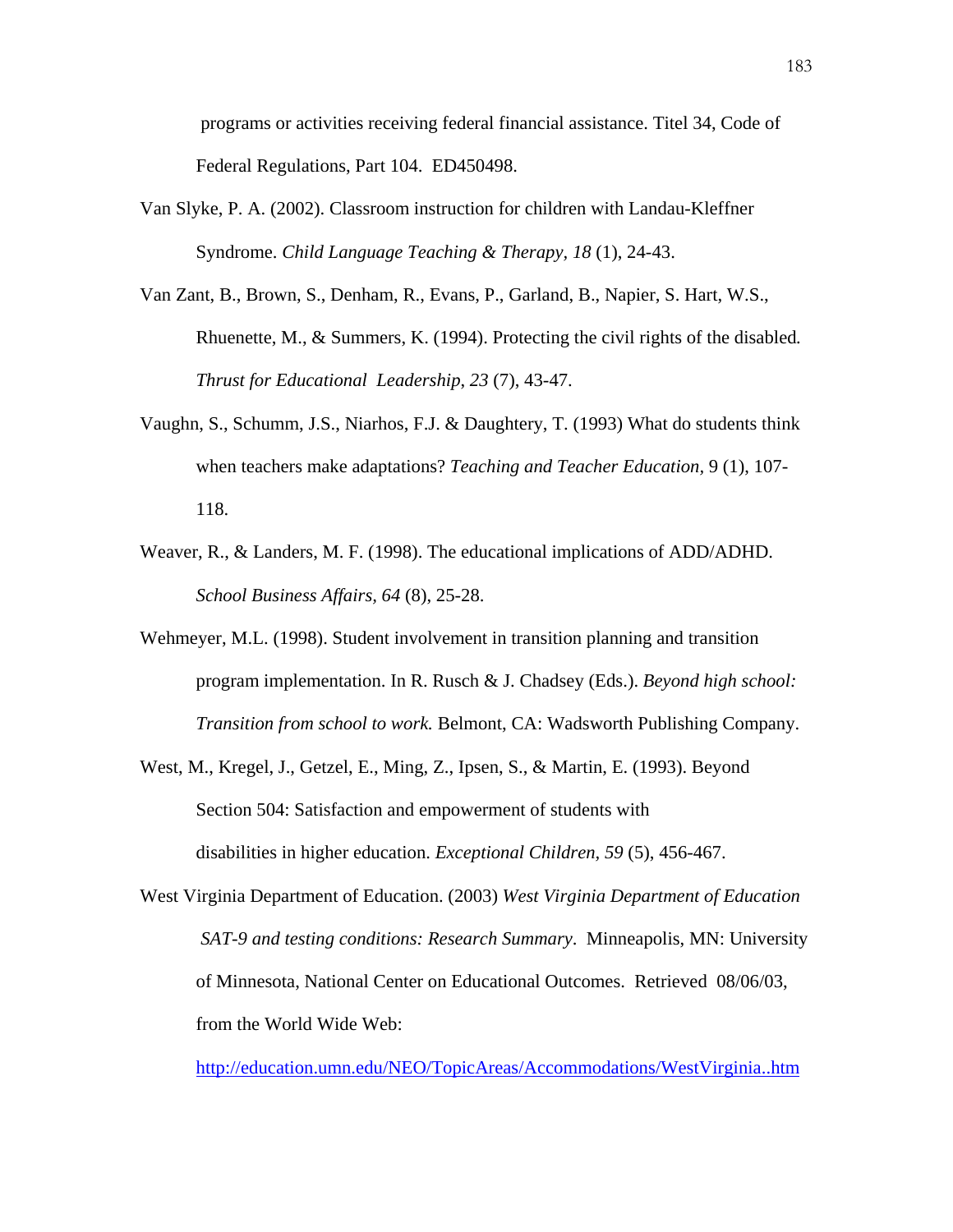- Willower, D. (1991). School reform and schools as organizations. *Journal of School Leadership, 1*, 305-315.
- Wolcott, H. On seeking- and rejecting-validity in qualitative research. In E. Eisner  $\&\,A$ . Peshkin, (1990). *Qualitative inquiry in education.* Teachers College: Columbia University, New York, pp 121-152.
- Wolinsky, S., & Whelan, A. (1999). Federal law and the accommodation of students with LD: The lawyer's look at the BU decision. *Journal of Learning Disability, 32* (4), 286-292.
- Wright, P. W.D., & Wright, P. B. (2002). *Wrightslaw: Special Education Law.* Hartfield, Virginia: Harbor House Law Press.
- Zinsmeister, K. (2001). The deep secrets of good schools. *American Enterprise, 10473572*. 12 (1), 4-6.
- Zirkel, P.A. (1994). Section 504: The new generation of special education cases. *West's Education Law Quarterly, 3* (1), 128-146.
- Zirkel, P. A. (1994). The approaching epidemic of Attention Deficit Disorder. *The School Administrato*r, *65* (3), 27-30.
- Zirkel, P.A. (1996). The substantive standard for FAPE: Does section 504 require less than IDEA? *West's Education Law Quarterly*, *5* (2), 369-375.

Zirkel, P. A. (1997). ADD/ADHD students and Section 504. *Principal*, *76* (5), 47-48.

- Zirkel, P. A. (1997). But when he was bad, was he horrid? *Phi Delta Kappan*, *97* (79), 3, 250-252.
- Zirkel, P. A. (1999). Districts should use caution in determining substantive obligation for services to Section 504 students. Section 504 *Compliance Advisor, 3* (4), 3.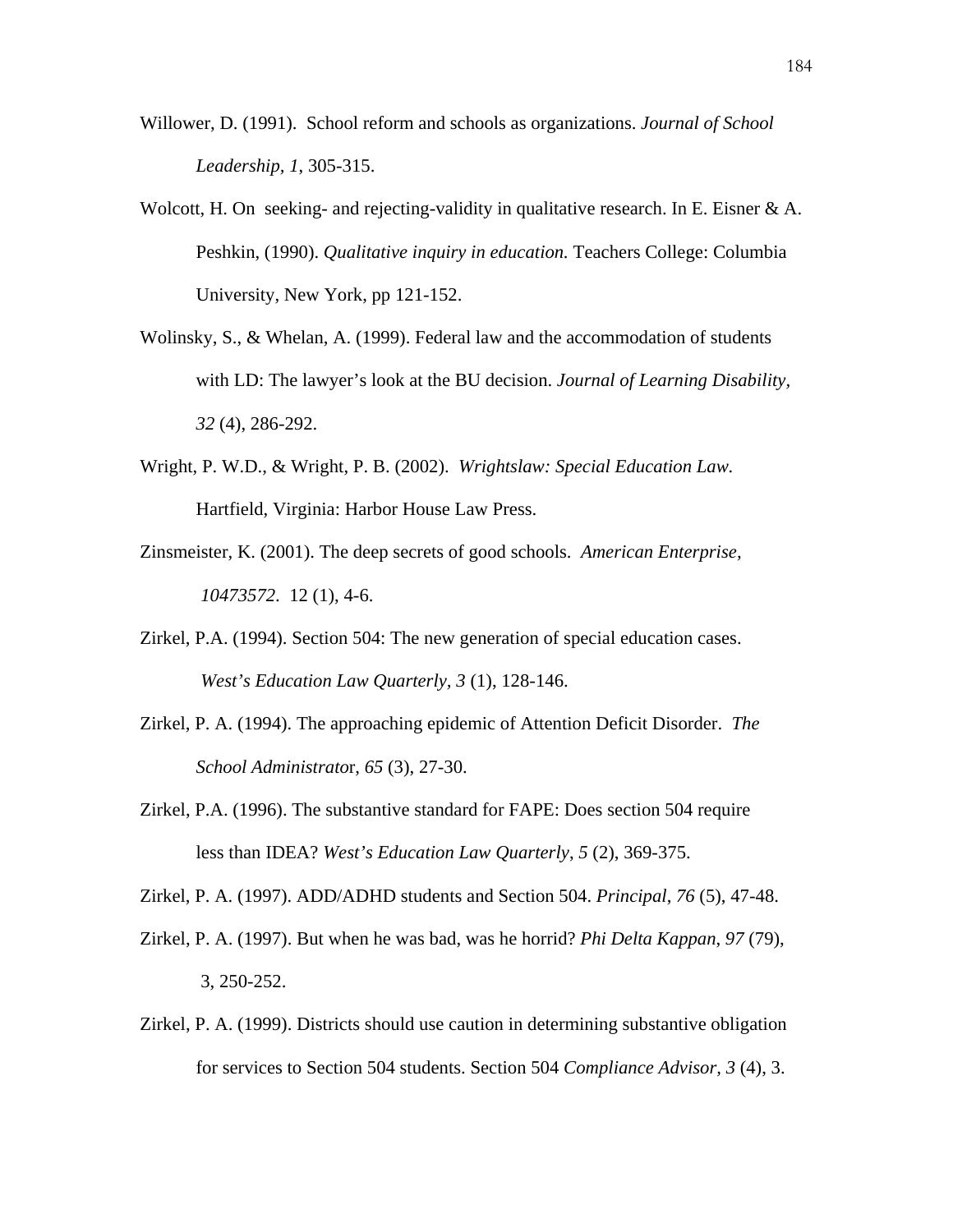Zirkel, P. A. (2001). Special treatment: Are too many children being classified as disabled? *American School Board Journal, 188* (5), 40-42.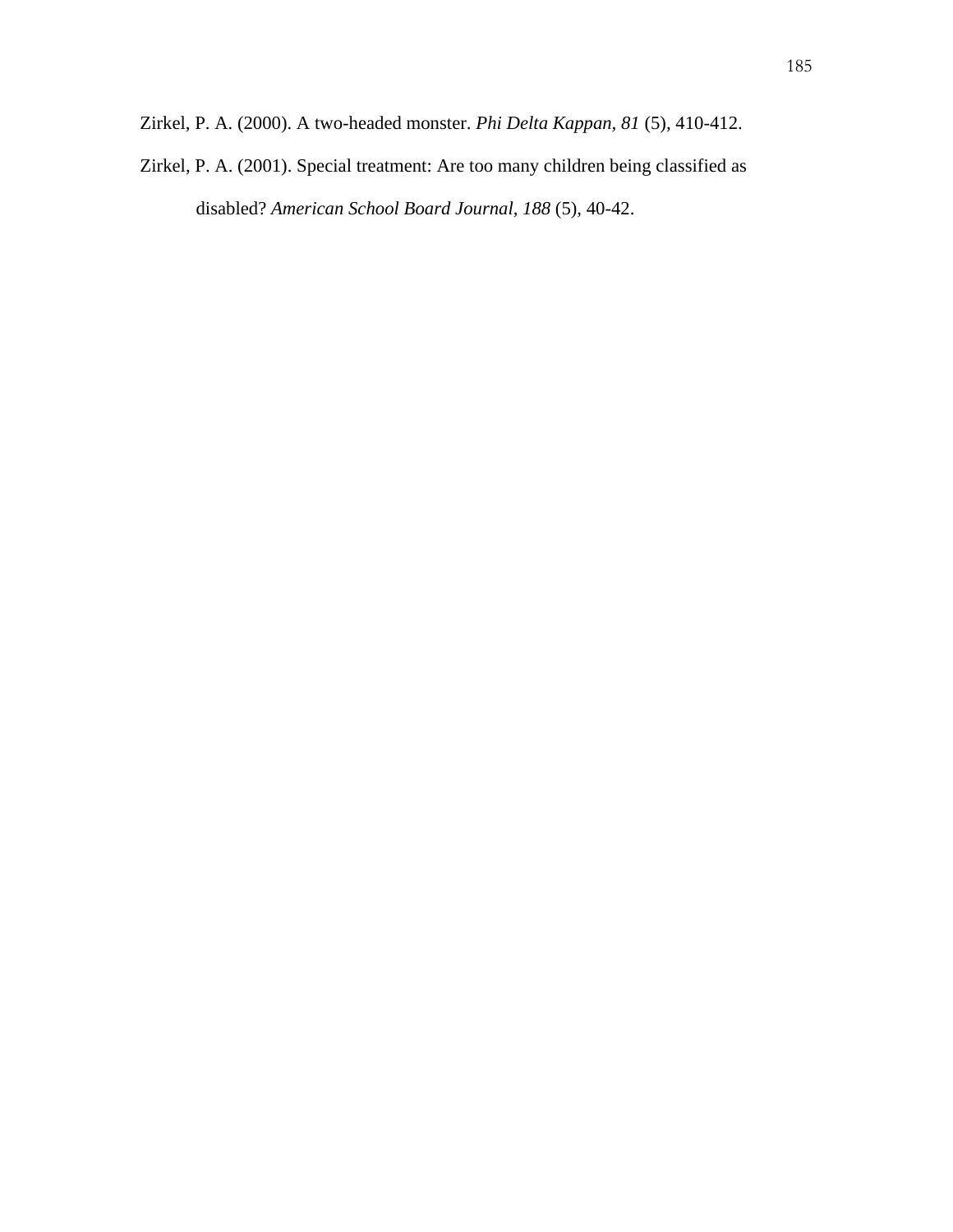#### **Eugenia Webb-Damron**

E Mail geniadamron@zoominternet.net

### **EDUCATION**

|           | 2002-Present Marshall University Graduate College<br>Doctoral Program                                                                                                              |
|-----------|------------------------------------------------------------------------------------------------------------------------------------------------------------------------------------|
| 1999-2002 | Marshall University Graduate College<br>Education Specialist Degree (Ed.S.)<br>Supervisor's Certificate                                                                            |
| 1989-1999 | <b>Marshall University Graduate College</b><br>Master of Art's Degree: Administration and Principalship<br>Elementary, Middle, Junior High and Senior High School<br>Certification |
| 1987-1990 | Marshall University<br>Master of Art's Degree: Preschool Special Needs                                                                                                             |
| 1984-1987 | Marshall University<br>Bachelor of Art's Degree: Mental Retardation $K - 12$                                                                                                       |

#### Elementary Education  $1 - 6$

#### **EMPLOYMENT**

*2005 Principal, Kellogg Elementary, Wayne County*  As principal of Kellogg Elementary I lead the school towards educating all students and making positive changes in their lives. I am the facilitator for a staff of over 50, encouraging them to meet state standards and meeting a curriculum that reaches all students. *2001-2003 Assistant Principal, Kellogg Elementary Wayne County Board of Education* 

As the assistant principal I work directly with the principal in managing the school, supporting staff, and maintaining a rich, rewarding learning environment. I help manage fifty employees as well as supervise 487 students. During my term at Kellogg Elementary I have been instrumental in securing the West Virginia School of Excellence Award and helping the school reach Exemplary Status from the state.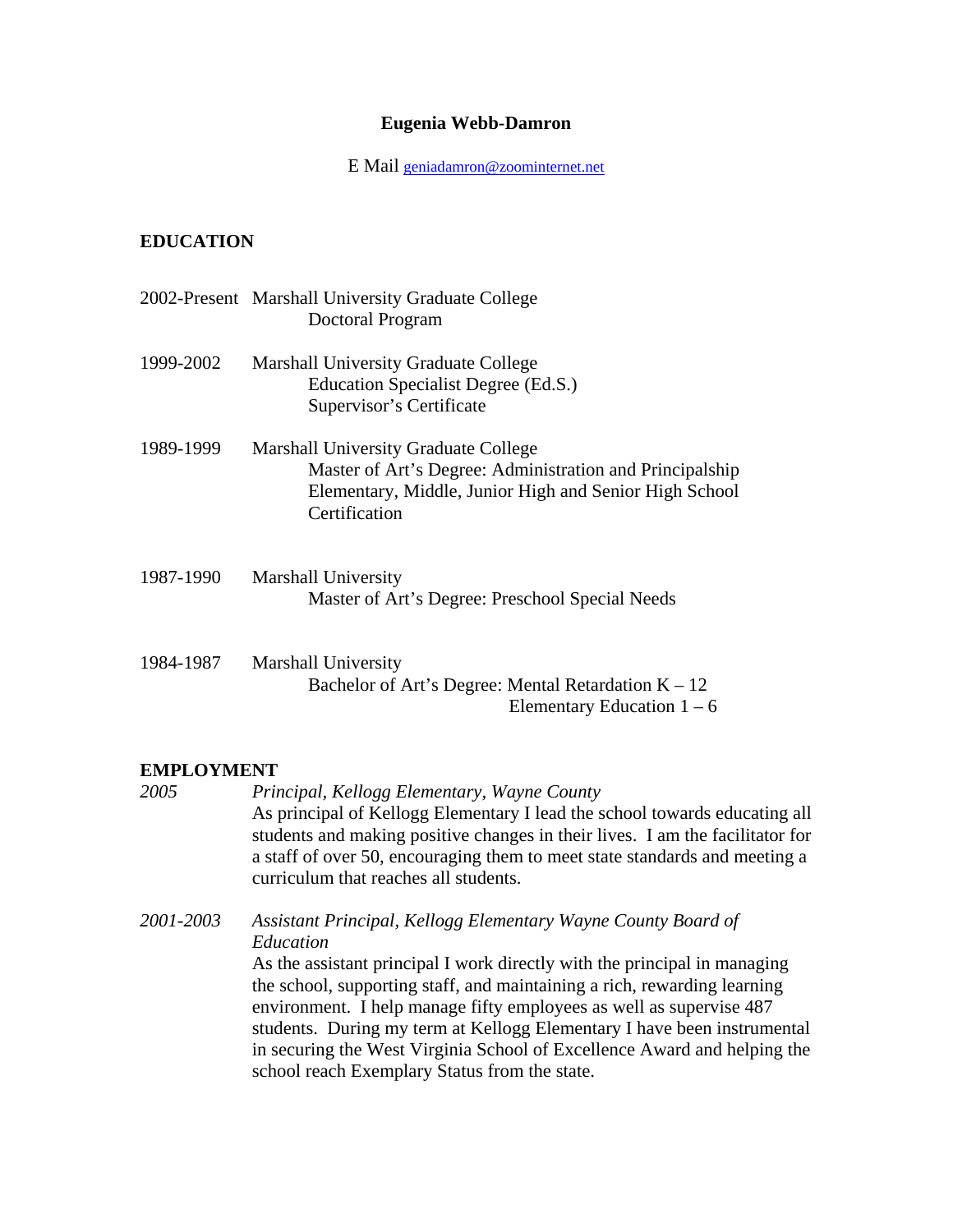*1988-2001 Preschool Special Needs Teacher, Wayne County Board of Education*  I taught Preschool Special Needs children in both a center-based program and an out-of-school-environment capacity. I was responsible for countywide screening and identification of students. Testing, writing Individualized Education Plans (IEP's), and instructing students in order to meet the goals on these IEP's were responsibilities of this job. At the end of each year I was responsible for updating tests and IEP's to determine needs and assess student achievement. I was hired as the first Preschool Special Needs teacher Wayne County had and pioneered the program. Based on my experiences I wrote my own Preschool Special Needs Curriculum. As all teachers do, I served on committees within my school and performed duties as required.

## **GRANT WRITING**

- 2003 Marshall University Community Learners \$1000
- 2002 The Education Alliance "Classical Music for a Classical education" \$200
- 1999 West Virginia Department of Education "TECK Grant" \$175000
- 1998 West Virginia Department of Education Discretionary Grant \$15000
- 1998 WVEA Grant for Classrooms "Get Ready, Get Set, Go to Kindergarten" \$496.87
- 1998 Hills Ecological Grant \$300
- 1995 West Virginia Education Fund "The New Discovery Zone" \$350
- 1994 West Virginia Department of Education Office of Technology "Distance Learning Grant" \$1033
- 1993 West Virginia Education Fund "Stories "R" Us" \$257.19
- 1991 West Virginia Department of Education Discretionary Grant \$10000
- 1990 West Virginia Education Fund "Look What We're Cooking Up" \$150
- 1987 West Virginia Education Fund "Family Involvement" \$335
- 1988 West Virginia Education Fund "Parent's Can Be Teachers" \$100

## **SPEAKING ENGAGEMENTS**

1998 Lincoln County Parent Resource Center "What Am I Going to do with this Child?" 1994 South-Eastern Regional DEC/ Head Start Conference "Playing to Learn, Learning to Play" 1993 Exceptional Children's Conference "We've Come A Long Way Baby" 1991 South-Eastern Regional DEC/ Head Start Conference "Parents as Teachers" 1990 West Virginia Council for Exceptional Children "Collaboration: Parents and Teachers"